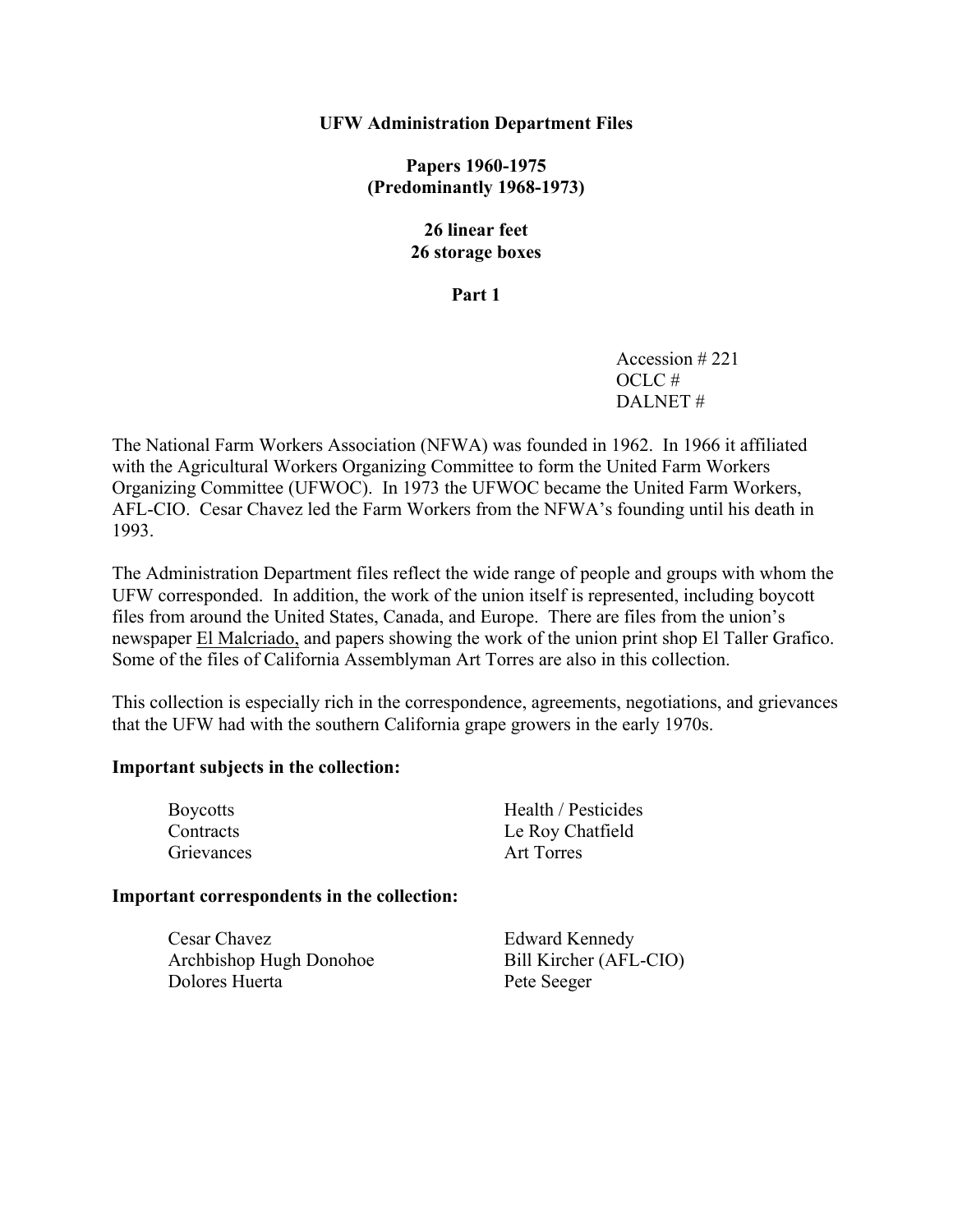# **Non-Manuscript Material:**

A number of photographs, bumper stickers, buttons, and cloth goods have been placed in the Archives Audio-Visual Collection. In addition, copies of El Malcriado have been placed in the Archives library.

 **PLEASE NOTE: Folders are computer-arranged alphabetically in this finding aid, but may actually be dispersed throughout several boxes in the collection. Note carefully the box number for each folder heading** 

Part 2 (8 SB) begins on p.23. Part 3 (132 SB) begins on p.32.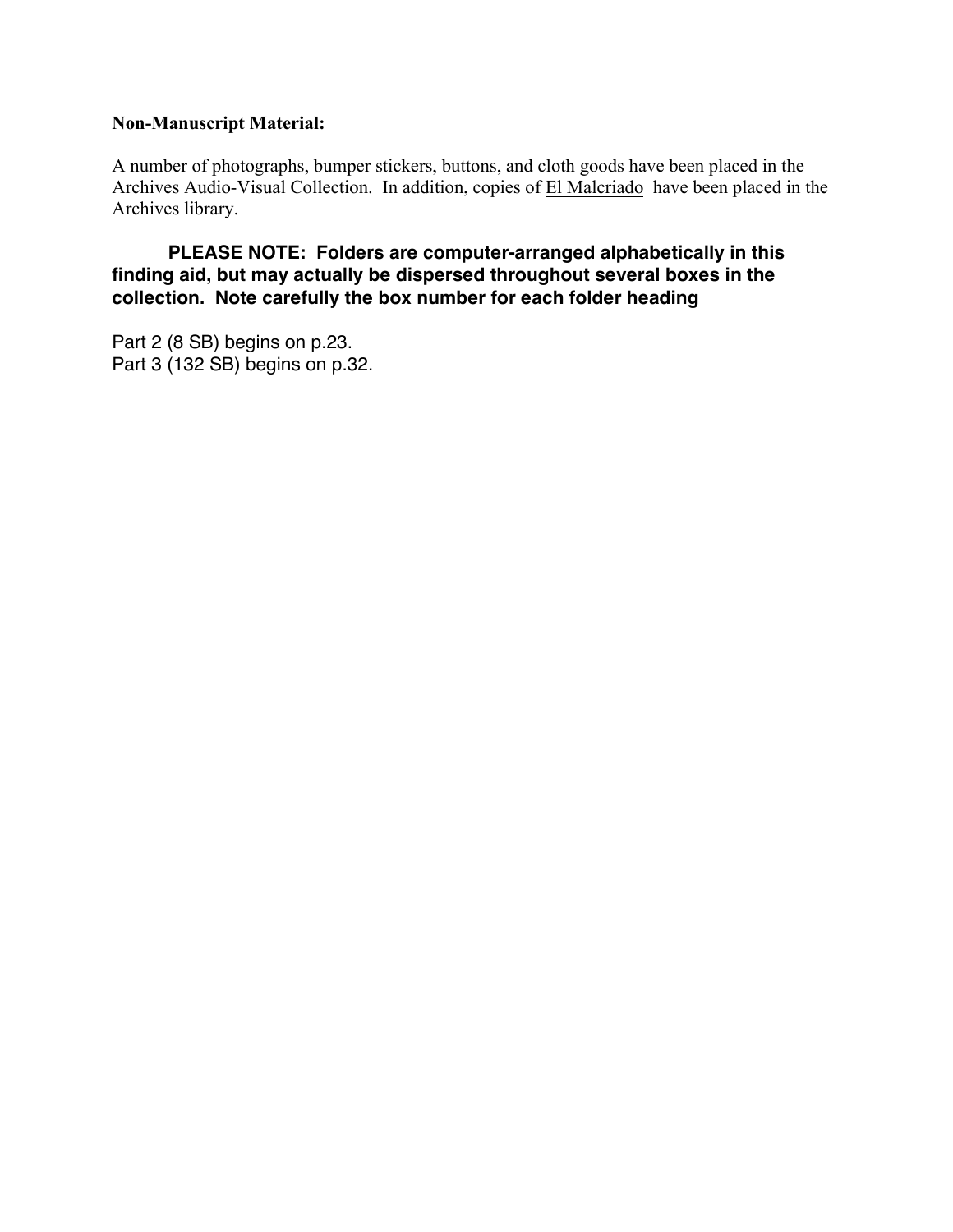- 4-17 A&P correspondence, 1969
- 3-28 Administration files; La Paz, 1973-74
- 5-46 Administration memos, 1972-73
- 7-1 AFL-CIO, 1968-69
- 3-16 AFL-CIO, 1972
- 6-34 AFL-CIO; Civil Rights Division, 1969
- 4-14 AFL-CIO; correspondence, 1968-70
- 7-38 AFL-CIO; Denver, 1969-72
- 4-8 Agbayani Village, 1970-74
- 7-15 Agri-business, c.1970
- 7-11 Agricultural employment; California, 1968
- 5-6 Agricultural Workers; Federation of, 1970
- 9-49 Alatorre, Richard, 1972
- 8-24 Albert's Bail Bonds, 1973
- 18-28 Almaden; correspondence, 1969
- 5-23 Amalgamated Clothing Workers / Farah strike, 1971-73
- 7-39 Amalgamated Meat Cutters and Butcher Workmen of North America, 1970-72
- 5-22 American Indian concerns; correspondence, 1972-73
- 4-19 Anti-trust lawsuit, 1969
- 5-50 Arbitration Services, Inc., 1968
- 3-11 Archives; Wayne State University, 1968-72
- 5-7 thru 8 Arizona Governor recall campaign, 1971-73
	- 6-31 Arizona; legislation, articles, 1972
		- 9-18 Arnold, Daryl; Free Marketing Council, 1971-72
		- 5-49 Automobile transfers, 1967
		- 9-59 Avalos, Romulo, 1972
		- 9-36 Averbuck, Patti, 1969
		- 18-2 Ballantine; contract, 1970
		- 9-3 Banuelos, Romona A., 1972
	- 19-48 Bargaining / health and welfare fund agreements, 1968, 1970-71
	- 18-39 Barr; correspondence, 1971, 1973
	- 5-10 Bishop's Committee, 1968-72
	- 4-21 Black Panther Party, 1969
	- 4-20 Black Panthers, 1968
	- 9-1 Bosell, Kenneth, d.1954, 1970
- 25-16 thru 25 Boycott, 1968-73
	- 22-2 thru 9 Boycott, 1968-74
		- 23-2 Boycott; A & P, 1972-73
		- 23-25 Boycott; accounting, 1969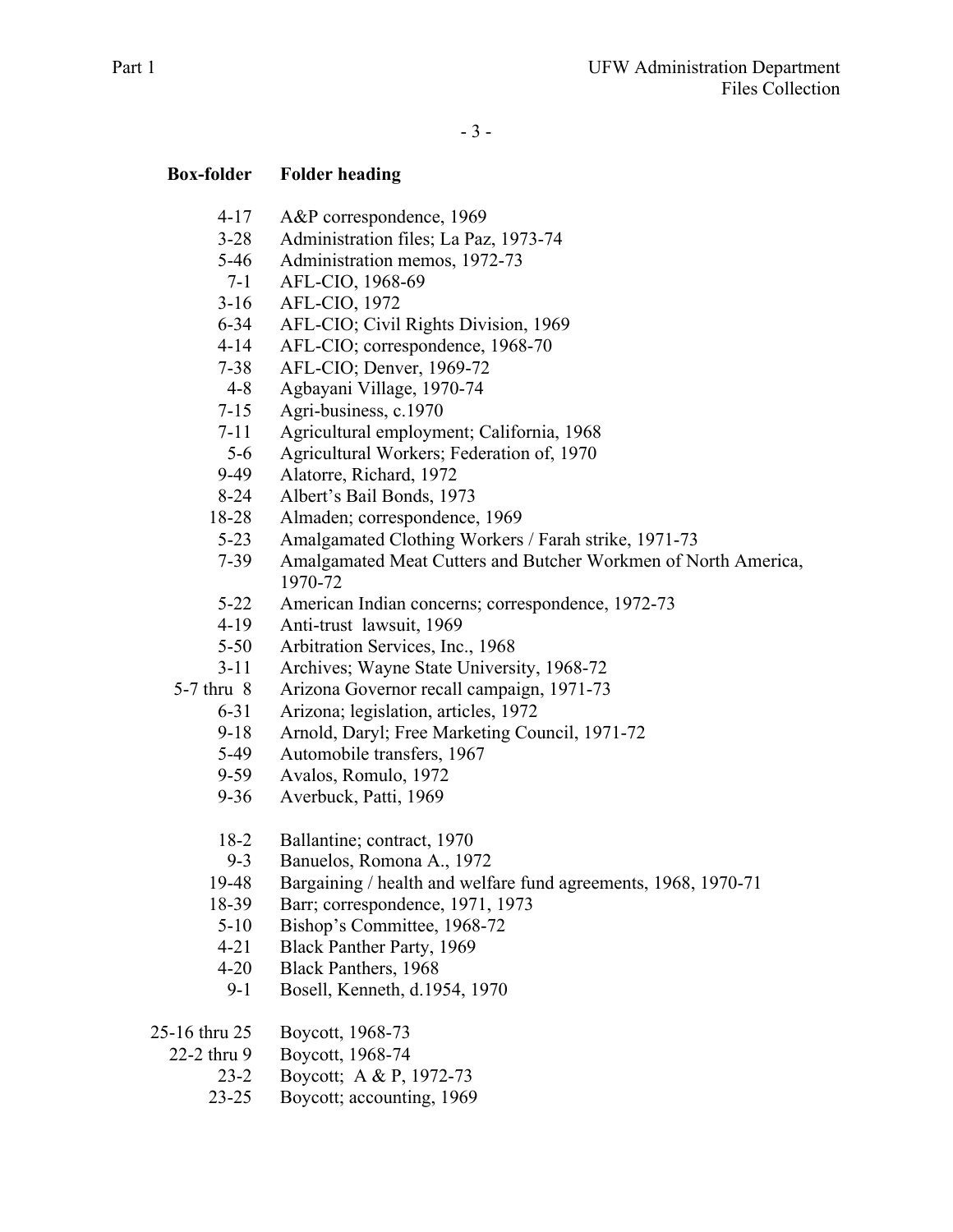- 4 -

| <b>Box-folder</b>  | <b>Folder heading</b>                                               |
|--------------------|---------------------------------------------------------------------|
| $23 - 33$          | Boycott; accounting, 1970                                           |
| $24 - 3$           | Boycott; Arizona, 1971-73                                           |
| $23 - 21$          | Boycott; art work, n.d.                                             |
| $24-1$             | Boycott; assorted locations, 1972-73                                |
| $24 - 2$           | Boycott; Atlanta, 1972-73                                           |
| $24 - 5$           | Boycott; Baltimore, 1972-73                                         |
| $26 - 32$          | Boycott; bill to ban California boycotts (A.B. 964), 1971           |
| 24-6 thru 7        | Boycott; Boston, 1968-70, 1973                                      |
| $26 - 25$          | Boycott; Canada, 1969-70                                            |
| $25 - 10$          | Boycott; Chatfield-Ganz theory, n.d.                                |
| $24 - 11$          | Boycott; Chicago, 1968-70                                           |
| $24 - 12$          | Boycott; Chicago area, 1970-73                                      |
| $26 - 2$           | Boycott; Cincinnati, 1970-72                                        |
| $26 - 3$           | Boycott; Cleveland, 1973                                            |
| $25 - 1$           | Boycott; Coachella, California, 1973                                |
| $24 - 14$          | Boycott; Colorado, 1973                                             |
| $22-19$            | Boycott; conference, 1974                                           |
| $24 - 13$          | Boycott; Connecticut, 1970, 1972-73                                 |
| $23 - 22$          | Boycott; consumer issues, 1972                                      |
| $25 - 3$           | Boycott; correspondence, 1968-69                                    |
| 22-11 thru 13      | Boycott; correspondence, 1968-73                                    |
| 22-15 thru 18      | Boycott; correspondence, fliers, 1973                               |
| $22 - 14$          | Boycott; correspondence with students, 1972-73                      |
| $25 - 4$           | Boycott; Delano strike, 1968                                        |
| $26 - 26$          | Boycott; Denmark, 1971, 1973                                        |
| 24-15 thru 18      | Boycott; Denver, 1968-69, 1971-73                                   |
| 24-19 thru 21      | Boycott; Detroit, 1969-72                                           |
| $26 - 31$          | Boycott; England, 1973                                              |
| $23 - 27$          | Boycott; "equal time" publicity, 1972-73                            |
| 24-22              | Boycott; Florida, 1971-73                                           |
| 26-27              | Boycott; France, 1972                                               |
| $22 - 10$          | Boycott; fundraising ideas, 1970-73                                 |
| 24-23              | Boycott; Georgia, 1972                                              |
| $23 - 23$          | Boycott; Georgia vs. Harmon, 1971                                   |
| $23 - 17$          | Boycott; grape reports, 1969                                        |
| 23-13 thru 15      | Boycott; grapes, 1968-69                                            |
| $25 - 11$          | Boycott; grapes, 1969                                               |
| 23-18 thru 19      | Boycott; grapes, 1970                                               |
| $23 - 16$<br>24-24 | Boycott; grapes, volunteers, 1969<br>Boycott; Hawaii, 1970, 1972-73 |
| $25 - 6$           | Boycott; Houston, 1969                                              |
| $26 - 13$          | Boycott; Houston, 1971-72                                           |
|                    |                                                                     |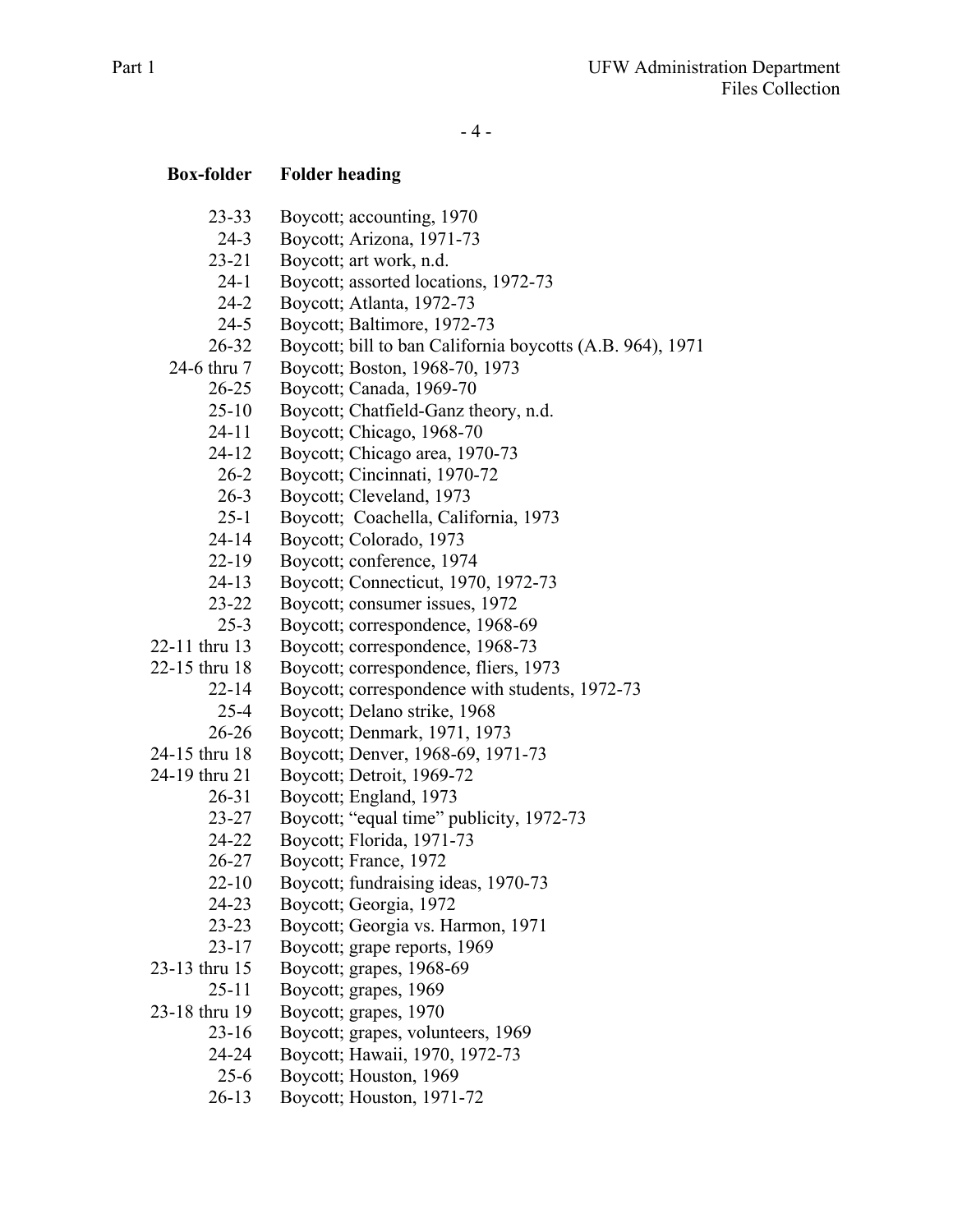- 5 -

| <b>Box-folder</b> | <b>Folder heading</b>                         |
|-------------------|-----------------------------------------------|
| 26-33 thru 34     | Boycott; International, 1968-69               |
| $26 - 28$         | Boycott; International, 1968-70               |
| 24-25             | Boycott; Iowa, 1972-73                        |
| 26-29             | Boycott; Italy, 1972-73                       |
| 24-27             | Boycott; Kansas, 1971-73                      |
| 24-28             | Boycott; Las Vegas, 1971-72                   |
| $23 - 20$         | Boycott; legislation, n.d.                    |
| $23-1$            | Boycott; letters to chain stores, 1973        |
| $25 - 5$          | Boycott; lettuce, 1972                        |
| $23 - 8$          | Boycott; lettuce, 1972-73                     |
| $23-9$            | Boycott; lettuce, chronology, 1972            |
| $23 - 10$         | Boycott; lettuce, clippings, 1972-73          |
| 23-11 thru 12     | Boycott; lettuce, mailings, 1971-72           |
| $23 - 7$          | Boycott; lettuce, prisons, 1971-73            |
| $24 - 8$          | Boycott; Los Angeles, 1970-73                 |
| $25 - 7$          | Boycott; Los Angeles Volunteers, 1970         |
| $24 - 26$         | Boycott; Louisiana, 1970, 1972                |
| 22-24             | Boycott; mailings and clippings, 1971-72      |
| $25 - 12$         | Boycott; mailings, clippings, 1970            |
| 24-29             | Boycott; Maine, Vermont, 1972-73              |
| 24-32             | Boycott; Minnesota, 1972-73                   |
| 24-31             | Boycott; Montana, 1972-73                     |
| $25 - 2$          | Boycott; National Labor Relations Board, 1972 |
| 24-30             | Boycott; Nebraska, 1972-73                    |
| 24-33             | Boycott; New Jersey, 1970-73                  |
| 24-34 thru 36     | Boycott; New York, 1968-73                    |
| $22 - 23$         | Boycott; newsletters, 1969-70                 |
| $26-1$            | Boycott; North Carolina, 1972                 |
| $25 - 13$         | Boycott; notes, 1970                          |
| $26 - 5$          | Boycott; Ohio, 1969-70                        |
| $26-6$            | Boycott; Ohio, 1972-73                        |
| $26 - 4$          | Boycott; Ohio, Father John Banks, 1969-70     |
| $26 - 8$          | Boycott; Oklahoma, 1972-73                    |
| $26 - 7$          | Boycott; Oregon, 1972-73                      |
| $26 - 11$         | Boycott; Philadelphia, 1971-73                |
| $26 - 10$         | Boycott; Pittsburgh, 1971-73                  |
| 22-20             | Boycott; planning conference, 1973            |
| $23 - 30$         | Boycott; pledges, 1972                        |
| 23-32             | Boycott; pledges, 1973                        |
| $23 - 31$         | Boycott; pledges, university, 1973            |
| $25 - 15$         | Boycott; Purex, 1970                          |
|                   |                                               |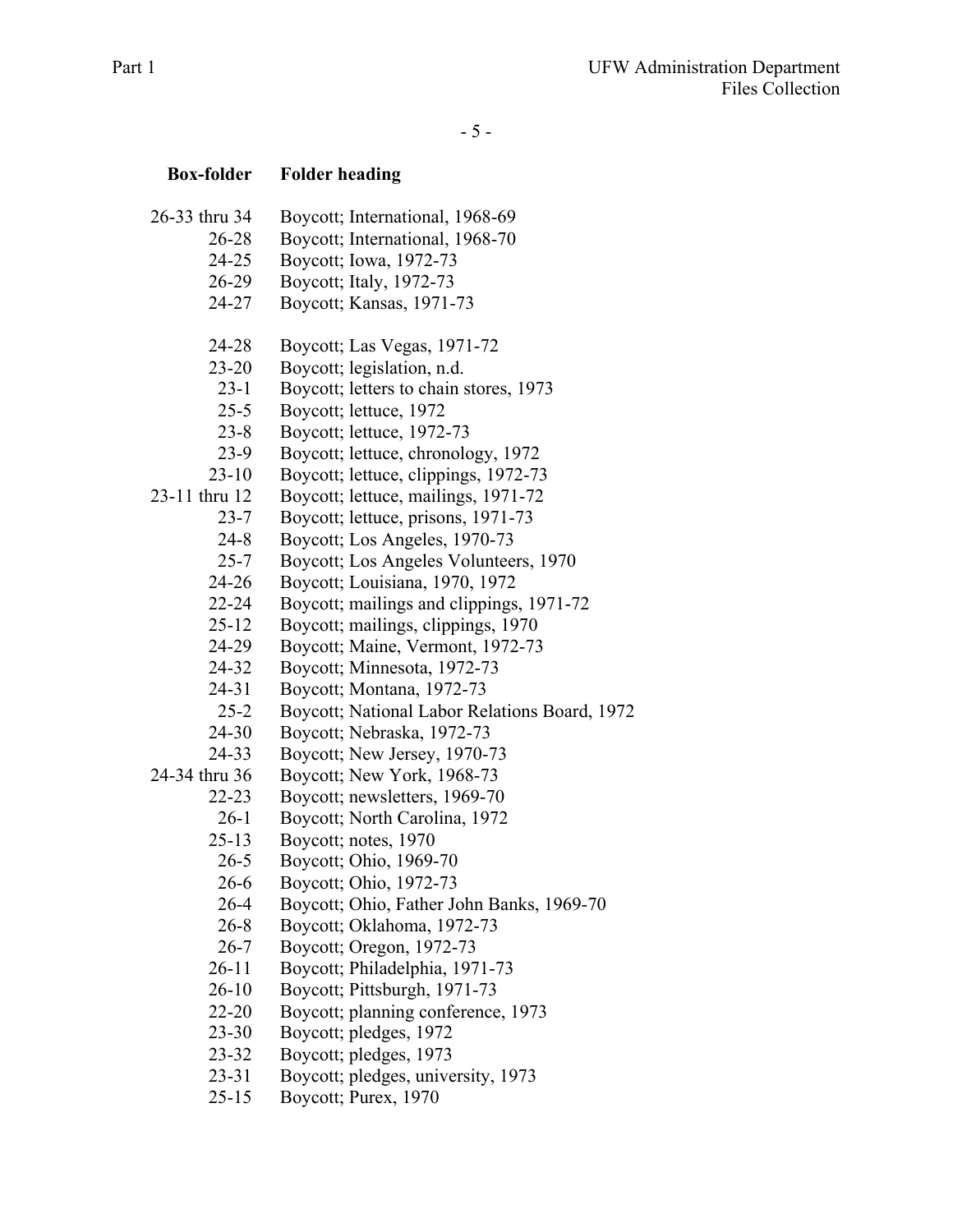- 23-24 Boycott; recruitment leaflet, 1971
- 23-26 Boycott; religious involvement, 1972-73
- 22-21 Boycott; reports, 1971
- 26-9 Boycott; Rhode Island, 1972
- 23-6 Boycott; Safeway, 1969, 1973
- 23-3 thru 4 Boycott; Safeway, 1969, 1973
	- 26-12 Boycott; San Antonio, 1972
		- 24-9 Boycott; San Francisco, 1970-72
		- 24-10 Boycott; San Jose, 1970-72
		- 25-14 Boycott; secondary, n.d.
		- 26-17 Boycott; St. Louis, 1971-72
		- 22-22 Boycott; staff / summary, 1969
		- 22-1 Boycott / Strike; assorted, 1968
		- 25-9 Boycott; super market chains, n.d.
		- 26-30 Boycott; Sweden, 1971-73
		- 23-29 Boycott; Teamsters, 1972-73
		- 26-16 Boycott; Tennessee, 1971-73
		- 26-14 Boycott; Texas, 1970-73
		- 26-15 Boycott; Texas, research, 1971
		- 23-28 Boycott; "truth squad," 1972
		- 24-4 Boycott; Tucson, 1971
		- 25-8 Boycott; United Brands, 1970
		- 26-18 Boycott; Utah, 1972
		- 23-5 Boycott; various stores, 1970-72
		- 26-19 Boycott; Virginia, 1973
		- 26-20 Boycott; Washington, DC, 1971-72
		- 26-22 Boycott; Wisconsin, 1968, 1970
- 26-23 thru 24 Boycott; Wisconsin, 1973-74
	- 26-21 Boycott; Wyoming, 1970-73
		- 9-5 Boyle, Rev. Eugene J., 1970-72
		- 9-31 Brown, George, 1969-70
		- 5-11 Budget materials, 1971-73
		- 9-4 Burton, Phillip, 1969, 1972
		- 3-22 California Department of Social Welfare, 1971
		- 3-4 California Labor Federation, 1970-72

21-2 thru 3 California Migrant Ministry, 1968-72

- 4-18 California Rural Legal Assistance, 1969-70
- 3-3 California State Employees Association, 1972
- 8-20 Camp McCallum; report, 1973
- 7-40 Campaign for Human Development, 1970-71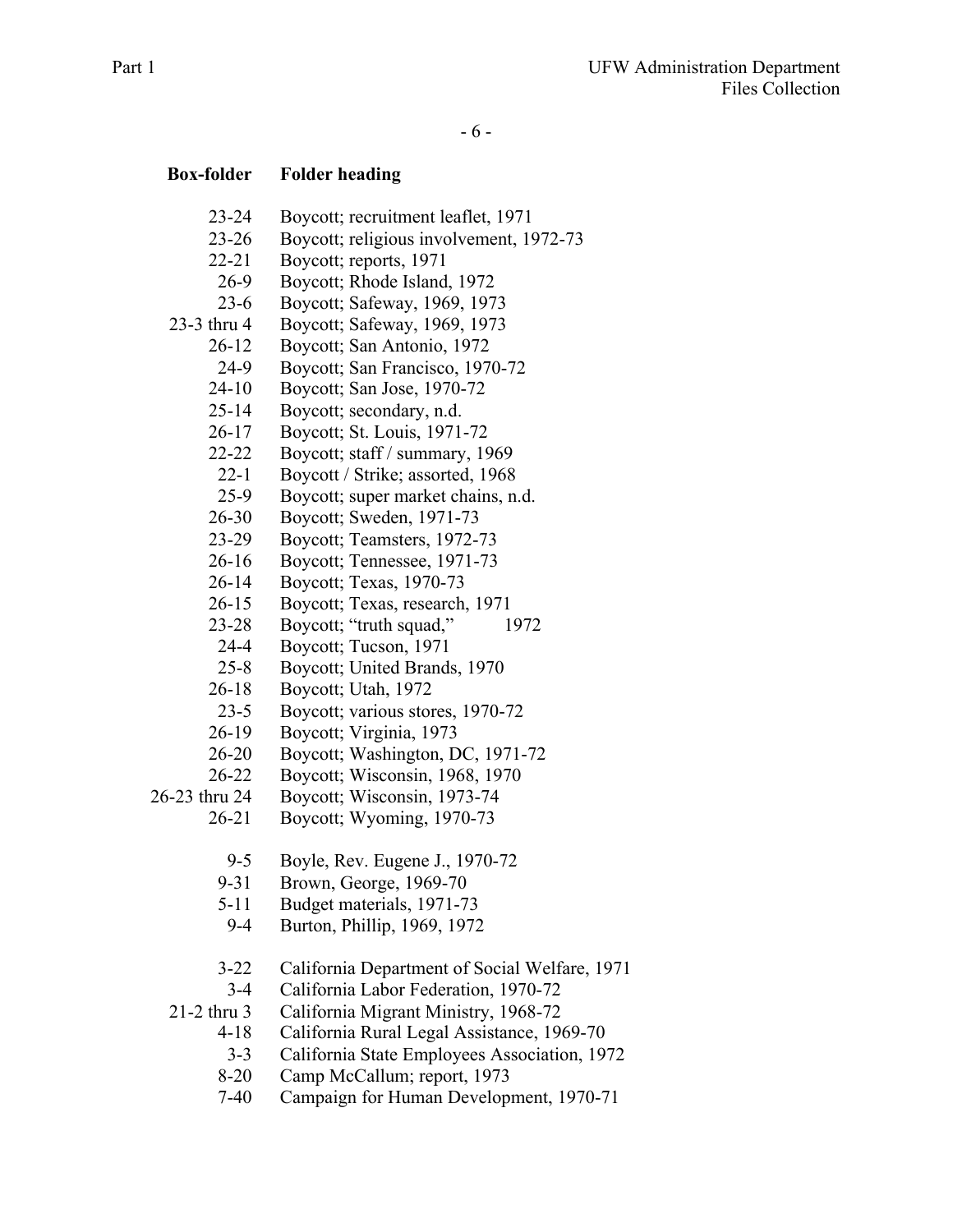- 6-33 Canadian solidarity visit, 1969
- 7-24 Car insurance, 1967, 1969-70
- 7-25 Cars / registration, 1969
- 9-32 Carswell, Judge, 1970
- 3-29 Catholic Conference (U.S.); testimony, 1972
- 7-35 *Catholic Worker,* 1969, 1971-72
- 9-46 Chacon, Peter, 1971-72
- 8-33 thru 37 Chatfield, Le Roy; correspondence, 1967-72
	- 10-17 Chavez, Cesar; autograph requests, 1969
	- 11-6 Chavez, Cesar; autograph requests, 1973
	- 11-4 Chavez, Cesar; awards, 1971-73
	- 11-20 Chavez, Cesar; birthday cards, 1973
	- 10-16 Chavez, Cesar; board meeting notes, 1969
	- 11-3 Chavez, Cesar; condolence correspondence, 1972-73
	- 10-1 Chavez, Cesar; correspondence, 1965-69

10-2 thru 8 Chavez, Cesar; correspondence, 1969-74

- 11-1 Chavez, Cesar; correspondence / notes, 1969
	- 11-22 Chavez, Cesar; correspondence, personal cards, 1973-74
	- 11-13 Chavez, Cesar; D'Arrigo strike clippings, 1973
	- 11-11 Chavez, Cesar; D'Arrigo strike thank-you's, 1973
	- 11-12 Chavez, Cesar; D'Arrigo strike transcribed diary / notes, 1973
- 10-20 Chavez, Cesar; fast, 1968-69
- 10-19 Chavez, Cesar; fast, 1972
- 10-21 Chavez, Cesar; fast, Arizona, 1971-72
- 11-19 Chavez, Cesar; get well cards, 1974
- 10-26 Chavez, Cesar; Israeli statement, 1973
- 10-27 Chavez, Cesar; Matthiessen article, 1969
- 10-12 Chavez, Cesar; meeting notes, 1969
- 10-14 Chavez, Cesar; notes, 1969
- 11-10 Chavez, Cesar; notes, 1970
- 11-8 Chavez, Cesar; notes, 1973
- 10-9 thru 10 Chavez, Cesar; notes for speeches; press conferences, 1969
	- 11-5 Chavez, Cesar; office memoranda, 1972-73
	- 11-7 Chavez, Cesar; personal letters and office notes, 1973
	- 10-15 Chavez, Cesar; press conference, 1970
	- 10-11 Chavez, Cesar; right to work laws, n.d.

10-22 thru 25 Chavez, Cesar; speaking invitations, 1968-70

- 11-9 Chavez, Cesar; speaking invitations, 1972
- 10-13 Chavez, Cesar; thank you letters for gifts, 1973
- 11-2 Chavez, Cesar; transcribed notes, 1973
- 11-17 Chavez, Cesar; transcribed notes, 1973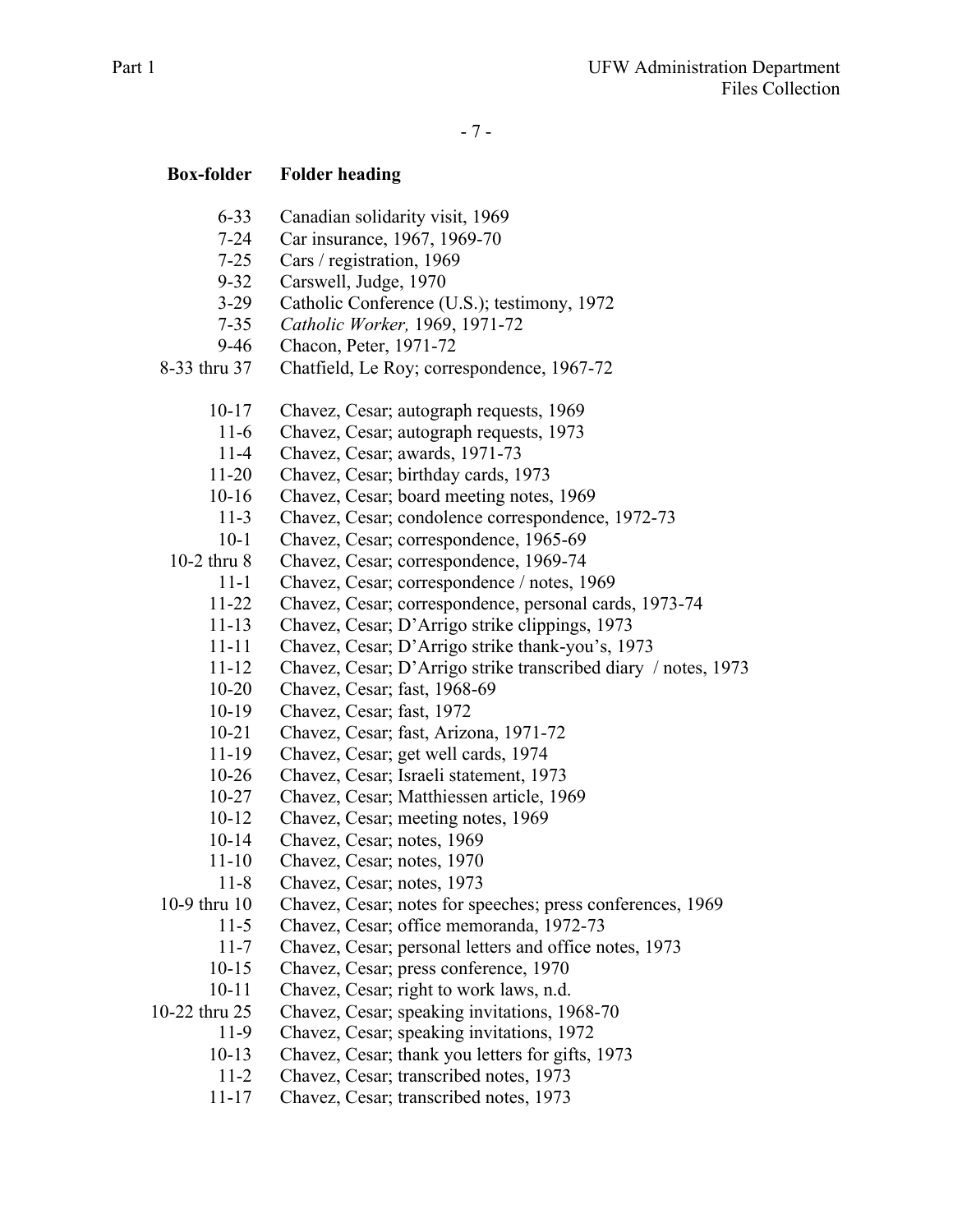- 8 -

- 11-18 Chavez, Cesar; transcribed notes / memos, 1973
- 11-14 thru 16 Chavez, Cesar; travel thank you's, 1973
	- 10-18 Chavez, Cesar; trip, 1969-70
	- 11-21 Chavez, Cesar; trips, 1969-70
	- 9-47 Chavez-Ortiz, Ricardo, 1972
	- 4-7 Chicago convention, 1968
	- 5-1 Chicano anti-war materials, 1970
	- 3-27 Child labor; Idaho, 1968
	- 18-10 Christian Brothers; correspondence, contract, 1967, 1969
	- 18-32 Christian Brothers; wage negotiations, 1971
	- 6-23 Christmas greetings, 1969
	- 9-34 Chromiak, Susan, 1969
	- 7-32 Church Women United, 1971-72
- 7-16 thru 17 Citrus information, 1967-70
	- 9-48 Clark, Ramsey, 1970-71
	- 21-9 Clinic land (California), 1972-73
	- 4-4 Coachella, California, 1969
	- 5-53 Coachella Chicano conference, 1970
	- 18-47 Coachella growers, n.d.
	- 18-24 Coca-Cola, 1970
		- 8-4 Committee to Study Agricultural and Horticultural Workers, 1967-68
	- 6-38 Communications system; proposed, 1971
	- 5-12 Community Service Organization, 1967, 1969, 1972-73
	- 7-26 Compensation insurance, 1967-68
	- 5-13 Conferacion de Trabajadores de Mexico, 1972-73
	- 6-35 Congratulation telegrams, 1970
	- 3-35 Congratulations letters, 1970
	- 7-36 Conscientious Objector Service, 1971-72
	- 15-33 Constitution, 1973
- 15-37 thru 38 Constitution, n.d.
	- 6-6 Consultation on racism, 1969
	- 4-25 Contacts; political and civic, 1967-70
	- 8-11 Contest; 40 Acres name, 1967
	- 19-20 Contract; Aslan, 1970-71
	- 19-34 Contract; Balderas, 1970
	- 19-41 Contract; Barr, 1970
	- 19-31 Contract; Bedrosian, 1970
	- 19-12 Contract; Castiglione, 1971
	- 19-44 Contract; Constance, 1970
	- 19-9 Contract; De Mello, 1970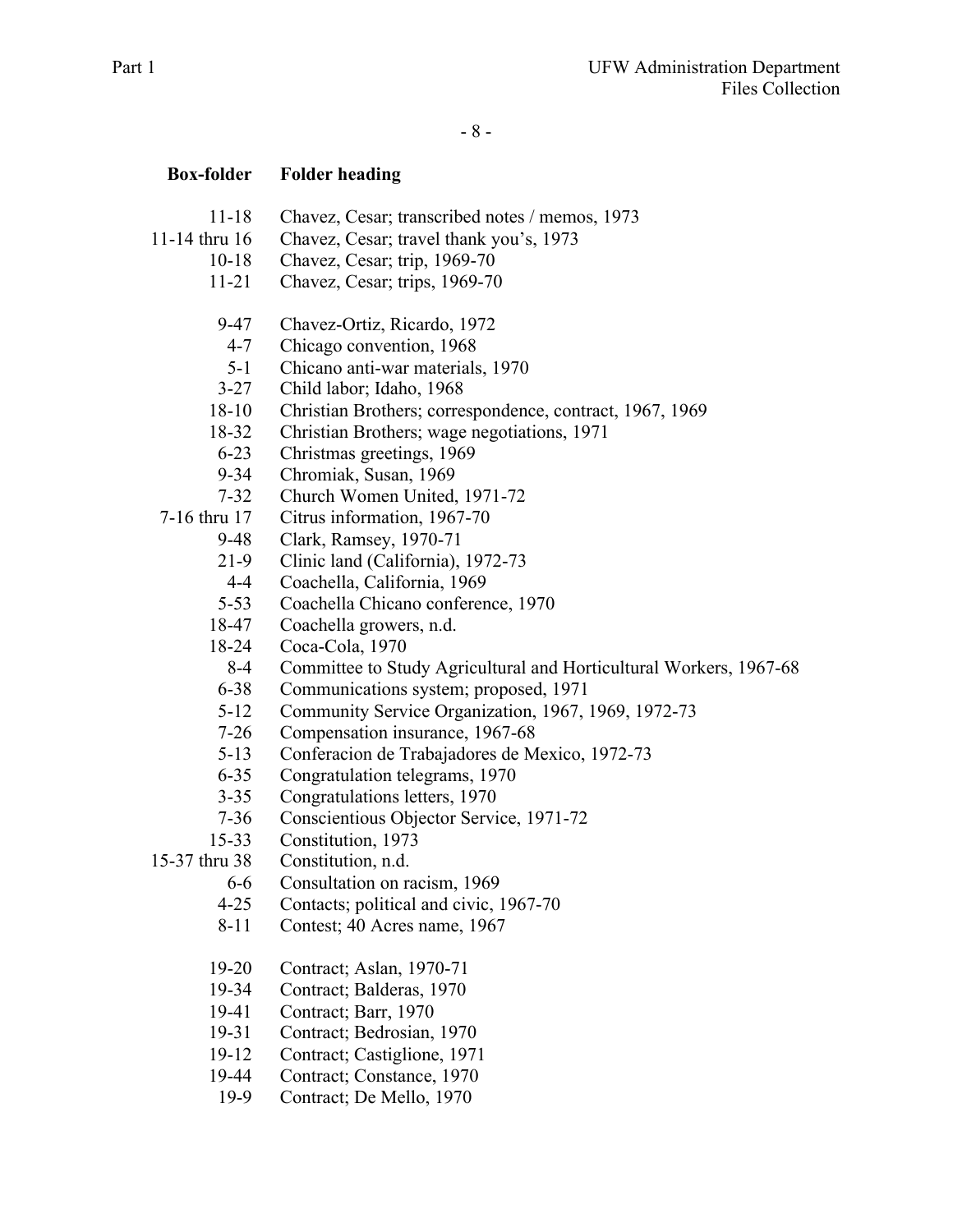- 19-15 Contract; Dell'Olio / Reitz, 1970, 1971
- 19-7 Contract; Diebert, 1970
- 19-6 Contract; Domenick, 1970
- 19-29 Contract; Don Laub, 1970
- 19-22 Contract; F & M and Co., 1970
- 19-46 Contract; Farm Service Agency, 1971
- 19-21 Contract; Gallo, 1970
- 19-13 Contract; Gerner, 1970
- 19-35 Contract; Giannini, 1970
- 19-8 Contract; Giumarra Vineyards, 1970
- 19-2 Contract; Gizazian, 1970
- 19-14 Contract; Guerriero, 1970
- 19-16 Contract; Guild Wine, 1971
- 19-27 Contract; H.G. Shiggo, 1970
- 19-18 Contract; Hickham, 1970
- 19-40 Contract; Kash, 1970
- 19-3 Contract; Kilburn, 1971
- 19-5 Contract; Kozuki, 1970
- 19-4 Contract; La Notte, 1970
- 19-43 Contract; Leonard, 1970
- 19-39 Contract; Libby, McNeill & Libby, 1970, 1972
- 19-30 Contract; Morishita, 1970
- 19-23 Contract; Morita, 1970
- 19-25 Contract; Nash-De Camp, 1970
- 19-50 Contract notes; various companies, 1970
- 19-33 Contract; Novero, 1971
- 19-42 Contract; Papagni, 1970
- 19-28 Contract; Reitz and Culotta, 1970
- 19-52 thru 54 Contract reports, 1970-71
	- 19-24 Contract; Roberts Farms, 1970
	- 19-26 Contract; Royal Valley, 1970
	- 19-45 Contract; Sanger, 1971
	- 19-37 Contract; Sorensen, 1971
	- 19-17 Contract; Stephen , Crow (Poplar), 1970
	- 19-19 Contract; Stukenbroiker, 1970
	- 19-38 Contract; Tenneco / Bagdasarian, 1970-71
	- 19-10 Contract; Tony George, 1970
	- 19-32 Contract; Tri-Boro Fruit Co., 1970, 1972
	- 19-11 Contract; Ugaste, 1970-71
	- 19-36 Contract; Vinifera / Heublein, 1971
	- 19-1 Contracts; multiple firms, 1968, 1970, 1973
	- 19-47 Contracts; seniority, hiring provisions, 1970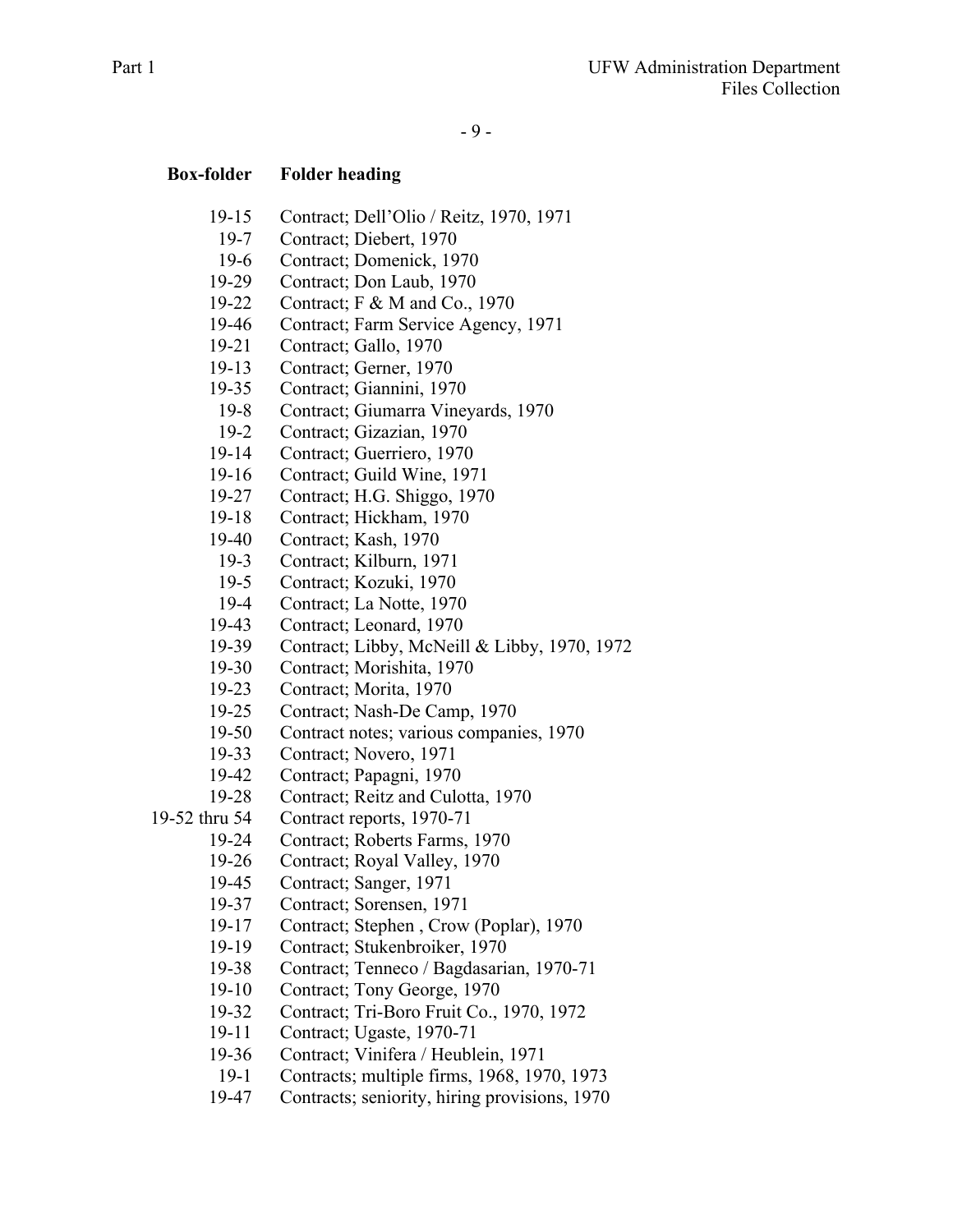- 4-41 Contribution letters, 1968
- 5-47 Copyright requests / permissions, 1973
- 1-1 thru 16 Correspondence; general, 1962-69
- 2-1 thru 20 Correspondence; general, 1970-75
	- 4-2 Correspondence; inquiries to Union, 1969
	- 5-16 Council for Community Action, 1971
	- 5-17 Council of Hispanic American Ministries, 1971-72
	- 9-50 Cranston, Alan, 1969-72
	- 18-33 D'Arrigo / Freshpict; wage negotiations, 1970
	- 9-60 Day, Mark, 1970
	- 3-21 Death benefit fund, 1967
	- 5-43 Death benefits, 1972
	- 7-42 Defense Supply Agency, 1969-70
	- 18-18 Del Monte, 1971
	- 4-30 Delano Bell, 1969-70
	- 21-12 Delano clinic, 1975
	- 6-18 Delano Strike food fund, 1967
	- 9-53 Dennis, Dr. J.W., 1972
	- 9-28 Desai, Narayan, 1969-70
	- 9-52 Deshettler, Irwin, 1971
	- 18-26 DiGiorgio; arbitration proceedings, 1967
	- 18-29 DiGiorgio; correspondence, 1969
	- 9-29 Donez, Marta, 1969-70
	- 9-51 Donohoe, Bishop, Hugh, 1969-72
	- 3-25 Eagle gram, 1973
	- 6-15 Ecology Walk, 1969-70
	- 3-31 Economic Opportunity Corporation, 1969-70
	- 3-19 Education Pamphlets; UFW, n.d.
	- 5-2 Educational conferences, 1972
- 14-16 thru 17 *El Malcriado*, 1973
	- 14-29 *El Malcriado* boycott questionnaires, n.d.
	- 14-2 thru 14 *El Malcriado* correspondence, 1968-74
		- 14-18 *El Malcriado* distribution, 1973
		- 14-28 *El Malcriado* editorial notes, 1971
		- 14-30 *El Malcriado* / El Taller Grafico; correspondence, 1972-73
		- 14-25 *El Malcriado* legal notes, 1971
		- 14-19 *El Malcriado* memos, 1973-74
		- 14-24 *El Malcriado* plans: comic strip, book, n.d.
		- 14-27 *El Malcriado* play, n.d.
		- 14-23 *El Malcriado* Puerto Rican support, n.d.
		- 14-21 *El Malcriado* reports, 1968-69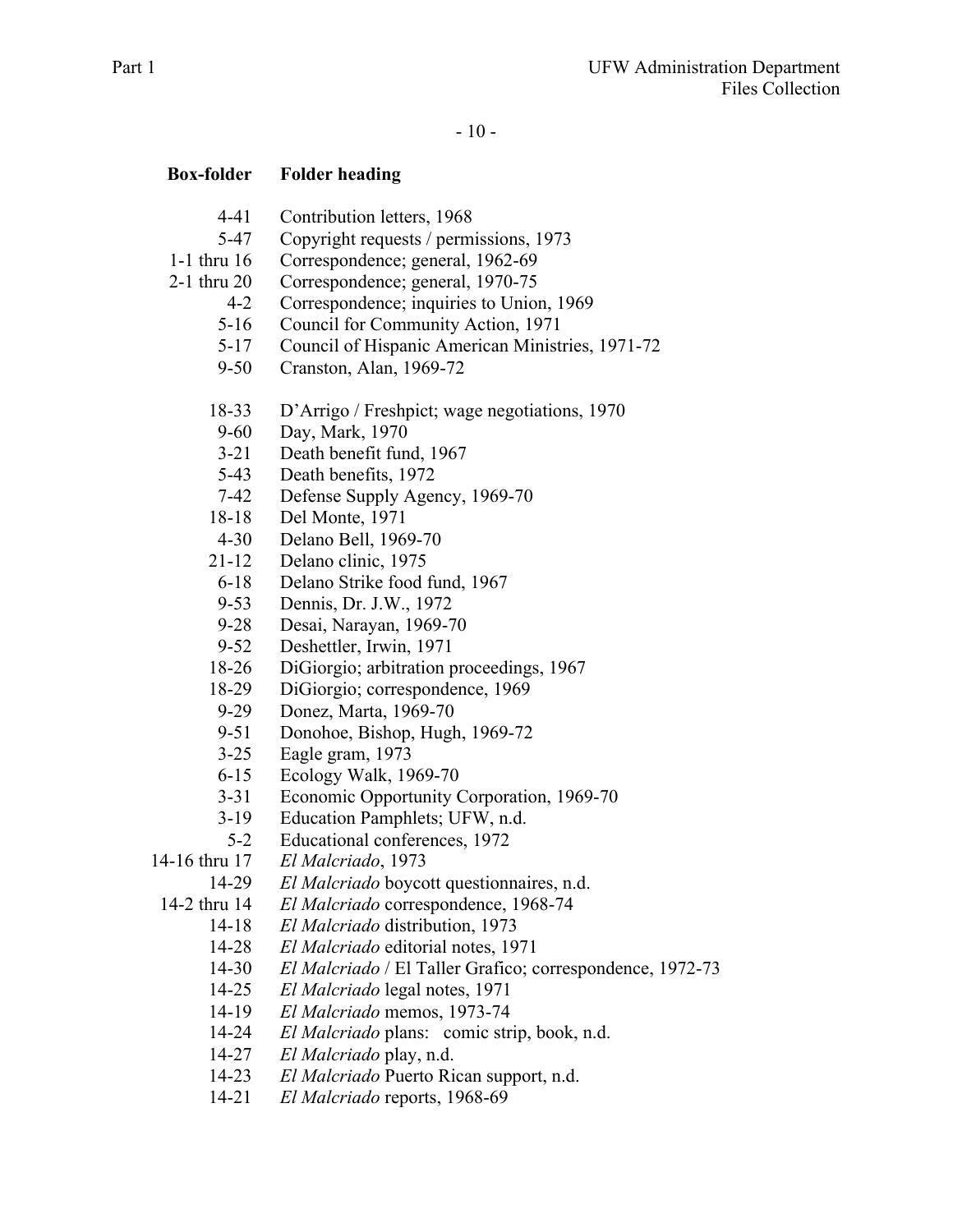- 11 -

- 14-15 *El Malcriado* reports, 1973-74
- 14-22 *El Malcriado* seniority meeting notes, 1971
- 14-20 *El Malcriado* subscription materials, 1973
- 14-26 *El Malcriado* trial layouts, 1971
- 15-1 El Taller Grafico, 1975
- 15-7 El Taller Grafico; artists, 1975
- 15-6 El Taller Grafico; *BASTA!* booklets, correspondence, 1973-74
- 15-10 El Taller Grafico; boycott, advertising suggestions, 1973
- 15-2 El Taller Grafico; boycott suggestions, 1973-74
- 15-11 El Taller Grafico; boycott, "Why We Boycott," Spanish translation, 1973
- 15-14 El Taller Grafico; Canada, 1974
- 15-22 El Taller Grafico; correspondence, general, 1974
- 15-5 El Taller Grafico; expenses / payments, 1974
- 15-4 El Taller Grafico; inter-union correspondence, 1973-75
- 15-13 El Taller Grafico; Keyser, Dora, ceramics, 1973
- 15-9 El Taller Grafico; Kushner, Sam, *Long Road to Delano,* 1974
- 15-3 El Taller Grafico; materials for National Executive Board, 1974-75
- 15-23 El Taller Grafico; meeting notes, 1974
- 15-19 El Taller Grafico; Public Media Center, 1974
- 15-15 El Taller Grafico; Rose-Redwood, Dan and Judy, phonograph record correspondence, 1972
- 15-16 El Taller Grafico; *Salads for Lettuce Boycotters,* n.d.
- 15-18 El Taller Grafico; slide show, UFW, 1974
- 15-20 El Taller Grafico; small labels ("gummies"), 1974
- 15-21 El Taller Grafico; *The Farm Workers: A Cry For Justice from Florida's Fields,* 1974
- 15-17 El Taller Grafico; translations, 1973
- 15-8 El Taller Grafico; Viramontes, Xavier (artist), correspondence, 1974
- 15-12 El Taller Grafico; Zermeno poster reactions, 1975
- 5-19 Eldridge Foundation, 1970-71
- 8-19 Emergency Training Fund, 1969-71
- 16-1 thru 6 Endorsements, 1970, 1972-73
	- 16-13 Endorsements; grape boycott, n.d.
	- 16-16 Endorsements; labor, 1972-73
	- 16-8 Endorsements; labor, lettuce boycott, 1972
- 16-11 thru 12 Endorsements; lettuce boycott, 1970-72
- 16-17 Endorsements; lists, 1972
- 16-14 thru 15 Endorsements; political, 1972-73
	- 16-9 Endorsements; political, lettuce boycott, 1972
- 16-18 thru 21 Endorsements; religious, 1972-73
	- 16-7 Endorsements; religious, lettuce boycott, 1972
	- 16-10 Endorsements; university, lettuce boycott, 1973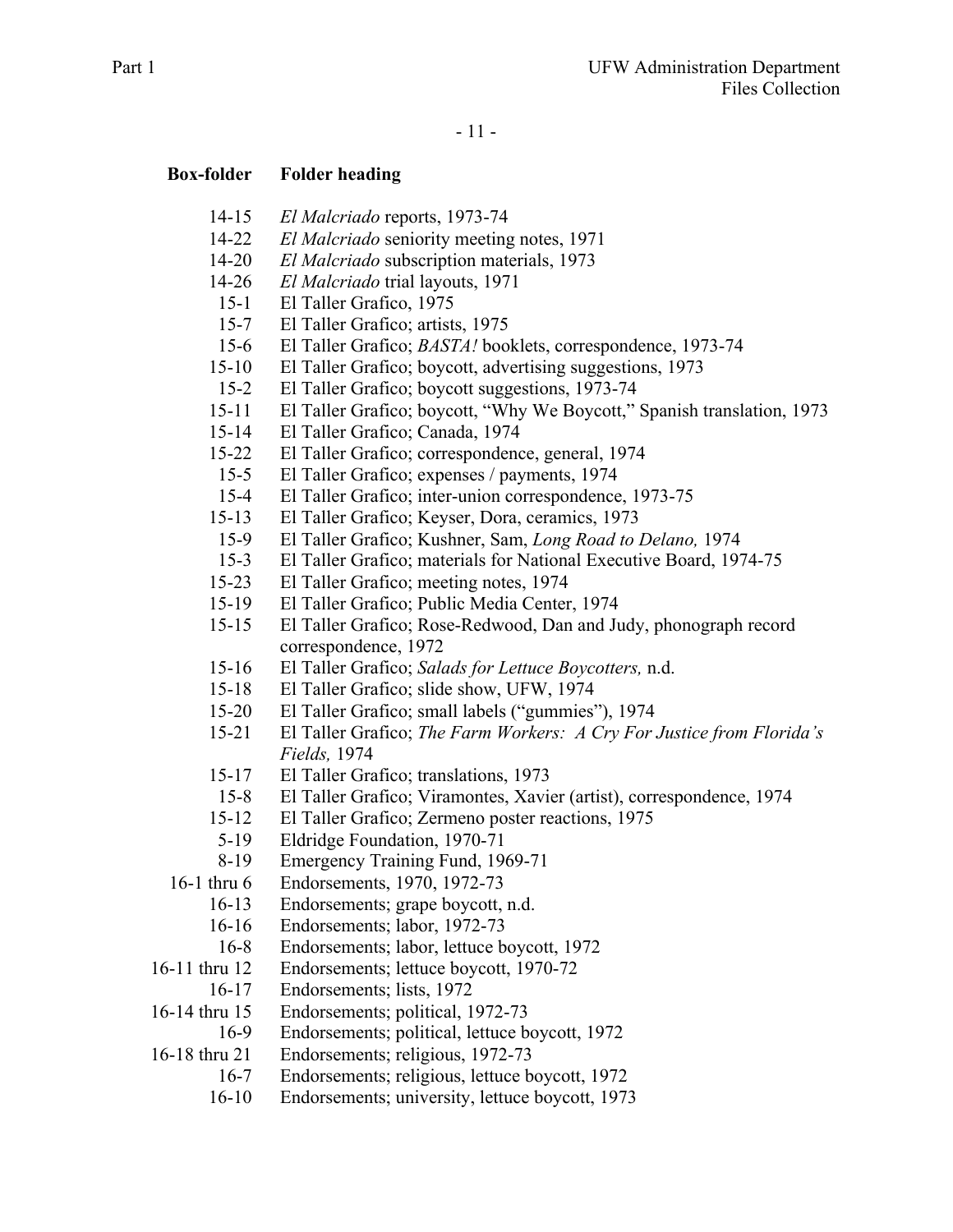- 4-23 Equal Employment Opportunity Commission, 1969-70
- 8-9 Europe, 1968-70
- 15-36 Executive Board memos / minutes, 1969-70
- 4-24 Farm Bureau, 1968-70
- 5-5 Farm Bureau, 1972
- 18-36 Farm Services Agency, 1971
- 7-41 Farm Worker Fund payments, 1970-72
- 14-1 *Farm Worker Press,* 1966-70
- 7-18 Farm Workers Credit Union, 1960, 1969-70
- 9-27 Farnham, Phil, 1968-70
- 5-20 Federation of Free Farmers; Philippines, 1971-72
- 5-4 Field Office correspondence, 1971
- 3-24 Fiesta Campesina; program, 1971
- 5-52 Filipino American Political Association, 1969
- 6-10 Film: *Road to Delano,* correspondence, 1972
- 6-9 Films about farm workers, 1968-70
- 4-22 Finances, 1969
- 7-21 Financial contributions, 1971
- 4-10 Financial information, 1970
- 4-6 Financial information, 1973
- 15-32 First Constitutional Convention, 1973
- 15-30 First Constitutional Convention; agenda and call, 1973
- 15-27 First Constitutional Convention; constitution, 1973
- 15-26 First Constitutional Convention; constitution drafts, 1973
- 15-24 First Constitutional Convention; delegate lists, 1973
- 15-28 First Constitutional Convention; drafts / corrections to constitution, 1973
- 15-29 First Constitutional Convention; records of elections / voter eligibility,

1973

- 15-25 First Constitutional Convention; resolutions, 1973
- 15-31 First Constitutional Convention; vote tally, 1973
- 9-20 Fitch, Bob, 1969, 1971
- 18-13 Franzia; contract, correspondence, 1968-70
- 18-5 Freedman; contract, 1973
- 9-17 Freeman, Nan, 1972
- 3-17 'Friends of Cesar Chavez' Fund, 1972
- 5-18 Friends of Danilo Dolci, Inc., 1971-72
- 6-25 Fundraising; New York, 1968-69
- 18-11 Gallo; contract, correspondence, 1967-70
- 18-41 Gallo; hiring correspondence, 1970-71
- 18-31 Gallo; negotiations, 1970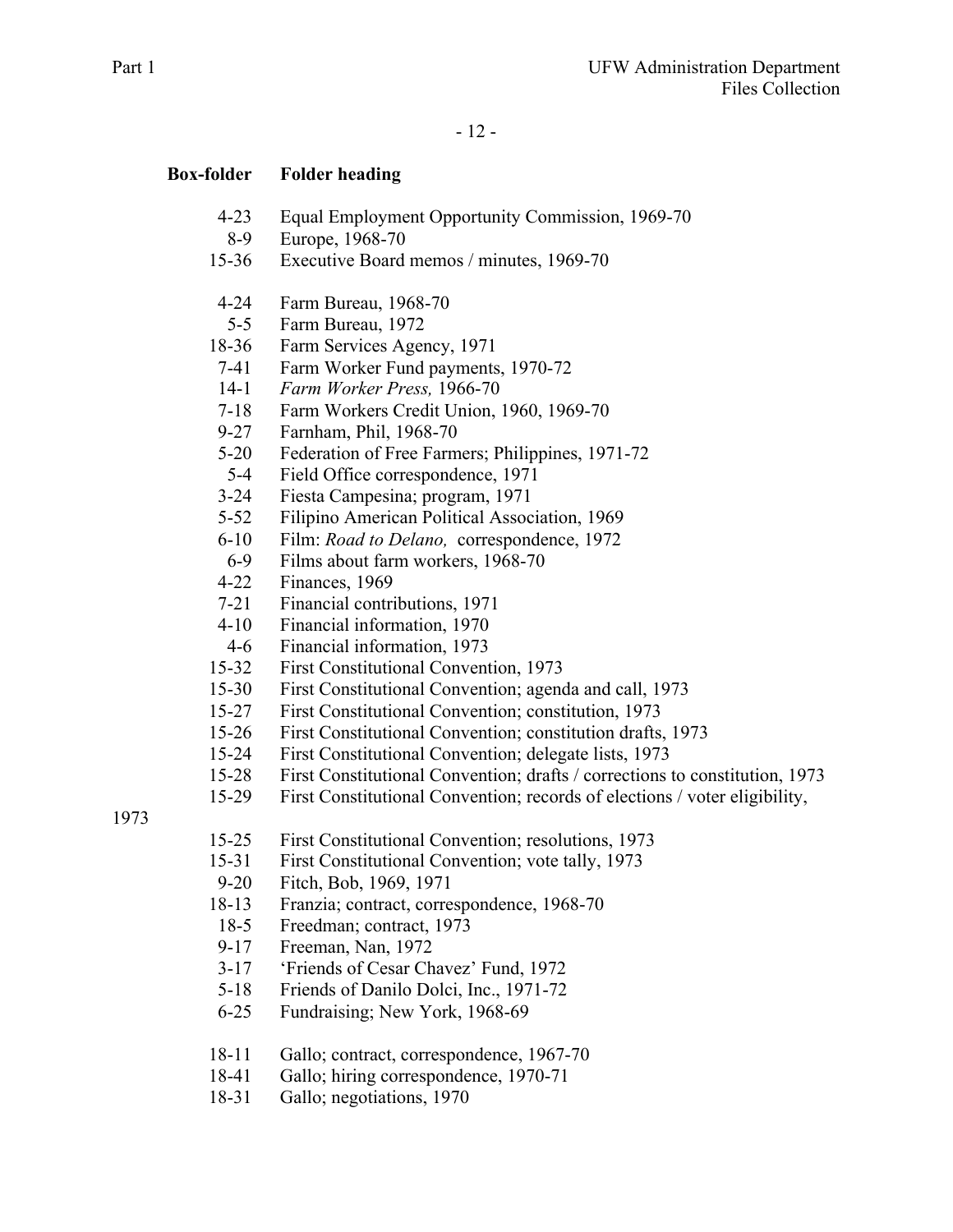### - 13 -

- 18-42 Giannini; correspondence, 1972-73
- 18-9 Giumarra; contract, correspondence, 1970
- 7-19 Glass Bottle Blowers Association, 1967
- 21-31 thru 32 Grape exports, 1960-69
	- 21-27 Grape growers, 1970
	- 21-30 Grape growers; table, 1970
	- 21-28 Grape harvest reports; season, 1970
	- 21-24 Grape information, 1970
	- 21-25 Grape; negotiations, 1973
	- 21-29 Grape production records, 1968-69
	- 21-34 Grape shipments, 1969
	- 21-33 Grape shipments; Europe, 1968
	- 21-26 Grapes, 1968, 1970
		- 8-1 "Green Card Labor and the Delano Grape Strike," 1968
		- 8-2 Green card reports, 1968
	- 20-37 Grievances; Ballantine, 1971-72
	- 20-52 Grievances; Barr, 1971-73
	- 20-43 Grievances; Bedrosian, 1971
	- 20-34 Grievances; Bianco, 1971
	- 20-32 Grievances; Castiglione, 1970-73
- 20-26 thru 27 Grievances; D'Arrigo, 1970-73
	- 20-28 Grievances; Delcor, 1973
	- 20-33 Grievances; Delolio, 1971-72
	- 20-58 Grievances; Diebert, 1972-73
	- 20-48 Grievances; Don Laub, 1971-73
	- 20-53 Grievances; Farm Services Agency, 1971-73
	- 20-46 Grievances; Gallo, 1972-73
	- 20-55 Grievances; Giannini, 1971-72
	- 20-31 Grievances; Guerriero, 1972
	- 20-45 Grievances; Harry Aslan, 1971-72
	- 20-61 Grievances; inter-union, 1972
	- 20-44 Grievances; Ito, 1971-72
	- 20-49 Grievances; Kash, 1971-72
	- 20-56 Grievances; Kilburn, 1970, 1972
	- 20-36 Grievances; Lamont area, 1971
	- 20-41 Grievances; Mid-Valley, 1971
	- 20-40 Grievances; Novero, 1971
	- 20-47 Grievances; Papagani, 1971-72
	- 20-38 Grievances; Peloian, 1970
	- 20-29 Grievances; Perelli-Minetti, 1971
	- 20-35 Grievances; Poplar, 1971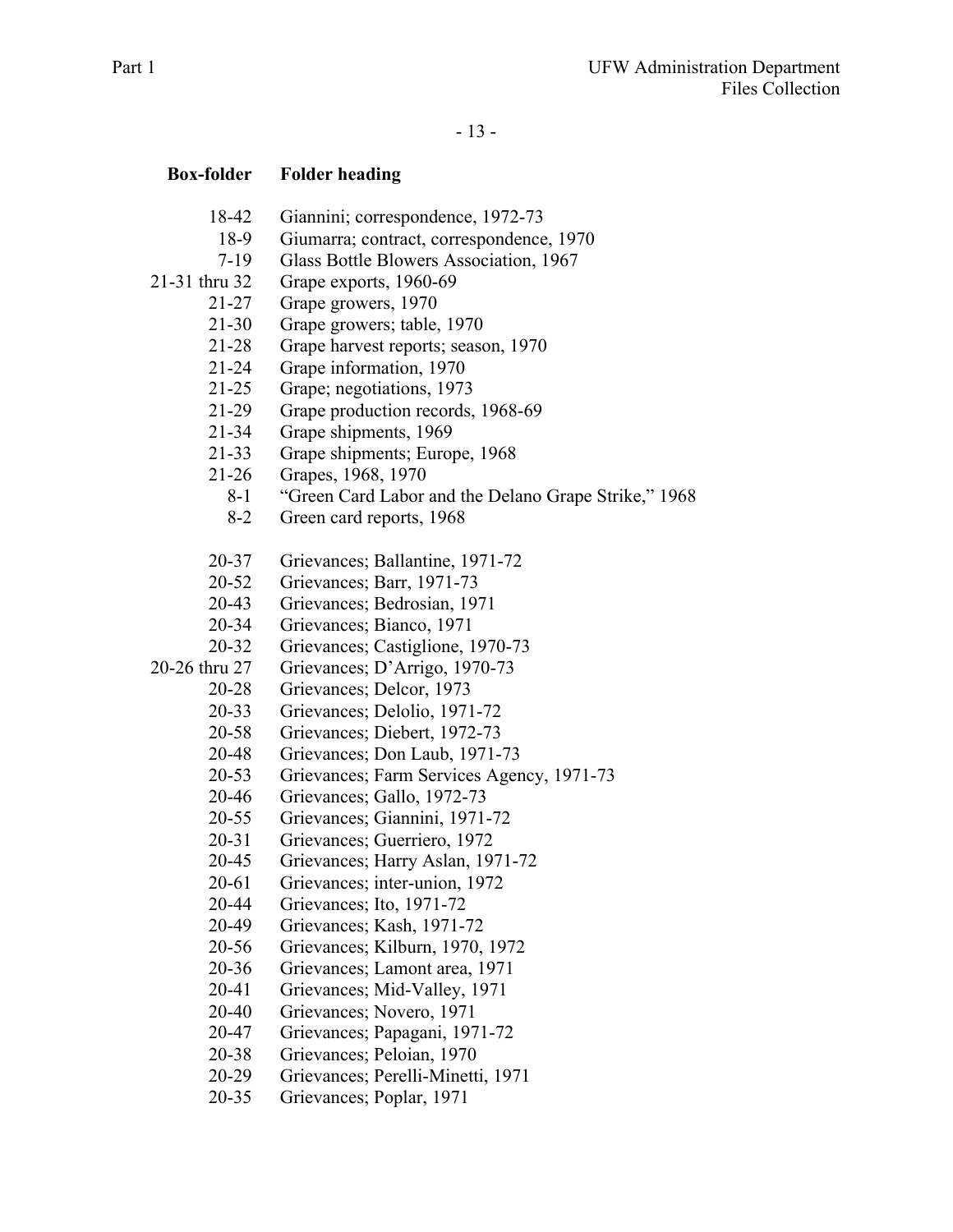- 14 -

- 20-39 Grievances; Reitz and Culotta, 1971
- 20-57 Grievances; Robert Hamilton, 1972
- 20-60 Grievances; Roberts Farms, 1971-72
- 20-54 Grievances; Sorensen, 1970-71
- 20-50 Grievances; Tenneco, 1970-71
- 20-42 Grievances; Tri-Boro, 1971
- 20-30 Grievances; Ugaste, 1971-72
- 20-59 Grievances; United, 1972
- 20-51 Grievances; Vinifera, 1973
- 19-51 Grower contract status reports, c.1970
- 18-46 Grower holdings, n.d.
- 18-43 thru 44 Growers; correspondence, 1970-73
	- 18-45 Growers; financial information, 1966-69
	- 18-50 Growers; Fresno, reports, 1971
	- 5-48 Guadeloupe organization, 1969-70
	- 18-40 Hamilton; correspondence, 1972
	- 6-19 Hawaii / India trip, 1969-70
	- 21-17 Health and welfare fund contract, 1968
	- 21-14 Health and welfare plan, 1967-68
	- 21-15 Health education; Chicano, n.d.
	- 21-10 Health; farm workers, 1971
	- 5-41 Health food, 1973
	- 21-13 Health project; migrants, 1969-70
	- 21-11 Health screening, 1968-69
	- 18-17 Heublein, Inc., 1970-71
	- 9-30 Higgins, George; press releases, 1970
	- 4-5 History: farm workers; 1934, 1950, 1972
	- 8-17 Huelga School / Abelard Foundation, 1971
	- 8-32 Huerta, Dolores, 1970-71
	- 8-31 Huerta, Dolores; correspondence, 1970-71
	- 3-26 Humor, 1969
	- 9-11 Humphrey, Hubert H., 1972
	- 4-13 Illegal Aliens campaign, 1974
	- 5-21 Immigration; correspondence, 1970-72
	- 8-3 Immigration (scab labor), reports, 1968
	- 7-14 Information requests, 1970
	- 4-15 Information; United Farm Workers, 1973-74
	- 5-24 Instituto Allende; Mexico, 1972
	- 21-4 Interfaith Ministry, 1970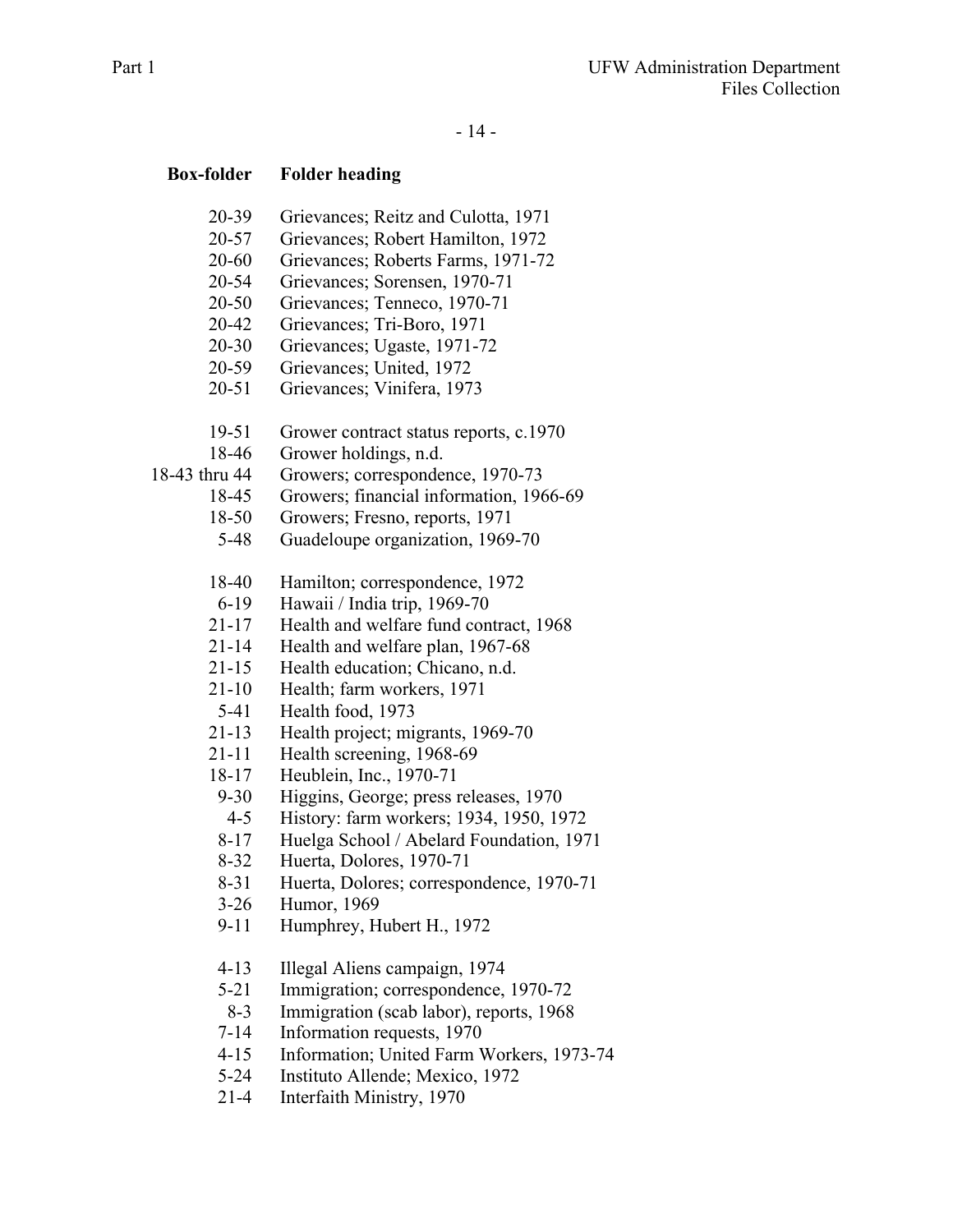- 18-14 Interharvest; contract, 1970
- 18-34 Interharvest; negotiations, 1970
- 7-28 International Confederation of Free Trade Unions, 1969
- 5-55 International contacts, 1968-70
- 7-2 International Federation of Plantation, Agricultural, and Allied Workers, 1968-70
- 7-33 International Longshoremen and Warehousemen Union, 1972
- 7-3 International Transport Workers Federation, 1968-69
- 5-51 Inventory, equipment, 1970
- 5-9 Israel Histadrut Associates, 1972
- 5-25 Israeli Embassy; statements, 1972
- 8-27 Jail questionnaire, n.d.
- 4-28 Japan Congress Against A&H Bombs, 1969
- 7-34 Japan Trade Unionists; correspondence, 1971-72
- 5-26 Jesuit volunteer program, 1972
- 7-22 Job classifications / wage rates, 1969
- 5-45 Job description; secretarial pool, 1972
- 18-25 K.K. Larson; negotiations, 1970
- 9-35 Karter, Thomas; "Migrants Still Harvest Shame," 1967
- 8-13 Keene, California Post Office; proposal, 1972
- 9-33 Kelso, Louis, 1970
- 9-55 Kennedy, Edward M., 1969-72
- 9-54 Kennedy, Ethel, 1971-72
- 7-20 Kern, Inyo, and Mono counties Central Labor Council; meeting minutes, 1969-70
- 9-38 thru 39 Kircher, Bill; AFL-CIO, 1969, 1972
	- 5-44 La Paz community ; meeting notes, 1973
	- 5-3 La Paz information, 1971-73
	- 4-38 Labor camp information, 1970
	- 4-16 Labor contacts, 1968-70
	- 8-15 Labor issues; press material, 1970
	- 6-8 Labor organizations; correspondence, 1967, 1970-72
	- 7-5 Latin America, 1969
	- 4-42 "Laws Affecting Rural Poor," n.d.
	- 3-18 Lawsuit; Salinas, Calif., strike, 1970
	- 4-11 Leaflet; work papers, 1974
	- 3-30 Leaflets, 1972
	- 4-12 Leaflets; Coachella, California, 1974
	- 4-36 Leaflets; Union, n.d.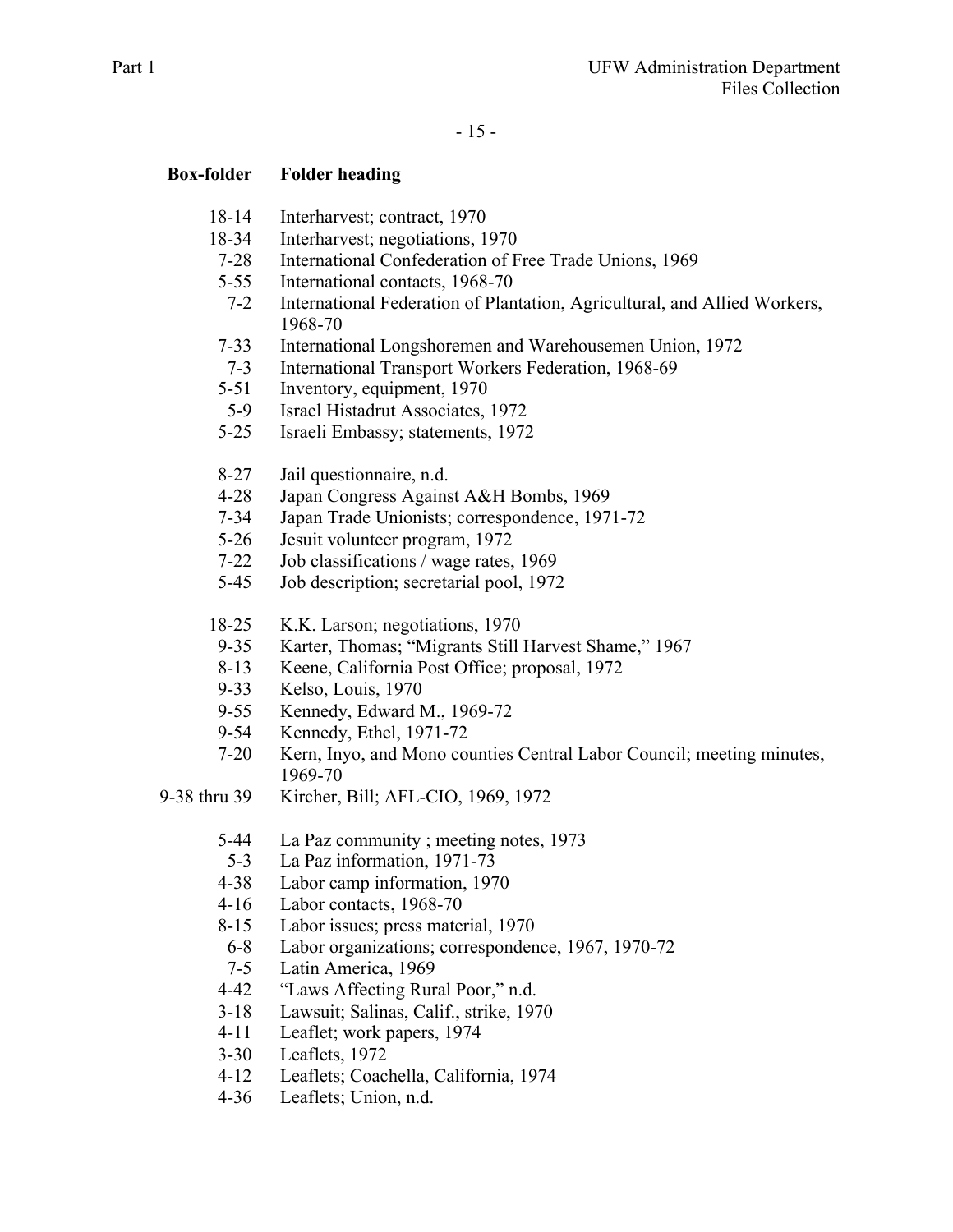- 8-26 Legal department; correspondence, 1972
- 6-30 Legislation, 1969, 1972
- 5-14 Legislative conference; Chavez notes, 1972
- 9-58 Levy, F., n.d.
- 9-57 Levy, Jacques, 1970-72
- 9-56 Lewis, Ed, 1970-71
- 9-8 Lewis, Jon; "From This Earth," n.d.
- 18-15 Libby, McNeill & Libby; negotiations, 1970
- 9-19 Lindsay, Mayor John V., New York City; correspondence, 1972
- 8-18 Lisa Levering Fund, 1970
- 8-8 London, England, 1968-70
- 9-42 Lopez, Gilbert, 1972
- 9-2 Lyons, Mack; personal correspondence, 1967-68
- 7-12 Mack's trip; notes, 1969
- 5-27 Mailing list; clergy, 1972-73
- 5-28 Mailing list; legislative, 1972-73
- 9-61 Manning, Timothy; correspondence, 1967-68
- 19-49 Master contract list, 1971
	- 9-6 Matthiessen, Peter, 1970-72
- 9-45 McCoy, Father Alan, 1971-72
- 9-7 Meaney, George, 1971-72
- 8-14 Meat packing sales, 1968
- 7-7 Mechanization in agriculture, 1969
- 6-1 thru 2 Meeting notes, 1969-70
	- 6-3 Meeting notes; La Paz, 1973
	- 7-29 Memorial leaflet; Daiffullah and de la Cruz, 1973

3-7 thru 10 Memos; inter-union, 1970-71

- 3-14 Mexican American Legal Defense and Educational Fund, 1971
- 18-37 Mid-Valley Labor Relations, 1970-71
- 5-29 Migrant Legal Action Program, 1972-73
- 9-15 Mondale, Walter F., 1969-72<br>9-14 Moses, Marion, 1969-72
- Moses, Marion, 1969-72
- 5-33 Museum exhibit; United Farm Workers, Oakland, California, 1973
- 18-3 Nalbandian; contract, 1970
- 4-35 National Association of Laymen, 1969
- 4-31 National Campaign for Agricultural Democracy, 1968-70
- 6-37 National Council of Churches, 1972-73
- 21-1 National Farm Worker Ministry; correspondence, 1973
- 6-7 National Farm Workers Service Center; meeting notes, 1971
- 6-20 National Farmers Organization, 1967-68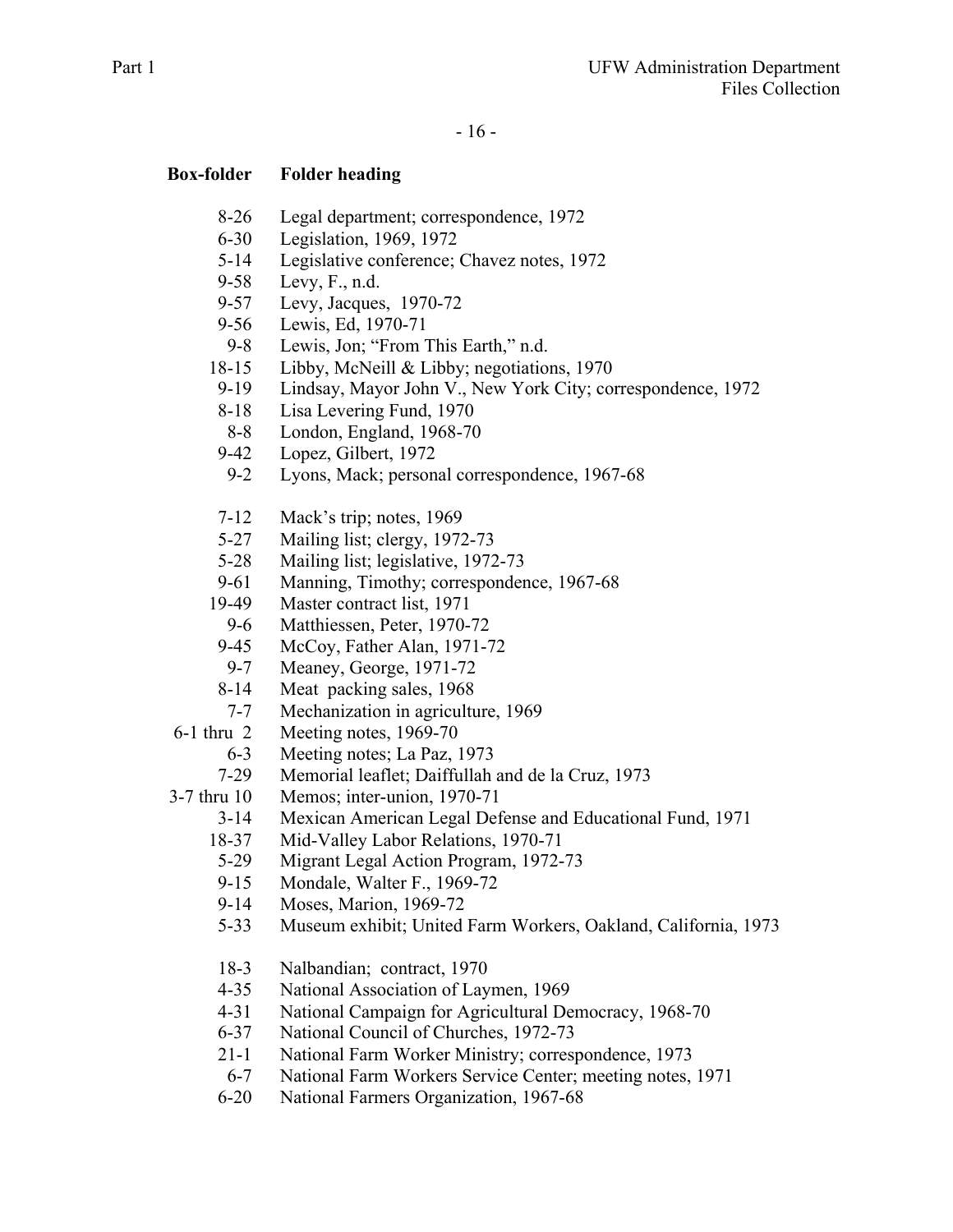- 6-22 National Labor Relations Act, 1969-70
- 4-39 National Labor Relations Board campaign, 1972
- 3-33 National Sharecroppers Fund, 1969
- 3-32 New Democratic Coalition, 1969-70
- 13-31 thru 38 News clippings, 1968-74
	- 13-39 News clippings; grape boycott, n.d.
		- 5-30 Newspaper lists, n.d.
		- 5-31 Non-violence, 1972-73
	- 7-13 Northwest trip, 1969
	- 3-6 Norway; United Farm Workers, 1971-72
	- 6-4 thru 5 Notes, 1970-71
		- 18-4 Novitiate of Los Gatos; negotiations, 1968, 1970
		- 9-44 O'Boyle, Cardinal Patrick, 1972
		- 9-43 O'Hara, James, 1972
		- 9-16 Ontiveros, Daniel, 1973
		- 5-34 Operation Breadbasket, 1971
		- 9-24 Orendain, Tony; Texas, 1969
		- 8-28 Organizer's test, 1973
		- 4-29 Organizers; California and Arizona, 1970
		- 3-2 Organizing; Idaho, 1972
		- 7-23 Organizing; reports, 1973
		- 5-32 Padres, 1971-72
		- 9-21 Parikh, Harivallabh, 1971-72
		- 9-40 Parrilla, Bishop Antulio, 1969
		- 18-1 Paul Masson, 1968-69
		- 18-12 Perelli-Minetti; contract, correspondence, 1969
		- 18-30 Perelli-Minetti; negotiations, 1968, 1970-71
		- 21-18 Pesticides, 1968-73
		- 21-21 Pesticides; blood tests, 1970-71
		- 21-19 Pesticides; clippings, 1968-73
		- 21-22 Pesticides; correspondence, *Forbidden Fruit* (film), 1970
		- 21-23 Pesticides; grower application, 1970-73
		- 21-20 Pesticides; leaflets, n.d.
			- 8-5 Philippines, 1967-70
			- 8-10 Phone company difficulties, 1972
		- 6-32 Photograph requests, 1972-74
		- 4-9 Picket line lists, 1969
		- 3-1 Pledge letters; Norway and U.S., 1972
		- 5-35 Poetry, songs; farm worker, 1973
		- 8-22 Press correspondence, 1969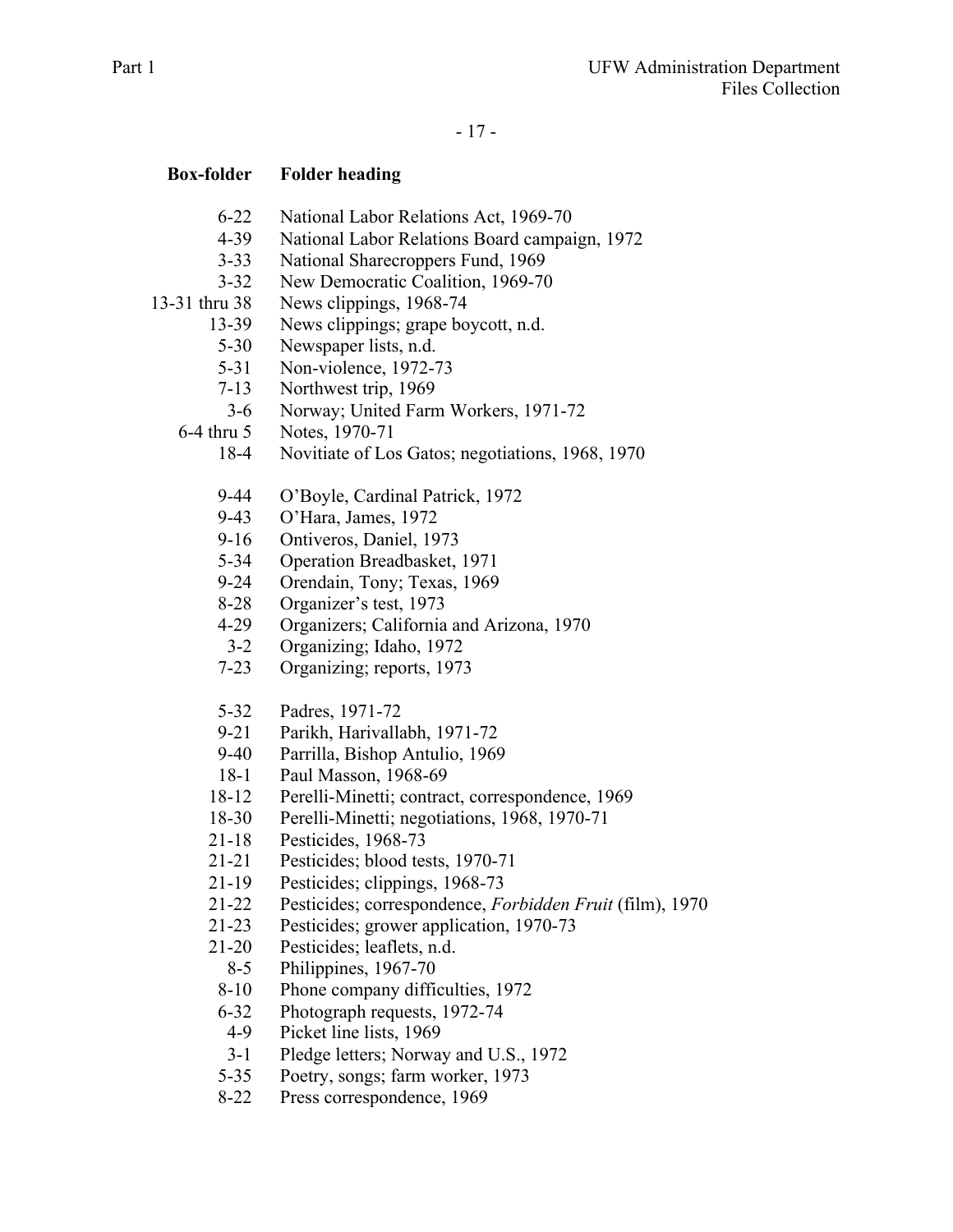- 5-42 Press; correspondence, 1972-73
- 4-40 Priests Committee to Aid Farm Workers, 1970
- 5-36 Prisoners; correspondence, 1973
- 8-23 Propaganda; UFW, 1966, 1968-69, 1971
- 3-12 Puerto Rico, 1970
- 5-40 Purchasing; supplies, 1972-73
- 7-10 Raisin information, 1967-69
- 20-20 Ranch Committee; Ballentine, 1970-72
- 20-11 Ranch Committee; Barr, 1971, 1973
- 20-12 Ranch Committee; Bedrosian, 1971
- 20-17 Ranch Committee; Castialione, 1970-72
- 20-4 Ranch Committee; Christian Brothers, 1970-71
- 20-2 Ranch Committee; Constance Vineyards, 1970-71
- 20-22 Ranch Committee; D'Arrigo, 1970-73
- 20-3 Ranch Committee; Diebert, 1970-71
- 20-9 Ranch Committee; Don Laub, 1970-73
- 20-6 Ranch Committee; Farm Services Agency, 1972-73
- 20-25 Ranch Committee; Gallo, 1972
- 20-5 Ranch Committee; Giannini, 1970-71
- 20-10 Ranch Committee; Harry Aslan, 1971, 1973
- 20-24 Ranch Committee; Heggeblade-Marguleas, 1971
- 20-19 Ranch Committee; Ito, 1970-72
- 20-23 Ranch Committee; Kilburn, n.d.
- 20-8 Ranch Committee; Libby, McNeill & Libby, 1970-71
- 20-14 Ranch Committee; Mid-Valley, 1971
- 20-15 Ranch Committee; Papagni, 1970-72
- 20-1 Ranch Committee; President's lists, explanation of committee, 1970-72
- 20-16 Ranch Committee; Royal Valley, 1970-71
- 20-7 Ranch Committee; Sorensen, 1971-73
- 20-13 Ranch Committee; Tri-Boro, 1971
- 20-18 Ranch Committee; Ugaste, 1971
- 20-21 Ranch Committee; United Packing, 1970-72
- 6-36 Raza Unida Party, 1972-73
- 18-35 Reitz and Culotta; correspondence, 1970-71
- 5-54 Research; stores, 1970
- 3-15 Retail Clerks International Association, 1971
- 9-9 Reuther, Roy, 1969
- 9-10 Reuther, Victor E., 1972
- 21-5 thru 8 Robert F. Kennedy Farm Workers Medical Plan, 1968-72
	- 18-6 Roberts Farms, Inc., 1970
	- 18-23 Roberts Farms, Inc., 1971-72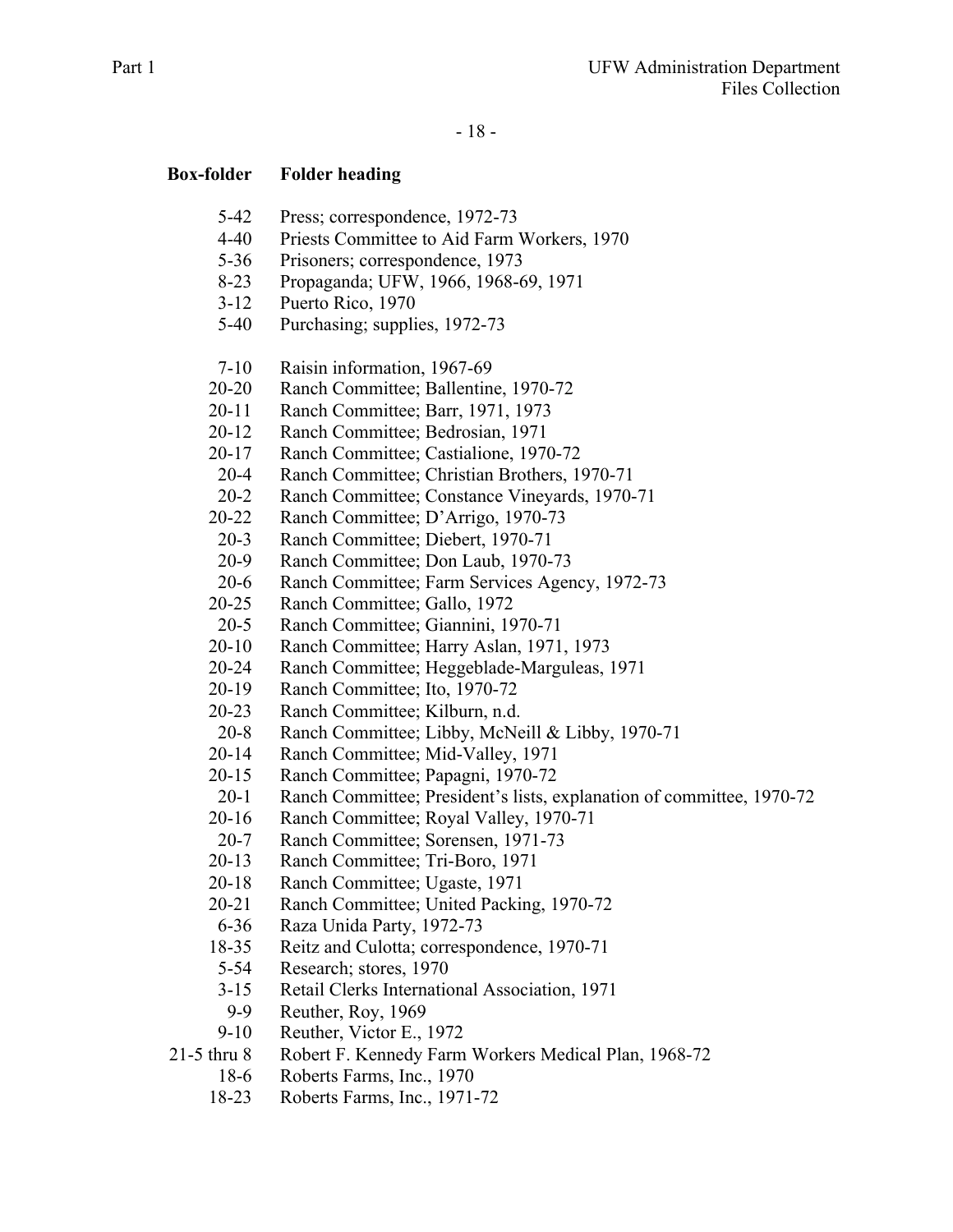- 19 -

- 9-37 Ross, Fred W.; "Mexican Americans on the March," 1960
- 18-27 Sabovich Brothers, 1970
- 9-13 Saladini, Victor, 1969-72
- 9-26 Salazar, Reuben; news accounts, 1970
- 18-21 Sanger Fruit Co.; correspondence, 1971
- 21-16 Sanitation, 1968
- 5-15 Santa Inez conference, 1973
- 4-33 Scanlon Plan, 1969-70
- 18-8 Schenley Industries; agreement, 1966, 1968, 1970-71
- 9-41 Seeger, Pete; Miami concert, 1969
- 4-32 Senate Subcommittee on Migratory Labor, 1969
- 15-34 Service Center ; Board of Director's meeting notes, 1971
- 15-35 Service Center / Executive Board notes, 1969-70
- 8-21 Service Center; mural, 1967
- 9-25 Sheridan, George, 1968, 1970
- 18-20 Sierra King; correspondence, 1971
- 4-37 Sisters Committee to Aid Delano Farm Workers, 1970
- 5-37 Skyway Auto Wreckers, 1973
- 5-38 Southern Christian Leadership Council, 1969-72
- 4-26 Spanish American Crisis in the Nation, 1969-70
- 9-22 Spock, Dr. Benjamin, 1971
- 6-21 Staff assignments, n.d.
- 8-29 Staff meeting; notes, 1973
- 8-16 Stern Fund; contributions / grants approved, 1972
- 9-12 Stevenson, Adlai E., 1973
- 3-34 Stocks, 1968-69
- 17-1 thru 10 Strike / bargaining authorizations, 1966-69
	- 5-39 Strike; Douglas, Arizona, 1972
	- 6-24 Strike; General Electric, 1969-70
	- 4-1 Strike; Santa Maria, 1970
	- 18-22 Stukenbroiker, 1971
	- 7-9 Supermarket notes, n.d.
- 6-26 thru 28 Support letters, 1967-70
	- 6-17 Support letters; religious, 1969
	- 8-6 thru 7 Sweden, 1968-69
		- 6-16 Tax ideas, 1968-69
		- 8-25 Teamsters, 1973
		- 18-16 Tenneco; correspondence, 1971, 1973
		- 13-12 Torres, Art, 1971-72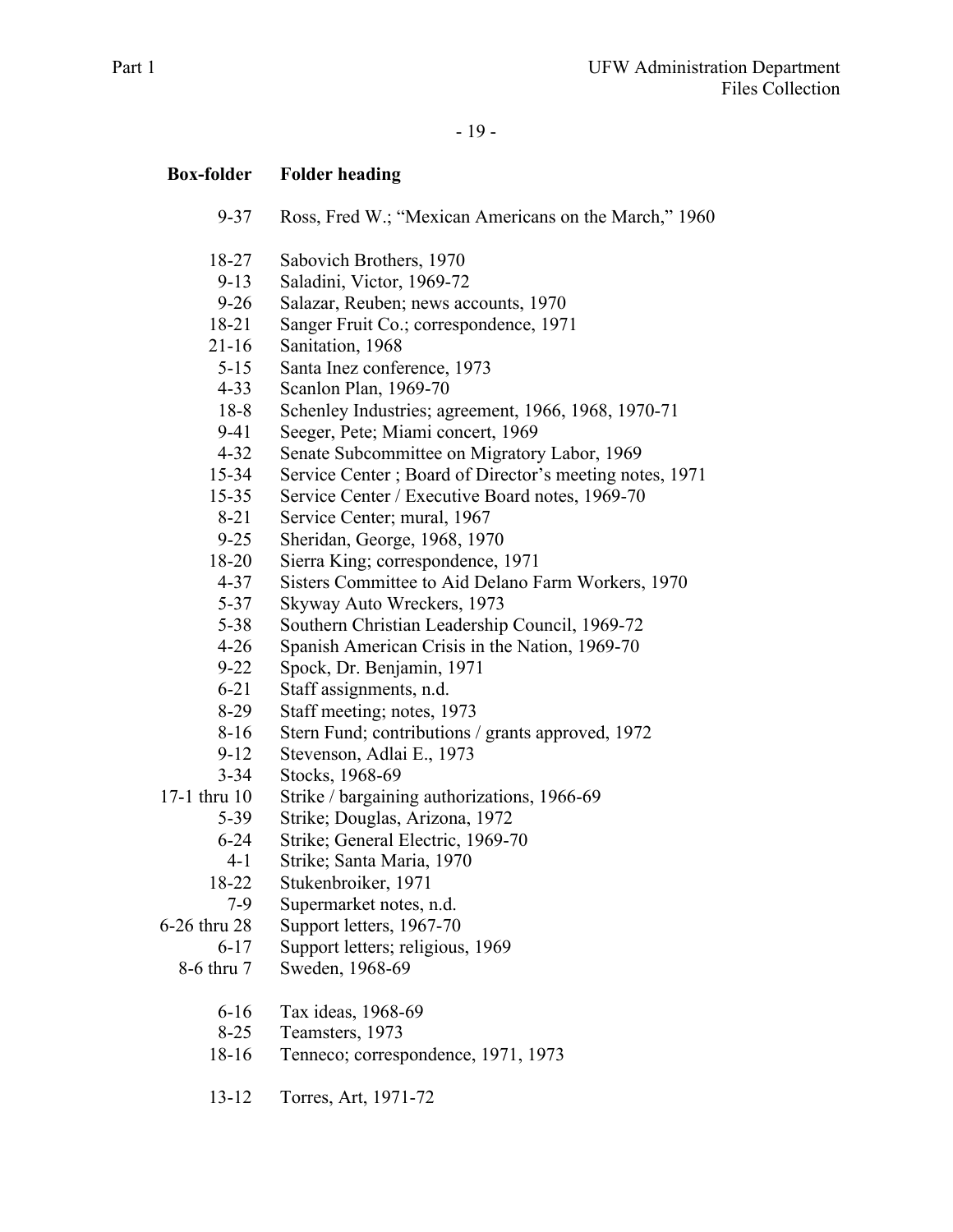#### - 20 -

### **Box-folder Folder heading**

- 13-6 Torres, Art; agricultural reform package, 1972
- 12-21 Torres, Art; alien hiring law, 1972
- 12-35 Torres, Art; Arizona legislation, 1972
- 12-64 Torres, Art; Arnett, Dixon, 1972
- 12-61 Torres, Art; bilingual-bicultural education, 1971-72
- 12-63 Torres, Art; Brown, George, 1972
- 12-62 Torres, Art; Burton, Phillip, 1971-72
- 12-58 Torres, Art; California Democratic Council, 1972
- 13-14 Torres, Art; California Department of Agriculture, 1972
- 12-36 Torres, Art; California legislation, general, 1971
- 12-59 Torres, Art; California Rural Legal Assistance, 1971-72
- 13-9 Torres, Art; campaign, 1972
- 12-60 Torres, Art; Chacon, Peter, 1972
- 13-8 Torres, Art; Cheerois boycott, 1972
- 13-3 Torres, Art; Chicana file, n.d.
- 13-4 Torres, Art; Chicano politics, 1972
- 12-37 Torres, Art; Colorado legislation, 1971-72
- 13-1 Torres, Art; Cooper, Katie, 1972
- 12-56 Torres, Art; Cooperrider, Rosemary, 1972
- 13-26 thru 29 Torres, Art; correspondence, 1971-73
	- 13-2 Torres, Art; Democratic National Convention, 1972
	- 12-17 Torres, Art; *El Ojo Chicano* newsletter, 1972
	- 12-57 Torres, Art; elections in agriculture, 1970, 1972
	- 12-6 Torres, Art; endorsement requests, 1972
	- 12-34 Torres, Art; environmental legislation, 1972
	- 13-5 Torres, Art; farm worker pay rates, 1970-72
	- 12-29 Torres, Art; farm worker's compensation act, 1971
	- 13-23 Torres, Art; Fernandez, Art, 1972-73
	- 12-39 Torres, Art; Florida legislation, 1972
	- 13-24 Torres, Art; fund raising ideas, n.d.
	- 12-40 Torres, Art; Georgia legislation, 1972
	- 13-25 Torres, Art; Harris, Fred, 1972
	- 13-30 Torres, Art; Huerta, Dolores, 1971-72
	- 12-41 Torres, Art; Kansas legislation, 1971-72
	- 12-38 Torres, Art; La Raza Unida Party, 1972
	- 12-32 Torres, Art; land reform, 1972
	- 13-15 Torres, Art; legal papers, 1972

12-8 thru 9 Torres, Art; legislation, 1971-72

- 12-15 Torres, Art; legislation department budget, 1972
- 12-27 Torres, Art; legislation reports, 1971
- 12-14 Torres, Art; legislative conference, 1971
- 12-49 Torres, Art; legislative mailing list, n.d.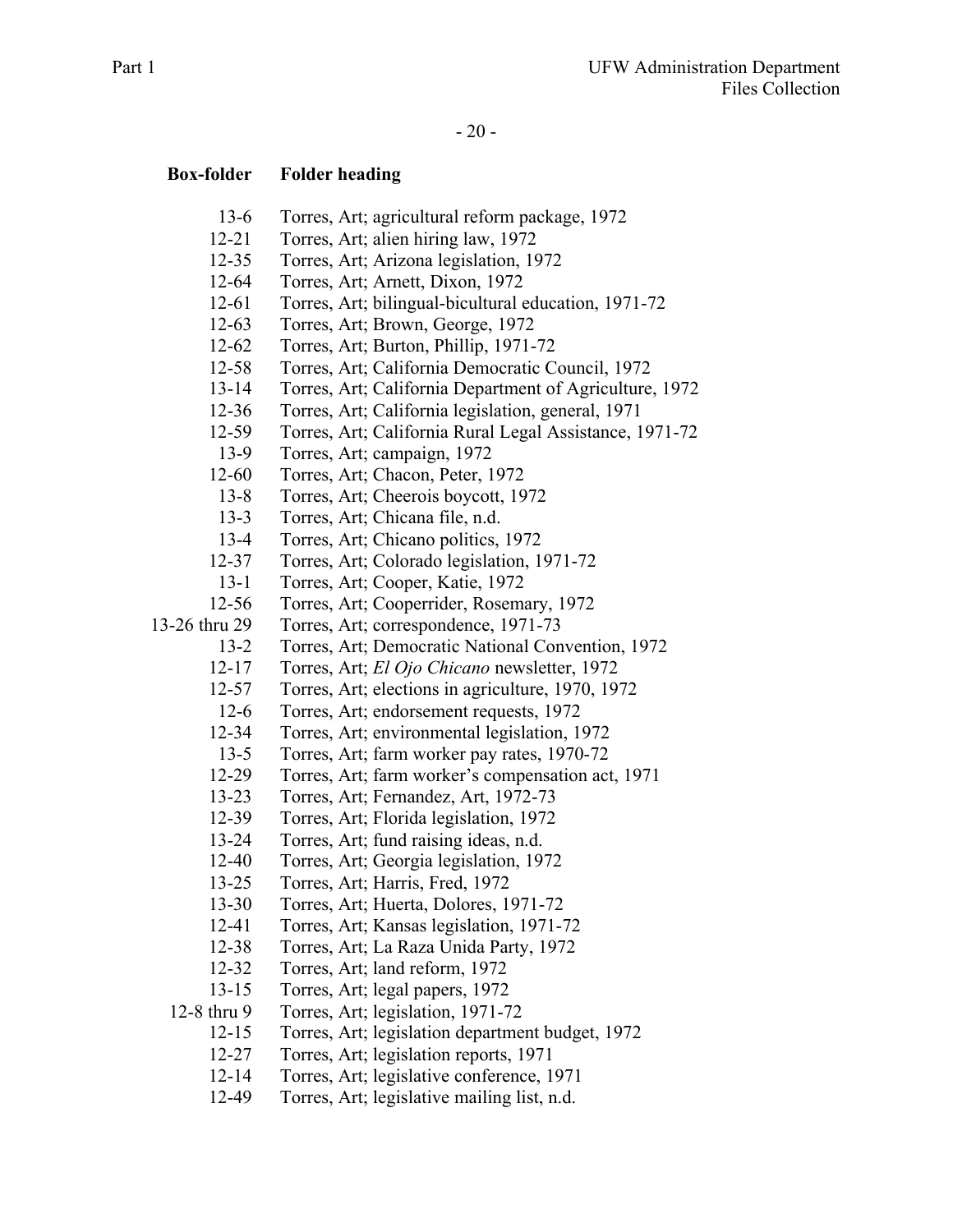- 21 -

- 12-7 Torres, Art; legislative memos, 1972
- 12-50 Torres, Art; Liddle, Jeff, 1972
- 12-51 Torres, Art; Lindsay, Bob, 1972
- 12-52 Torres, Art; lobbying, 1972
- 12-53 Torres, Art; Marketing Division, State Agriculture code, n.d.
- 12-54 Torres, Art; McAlister Alister, 1972
- 12-10 Torres, Art; McCarthy, Eugene, 1963
- 12-55 Torres, Art; "McGovern for President," 1972
- 12-46 Torres, Art; McMillan, Bob, 1971-72
- 12-48 Torres, Art; Mexican American Labor Council, 1972
- 12-47 Torres, Art; Mexican American Political Association, 1972
- 12-42 Torres, Art; Michigan legislation, 1972
- 12-28 Torres, Art; minimum wage law, 1972
- 12-43 Torres, Art; Minnesota legislation, 1971
- 12-31 Torres, Art; Mitchell, H.L., 1971-72
- 12-33 Torres, Art; National Farm Worker Service Center, 1972
- 12-11 Torres, Art; National Sharecroppers Fund, 1972
- 12-12 Torres, Art; National Urban Coalition, 1972
- 12-13 Torres, Art; National Women's Political Caucus, 1971-72
- 12-44 Torres, Art; New Jersey legislation, 1971
- 12-45 Torres, Art; New Mexico legislation, 1971-73
- 12-23 Torres, Art; New York legislation, 1972
- 12-16 Torres, Art; O'Hara, James G., 1969-72
- 12-24 Torres, Art; Oregon legislation, 1971-72
- 12-18 Torres, Art; Orendain, Tony, 1972
- 12-19 Torres, Art; Peace and Freedom Party, 1972
- 12-25 Torres, Art; Pennsylvania legislation, 1971
- 12-20 Torres, Art; pesticide poisoning, 1971
- 12-22 Torres, Art; Petrakis, Peter, 1972
- 12-1 Torres, Art; political candidates questionnaire, 1972
- 12-5 Torres, Art; political endorsements, 1972
- 12-4 Torres, Art; Polly's speech, April 22, n.d.
- 12-2 Torres, Art; proposition 22, 1972
- 12-3 Torres, Art; proposition 22, fraud, 1972
- 13-19 Torres, Art; Reclamation Act, 1970
- 13-17 Torres, Art; Robert F. Kennedy Farm Workers Medical Plan, 1972
- 13-18 Torres, Art; Roberti, David, 1971
- 13-16 Torres, Art; speaking engagements, 1972
- 13-22 Torres, Art; speaking engagements, 1972
- 13-21 Torres, Art; Stevenson, Adlai, 1971-72
- 13-20 Torres, Art; Subcommittee on Migratory Labor hearings, 1972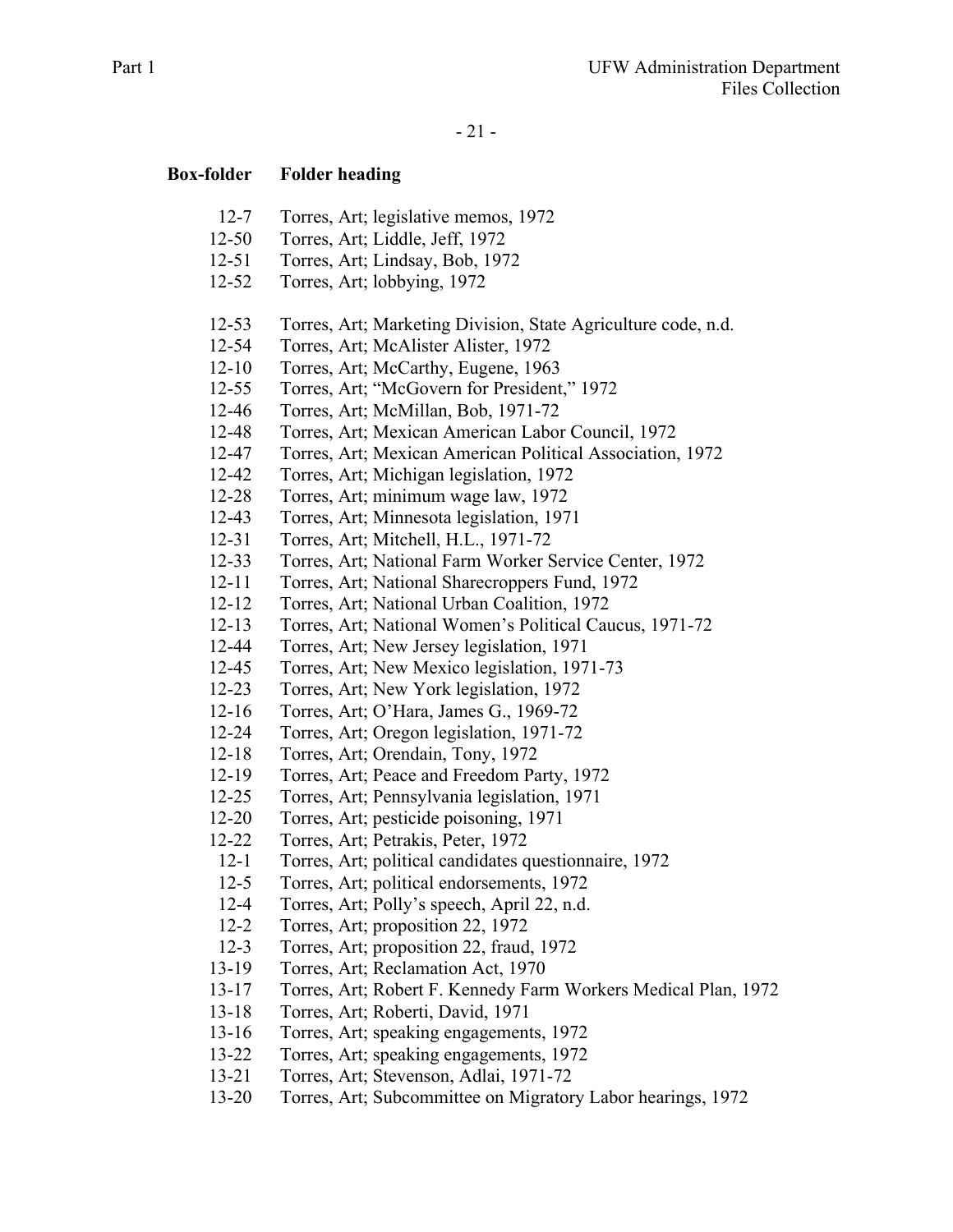### - 22 -

- 13-11 Torres, Art; tax reform, 1972
- 13-10 Torres, Art; Teamsters, 1971-72
- 12-30 Torres, Art; Torres, Art; farm labor bill, 1972
- 13-13 Torres, Art; unemployment insurance, 1971-72
- 12-66 Torres, Art; United Steelworkers of America, 1972
- 13-7 Torres, Art; Velasco, Pete, 1972
- 12-26 Torres, Art; Washington state legislation, 1971-72
- 12-65 Torres, Art; Williamson Act, Open Spaces Taxation, 1972
- 18-38 Tri-Boro; correspondence, 1971-72
- 7-31 U.S. Catholic Conference; Washington, DC, 1970-72
- 7-30 U.S. Department of Labor, 1972
- 6-39 U.S. Presidential endorsement, n.d.
- 7-37 UAW; Chicano caucus, 1972
- 15-39 UFWOC Board Meeting; minutes, 1967
- 3-20 Unemployment insurance, 1971-72
- 6-29 Union history; 1962-72, 1972
- 7-8 Union labels, 1970
- 18-49 Union records and procedures, n.d.
- 7-27 United Auto Workers (UAW), 1969
- 3-5 United Rubber Workers; correspondence, 1971-72
- 18-19 United Vintners, 1968
- 3-13 Upholsterers International Union of North America, 1970-71
- 8-12 Valencia property, 1971
- 7-4 Venezuela, 1968-69
- 7-6 Vermouth, 1967
- 4-27 Vietnam, 1969-70
- 3-23 "Villa' poster, 1974
- 6-11 thru 12 Volunteer applications, 1969
	- 6-14 Volunteer correspondence, 1969
	- 6-13 Volunteer recruitment, 1969-70
	- 4-34 Wage rates; asparagus, 1967
	- 8-30 Weekly reports, 1972-73
	- 9-23 Wiley, George, 1973
	- 18-48 Wineries / organizing area list, 1970
		- 4-3 WMCA Radio; New York, 1967-68
	- 18-7 Wonder Palms Ranch; bargaining agreement, 1970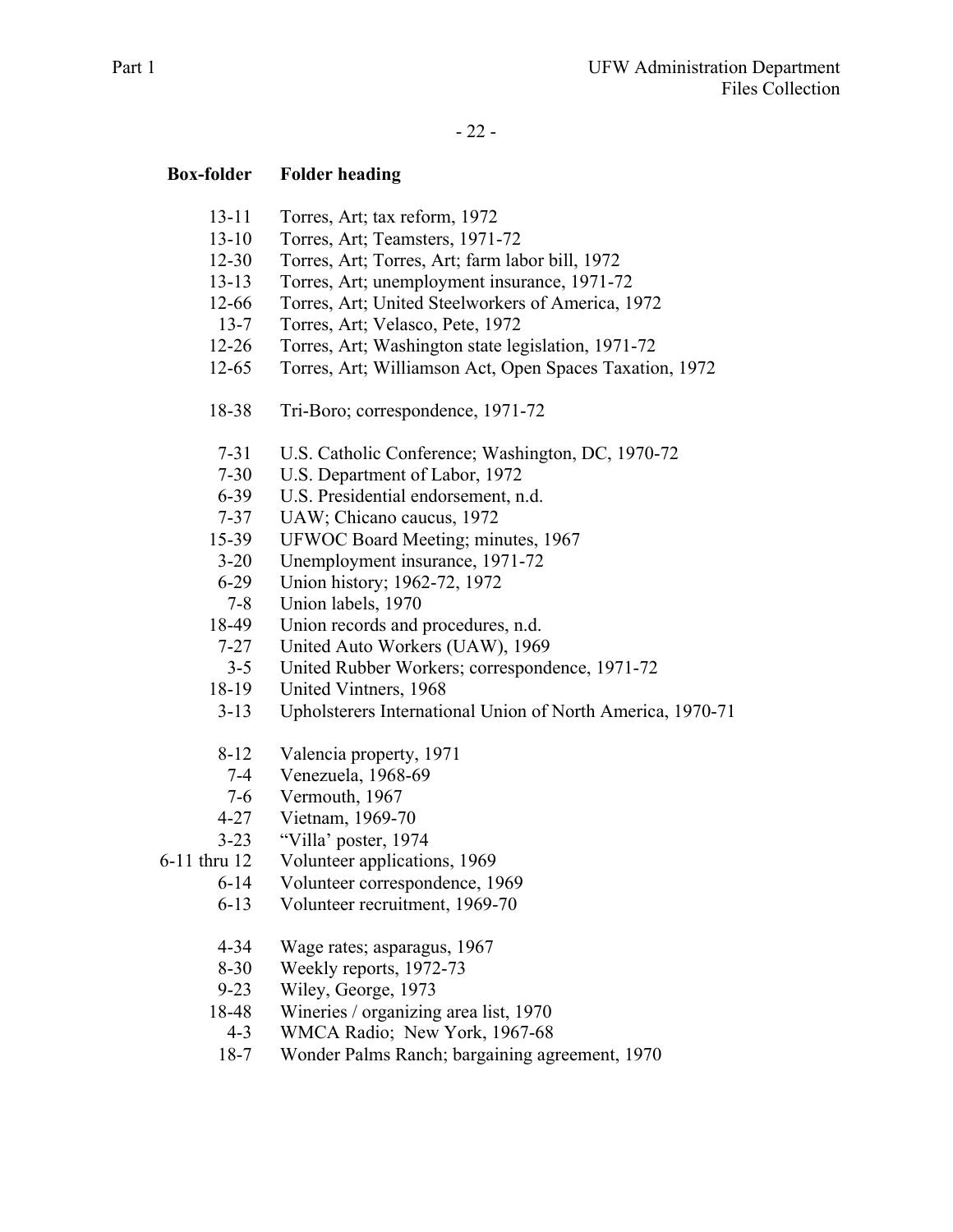# - 23 -

| <b>Box-folder</b>   | <b>Folder heading</b>                                                                        |
|---------------------|----------------------------------------------------------------------------------------------|
| $30 - 20$           | "A Day Without Sunshine" documentary on Florida migrants, n.d.                               |
| $33 - 2$            | A & P, 1973                                                                                  |
| 28-42               | Advocate, New Jersey, 1974                                                                   |
| 28-19               | AFL-CIO; corres., 1974                                                                       |
| $29 - 7$            | "Agribusiness and its Workers," 1963                                                         |
| $32 - 36$           | Almaden; contract addenda, 1974                                                              |
| 33-40               | ALRA abstract, 1975                                                                          |
| $34 - 23$           | ALRA / ALRB election results, 1975                                                           |
| $33 - 38$           | ALRA / ALRB refunding, 1976                                                                  |
| $33 - 39$           | ALRA / ALRB--Bruce Church, 1975                                                              |
| $27 - 11$           | ALRB (Agricultural Labor Relations Board) rulings; summary, n.d.                             |
| $32 - 37$           | American Farm Bureau, n.d.                                                                   |
| $33 - 33$           | Anti-UFW propaganda, 1969-76                                                                 |
| $30 - 30$           | Anti-UFW propaganda, 1971-76                                                                 |
| $31 - 15$           | Anti-UFW propaganda, 1974                                                                    |
| $34 - 20$           | Anti-UFW propaganda, 1975                                                                    |
| $34-10$             | Anti-union propaganda, 1974                                                                  |
| $34 - 35$           | Appeal file, 1975                                                                            |
| $32 - 46$           | Archdiocese of New York, 1972                                                                |
| $30-5$              | Asociacion de Trabajadores Agricolas, 1974-76                                                |
| $27 - 15$           | Assumption Abbey Brandy-Perelli-Minetti; corres., 1966                                       |
|                     |                                                                                              |
| 28-41               | Beacon, Mass., 1974                                                                          |
| 32-49               | Boycott cities; Texas, 1974                                                                  |
| $30 - 31$           | Boycott conference, 1976                                                                     |
| $33 - 28$           | Boycott conferences, 1975-76                                                                 |
| $34-19$             | Boycott; Conn., 1972-76                                                                      |
| $30-4$              | Boycott; East Coast conference, 1975                                                         |
| $28-25$             | Boycott; East Coast Support Committees, 1976-77                                              |
| $33 - 27$           | Boycott; end of, 1978                                                                        |
| $34-1$              | Boycott; Guild / White River Farms-history, 1974                                             |
| 34-22               | Boycott; Houston, 1974                                                                       |
| $32 - 7$            | Boycott; inter-church committee, 1973-75                                                     |
| 28-29               | Boycott; J.P. Stevens, 1977                                                                  |
| 30-39               | Boycott; lettuce, 1970-72                                                                    |
| $31 - 8$            | Boycott; lettuce, 1972                                                                       |
| 27-28               | Boycott; lettuce, 1972                                                                       |
| 28-30               | Boycott; lettuce-"From Seed to Supermarket," 1972<br>Boycott; midwest conference notes, 1975 |
| $31 - 26$<br>$33-3$ |                                                                                              |
|                     | Boycott; New York, 1975                                                                      |
| 27-34               | Boycott; New York, 1975-76                                                                   |
| 28-44               | Boycott notes, 1973-76                                                                       |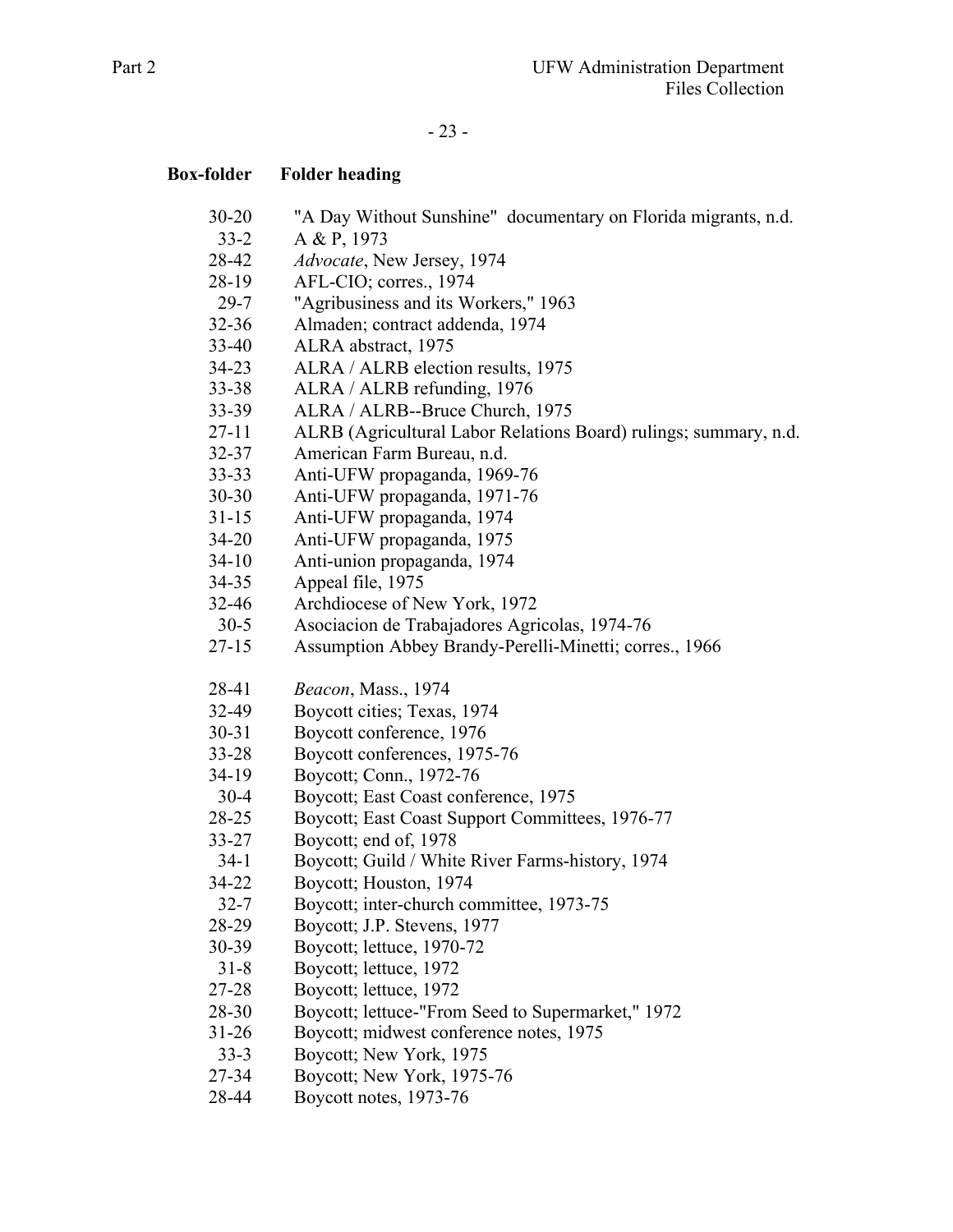# - 24 -

| <b>Box-folder</b> | <b>Folder heading</b>                                                        |
|-------------------|------------------------------------------------------------------------------|
| 31-3 thru 4       | Boycott; New York, 1973-76                                                   |
| 28-26             | Boycott; New York newsletters, 1976                                          |
| $31 - 17$         | Boycott; organizing, n.d.                                                    |
| $31 - 29$         | Boycott; Seagrams, 1976                                                      |
| $32-6$            | Boycott structure, n.d.                                                      |
| $32 - 59$         | Boycott; Sunmaid & Sunsweet, 1976                                            |
| $33 - 21$         | Boycott; unfair, 1976                                                        |
| 29-45             | Bracero Program, 1975-77                                                     |
| $32 - 41$         | British Council of Churches, 1974-75                                         |
| 30-42             | Brodie, Richard; false representation, 1976                                  |
| $31 - 12$         | Brown, Jerry, 1975                                                           |
| 30-32             | Calif. table grape commission, 1974                                          |
| $31-9$            | Calif. table grapes, 1972-73                                                 |
| $33 - 37$         | California agribusiness, n.d.                                                |
| $32 - 40$         | Catholic Church, 1973-75                                                     |
| 32-39             | Catholic Worker, 1975-76                                                     |
| $32 - 62$         | Central office functions (New York), 1977                                    |
| $29-9$            | Chavez, Richard; corres., 1974-75                                            |
| $29-4$            | Child care services for migrants, 1974                                       |
| $33 - 36$         | Church services for farm workers, 1974-75                                    |
| $33-10$           | Church Women United, 1973-74                                                 |
| $34-13$           | Churches; New Jersey, 1971-75                                                |
| 29-32             | City College (New York) cooperative education, 1972-74                       |
| $32 - 64$         | Clancy Brothers benefit concert (New York), 1977                             |
| $28 - 14$         | "Clergy and Laity Concerned," report / telegrams, 1977                       |
| $30-29$           | Clergy; corres., 1972                                                        |
| 29-44             | Clinic information, 1973-74                                                  |
| 29-28             | Coachella (Calif.) growers and labels, 1975                                  |
| 29-26             | Coachella Growers negotiations / Conn. Mutual Life Insurance Co.,<br>1977-78 |
| 28-36             | Coachella Newsletters, 1973                                                  |
| 28-31             | Coalition for the Rights of New Jersey Farm Workers, 1975-76                 |
| $31 - 20$         | Coca-Cola, 1972-75                                                           |
| $28-15$           | Coca-Cola, 1972-77                                                           |
| 34-39             | CompaNew York rules / hiring hall procedures, 1966                           |
| $31 - 27$         | Conference notes (New York), 1978                                            |
| 29-27             | Conn. Labor and Industrial Relations, 1975                                   |
| $30-7$            | Conn. migrants, 1972-75                                                      |
| 29-42             | Conn. Mutual Life; corres., 1977                                             |
| $34 - 14$         | Connecticut corres., 1975-76                                                 |
| $30 - 17$         | Coordinator's file, 1976                                                     |
|                   |                                                                              |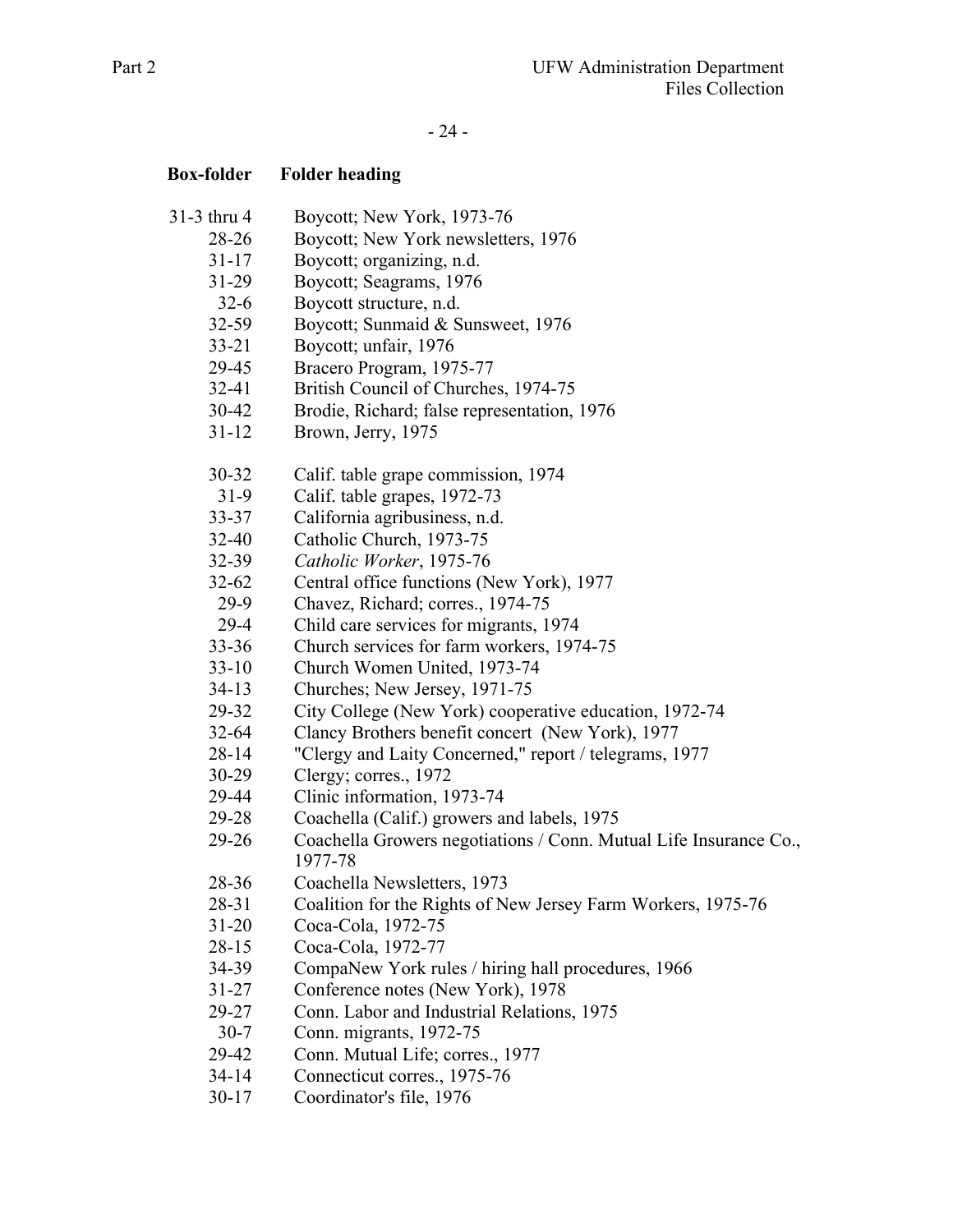# - 25 -

| <b>Box-folder</b> | <b>Folder heading</b>                                           |
|-------------------|-----------------------------------------------------------------|
| 29-12 thru 19     | Correspondence, 1965-78                                         |
| $34-12$           | Council of Churches, 1972-74                                    |
| $34 - 27$         | CRLA (California Rural Legal Assistance) newsletter, 1969       |
| 27-33             | Daily reports, 1971                                             |
| $32 - 61$         | Delano 6, n.d.                                                  |
| $32 - 60$         | Democratic Convention, 1976                                     |
| 34-28             | DiGiorgio notes, 1967                                           |
| 34-32             | DiGiorgio; notes, meeting summaries, 1966-67                    |
| $33-18$           | Door-to-door window sign campaign, 1976                         |
| 34-25             | Dues assessment; Mont La Salle Vineyards, 1969                  |
| $28-10$           | East Coast Boycott Conference, 1975                             |
| 29-40             | East Coast Farm Workers, 1973-76                                |
| 28-47             | Eastern Farm Workers Association, 1970-75                       |
| $33 - 17$         | Egan, Jack, 1977                                                |
| 28-21             | El Malcriado, 1974-75                                           |
| 28-32             | El Malcriado leaflets, 1975                                     |
| $28 - 11$         | El Teatro Campesino, 1974                                       |
| 31 thru 2         | Election campaign materials, 1975                               |
| $30 - 43$         | Election results, 1975                                          |
| $31 - 5$          | Endorsements, 1972-75                                           |
| $30 - 23$         | Endorsements, 1974-75                                           |
| $33 - 30$         | Endorsements; organizations, 1972-74                            |
| 29-30             | Endorsements; political, 1972-73                                |
| $33-16$           | Endorsements; religious, 1973-76                                |
| $30-3$            | Endorsements; religious groups, 1974-78                         |
| $34-6$            | Endorsements; Rutgers University, 1975                          |
| $31 - 7$          | Endorsements; union, 1972-76                                    |
| $30 - 25$         | Essex, New Jersey corres., 1976-77                              |
| $28-1$            | "Family Housing for Migrant Agricultural Workers"; report, 1967 |
| $32 - 28$         | Farm Bureau, 1976                                               |
| $32 - 27$         | Farm worker curriculum, n.d.                                    |
| $31-6$            | Farm worker elections, 1975                                     |
| $30 - 22$         | Farm worker elections, 1975-76                                  |
| $27 - 16$         | Farm worker initiative; notes, 1976                             |
| $32 - 26$         | Farm worker statistics, n.d.                                    |
| $27 - 2$          | Farm worker wage survey, n.d.                                   |
| $33 - 31$         | Farm Worker Week, 1974                                          |
| $33 - 23$         | Farm Worker Week, 1974-77                                       |
| $31 - 23$         | Farm Worker Week (CT), 1975                                     |
| $28 - 8$          | Farm Worker Week (New York), 1974                               |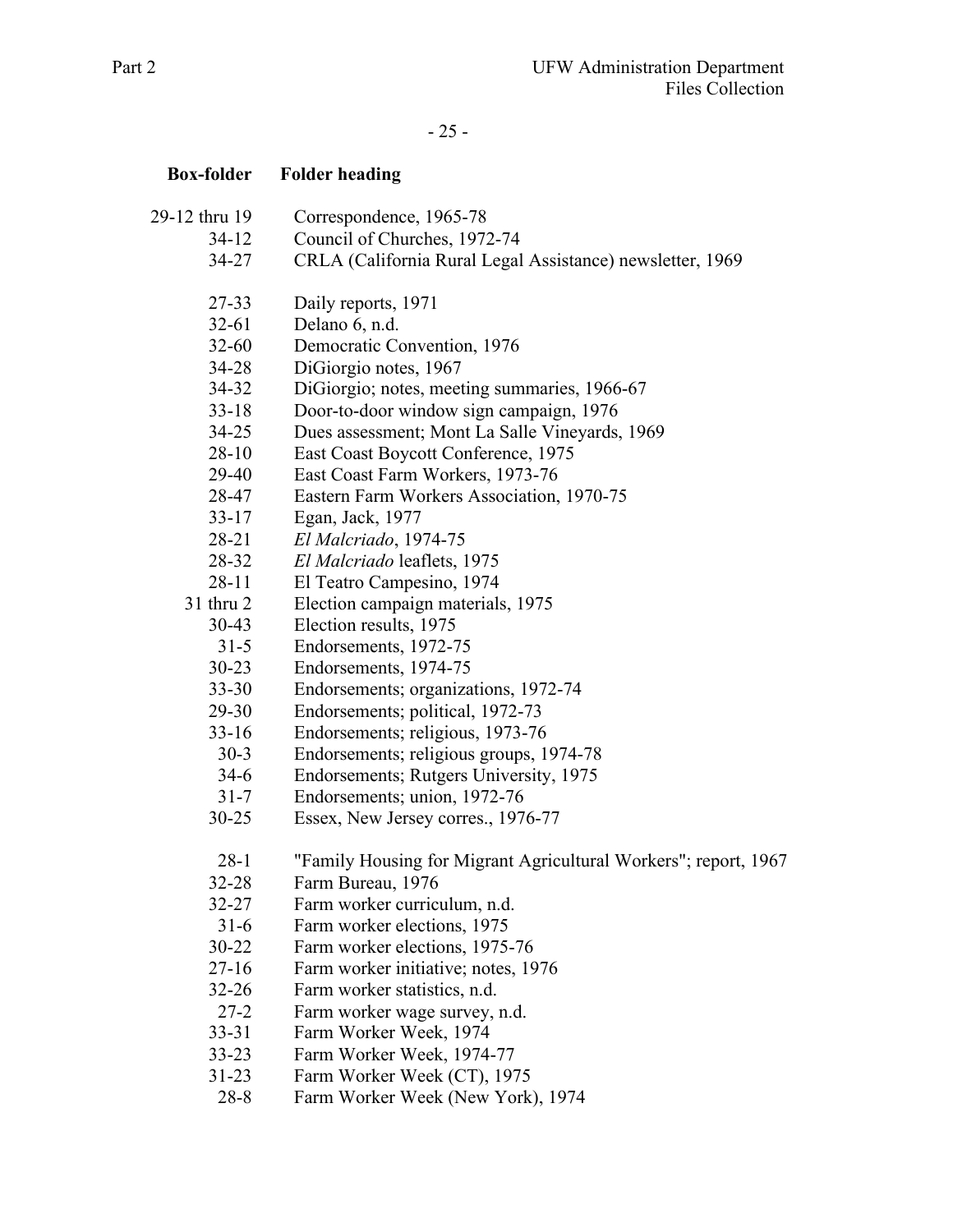# - 26 -

| <b>Box-folder</b> | <b>Folder heading</b>                                                                          |
|-------------------|------------------------------------------------------------------------------------------------|
| $28-13$           | Farm Worker Week-organizing (New York), 1976                                                   |
| $33 - 29$         | Farm Worker's New Jersey Legislator attack, 1974-75                                            |
| 34-41             | "Farm Workers and the Law" report, 1967                                                        |
| $34-5$            | Farm workers; Florida, 1972-76                                                                 |
| $33 - 34$         | Farm workers; general information, 1972-75                                                     |
| $33 - 14$         | Farm workers; health and sanitation, 1974-76                                                   |
| $31 - 14$         | Farm workers movement and religious community response, n.d.                                   |
| $34-9$            | Farm workers; New Jersey, 1969-75                                                              |
| $33-41$           | Farm workers; Northeast / Puerto Rico, 1975-77                                                 |
| $32 - 52$         | Farm workers poll statement; Coachella, Calif., 1973                                           |
| $34 - 8$          | Farm Workers; Puerto Rico, 1973                                                                |
| $28-3$            | Farm workers; report, 1968-69                                                                  |
| $34 - 7$          | Farm Workers Sabbath, 1973                                                                     |
| 28-45             | Fighting for Our Lives-college showings, 1977                                                  |
| $34 - 4$          | Fighting for Our Lives film premiere, 1975                                                     |
| 29-43             | Films Dept., 1974-75                                                                           |
| $32 - 67$         | FLOCK (Farm Labor Organizing Committee), 1975                                                  |
| $32 - 22$         | Florida citrus, 1977                                                                           |
| 28-43             | Florida Migrant Ministry, 1974                                                                 |
| $32 - 4$          | Food Fair Stores, 1975                                                                         |
| $32 - 1$          | Food stores, New York, 1972-75                                                                 |
| $32 - 3$          | Foodarama (New Jersey), 1975                                                                   |
| $32 - 23$         | Franzia Wine, 1973                                                                             |
| $27-9$            | Franzia Winery; corres., contract, 1967-69                                                     |
| $32 - 24$         | Freshpict, 1970-72                                                                             |
| $32 - 25$         | Fund raising appeals, 1976                                                                     |
| $31-1$            | Fundraising, 1975-77                                                                           |
| 28-37             | Gallo, 1974                                                                                    |
| $27 - 17$         | Gallo; union dues, strike assessments, seniority lists, 1968                                   |
| $32 - 20$         | Gay rights, 1977                                                                               |
| $32-19$           | Grape testing, 1973                                                                            |
| 34-33             | Grievances; DiGiorgio, 1966                                                                    |
| $27 - 7$          | Grower reprimands, 1967-68                                                                     |
| $30-19$           | Hartmire, Chris, 1975                                                                          |
| $32 - 53$         | Health recruitment literature, 1974-76                                                         |
| 29-41             | Hemet Wholesale, 1977                                                                          |
| 29-35             |                                                                                                |
| 29-39             | Hernandez, David; National Farm Worker Ministry, 1973-74<br>Hills Supermarket (New York), 1974 |
| 32-34             | Hills Supermarkets (New York), 1974-76                                                         |
| $29-6$            |                                                                                                |
|                   | "Hired Farm Workers" study, 1969                                                               |
| 28-46             | "Hired Farm Working Force," 1971                                                               |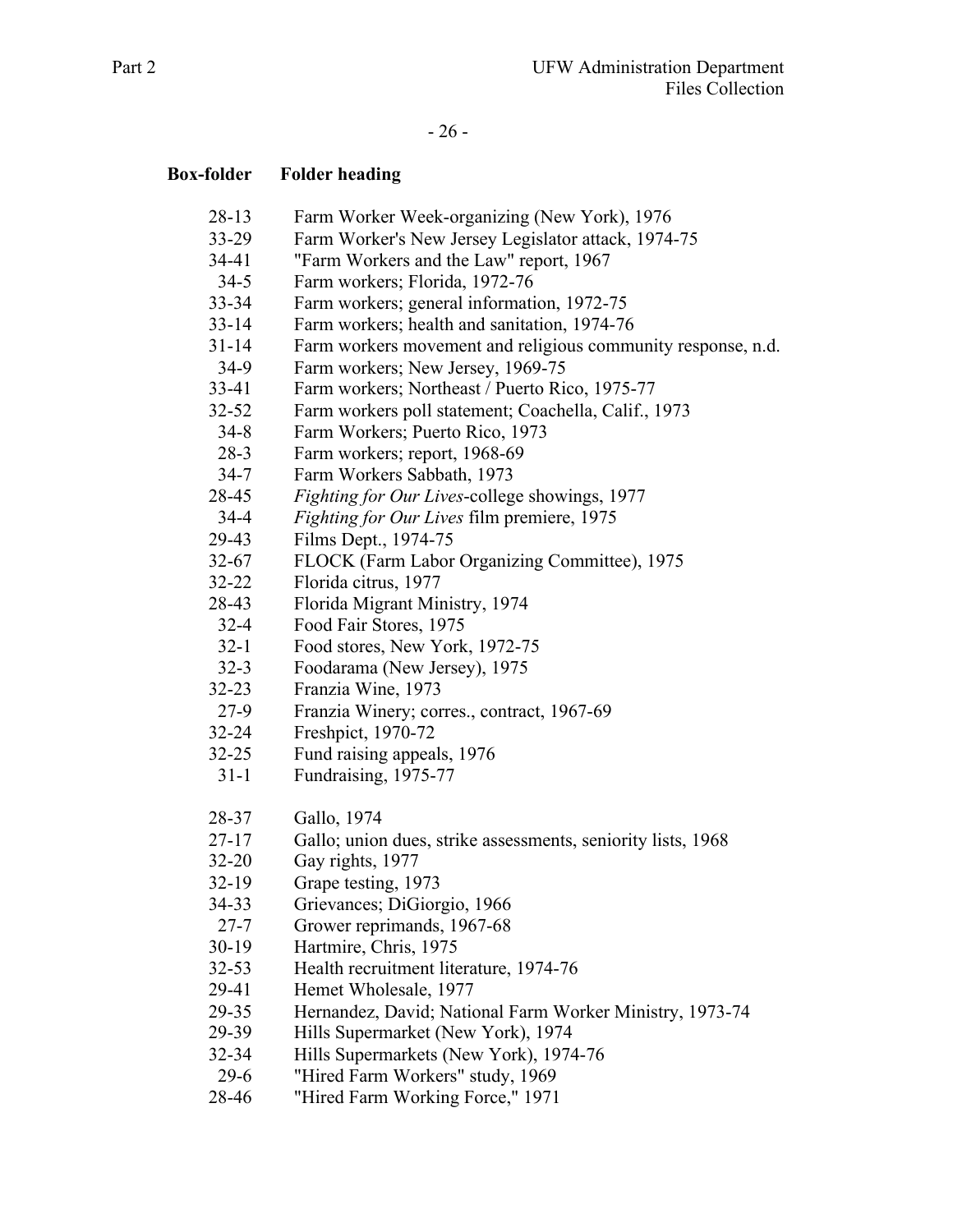# - 27 -

| <b>Box-folder</b> | <b>Folder heading</b>                                                 |
|-------------------|-----------------------------------------------------------------------|
| 29-24             | Hispanic Labor Committee, 1974                                        |
| $27 - 14$         | Homeland Ministries / Jim Drake, 1963-65                              |
| $29-2$            | House meeting outline, n.d.                                           |
| $29 - 25$         | ILGWU, 1975-76                                                        |
| $30 - 24$         | Illegal aliens, 1974-75                                               |
| $33 - 32$         | Illegal aliens / farm work, 1974                                      |
| 27-27             | Illegal aliens; letter campaign, 1974-77                              |
| $32 - 8$          | Independent Union of Agricultural Workers, 1977                       |
| $31 - 11$         | Interfaith Committee, 1973                                            |
| $32 - 43$         | Interfaith Committee to Aid Farm Workers, 1973-75                     |
| $34 - 21$         | Interfaith Committee to Aid Migrant Farm Workers (New York),<br>1973  |
| $34-11$           | Interfaith Committee to Support Farm Workers; New Jersey, 1974-<br>75 |
| $32-9$            | Interfaith support; suggestions, 1975                                 |
| $32 - 45$         | Interharvest, 1973-76                                                 |
| $28-16$           | Interharvest / Santa Clara Nursery contracts, n.d.                    |
| $31 - 10$         | Jewish community, 1975                                                |
| $33 - 12$         | Jewish organizations, 1974-75                                         |
| $33-43$           | Jewish organizations (New York), 1971-75                              |
| $30 - 33$         | Job related accidents, 1974                                           |
| $30 - 28$         | La Paz corres., 1975-77                                               |
| $31 - 31$         | La Paz notes; Larry Tramutt, 1977                                     |
| 28-40             | La Raza, 1973, 1975                                                   |
| 28-33             | Labor contractor system, 1974                                         |
| 28-20             | Labor unions, corres., 1973-76                                        |
| 28-12             | Legal corres., 1974-75                                                |
| $28 - 18$         | Legal file-New York, 1974-78                                          |
| 29-33             | Long Island colleges, 1974-77                                         |
| $30-6$            | Long Island (New York) farm workers, 1974-75                          |
| 34-38             | Los Gatos Winery; union representative corres., 1968-69               |
| 28-9              | Lyons, Mack, 1975-76                                                  |
| $32 - 2$          | Lyons, Mack, 1976                                                     |
| $33 - 5$          | Lyons, Mack; rally and march, 1976                                    |
| $29 - 11$         | March, Charles (New Jersey), 1974-76                                  |
| 30-34             | March, Charles; New Jersey boycott, 1974-75                           |
| 28-38             | March, Charlie; East Coast notes, 1976                                |
| 28-39             | Mass. corres., 1977                                                   |
| $27 - 26$         | McGovern campaign, 1972                                               |
| 29-29             | Medical clinic, n.d.                                                  |
| 34-31             | Meeting minutes, 1967                                                 |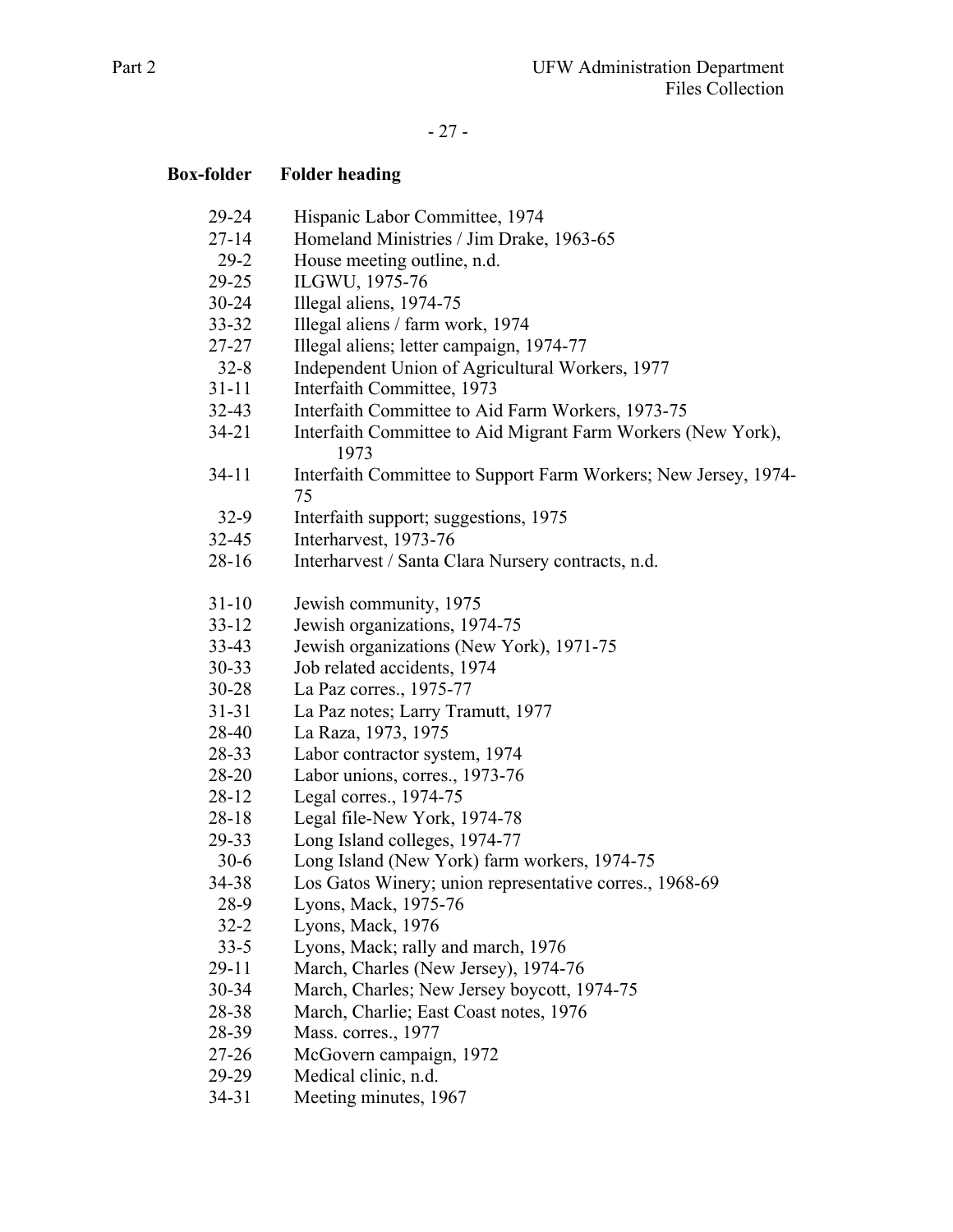# - 28 -

| <b>Box-folder</b> | <b>Folder heading</b>                                                          |
|-------------------|--------------------------------------------------------------------------------|
| $31 - 2$          | Meeting notes, 1976                                                            |
| $27-19$           | Melkesian Ranch dispute, 1971                                                  |
| 27-4 thru 6       | Member bargaining authorization cards, 1965-73                                 |
| $27-3$            | Member bargaining authorization cards; DiGiorgio, 1966                         |
| 27-29             | Members union service histories, 1971                                          |
| $27-1$            | Membership cards, 1970-71                                                      |
| $30 - 35$         | Mercer County, New Jersey, 1975                                                |
| $33-9$            | Mexican-American (Chicano) Handbook of Affirmative Action                      |
|                   | Programs for Employers and Employees, 1973                                     |
| $30 - 36$         | Migrant farm workers; reports, 1972                                            |
| $33 - 20$         | Migrant Ministry; New Jersey, 1964-73                                          |
| $28-2$            | Migrant workers; report, 1966                                                  |
| $29-3$            | Migration, 1977                                                                |
| $31 - 13$         | National Council of Churches, 1975                                             |
| $32 - 63$         | National Farm Worker Ministry; board meeting minutes, 1973-74                  |
| 32-38             | National Farm Worker Ministry; executive committee, 1973-75                    |
| 32-44             | National Farm Worker Ministry; Mission Dept., 1976-77                          |
| $32 - 42$         | National Farm Worker Ministry; newsletters, 1971-77                            |
| 29-37             | National Farm Worker Ministry; recruiting, 1974-75                             |
| $32 - 11$         | National Farm Worker Ministry-Northeast, 1976-77                               |
| 29-46             | National Farm Workers Service Center, 1976                                     |
| $31 - 18$         | National Student Committee, 1974-75                                            |
| 29-47             | National Student Committee for Farm Workers, 1974-75                           |
| 34-34             | Negotiation notes, n.d.                                                        |
| $31-19$           | New Brunswick, New Jersey Area Farm Workers Support                            |
|                   | Organization, 1975                                                             |
| 29-48             | New England reports, 1975-76                                                   |
| $31 - 21$         | New Tear's Eve, 1976, 1978                                                     |
| $32 - 10$         | New Year's Eve party, 1977                                                     |
| 33-42             | New York, 1974                                                                 |
| $28-6$            | New York / New Jersey; corres., 1975-76                                        |
| 28-34 thru 35     | Newsletters, 1976-77                                                           |
| $30 - 27$         | New Jersey corres., media, 1976-77                                             |
| $30 - 26$         | New Jersey corres., politicians, 1973-76                                       |
| $31 - 30$         | New Jersey Trade Union Committee to Support Farm Workers,<br>1973-75           |
| 30-38             | NLRB (National Labor Relations Board) / migrant workers-student<br>paper, 1972 |
| $33 - 22$         | Northeast Field Services Committee, 1977                                       |
| 32-48             | Northeast Service Center, 1975                                                 |
|                   |                                                                                |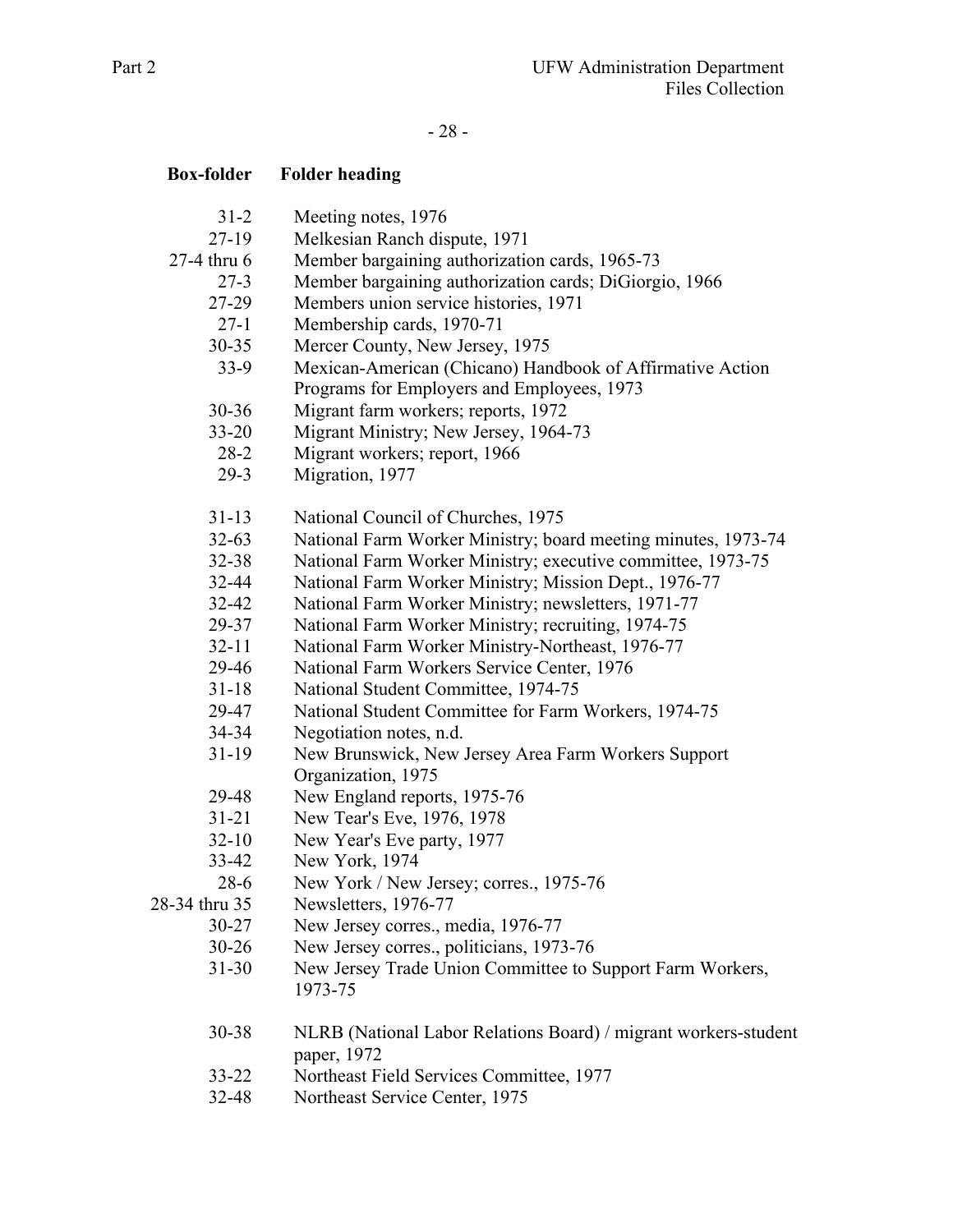# - 29 -

| <b>Box-folder</b> | <b>Folder heading</b>                                               |
|-------------------|---------------------------------------------------------------------|
| $29-10$           | Notes, n.d.                                                         |
| $27 - 8$          | Novitiate of Los Gatos; contract, seniority lists, corres., 1967-68 |
| $29-1$            | Nuns, 1973-74                                                       |
| $30 - 40$         | New York Labor Relations Board-agriculture, 1972                    |
| 28-27             | New York meeting notes, 1976                                        |
| 34-17 thru 18     | New York / New Jersey corres., 1972-78                              |
| 31-24 thru 25     | New York / New Jersey union corres., 1973-77                        |
| $33-4$            | New York stores, 1972-75                                            |
| $32 - 35$         | O. P. Murphy-unfair grower, 1977                                    |
| $29 - 8$          | Office procedures, n.d.                                             |
| $31 - 16$         | Operation Understanding, 1976                                       |
| $32 - 17$         | Opposition, 1974-75                                                 |
| 32-47             | Opposition, 1975-77                                                 |
| $32 - 66$         | Opposition, 1976                                                    |
| $31 - 28$         | Organizers daily reports, 1976                                      |
| 29-34             | Organizers weekly reports, 1976                                     |
| 27-22             | Organizing information, n.d.                                        |
| $28 - 5$          | Organizing notes, 1975                                              |
| $27 - 21$         | Pesticide reports, 1967, 1969                                       |
| $30 - 14$         | Pesticides, 1969                                                    |
| 30-44             | Pesticides, 1975                                                    |
| $30-13$           | Pledge system, 1977-78                                              |
| 29-22             | Pledge system (New York), 1976                                      |
| $30 - 37$         | Pledges-monthly; New Jersey, 1976                                   |
| 27-30             | Police petition, n.d.                                               |
| $30 - 11$         | Press releases; New York / New Jersey, 1975-76                      |
| $33 - 11$         | Prison support (New Jersey), 1974-75                                |
| $30-10$           | Public access TV proposal, 1975                                     |
| 29-20 thru 21     | Re-organization conference; notes / drafts, 1976                    |
| $33 - 1$          | Recruiting, 1973-75                                                 |
| $33 - 13$         | Recruiting, 1974-75                                                 |
| 29-23             | Recruiting, 1974-76                                                 |
| $32 - 68$         | Recruiting notes, 1975                                              |
| $32 - 16$         | Red Apple, 1973                                                     |
| $34 - 15$         | Religious corres., 1974-75                                          |
| $32 - 21$         | Religious corres.-New York, 1974-75                                 |
| 28-17             | Religious organizations; corres., 1971-78                           |
| $32 - 13$         | Religious organizations; materials, 1972-75                         |
| 28-4              | "Report of Field Operations,"<br>1968                               |
| $32 - 18$         | Report on Illegal Alien Farm Labor Activity in Calif. and Ariz.,    |

1974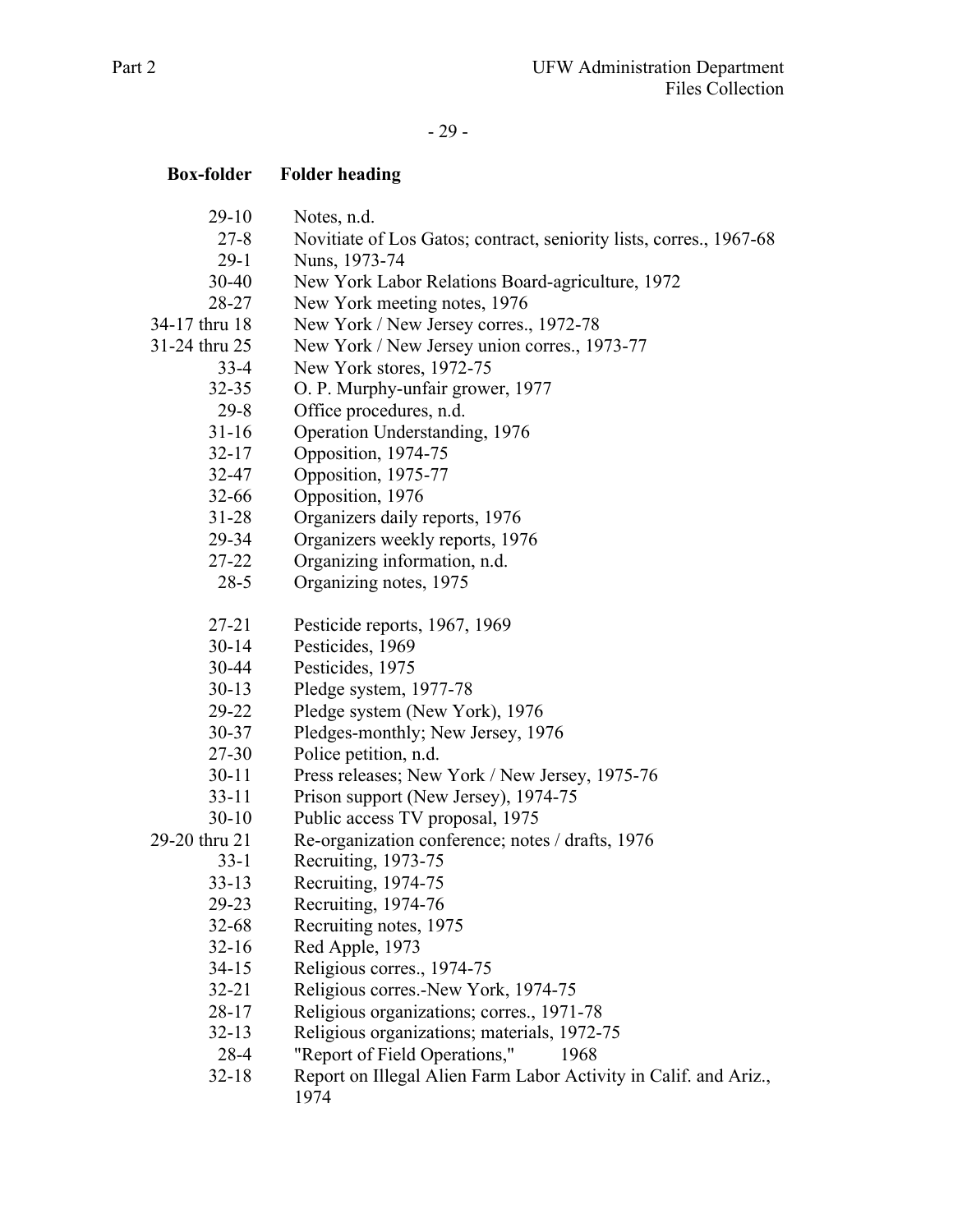# - 30 -

| <b>Box-folder</b> | <b>Folder heading</b>                                |
|-------------------|------------------------------------------------------|
| $33 - 35$         | Resident Farm Workers in South Jersey, n.d.          |
| $32 - 65$         | Retail clerks; corres., 1974                         |
| $30 - 16$         | Ross, Fred, 1975                                     |
| $33-19$           | Save the Union rally, 1974                           |
| 34-37             | Schenley; corres., 1966-68                           |
| $27-10$           | Schenley Industries; seniority lists, 1967-70        |
| 34-36             | Schenley work crews, 1967-68                         |
| 27-20             | Service Center corres., 1969-71                      |
| $32 - 15$         | Shop-Rite, 1972-74                                   |
| $27 - 18$         | Sierra Scene Farms; dues and membership report, 1968 |
| $32 - 14$         | Sloan's Supermarkets (New York), 1972-73             |
| $33-6$            | Small farmer; definition, n.d.                       |
| $32 - 50$         | Small farmers, 1965-76                               |
| $28 - 7$          | Sopas; New York, n.d.                                |
| 29-36             | Spanish Speaking Apostolate, 1973-74                 |
| 29-49             | Staff meeting (New York), 1975                       |
| 29-31             | State University of New York, 1974                   |
| $29 - 5$          | "Strangers in Our Fields," 1956                      |
| $32 - 58$         | Strawberry strike, Calif., 1974                      |
| $34 - 24$         | Strike assessment; Schenley, 1968-69                 |
| 27-31             | Strike records, 1969                                 |
| $33 - 7$          | Strike; tomatoes, 1974                               |
| $34 - 26$         | Strikers; Giumarra, 1967-68                          |
| $32 - 51$         | Strikers; New York, n.d.                             |
| $34 - 2$          | Sugar strike; Florida, 1972                          |
| $32 - 54$         | Support Committee corres., 1977                      |
| $32 - 57$         | Support Committees; Conn., 1978                      |
| $32 - 56$         | Support Committees; Michigan, 1978                   |
| $32 - 55$         | Support Committees; Washington, DC, 1978             |
| $27 - 12$         | Teamster contracts wins; notes, 1975-76              |
| $34-3$            | Teamsters, 1975-77                                   |
| 30-41             | Teamsters, n.d.                                      |
| $33 - 8$          | Teamsters; disputes, n.d.                            |
| 33-24             | Tenneco; reports, 1976-77                            |
| $32 - 29$         | Texas clippings, 1975-77                             |
| $30-12$           | "Tough Going for a Black Dream," 1974                |
| $32 - 5$          | Trabajadores Agricolas vs. Green Giant Co., n.d.     |
| $30-15$           | Training program-proposed, n.d.                      |
| $32 - 33$         | Training session, 1977                               |
| 28-28             | Training session; Holyoke, Mass., 1976               |
| 32-32             | Two Guys Supermarkets (New York), 1975               |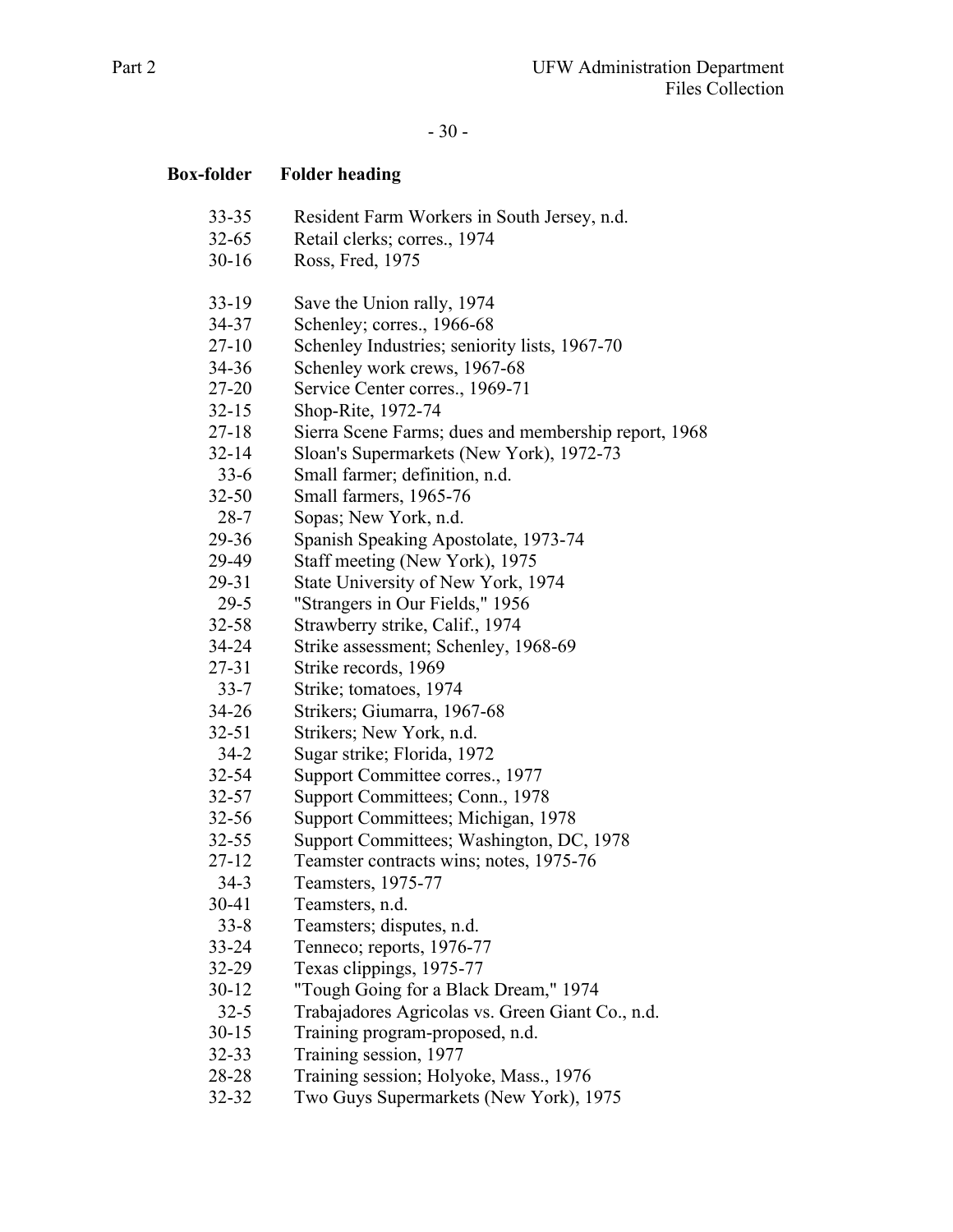### - 31 -

- 30-8 UFW benefit-New York, 1973
- 30-21 UFW deaths, 1973
- 28-23 UFW member services, 1974
- 28-22 UFW position statements, 1975
- 32-12 UFW press releases, 1976
- 27-23 UFW reports on union / organizing, 1968, 1970
- 31-22 UFW slide show, n.d.
- 27-13 UFW / Teamster contract disputes, 1975
- 33-25 UFW telephone directory, 1976
- 27-24 Union corres., 1969-70
- 34-16 Union corres., 1975-76
- 29-38 Union of American Hebrew Congregations, n.d.
- 30-9 United Presbyterian Church-New Jersey, 1973-74
- 33-15 "Update" (newsletter) New York, 1977
- 33-26 Upstate New York, 1974-75
- 32-31 US Catholic Bishops Farm Labor Committee, 1975
- 34-29 Vacation eligibility; DiGiorgio, 1967
- 30-18 Vietnam-corres. about orphans, 1973
- 34-30 Wage claims; DiGiorgio, 1967
- 28-24 Waldbaums (New York) vs. UFW, 1976
- 34-40 "When the Migrant Families Come Again," booklet, 1955
- 32-30 White River Farms, 1966-72
- 27-25 Work orders, 1971-72
- 27-32 Work orders; ranches, 1971-72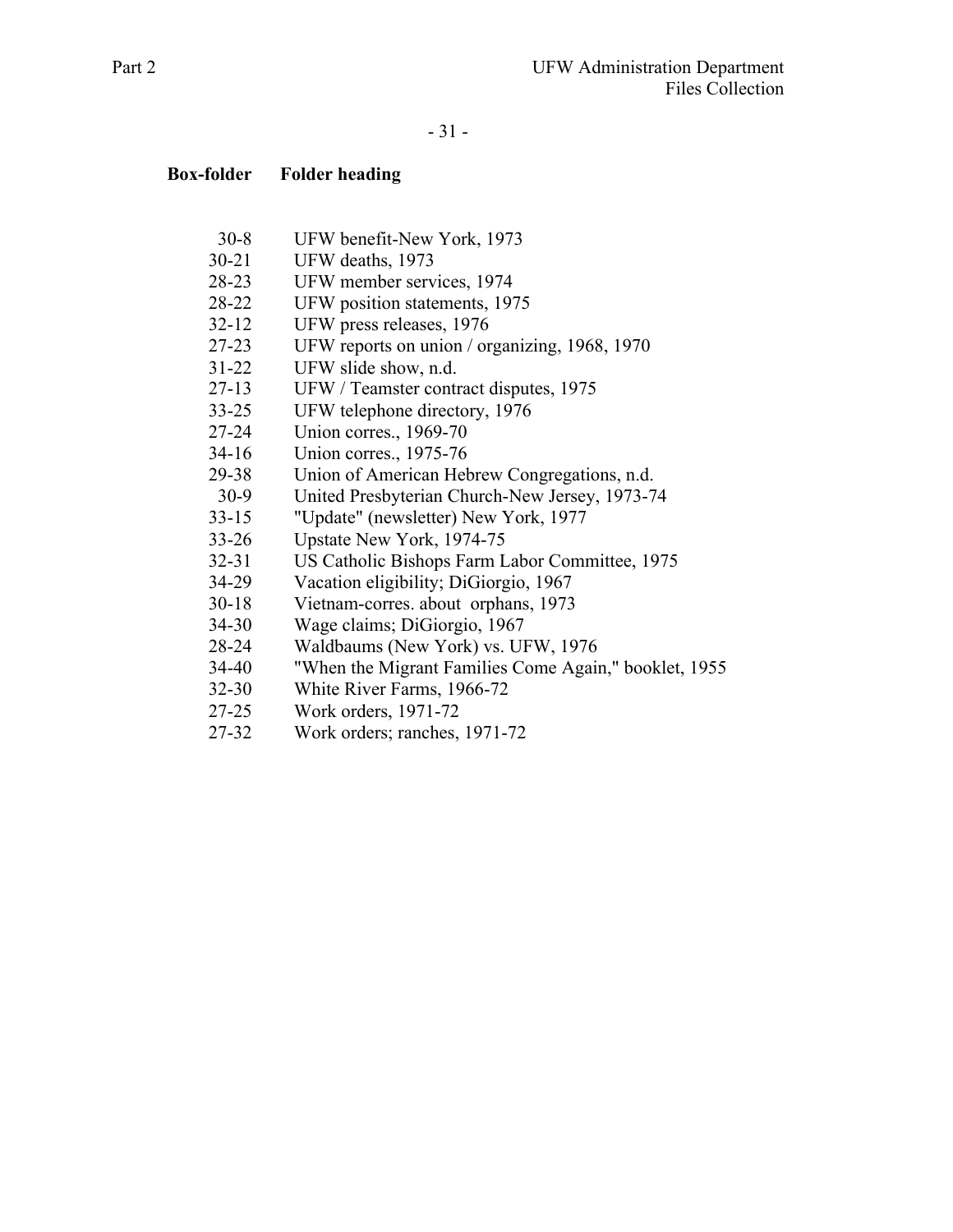### **UFW Administration Department Records, Part 3**  132 linear feet 1961-1984, bulk 1970-1978

Walter P. Reuther Library, Wayne State University, Detroit, MI

Finding aid written by Jeanette Olson on October 15, 2010.

## **Accession Number**: 221

| <b>Creator:</b>          | <b>United Farm Workers</b>                                                                                                                                                                                                                                                                                                                                                                                                                                                                    |
|--------------------------|-----------------------------------------------------------------------------------------------------------------------------------------------------------------------------------------------------------------------------------------------------------------------------------------------------------------------------------------------------------------------------------------------------------------------------------------------------------------------------------------------|
| <b>Acquisition:</b>      | Records were deposited at the Reuther Library from 1973 through 1986.                                                                                                                                                                                                                                                                                                                                                                                                                         |
| Language:                | Material in English and Spanish.                                                                                                                                                                                                                                                                                                                                                                                                                                                              |
| Access:                  | Collection is open for research.                                                                                                                                                                                                                                                                                                                                                                                                                                                              |
| Use:                     | Refer to the Walter P. Reuther Library Rules for Use of Archival<br>Materials. Restrictions: Researchers may encounter records of a<br>sensitive nature - personnel files, case records and those involving<br>investigations, legal and other private matters. Privacy laws and<br>restrictions imposed by the Library prohibit the use of names and<br>other personal information which might identify an individual, except<br>with written permission from the Director and/or the donor. |
| Notes:                   | Citation style: "UFW Administration Department Records, Part 3, Box<br>[#], Folder [#], Archives of Labor and Urban Affairs, Wayne State<br>University"                                                                                                                                                                                                                                                                                                                                       |
| <b>Related Material:</b> | Collections at the Reuther Library include:<br><b>Agricultural Workers Organizing Committee Records</b><br><b>Marshall Ganz Papers</b><br><b>Mark Grossman Papers</b><br><b>UFW Central Administration Records</b><br><b>National Farmworkers Association Records</b><br>UFW Office of the President: Cesar Chavez Records<br><b>UFW Organizing Committee Records</b>                                                                                                                         |

**PLEASE NOTE: Material in this collection has been arranged by series ONLY. Folders are not arranged within each series – we have provided an inventory based on their original order. Subjects may be dispersed throughout several boxes within any given series.**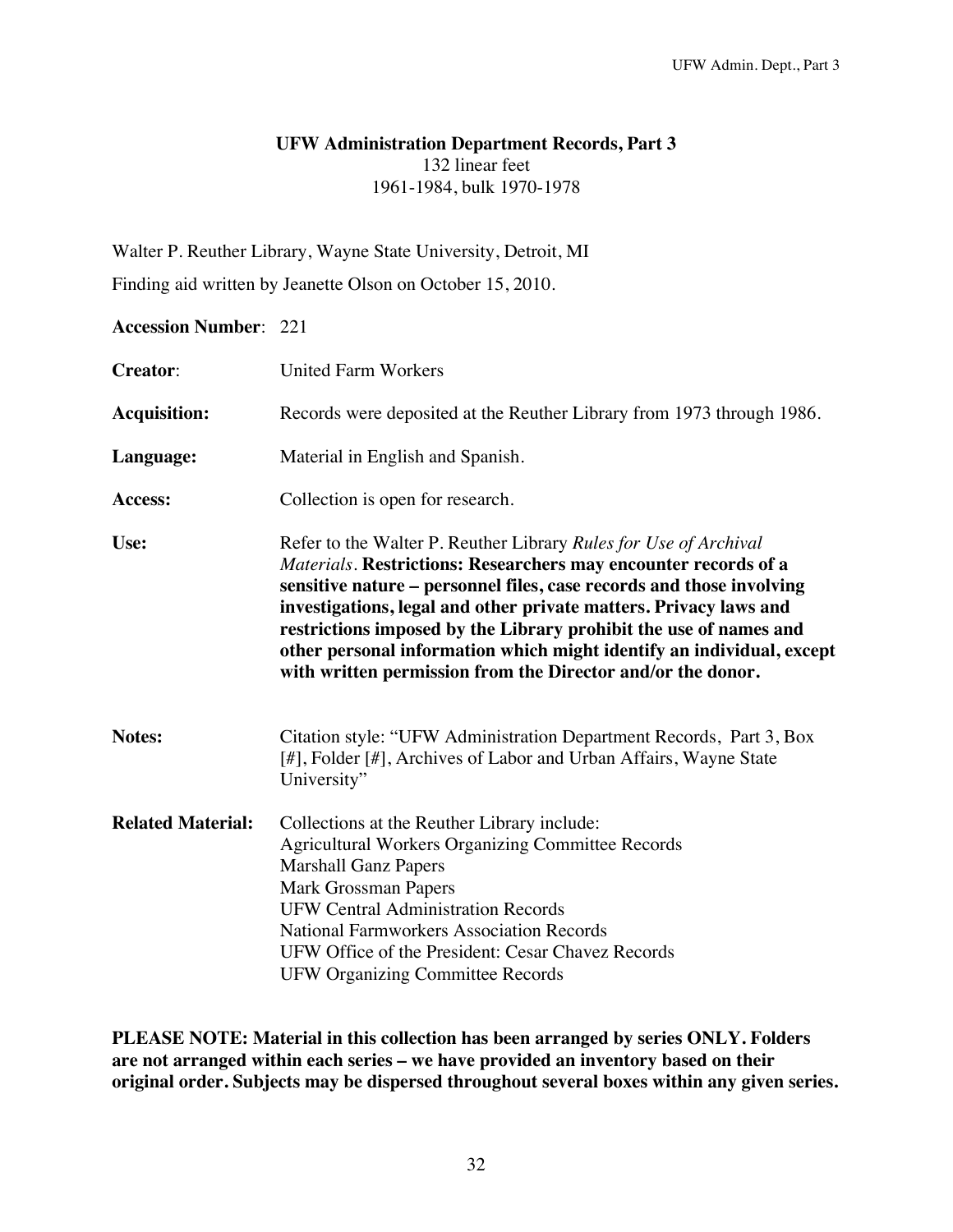# **Abstract**

The United Farm Workers (UFW) Union was founded in 1962 by Cesar Chavez and Dolores Huerta. The union was created to organize farm laborers focused on improving wages and working conditions. Part 3 of the Administration Department Records represents the second decade of the union's progress toward these goals. Included are major legal cases fought by or brought against the UFW, major boycotts established by the union, and important correspondence between the union and union supporters. Also demonstrated are the relationships between the union staff and union volunteers.

# **Important Subjects:**

Boycotts Farm Worker Health Proposition 22 Immigration & Farm Labor Legislation

# **Important Correspondents:**

Robert Kennedy John F. Kennedy Cesar Chavez Dolores Huerta Marshall Ganz

# **Series I: Correspondence**

Includes Cesar Chavez's personal correspondence.

# **Series II: Legal Files**

Important cases include the UFW vs. Teamsters, UFW vs. DiGeorgio, and the Blythe Massacre.

# **Series III: Subject Files**

Subjects range from RFK Health Centers and Clinics to UFW Policies and Procedures.

# **Series IV: Boycotts**

Important boycotts include: Lettuce Boycott and Grape Boycott.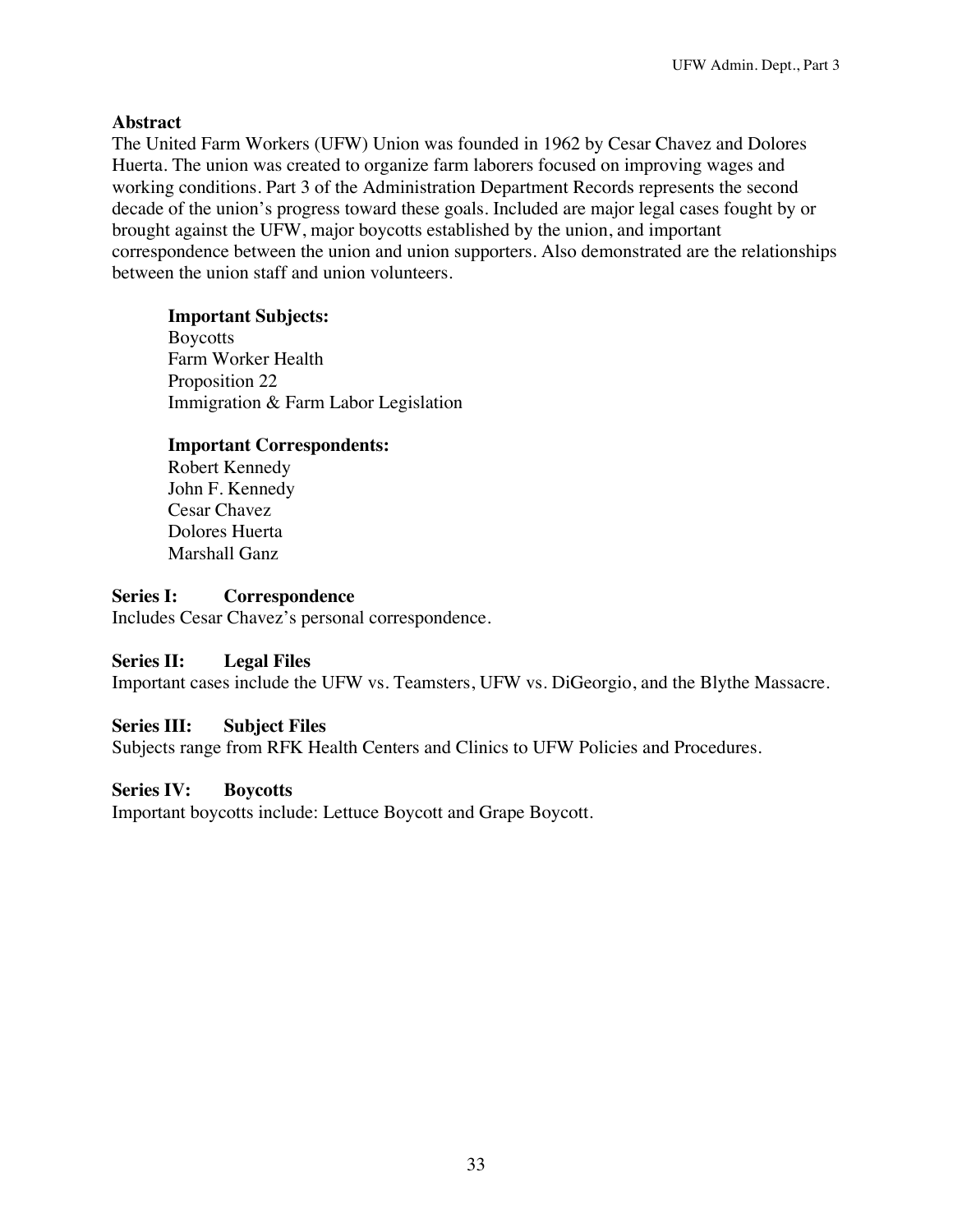### **Arrangement**

The collection is arranged into 4 series.

Folders in each series are simply listed by their location within each box. They are not arranged, so any given subject may be dispersed throughout several boxes within each series.

Series I: Correspondence, Boxes 1-16 Series II: Legal Files, Boxes 16-70 Series III: Subject Files, Boxes 70-120 Series IV: Boycotts, Boxes 121-132

### **Series I**

**Box 1** 

- 1. Chavez, Correspondence, 1969-1977
- 2. Correspondence: General, 1969-1971
- 3. Correspondence: General, 1973-1978
- 4. Correspondence: Boycott Support, 1972
- 5. Correspondence: Boycott support, 1972
- 6. Correspondence: Chavez to supporters, 1972
- 7. Correspondence: Chavez to Supporters, 1972
- 8. Correspondence, Clergy to Political leaders, 1971
- 9. Correspondence, Clergy to Political leaders, 1972
- 10. Correspondence, Congress, 1972
- 11. Correspondence, orders for UFW material, 1969-1970
- 12. Correspondence, Spanish, 1971-1972
- 13. Correspondence, Spanish, 1972
- 14. Correspondence, Spanish, 1972
- 15. Correspondence, Spanish, 1972
- 16. Correspondence, Supporters, 1972
- 17. Correspondence, Supporters, 1972
- 18. Correspondence, Supporters, 1972
- 19. Correspondence, Supporters, 1972
- 20. Correspondence, Supporters, 1972

### **Box 2**

- 1. Chavez, Cesar; Correspondence, 1976
- 2. Chavez, Cesar; Correspondence, 1977
- 3. Chavez, Cesar; Correspondence, 1977
- 4. Correspondence; Accounting Dept., 1976-77
- 5. Correspondence; ALRB, 1977
- 6. Correspondence; Boycott Dept; Inter-office, 1976
- 7. Correspondence; Boycott Dept; Inter-office, 1977
- 8. Correspondence; Boycott Department; Larry Tramutt and Fred Ross, 1977
- 9. Correspondence; Budget Changes, 1976
- 10. Correspondence; Campesino Centers, 1976
- 11. Correspondence; Central Administration Department, 1976-1977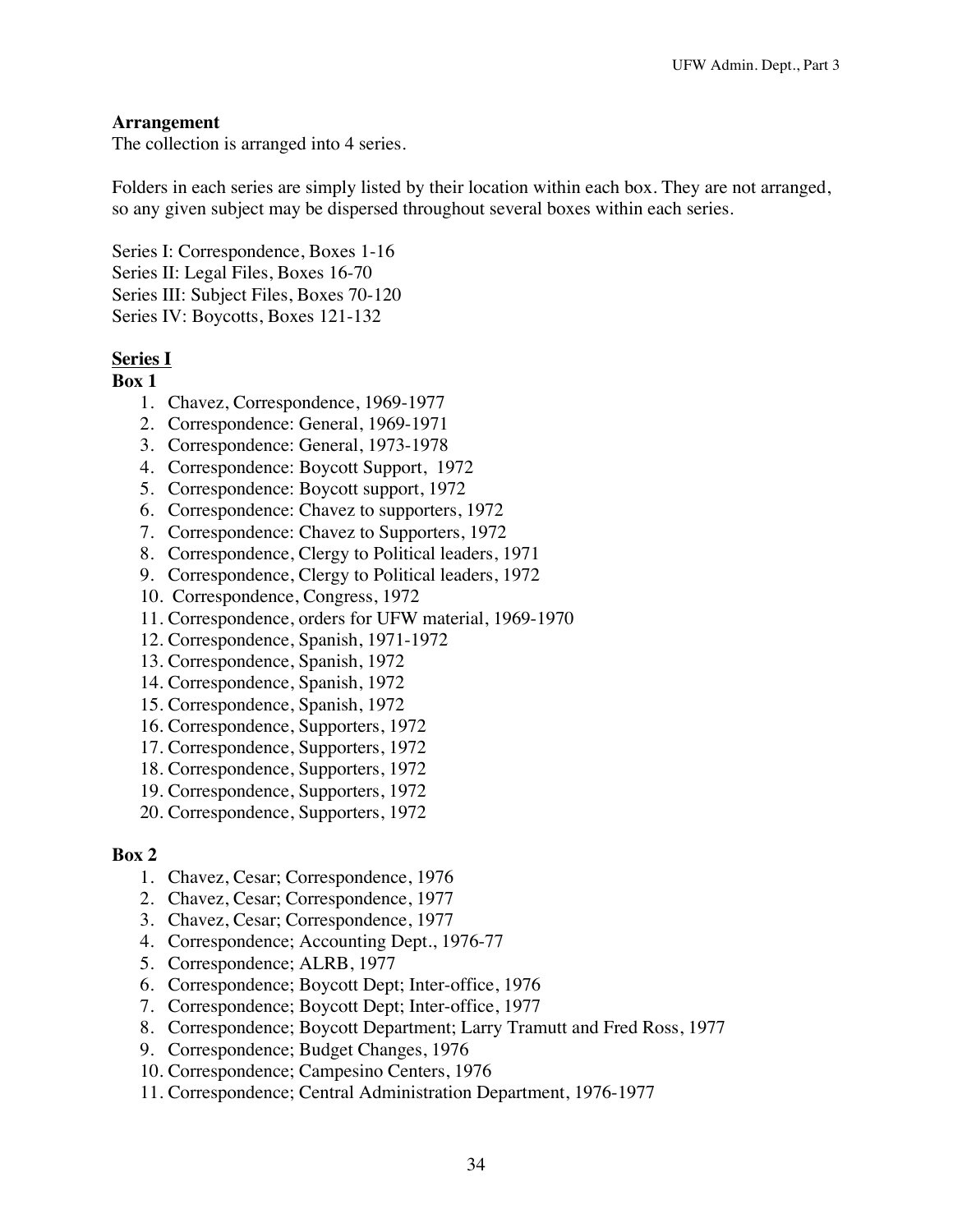- 12. Correspondence; Citizens Participation Department, 1976-1977
- 13. Correspondence; Communications Department, 1977
- 14. Correspondence; Construction Department, 1977
- 15. Correspondence; Contract Administration Department, 1976-1977
- 16. Correspondence; Contributors, 1977
- 17. Correspondence; "Fighting for our Lives," 1975
- 18. Correspondence; Health Group, 1976-77
- 19. Correspondence; Information Research, 1977
- 20. Correspondence; Management Systems, 1976-77
- 21. Correspondence; Miscellaneous, 1976-77
- 22. Correspondence; National Farm Workers Ministry, 1976-1977
- 23. Correspondence; Personnel, 1976-1977
- 24. Correspondence; Religious, 1976
- 25. Correspondence; Security, 1977
- 26. Correspondence; Service Center, 1976-1977
- 27. Correspondence; Volunteers, Supporters, Contributors, 1977
- 28. Correspondence; Volunteers, Supporters, Contributors, 1977
- 29. Correspondence; Volunteers, Supporters, Contributors, 1976
- 30. Correspondence; Volunteers, Supporters, Contributors, 1976
- 31. Correspondence -African American Publications, 1975
- 32. Correspondence Anonymous Letters, 1975
- 33. Correspondence Anti-Union Materials, 1975
- 34. Correspondence Autograph and Photo Request, 1975
- 35. Correspondence Awards & Honors, 1975
- 36. Correspondence Congratulations From Cesar Chavez, 1975
- 37. Correspondence Court Case Safeway Stores, Inc., 1973-1974
- 38. Correspondence Donations, "A-B," 1975
- 39. Correspondence Donations, "C-D," 1975
- 40. Correspondence Donations, "E-G," 1975

#### **Box 3**

- 1. Correspondence Donations, "H-L," 1975
- 2. Correspondence Donations, "M-O," 1975
- 3. Correspondence Donations, "P-R," 1975
- 4. Correspondence Donations, "S," 1975
- 5. Correspondence Educational Programs and Schools, 1974-1975
- 6. Correspondence Endorsements by Cesar Chavez and UFW, 1975
- 7. Correspondence Endorsements of the UFW, 1975
- 8. Correspondence Endorsement Requests, 1975
- 9. Correspondence Farm Worker Week, 1975
- 10. Correspondence Field Offices, 1975
- 11. Correspondence Financial and Legal Assistance Requests, 1975
- 12. Correspondence Foreign Language Spanish, 1975
- 13. Correspondence Fundraising, 1975
- 14. Correspondence –Greeting Cards, 1974-1975
- 15. Correspondence Information Requests Boycotted Items, 1975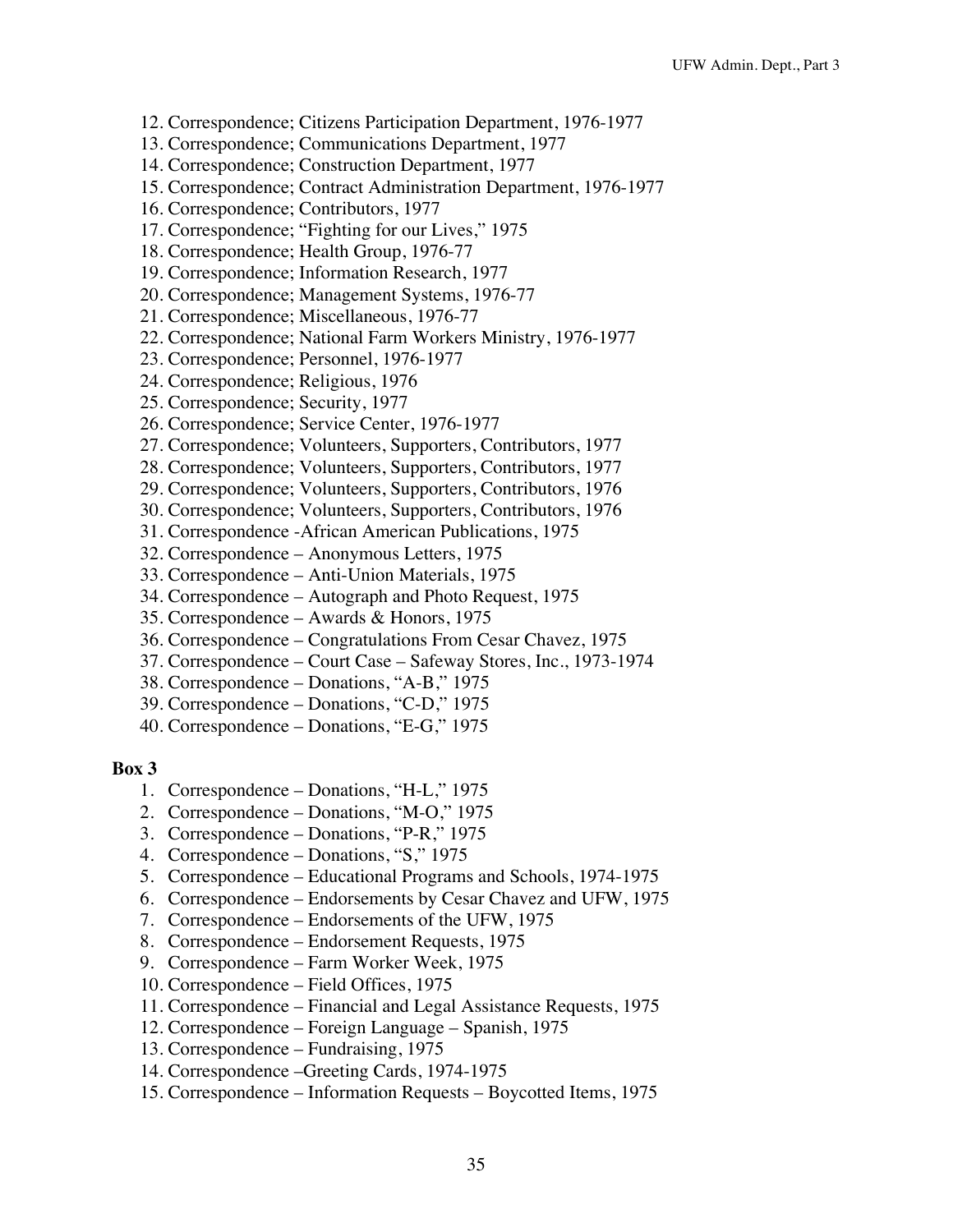- 16. Correspondence Information Requests College and High School Assignments, 1975
- 17. Correspondence Information Requests Constitution, 1973-1975
- 18. Correspondence Information Requests El Malcriado, 1975
- 19. Correspondence Information Requests Further Support of UFW, 1975
- 20. Correspondence Information Requests General, 1975
- 21. Correspondence Information Requests General, 1975
- 22. Correspondence Information Requests Publications and Productions, 1974-1975
- 23. Correspondence Interviews for Radio and Television, 1975
- 24. Correspondence Invitations, 1974-1975
- 25. Correspondence Invitations, 1974-1975

### **Box 4**

- 1. Correspondence Israel, 1975
- 2. Correspondence Letters of Complaint, 1975
- 3. Correspondence Letters of Recommendation From Cesar Chavez, 1975
- 4. Correspondence Meeting Requests, 1975
- 5. Correspondence Migrant and Refugee Services, 1975
- 6. Correspondence National Conference of Catholic Bishops, 1975
- 7. Correspondence National Farm Worker Week, 1975
- 8. Correspondence Personal Cesar Chavez, 1975
- 9. Correspondence Personal Thank You Letters from Cesar Chavez, 1975
- 10. Correspondence Resumes and Job Requests, 1975
- 11. Correspondence Solicitations, 1975
- 12. Correspondence Speaking Requests, 1975
- 13. Correspondence Speaking Requests, 1975
- 14. Correspondence Supporters, "A-D," 1973-1975
- 15. Correspondence Supporters, "E-J," 1973-1975
- 16. Correspondence Supporters, "K," 1973-1975
- 17. Correspondence Supporters, "L-M," 1973-1975
- 18. Correspondence Supporters, "N-O," 1973-1975
- 19. Correspondence Supporters, "P-S," 1973-1975
- 20. Correspondence Supporters Children, 1975
- 21. Correspondence Sympathy and Get Well From Cesar Chavez, 1975
- 22. Correspondence Thank You Letters For Non-Monetary Donations, 1975
- 23. Correspondence Thank You Letters For Services Rendered, 1975
- 24. Correspondence Thank You Letters For Support of UFW, 1975
- 25. Correspondence Thank You Letters For Support of UFW, 1975
- 26. Correspondence UFW Daily Operations, 1974-1975
- 27. Correspondence UFW Daily Operations, 1974-1975
- 28. Correspondence UFW Daily Operations, 1974-1975
- 29. Correspondence UFW Daily Operations, 1974-1975
- 30. Correspondence Israel, 1975
- 31. Correspondence Letters of Complaint, 1975
- 32. Correspondence Letters of Recommendation From Cesar Chavez, 1975
- 33. Correspondence Meeting Requests, 1975
- 34. Correspondence Migrant and Refugee Services, 1975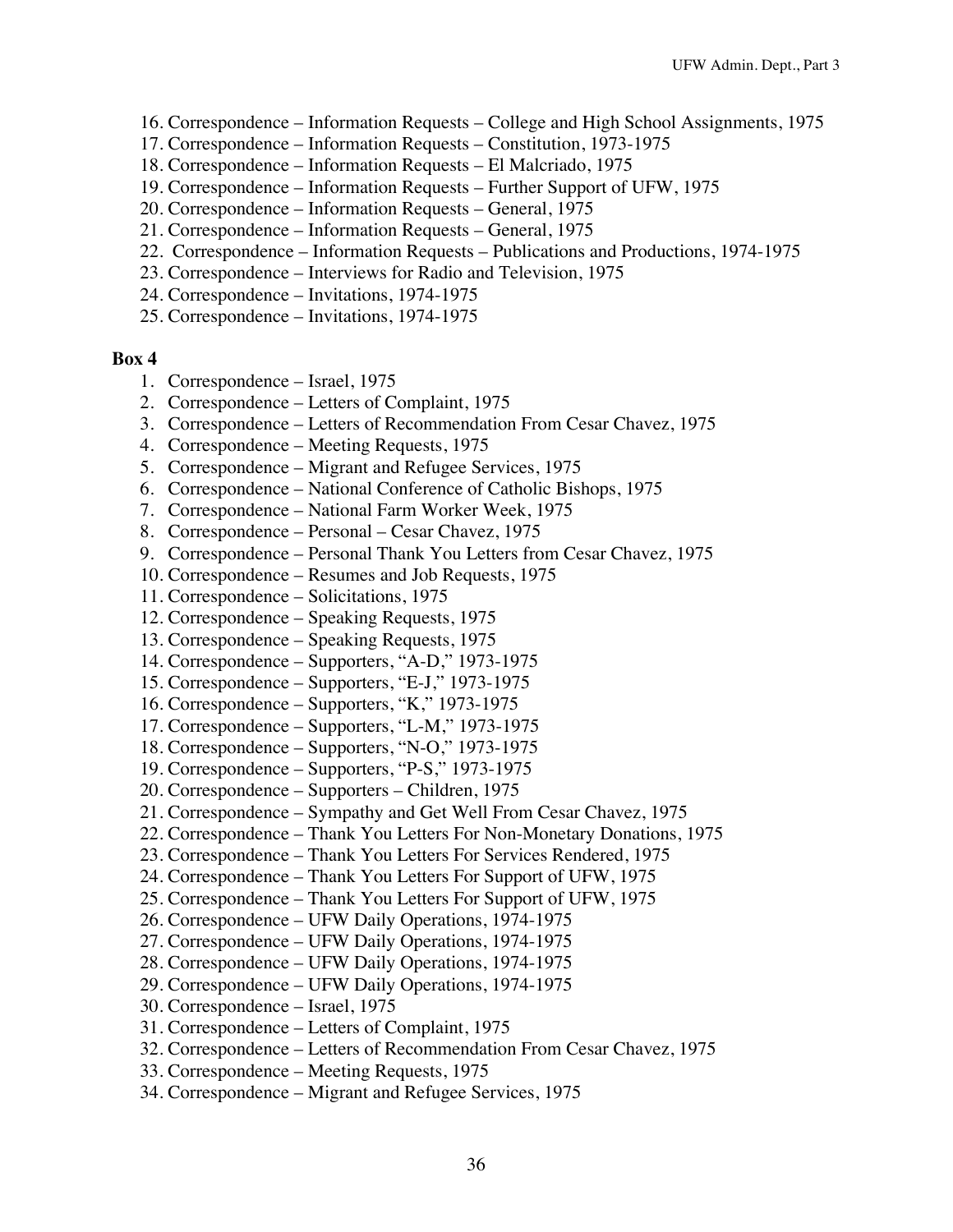- 35. Correspondence National Conference of Catholic Bishops, 1975
- 36. Correspondence National Farm Worker Week, 1975
- 37. Correspondence Personal Cesar Chavez, 1975
- 38. Correspondence Personal Thank You Letters from Cesar Chavez, 1975
- 39. Correspondence Resumes and Job Requests, 1975
- 40. Correspondence Solicitations, 1975
- 41. Correspondence Speaking Requests, 1975
- 42. Correspondence Speaking Requests, 1975
- 43. Correspondence Supporters, "A-D," 1973-1975
- 44. Correspondence Supporters, "E-J," 1973-1975
- 45. Correspondence Supporters, "K," 1973-1975
- 46. Correspondence Supporters, "L-M," 1973-1975
- 47. Correspondence Supporters, "N-O," 1973-1975
- 48. Correspondence Supporters, "P-S," 1973-1975
- 49. Correspondence Supporters Children, 1975
- 50. Correspondence Sympathy and Get Well From Cesar Chavez, 1975
- 51. Correspondence Thank You Letters For Non-Monetary Donations, 1975
- 52. Correspondence Thank You Letters For Services Rendered, 1975
- 53. Correspondence Thank You Letters For Support of UFW, 1975
- 54. Correspondence Thank You Letters For Support of UFW, 1975
- 55. Correspondence UFW Daily Operations, 1974-1975
- 56. Correspondence UFW Daily Operations, 1974-1975
- 57. Correspondence UFW Daily Operations, 1974-1975
- 58. Correspondence UFW Daily Operations, 1974-1975

- 1. Correspondence Union AFL-CIO, 1975
- 2. Correspondence Union California Federation of Labor, AFL-CIO, 1975
- 3. Correspondence Union General, 1974-1975
- 4. Correspondence Union United Auto Workers, 1975
- 5. Political Correspondence Agricultural Labor Relations Board, 1975-1976
- 6. Political Correspondence Alatorre, Richard, 1974-1975
- 7. Political Correspondence California Rural Legal Assistance, 1971-1975
- 8. Political Correspondence Civil Rights and Discrimination, 1975
- 9. Political Correspondence Hearings, Reports, Releases and Election/Appointment Results, 1975-1976
- 10. Political Correspondence Kennedy, Edward M., 1973-1975
- 11. Political Correspondence Legislation, 1975-1976
- 12. Political Correspondence Political Candidates, 1975
- 13. Political Correspondence Shriver, Sargent, 1975
- 14. Correspondence, Msgr. Earlio, 1972
- 15. Correspondence, Martin Luther King Center: Tom Porter, 1972
- 16. Correspondence, Cesar Chavez and Marshall 1972-1971
- 17. Belgium- Correspondence, 1971
- 18. Switzerland- Correspondence, 1970-1971
- 19. Great Brittan- Correspondence, 1968-1971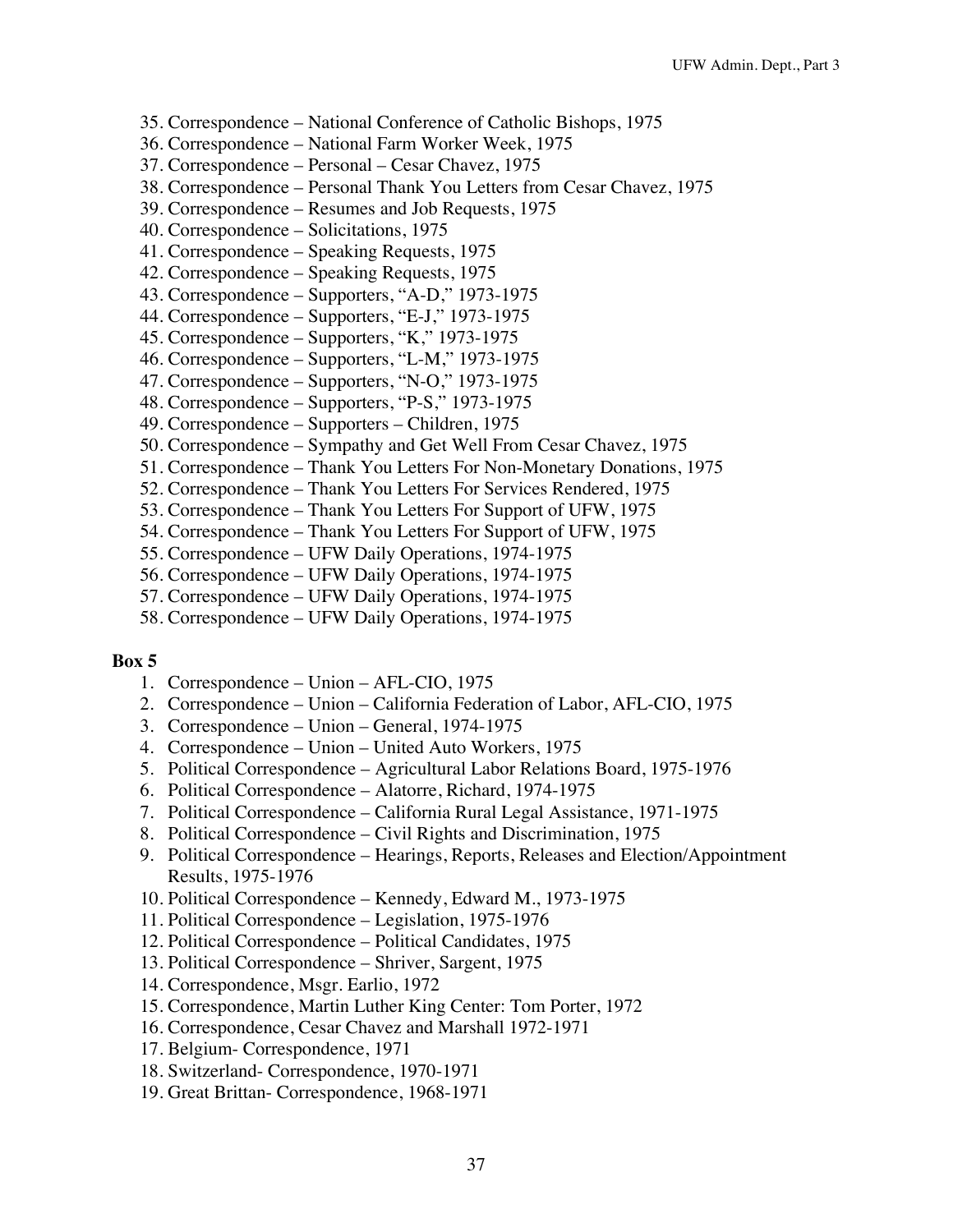- 20. Norway- Correspondence, 1971
- 21. Italy- Correspondence, 1971
- 22. European Unions- Correspondence, 1971
- 23. Correspondence, 1972
- 24. Germany- Correspondence, 1971-1972
- 25. France- Correspondence, 1971
- 26. Ireland- Correspondence, 1971
- 27. Europe- Correspondence, 1970-1971
- 28. Sweden- Correspondence, 1970-1971
- 29. Correspondence: From Growers, 1972
- 30. Correspondence: From Supporters, 1972
- 31. Correspondence, 1972
- 32. Correspondence, 1972
- 33. General Correspondence, 1972
- 34. General Correspondence, 1972

- 1. General Correspondence, 1972
- 2. General Correspondence, 1971
- 3. General Correspondence, 1971
- 4. Correspondence with Unions, 1972
- 5. Correspondence- Religious, 1972
- 6. Correspondence- Union of American Hebrew Congregations, 1971-1972
- 7. Correspondence- Noah Nickell, 1972
- 8. Correspondence- Playboy, 1972
- 9. Correspondence & Committees- Ranches, 1973
- 10. Correspondence & Committees- Ranches, 1973
- 11. Correspondence & Committees- Ranches, 1973
- 12. Correspondence & Committees- Kovacevich, 1973
- 13. Correspondence & Committees- Roberts, 1973
- 14. UFW- Correspondence & Notes, 1970
- 15. UFW- Correspondence & Notes, 1971
- 16. UFW- Correspondence & Notes, 1972
- 17. UFW- Correspondence & Notes, 1974
- 18. Puharich, Anna: Correspondence, 1975
- 19. U's: Individual Correspondence, 1976
- 20. Marysville Campesino Center: Correspondence, 1975
- 21. Va-Vl: Individual Correspondence, 1976
- 22. Vm-Vz: Individual Correspondence, 1976
- 23. Gm- Gz: Individual Correspondence, 1976
- 24. Ka-Kl: Individual Correspondence, 1976
- 25. Wa-Wl: Individual Correspondence, 1976
- 26. Wm-Wz: Individual Correspondence, 1976
- 27. Km-Kz: Individual Correspondence, 1976
- 28. Hm-Hz: Individual Correspondence, 1976
- 29. Hollowwa, Bob: Correspondence, 1976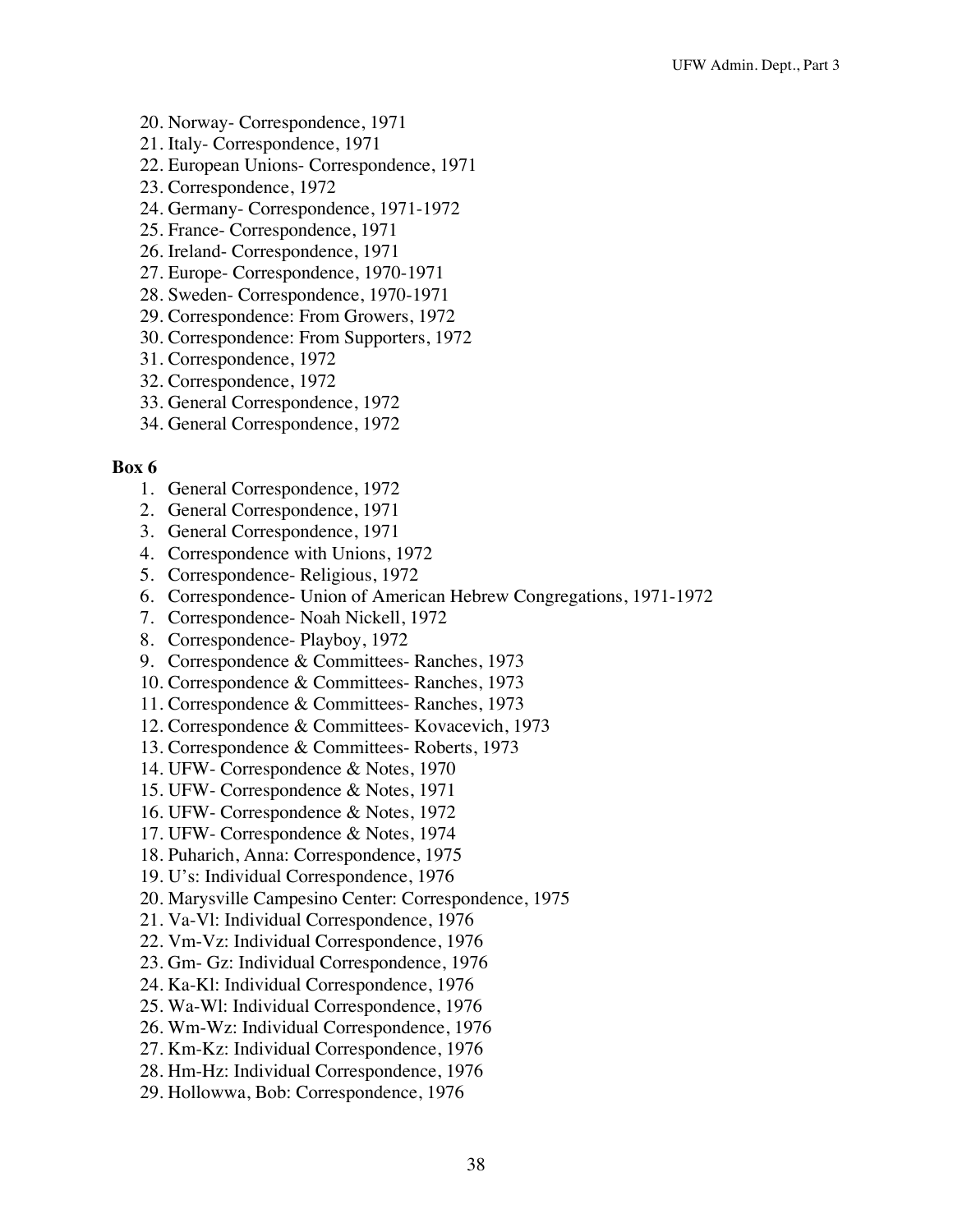- 30. Ia-Il: Individual Correspondence, 1976
- 31. Im-Iz: Individual Correspondence, 1976
- 32. Ja-Jl: Individual Correspondence, 1976

- 1. Jm-Jz: Individual Correspondence, 1976
- 2. Ha-Hl: Individual Correspondence, 1976
- 3. La-Ll: Individual Correspondence, 1976
- 4. Lm-Lz: Individual Correspondence, 1976
- 5. X-Z: Individual Correspondence, 1976
- 6. Tm-Tz: Individual Correspondence, 1976
- 7. AFL-CIO: Correspondence, 1977
- 8. KQED Radio: Correspondence, 1977
- 9. KBBF Radio: Correspondence, 1977
- 10. Kona Kai Club, 1977
- 11. Robert F. Kennedy Memorial, 1977
- 12. Jesuit Social Concern, 1977
- 13. Jewish Daily Forward, 1977
- 14. R. C. A.F., 1977
- 15. Los Padrinos, 1977
- 16. Puerto Rican Solidarity Committee, 1977
- 17. The Political Animal, 1977
- 18. Political Rights Defense Fund, 1977
- 19. Pendleton 14, 1977
- 20. Philadelphia Building and Construction Trade Council, 1977
- 21. P.A.D.R.E.S., 1977
- 22. Public Employee Department, 1977
- 23. Paz Y Justicia, 1977
- 24. Pikes Peak Labor View, 1977
- 25. Rancho La Fe Association, 1977
- 26. Texas Organizing, 1975
- 27. Wayne State University,1976
- 28. Correspondence: Various, 1983
- 29. Correspondence, Various, Chavez, 1980-1982
- 30. ARLB: Giles Breux, 1982
- 31. Chavez letters to Senators: BCI and CPD decisions, 1982
- 32. Correspondence: Various, 1981-1982
- 33. Correspondence: Various, 1982
- 34. Correspondence, March 1983
- 35. Correspondence, February 1983
- 36. Correspondence, April 1983
- 37. Correspondence, January 1983
- 38. Correspondence, September 1983
- 39. Correspondence, August 1983
- 40. Correspondence, July 1983
- 41. Correspondence, Various 1982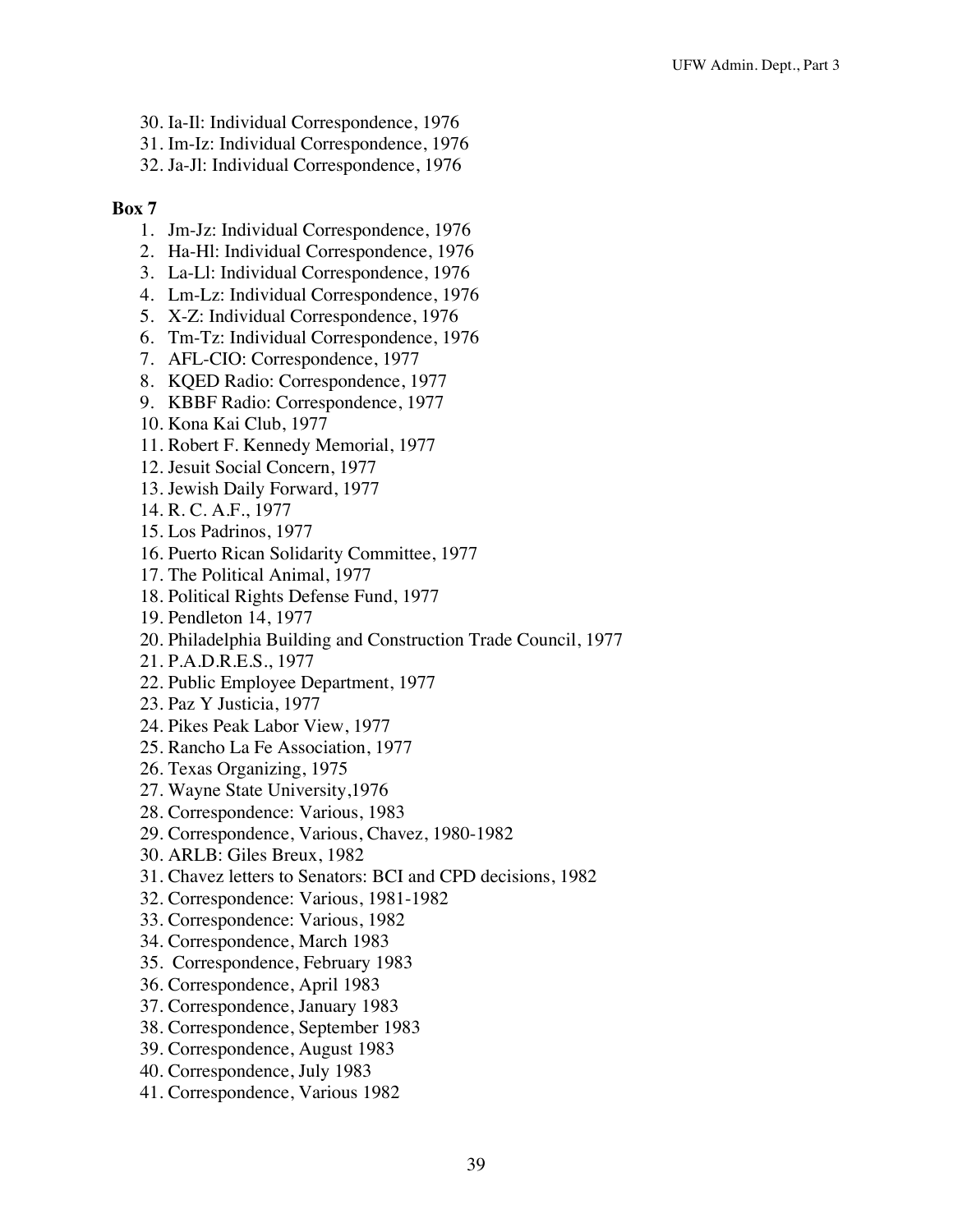- 42. Correspondence, 1980-1981
- 43. Correspondence, 1984
- 44. Correspondence, 1977
- 45. Correspondence, 1981
- 46. Correspondence, 1980

- 1. National Farm Workers Health Group: Sent Correspondence Universities & Organizations, 1976
- 2. Correspondence: Received, December 1976
- 3. Correspondence: Sent, December 1976
- 4. Correspondence: Received, November 1976
- 5. Correspondence: Sent, November 1976
- 6. Correspondence: Received, October 1976
- 7. Correspondence: Received, August & September 1976
- 8. Correspondence: Sent, August & September 1976
- 9. Correspondence: Boycott, Received Universities & Organizations, 1976
- 10. correspondence: Fresno County, personnel & consultant, 1973
- 11. Correspondence: NFWHG, Sanger, 1972-1973
- 12. Correspondence: Fresno County Real Estate, 1972
- 13. Correspondence: Avon Park Clinic, 1975
- 14. Correspondence: Florida, 1973
- 15. Correspondence, 1982
- 16. Correspondence, 1980-1981
- 17. Correspondence, 1983
- 18. Correspondence, 1980
- 19. Correspondence, 1980
- 20. Correspondence, 1981
- 21. Correspondence: Individuals, Em-Ez, 1976
- 22. Correspondence: Individuals, Fa-Fl, 1976
- 23. Correspondence: Individuals, Fm-Fz, 1976
- 24. Correspondence: Organizing, 1976
- 25. Correspondence, 1983
- 26. Correspondence, 1983
- 27. Correspondence, 1979-1980
- 28. Correspondence, 1979-1980
- 29. Correspondence: Thomas Jefferson Elementary School, 1980
- 30. Correspondence; Cortez St. School, 1981
- 31. Correspondence, 1983
- 32. Correspondence, 1979-1980
- 33. correspondence, 1983

- 1. Correspondence: Polly Gilbert, Santa Maria, 1973
- 2. Correspondence, 1979-1980
- 3. Correspondence, 1979-1980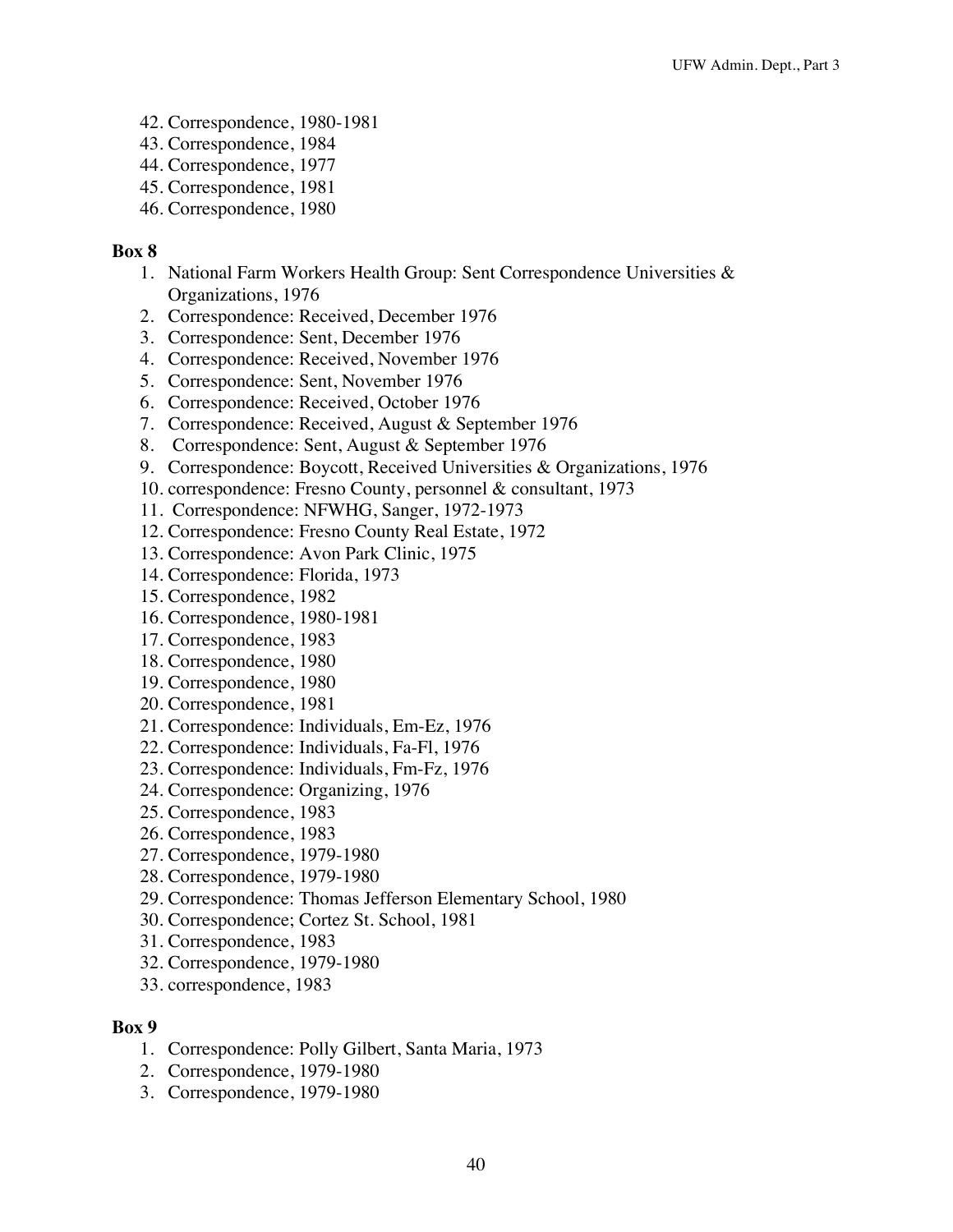- 4. Correspondence: Individuals, Dm-Dz, 1976
- 5. Correspondence: Individuals, Ea-El, 1976
- 6. Correspondence: Individuals, Da-Dl, 1976
- 7. Correspondence, 1982
- 8. AFL-CIO Correspondence, 1981
- 9. Correspondence, 1981
- 10. Correspondence, 1981
- 11. Correspondence: Ohio, 1981
- 12. Correspondence, 1981
- 13. correspondence, 1981
- 14. Correspondence, 1980
- 15. Correspondence, 1982
- 16. Correspondence, 1983
- 17. Correspondence, 1983
- 18. Correspondence, 1983
- 19. Correspondence: Crops, Miscellaneous Letters, 1983
- 20. Correspondence: Responses to Lucky Stores Mailer, 1983
- 21. Correspondence: Cesar Chavez, A's- B's, 1978
- 22. Correspondence: Cesar Chavez, C's, 1978
- 23. Correspondence: Cesar Chavez, D's, 1978
- 24. Correspondence: Cesar Chavez, E's-F's, 1978

- 1. Correspondence: Cesar Chavez, G's, 1978
- 2. Correspondence: Cesar Chavez, H's, 1978
- 3. Correspondence: Cesar Chavez, I's-J's, 1978
- 4. Correspondence: Cesar Chavez, K's-L's, 1978
- 5. Correspondence: Cesar Chavez, M's, 1978
- 6. Correspondence: Cesar Chavez, N's- P's, 1978
- 7. Correspondence: Cesar Chavez, R's, 1978
- 8. Correspondence: Cesar Chavez, S's, 1978
- 9. Correspondence: Cesar Chavez, T's- Z's 1978
- 10. Correspondence: Cesar Chavez, A's, 1978
- 11. Correspondence: Cesar Chavez, B's, 1978
- 12. Correspondence: Cesar Chavez, B's, 1978
- 13. Correspondence: Cesar Chavez, C's, 1978
- 14. Correspondence: Cesar Chavez, D's, 1978
- 15. Correspondence: Cesar Chavez, E's-F's, 1978
- 16. Correspondence: Cesar Chavez, G's, 1978
- 17. Correspondence: Cesar Chavez, H's, 1978
- 18. Correspondence: Cesar Chavez, I's-J's, 1978
- 19. Correspondence: Cesar Chavez, K's, 1978

- 1. Correspondence: Smythe Avenue School, CA, 1984
- 2. Correspondence, 1984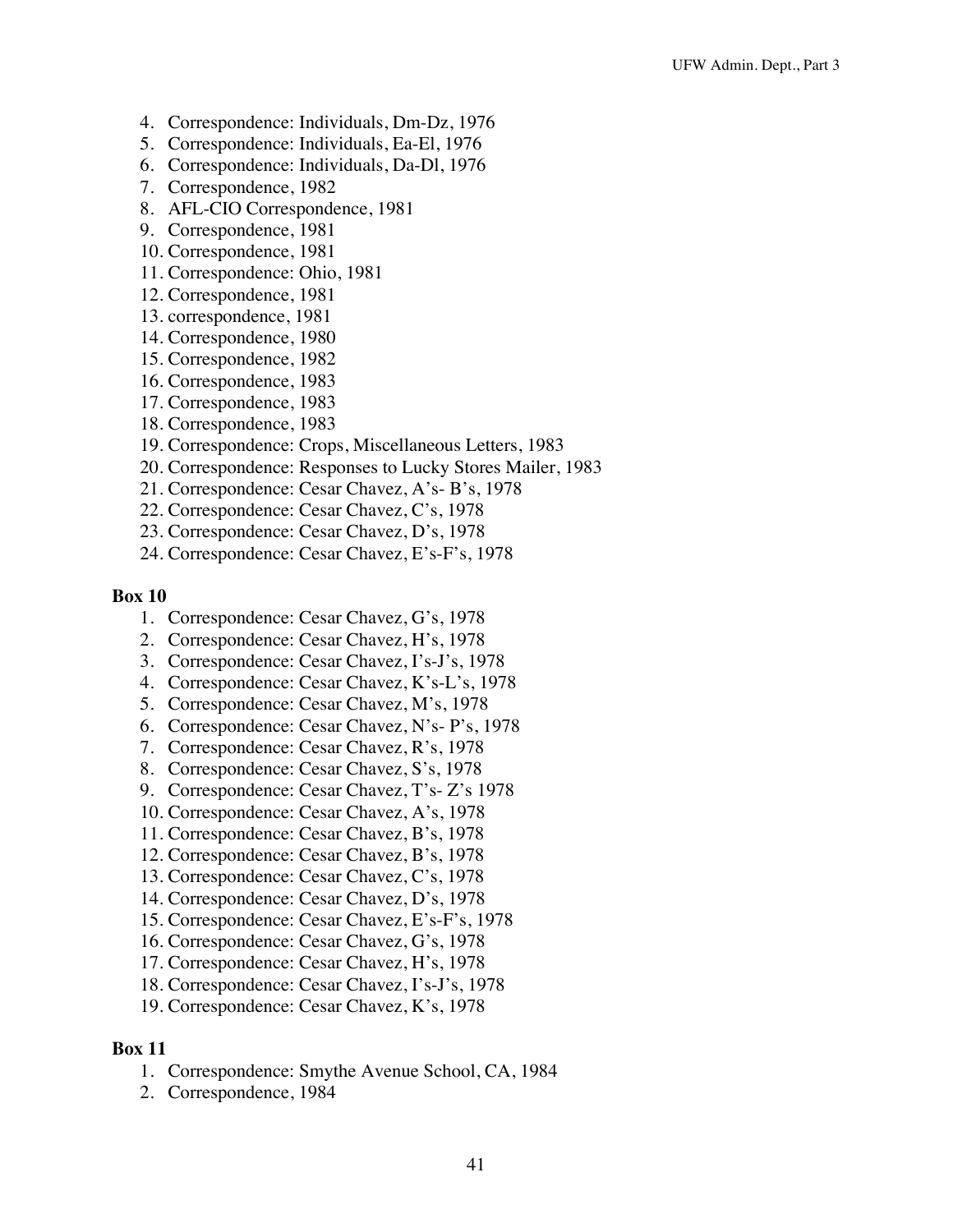- 3. Correspondence, 1984
- 4. Correspondence, 1984
- 5. Correspondence: Invitations Accepted, 1984
- 6. Correspondence: Invitations Not Accepted, 1984
- 7. Correspondence, 1981
- 8. Correspondence, 1981
- 9. Correspondence, 1982
- 10. Correspondence: L's, 1978
- 11. Correspondence: M's, 1978
- 12. Correspondence: L's (labor), 1978
- 13. Correspondence: N's (national), 1978
- 14. Correspondence: National Council of La Raza, 1978
- 15. Correspondence, 1977-1978
- 16. Correspondence: G's-E's, 1978
- 17. Correspondence: H's, 1978
- 18. Correspondence: O's, 1978
- 19. Correspondence: P's-K's, 1978
- 20. Correspondence: I's, 1978
- 21. Correspondence: N's, (National), 1978
- 22. Cesar Chavez; Thank you notes (re: Librado Chavez's Funeral), 1982

- 1. Correspondence, 1979
- 2. Correspondence, 1980
- 3. Correspondence, 1981
- 4. Correspondence, 1981
- 5. Correspondence, 1980
- 6. Correspondence, 1981
- 7. Correspondence, 1982
- 8. Correspondence: John Shaughnessy, 1981
- 9. Correspondence, 1979
- 10. Correspondence, 1980
- 11. Correspondence: AFL-CIO Organizations, 1979-1980
- 12. Correspondence: Thank You Letters, 1981
- 13. Correspondence, 1980
- 14. Correspondence, 1980
- 15. Correspondence, 1978-1979
- 16. Wayne State University: Correspondence, 1977
- 17. Correspondence: Cesar Chavez: L's 1978
- 18. Correspondence: Cesar Chavez: M's 1978

- 1. Correspondence: Cesar Chavez: M's 1978
- 2. Correspondence: Cesar Chavez: N's 1978
- 3. Correspondence: Cesar Chavez: O's 1978
- 4. Correspondence: Cesar Chavez: P's 1978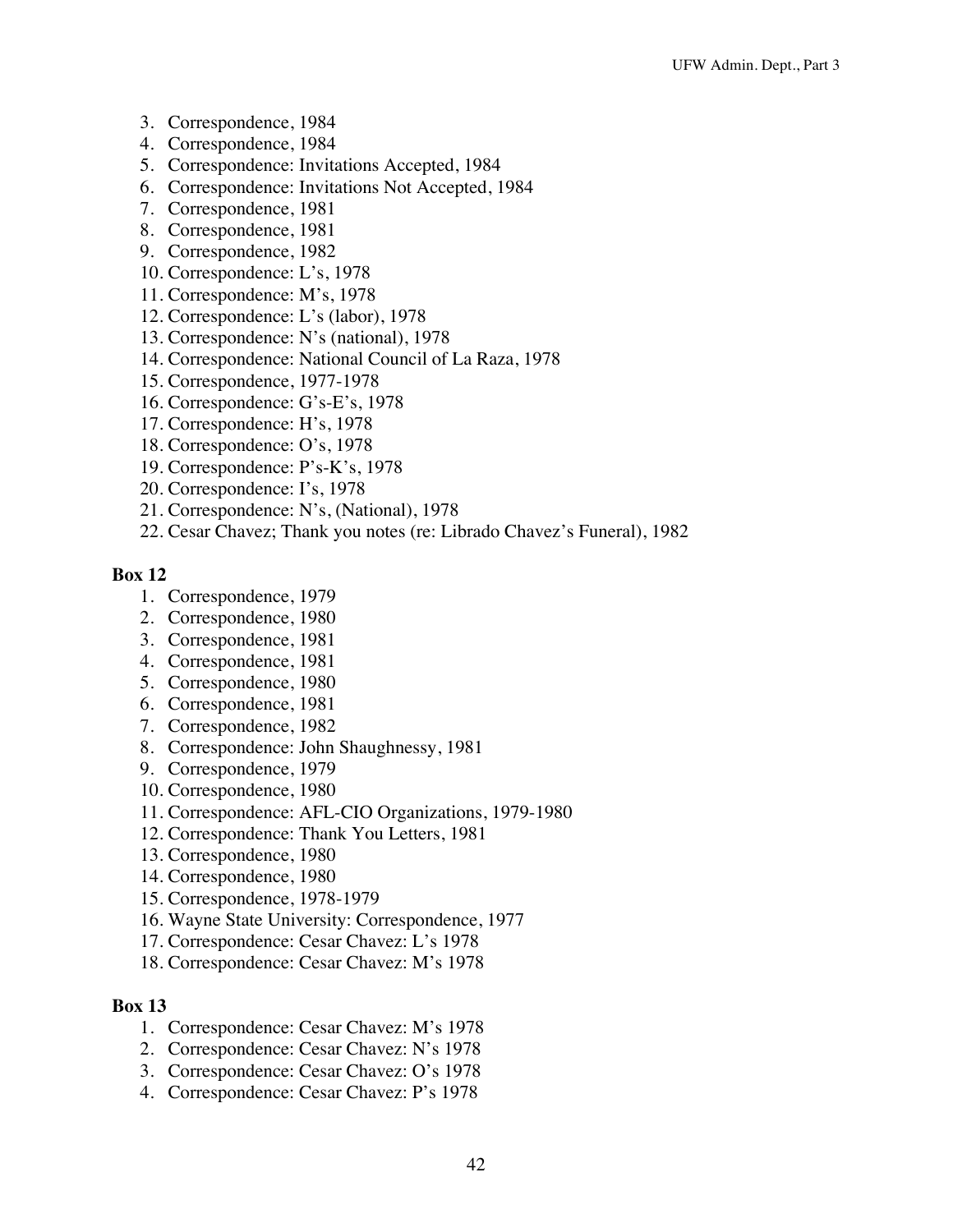- 5. Correspondence: Cesar Chavez: Q's-R's, 1978
- 6. Correspondence: Cesar Chavez: S's 1978
- 7. Correspondence: Cesar Chavez: T's 1978
- 8. Correspondence: Cesar Chavez: U's-V's 1978
- 9. Correspondence: Cesar Chavez: W's 1978
- 10. Correspondence: Cesar Chavez: Y's-Z's 1978
- 11. El Centro: ARLB, 1981
- 12. Egipto, Patricia, 1981
- 13. El Concilio De Fresno Inc., 1981
- 14. El Salvador, 1981
- 15. Energy & Chemical Workers Union, 1981
- 16. Espinoza Enterprises, 1981
- 17. ETG Order Forms, 1981
- 18. Farm Labor Contractors, 1981
- 19. Farm Labor Organizing Committee, 1981
- 20. Farm Workers Communications Incorporated, 1981
- 21. FDR Memorial Award Dinner, 1981
- 22. Federal Trade Commission, 1981
- 23. Federation of Free Farmers, 1981
- 24. Farmworker Institute for Education and Leadership Development, 1981
- 25. FIELD Auto Mechanic Program, 1981
- 26. Financial Management UFW, 1981
- 27. Finishing the Unfinished Capitalist Revolution, 1981
- 28. Federazione Italiana Salariati Braccianti Agricoli E Maestranze Specializzate, 1981
- 29. FLCRA, 1981
- 30. Flores, Enos, 1981
- 31. Florida Department of Labor, 1981
- 32. Florida Farm Workers Ministry, 1981
- 33. Frontlash, 1981
- 34. Farm Workers Credit Union, 1981
- 35. Gallo Suit; Pledge to Nonviolence, 1981
- 36. Garcia, Reverend John, 1981
- 37. Garden Project, 1981
- 38. George R. Martin Communications, 1981
- 39. George Meany Center for Labor Studies, 1981
- 40. Glaser, Rabbi Joseph B., 1981
- 41. Glass Bottle Blowers Association, 1981
- 42. Groups Organized to Learn Democracy, 1981
- 43. Gonzalez Lease Offer, 1981
- 44. Negotiations, 1978
- 45. Green Valley Produce Cooperative, 1981
- 46. Grossman, Marc, 1981
- 47. Cliserio R. Gutierrez, 1980-1981
- 48. Gutierrez, Francisco, 1980
- 49. Hall, Gordon Castillo, 1981
- 50. Health Services Manager, 1980-1981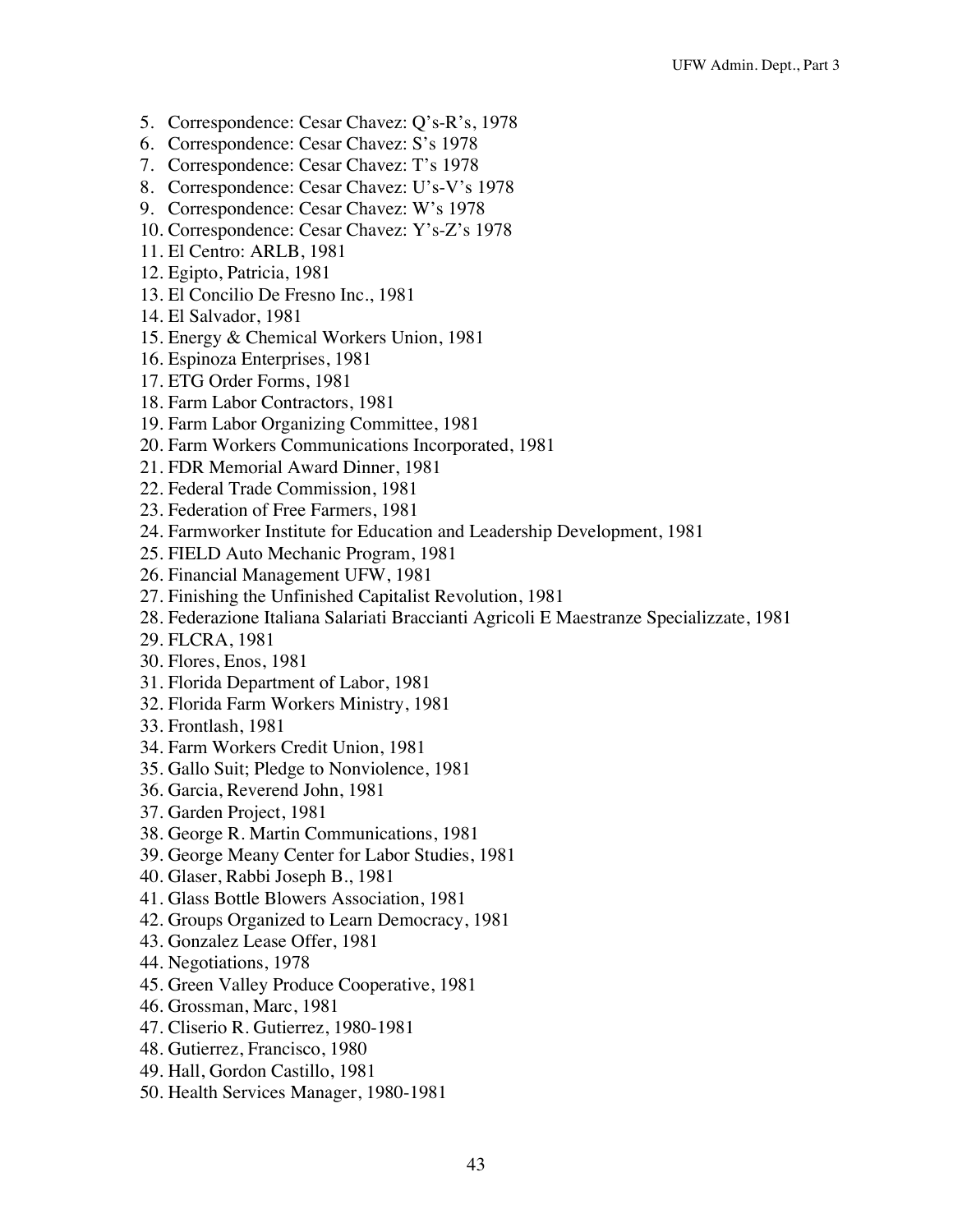- 51. Heartland Project, 1980
- 52. Hernandez, Rev. Jose Angel, 1981
- 53. Histadrut, 1981
- 54. Horticiero, 1981
- 55. Humanities International Joan Baez, 1981
- 56. Human Resources Department, 1981
- 57. The Hunger Project, 1981
- 58. HRDI Advisory, 1981
- 59. IAM, 1981
- 60. Icaza, Ricardo, 1981
- 61. Illinois Farm Worker Service Center, 1981
- 62. I.L.P.A. reporter, 1980-1981
- 63. Immigration, 1981
- 64. Imperial Valley, 1980
- 65. Imutan, Bernardo, 1981

- 1. Industrial Welfare Commission, 1981
- 2. Insurance Workers International Union, 1981
- 3. Inter Harvest Inc., 1981
- 4. International Association of Machinists and Aerospace Workers, 1981
- 5. International Chemical Workers Union, 1981
- 6. International Federation of Plantation, Agricultural and Allied Workers, 1981
- 7. International Foundation of Employee Benefits Plan, 1978-1981
- 8. International Labor Office, 1980
- 9. Iowa State University Press, 1981
- 10. IRS Audit, 1981
- 11. Irish Northern Aid Committee, 1981
- 12. Ironworkers Local 627, 1981
- 13. Jarvis, Nancy, 1981
- 14. Jewish Labor Committee, 1981
- 15. Juan de la Cruz-Pension Plan, 1980
- 16. Justice Department Releases, 1981
- 17. Kennedy, Senator Edward, 1980-1981
- 18. Kyle, Rev. Charles, 1981
- 19. Labor center Reporter, 1981
- 20. Labor Center Review, 1981
- 21. Labor Council for Latin American Development, 1981
- 22. Labor Council of the West Pacific, 1981
- 23. Labor Department: OSHA, 1981
- 24. Laborers Local 383, 1981
- 25. Labor Statistics Bureau, 1980-1981
- 26. Lambert Farms, 1981
- 27. Labour Israel News, 1981
- 28. La Paz Community, 1981
- 29. La Rosa Unida Party, 1981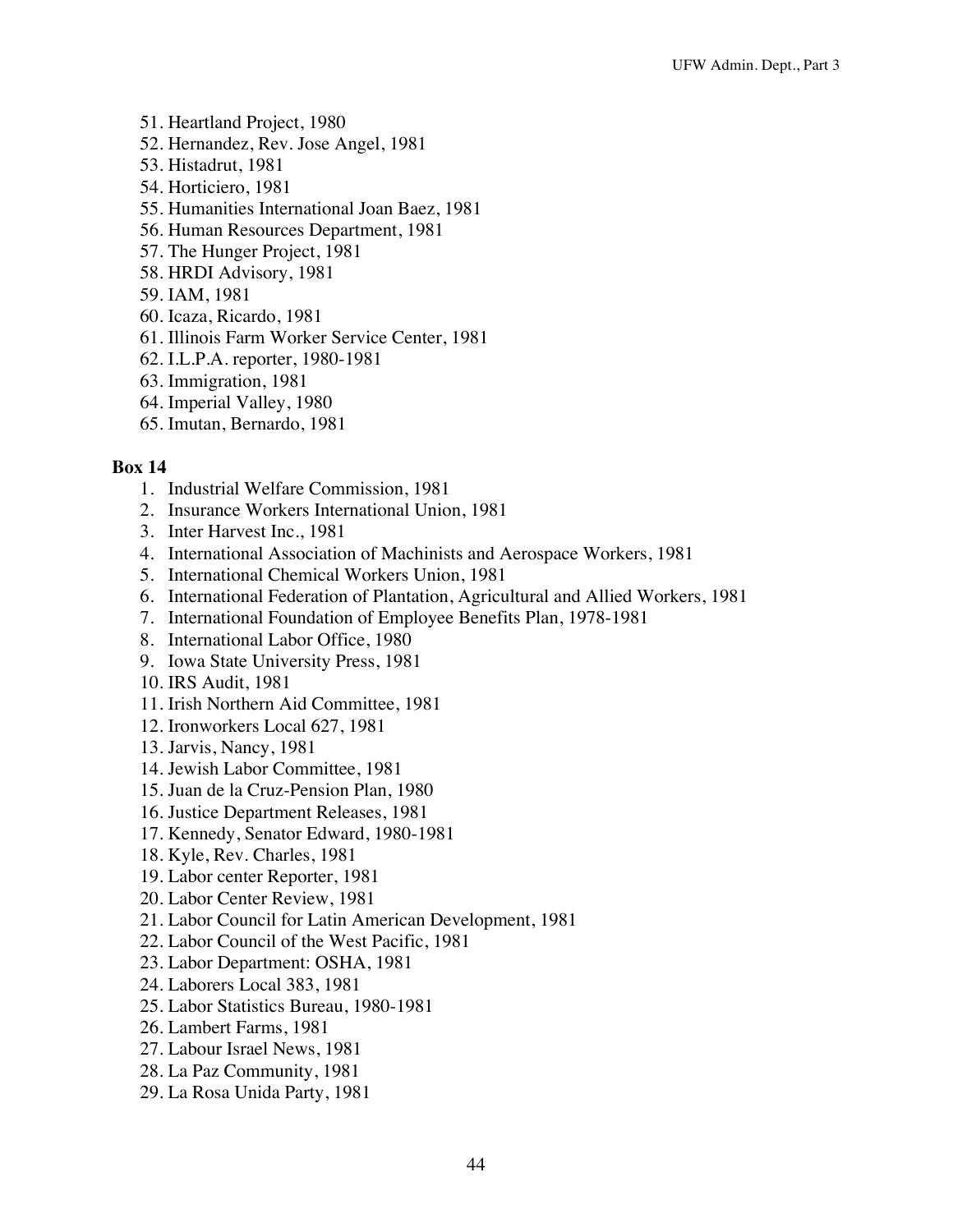- 30. La Paz Systems Programmer, 1981
- 31. Latin American Support Committee of Fresno, 1981
- 32. Leadership Conference on Civil Rights, no date
- 33. Lease Agreement: Cooperativa Socios Unidos, no date
- 34. Le Gerrette, 1981
- 35. Legislation, 1981
- 36. Lopez, Nativo, 1981
- 37. Lopes, Sabino, 1981
- 38. Low, Victor, 1981
- 39. Lozano, Lupe, 1981
- 40. Lucky Stores Inc, 1980
- 41. Madueno, Amalio, 1981
- 42. Maher, Wm. San Francisco School District, 1981
- 43. MALDEF, 1981
- 44. Martin, Dan, 1981
- 45. Martinez, Juan, 1980
- 46. Mettee, Stephen, 1981
- 47. Metzler & Sons Inc., 1980
- 48. Mexican American Urban Rural Solidarity, 1981
- 49. Migrant Family Services, 1981
- 50. MLK Center, 1981
- 51. MLK Farm Workers Fund, 1981
- 52. Mondale, Walter, 1981
- 53. Mondragon, Oscar, 1981
- 54. Moreno, Lorenzo, 1981
- 55. Moreno, Paul, 1981
- 56. Morris, Ann, 1981
- 57. Moses, Marion, 1981
- 58. Movidas, 1981
- 59. Correspondence: Cesar Chavez: A's, 1979-1981
- 60. Correspondence: Cesar Chavez: B's, 1979-1981
- 61. Correspondence; Cesar Chavez: C's, 1979-1981
- 62. Correspondence: Cesar Chavez: D's, 1979-1981
- 63. Correspondence; Cesar Chavez: E's 1979-1981
- 64. Correspondence; Cesar Chavez: F's 1979-1981
- 65. Correspondence; Cesar Chavez: G's, 1979-1981
- 66. Correspondence; Cesar Chavez: H's, 1979-1981
- 67. Correspondence: Cesar Chavez: I's-J's, 1979-1981
- 68. Correspondence: Cesar Chavez: k's, 1979-1981
- 69. Correspondence: Cesar Chavez: l's. 1979-1981
- 70. Correspondence; Cesar Chavez: m's, 1979-1981
- 71. Correspondence; Cesar Chavez: N's-O's, 1979-1981
- 72. Correspondence: Cesar Chavez: O's, 1979-1981

1. Correspondence: Cesar Chavez: P's-Q's, 1979-1981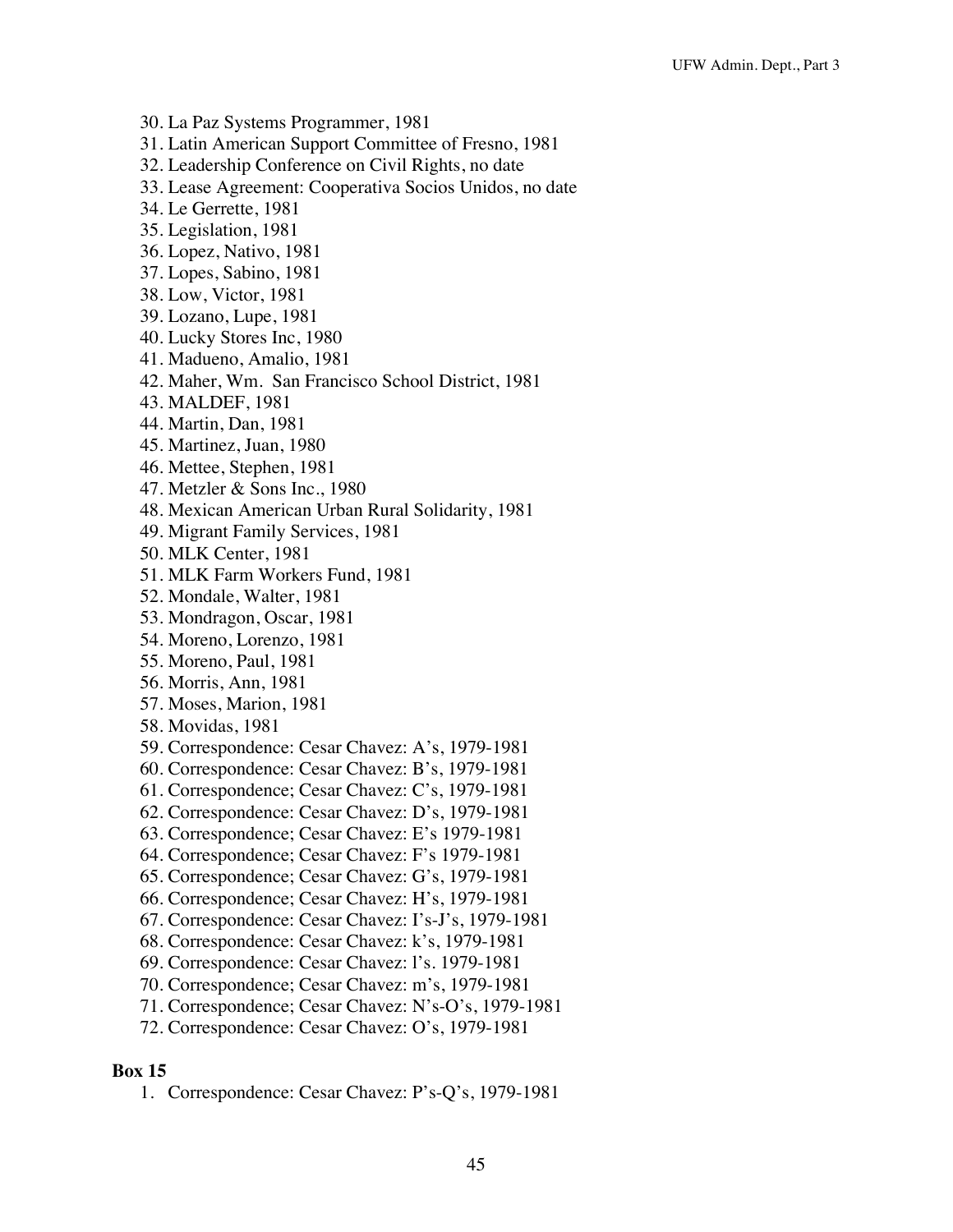- 2. Correspondence: Cesar Chavez: R's, 1979-1981
- 3. Correspondence; Cesar Chavez: S's, 1979-1981
- 4. Correspondence; Cesar Chavez: T's-U's, 1979-1981
- 5. Correspondence: Cesar Chavez: V's, 1979-1981
- 6. Correspondence: Cesar Chavez: W's-Z's, 1979-1981
- 7. Correspondence: Cesar Chavez: Letters to the Editor: Various Publications, 1980
- 8. Correspondence: Cesar Chavez: Letters to UFW Staff, 1980
- 9. Correspondence; Cesar Chavez: Letters to UFW Supporters, 1980
- 10. Correspondence; Cesar Chavez; Letter to UFW Supporters, 1980
- 11. UFW Internal Correspondence, 1979-1980
- 12. UFW Internal Correspondence, 1979-1980
- 13. Correspondence: Other Unions, 1980
- 14. Correspondence: Thank Yous and Invitations, 1980
- 15. General Correspondence, 1980
- 16. General Correspondence, 1980
- 17. Cesar Chavez's Personal Correspondence, 1980
- 18. Correspondence; Political 1980
- 19. Correspondence: Bruce Church Boycott, 1980

- 1. Correspondence: Bruce Church Boycott, 1980
- 2. Correspondence: Bruce Church Boycott: Lucky and other stores, 1980
- 3. Correspondence; Sun Harvest Company, 1980
- 4. Correspondence; Nagi Daifallah, 1980
- 5. Correspondence: ARLB, 1980
- 6. Correspondence: Vasquez, Margarita, 1981
- 7. Correspondence: Valdez, Ernie, 1981
- 8. Correspondence: University of San Francisco, 1981
- 9. Correspondence; University of CA., Land, Air & Water Resources Department, 1981
- 10. Correspondence: United California Bank, 1981
- 11. Correspondence: Uehlien, Wm. T.,1981
- 12. Correspondence: Sandoval, Moses, 1981
- 13. Correspondence: Sanchez, Blanca Rosa, 1980
- 14. Correspondence; Samaniego, Linda, 1981
- 15. Correspondence: Salazar, Amalia,1981
- 16. Correspondence: Rivas, Celestino, 1981
- 17. Correspondence; Rivas, Arnold, 1981
- 18. Correspondence: Renteria, Jenny, 1981
- 19. Correspondence; Radebaugh, Dr. John F., 1981
- 20. Correspondence: Quintero, Consuelo & Yolando, 1981
- 21. Correspondence: Quintannilla, Luisa, 1981

### **Series II: Legal Files**

- 22. Arizona- Spray Rig Accident, Mendoza & Rodriquez, 1973
- 23. Blythe Massacre- Ayala, Jesus, 1974
- 24. Blythe Massacre- Help Committee, 1974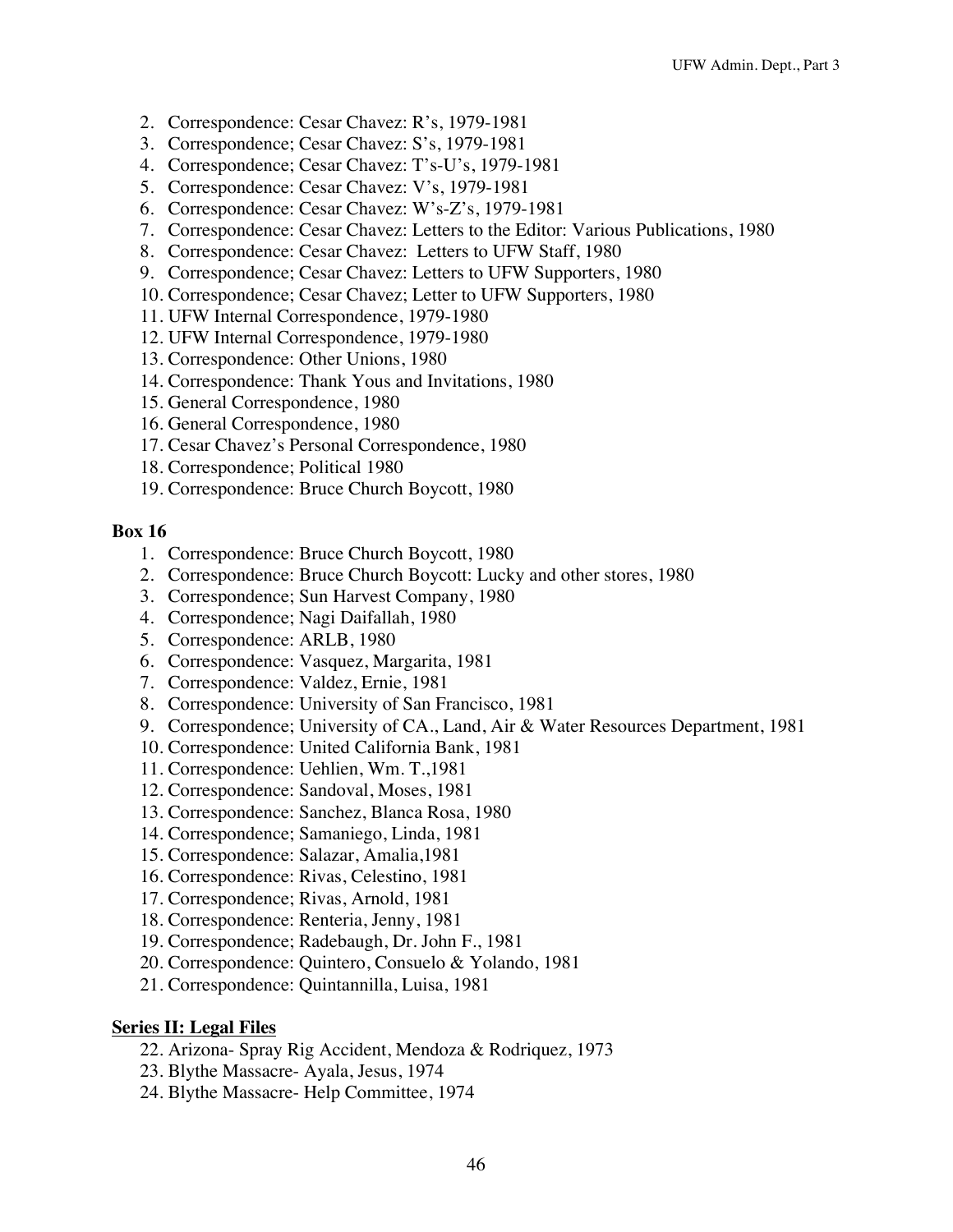- 25. Blythe Massacre- Fenton, Bill, 1974
- 26. Blythe Massacre- Funeral & March, 1974
- 27. Blythe Massacre- High & Mighty Farms, Interviews & Notes, 1974
- 28. Blythe Massacre- Interviews re Bus Accident, 1974
- 29. Blythe Massacre- Interviews with Families & Survivors, 1974
- 30. Blythe Massacre- Miscellaneous Notes & Reports, 1974
- 31. Blythe Massacre- Role of Union Entities, 1974
- 32. Blythe Massacre- Sources, Work Schedules, Interviews, Articles, 1974
- 33. Blythe Massacre- Teamsters on Bus, 1974
- 34. Blythe Massacre- UFW Hiring Hall Vs. the Contractors, 1974
- 35. Chavez Vs. Laird- Melvin R. Secretary of Defense #4420, 1969-1970
- 36. Chavez Vs. Laird- Melvin R. Secretary of Defense #4420, 1969-1970
- 37. Chavez Vs. Laird- #4490, Affidavits & Exhibits, 1971
- 38. Chavez Vs. Laird- #4490, Affidavits & Exhibits, 1971
- 39. Chavez Vs. Laird- #4490, Affidavits & Exhibits, 1971
- 40. Lettuce- Pesticide Tolerances, 1973
- 41. Lettuce- Statistical Summaries on Pesticides, 1970-1972
- 42. Monitor 4 (Pesticide), Mailings, 1973
- 43. Monitor 4- Salinas
- 44. Monitor 4- Quarantined Lettuce, 1973
- 45. Monitor 4- Quarantined Lettuce, 1973
- 46. Monitor 4- Assembly Hearings, Statement of UFW by Jerry Cohen, 1973
- 47. Monitor 4- Complaints, Press Releases, & History, 1973
- 48. Monitor 4- Correspondence & Declarations, 1973
- 49. Monitor 4- Correspondence & Hearings, 1973
- 50. Monitor 4- IDA Honoroff, " Lethal Lettuce", 1973
- 51. Monitor 4- Lettuce, Notes & Statements, 1973
- 52. Monitor 4- Lettuce, Notes & Statements, 1973

- 1. Monitor 4- Poison Hearings, 1972
- 2. Monitor 4- Poison Hearings, 1972
- 3. Pesticide Use Report- California Department of Agriculture, 1972
- 4. Organization of Teamsters, no date
- 5. Teamsters- Exhibit E, no date
- 6. Teamsters- PROD Report, 1976
- 7. IBT in California Agriculture, no date
- 8. IBT & Conference Structure, 1961
- 9. IBT Constitution, 1966, 1971, 1975
- 10. IBT LM-2, 1974
- 11. IBT Equal Employment Opportunity, 1969, 1970-1974
- 12. WCT History & Structure, 1975
- 13. Teamster- LM-2, WCT, AWOC, 1974
- 14. WCT- Food & Processing Division, 1976
- 15. WCT Policy Committee- W. Cannery Council Meeting, 1966
- 16. Teamsters- Joint Council 7, 1975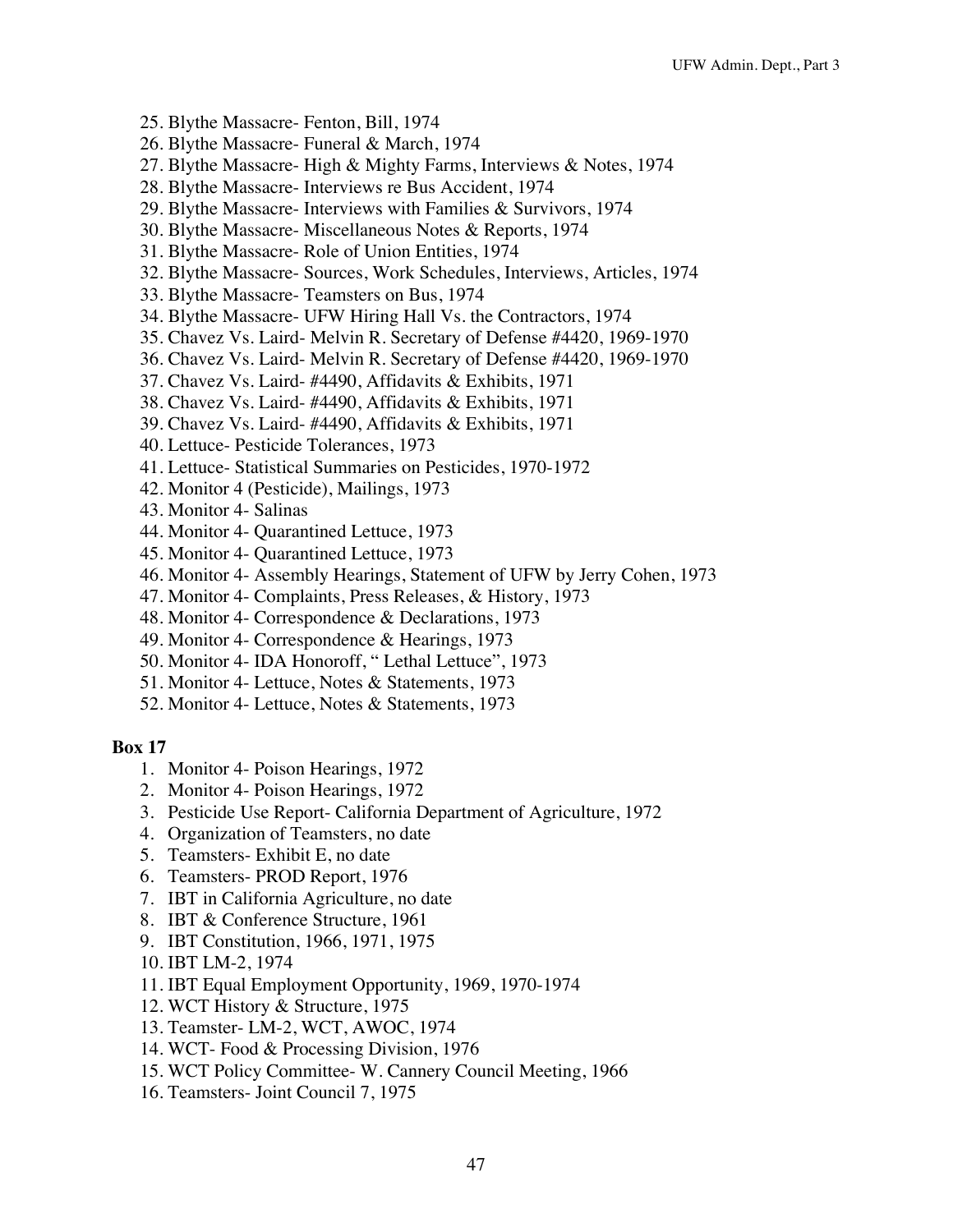- 17. Teamsters- Joint Council 38, 1975
- 18. Teamsters- Joint Council 38- By-laws, 1975
- 19. Teamsters- Joint Council 42, 1968- 1973
- 20. Teamster- Cannery Structure, 1970-1976
- 21. Teamster- Cannery Negotiations, 1972
- 22. Canneries- Local 228, Sacramento, 1973
- 23. WCT Food Processing Division- Minutes, 1966-1975
- 24. Canneries- Local 601, Stockton, 1973-1974
- 25. Canneries- Local 655, Sunnyvale, 1968-1972
- 26. Canneries- Local 679, San Jose, 1973
- 27. Teamsters Contract, 1970
- 28. Teamsters Contract, 1973
- 29. Teamsters Contract, 1975
- 30. Teamsters Contract- Grapes, 1973
- 31. Canneries- Local 748, Modesto, 1970-1973
- 32. Teamsters- Local 865, Santa Maria LM-2, 1975
- 33. Teamsters- Local 890, Salinas, 1971-1975
- 34. Canneries- Local 857, 1971-1974
- 35. Canneries- Local 912, Watsonville, 1962-1975
- 36. Teamsters- Local 890, Challenged Elections, 1975
- 37. Teamsters- Local 946, 1975
- 38. Teamsters- Local 946, Dues, 1976
- 39. Teamsters- Local 1973, 1976
- 40. Recession of Teamster Contract, 1970

- 1. Teamster Contract with Labor Contractors, 1973
- 2. Canner's- Contract, 1971, 1973
- 3. Memo of Understanding- TS & WGA, 1973
- 4. Teamsters- Local 880, Trucker Contract, 1973
- 5. Packing House Agreement, 1973-1976
- 6. Teamsters- Contract, Santa Maria, 1976
- 7. Teamsters- Contract, Bruce Church, 1976
- 8. Teamsters- Contract List, 1973
- 9. Teamsters- UFWOC- Contract Comparison, no date
- 10. Teamster- UFW Pact, 1970
- 11. Teamster- UFW Pact, 1971
- 12. Teamster- UFW Pact, 1973
- 13. Teamster- Employee Reports, 1973
- 14. Teamster- Social Services, 1973-1974
- 15. Teamster- Notes, 1974-1979
- 16. Teamster- Pension Press Clippings, 1976
- 17. Teamster- Farmworker Propaganda, 1973-1975
- 18. Teamster- Papers, 1973-1977
- 19. Teamster- Grievances, 1973
- 20. Teamster- Canneries Discrimination, 1972-1975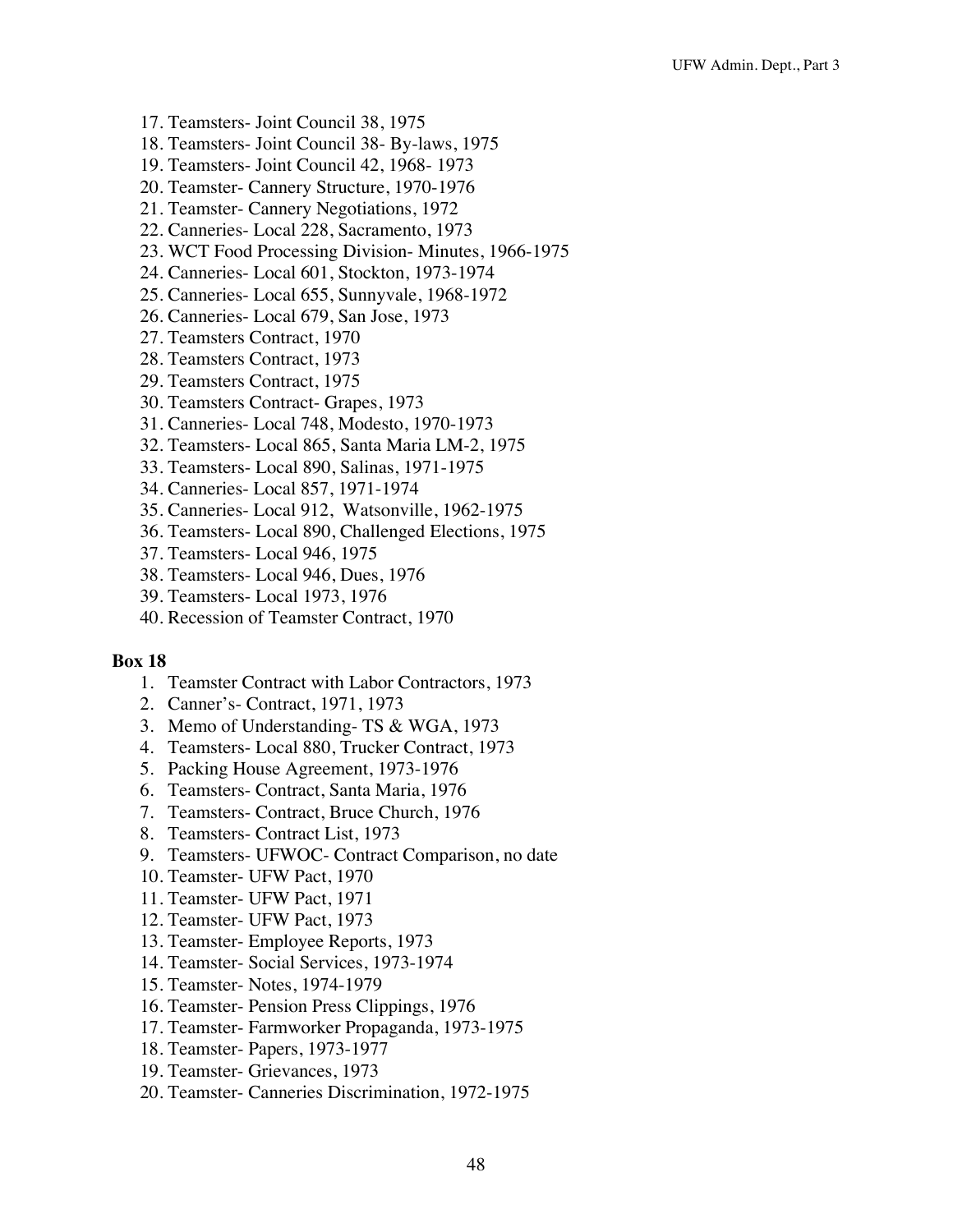- 21. Teamster- Union Security, 1970-1975
- 22. Teamster- Racism, 1972-1975
- 23. Possible NLRA Suits Against Teamster, 1973
- 24. WCT- M. E. Anderson, 1974
- 25. National Labor Relations Board- Cases, 1972
- 26. National Labor Relations Board- Cases, 1972
- 27. National Labor Relations Board- Cases, 1972
- 28. Disposition of Ralph Cotner, 1974
- 29. Frank Fitzsimmons- General & Farm Bureau, 1974
- 30. Frank Fitzsimmons- Disposition, Volume I, 1976
- 31. Frank Fitzsimmons- Disposition, Volume II, 1976

- 1. Frank Fitzsimmons- Disposition Exhibits, 1976
- 2. James Hoffa- Articles and Interviews, 1973
- 3. Jane Kiely- Lettuce Report, 1973
- 4. Einar Mohn- Interview, Testimony, 1973-1974
- 5. David Castro vs. WCT, 1975
- 6. Teamster- Colson, Nixon, News clips, 1973
- 7. Teamster- Grower Affinity, 1972-1973
- 8. Teamsters & the Mafia Press Clips, 1974
- 9. Inter- Harvest Vs. Teamsters Local 890, 1970
- 10. Teamster- UFW Declarations, 1971-1972
- 11. Teamster- UFW Declarations, 1973 January thru March
- 12. Teamster- UFW Declarations, 1973 April thru December
- 13. Teamster- UFW Declarations, 1970
- 14. Teamster- UFW Declarations, 1970
- 15. Teamster- UFW Declarations, 1974 January thru February
- 16. Teamster- UFW Declarations, 1974 March thru December
- 17. Teamster- UFW Declarations, 1975
- 18. Teamster- UFW Declarations, 1970
- 19. Teamster- UFW Declarations, not offered, 1970
- 20. Teamster- UFW Declarations, 1972
- 21. Teamster- UFW Declarations, 1973
- 22. Teamster- UFW Declarations, 1974
- 23. Teamster- UFW Declarations, 1967
- 24. Teamster- UFW Declarations, not offered, 1971
- 25. Teamster- UFW Declarations, not offered, 1972
- 26. Teamster- UFW Declarations, not offered, 1973
- 27. Teamster- UFW Declarations, not offered, 1974
- 28. Teamster- UFW Declarations, not offered, 1975
- 29. Coachella Violence Declarations, 1973
- 30. Coachella Violence Declarations, 1973
- 31. Pesticides- Declarations, 1970
- 32. Bud Antle- Declarations, 1966-1971
- 33. Francisco Nava Declaration, 1974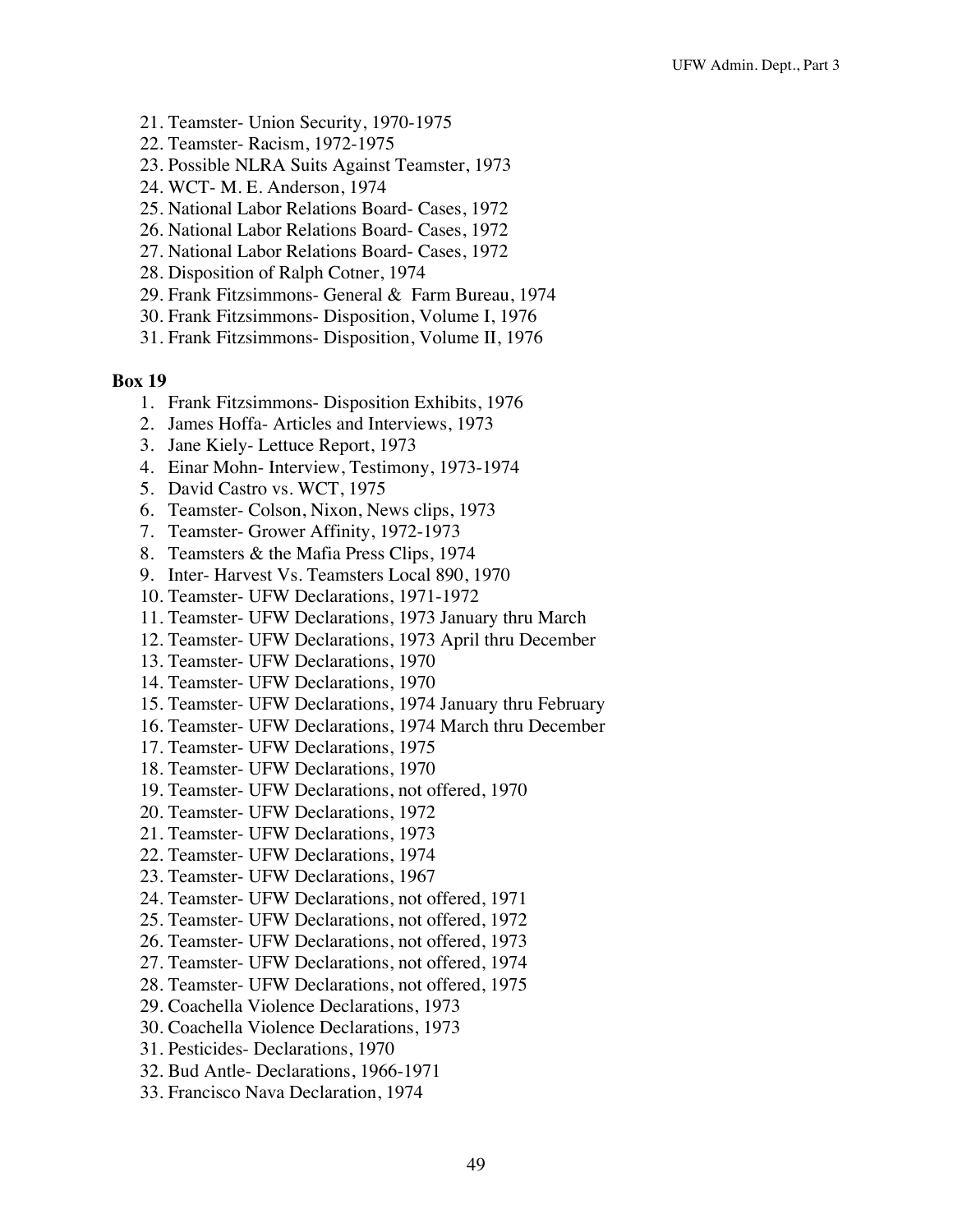- 34. Fiqueroa vs. Church Declarations, 1970
- 35. Frank Fitzsimmons- Disposition Exhibits, 1976
- 36. James Hoffa- Articles and Interviews, 1973
- 37. Jane Kiely- Lettuce Report, 1973
- 38. Einar Mohn- Interview, Testimony, 1973-1974
- 39. David Castro vs. WCT, 1975
- 40. Teamster- Colson, Nixon, News clips, 1973
- 41. Teamster- Grower Affinity, 1972-1973
- 42. Teamsters & the Mafia Press Clips, 1974
- 43. Inter- Harvest Vs. Teamsters Local 890, 1970
- 44. Teamster- UFW Declarations, 1971-1972
- 45. Teamster- UFW Declarations, 1973 January thru March
- 46. Teamster- UFW Declarations, 1973 April thru December
- 47. Teamster- UFW Declarations, 1970
- 48. Teamster- UFW Declarations, 1970
- 49. Teamster- UFW Declarations, 1974 January thru February
- 50. Teamster- UFW Declarations, 1974 March thru December
- 51. Teamster- UFW Declarations, 1975
- 52. Teamster- UFW Declarations, 1970
- 53. Teamster- UFW Declarations, not offered, 1970
- 54. Teamster- UFW Declarations, 1972
- 55. Teamster- UFW Declarations, 1973
- 56. Teamster- UFW Declarations, 1974
- 57. Teamster- UFW Declarations, 1967
- 58. Teamster- UFW Declarations, not offered, 1971
- 59. Teamster- UFW Declarations, not offered, 1972
- 60. Teamster- UFW Declarations, not offered, 1973
- 61. Teamster- UFW Declarations, not offered, 1974
- 62. Teamster- UFW Declarations, not offered, 1975
- 63. Coachella Violence Declarations, 1973
- 64. Coachella Violence Declarations, 1973
- 65. Pesticides- Declarations, 1970
- 66. Bud Antle- Declarations, 1966-1971
- 67. Francisco Nava Declaration, 1974
- 68. Fiqueroa vs. Church Declarations, 1970

- 1. Teamster- UFW Declarations, Miscellaneous, 1974
- 2. Pesticides- Declarations, 1973
- 3. Strike Certifications- Salinas & Santa Maria, 1973
- 4. Dunlop vs. Teamsters Local 890, 1976
- 5. Notes on Declarations, no date
- 6. Teamster- Recognition Demand Letters, 1973
- 7. Sid Luscutoff Report, 1973
- 8. Sid Luscutoff Report continued, 1973
- 9. Teamster- List of Goons, no date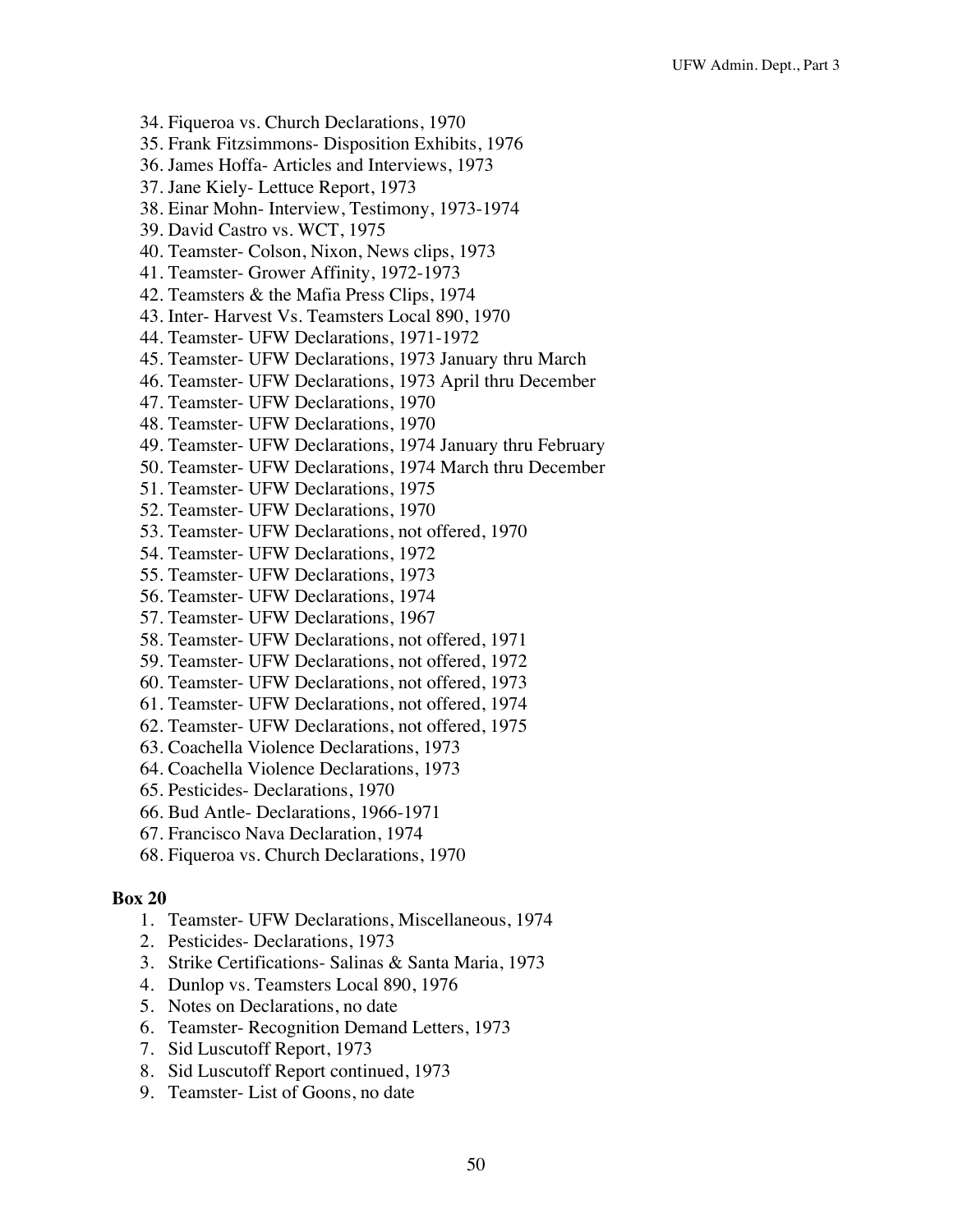- 10. Press Materials, 1970
- 11. Caesar's Visit to Salinas, 1974
- 12. Marshall's Notes, 1970-1971
- 13. Rudy Delvo File, 1971
- 14. Farmworkers- Black walled, no date
- 15. Fidel Rodriguez- Deposition, 1971
- 16. Farm Workers- Housing and Health, 1969
- 17. Information Papers on Meetings and Guards Hired, 1971-1973
- 18. Cesar's Notes, 1970-1971
- 19. Teamster Workers Who Have Come to Clinic, 1974
- 20. UFW- Pre 1970 Documents
- 21. Sanitation: Salinas Questionnaires, 1974
- 22. Worker Interviews- Daily Reports, Salinas, 1974
- 23. UFW Administrative Notes, no date
- 24. IBT- Richard Bagdasarian, Declarations & Clippings, 1976
- 25. IBT- Richard Bagdasarian, Petitions, 1973
- 26. IBT- Richard Bagdasarian, UFW Proofs of Representation, 1971-1973
- 27. IBT- Richard Bagdasarian, Grievances, 1971-1973
- 28. IBT- Richard Bagdasarian, Contracts with UFW, 1970-1976
- 29. IBT- Beckman & Bender, Declarations and Clippings, 1973-1976
- 30. IBT- Beckman & Bender, UFW Proofs of Representation, 1973
- 31. IBT- Beckman & Bender, Grievances, 1971-1972
- 32. IBT- Beckman & Bender, Contracts with UFW, no date
- 33. IBT- Beckman & Bender, Payroll Records, 1973-1974
- 34. IBT- Beckman & Bender, Teamster Payments, 1973-1975
- 35. IBT- Bob & Arra Herbekian, Declarations & Clippings, 1973
- 36. IBT- Bob & Arra Herbekian, Payroll Journal, 1973
- 37. IBT- Bob & Arra Herbekian, UFW Proofs of Representation, 1971-1973
- 38. IBT- Bob & Arra Herbekian, Grievances, 1971-1972
- 39. IBT- Bob & Arra Herbekian, Contracts with UFW, 1970-1972
- 40. IBT- Harry Carian, Declarations & Clippings, 1973
- 41. IBT- Harry Carian, Petitions, 1973

- 1. IBT- Harry Carian, UFW Proofs of Representation, 1970-1973
- 2. IBT- Harry Carian, Grievances, 1972-1973
- 3. IBT- Harry Carian, Grower/ UFW Grievances, 1972-1973
- 4. IBT- Harry Carian, Contracts with UFW, 1968-1971
- 5. IBT- Harry Carian, Teamster Payments- Dues, 1973-1976
- 6. IBT- Harry Carian, Teamster Payments- Health, 1973-1976
- 7. IBT- Harry Carian, Teamster Payments- Pension, 1974-1976
- 8. IBT- Harry Carian, Leaflets, 1973
- 9. IBT- Harry Carian, Letters of Agency, 1972-1973
- 10. IBT- Coachella Imperial Distribution, Declarations & Clippings, 1970-1973
- 11. IBT- Coachella Imperial Distribution, Petitions, 1973
- 12. IBT- Coachella Imperial Distribution, Proofs of Representation, 1973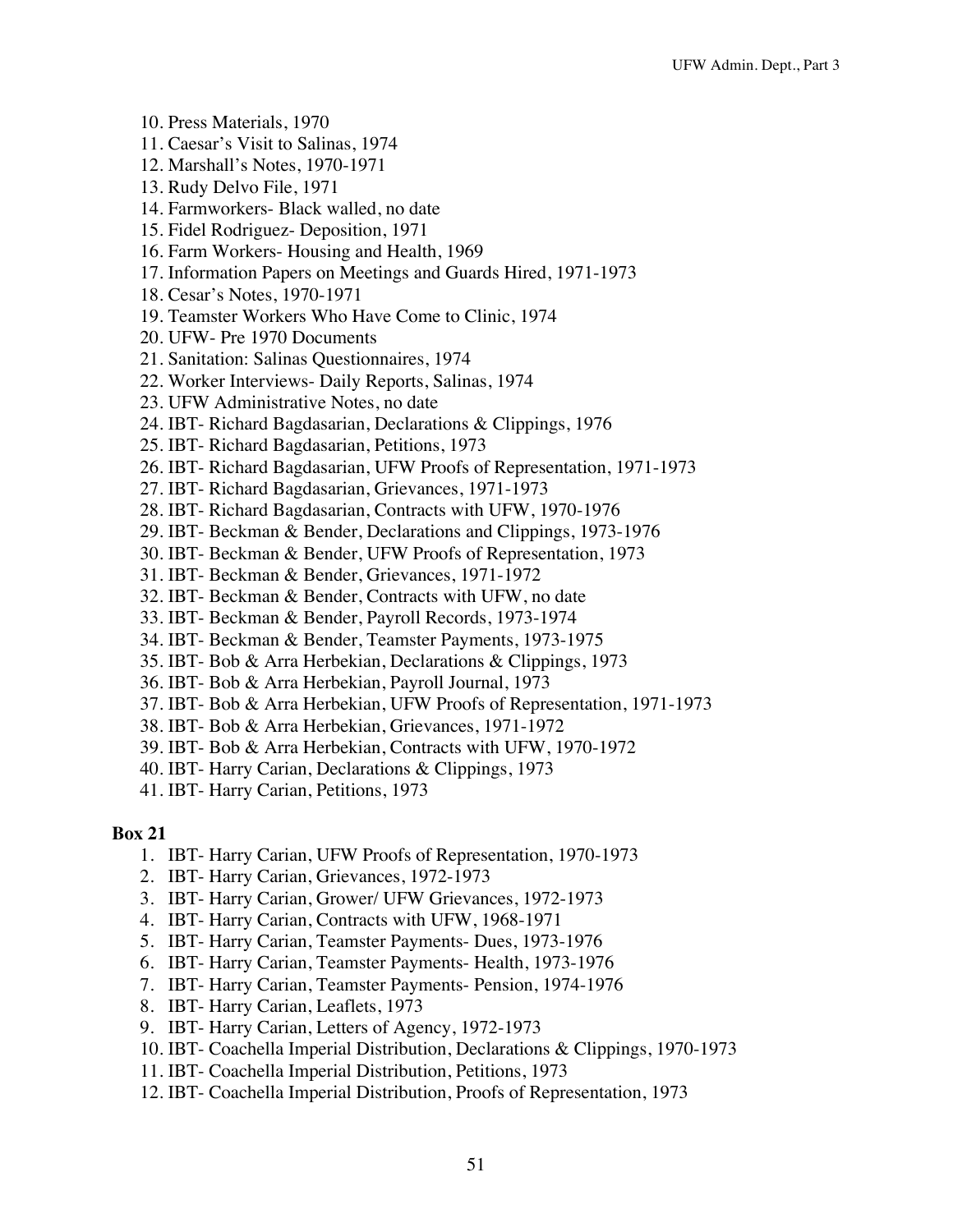- 13. IBT- Coachella Imperial Distribution, Grievances, 1972
- 14. IBT- Coachella Imperial Distribution, Grower/ UFW Grievances, 1971-1973
- 15. IBT- Coachella Imperial Distribution, Contracts with UFW, no date
- 16. IBT- Coachella Imperial Distribution, Letters of Agency, 1970
- 17. IBT- Coachella Vineyards, Declarations & Clippings, 1973
- 18. IBT- Coachella Vineyards, Petitions, 1973
- 19. IBT- Coachella Vineyards, UFW Proofs of Representation, 1973
- 20. IBT- Coachella Vineyards, Grievances, 1972
- 21. IBT- Coachella Vineyards, Contracts with UFW, 1970
- 22. IBT- Coachella Vineyards, Irving Feldstein, 1972
- 23. IBT- Richard Glass & Company, Declarations & Clippings, 1971-1973
- 24. IBT- Richard Glass & Company, Petitions, 1973
- 25. IBT- Richard Glass & Company, UFW Proofs of Representation, 1973
- 26. IBT- Richard Glass & Company, Contracts with the UFW, 1971
- 27. IBT- Karahadian & Sons, Declarations & Clippings, 1972-1973
- 28. IBT- Karahadian & Sons, Petitions, 1973
- 29. IBT- Karahadian & Sons, UFW Proofs of Representation, 1972-1973
- 30. IBT- Karahadian & Sons, Grievances, 1971-1972
- 31. IBT- Karahadian & Sons, Contracts with UFW, 1970-1972
- 32. IBT- Laflin & Laflin, Declarations & Clippings, 1971-1973
- 33. IBT- Laflin & Laflin, UFW Proofs of Representation, 1973
- 34. IBT- Laflin & Laflin, Grievances, 1972
- 35. IBT- Laflin & Laflin, Contracts with UFW, 1970-1972
- 36. IBT- Laflin & Laflin, Teamster Payments, 1974-1975
- 37. IBT- Laflin & Laflin, Leaflets, no date
- 38. IBT- Mel-Pak, Melkian & Sons, Declarations & Clippings, 1973-1976
- 39. IBT- Mel-Pak, Petitions, 1973
- 40. IBT- Mel-Pak, UFW Proofs of Representation, 1972-1973

- 1. IBT- Mel-Pak, Grievances, 1971-1972
- 2. IBT- Mel-Pak, Contracts with UFW, 1970
- 3. IBT- Mirage Ranch, Declarations & Clippings, 1973-1976
- 4. IBT- Mirage Ranch, Petitions, 1973
- 5. IBT- Mirage Ranch, UFW Proofs of Representation, 1973
- 6. IBT- Henry Moreno, Declarations & Clippings, 1972-1975
- 7. IBT- Henry Moreno, Petitions, 1973
- 8. IBT- Henry Moreno, UFW Proofs of Representation, 1973
- 9. IBT- Henry Moreno, Grievances, 1972-1973
- 10. IBT- Henry Moreno, Contracts with UFW, 1971
- 11. IBT- Cy Mouradick & Sons, Declarations & Clippings, 1973
- 12. IBT- Cy Mouradick & Sons, Petitions, 1973
- 13. IBT- Cy Mouradick & Sons, UFW Proofs of Representation, 1973
- 14. IBT- Cy Mouradick & Sons, Grievances, 1972
- 15. IBT- Cy Mouradick & Sons, Contracts with the UFW, 1970
- 16. IBT- Oasis Gardens, Declarations & Clippings, 1972-1973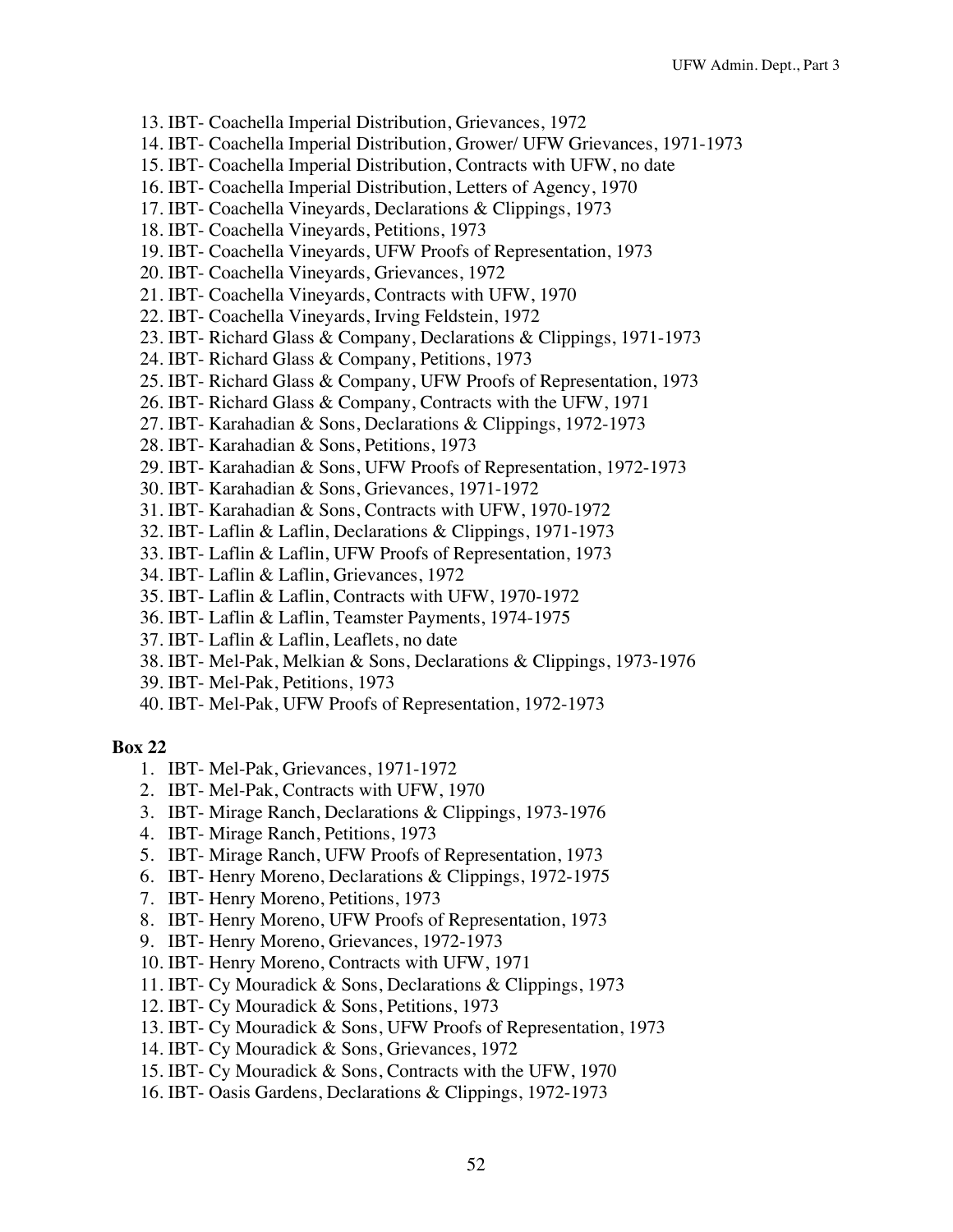- 17. IBT- Oasis Gardens, Petitions, 1973
- 18. IBT- Oasis Gardens, UFW Proofs of Representation, 1972-1973
- 19. IBT- Oasis Gardens, Grievances, 1971-1973
- 20. IBT- Oasis Gardens, Contracts with UFW, 1971
- 21. IBT- Richard Peters, Declarations & Clippings, 1973
- 22. IBT- Richard Peters, Petitions, 1973
- 23. IBT- Richard Peters, UFW Proofs of Representation, 1971-1973
- 24. IBT- Richard Peters, Grievances, 1971-1973
- 25. IBT- Richard Peters, Contracts with UFW, 1968-1971
- 26. IBT- Tenneco- Marvel Ranch, Declarations & Clippings, 1973
- 27. IBT- Tenneco- Marvel Ranch, Petitions, 1973
- 28. IBT- Tenneco- Marvel Ranch, UFW Proofs of Representation, 1973
- 29. IBT- Tenneco- Marvel Ranch, Grievances, 1971-1972
- 30. IBT- Tenneco- Marvel Ranch, General Information, 1974-1976
- 31. IBT- Tenneco- Marvel Ranch, Contracts with UFW, 1970-1971
- 32. IBT- Tenneco- Marvel Ranch, Comparison of UFW and Master Teamster Contracts, 1973-1976
- 33. IBT- Marion P. Tudor, Declarations & Clippings, 1973
- 34. IBT- Marion P. Tudor, Petitions, 1973
- 35. IBT- Marion P. Tudor, UFW Proofs of Representation, 1973
- 36. IBT- Marion P. Tudor, Grievances, 1972
- 37. IBT- Marion P. Tudor, Contracts with UFW, 1971
- 38. IBT- David Valdora, Declarations & Clippings, 1971-1974
- 39. IBT- David Valdora, Petitions, 1973
- 40. IBT- David Valdora, UFW Proofs of Representation, 1973
- 41. IBT- David Valdora, Grievances, 1971-1973
- 42. IBT- David Valdora, Contracts with UFW, 1971
- 43. IBT- Walen Ranch, Declarations & Clippings, 1972-1973
- 44. IBT- Walen Ranch, Petitions, 1973
- 45. IBT- Walen Ranch, UFW Proofs of Representation, 1972-1973
- 46. IBT- Walen Ranch, Grievances, 1972
- 47. IBT- Miscellaneous Ranches, Declarations & Clippings, 1973
- 48. IBT- Miscellaneous Ranches, Petitions, 1973

- 1. IBT- Miscellaneous Ranches, UFW Proofs of Representation, 1972-1973
- 2. IBT- Miscellaneous Ranches, Grievances, 1971-1972
- 3. IBT- Miscellaneous Ranches, Contracts with UFW, 1970
- 4. IBT- Al Caplan, Declarations & Clippings, 1969-1973
- 5. IBT- Al Caplan, Miscellaneous, 1973
- 6. IBT- Al Caplan, Miscellaneous cont., 1973
- 7. IBT- David Smith, Declarations & Clippings, 1973
- 8. IBT- David Smith, Biography, no date
- 9. IBT- Lee Shaw, Declarations & Clippings, 1973
- 10. IBT- Lee Shaw, Miscellaneous, 1972-1973
- 11. IBT- Constitution, 1971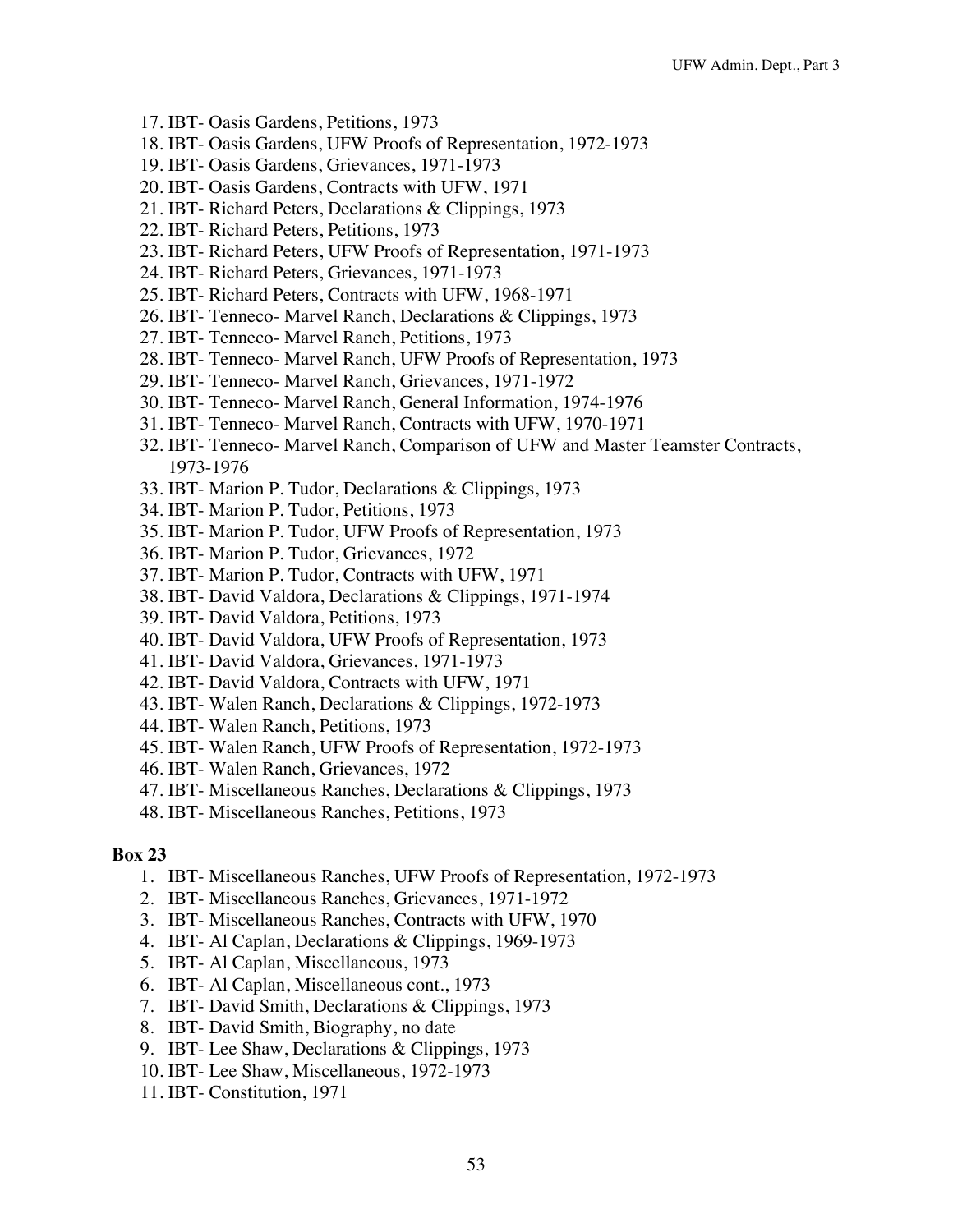- 12. IBT- Frank Fitzsimmons Deposition, 1972-1976
- 13. IBT- Frank Fitzsimmons, Declarations & Clippings, 1973-1975
- 14. IBT- Frank Fitzsimmons, Duke Hoover Material, 1973
- 15. IBT- Frank Fitzsimmons, PROD Report Part I, 1976
- 16. IBT- Frank Fitzsimmons, PROD Report Part II, 1976
- 17. IBT- No Raid Agreement, no date
- 18. IBT- Frank Fitzsimmions, Declarations & Clippings, 1973-1975
- 19. IBT- Frank Fitzsimmions, Declarations & Clippings, 1973-1975
- 20. IBT- WCT, Production of Documents, 1973
- 21. IBT- WCT, Einar Mohn, Declarations & Clippings, 1973-1976
- 22. IBT- WCT, Sign in Sheets, 1973 April
- 23. IBT- WCT, Sign in Sheets, 1973 May
- 24. IBT- WCT, Sign in Sheets, 1973 June
- 25. IBT- WCT, Sign in Sheets, 1973 July
- 26. IBT- WCT, Mohn- Kiely Interview, 1973
- 27. IBT- WCT, Local 1973, 1974-1975
- 28. IBT- Ralph Cotner, Declarations & Clippings, 1973-1974
- 29. FBI- Ceasar

- 1. Delano Bunch- Correspondence, 1970-1975
- 2. Teamster Negotiations- Clippings & Notes, 1976
- 3. Coors Boycott, 1973-1974
- 4. Antle, 1974-1975
- 5. Illegals, 1975 August
- 6. Harold Gibbons- Blast vs. UFW, 1976
- 7. UFW Constitution, 1973
- 8. UFW Interim Constitution, 1973 April-September
- 9. Bishops Committee Meeting, 1975 January 6
- 10. EDD (HRD)- Trade Dispute Notices, 1973-1974
- 11. UFW Strike Certifications, 1973
- 12. American Produce- Strike Declarations, 1973
- 13. Arvin Grape Growers- Strike Declarations, 1973
- 14. Barbera- Strike Declarations, 1973
- 15. Barlow- Strike Declarations, 1973
- 16. Caratan- Strike Declarations, 1973
- 17. El Tejon- Strike Declarations, 1973
- 18. Frick- Strike Declarations, 1973
- 19. El Rancho- Strike Declarations, 1973
- 20. Gagosian- Strike Declarations, 1973
- 21. Giumarra- Strike Declarations, 1973
- 22. Kaplan Fruit- Strike Declarations, 1973
- 23. Kovacevich- Strike Declarations, 1973
- 24. Kovacevich- Strike Declarations, 1973
- 25. Mosessian- Strike Declarations, 1973
- 26. Pacific Company- Strike Declarations, 1973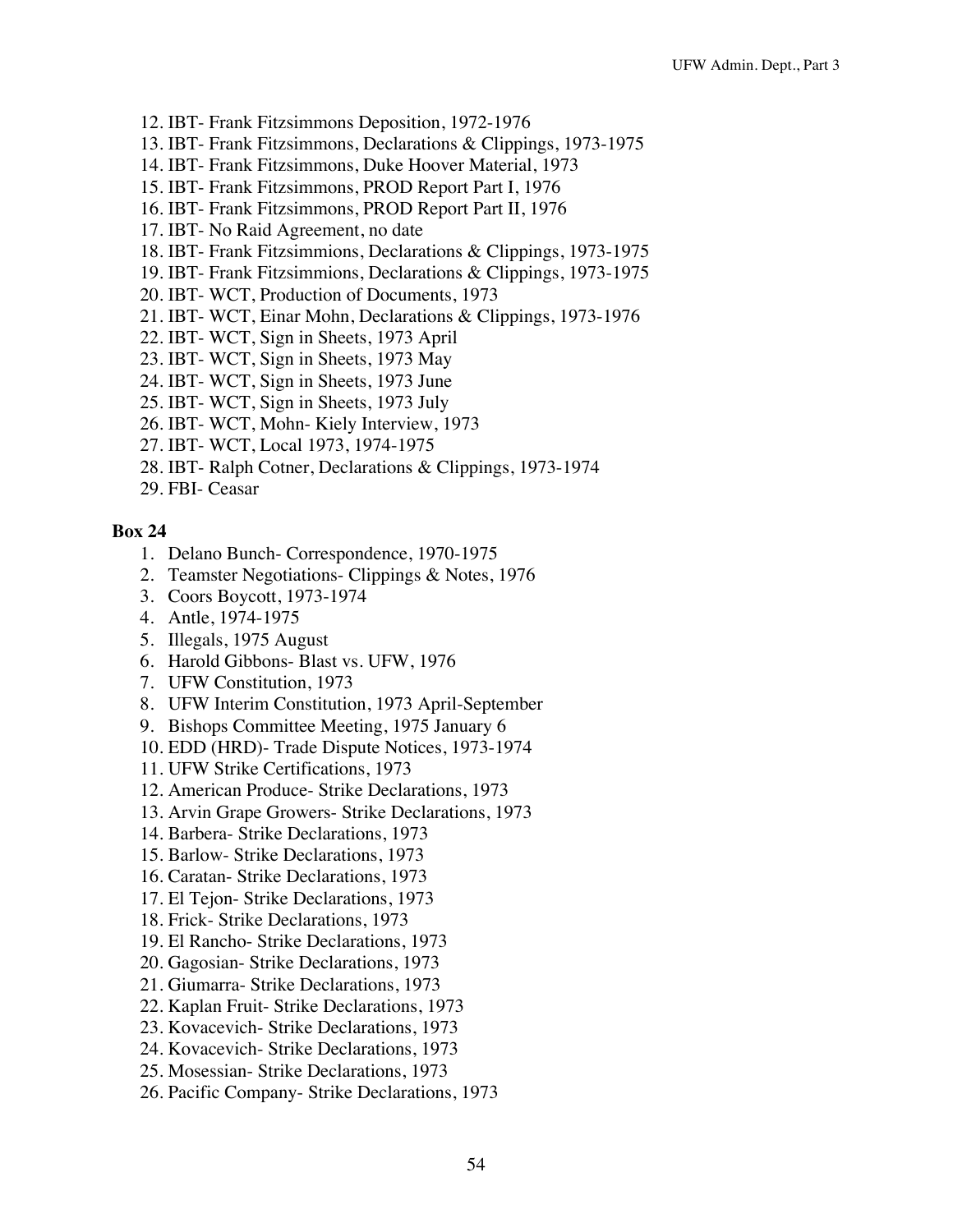- 27. Nalbandian- Strike Declarations, 1973
- 28. Porterland- Strike Declarations, 1973
- 29. Roberts'- Strike Declarations, 1973
- 30. Roberts'- Strike Declarations, 1973
- 31. Roberts Poso- Strike Declarations, 1973
- 32. Roberts Poso- Strike Declarations, 1973
- 33. Sun Fruit- Strike Declarations, 1973
- 34. Sabovich- Strike declarations, 1973
- 35. Tenneco Ducor- Strike Declarations, 1973
- 36. Tenneco Ducor- Strike Declarations, 1973
- 37. Unidentified- Strike Declarations, 1973
- 38. Various Ranches- Pre 1975 Incidents & Declarations, 1973
- 39. WCT- Gallo Correspondence, 1973

- 1. Guimarro- Strike Declarations, 1973
- 2. Tulare/Kern- Contracts, 1973
- 3. EDD (HRD) Status Reports Completed, 1974
- 4. Ranchers Addresses, 1973
- 5. Ranchers Negotiating Committee Meeting, 1973 January 20
- 6. Arrests & Jail Convictions, 1973
- 7. NBC AG/USA, 1975 June 14
- 8. Violence, 1974
- 9. Labor Camps- Delano Area Conditions, 1974
- 10. Teamster Contracts- Negotiations, 1974
- 11. Wiley- Campaign Contributions, 1974
- 12. Cohen, Carder & Engelhardt- Subpoena, 1974 April 23
- 13. Active Labor Disputes & Declarations, 1973
- 14. Strike Registration Lists, 1973
- 15. Miscellaneous- Strike Declarations, 1973
- 16. Certified Strike Ranches, 1973
- 17. Strike Registration Lists, 1973
- 18. Declarations- Teamster Coercion, Delano, no date
- 19. Teamster Declarations, Delano, no date
- 20. Delano- Contracts, no date
- 21. Roberts- Contract, 1973
- 22. Gallo- Contract, 1973
- 23. Various Ranches- Petitions, 1973
- 24. Various Ranches- Petitions, 1973
- 25. Delano- Correspondence, 1973
- 26. Roberts- Correspondence, 1973
- 27. Tenneco- Correspondence, 1973
- 28. Tulare/Kern- Correspondence, 1973
- 29. UFW- Press Clips, 1973
- 30. UFW- Press Clips, 1973
- 31. UFW- Press Clips, 1973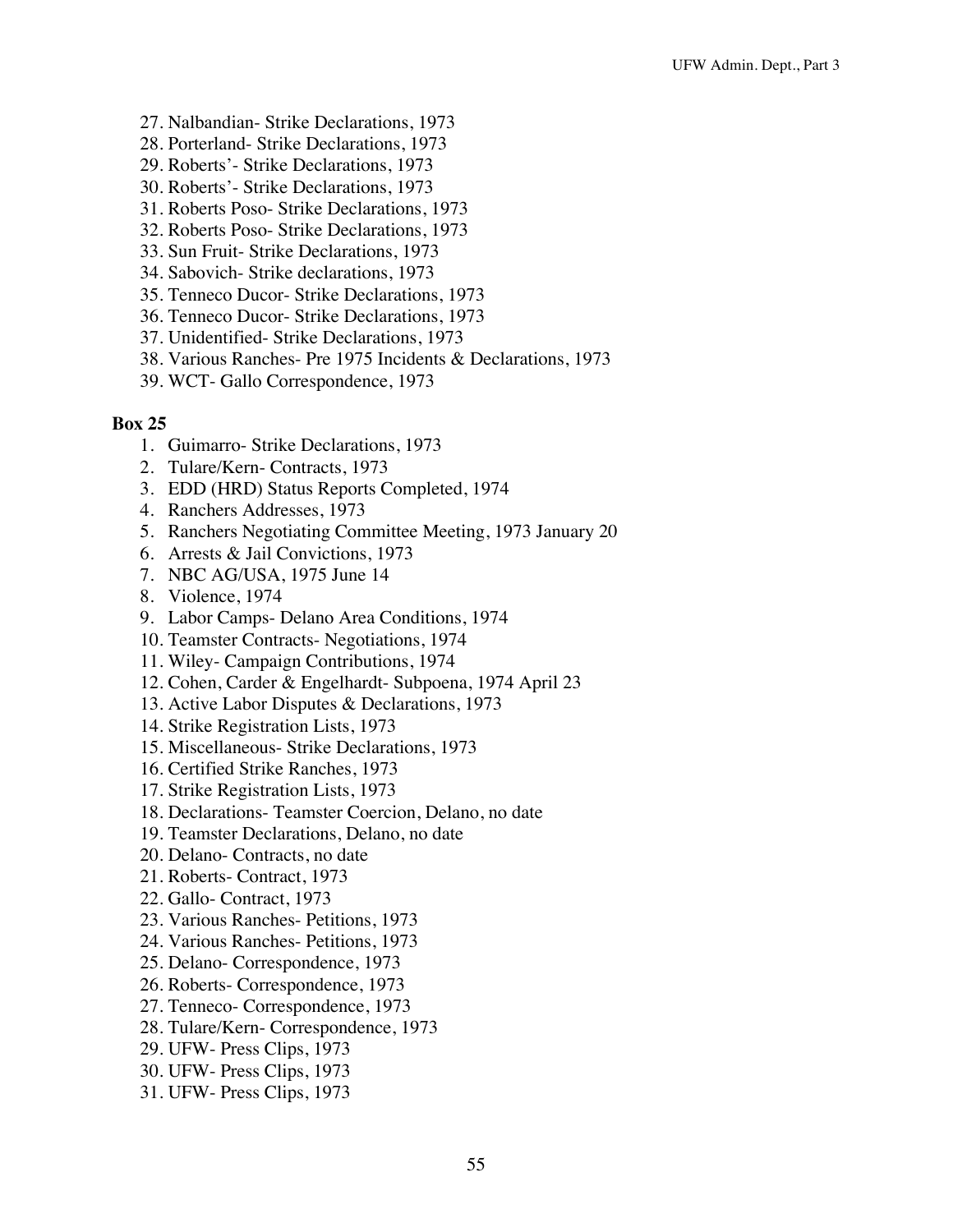- 32. Herman Dreyer- Petitions, 1973
- 33. Lamont- Grape Strike, 1974
- 34. Nalbandian- Contempt Charge, 1973
- 35. Kern Company- Juveniles arrests on injunctions, 1973
- 36. Brigido Zacarias Vs. Sahara Packing Company- Fraud, 1973
- 37. Apolinar Esparza Vs. Ignazio Zazaeta- Fraud, 1973
- 38. Santos Vs. Finerman- Conversion, 1973
- 39. Salvador Navarro Vs. Mary Company- Fraud, 1973
- 40. Jose de Garcia Vs. Moorehead Packing- Fraud, 1973
- 41. Various Ranches- Declarations, 1973
- 42. Apolinar Esparza Vs. Saikhon- Conversion, 1973
- 43. Elodio Aguirre Vs. Colace Brothers- Conversion, 1973
- 44. Maria Meza Vs. Colace Brothers- Fraud, 1973
- 45. Rogerio Ramirez Vs. Eady Company- Fraud, 1973
- 46. Pedro Vargas, et al Vs. Garin- Conversion & Fraud, 1973
- 47. Imperial Company- Teamster Dues Cases, 1973

- 1. Teamster- Problems Not Fitting Current Lawsuits, 1973
- 2. Teamster- Fraudulent Authorizations, 1973
- 3. Coachella- Soil Conservation & Domestic Allotment Act, 1973
- 4. Coachella Addresses, 1973
- 5. Salinas- Declarations, 1974
- 6. Various Ranches- Declarations, 1973
- 7. Coachella- Police Brutality Declarations, 1973
- 8. Coachella- Miscellaneous Declarations, 1973
- 9. Coachella- Pro Teamster Declarations, 1973
- 10. Teamster- Contract Suit, Notes, no date
- 11. Teamster- Coachella Petitions & Circulations, 1973
- 12. Teamster- Model Coercion Declarations, 1973
- 13. Teamster- Grape Label Declarations, 1973
- 14. Teamsters- Various Materials, 1973
- 15. Teamster Dissidents, 1973
- 16. Coachella- Child Labor Declarations, 1973
- 17. Fresno- Strike Declarations, 1973
- 18. Fresno- Strike Declarations, 1973
- 19. Fresno- Strike Declarations, 1973
- 20. Fresno- Strike Declarations, 1973
- 21. Fresno- Strike Declarations, 1973
- 22. Fresno- Strike Declarations, 1973
- 23. Strike Certifications- Fresno & Salinas, 1973
- 24. American Foods Incorporated- HRD Certification, 1974
- 25. Fresno- Jail Declarations, 1973
- 26. Coachella- Strike Declarations & Certifications, 1973
- 27. Teamster- Apple Contract, 1977
- 28. Tenneco, Arizona- Strike Declarations, 1973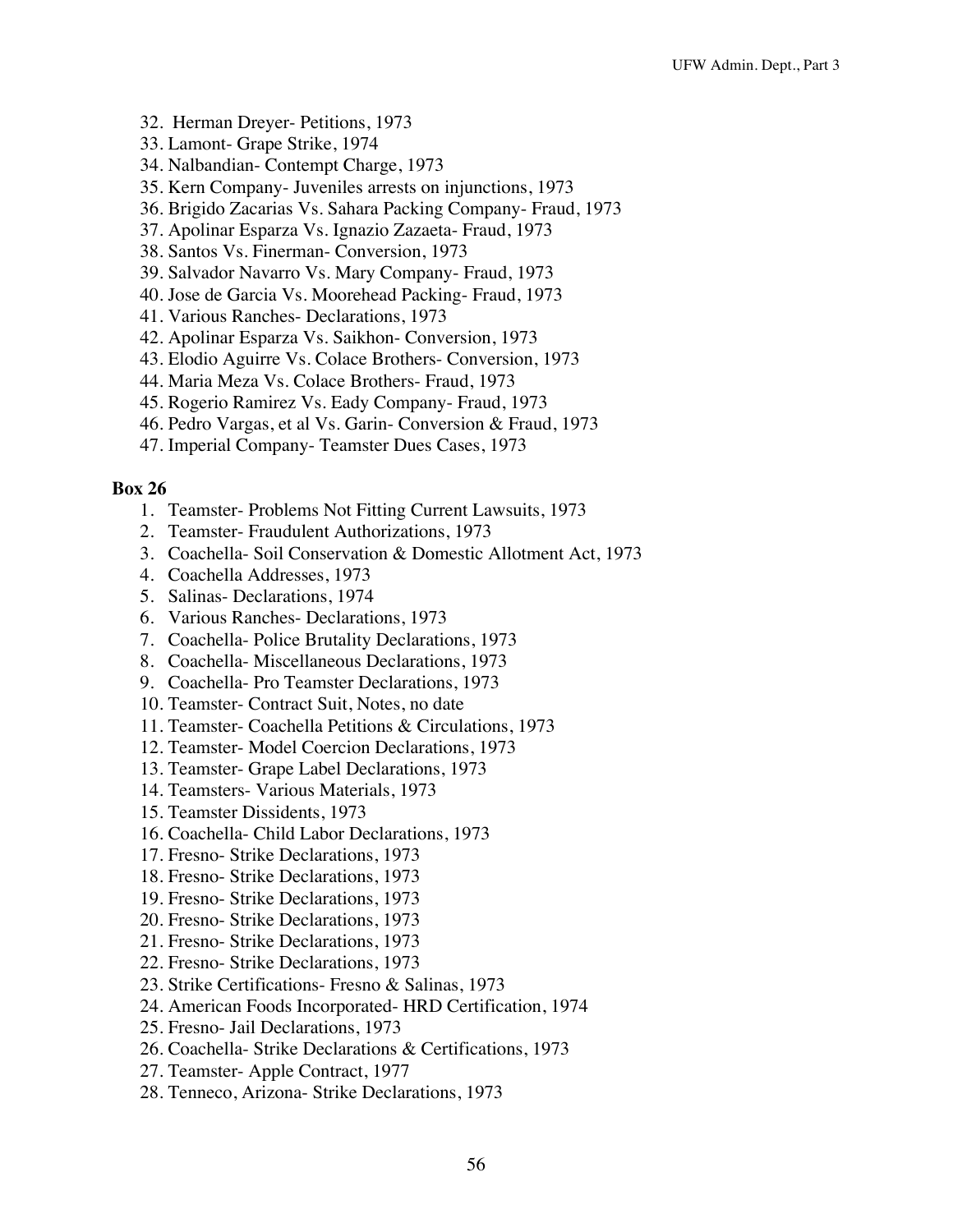- 29. Kern County- Violence Declarations, 1973 June
- 30. Kern County- Jail Declarations, 1973
- 31. Kern County- Violence Declarations, 1973 July 31
- 32. Arvin- Lamont Injunctions- UFW Supplemental Declarations, 1973
- 33. Kern County- Violence Declarations, 1973 July 1-30
- 34. Kern County- Violence Declarations, 1973 August
- 35. Tulare County- Unsigned Declarations, 1973
- 36. Negotiations, 1973
- 37. Tulare County- Harassment, 1973
- 38. Tulare County- Jail Declarations, 1973

- 1. Mossakian- Shootings, 1973 August 10
- 2. Tulare County- Picketing of Tulare Jail, 1973
- 3. Tulare County- Jail Suit, 1973
- 4. Priests & Sisters Jailed, Summer 1973
- 5. Kern County- Jail Declarations, 1973
- 6. Loud Speaker Stuff, Summer 1973
- 7. Declarations not used due to Trespassing Violations, 1973
- 8. Coachella- Teamster Violence, 1973
- 9. Coachella- NRLB Larson Election, 1974
- 10. Coachella- Ranches, 1973
- 11. Coachella- Reports, 1973-1974
- 12. Coachella- Private Police, 1973
- 13. Coachella- Teamster Violence Unfilled, 1973
- 14. Coachella- Teamster Anti- Semitism, 1973
- 15. Coachella- Labor Code 973 Declarations, 1973
- 16. Coachella- Injunctions, 1973 June 26
- 17. Coachella- Injunctions, Sound Amplification, 1973
- 18. UFW Park Permits, 1973-1974
- 19. Delano- Picketing, 1974
- 20. Coachella- Strike Declarations, 1974
- 21. Sacramento Reports- Tom Dalzell, 1975
- 22. Farm Worker Legislation- California, 1971-1972
- 23. Declarations Filed with Court, 1974 April 1
- 24. Declarations Filed with Court, 1974 April 1
- 25. Lamont- Violence Declarations, 1973
- 26. Arvin Lamont- Violence Declarations, 1973
- 27. Arvin Lamont- Violence Declarations, 1973
- 28. Nalbandian- Barrios Vs. IBT Declarations, 1973
- 29. Weatherup Declaration, 1973
- 30. Value of Mass Picketing Declarations, 1973
- 31. Assembly Committee on Farm Labor Violence: Kern & Fresno, 1973
- 32. FBI and Justice Department: Lamont, 1973
- 33. Nalbandian- Teamster Attack, 1973 July 31
- 34. Chronology of Mass Violence in Kern County, 1973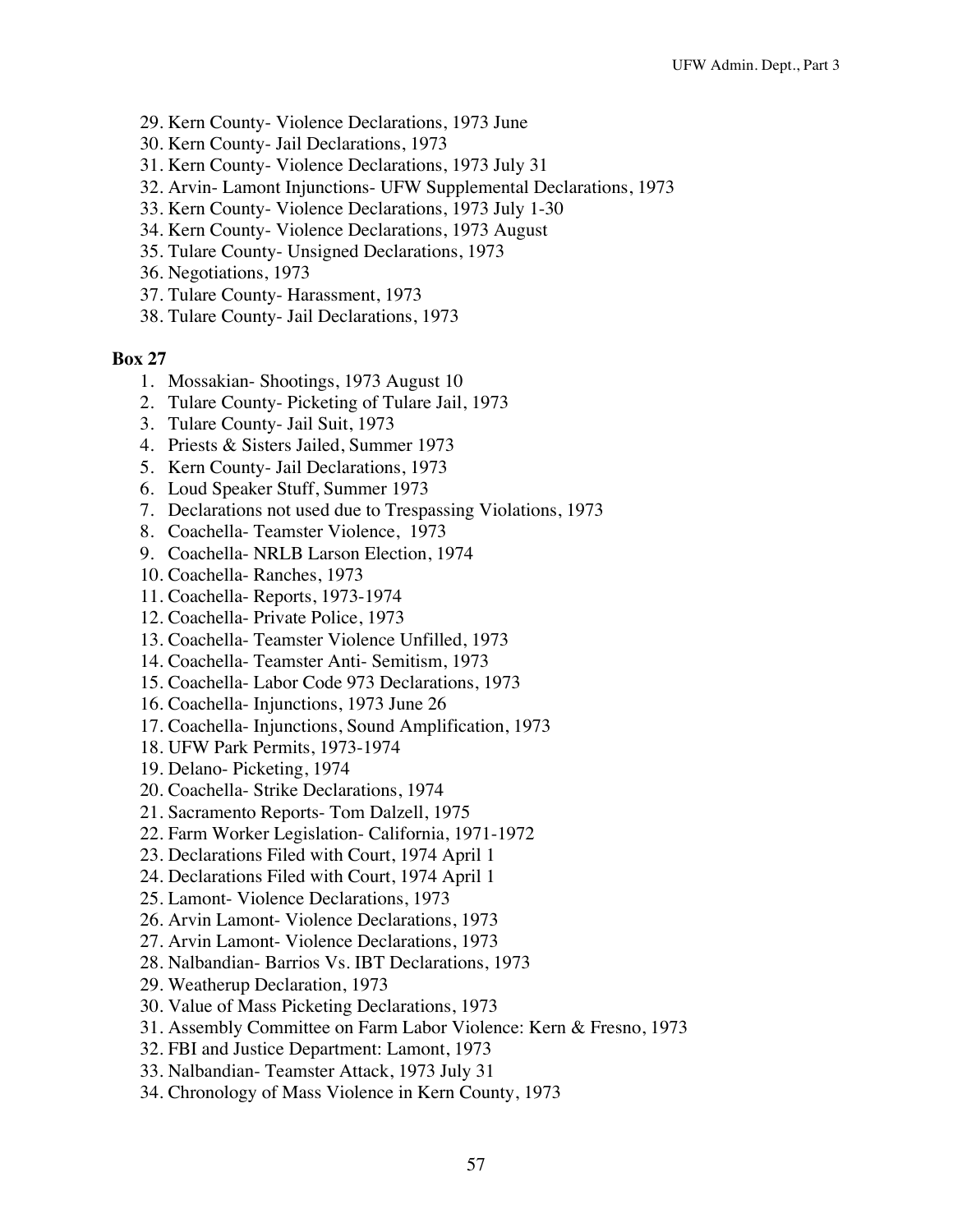- 35. Miscellaneous Declarations, 1973
- 36. FBI: Lamont Testimony, 1973
- 37. FBI: Meetings & Miscellaneous, 1973-1974
- 38. Negotiation Attempts- Drafts, 1973
- 39. Coachella- Injunctions & Picketing, 1970
- 40. Coachella- Injunctions & Picketing, 1970
- 41. Kovacevich Vs. UFW- Contempt, Order to Show Cause, 1973 October 4
- 42. Kirkovian (El Rancho Farms) Vs. UFW- Proof of Service by Mail, 1973 June 13
- 43. Hollis Roberts- News Clippings, 1974

- 1. IBT- General Executive Board Notes & Statements, 1961-1974
- 2. IBT- Teamster- Grower Meeting, 1969 March
- 3. IBT- Dave Smith- Bill Grami Meeting, 1970
- 4. IBT- UFW & WCT, 1970 September 8
- 5. IBT- Meany & Fitzsimmons, 1970 October 26
- 6. IBT- AFL-CIO Executive Board Chicago, 1970 July-August
- 7. Citrus Growers' Meeting, 1970 November 3
- 8. IBT- Kircher, Mohn, 1970 November 11
- 9. IBT- Kircher with WCT, Growers, 1970 November 19
- 10. IBT- Meany, Kircher, Fitzsimmons, 1970 December 3
- 11. IBT- General Executive Board, 1971 January 14
- 12. IBT- UFW Executive Board Meeting, 1972 December 29
- 13. IBT- Food Processing Policy Committee, 1972
- 14. IBT- Executive Board, 1972 July 20
- 15. IBT- Caplan Growers/ UFW Meeting, 1972 October 25
- 16. IBT- Smith/ Farm Bureau Meeting, 1972 December 1
- 17. IBT- WCT Policy Committee Meeting, 1972 December 5-6
- 18. IBT- Fitzsimmons/ Farm Bureau Speech, 1972 December 12
- 19. IBT- Bishop's Committee Meeting, 1972 December 13
- 20. IBT- Formation of WCOT- AWOC, 1972 December 14
- 21. IBT- UFW Meetings, Field Office Conference, La Paz, 1972 December 15
- 22. IBT- Desert Grape League Meeting, 1972 December 15
- 23. Caplan Growers- Grievance Meeting, 1972 December 29
- 24. IBT- UFW/ Saatjian Meeting, 1973 January 4
- 25. IBT-Coachella- UFW Meeting with Workers, 1973 January 18
- 26. IBT-Teamster/Grower Meeting, 1973 January 24
- 27. IBT- UFW Executive Board Meeting, 1973 January 29
- 28. IBT- Cotner/ Grower Meeting, 1973 March
- 29. IBT- Caplan/Grami/Cotner Meeting, Los Angeles, 1973 March
- 30. IBT- Coachella- Negotiations, 1973 January- February
- 31. IBT- Coachella- Negotiations, 1973 March
- 32. IBT- HMT/ UFW Meeting, 1973 March 13
- 33. IBT- Double Meeting with Shaw, Weatherholt, 1973 March
- 34. Caplan Meeting with Ceasar, 1973 March 20
- 35. Caplan- Kircher Conversation, 1973 March 22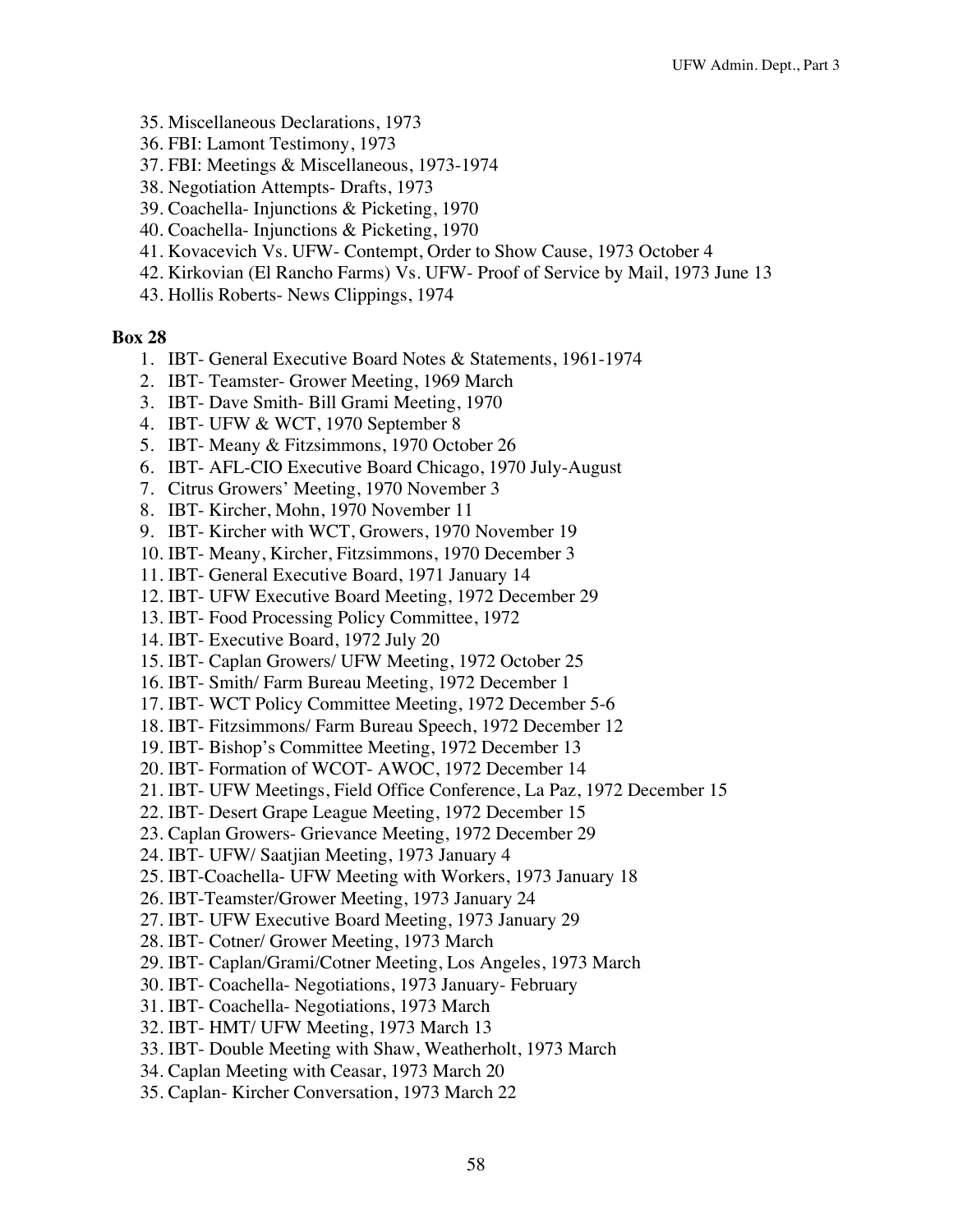- 36. IBT- HMT Pre Negotiations Meeting, 1973 March 23
- 37. IBT- UFW La Paz Brainstorming Conference, 1973 March 23
- 38. IBT- HMT Teamster Meeting, 1973 March 27
- 39. IBT- Cesar Meeting with Bill Kircher, 1973 March 28
- 40. IBT- UFW Meetings, Negotiations Discussion, La Paz, 1973 March 29
- 41. IBT- Grape Industry Meeting, 1973 March 29
- 42. IBT- Grape Industry Negotiations, 1973 March 30
- 43. IBT- Grape Industry Negotiations, 1973 April
- 44. IBT- Fresno Negotiations, 1973 April 4-5
- 45. IBT- Caplan Group Meetings, 1973 April
- 46. IBT- Grape Industry Negotiations, 1973 March 30
- 47. IBT- Grape Industry Negotiations, 1973 April
- 48. IBT- Fresno Negotiations, 1973 April 4-5
- 49. IBT- Teamster Negotiations, 1973 April
- 50. Caplan- Cotner Meeting with Sheriffs, 1973 April 16
- 51. IBT- UFW Lettuce Negotiations, 1973 April 19-20
- 52. IBT- General Executive Board, 1973 April 27
- 53. IBT- Joint Council of Teamsters, 1973 May 3
- 54. IBT- Delano Negotiation Notes, no date
- 55. IBT- Teamster / Grower Meeting, 1973 November 15
- 56. Negotiations- Various Dates & Places, no date
- 57. IBT- Contracts, Grower Proposals, Smith, 1973
- 58. IBT- Contracts, Working Copies of Contracts, 1973
- 59. IBT- Contracts, Steinberg Contracts, 1970, 1973
- 60. IBT- Contracts, Burciaga Pre- Negotiations Letters, 1973
- 61. IBT- Contracts, Caesar's Pre- Negotiation Letter, 1973
- 62. IBT- Contracts, Coachella Contracts with Teamsters, 1973-1975
- 63. IBT- Contracts, Contract Negotiation Notes, 1973
- 64. Palm Springs- Assembly Hearing on Violence, 1973
- 65. Coachella- Anti- UFW Declarations, 1973
- 66. Miscellaneous Arrests & Declarations, 1973
- 67. Teamster Violence- Personal Injury Declarations, 1973
- 68. IBT- Teamster Goons, Declarations & Clippings, 1973-1974

- 1. IBT- Teamster Goons- Alvarado, Declarations & Clippings, 1973
- 2. IBT- Teamster Goons- Butler, Declarations & Clippings, 1973
- 3. IBT- Teamster Goons- Drouble, Declarations & Clippings, 1973-1974
- 4. IBT- Teamster Goons- Falco, Declarations & Clippings, 1973
- 5. IBT- Teamster Goons- Griego, Declarations & Clippings, 1973
- 6. IBT- Teamster Goons- Macias, Declarations & Clippings, 1974
- 7. IBT- Teamster Goons- Maris, Declarations & Clippings, 1975-1976
- 8. IBT- Teamster Goons- Rodroguez, Declarations & Clippings, 1973
- 9. IBT- Teamster Goons- Hernandez, Declarations & Clippings, 1973-1979
- 10. Copies of Declarations, 1973
- 11. Celestino Chavez Vs. IBT- Pre Strike Declarations, 1973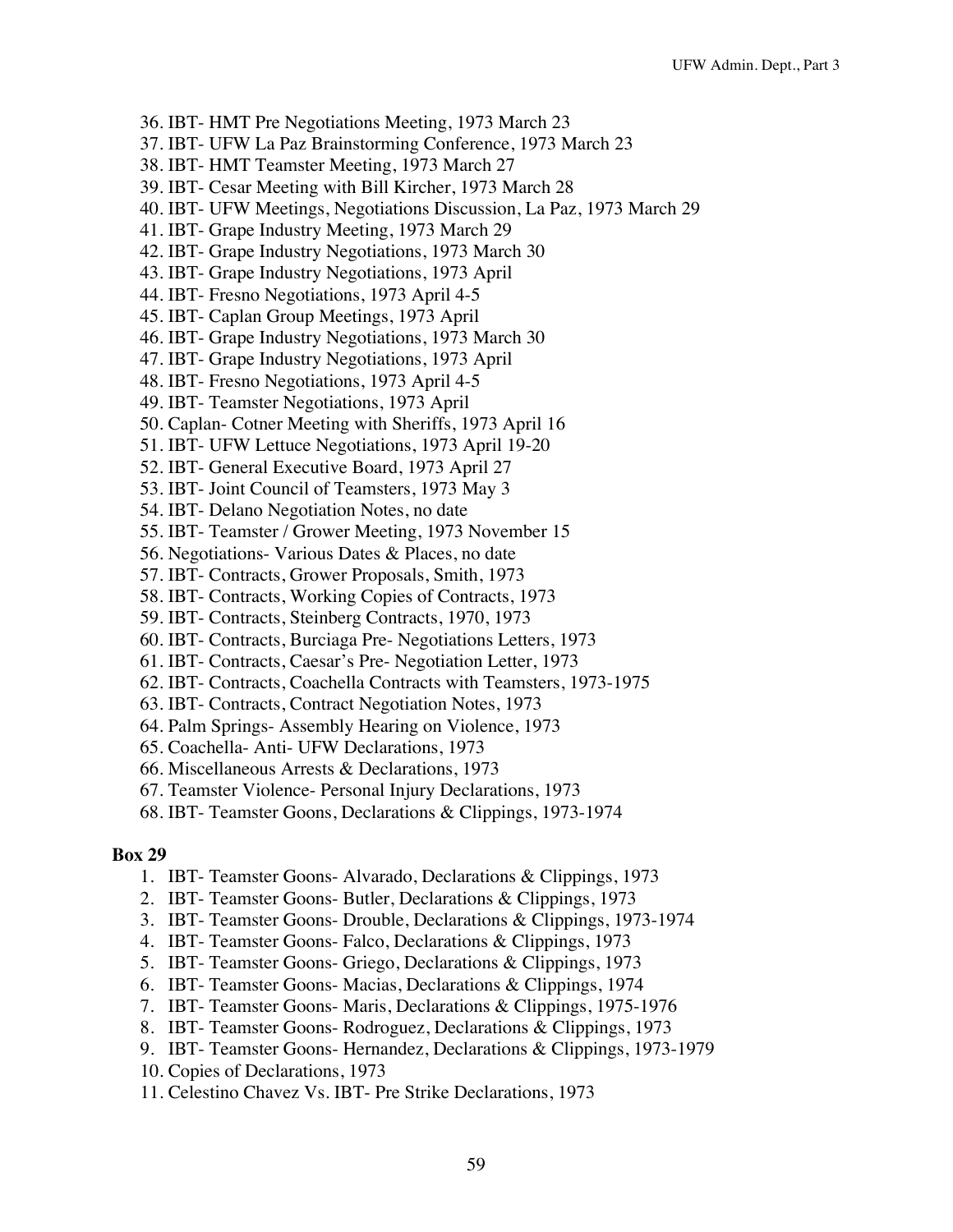- 12. Celestino Chavez Vs. IBT- Post Strike Declarations, 1973
- 13. Federal Trade Commission Vs. Five Produce Brokers, 1969
- 14. Terrazas vs. Fitzsimmons, 1973
- 15. Terrazas vs. Fitzsimmons, 1973
- 16. Terrazas vs. Fitzsimmons, 1973
- 17. Terrazas vs. Fitzsimmons, 1973
- 18. Williamson Act- Press Clippings, 1972-1974
- 19. Marketing Orders- News Clippings, 1975
- 20. Grape & Wine Industries- News Clippings, 1975
- 21. 160 Acre Limitation Law- News Clippings, 1975-1976
- 22. NLRB- Correspondence, 1974
- 23. NLRB- Position Paper, no date
- 24. NLRB- Delano, Arvin, Lamont,1973
- 25. NLRB- Denial of Claims in NLRB Teamster Contract Challenge, 1975
- 26. Mohair vs. Horehound, 1977
- 27. Shyster vs. Flywheel, 1973
- 28. Shyster vs. Flywheel, 1973
- 29. Transcript of Preliminary Examination of Pedigo & Sandrini, 1971
- 30. Transcript of Kero Channel 23 News- Plot to kill Ceasar Chavez, 1971 December 17
- 31. Transcript of Kero Channel 23 News- Plot to kill Ceasar Chavez, 1971 December 17
- 32. Transcript of Kero Channel 23 News- Plot to kill Ceasar Chavez, 1971 December 17

- 1. Transcript of Shears Tapes, no date
- 2. Transcript of Shears Tapes, no date
- 3. Transcript of Shears Tapes, no date
- 4. Transcript of Shears Tapes, no date
- 5. Pik' N Pak vs. Interharvest, 1970

- 1. CVF Questionnaire Information- Strikes, 1975
- 2. CVF Questionnaire Information- Strikes, 1975
- 3. Cesar Chavez- CVF Questionnaire Information, 1975
- 4. Imperial County- Lettuce Pesticide Use Reports, 1972
- 5. Organization of Teamster File, 1977
- 6. Monitor 4- Lettuce Pesticide, 1973
- 7. Agricultural Labor Relations Initiative, 1976
- 8. Agricultural Labor Relations Initiative, 1976
- 9. Agricultural Labor Relations Initiative- Legal Research, 1976
- 10. Cesar Chavez vs. Fitzsimmions, 1977
- 11. Distribution of Notice of Settlement with Teamsters, 1977
- 12. Teamster Notices, 1977
- 13. Apple Contracts, 1974
- 14. Tomato Fields, 1974
- 15. Teamster- Clippings, 1974
- 16. Teamster- Clippings, 1974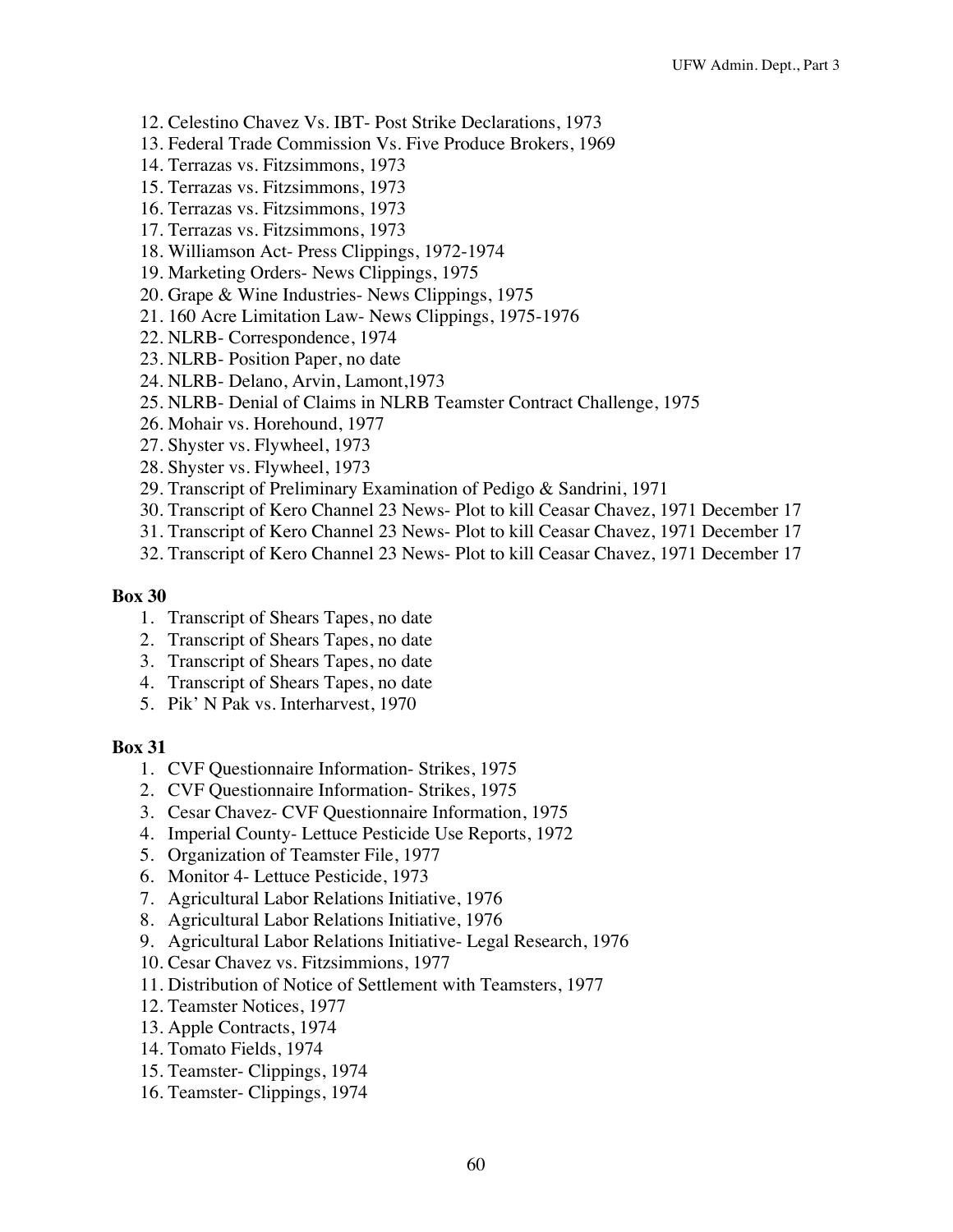- 17. Teamster- Clippings, 1974
- 18. Teamster- Clippings, 1974
- 19. People vs. Buddy Gene Prochnau, 1972
- 20. Libel File, 1972
- 21. People vs. Richard Sandrini and Richard Pedigo, 1971

- 1. People vs. Larry Shears, 1972
- 2. People vs. Pedigo, 1972
- 3. Larry Shears Appeal, 1972
- 4. Larry Shears Appeal- Reporter's Transcript of Appeal, 1972
- 5. Legal Memos & Working File, 1973
- 6. Arson File, 1969-1973
- 7. Rolling Stone Article on Plot to Kill Cesar, 1972
- 8. AFT File on Assassination Plot, 1972
- 9. Fred Schwartz, 1974-1975
- 10. Various Publications about UFW, no date
- 11. Various Publications about UFW, no date
- 12. History/Chronology of Feud- Teamsters and UFW, no date
- 13. History/Chronology of Feud- Teamsters and UFW, no date
- 14. Antle Legal: Antle vs. UFWOC, 1970
- 15. Antle: Coachella, 1969
- 16. Organizing Drives: AWOC, 1958-1965
- 17. Antle Legal: Antle vs. Farm Worker Press, 1966-1968
- 18. Antle Legal: Antle vs. UFWOC, 1970
- 19. Antle Legal: Antle vs. UFWOC, 1970
- 20. Antle: General Articles, 1948-1968
- 21. Antle: General Finance, 1967-1972
- 22. Antle: IBT Million Dollar Loan, 1963
- 23. Pre- Antle: Strawberry Strike, 1961

- 1. Pre- Antle: Imperial Valley Strike, 1961
- 2. Antle: Contract and Enforcement, 1966-1970
- 3. Antle Legal: UFWOC vs. Bud Antle, 1970
- 4. Antle Legal: Marquez vs. Bud Antle, 1970
- 5. Mapes vs. Cesar Chavez, 1970
- 6. Teamster Activity 1965: Early Strike and Boycott Support, 1966
- 7. Teamster Activity 1965: Early IBT- AWOC Drive, 1966
- 8. DiGiorgio: Press File, 1966
- 9. DiGiorgio: UFWOC Leaflets, 1966
- 10. DiGiorgio: UFWOC Newsletters, 1966
- 11. DiGiorgio: Company Communications, 1966
- 12. DiGiorgio: General, 1966
- 13. Perelli-Minetti: After the 1967 Contract, 1967
- 14. IBT United Farm Workers: Oscar Gonzales, 1966-1967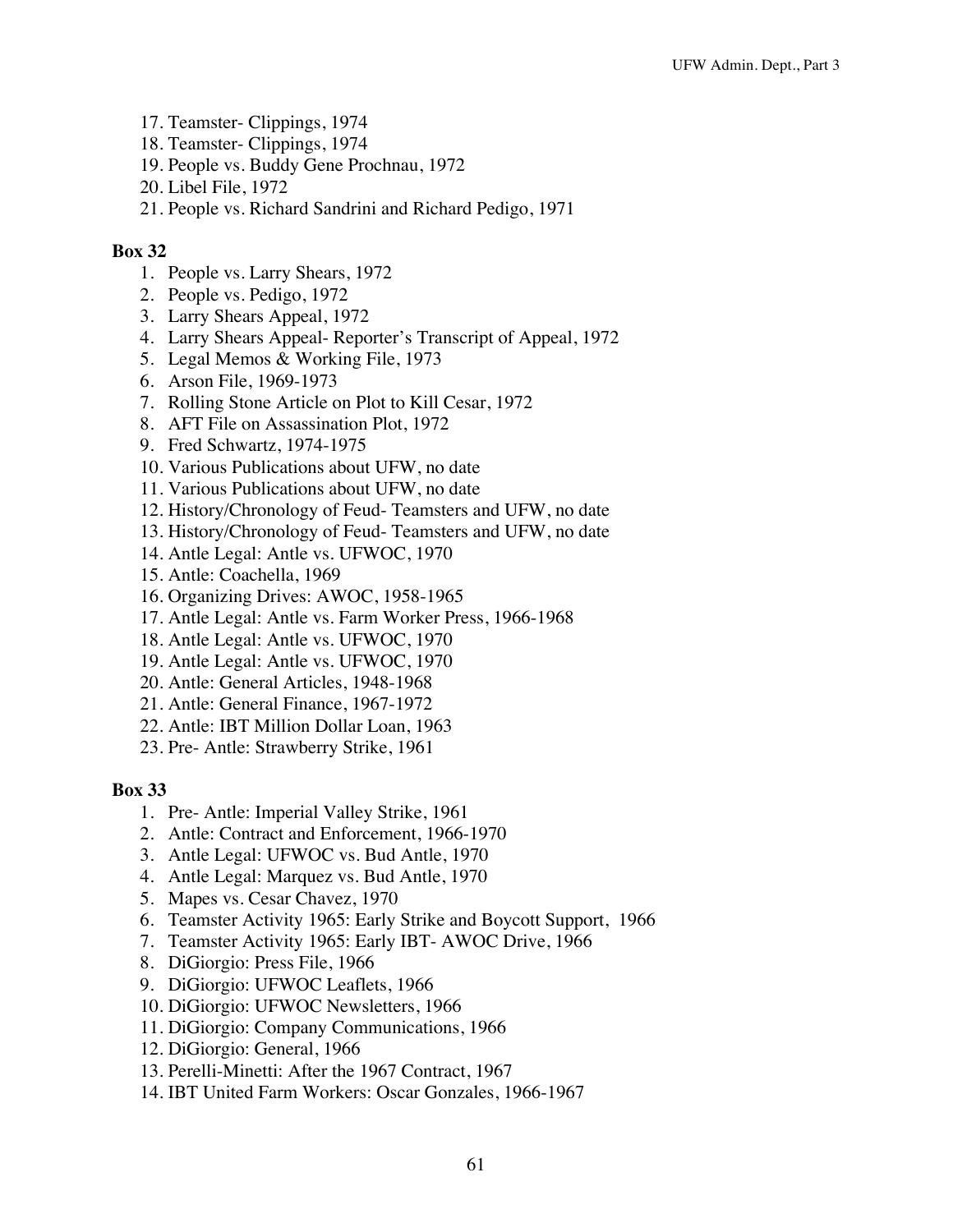- 15. IBT United Farm Workers: Wine Drive of 1967
- 16. IBT/UFW Jurisdictional Pact, 1967
- 17. Teamster Activity: Boycott Support, 1967-1970
- 18. Teamster Activity: Coachella, 1969
- 19. Teamsters: Santa Maria Case # 31-CC-407, 1973
- 20. Bud Antle: Military Sales, 1971
- 21. Research on US vs. Martin and Hitchcock, 1974-1976
- 22. Bud Antle- DOW Chemical Company, 1970
- 23. Research on Grower- Shipper Wage-fixing and Anti-unionism, 1976
- 24. ILGWU et al. vs. Sureck et al. , 1978
- 25. Murguia vs. Local 166, 1977
- 26. Murguia vs. Local 166, 1977
- 27. Murguia vs. Local 166, 1977
- 28. Murguia vs. Local 166, 1977
- 29. Murguia vs. Local 166: Pleadings, 1979
- 30. Murguia vs. Local 166: Pleadings, 1979
- 31. Murguia vs. Local 166, 1978
- 32. Murguia vs. Local 166: Interrogations: R. Hernandez, 1978
- 33. Murguia vs. Local 166: Interrogations to Larson, 1978
- 34. Murguia vs. Local 166: Interrogations: K. Larson & J. Garcia, 1978
- 35. Murguia vs. Local 166: Robert Hernadez, 1978
- 36. Pre- Antle: Imperial Valley Strike, 1961

- 1. MLK Suit, no date
- 2. UFW vs. IBT, Caratan et al, 1975-1979
- 3. Bacus vs. Teamsters Local 946, 1975-1979
- 4. Rodriguez vs. Local 890, 1970
- 5. Figueroa vs. Church Inc., 1970
- 6. Jacques Levy vs. Hansen, 1970
- 7. Maldonado and Peterson vs. County of Monterey, 1971-1972
- 8. Venustiano Olguin vs. Hansen, 1971-1975
- 9. Alba vs. Salinas Municipal Court, 1970
- 10. Sears, Roebuck vs. UFW: Prop 14, 1976-1979
- 11. Sears, Roebuck vs. UFW: Prop 14, 1976-1979
- 12. Sears, Roebuck vs. UFW: Prop 14, 1976-1979
- 13. Sears, Roebuck vs. UFW: Summary Judgment, 1978
- 14. Sears, Roebuck vs. UFW: Discovery #3, 1978
- 15. Sears, Roebuck vs. UFW: Deposition of Max Decker, 1978
- 16. Sears, Roebuck vs. UFW: Prop 14 Investigation, 1977-1978
- 17. Sears, Roebuck vs. UFW: Questionnaire, Notes and Correspondence, 1977
- 18. Sears, Roebuck vs. UFW: Prop 14 Writ of Discovery, 1977

- 1. Sears, Roebuck vs. UFW: Nature of Motion & Stipulations, 1977
- 2. Sears, Roebuck vs. UFW: San Diego Yes on 14, 1976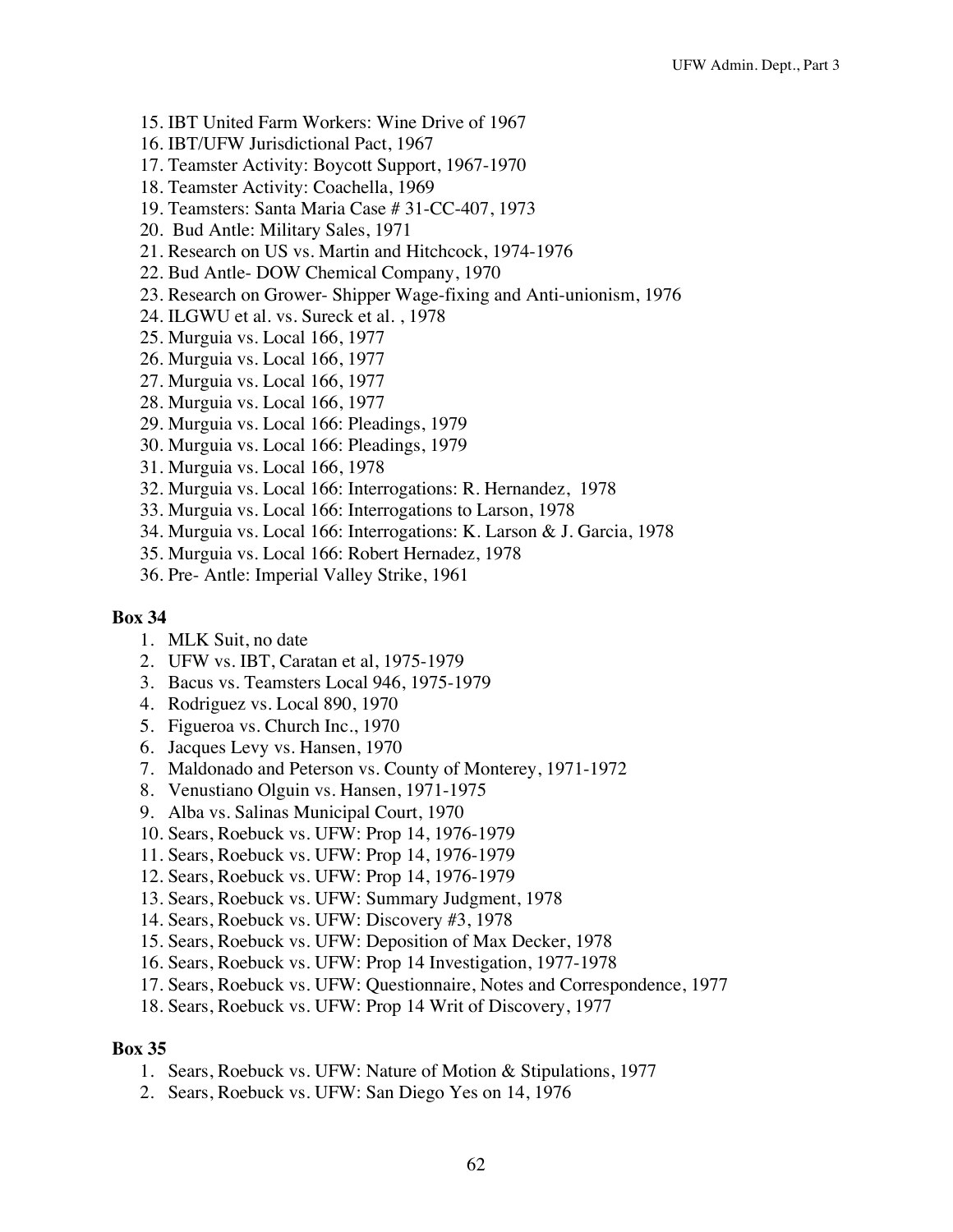- 3. Sears, Roebuck vs. UFW: Mike Egan's Notes, Yes on 14, 1976
- 4. Sears, Roebuck vs. UFW: Yes on 14, 1976
- 5. Sears, Roebuck vs. UFW: Maps, 1977
- 6. Sears, Roebuck vs. UFW: Billboard Locations, no date
- 7. Prop 14: Reports, 1976
- 8. Prop 14: Logistics, 1976
- 9. Chavez vs. Fitzsimmions: Ortiz vs. Fitzsimmions File, 1974
- 10. Chavez vs. Fitzsimmions: Service of Complaint: Notes, Affidavits, Magistrate's Orders, 1976
- 11. Chavez vs. Fitzsimmions: Motion to Dismiss, Reply Briefs, and Order Denying, 1973
- 12. Chavez vs. Fitzsimmions: Motion to Dismiss, Reply Briefs, and Order Denying, 1973
- 13. Chavez vs. Fitzsimmions: Interlocutory Appeal from Order Denying Motion to Dismiss, 1974
- 14. Chavez vs. Fitzsimmions: Teamster and G-S answers to amended complaint, 1974
- 15. Chavez vs. Fitzsimmions: Order Designating Action as Complex, 1974
- 16. Chavez vs. Fitzsimmions: Conference & Pre-trial Conference, 1974
- 17. Chavez vs. Fitzsimmions: Class Action Abuse Order, 1974
- 18. Chavez vs. Fitzsimmions: Hearing with Magistrate, 1975 April 1
- 19. Chavez vs. Fitzsimmions: Reports and Notices to Magistrate's Court, 1977
- 20. Chavez vs. Fitzsimmions: Protective Order, 1977
- 21. Chavez vs. Fitzsimmions: Undertaking, 1977
- 22. Chavez vs. Fitzsimmions: Questionnaires and Resumes, 1977
- 23. Chavez vs. Fitzsimmions: Motion to Extend Protective Order, 1976

- 1. Chavez vs. Fitzsimmions: Stipulations and Order Stating Discovery, 1976
- 2. Chavez vs. Fitzsimmions: Status Conference, 1977
- 3. Chavez vs. Fitzsimmions: Motion for Leave to Intervene as Plaintiffs, 1977
- 4. Chavez vs. Fitzsimmions: Grower Motion for Order Allowing Further Discovery, 1977
- 5. Chavez vs. Fitzsimmions: Grower Motion to Dismiss Complaint in Intervention, 1977
- 6. Chavez vs. Fitzsimmions: Class Certification Motion, 1977
- 7. Chavez vs. Fitzsimmions: Grower Motions to Continue Class Certification Motion, 1977
- 8. Chavez vs. Fitzsimmions: Grower Motion For Merits Discovery Against Teamster, 1977
- 9. Chavez vs. Fitzsimmions: Weigel's Order and Related Correspondence, 1977
- 10. Chavez vs. Fitzsimmions: Grower- Shipper Answer to Complaint in Intervention, 1977
- 11. Chavez vs. Fitzsimmions: Distribution and Posting of Teamster Settlement Notice, 1977
- 12. Chavez vs. Fitzsimmions: Grower Opposition to Class Certification Motion, 1977
- 13. Chavez vs. Fitzsimmions: Grower Opposition to Class Certification Motion, 1977
- 14. Chavez vs. Fitzsimmions: Plaintiffs' Reply Memorandum in Support of Class Certification, 1977
- 15. Chavez vs. Fitzsimmions: IBT Motion to Dismiss Grower Cross- Claims, 1978
- 16. Chavez vs. Fitzsimmions: Retainer Agreement, no date
- 17. Chavez vs. Fitzsimmions: Orientation Materials for Staff, 1977
- 18. Chavez vs. Fitzsimmions: Organization of Evidence and Work, 1975-1977
- 19. Chavez vs. Fitzsimmions: Meetings of Legal Staff: Notes, 1975-1977
- 20. Chavez vs. Fitzsimmions: Settlement Research: Memos and Damages, 1975-1977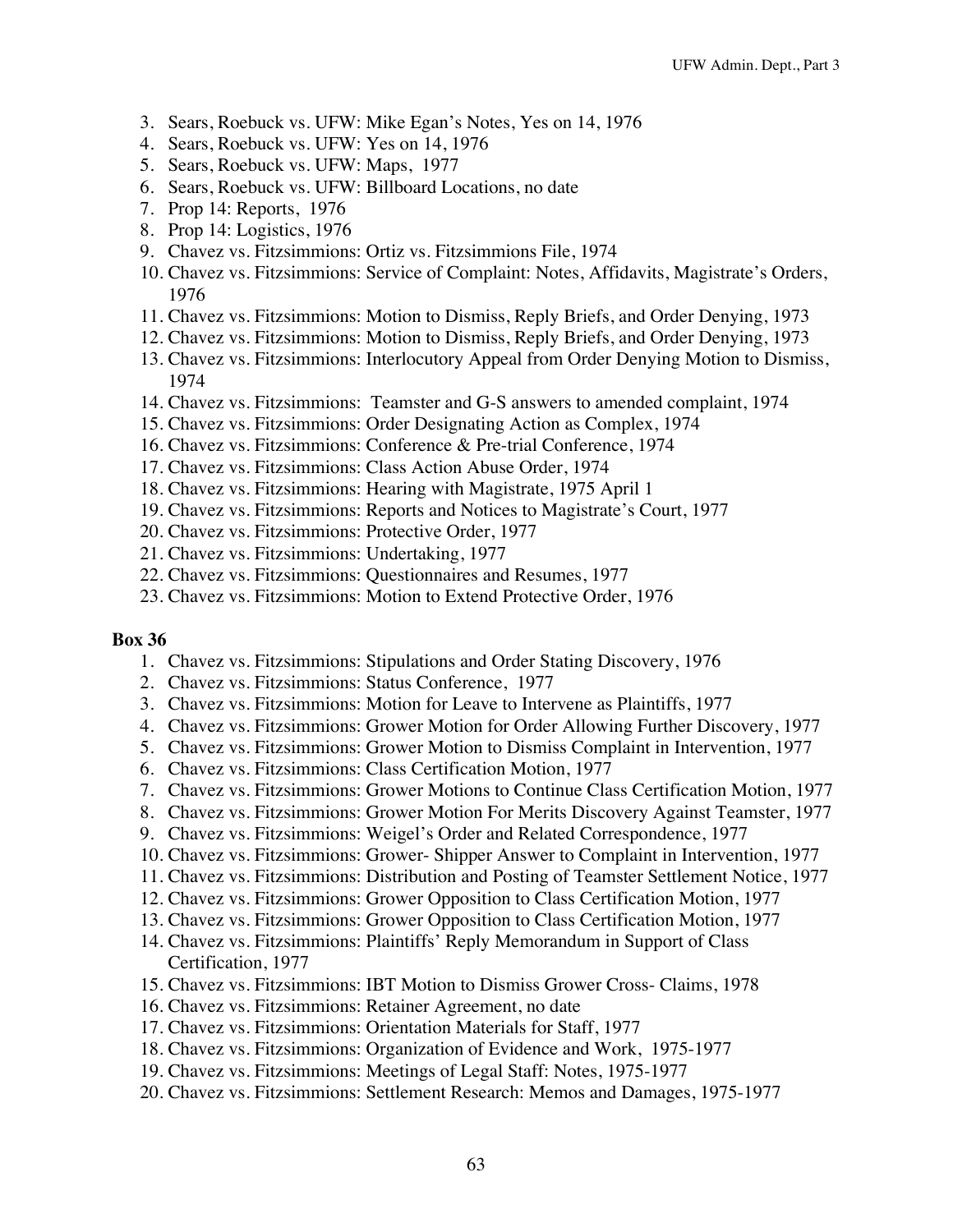- 21. Chavez vs. Fitzsimmions: Settlement Research: Memos and Damages, 1975-1977
- 22. Chavez vs. Fitzsimmions: Internal Memos, 1975-1978
- 23. Chavez vs. Fitzsimmions: Wage Increase to Teamster Rate, 1976
- 24. Chavez vs. Fitzsimmions: Correspondence: Signature of Grower Settlement & Release, 1978
- 25. Chavez vs. Fitzsimmions: Conferences with Teamster Lawyers, 1975-1977
- 26. Chavez vs. Fitzsimmions: Conferences with Growers' Lawyers, 1975-1977

- 1. Chavez vs. Fitzsimmions: Correspondence with Teamsters, 1975-1978
- 2. Chavez vs. Fitzsimmions: Correspondence with Growers, 1975-1978
- 3. Chavez vs. Fitzsimmions: Defendants: Background Information, 1977
- 4. Chavez vs. Fitzsimmions: Research on Teamsters, 1976
- 5. Chavez vs. Fitzsimmions: Questionnaires, 1975
- 6. Chavez vs. Fitzsimmions: Completed Questionnaires, 1974
- 7. Chavez vs. Fitzsimmions: Drafts of P's Interrogatories, 1975
- 8. Chavez vs. Fitzsimmions: Research and Notes on D's Objections Interrogatories, 1975
- 9. Chavez vs. Fitzsimmions: Answers to Grower-Shipper Interrogatories, 1975
- 10. Chavez vs. Fitzsimmions: Grower Insufficiency to Interrogatories, 1977
- 11. Chavez vs. Fitzsimmions: Grower Insufficiency to Interrogatories, 1977
- 12. Chavez vs. Fitzsimmions: IBT Insufficiency to Interrogatories, 1977
- 13. Chavez vs. Fitzsimmions: Requests for Admissions, 1976
- 14. Chavez vs. Fitzsimmions: Miscellaneous Research, 1975-1977
- 15. Chavez vs. Fitzsimmions: Research on Business Recordkeeping, 1977
- 16. Chavez vs. Fitzsimmions: Memos Analyzing WCT Microfilm, 1970
- 17. Chavez vs. Fitzsimmions: Substantive Analysis of Grower's Answers to Interrogatories, 1977
- 18. Chavez vs. Fitzsimmions: Research on Recession / Genesis of 1970 Contract, 1976-1977
- 19. Chavez vs. Fitzsimmions: Research on UFWOC 1970 Contract, 1976-1977
- 20. Chavez vs. Fitzsimmions: Research on UFW Strike 1970, 1976
- 21. Chavez vs. Fitzsimmions: Analysis of Growers' Authorization Cards, 1976
- 22. Chavez vs. Fitzsimmions: Analysis of WTC Authorization Cards, no date
- 23. Chavez vs. Fitzsimmions: Research on WTC Letters & Recognition Demands, 1976
- 24. Chavez vs. Fitzsimmions: Extent of Support for Teamsters, Summer 1970
- 25. Chavez vs. Fitzsimmions: Memos Regarding Labor Contractors, 1977
- 26. Chavez vs. Fitzsimmions: Research on Implementation of 1970 & 1973 Contracts, 1977

- 1. Chavez vs. Fitzsimmions: Research Analyzing Dues Information from WCT microfilm, 1976
- 2. Chavez vs. Fitzsimmions: Research on Dues Payment on Teamsters, no date
- 3. Chavez vs. Fitzsimmions: Research on Health and Welfare, 1977
- 4. Chavez vs. Fitzsimmions: Seniority Lists, 1976
- 5. Chavez vs. Fitzsimmions: Research on Unemployment Insurance, no date
- 6. Chavez vs. Fitzsimmions: Research on Wage Rates under Teamster Contract, 1977
- 7. Chavez vs. Fitzsimmions: Research on Teamster Pension & Grievances, 1976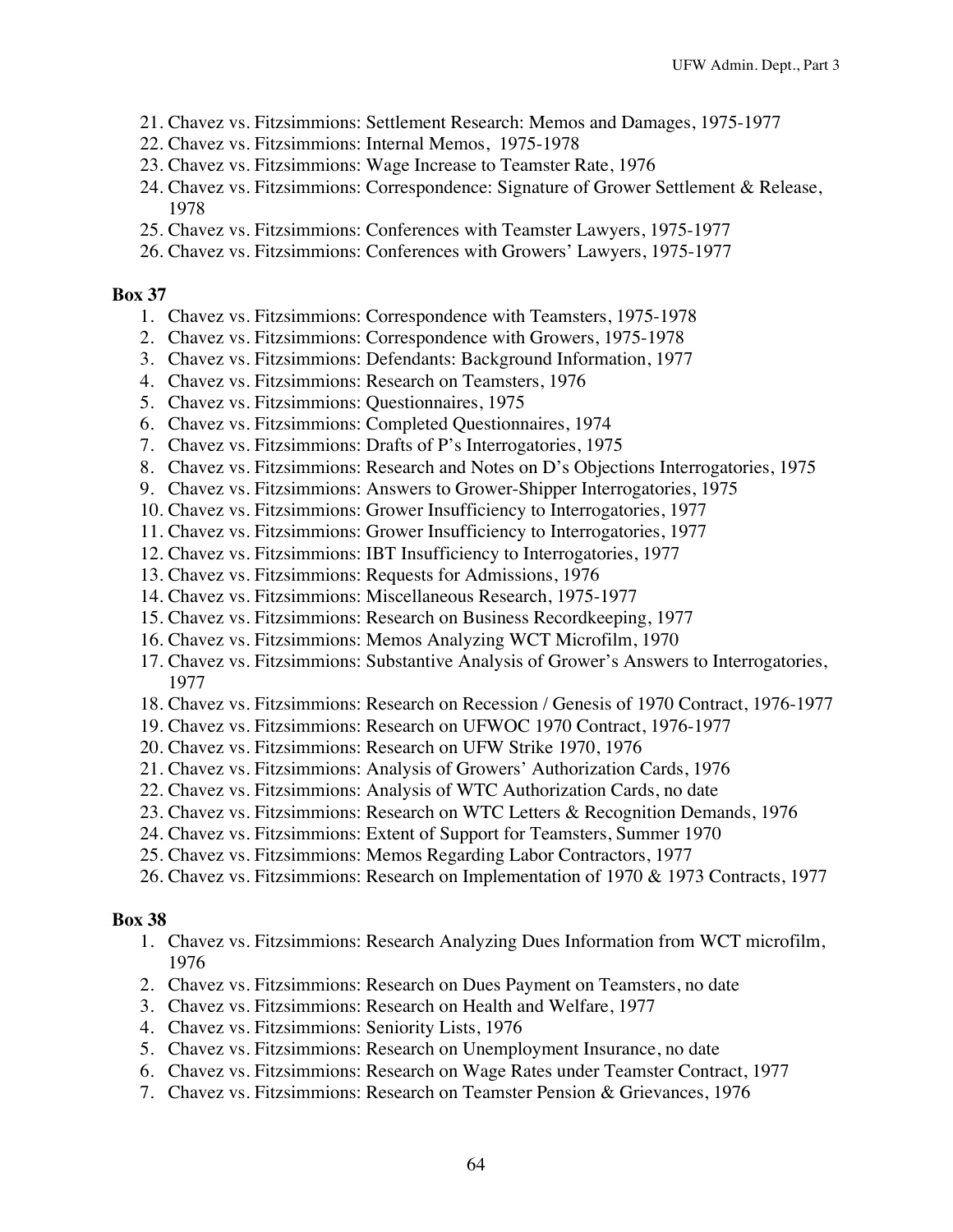- 8. Chavez vs. Fitzsimmions: Interrogatories to Teamsters & Teamster Objections, 1977
- 9. Chavez vs. Fitzsimmions: Interrogatories to Teamsters & Teamster Objections, 1977
- 10. Chavez vs. Fitzsimmions: Class Action Interrogatories: Teamsters & Teamster Objections, 1977
- 11. Chavez vs. Fitzsimmions: First Wave of Interrogatories, 1977
- 12. Chavez vs. Fitzsimmions: IBT Answers to Class Action Interrogatories, 1977
- 13. Chavez vs. Fitzsimmions: WCT and Locals 890, 865 Answers to First Wave of Interrogatories, 1977
- 14. Chavez vs. Fitzsimmions: WCT and Locals 890, 865 Answers to First Wave of Interrogatories, 1977
- 15. Chavez vs. Fitzsimmions: WCT and Locals 890, 865 Answers to First Wave of Interrogatories, 1977
- 16. Chavez vs. Fitzsimmions: WCT and Locals 890, 865 Answers to First Wave of Interrogatories, 1977
- 17. Chavez vs. Fitzsimmions: WCT and Locals 890, 865 Answers to First Wave of Interrogatories, 1977
- 18. Chavez vs. Fitzsimmions: Teamster- UFW Wage Rates, 1970-1972
- 19. Chavez vs. Fitzsimmions: WCT and Locals 890, 865 Answers to First Wave of Interrogatories, 1977
- 20. Chavez vs. Fitzsimmions: WCT and Locals 890, 865 Answers to First Wave of Interrogatories, 1977
- 21. Chavez vs. Fitzsimmions: Motion to Compel Teamsters, 1976
- 22. Chavez vs. Fitzsimmions: Motion to Compel Further Answers, 1976
- 23. Chavez vs. Fitzsimmions: Motion to Compel Further Answers, 1976

- 1. Chavez vs. Fitzsimmions: IBT Reply to Compel Motion, 1976
- 2. Chavez vs. Fitzsimmions: Response to IBT Reply to Compel Motion, 1976
- 3. Chavez vs. Fitzsimmions: Order Compelling Further Answers from IBT to UFW, 1976
- 4. Chavez vs. Fitzsimmions: Exceptions to Paragraph 4 Order to Compel, 1976
- 5. Chavez vs. Fitzsimmions: Exceptions to Paragraph 4 Order to Compel, 1976
- 6. Chavez vs. Fitzsimmions: Motion for Sanctions from IBT, 1976
- 7. Chavez vs. Fitzsimmions: Motion to Compel Discovery by Local 865, 1976
- 8. Chavez vs. Fitzsimmions: First Wave Interrogatories to Grower-Shipper Objections, 1976
- 9. Chavez vs. Fitzsimmions: Class Action Interrogatories to Grower-Shipper Objections, 1976
- 10. Chavez vs. Fitzsimmions: Motion to Compel Answers from Grower-Shipper, 1975
- 11. Chavez vs. Fitzsimmions: Motion to Compel Answers from Grower-Shipper, 1975
- 12. Chavez vs. Fitzsimmions: Motion to Compel Answers from Grower-Shipper, 1975
- 13. Chavez vs. Fitzsimmions: Grower-Shipper Opposition to Motion to Compel, 1975
- 14. Chavez vs. Fitzsimmions: Grower-Shipper Opposition to Motion to Compel, 1975
- 15. Chavez vs. Fitzsimmions: Reply to Grower-Shipper Opposition to Motion to Compel, 1975
- 16. Chavez vs. Fitzsimmions: Magistrate's Order Compelling Grower- Shipper Answers to Class Interrogatories, 1975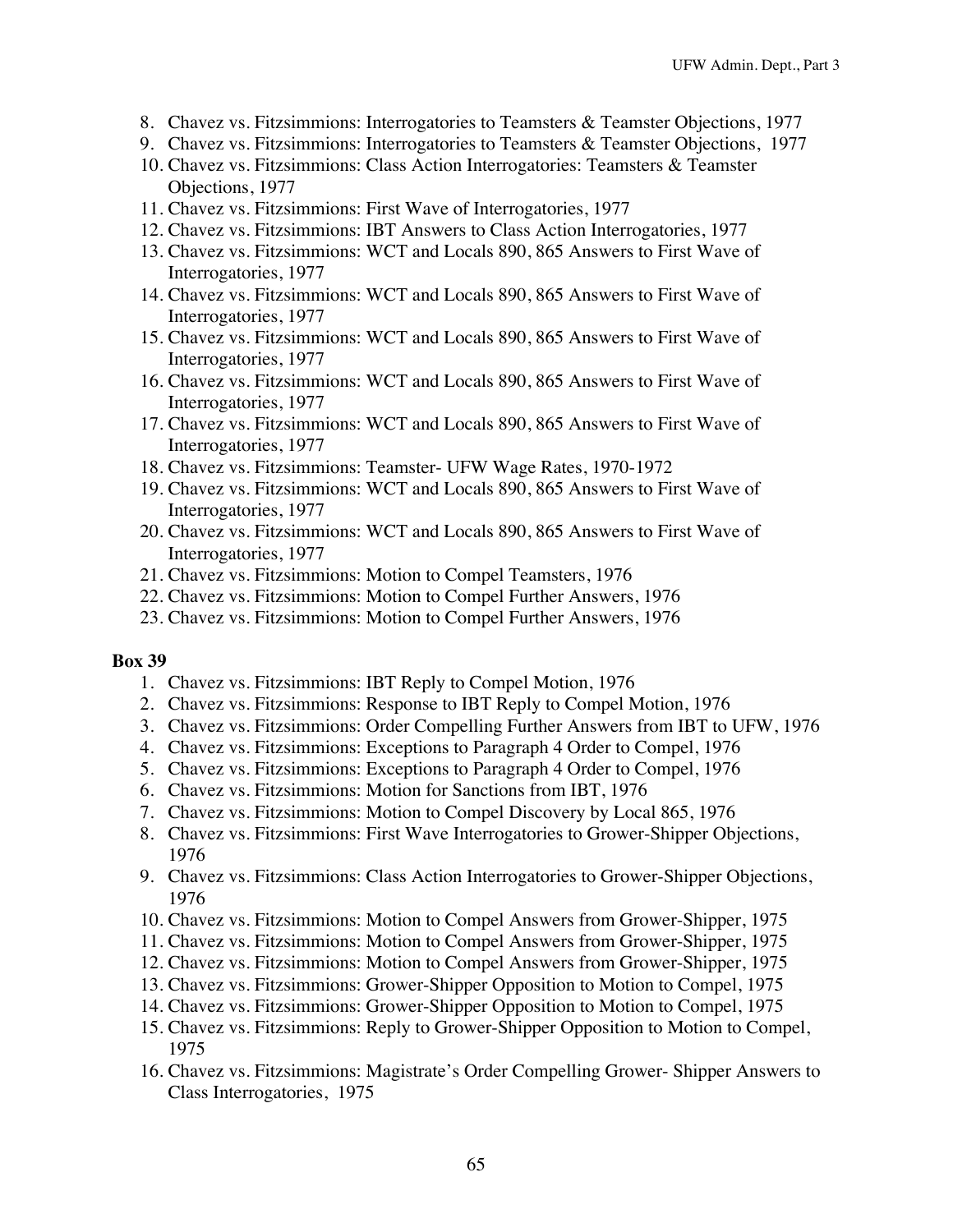- 17. Chavez vs. Fitzsimmions: Grower-Shipper Motion for a Protective Order, 1975
- 18. Chavez vs. Fitzsimmions: Grower-Shipper Exceptions to Protective Order, 1975
- 19. Chavez vs. Fitzsimmions: Proof of Service: Grower-Shipper Answers to Interrogatories, 1976
- 20. Chavez vs. Fitzsimmions: Memo to Grower-Shippers on Insufficiency of their Answers to Interrogatories, 1976
- 21. Chavez vs. Fitzsimmions: Memo to Grower-Shippers on Insufficiency of their Answers to Interrogatories, 1976
- 22. Chavez vs. Fitzsimmions: Conference about Grower Discovery, 1976

- 1. Chavez vs. Fitzsimmions: Request's for Admission to Grower-Shipper Defendants, 1977
- 2. Chavez vs. Fitzsimmions: First Request for Production of Documents to Grower-Shipper, 1977
- 3. Chavez vs. Fitzsimmions: Motion to Compel Discovery by Grower-Shipper Defendants, 1977
- 4. Chavez vs. Fitzsimmions: Grower Opposition to Motion to Compel Discovery, 1977
- 5. Chavez vs. Fitzsimmions: Grower Opposition to Motion to Compel Discovery, 1977
- 6. Chavez vs. Fitzsimmions: Grower- Shipper Motion for Protective Order Quashing Discovery, 1977
- 7. Chavez vs. Fitzsimmions: Discovery Hearing, 1977 March 2
- 8. Chavez vs. Fitzsimmions: Supplemental Affidavits & Order Denying Sanctions, 1977
- 9. Chavez vs. Fitzsimmions: Motion to Compel, 1977
- 10. Chavez vs. Fitzsimmions: Motion to Compel, 1977
- 11. Chavez vs. Fitzsimmions: Deposition of Contractors, Trevino, Rocha, Silva, 1977
- 12. Chavez vs. Fitzsimmions: Motion to Compel: Santa Maria Watsonville Growers, and Garin, 1977
- 13. Chavez vs. Fitzsimmions: Motion to Compel: Santa Maria Watsonville Growers, and Garin, 1977
- 14. Chavez vs. Fitzsimmions: Settlement Discussions, 1978 February
- 15. Chavez vs. Fitzsimmions: Grower Negro, 1978
- 16. Chavez vs. Fitzsimmions: Grower Settlement Appropriations, 1978
- 17. Chavez vs. Fitzsimmions: Grower Settlement Appropriations, 1978
- 18. Chavez vs. Fitzsimmions: Teamster Settlement, 1977

- 1. Chavez vs. Fitzsimmions: Teamster Settlement, 1977
- 2. Chavez vs. Fitzsimmions: Teamster Settlement, 1977
- 3. Chavez vs. Fitzsimmions: Teamster Settlement, 1977
- 4. Chavez vs. Fitzsimmions: Teamster Settlement: Memos and Notes, 1977
- 5. Chavez vs. Fitzsimmions: Teamster Settlement: Talks, 1977
- 6. Chavez vs. Fitzsimmions: Growers-Shippers Settlement, 1977
- 7. Chavez vs. Fitzsimmions: Teamster Settlement: Distribution of Notice, 1977
- 8. Chavez vs. Fitzsimmions: Grower Settlement Approval, 1977-1978
- 9. Chavez vs. Fitzsimmions: Second Notice, 1978
- 10. Chavez vs. Fitzsimmions: Second Notice, 1978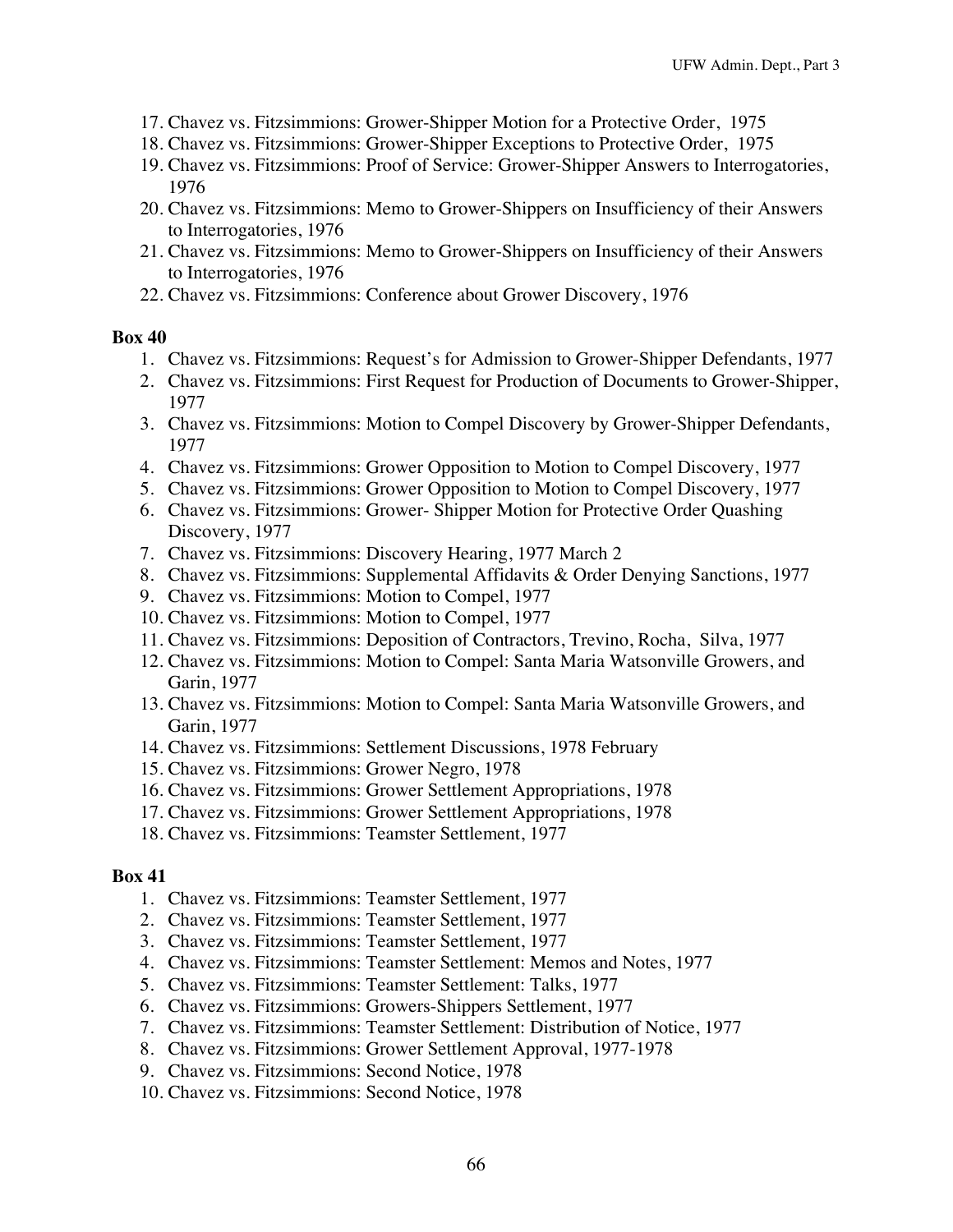- 11. Chavez vs. Fitzsimmions: IBT Interrogatories and Objections thereto, 1974-1975
- 12. Chavez vs. Fitzsimmions: Answers to IBT  $1<sup>st</sup>$  set of Interrogatories, no date
- 13. Chavez vs. Fitzsimmions: Answers to IBT  $1<sup>st</sup>$  set of Interrogatories, no date
- 14. Chavez vs. Fitzsimmions: Interrogatories, Objections, and Answers, 1974
- 15. Chavez vs. Fitzsimmions: Answers to WCT  $1<sup>st</sup>$  set Interrogatories, no date
- 16. Chavez vs. Fitzsimmions: WCT 2nd set Interrogatories, 1975
- 17. Chavez vs. Fitzsimmions: Answers to WCT  $2^{nd}$  set Interrogatories, 1975
- 18. Chavez vs. Fitzsimmions: Production of Documents for Teamsters, 1976
- 19. Chavez vs. Fitzsimmions: Class Interrogatories from Grower- Shipper and Objections thereto, 1974
- 20. Chavez vs. Fitzsimmions: 1<sup>st</sup> Interrogatories from Grower-Shipper and Objections thereto, 1974
- 21. Chavez vs. Fitzsimmions: Answers to Grower-Shipper Class Interrogatories, 1974
- 22. Chavez vs. Fitzsimmions: Grower-Shipper Motion to Compel Answers to Interrogatories and reply briefs, 1975

- 1. Chavez vs. Fitzsimmions: Answers to Grower-Shipper Class Interrogatories, 1975
- 2. Chavez vs. Fitzsimmions: Verifications of Answers to Grower-Shipper Class Interrogatories, 1975
- 3. Chavez vs. Fitzsimmions: Interveners' answers to Grower-Shipper Interrogatories, 1977
- 4. Chavez vs. Fitzsimmions: Class Certifications, 1976
- 5. Chavez vs. Fitzsimmions: Arena Imperial, 1977
- 6. Chavez vs. Fitzsimmions: Settlement: Industry Negotiations, 1977
- 7. Chavez vs. Fitzsimmions: Company Problems, 1977
- 8. Chavez vs. Fitzsimmions: Proofs of Service and Posting, 1977
- 9. Chavez vs. Fitzsimmions: Imperial, 1977
- 10. Chavez vs. Fitzsimmions: Documentation of Notice, 1977
- 11. Chavez vs. Fitzsimmions: Conference Notes and Memoranda, 1977
- 12. Chavez vs. Fitzsimmions: Class Action Exhibits, no date
- 13. Chavez vs. Fitzsimmions: Class Action Exhibits, no date
- 14. Chavez vs. Fitzsimmions: Master List of Interrogatories, 1975-1976
- 15. Chavez vs. Fitzsimmions: Summary of Documents on Microfilm Rolls, 1976
- 16. Chavez vs. Fitzsimmions: Answers to Interrogatories: A & M Produce Co., 1974
- 17. Chavez vs. Fitzsimmions: Answers to Interrogatories: Abatti Produce, 1974
- 18. Chavez vs. Fitzsimmions: Answers to Interrogatories: Eugene Acosta, 1974
- 19. Chavez vs. Fitzsimmions: Answers to Interrogatories: Acquistapace, Leo, 1974
- 20. Chavez vs. Fitzsimmions: Answers to Interrogatories: Adam, Bill, 1974
- 21. Chavez vs. Fitzsimmions: Answers to Interrogatories: Admiral Packing Co., 1974
- 22. Chavez vs. Fitzsimmions: Answers to Interrogatories: Sam Andrews's Sons, 1974

- 1. Chavez vs. Fitzsimmions: Answers to Interrogatories, 1974
- 2. Chavez vs. Fitzsimmions: Answers to Interrogatories: Apollo Farms, 1974
- 3. Chavez vs. Fitzsimmions: Answers to Interrogatories: Arena Imperial, 1974
- 4. Chavez vs. Fitzsimmions: Answers to Interrogatories: Arnold, Daryl, 1974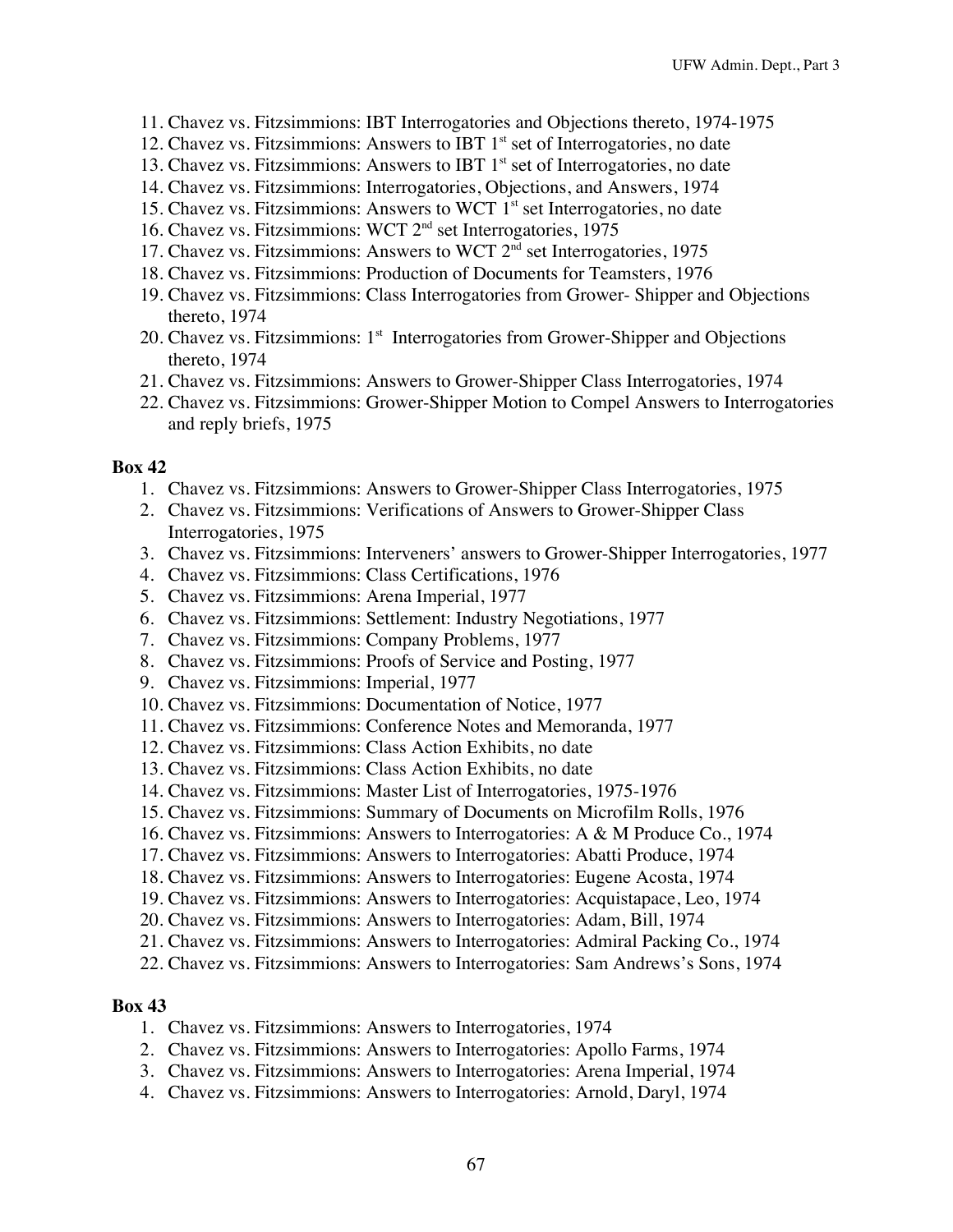- 5. Chavez vs. Fitzsimmions: Answers to Interrogatories: Arrow Distributing Co., 1974
- 6. Chavez vs. Fitzsimmions: Answers to Interrogatories: Arrow Lettuce Co., 1974
- 7. Chavez vs. Fitzsimmions: Answers to Interrogatories: Jack T. Baillie Co. Inc., 1974
- 8. Chavez vs. Fitzsimmions: Answers to Interrogatories: Betteravia Farms, no date
- 9. Chavez vs. Fitzsimmions: Answers to Interrogatories: Brady Enterprises, 1974
- 10. Chavez vs. Fitzsimmions: Answers to Interrogatories: Bonita Packing Co., no date
- 11. Chavez vs. Fitzsimmions: Answers to Interrogatories: Byrd Produce Co., no date
- 12. Chavez vs. Fitzsimmions: Answers to Interrogatories: California Coastal Farms, 1974
- 13. Chavez vs. Fitzsimmions: Answers to Interrogatories: Cardoza & Lundberg, no date
- 14. Chavez vs. Fitzsimmions: Answers to Interrogatories: Castroville Ranch & Packing, no date
- 15. Chavez vs. Fitzsimmions: Answers to Interrogatories: Cel-A-Pak Inc., 1974
- 16. Chavez vs. Fitzsimmions: Answers to Interrogatories: Sam Chin, no date

- 1. Chavez vs. Fitzsimmions: Answers to Interrogatories: Bruce Church, 1974
- 2. Chavez vs. Fitzsimmions: Answers to Interrogatories: Colace Bros. Inc., no date
- 3. Chavez vs. Fitzsimmions: Answers to Interrogatories: Cossa & Son, no date
- 4. Chavez vs. Fitzsimmions: Answers to Interrogatories: C & S Farms, 1974
- 5. Chavez vs. Fitzsimmions: Answers to Interrogatories: Clifford L. Donati, 1974
- 6. Chavez vs. Fitzsimmions: Answers to Interrogatories: J.J. Crosetti Co., no date
- 7. Chavez vs. Fitzsimmions: Answers to Interrogatories: De Sante Farms, 1974
- 8. Chavez vs. Fitzsimmions: Answers to Interrogatories: R.F. Donovan Farms Inc., 1974
- 9. Chavez vs. Fitzsimmions: Answers to Interrogatories: Eady & Associates, 1974
- 10. Chavez vs. Fitzsimmions: Answers to Interrogatories: Eckel Produce Co., no date
- 11. Chavez vs. Fitzsimmions: Answers to Interrogatories: Earl Eisner Farms, 1974
- 12. Chavez vs. Fitzsimmions: Answers to Interrogatories: R.T. Englund Company, no date
- 13. Chavez vs. Fitzsimmions: Answers to Interrogatories: Ferini and Ardantz, no date
- 14. Chavez vs. Fitzsimmions: Answers to Interrogatories: Herb Fleming, 1974
- 15. Chavez vs. Fitzsimmions: Answers to Interrogatories: John F. Frasetto, no date
- 16. Chavez vs. Fitzsimmions: Answers to Interrogatories: Joe A. Freitas & Sons, no date
- 17. Chavez vs. Fitzsimmions: Answers to Interrogatories: F & M Farms, no date
- 18. Chavez vs. Fitzsimmions: Answers to Interrogatories: Furukawa Farms Inc., no date

- 1. Chavez vs. Fitzsimmions: Answers to Interrogatories: Garin Company, 1974
- 2. Chavez vs. Fitzsimmions: Answers to Interrogatories: Graeser & Omlin Company, 1974
- 3. Chavez vs. Fitzsimmions: Answers to Interrogatories: Growers Exchange Inc., no date
- 4. Chavez vs. Fitzsimmions: Answers to Interrogatories: Green Valley Produce Coop., 1974
- 5. Chavez vs. Fitzsimmions: Answers to Interrogatories: Growers Produce Dispatch, 1974
- 6. Chavez vs. Fitzsimmions: Answers to Interrogatories: Grower-Shipper Vegetable Association, 1974
- 7. Chavez vs. Fitzsimmions: Answers to Interrogatories: John Guggia& Sons, no date
- 8. Chavez vs. Fitzsimmions: Answers to Interrogatories: Y. Hayashi & Sons, no date
- 9. Chavez vs. Fitzsimmions: Answers to Interrogatories: Horwath & Co., 1974
- 10. Chavez vs. Fitzsimmions: Answers to Interrogatories: Hansen Farms, 1974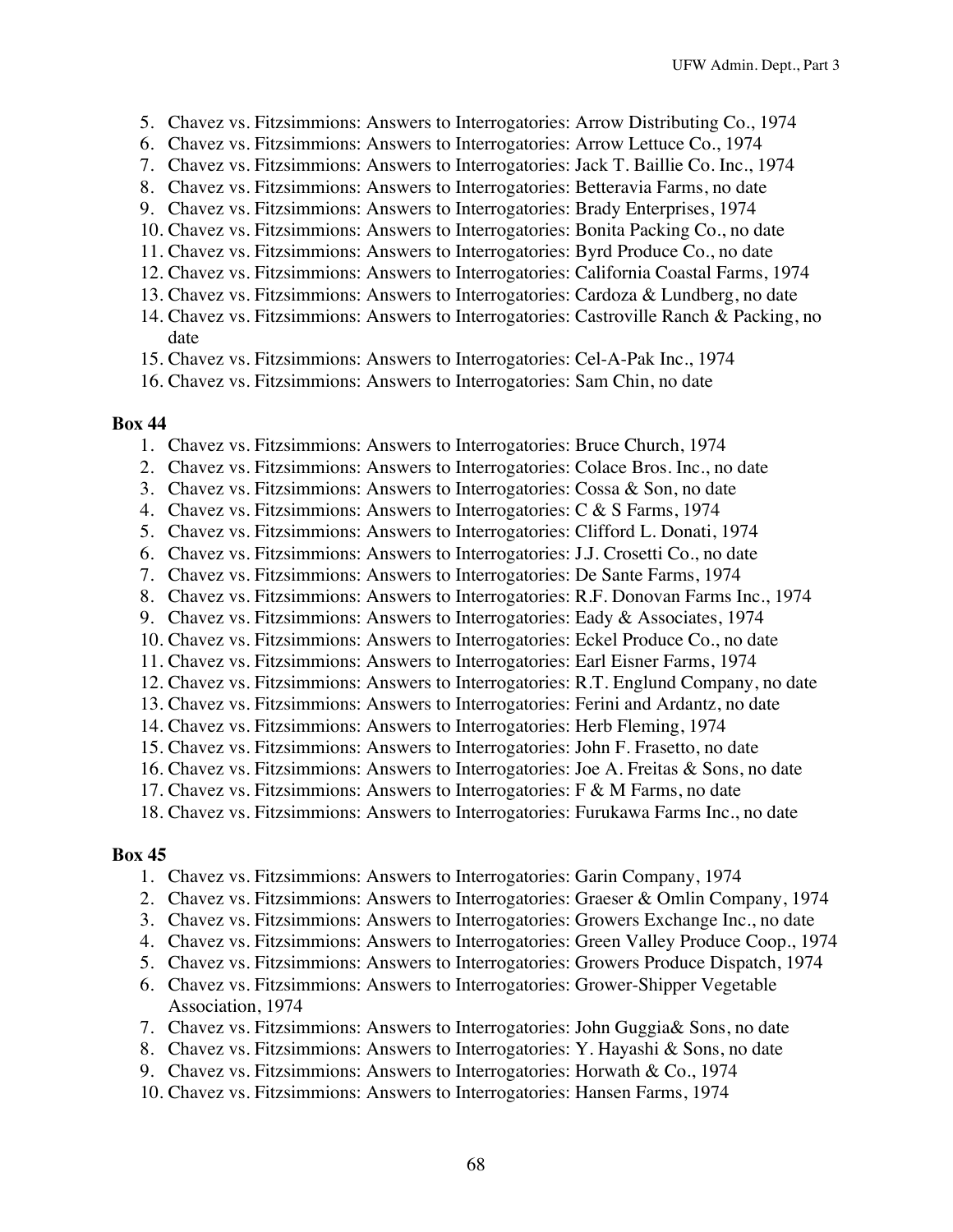- 11. Chavez vs. Fitzsimmions: Answers to Interrogatories: Harden Farms, 1974
- 12. Chavez vs. Fitzsimmions: Answers to Interrogatories: Honbo Strawberry Farms, no date
- 13. Chavez vs. Fitzsimmions: Answers to Interrogatories: William B. Hubbard, 1974
- 14. Chavez vs. Fitzsimmions: Answers to Interrogatories: Ikeda Brothers, no date
- 15. Chavez vs. Fitzsimmions: Answers to Interrogatories: Inland Ranch Co., no date

- 1. Chavez vs. Fitzsimmions: Answers to Interrogatories: Jackson Produce, 1974
- 2. Chavez vs. Fitzsimmions: Answers to Interrogatories: Let-Us-Pak, 1974
- 3. Chavez vs. Fitzsimmions: Answers to Interrogatories: Lu Ette Farms Inc., 1974
- 4. Chavez vs. Fitzsimmions: Answers to Interrogatories: Carl Joseph Maggio Inc., 1974
- 5. Chavez vs. Fitzsimmions: Answers to Interrogatories: John D. Mahoney, 1974
- 6. Chavez vs. Fitzsimmions: Answers to Interrogatories: Major Farms, 1974
- 7. Chavez vs. Fitzsimmions: Answers to Interrogatories: Mann Packing Company, no date
- 8. Chavez vs. Fitzsimmions: Answers to Interrogatories: Martori Brothers, no date
- 9. Chavez vs. Fitzsimmions: Answers to Interrogatories: H. H. Maulhardt Packing Co., no date
- 10. Chavez vs. Fitzsimmions: Answers to Interrogatories: Merit Packing Co., no date
- 11. Chavez vs. Fitzsimmions: Answers to Interrogatories: Merrill Farms, 1974
- 12. Chavez vs. Fitzsimmions: Answers to Interrogatories: Meyer Tomatoes, 1974
- 13. Chavez vs. Fitzsimmions: Answers to Interrogatories: Nishimura Farms, no date
- 14. Chavez vs. Fitzsimmions: Answers to Interrogatories: O.P. Murphy & Sons, 1974
- 15. Chavez vs. Fitzsimmions: Answers to Interrogatories: Oceano Packing Co., 1974
- 16. Chavez vs. Fitzsimmions: Answers to Interrogatories: Oshita, 1974
- 17. Chavez vs. Fitzsimmions: Answers to Interrogatories: Pacific Lettuce Co., 1974

- 1. Chavez vs. Fitzsimmions: Answers to Interrogatories: Pesce & Pezzini, no date
- 2. Chavez vs. Fitzsimmions: Answers to Interrogatories: V. Pezzini, no date
- 3. Chavez vs. Fitzsimmions: Answers to Interrogatories: Phelan & Taylor Produce, no date
- 4. Chavez vs. Fitzsimmions: Answers to Interrogatories: Pismo-Oceano Vegetable Exchange, no date
- 5. Chavez vs. Fitzsimmions: Answers to Interrogatories: Point Sal Farming Co., no date
- 6. Chavez vs. Fitzsimmions: Answers to Interrogatories: John Pryor, 1974
- 7. Chavez vs. Fitzsimmions: Answers to Interrogatories: Owen Rice & Sons, no date
- 8. Chavez vs. Fitzsimmions: Answers to Interrogatories: Romar Carrot Co., no date
- 9. Chavez vs. Fitzsimmions: Answers to Interrogatories: Sahara Packing, 1974
- 10. Chavez vs. Fitzsimmions: Answers to Interrogatories: Mario Salkhon, 1974
- 11. Chavez vs. Fitzsimmions: Answers to Interrogatories: Salinas Lettuce Farmers Coop., 1974
- 12. Chavez vs. Fitzsimmions: Answers to Interrogatories: Salinas Marketing Coop., 1974
- 13. Chavez vs. Fitzsimmions: Answers to Interrogatories: Santa Maria Quality Farms, no date
- 14. Chavez vs. Fitzsimmions: Answers to Interrogatories: Sakata Ranches, no date
- 15. Chavez vs. Fitzsimmions: Answers to Interrogatories: Ralph Samsel Co., 1974
- 16. Chavez vs. Fitzsimmions: Answers to Interrogatories: Security Farms, no date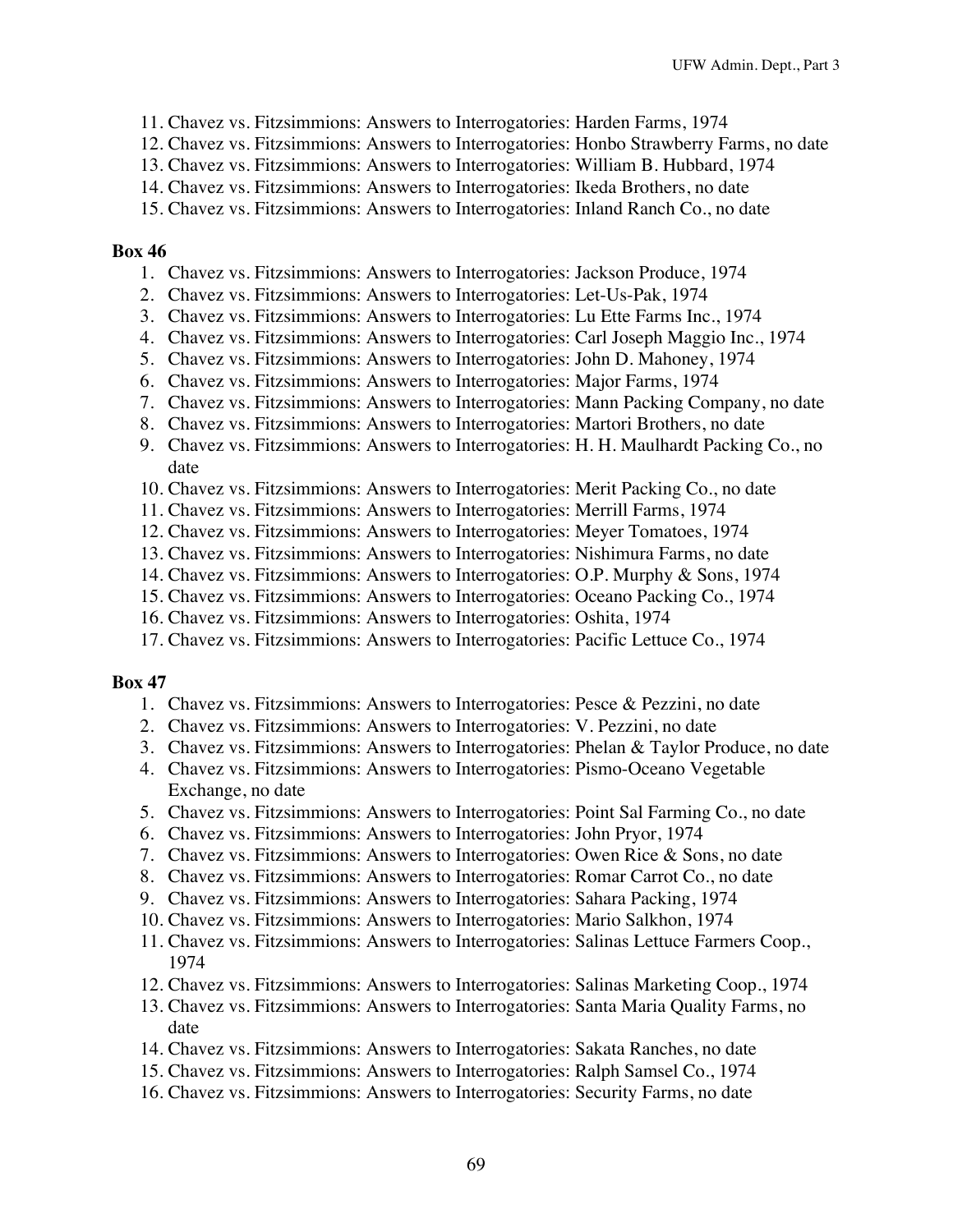- 1. Chavez vs. Fitzsimmions: Answers to Interrogatories: Sonny California Carrots, 1974
- 2. Chavez vs. Fitzsimmions: Answers to Interrogatories: Souza, Clifford, no date
- 3. Chavez vs. Fitzsimmions: Answers to Interrogatories: Souza, Earl, no date
- 4. Chavez vs. Fitzsimmions: Answers to Interrogatories: Souza, Henry, 1974
- 5. Chavez vs. Fitzsimmions: Answers to Interrogatories: Souza & Booster Inc., no date
- 6. Chavez vs. Fitzsimmions: Answers to Interrogatories: Souza Bros. Packing Co., no date
- 7. Chavez vs. Fitzsimmions: Answers to Interrogatories: Stewart Packing Co., no date
- 8. Chavez vs. Fitzsimmions: Answers to Interrogatories: Tani Farms, no date
- 9. Chavez vs. Fitzsimmions: Answers to Interrogatories: J. C. Teixeira, no date
- 10. Chavez vs. Fitzsimmions: Answers to Interrogatories: Tomooka Brothers, no date
- 11. Chavez vs. Fitzsimmions: Answers to Interrogatories: United Packing, no date
- 12. Chavez vs. Fitzsimmions: Answers to Interrogatories: Jon Vessey, 1974
- 13. Chavez vs. Fitzsimmions: Answers to Interrogatories: West Coast Farms, no date
- 14. Chavez vs. Fitzsimmions: Answers to Interrogatories: Western Produce Co., no date
- 15. Chavez vs. Fitzsimmions: Answers to Interrogatories: Waller Flowerseed Co., no date
- 16. Chavez vs. Fitzsimmions: Answers to Interrogatories: Western Growers Association, 1974
- 17. Chavez vs. Fitzsimmions: Answers to Interrogatories: Dave Wynne Farms Inc., 1974
- 18. Chavez vs. Fitzsimmions: Answers to Interrogatories: Job Farms, 1974
- 19. Chavez vs. Fitzsimmions: Answers to Interrogatories: Point Sal Growers and Packers, 1974
- 20. Chavez vs. Fitzsimmions: Answers to Interrogatories: Sonny California Carrots, 1974
- 21. Chavez vs. Fitzsimmions: Answers to Interrogatories: Souza, Clifford, no date
- 22. Chavez vs. Fitzsimmions: Answers to Interrogatories: Souza, Earl, no date
- 23. Chavez vs. Fitzsimmions: Answers to Interrogatories: Souza, Henry, 1974
- 24. Chavez vs. Fitzsimmions: Answers to Interrogatories: Souza & Booster Inc., no date
- 25. Chavez vs. Fitzsimmions: Answers to Interrogatories: Souza Bros. Packing Co., no date
- 26. Chavez vs. Fitzsimmions: Answers to Interrogatories: Stewart Packing Co., no date
- 27. Chavez vs. Fitzsimmions: Answers to Interrogatories: Tani Farms, no date
- 28. Chavez vs. Fitzsimmions: Answers to Interrogatories: J. C. Teixeira, no date
- 29. Chavez vs. Fitzsimmions: Answers to Interrogatories: Tomooka Brothers, no date
- 30. Chavez vs. Fitzsimmions: Answers to Interrogatories: United Packing, no date
- 31. Chavez vs. Fitzsimmions: Answers to Interrogatories: Jon Vessey, 1974
- 32. Chavez vs. Fitzsimmions: Answers to Interrogatories: West Coast Farms, no date
- 33. Chavez vs. Fitzsimmions: Answers to Interrogatories: Western Produce Co., no date
- 34. Chavez vs. Fitzsimmions: Answers to Interrogatories: Waller Flowerseed Co., no date
- 35. Chavez vs. Fitzsimmions: Answers to Interrogatories: Western Growers Association, 1974
- 36. Chavez vs. Fitzsimmions: Answers to Interrogatories: Dave Wynne Farms Inc., 1974
- 37. Chavez vs. Fitzsimmions: Answers to Interrogatories: Job Farms, 1974
- 38. Chavez vs. Fitzsimmions: Answers to Interrogatories: Point Sal Growers and Packers, 1974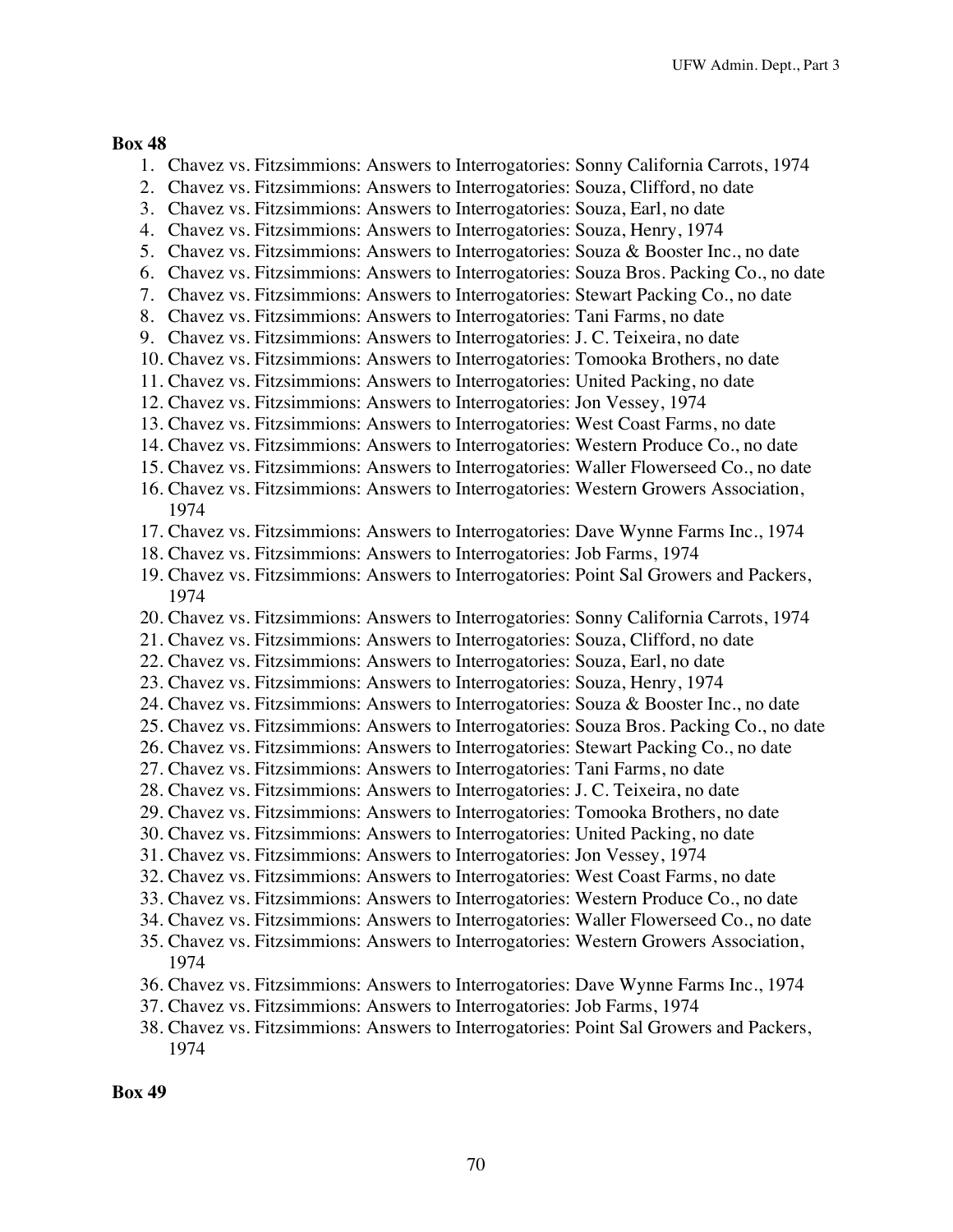- 1. Chavez vs. Fitzsimmions: Answers to Interrogatories: Confidential Answers, no date
- 2. Ballantine Produce vs. UFWOC: Anti-Trust, 1970
- 3. Bodine vs. UFWOC, 1971-1974
- 4. Anti-Trust: Marketing Grapes, 1970
- 5. Pacific Farms Inc. vs. Chavez, 1974
- 6. Western Conference of Teamsters vs. UFWOC, 1973
- 7. Western Conference of Teamsters vs. UFWOC, 1973
- 8. Western Conference of Teamsters vs. UFWOC, 1973
- 9. D'Arrigo vs. UFWOC, 1973
- 10. Meyer Tomatoes vs. UFWOC et al, 1971
- 11. Basic Vegetable Products vs. UFWOC, 1971
- 12. Basic Vegetable Products vs. UFWOC: Pleadings, 1971
- 13. Mendoza et al vs. Coit Ranch Inc., 1971
- 14. Coit Ranch Inc. vs. UFWOC et al, 1971
- 15. Modesto Negrete et al vs. Brown & Hill Tomato Shippers, 1972
- 16. Ballantine Produce Co. vs. UFWOC, 1973
- 17. Maldonado & Peterson vs. County of Monterey, 1971
- 18. Maldonado & Peterson vs. County of Monterey: Research, 1971
- 19. Safeway Anti-Trust: Notes, 1969-1975
- 20. Magallon vs. S. Pierce et al, no date
- 21. Emilio Garcia vs. Pic 'N Pac, 1970
- 22. Moreno & Castillo vs. D' Arrigo, 1970
- 23. Figueroa vs. Church, 1972
- 24. Ramon Marques vs. Bud Antle, 1970-1972
- 25. Cohen vs. Hansen, 1975
- 26. Cohen vs. Hansen, 1975

- 1. Duran et al vs. Izaguirre et al, 1970
- 2. Cervantes vs. Garin Company, 1971-1972
- 3. Cervantes vs. Garin Company, 1971-1972
- 4. Jackson Farming Co et al vs. Cesar Chavez et al: Calexico, 1974
- 5. Jackson Farming Co et al vs. Cesar Chavez et al: Calexico, 1974
- 6. Jackson Farming Co et al vs. Cesar Chavez et al: Deposition, 1974
- 7. Jackson Farming Co et al vs. Cesar Chavez et al: Abatti Deposition, 1974
- 8. Hermelinda Ybarra vs. Furukawa et al: Worker's Composition, 1972
- 9. Cayetano Nani et al vs. Point Sal Farming Company, 1971
- 10. Harden Farms, no date
- 11. Jesus Magallon: Unemployment, 1975
- 12. Santos Diaz: Death Benefits, 1974
- 13. Pedro Diaz: Death Benefits, 1974
- 14. K & S Markets vs. UFWOC, 1970
- 15. Wetherton et al vs. Growers Farm Labor Association, 1969
- 16. Transcript of Unemployment Insurance Hearing in Santa Maria CA, 1973
- 17. Furukawa Farms Inc. vs. Cesar & Manuel Chavez, 1970
- 18. Furukawa Farms Inc. vs. Cesar & Manuel Chavez, 1970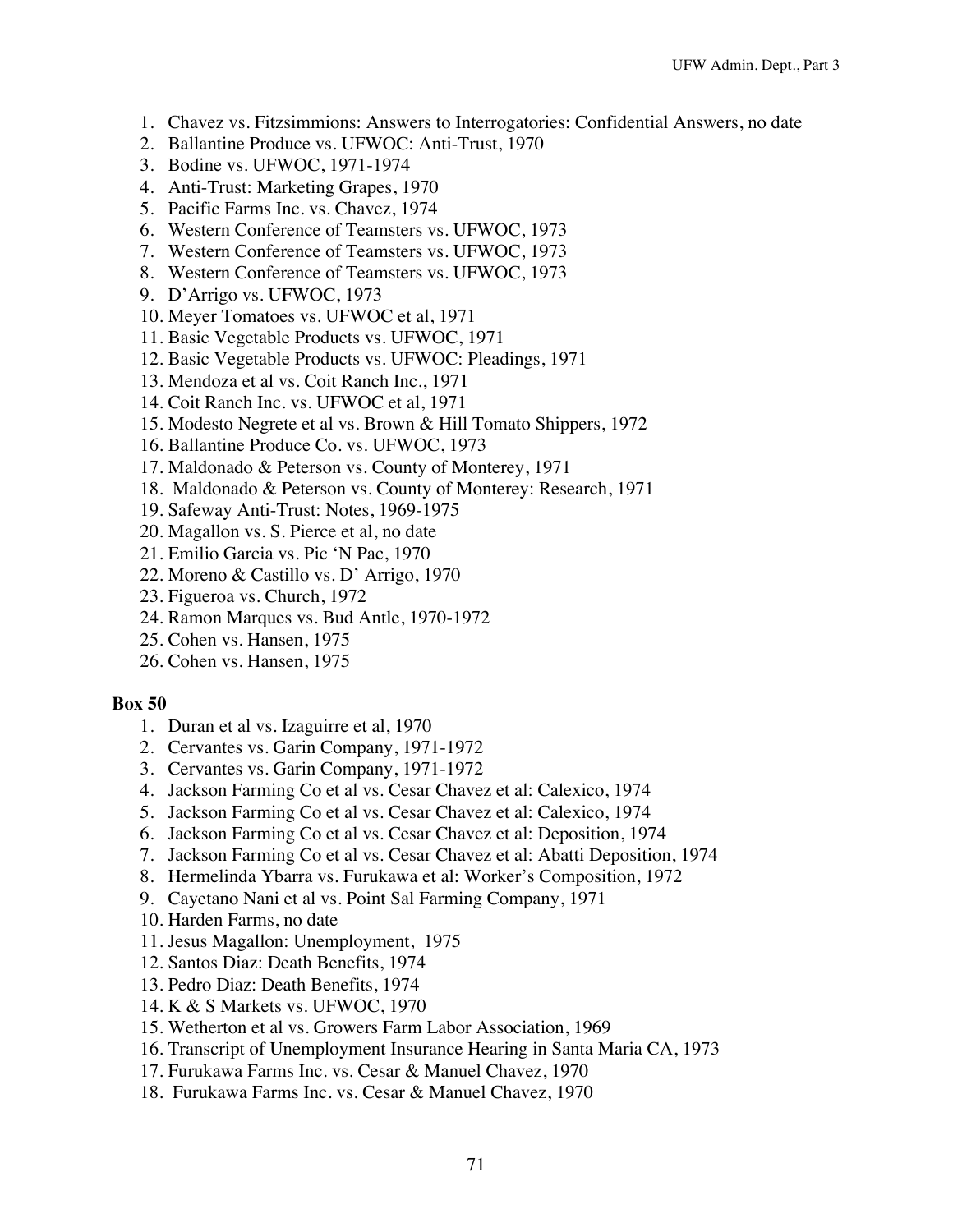- 19. Furukawa Farms Inc. vs. Cesar & Manuel Chavez: Supreme Court Appeal, 1972
- 20. Furukawa Farms Inc. vs. Cesar & Manuel Chavez: Supreme Court Appeal, 1973
- 21. Paulino Pacheco et al vs. Michael Tani et al, 1976
- 22. Isabel Gallardo et al vs. Western Conference of Teamsters, 1971

- 1. Phelan & Taylor Produce Co. vs. Cesar Chavez et al, 1970-1971
- 2. Phelan & Taylor Produce Co. vs. Cesar Chavez et al: Defendants Pleadings, 1970-1971
- 3. Hector Becera et al vs. Bruce Church Inc.: Depositions, 1974
- 4. Pic 'n Pac: Chapter XI Bankruptcy, 1972
- 5. Pic 'n Pac: Chapter XI Bankruptcy: RFK Service Center Claim, 1973
- 6. Rafael Tejada et al vs. D'Arrigo et al, 1972
- 7. Jesus Jaramillo et al vs. Salinas Strawberries et al, 1967
- 8. Manuel Hernadez et al vs. Western Conference of Teamsters, 1973
- 9. Santiago Escamilla et al vs. Marshburn Brothers, 1977
- 10. Luis Garza et al vs. Marshburn Brothers Farms, 1974
- 11. People vs. Marshburn Brothers Farms, 1971
- 12. Rodrigo Castillo et al vs. Bonita Packing Company, 1974
- 13. Jesus Guzman et al vs. California Coastal Farms Inc., 1971-1972
- 14. Jesus Guzman et al vs. California Coastal Farms Inc., 1971-1972
- 15. Jesus Guzman et al vs. California Coastal Farms Inc., 1971-1972
- 16. Cayetano Nani vs. William Hern et al: Division of Labor Law Enforcement, 1970
- 17. Central California Farmers' Committee vs. UFWOC: Anti- Trust Affidavits: Marketing Grapes, 1970
- 18. Central California Farmers' Committee vs. UFWOC: Anti-Trust Pleadings, 1969
- 19. Central California Farmers' Committee vs. UFWOC: Anti-Trust Pleadings, 1970
- 20. Central California Farmers' Committee vs. UFWOC: Anti-Trust Pleadings, 1971-1972
- 21. Central California Farmers' Committee vs. UFWOC: Anti-Trust Pleadings, 1970
- 22. Central California Farmers' Committee vs. UFWOC: Motion to Dismiss Appeal, 1969- 1970
- 23. Central California Farmers' Committee vs. UFWOC: Appeal, 1969-1970
- 24. Central California Farmers' Committee vs. UFWOC: Appeal, 1969-1970

- 1. Central California Farmers' Committee vs. UFWOC: Washington Gas Light Company, no date
- 2. Central California Farmers' Committee vs. UFWOC: Correspondence & Memos, 1970
- 3. Central California Farmers' Committee vs. UFWOC: Correspondence & Memos, 1971
- 4. Daniel Gutierrez et al vs. Armondo Pena et al, 1970
- 5. Daniel Gutierrez & Jesus Machado vs. Mario Saikhon, 1970
- 6. Fred Andrews et al vs. Manuel Chavez et al, 1971
- 7. Fred Andrews et al vs. Manuel Chavez et al: Request for Dismissal, 1972
- 8. Sam Andres et al vs. Manuel Chavez et al, 1971
- 9. Abatti Farms Inc. vs. Cesar Chavez, 1972
- 10. Abatti Farms Inc. vs. UFWOC: Strike, 1972
- 11. Abatti Farms Inc. vs. UFWOC: Declarations, 1970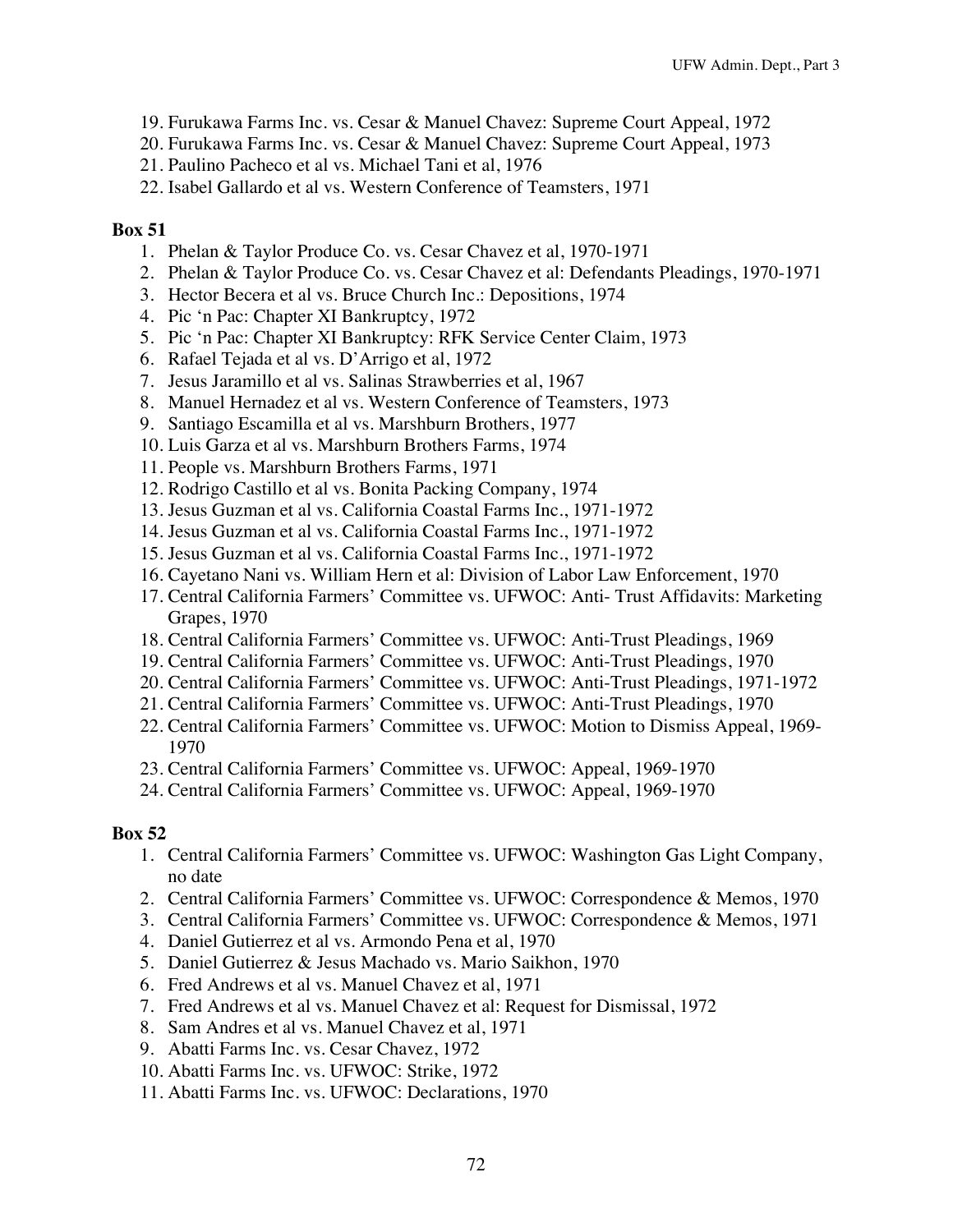- 12. Abatti Farms Inc. vs. UFWOC: Contract, 1972
- 13. Abatti Farms Inc. vs. UFWOC: Contract, 1972
- 14. Valdez vs. Abatti Produce: Canal Access, 1971
- 15. UFWOC vs. Miguel Aguilar et al, 1972
- 16. Mario Saikhon vs. Manuel Chavez et al, 1970
- 17. Mario Saikhon vs. Manuel Chavez et al, 1970
- 18. Mario Saikhon vs. Manuel Chavez et al, 1971

- 1. T. Apkarian & Sons vs. UFWOC, 1970
- 2. Felix Ramirez vs. T. Apkarian & Sons, 1970
- 3. Rafael Duran vs. Arakelian Farms Inc. et al, 1970
- 4. F. H. Hogue Produce Co. vs. UFWOC: Arizona, 1971
- 5. D' Arrigo Brothers vs. UFWOC, 1970
- 6. Jose Moreno & Leo Castillo vs. D'Arrigo Brothers, 1970
- 7. High & Mighty Farms & George Arkelian Farms vs. UFWOC, 1970
- 8. Pic 'N Pac Foods Inc. vs. Cesar Chaves et al: First Strike, 1970
- 9. Pic 'N Pac Foods Inc. vs. Cesar Chaves et al: First Strike, 1970
- 10. Pic 'N Pac Foods Inc. vs. Cesar Chaves et al: Transcript of Appeal, 1970
- 11. Freshpict Foods Inc. vs. UFWOC, 1970
- 12. Freshpict Foods Inc. vs. UFWOC: Second Strike, 1970
- 13. Freshpict Foods Inc. vs. UFWOC: First Strike, 1970
- 14. Arrow Lettuce et al vs. UFWOC et al, 1973
- 15. Arrow Lettuce et al vs. UFWOC et al, 1971
- 16. Oshita Inc. et al vs. UFWOC: Declarations, 1970
- 17. Oshita Inc. et al vs. UFWOC, 1973
- 18. Oshita Inc. et al vs. UFWOC: Discovery, 1970
- 19. Oshita Inc. et al vs. UFWOC: Supreme Court, 1972
- 20. Mann Packing Company vs. Cesar Chavez et al, 1973
- 21. Eckel Produce Company vs. Cesar Chavez et al, 1973
- 22. Stewart Packing Company vs. Cesar Chavez et al, 1973
- 23. Garin Company Inc. vs. Cesar Chavez et al, 1973
- 24. Merit Packing Company Inc. vs. Cesar Chavez et al, 1973
- 25. West Coast Farms vs. UFWOC, 1970

- 1. West Coast Farms vs. UFWOC, 1970
- 2. Let-Us-Pac vs. UFWOC et al, 1970
- 3. Bruce Church Inc. vs. UFWOC et al, 1970
- 4. James L. Mapes et al vs. Cesar Chavez et al, 1970
- 5. Moro Cojo Ranch Company et al vs. UFWOC et al, 1970
- 6. Schuman Farms vs. UFWOC et al, 1970
- 7. Harden Farms of California vs. UFWOC et al: Monterey, 1970
- 8. Harden Farms of California vs. UFWOC et al: San Benito, 1970
- 9. Horwath & Co. vs. UFWOC, 1970
- 10. D' Arrigo Brothers Co. vs. UFWOC, 1970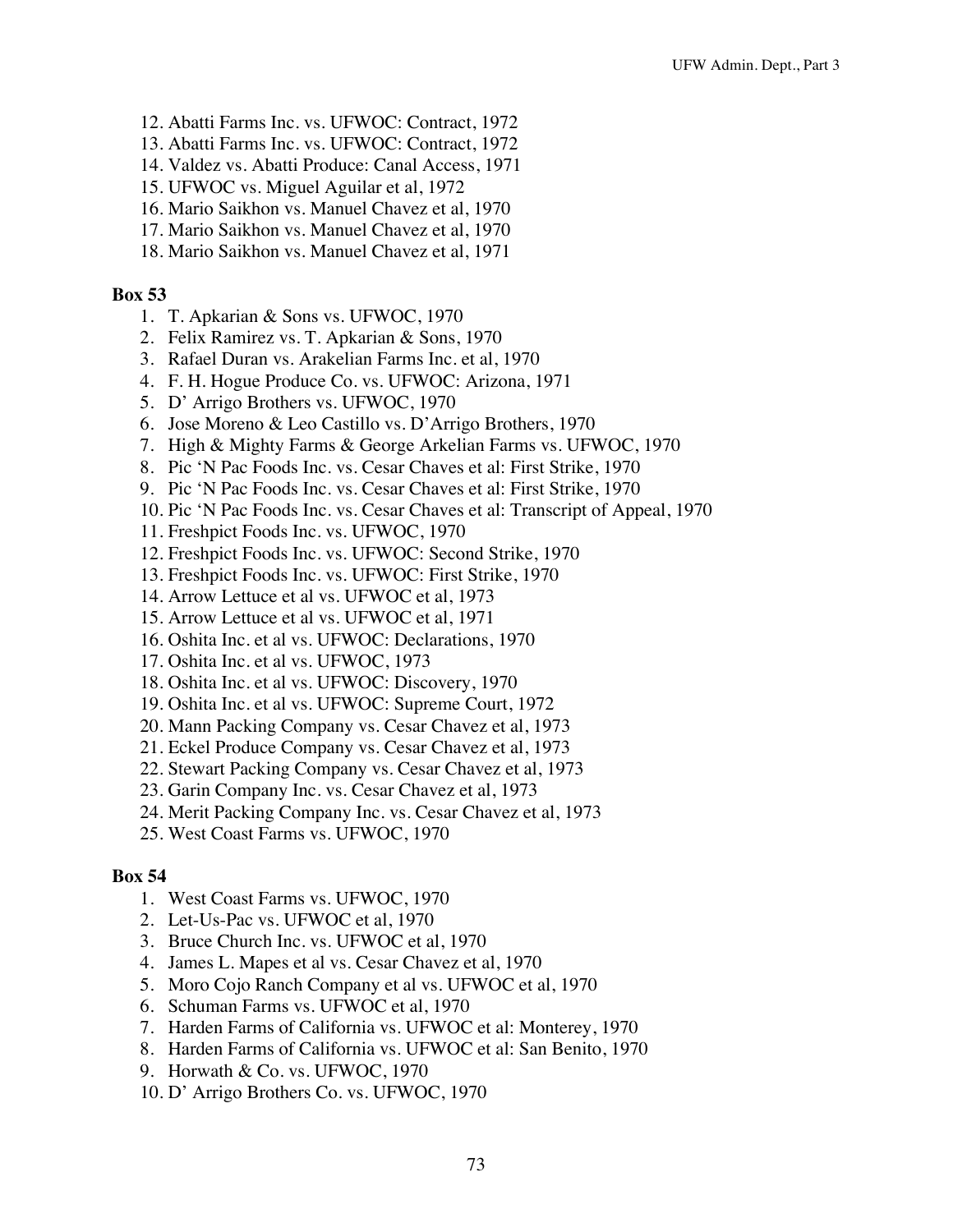- 11. John Inglis Frozen Food Company vs. Cesar Chavez et al, 1970
- 12. Shipper's Development Company et al vs. Amalgamated Meat Cutters & Butcher Workers Union, 1971
- 13. Oshita Inc. vs. UFWOC et al: Appeal, 1971
- 14. Growers Exchange Inc. vs. Cesar Chavez, 1970
- 15. Known Injunctions Currently Enjoining Picketing by United Farm Workers Union, 1973
- 16. Bagdasarian vs. UFWU: Deposition of Writ, 1974
- 17. Bagdasarian vs. UFWU: Interrogatories, 1974
- 18. Bagdasarian vs. UFWU: Interrogatories, 1974
- 19. Bagdasarian vs. UFWU: Deposition, 1973-1974
- 20. Bagdasarian vs. UFWU: Declaration: Mike Bosic, 1973
- 21. Bagdasarian vs. UFWU: Pleadings, 1974
- 22. Beckman & Bender vs. UFWU: Pleadings, 1973
- 23. Beckman & Bender vs. UFWU: Discovery, 1974
- 24. Bobara Ranch vs. UFWU et al: Pleadings, 1974
- 25. Bobara Ranch vs. UFWU et al: Discovery, 1974
- 26. Carian Enterprises Inc. vs. UFWU: Discovery, 1974
- 27. Carian Enterprises Inc. vs. UFWU: Pleadings, 1974
- 28. Coachella-Imperial Distributors Inc. vs. UFWU et al: Pleadings, 1974
- 29. Coachella-Imperial Distributors Inc. vs. UFWU et al: Interrogatories, 1974
- 30. Coachella-Imperial Distributors Inc. vs. UFWU et al: Deposition, 1973
- 31. Karahadian & Sons Inc. vs. UFWU: Discovery, 1973

- 1. Karahadian & Sons Inc. vs. UFWU: Pleadings, 1974
- 2. Tenneco vs. UFWU: Notes, 1973
- 3. Tenneco vs. UFWU: Injunction Intervention, 1973
- 4. Tenneco vs. UFWU: Pleadings, 1974
- 5. Tenneco vs. UFWU: Discovery, 1974
- 6. Tenneco vs. UFWU: Injunction Copies, 1973
- 7. Heggblade- Marguleas-Tenneco Inc. et al vs. UFWU, 1973
- 8. Ben Laflin vs. UFWU: Pleadings, 1973
- 9. Ben Laflin vs. UFWU: Discovery, 1974
- 10. Marion P. Tudor et al vs. UFWU et al, 1973
- 11. Wilford W. Johansen vs. UFWOC, no date
- 12. Wilford W. Johansen vs. UFWOC, 1972
- 13. Wilford W. Johansen vs. UFWOC: Pleadings, 1972
- 14. Wilford W. Johansen vs. UFWOC: Affidavits in Opposition to Pet, 1972
- 15. Wilford W. Johansen vs. UFWOC: NLRB, 1972
- 16. Wilford W. Johansen vs. UFWOC et al: Notes and Memos, 1972
- 17. Wilford W. Johansen vs. UFWOC et al: Stipulation of Dismissal, 1972
- 18. Wilford W. Johansen vs. UFWOC et al: Affidavits in Support of Petition, 1972
- 19. Wilford W. Johansen vs. UFWOC et al: Affidavits in Support of Petition, 1972
- 20. Wilford W. Johansen vs. UFWOC et al: Affidavits in Support of Petition, 1972
- 21. Wilford W. Johansen vs. UFWOC et al: Affidavits in Support of Petition, 1972
- 22. Wilford W. Johansen vs. UFWOC et al: Affidavits in Support of Petition, 1972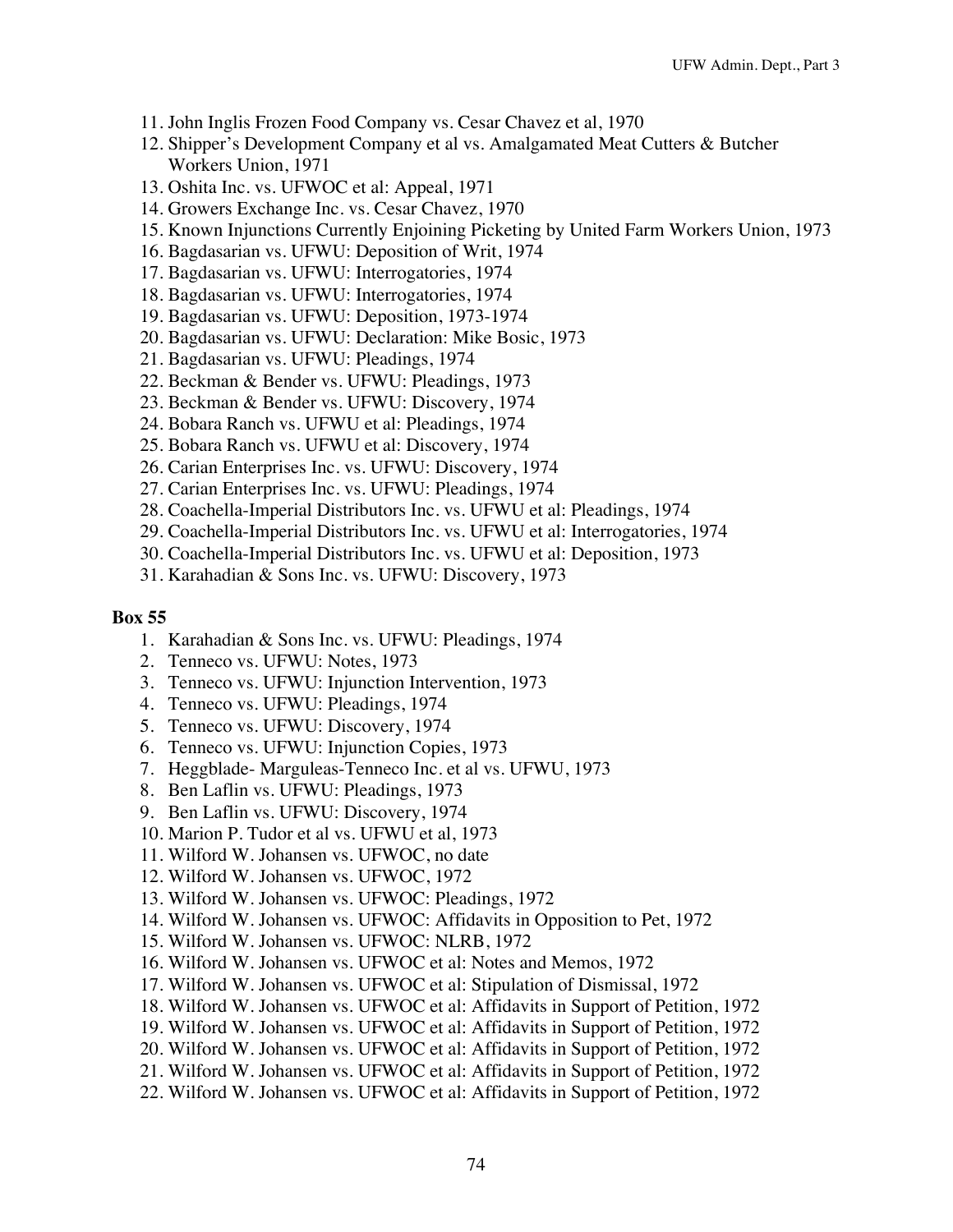23. Wilford W. Johansen vs. UFWOC et al: Affidavits in Support of Petition, 1972

## **Box 56**

- 1. Chavez vs. Bagdasarian et al: Responsive Pleadings, 1973-1974
- 2. Chavez vs. Bagdasarian et al: Responsive Pleadings, 1973-1974
- 3. Chavez vs. Bagdasarian et al: Pleadings, 1974
- 4. Chavez vs. Bagdasarian et al: Service, 1973-1974
- 5. Chavez vs. Bagdasarian et al: Motion to Quash Fitz, 1974
- 6. Coachella Personal Injury Suits, 1973-1974
- 7. Coachella Personal Injury Suits, 1973-1974
- 8. Coachella Personal Injury Suits: Medicals, 1977-1978
- 9. UFWU vs. IBT et al: Dismissed, 1973
- 10. UFWU vs. Teamsters: Injunction, 1973-1978
- 11. Riverside County Housing Authority vs. UFWU, 1973-1974
- 12. Coachella Cross-Complaint: Pleadings, 1974
- 13. Coachella Cross-Complaint: Motion to Strike, 1974
- 14. Coachella Cross-Complaint: Discovery, 1974
- 15. Coachella Cross-Complaint: Notes, 1974
- 16. Jesus Contreras vs. Grower-Shipper Vegetable Association of Central California et al: Pleadings, 1970
- 17. Jesus Contreras vs. Grower-Shipper Vegetable Association of Central California et al: Pleadings, 1970
- 18. Jesus Contreras vs. Grower-Shipper Vegetable Association of Central California et al: Discovery, 1970
- 19. Jesus Contreras vs. Grower-Shipper Vegetable Association of Central California et al: Correspondence, 1974
- 20. Jesus Contreras vs. Grower-Shipper Vegetable Association of Central California et al: Antle Counterclaims, 1971
- 21. Jesus Contreras vs. Grower-Shipper Vegetable Association of Central California et al: Appeal, 1973
- 22. Jesus Contreras vs. Grower-Shipper Vegetable Association of Central California et al: Official Record of Appeal, 1971
- 23. Jesus Contreras vs. Grower-Shipper Vegetable Association of Central California et al: Official Record of Appeal, 1971
- 24. Jesus Contreras vs. Grower-Shipper Vegetable Association of Central California et al: Supreme Court, 1974
- 25. UFW vs. IBT: Richard Bagdasarian: Admissions, 1973

- 1. UFW vs. IBT: Richard Bagdasarian: Answers to Interrogatories, 1973
- 2. UFW vs. IBT: Richard Bagdasarian: Depositions, 1973
- 3. UFW vs. IBT: Bobara: Admissions, 1972-1973
- 4. UFW vs. IBT: Bobara: Answers to Interrogatories, 1975-1976
- 5. UFW vs. IBT: Harry Carian: Admissions, 1973-1975
- 6. UFW vs. IBT: Harry Carian: Answers to Interrogatories, 1973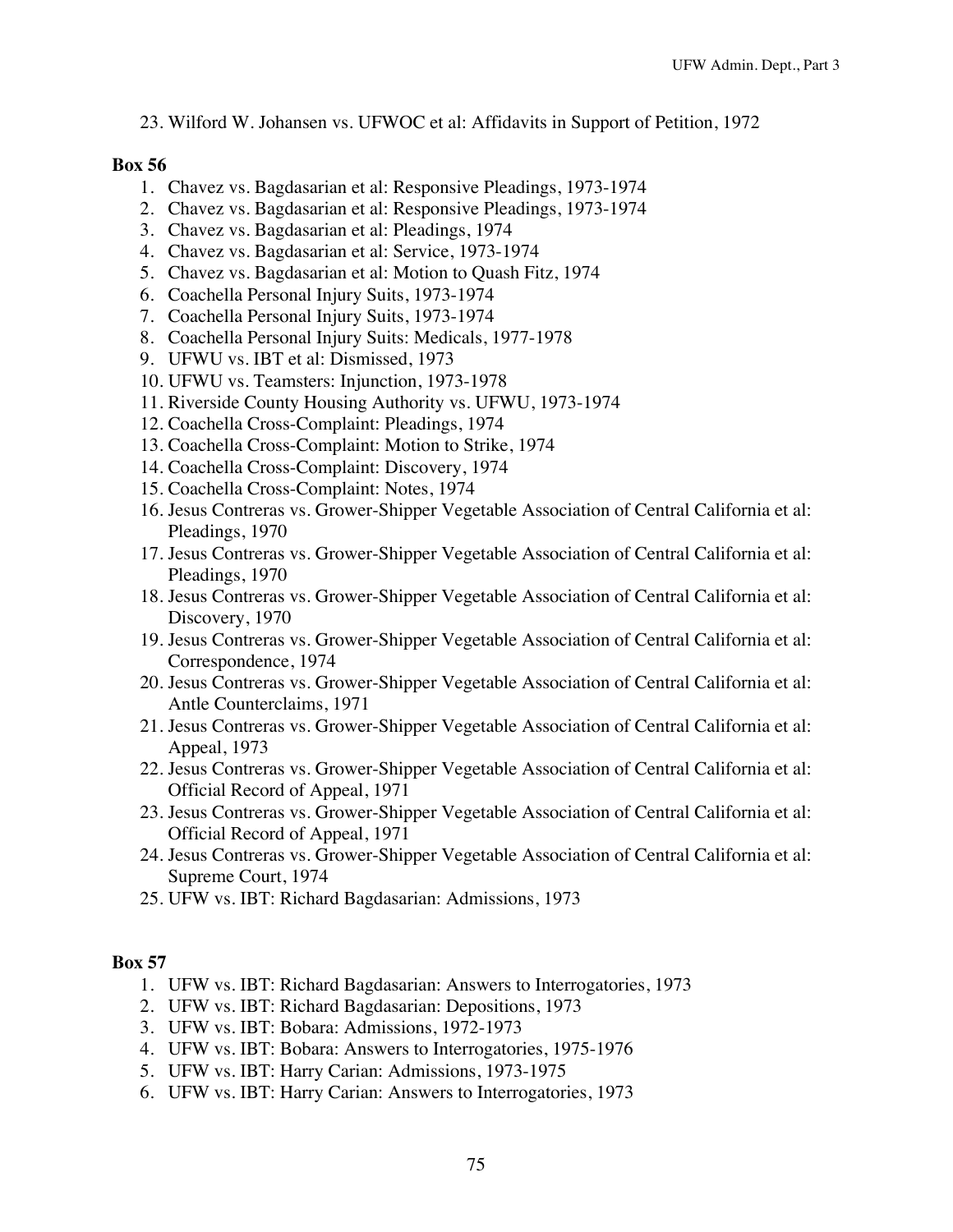- 7. UFW vs. IBT: CID: Admissions, 1972-1975
- 8. UFW vs. IBT: CID: Answers to Interrogatories, 1975-1976
- 9. UFW vs. IBT: CID: Depositions, 1973
- 10. UFW vs. IBT: Coachella Vineyards: Admissions, 1972-1975
- 11. UFW vs. IBT: Coachella Vineyards: Answers to Interrogatories, 1975-1976
- 12. UFW vs. IBT: Karahadian & Sons: Admissions, 1972-1975
- 13. UFW vs. IBT: Karahadian & Sons: Answers to Interrogatories, 1976
- 14. UFW vs. IBT: Karahadian & Sons: Depositions, 1976
- 15. UFW vs. IBT: Karahadian & Sons: Depositions, 1976
- 16. UFW vs. IBT: Laflin & Laflin: Admissions, 1972-1975
- 17. UFW vs. IBT: Laflin & Laflin: Answers to Interrogatories, 1975
- 18. UFW vs. IBT: Mel- Pak: Admissions, 1972-1975
- 19. UFW vs. IBT: Mel-Pak: Answers to Interrogatories, 1972-1975
- 20. UFW vs. IBT: Henry Moreno: Admissions, 1975
- 21. UFW vs. IBT: Henry Moreno: Answers to Interrogatories, 1975-1976
- 22. UFW vs. IBT: Henry Moreno: Depositions, 1976
- 23. UFW vs. IBT: Cy Mouradick & Sons: Answers to Interrogatories, 1975-1976
- 24. UFW vs. IBT: Oasis Gardens: Admissions, 1975
- 25. UFW vs. IBT: Oasis Gardens: Answers to Interrogatories, 1975
- 26. UFW vs. IBT: Richard Peters: Admissions, 1975
- 27. UFW vs. IBT: Richard Peters: Answers to Interrogatories, 1975
- 28. UFW vs. IBT: Tenneco: Admissions, 1975
- 29. UFW vs. IBT: Tenneco: Answers to Interrogatories, 1975-1976
- 30. UFW vs. IBT: Tenneco: Depositions, 1976
- 31. UFW vs. IBT: Tenneco: Production of Documents, 1976
- 32. UFW vs. IBT: Marion P. Tudor: Answers to Interrogatories, 1975-1976
- 33. UFW vs. IBT: David Valdora: Admissions, 1972-1975

- 1. UFW vs. IBT: David Valdora: Answers to Interrogatories, 1976
- 2. UFW vs. IBT: David Valdora: Depositions, 1976
- 3. UFW vs. IBT: Al Caplan: Depositions, 1976
- 4. UFW vs. IBT: Al Caplan: Depositions, 1976
- 5. UFW vs. IBT: David Smith: Depositions, 1974
- 6. UFW vs. IBT: Lee Shaw: Depositions, 1976
- 7. UFW vs. IBT: Lee Shaw: Depositions, 1976
- 8. UFW vs. IBT: Fitzsimmions: Admissions, 1975
- 9. UFW vs. IBT: Fitzsimmions: Answers to Interrogatories, 1976
- 10. UFW vs. IBT: Fitzsimmions: To be covered in Deposition, 1976
- 11. UFW vs. IBT: Fitzsimmions: Depositions, 1972-1973
- 12. UFW vs. IBT: Fitzsimmions: Depositions, 1976
- 13. UFW vs. IBT: Fitzsimmions: Depositions, 1976
- 14. UFW vs. IBT: Fitzsimmions: Depositions, 1976
- 15. UFW vs. IBT: Fitzsimmions: Depositions, 1976
- 16. UFW vs. IBT: Mohn, WCT: Answers to Interrogatories, 1975
- 17. UFW vs. IBT: Mohn, WCT: Depositions, 1974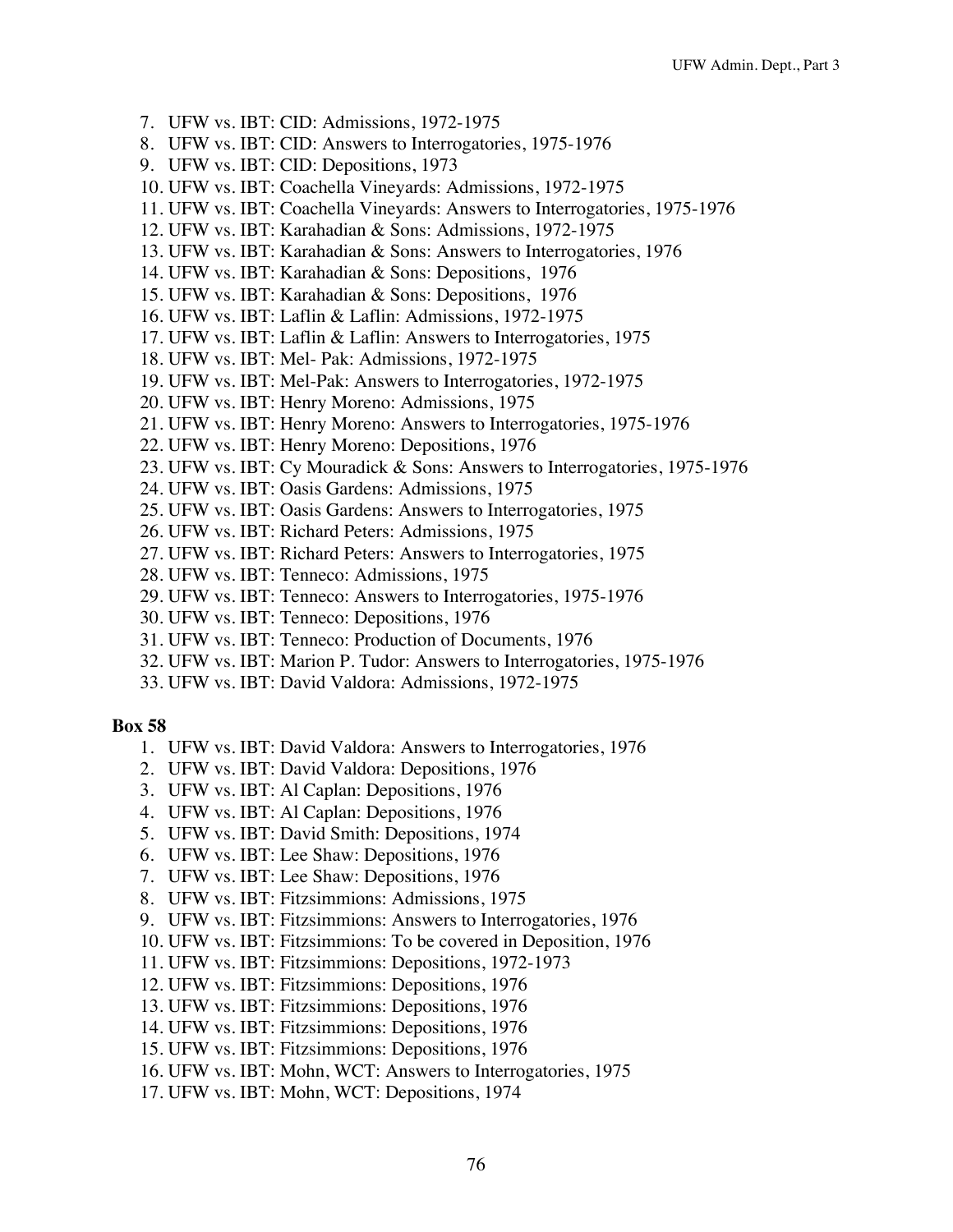- 18. UFW vs. IBT: William Grami: Declarations & Clippings, 1973-1974
- 19. UFW vs. IBT: William Grami: Answers to Interrogatories, 1975

- 1. UFW vs. IBT: William Grami: Depositions, 1974
- 2. UFW vs. IBT: William Grami: Depositions, 1974
- 3. UFW vs. IBT: William Grami: Depositions, 1974
- 4. UFW vs. IBT: Grami, Cotner & WCT: Admissions, 1975
- 5. UFW vs. IBT: Ralph Cotner: Answers to Interrogatories, 1975
- 6. UFW vs. IBT: Ralph Cotner: Depositions, 1974
- 7. UFW vs. IBT: Teamster Goons: Admissions, 1976
- 8. UFW vs. IBT: Teamster Goons: Admissions, 1976
- 9. UFW vs. IBT: Teamster Goons: Answers to Interrogatories, 1976
- 10. UFW vs. IBT: Mauel Alvarado: Deposition, 1974
- 11. UFW vs. IBT: Mauel Alvarado: Deposition, 1974
- 12. UFW vs. IBT: Teamster Goons/Alvarado: Deposition, 1976
- 13. UFW vs. IBT: Teamster Goons/Alvarado: Deposition, 1976
- 14. UFW vs. IBT: Teamster Goons/Falco: Deposition, 1976
- 15. UFW vs. IBT: Teamster Goons/ Hernandez: Answers to Interrogatories, 1976
- 16. UFW vs. IBT: Teamster Goons/ Hernandez: Depositions, 1976
- 17. UFW vs. IBT: Teamster Goons/ Hernandez: Depositions, 1976
- 18. UFW vs. IBT: Teamster Goons/ Rodiguez: Deposition, 1974
- 19. UFW vs. IBT: Teamster Goons/ Surowy: Deposition, 1976
- 20. UFW vs. IBT: Teamster Goons/Mihalow: Deposition, 1976
- 21. UFW vs. IBT: Teamster Goons/Mihalow: Deposition, 1976
- 22. UFW vs. IBT: Teamster Goons/ Rodriguez: Deposition, 1974
- 23. UFW vs. IBT: Milton Karahadian: Deposition, 1976
- 24. UFW vs. IBT: Henry Moreno: Deposition, 1976
- 25. UFW vs. IBT: Robert Hernandez: Deposition, 1976
- 26. UFW vs. IBT: Robert Hernandez: Deposition, 1976

- 1. UFW vs. IBT: Rino Marconi: Deposition, 1976
- 2. UFW vs. IBT: Cesar Chavez: Deposition, 1976
- 3. UFW vs. IBT: Cesar Chavez: Deposition, 1976
- 4. UFW vs. IBT: Cesar Chavez: Deposition, 1976
- 5. UFW vs. IBT: Celestino Chavez: Deposition, 1976
- 6. UFW vs. IBT: Celestino Chavez: Deposition, 1976
- 7. UFW vs. IBT: Celestino Chavez: Deposition, 1976
- 8. UFW vs. IBT: Plaintiffs Witnesses: Cesar Chavez, 1976-1977
- 9. UFW vs. IBT: Plaintiffs Witnesses: Celestino Chavez, 1976-1977
- 10. UFW vs. IBT: Plaintiffs Witnesses: David Burciaga, 1976-1977
- 11. UFW vs. IBT: Plaintiffs Witnesses: David Burciaga, 1976-1977
- 12. UFW vs. IBT: Plaintiffs Witnesses: David Burciaga, 1976-1977
- 13. UFW vs. IBT: Plaintiffs Witnesses: David Burciaga, 1976-1977
- 14. UFW vs. IBT: Plaintiffs Witnesses: David Burciaga, 1976-1977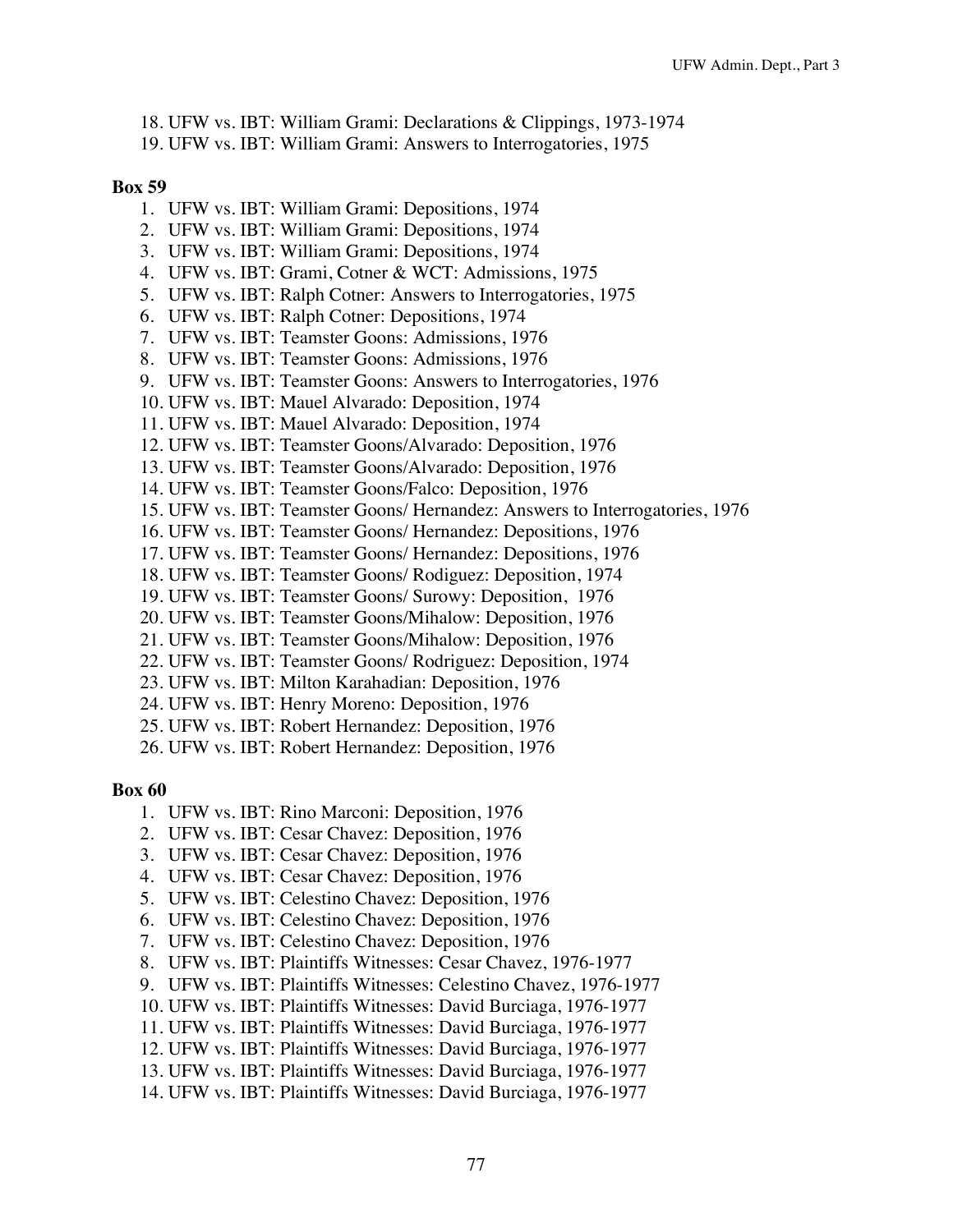- 15. UFW vs. IBT: David Burciaga: Deposition, 1976
- 16. UFW vs. IBT: David Burciaga: Deposition, 1976
- 17. UFW vs. IBT: David Burciaga: Deposition, 1976
- 18. UFW vs. IBT: Plaintiffs Witnesses: Fr. John Bank, 1973
- 19. UFW vs. IBT: Plaintiffs Witnesses: Names & Addresses, no date
- 20. UFW vs. IBT: Plaintiffs Witnesses: Bishop Joseph Donnelly, no date
- 21. UFW vs. IBT: Plaintiffs Witnesses: Cesar Chavez, 1976

- 1. UFW vs. IBT: Plaintiffs Witnesses: Cesar Chavez, 1976
- 2. UFW vs. IBT: Plaintiffs Witnesses: Cesar Chavez, 1976
- 3. UFW vs. IBT: Plaintiffs Witnesses: Cesar Chavez, 1976
- 4. UFW vs. IBT: Plaintiffs Witnesses: Bill Encinas, no date
- 5. UFW vs. IBT: Plaintiffs Witnesses: Tom Dalzell, 1976
- 6. UFW vs. IBT: Plaintiffs Witnesses: Tom Dalzell, 1976
- 7. UFW vs. IBT: Plaintiffs Witnesses: Marshall Ganz, 1976
- 8. UFW vs. IBT: Plaintiffs Witnesses: Marshall Ganz, 1976
- 9. UFW vs. IBT: Plaintiffs Witnesses: Marshall Ganz, 1976
- 10. UFW vs. IBT: Plaintiffs Witnesses: Marshall Ganz, 1976
- 11. UFW vs. IBT: Plaintiffs Witnesses: Marshall Ganz, 1976
- 12. UFW vs. IBT: Plaintiffs Witnesses: Dolores Huerta, 1976
- 13. UFW vs. IBT: Plaintiffs Witnesses: Dolores Huerta, 1976
- 14. UFW vs. IBT: Plaintiffs Witnesses: Ray Griego, 1976
- 15. UFW vs. IBT: Plaintiffs Witnesses: Msgr. George Higgins, no date
- 16. UFW vs. IBT: Plaintiffs Witnesses: Max Huerta, 1976
- 17. UFW vs. IBT: Plaintiffs Witnesses: Max Huerta, 1976
- 18. UFW vs. IBT: Plaintiffs Witnesses: Max Huerta, 1976
- 19. UFW vs. IBT: Plaintiffs Witnesses: Max Huerta, 1976
- 20. UFW vs. IBT: Plaintiffs Witnesses: Max Huerta, 1976

- 1. UFW vs. IBT: Plaintiffs Witnesses: Ray Huerta, 1976
- 2. UFW vs. IBT: Plaintiffs Witnesses: Ray Huerta, 1976
- 3. UFW vs. IBT: Plaintiffs Witnesses: Ray Huerta, 1976
- 4. UFW vs. IBT: Plaintiffs Witnesses: Ray Huerta, 1976
- 5. UFW vs. IBT: Plaintiffs Witnesses: Ray Huerta, 1976
- 6. UFW vs. IBT: Plaintiffs Witnesses: Ray Huerta, 1976
- 7. UFW vs. IBT: Plaintiffs Witnesses: William L Kircher, 1970
- 8. UFW vs. IBT: Plaintiffs Witnesses: Tom Dalzell, 1976-1977
- 9. UFW vs. IBT: Plaintiffs Witnesses: Joe Lopez, 1976
- 10. UFW vs. IBT: Plaintiffs Witnesses: Joe Lopez, 1976
- 11. UFW vs. IBT: Plaintiffs Witnesses: Joe Lopez, 1976
- 12. UFW vs. IBT: Plaintiffs Witnesses: Barbra Macri, 1973
- 13. UFW vs. IBT: Plaintiffs Witnesses: Local 692 Dissidents, 1976
- 14. UFW vs. IBT: Plaintiffs Witnesses: Dominic Scaccia, 1976
- 15. UFW vs. IBT: Plaintiffs Witnesses: United Farm Workers, 1973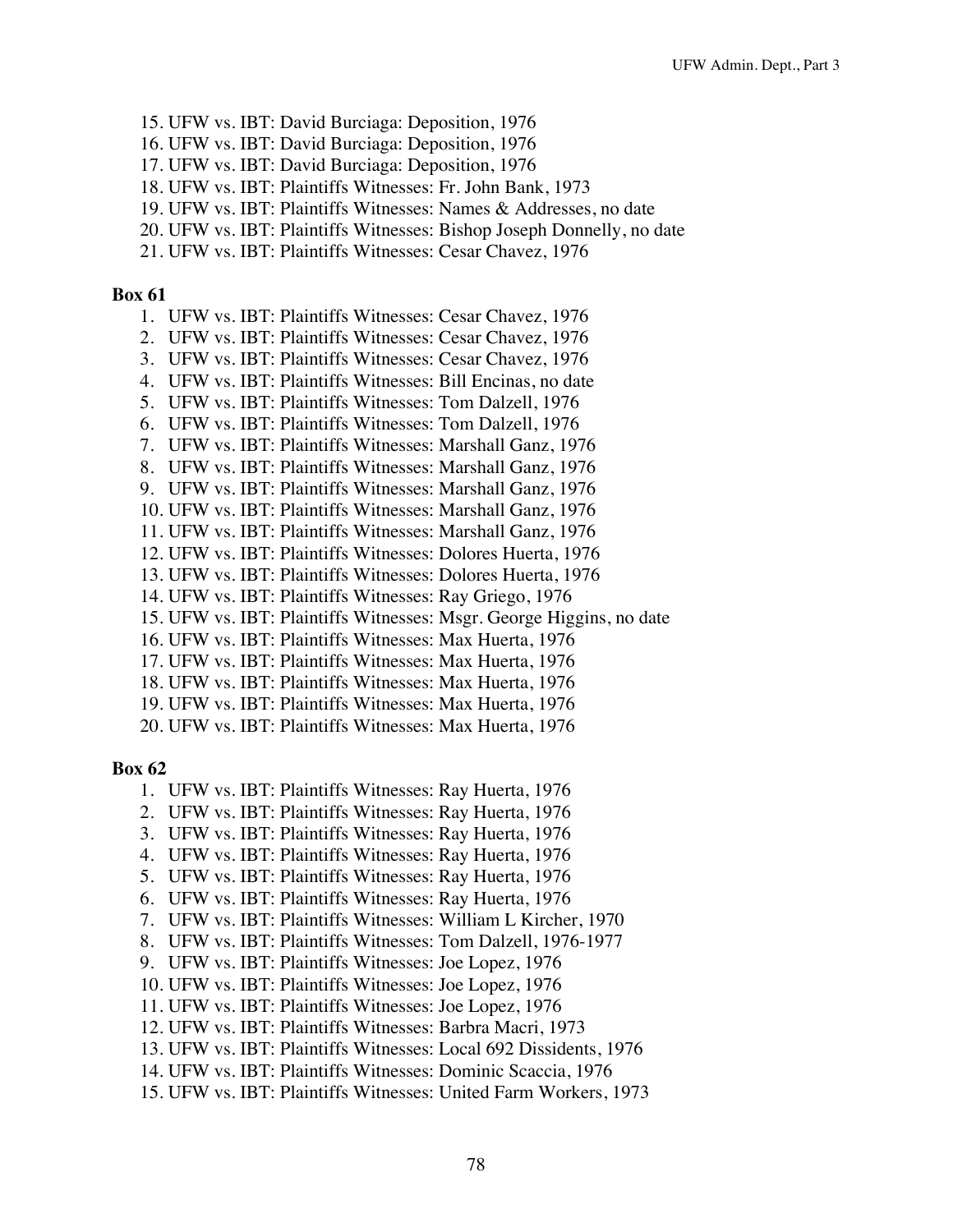- 16. United Farm Workers: Meetings: Coachella Picket Captain Meetings, 1973
- 17. United Farm Workers: Meetings: Executive Board Meeting, 1973
- 18. UFW vs. IBT: Declarations Produced: Violence, 1973
- 19. UFW vs. IBT: Declarations Produced: Violence, 1973
- 20. UFW vs. IBT: Declarations Produced: Violence, 1973
- 21. UFW vs. IBT: Declarations Produced: Other Incidents, 1973
- 22. UFW vs. IBT: Declarations Produced: Other Incidents, 1973
- 23. UFW vs. IBT: Declarations Produced: Other Incidents, 1973

- 1. UFW vs. IBT: Smith Production, 1976-1977
- 2. UFW vs. IBT: Tenneco Reports, 1972-1975
- 3. UFW vs. IBT: Summary Petitions, no date
- 4. UFW vs. IBT: Summary Documents & Meetings, no date
- 5. UFW vs. IBT: Dominic Scaccia: Affidavit, 1976
- 6. UFW vs. IBT: Lee Shaw Speech to Federal Meditation & Conciliation Services, 1973
- 7. UFW vs. IBT: Pleadings: Motion for Class Certification, 1976-1978
- 8. UFW vs. IBT: Pleadings: Motion for Class Certification, 1976-1978
- 9. UFW vs. IBT: Pleadings: Motion for Class Certification, 1976-1978
- 10. UFW vs. IBT: Pleadings: Motion for Class Certification, 1976-1978
- 11. UFW vs. IBT: Pleadings: Motion for Class Certification, 1976-1978
- 12. UFW vs. IBT: Pleadings: Motion for Class Certification, 1976-1977
- 13. Damages: Non-Medical, no date
- 14. Questionnaires, 1978
- 15. Damages: General Medical File, 1976-1978
- 16. Plaintiff: Damages, 1976-1978
- 17. Plaintiff: Damages, 1976-1978
- 18. Plaintiff: Damages, 1976-1978
- 19. Plaintiff: Damages, 1976-1978
- 20. Plaintiff: Damages, 1976-1978
- 21. Plaintiff: Damages, 1976-1978

- 1. Richard Bagdassarian Inc.: Records, 1973
- 2. Richard Bagdassarian Inc.: Records, 1973
- 3. Richard Bagdassarian Inc.: Records, 1973
- 4. UFW vs. IBT: Laflin & Laflin: Answers to Interrogatories, 1977
- 5. UFW vs. IBT: Heggblade- Marguleas-Tenneco: Answers to Interrogatories, 1977
- 6. UFW vs. IBT: Marion Tudor: Answers to Interrogatories, 1977
- 7. UFW vs. IBT: Karahadian: Answers to Interrogatories, 1977
- 8. UFW vs. IBT: Richard Peters Farms: Answers to Interrogatories, 1977
- 9. UFW vs. IBT: Mel Pak Ranches: Answers to Interrogatories, 1977
- 10. UFW vs. IBT: Harry Carian: Answers to Interrogatories, 1977
- 11. UFW vs. IBT: Irving Feldstein: Answers to Interrogatories, 1977
- 12. UFW vs. IBT: Pleadings #1, 1976
- 13. UFW vs. IBT: Pleadings #2: Motion to Dismiss- Original Complaint, 1976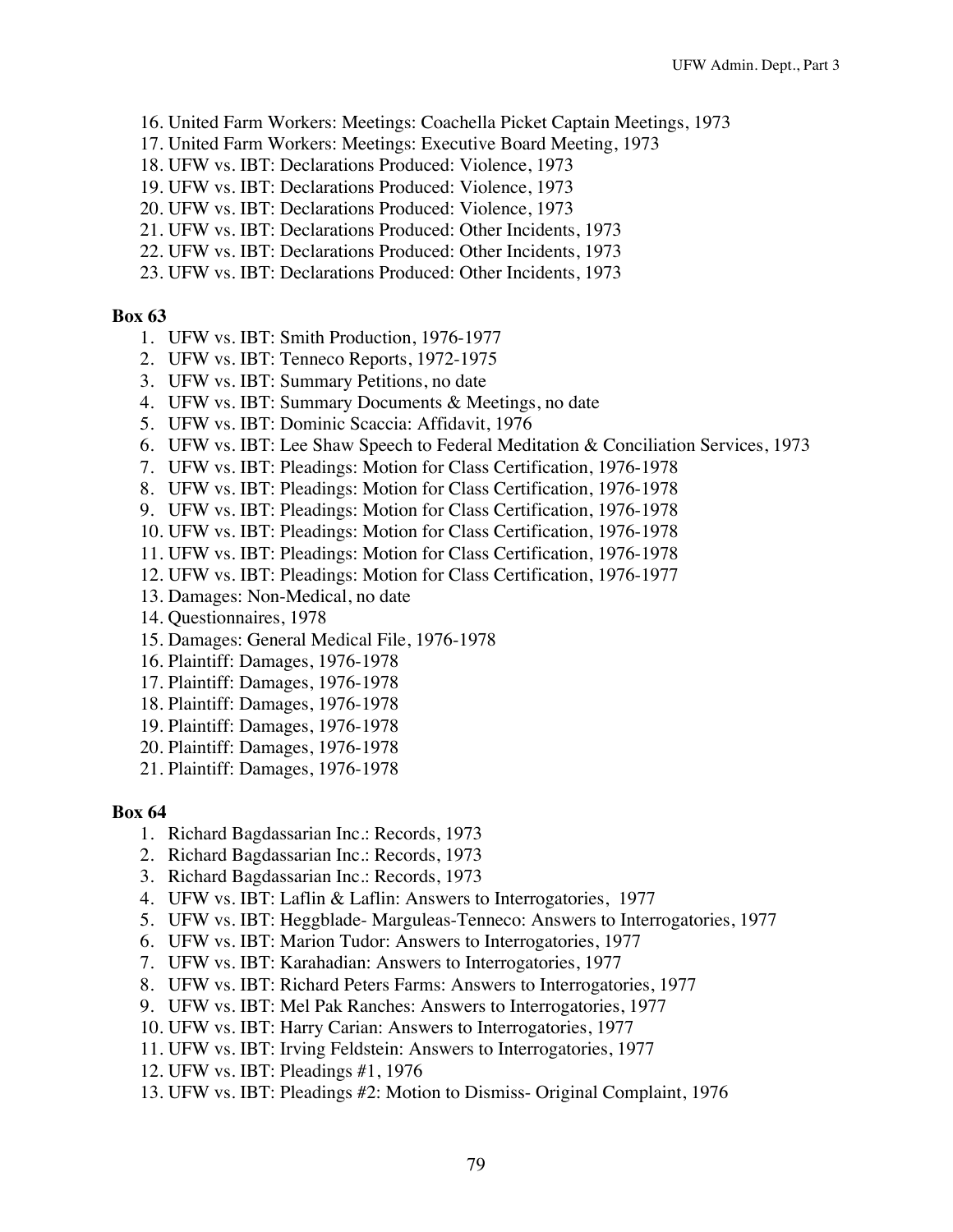- 14. UFW vs. IBT: Pleadings #2: Motion to Dismiss- Amended Complaint, 1976
- 15. UFW vs. IBT: Pleadings #3: Opposition to Defendants' Motion to Dismiss, 1976
- 16. UFW vs. IBT: Pleadings #4: Answers to Complaint, Requests for Interlocutory Appeal, 1976
- 17. UFW vs. IBT: Pleadings #4: Answers to Complaint, Requests for Interlocutory Appeal, 1976

- 1. UFW vs. IBT: Pleadings #5: Requests for Admissions- Objections to Requests, 1976
- 2. UFW vs. IBT: Planned Answers to Plaintiffs Interrogatories, 1976
- 3. UFW vs. IBT: Pleadings #6: Interrogatories to Defendants, 1976
- 4. UFW vs. IBT: Pleadings #7a: Plaintiffs Motion to Compel and Opposition to Defendants Motion for a Protective Order, 1976
- 5. UFW vs. IBT: Pleadings #7b: Defendants Motions Opposing Compelling of Answers, 1976
- 6. UFW vs. IBT: Pleadings # 8: Plaintiffs Motion to Compel Further Responses to Requests for Admissions, 1976
- 7. UFW vs. IBT: Pleadings #9: Defendants' Motions, 1976
- 8. UFW vs. IBT: Pleadings #10: Requests for Production of Documents and Objections, 1976
- 9. UFW vs. IBT: Pleadings #11: Interrogatories to Plaintiffs, 1976
- 10. UFW vs. IBT: Pleadings #11: Interrogatories to Plaintiffs, 1976
- 11. UFW vs. IBT: Pleadings #11: Interrogatories to Plaintiffs, 1976
- 12. UFW vs. IBT: Pleadings #12: Plaintiffs' Answers to Interrogatories, 1976
- 13. UFW vs. IBT: Pleadings #12: Plaintiffs' Answers to Interrogatories, 1976
- 14. UFW vs. IBT: Pleadings #12: Plaintiffs' Answers to Interrogatories, 1976
- 15. UFW vs. IBT: Pleadings #12: Plaintiffs' Answers to Interrogatories, 1976
- 16. UFW vs. IBT: Pleadings #12: Plaintiffs' Answers to Interrogatories, 1976

- 1. UFW vs. IBT: Pleadings # 13: Plaintiffs and Defendants Order to Compel, 1976
- 2. UFE vs. IBT: Pleadings # 13: Plaintiffs Order to Compel Documents, 1976
- 3. UFW vs. IBT: Pleadings #13: Plaintiffs and Defendants Protective Order Motions, 1976
- 4. UFW vs. IBT: Affidavits & Entities, 1976
- 5. UFW vs. IBT: Pleadings #14: Defendants' Motions to Compel Further Answers to Interrogatories, 1976
- 6. UFW vs. IBT: Pleadings #15: Motion to Intervene, 1977
- 7. UFW vs. IBT: Pleadings #16: Plaintiffs Motion to Compel Deposition, 1976
- 8. UFW vs. IBT: Pleadings #16: Plaintiffs Motion to Compel Deposition, 1976
- 9. UFW vs. IBT: Pleadings #17: Response of Defendants for Production of Documents, 1976
- 10. UFW vs. IBT: Pleadings #18: Revised Stipulation for Production of Documents, 1976
- 11. UFW vs. IBT: Pleadings #19a: Motion to Compel Production of Documents, 1976
- 12. UFW vs. IBT: Pleadings #19b: Opposition to Motion to Compel, 1976
- 13. UFW vs. IBT: Pleadings #19b: Opposition to Motion to Compel, 1976
- 14. UFW vs. IBT: Lawyer's Notes, no date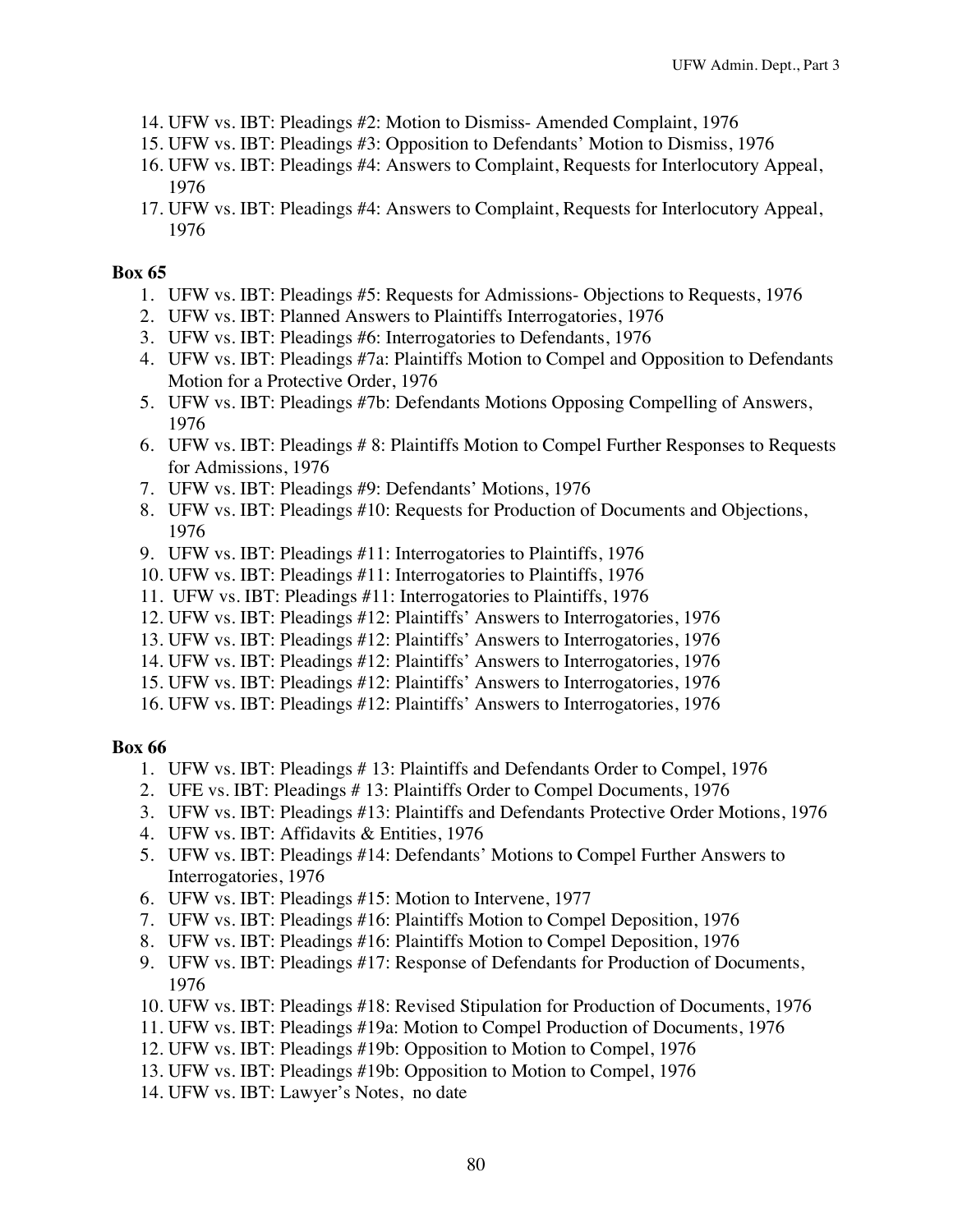- 15. UFW vs. IBT: Plaintiffs' Second Set of Interrogatories to Defendant Growers, 1977
- 16. UFW vs. IBT: Answers of Roy Bender to Plaintiffs' Supplement to Interrogatories, 1977
- 17. UFW vs. IBT: Defendants Answers to Interrogatories, 1977
- 18. UFW vs. IBT: Plaintiffs' Second Set of Interrogatories to Defendant Growers, 1977

- 1. UFW vs. IBT: Bobara Ranch: Plaintiffs' Second Set of Interrogatories, 1977
- 2. UFW vs. IBT: Pleadings #21: Motion for Partial Summary Judgment, 1977
- 3. UFW vs. IBT: Motion for Order Modifying Certification, 1977
- 4. UFW vs. IBT: Plaintiffs' Report of Compliance with Court's Order, 1977
- 5. UFW vs. IBT: 2nd Notice of Class Action Suit, 1977
- 6. UFW vs. IBT: Distribution Plaintiff Information, 1977
- 7. UFW vs. IBT: Anti-Trust Suit Notices, 1977
- 8. UFW vs. IBT: Settlement Research, 1977
- 9. UFW vs. IBT: Settlement, 1977
- 10. UFW vs. IBT: Settlement Notices, 1977
- 11. UFW vs. IBT: Lawyer's Notes on Notices, 1977
- 12. UFW vs. IBT: Plaintiffs' Report of Compliance with Court's Order Concerning Manner of Notice, 1978
- 13. UFW vs. IBT: Signed Settlement Agreement, 1978
- 14. UFW vs. IBT: Signed Settlement Agreement, 1978
- 15. UFW vs. IBT: Signed Settlement Agreement, 1978
- 16. UFW vs. IBT: Signed Settlement Agreement, 1978
- 17. UFW vs. IBT: Coachella Strike Correspondence, no date
- 18. UFW vs. IBT: Defendant's Discovery Correspondence, 1978
- 19. UFW vs. IBT: Grower Settlement Correspondence & Memos, 1978
- 20. UFW vs. IBT: General Correspondence, 1976-1978

- 1. UFW vs. IBT: Grower Settlement Correspondence & Memos, 1978
- 2. UFW vs. IBT: General Correspondence, 1976-1978
- 3. UFW vs. IBT: Legal Correspondence, 1978
- 4. UFW vs. IBT: Phone Log, 1977
- 5. UFW vs. IBT: Phone Log, 1977
- 6. UFW vs. IBT: Settlement Approval, 1978
- 7. AV Log: Fight in the Fields, 1978
- 8. AV Log: Fight in the Fields, 1978
- 9. UFW vs. Leddy: First Set of Interrogatories, 1974-1975
- 10. UFW vs. Leddy: Interrogatories of Nalbandian, 1974
- 11. UFW vs. Leddy: Evidence, 1974
- 12. UFW vs. Leddy: Evidence, 1974
- 13. UFW vs. Kern County: Barrios vs. Dodge, 1976
- 14. UFW vs. Kern County: Evidence, 1975-1976
- 15. UFW vs. Kern County: Evidence, 1975-1976
- 16. UFW vs. Kern County: Evidence, 1975-1976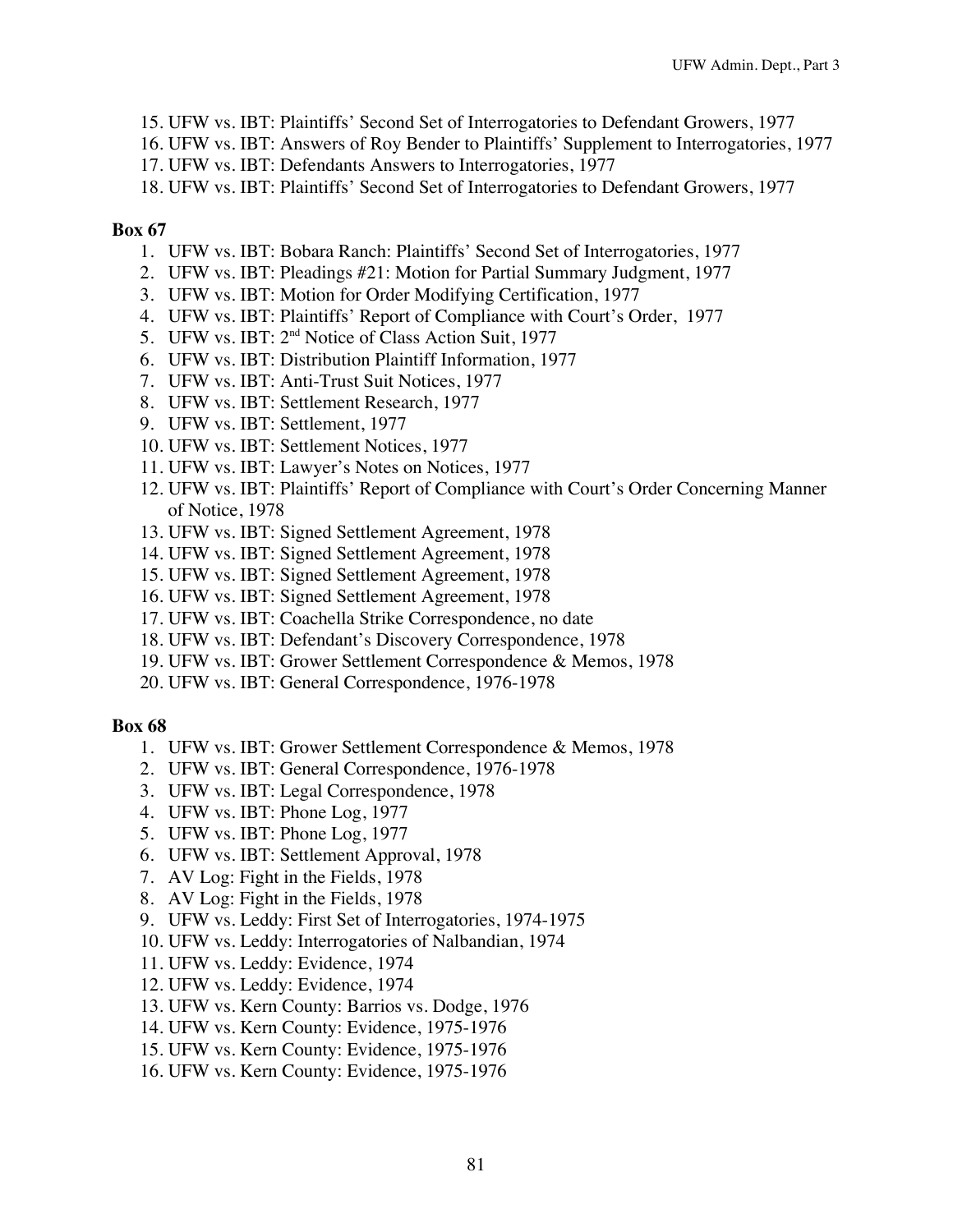- 1. UFW vs. Kern County: Evidence, 1975-1976
- 2. UFW vs. Charles Dodge: Motion to Dismiss 1<sup>st</sup> Amendment Complaint, 1975
- 3. UFW vs. Charles Dodge: First Amendment Compliant, 1975
- 4. UFW vs. Charles Dodge: Motion to Dismiss Complaint, 1975
- 5. UFW vs. Charles Dodge: Complaint: Answers of Nalbandian, 1974
- 6. UFW vs. Charles Dodge: Service, 1974
- 7. UFWOC vs. Bud Antle, 1970
- 8. UFWOC vs. Bud Antle, 1970
- 9. UFWOC vs. Bud Antle, 1970
- 10. UFWOC vs. Superior Court: Supreme Court Proceedings, 1970
- 11. UFWOC vs. Superior Court: Supreme Court Proceedings, 1970
- 12. UFWOC vs. Superior Court: Supreme Court Proceedings, 1970
- 13. UFWOC vs. Superior Court: Supreme Court Proceedings, 1970
- 14. UFWOC vs. Superior Court: Supreme Court Proceedings, 1970
- 15. UFWOC vs. Bud Antle, 1978
- 16. UFWOC vs. Bud Antle, 1978
- 17. UFWOC vs. Bud Antle: Modified Preliminary Injunction, 1974
- 18. UFWOC vs. Bud Antle: Declarations, 1970
- 19. UFWOC vs. Bud Antle: Declarations, 1969-1970
- 20. UFWOC vs. Bud Antle: Declarations, 1970-1978

### **Box 70**

- 1. UFWOC vs. Bud Antle: Declarations, 1970
- 2. UFWOC vs. Bud Antle: Declarations, 1970
- 3. UFWOC vs. Bud Antle: Deposition of Cesar Chavez, 1970
- 4. Stafford vs. Avalos, 1979

## **Series C: Subject Files**

- 5. Aliens, affidavits, 1972-1974
- 6. Aliens, bulletins, memos, notes, 1974
- 7. Aliens, articles, clippings, 1970-1974
- 8. Aliens, articles, clippings, 1973-1974
- 9. Aliens, articles, clippings, 1969-1977
- 10. Aliens, articles, clippings, 1972-1974
- 11. Aliens, correspondence, 1974
- 12. Aliens, reports, 1974
- 13. Aliens, reports, 1974
- 14. Aliens, reports. 1974
- 15. Aliens, reports, 1968 & 1974
- 16. Agribusiness, addresses, conference reports, 1967-1978
- 17. Agribusiness, articles, clippings, 1970-1975
- 18. Agribusiness, articles, clippings, 1970-1974
- 19. Agribusiness, articles, clippings, 1971-1977
- 20. Agribusiness, articles, clippings, 1969-1976
- 21. Agribusiness, bulletins, memos, notes, 1972-1978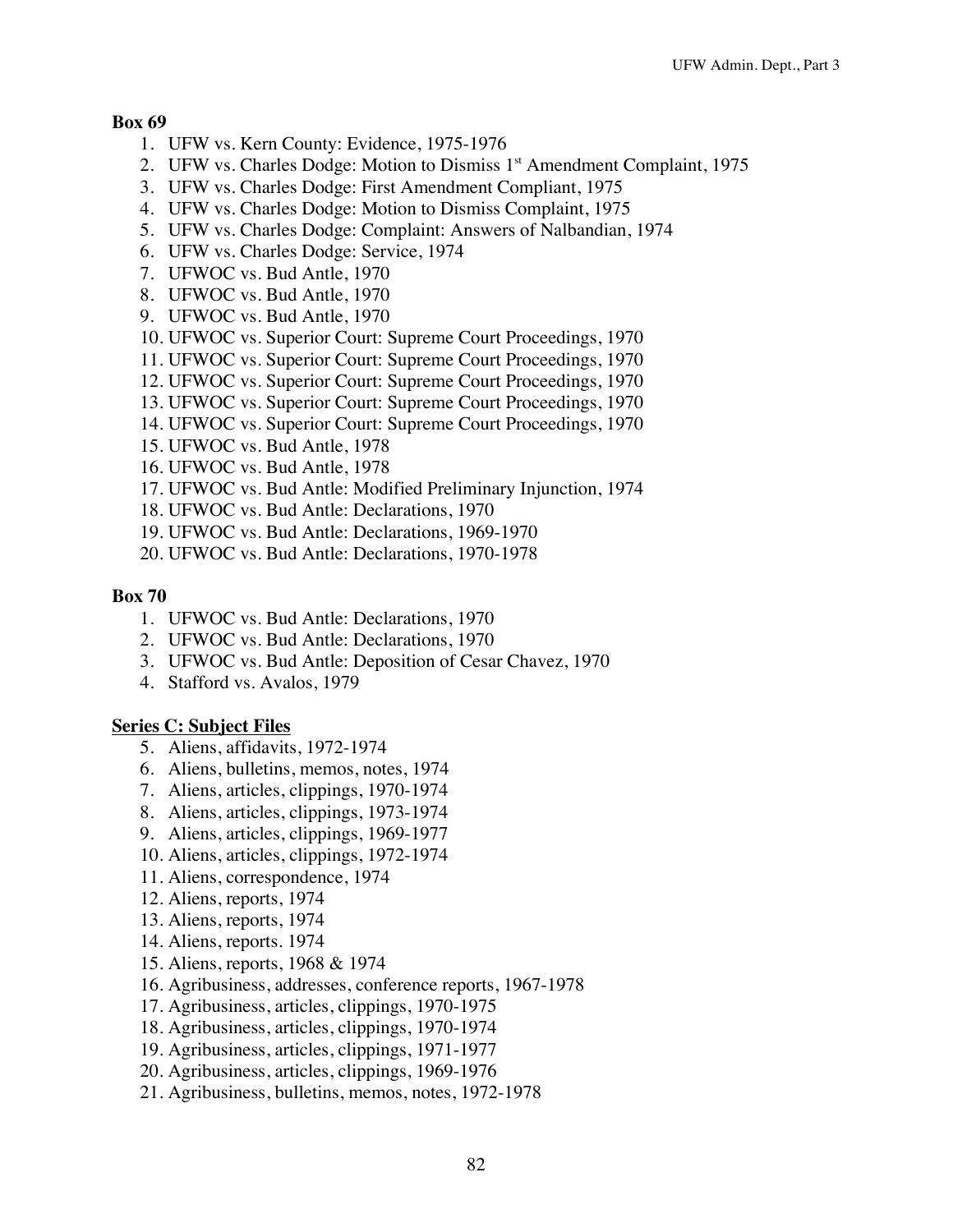- 22. Agribusiness, correspondence, 1969-1976
- 23. Agribusiness, crop failure, water shortage, 1977
- 24. Agribusiness, farm worker deaths, injuries, 1974
- 25. Agribusiness, farm worker deaths, injuries, 1972
- 26. Agribusiness, farm worker deaths, injuries, 1972-1975
- 27. Agribusiness, farm worker deaths, injuries, 1970 & 1974
- 28. Agribusiness, grapes, general, 1973-1974
- 29. Agribusiness, pesticides. 1968-1975
- 30. Agribusiness, pesticides, articles, clippings, 1973-1977
- 31. Agribusiness, pesticides, bulletins, memos, notes, 1969-1973
- 32. Agribusiness, correspondence, 1969-1973
- 33. Agriculture, pesticides, flyers, graphics, no date
- 34. Agribusiness, pesticides, flyers, pamphlets, 1969-1975
- 35. Agribusiness, pesticides, statistics, 1969-1973
- 36. Agribusiness, publications, agricultural research, 1976
- 37. Agribusiness, publications, Bates Gas and Oil Company Annual Report, 1971
- 38. Agribusiness, various publications, 1971-1976
- 39. Agribusiness, reports, statements, 1967
- 40. Agribusiness, statistics, 1969-1974
- 41. Agribusiness, statistics, grapes, 1969-1975
- 42. Agriculture Labor Relations Act, affidavits, 1975
- 43. Agriculture Labor Relations Act, articles, clippings, 1975-1976
- 44. Agriculture Labor Relations Act, articles, clippings, 1975-1976
- 45. Agriculture Labor Relations Act, Assembly and Senate Bills, 1972-1976

- 1. Agriculture Labor Relations Act, correspondence, 1975-1977
- 2. Agriculture Labor Relations Act, court documents, 1975-1976
- 3. Agriculture Labor Relations Act, flyers and articles, 1975-1976
- 4. Agriculture Labor Relations Act, reports, 1975-1977
- 5. Agriculture Labor Relations Act, Agriculture Labor Relations Board, Board Members (ALRA/ALRB), clippings, 1975-1977
- 6. ALRA/ALRB, Board Members, correspondence, 1975-1977
- 7. ALRA/ALRB, Board Members, reports. 1975
- 8. Agriculture Labor Relations Act, election results, articles, clippings, 1975
- 9. Agriculture Labor Relations Act, election results, correspondence, 1975
- 10. Agriculture Labor Relations Act, election results, flyers, 1977
- 11. Agriculture Labor Relations Act, election results, reports, 1975-1976
- 12. Agriculture Labor Relations Act, election results, reports, 1975-1977
- 13. Agriculture Labor Relations Act, opposition to, affidavits, 1975
- 14. Agriculture Labor Relations Act, opposition to, articles, clippings, 1975-1976
- 15. Agriculture Labor Relations Act, opposition to, reports, 1975
- 16. Agriculture Labor Relations Act, opposition to, correspondence, 1975
- 17. Agriculture Labor Relations Act, opposition to, flyers, 1975-1977
- 18. Agriculture Labor Relations Act, opposition to, flyers, 1976
- 19. Agriculture Labor Relations Board, articles, clippings, 1975-1977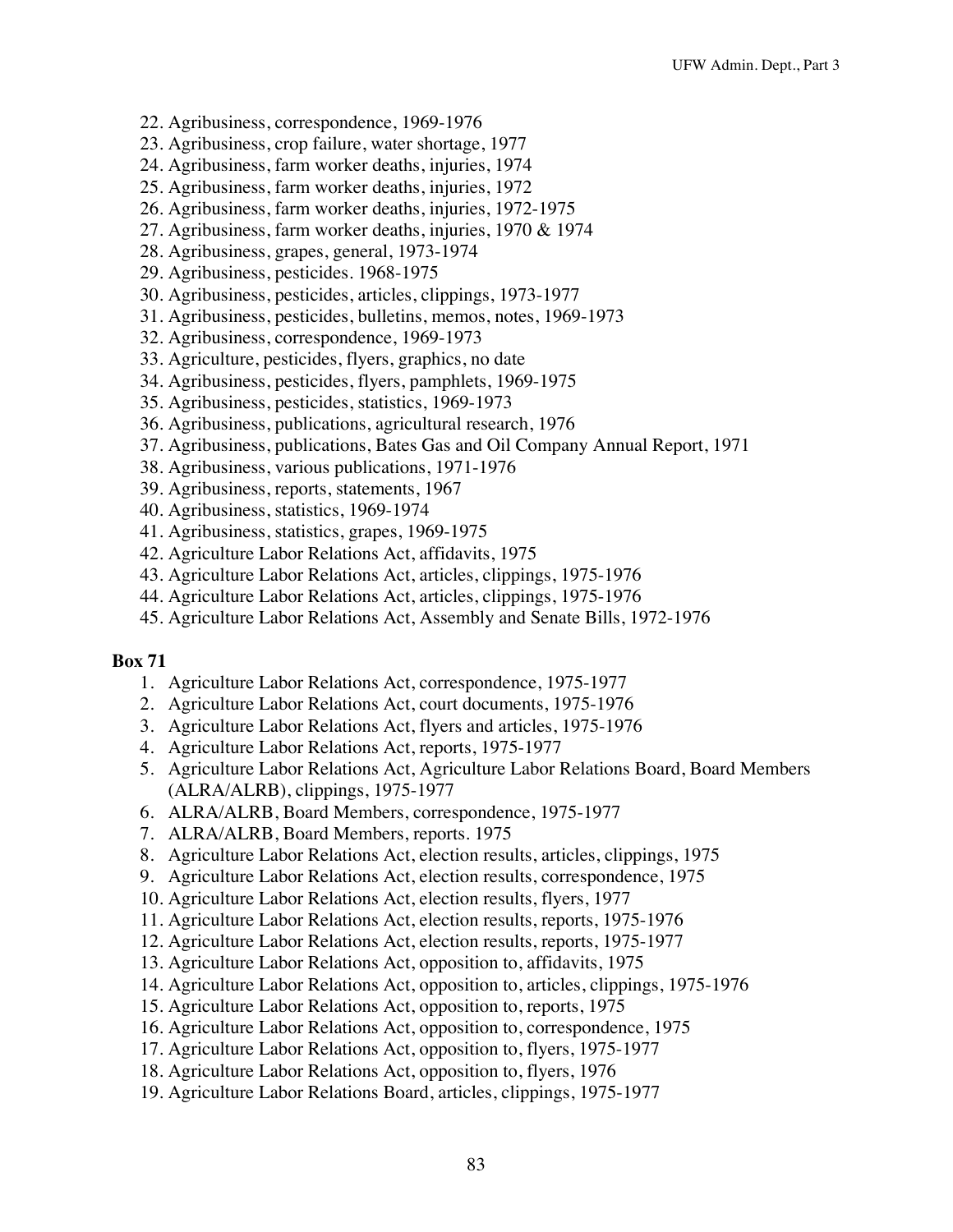- 20. Agriculture Labor Relations Board, correspondence, 1976-1977
- 21. Agriculture Labor Relations Board, court documents, 1976
- 22. Agriculture Labor Relations Board, court documents, 1976
- 23. Agriculture Labor Relations Board, reports, 1975-1977
- 24. Campaign, Connecticut Mutual Life Insurance (CMLI), articles, clippings, 1977
- 25. Campaign, CMLI, correspondence, 1977
- 26. Campaign, CMLI, petition, no date
- 27. Campaign, CMLI, flyers, 1977
- 28. Campaign, CMLI, reports, meeting minutes, 1977
- 29. Campaign, Farm Worker Initiative (FWI), reports, 1976
- 30. Campaign, FWI, reports, Street Captain: Bob, 1976
- 31. Campaign, FWI, reports, Street Captain: Dan, 1976
- 32. Campaign, FWI, reports, Street Captain: David, 1976
- 33. Campaign, FWI, reports, Street Captain: Jim, 1976
- 34. Campaign, FWI, reports, Street Captain: Juan, 1976
- 35. Campaign, FWI, reports, Street Captain: Jose, 1976
- 36. Campaign, FWI, reports, Street Captain: Louise, 1976
- 37. Campaign, FWI, reports, Street Captain: Mark, 1976
- 38. Campaign, FWI, reports, Street Captain: Martha, 1976
- 39. Campaign, FWI, reports, Street Captain: Maureen, 1976
- 40. Campaign, FWI, reports, Street Captain: Misc., 1976
- 41. Campaign, FWI, reports, Street Captain: Nick, 1976
- 42. Campaign, FWI, reports, Street Captain: Richard, 1976
- 43. Campaign, other, articles clippings, 1973-1974
- 44. Campaign, other, articles and flyers, 1971-1974
- 45. Campaign, other, volunteer reports, 1977
- 46. Campaign, rose growers, correspondence, memos, notes, reports, 1975-1977
- 47. Campaign, rose growers, flyers, 1975
- 48. Chavez, articles, clippings. 1969-1978
- 49. Chavez, interviews, 1966-1975
- 50. Chavez, publications, 1966-1977
- 51. Chavez, reports, 1969-1977
- 52. Child labor, articles, clippings, 1968-1976
- 53. Child labor, publications, 1974-1977
- 54. Child labor, reports, Child Labor & School Attendance in CA, 1953
- 55. Contracts, affidavits, Pic 'N Pac vs., Inter Harvest, 1970
- 56. Contracts, articles, clippings, 1970-1974
- 57. Contracts, copy, Almaden-UFW, 1973
- 58. Contracts, copy, Collective Bargaining Agreement, Almaden, 1973
- 59. Contracts, copy, Collective Bargaining Agreement, 1972
- 60. Contracts, copy, Gallo-UFW, 1967
- 61. Contracts, copy, Gallo-UFW, 1970
- 62. Contracts, copy, Heublein-UFW, 1971
- 63. Contracts, correspondence, 1971-1972
- 64. Contracts, misc. copies, no date
- 65. Contracts, reports, 1970 -1977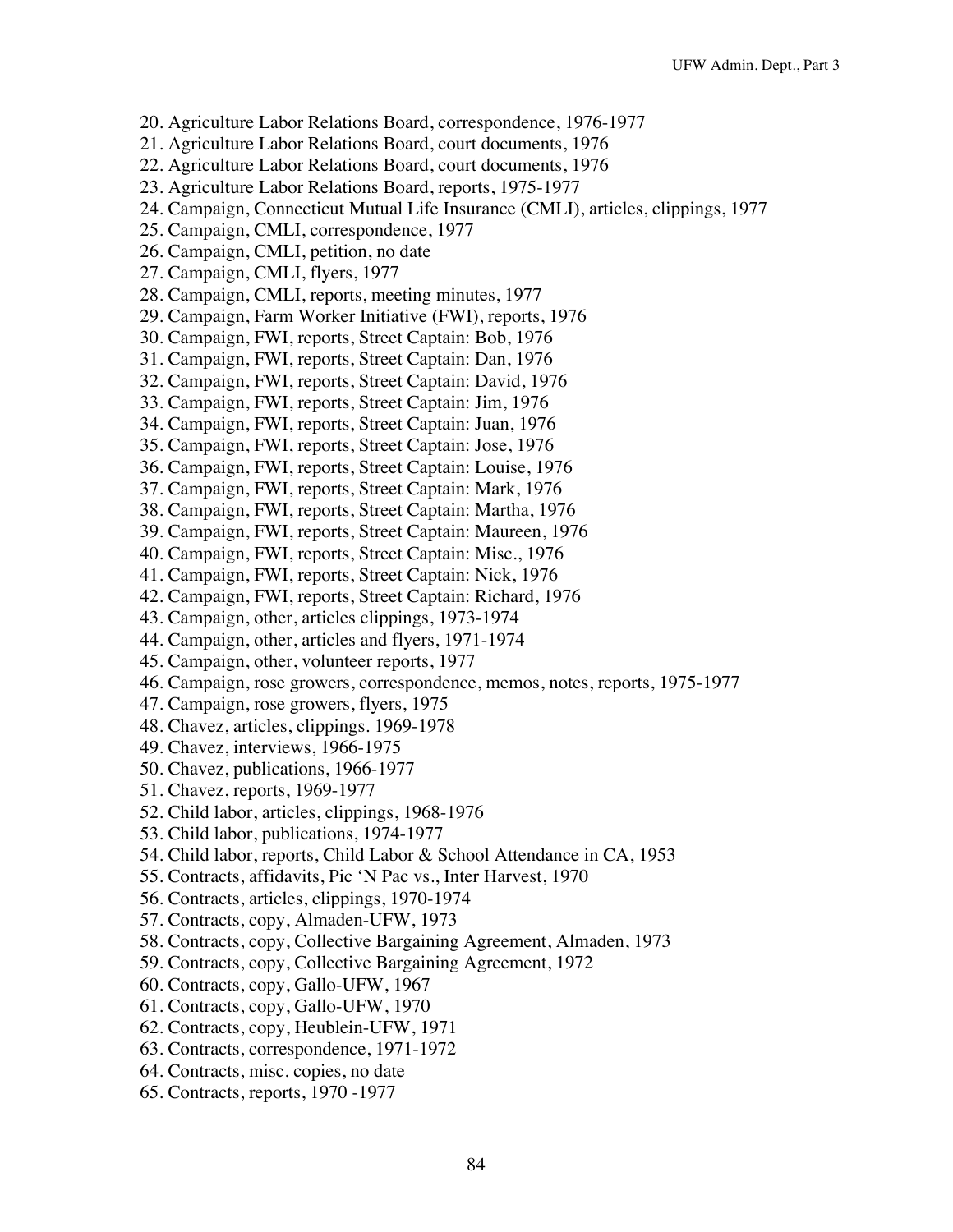- 66. Court cases, correspondence, reports, publications 191-1976
- 67. Demographics, statistics, 1971
- 68. Elections, articles, clippings, 1975
- 69. Elections, reports, 1975
- 70. Events, fund raising, public awareness, articles, 1974
- 71. Events, fund raising, public awareness, correspondence, 1973-1977
- 72. Events, fund raising, public awareness, lists, 1977
- 73. Events, fund raising, public awareness, flyers and pamphlets, 1973

- 1. Events, fund raising, public awareness, reports, 1976-1977
- 2. Events, general, correspondence, 1970
- 3. Events, general, flyers and pamphlets, no date
- 4. Events, general, reports, 1970
- 5. Growers, with UFW contracts, reports, 1969-1973
- 6. Health benefits, clinics, articles, clippings, 1969-1976
- 7. Health benefits, clinics, correspondence, 1970-1974
- 8. Health benefits, clinics, publications, RFK Health Care Center, 1969-1975
- 9. Health benefits, clinics, reports, RFK Health Care Center, 1971-1974
- 10. Housing, working conditions, affidavits, 1967-1973
- 11. Housing, working conditions, articles, clippings, 1971-1976
- 12. Housing, working conditions, correspondence, 1971-1976
- 13. Housing, working conditions, pamphlets, 1971-1976
- 14. Housing, working conditions, reports, 1971-1976
- 15. Itliong, Larry, articles, clippings, 1977
- 16. Legislation, articles, clippings, 1971-1972
- 17. Legislation, correspondence, 1971-1974
- 18. Legislation, publications, flyers, 1971-1975
- 19. Legislation, reports, 1969-1975
- 20. Legislation, Arizona, articles, clippings, 1973-1975
- 21. Legislation, Assembly/Senate bills, publications, 1975
- 22. Legislation, Assembly/Senate bills, publications, 1971-1975
- 23. Legislation, Proposition 14, articles, clippings, 1976-1977
- 24. Legislation, Proposition 14, correspondence, 1976
- 25. Legislation, Proposition 14, publications, flyers, 1976
- 26. Legislation, Proposition 14, reports, 1976
- 27. Legislation, Proposition 14, reports, 1976
- 28. Legislation, Proposition 14, opposition to, articles, clippings, 1976
- 29. Legislation, Proposition 14, opposition to, correspondence, 1976
- 30. Legislation, Proposition 22, articles, clippings, 1971-1972
- 31. Legislation, Proposition 22, correspondence, 1972
- 32. Legislation, Proposition 22, publications, flyers, no date
- 33. Legislation, Proposition 22, reports, 1971-1972
- 34. Mailing lists, 1971
- 35. National Labor Relations Act/National Labor Relations Board, (NLRA/NLRB), articles, clippings, 1972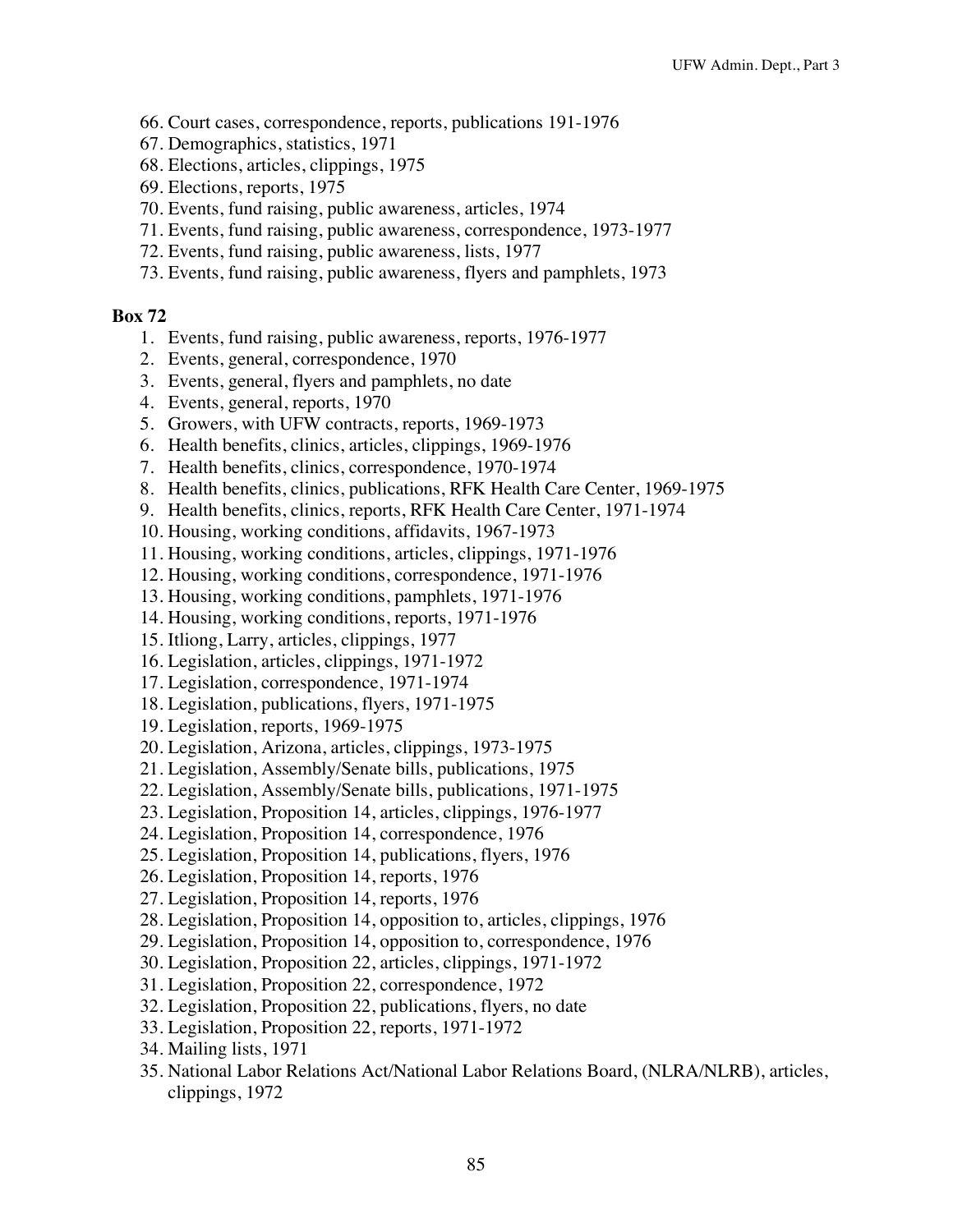- 36. NLRA/NLRB, correspondence, 1971-1972
- 37. NLRA/NLRB, mailing lists, 1972
- 38. NLRA/NLRB, reports, 1972
- 39. Organizers, correspondence, 1970
- 40. Organizers, lists, 1970
- 41. Organizers, publications, flyers, no date
- 42. Organizers, reports, 1974-1977
- 43. Organizing material, articles, clippings, 1967-1976
- 44. Organizing material, correspondence, 1975-1977
- 45. Organizing material, publications, flyers, no date
- 46. Organizing material, reports, 1971-1974
- 47. Organizing material, song sheets, no date
- 48. Organizing strategies, house meeting outline, 1974-1977
- 49. Organizing strategies, reports, 1974-1977
- 50. Pamphlets, 1972-1974
- 51. Pamphlets, UFW, 1971-1974
- 52. Picketers, articles, clippings, 1973-1975
- 53. Picketers, correspondence, no date
- 54. Picketers, legal brief, 1974
- 55. Picketers, publications, flyers and pamphlets, 1973
- 56. Picketers, reports, 1973-1976
- 57. Picketing at remote locations, maps, no date

- 1. Picketing at remote locations, reports, hand written notes, 1969
- 2. Politicians, articles, clipping, 1970
- 3. Politicians, correspondence, no date
- 4. Politicians, George Brown, 1970
- 5. Politicians, reports, 1970
- 6. Promotional material, correspondence, 1968-1970
- 7. Promotional material, invoices, 1969-1970
- 8. Promotional material, manufacturers, 1969-1970
- 9. Promotional material, publications, flyers, no date
- 10. Promotional material, reports, 1968-1970
- 11. Publications, Boycott Office Newsletter, 1974-1976
- 12. Publications, Boycott Office Newsletter, 1971-1975
- 13. Publications, Boycott Office Newsletter, 1975-1976
- 14. Publications, UFW Various, 1975
- 15. Publications, Migrant Ministry, 1971-1976
- 16. Publications, Flyers and Newsletters, 1973-1975
- 17. Publications, Flyers and Boycott Newsletters, 1970-1971
- 18. Publications, Flyers, 1971-1973
- 19. Publications, Boycott Office Newsletters, 1975-1976
- 20. Publications, Various, 1972-1977
- 21. Publications, *El Malcriado,* 1971-1976
- 22. Publications, *El Malcriado,* 1973-1976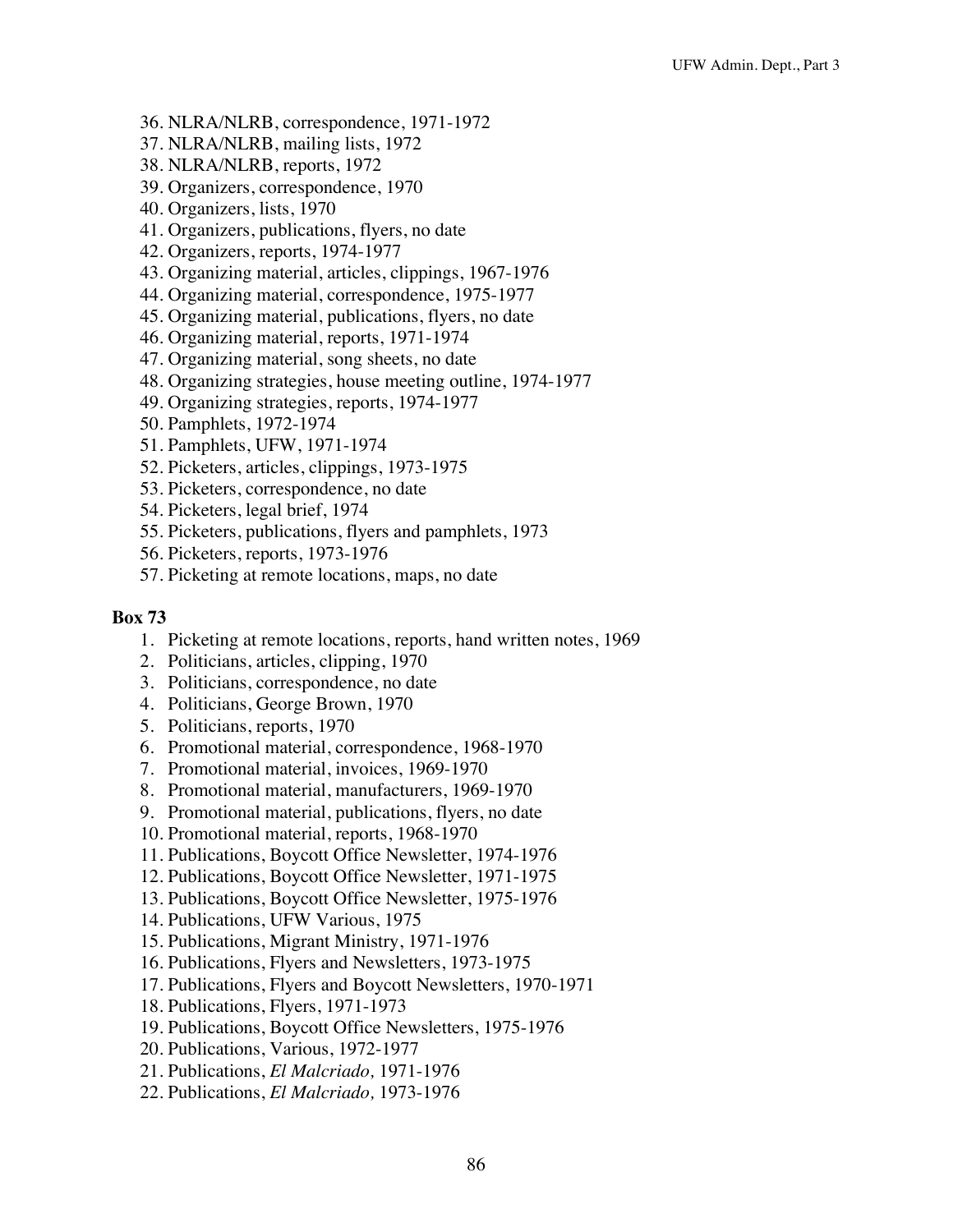- *23.* Publications, *El Malcriadito,* 1975-1976
- 24. Publications, *La Lucha,* 1975
- 25. Publications, newsletters, Migrant Ministry & UFWN, 1973-1975
- 26. Publications, newsletters, Boycott Office Newsletter, 1971-1975
- 27. Publications, *Picket Line,* 1973-1975
- 28. Retailers/supermarkets, articles, clippings, 1973
- 29. Retailers/supermarkets, publications, Lucky Stores Inc. Reports, 1975
- 30. Retailers/supermarkets, publications, Lucky Stores Inc. Reports, Safeway Reports, 1975- 1976
- 31. Retailers/supermarkets, reports, 1972-1973
- 32. Strikes, articles, clippings, 1970-1974
- 33. Strikes, correspondence, 1973-1974
- 34. Strikes, publications, 1970-1973
- 35. Strikes, reports, 1971-1974
- 36. Teamsters, articles, clippings, 1970-1976
- 37. Teamsters, articles, clippings, 1970-1976
- 38. Teamsters, correspondence, 1973-1974
- 39. Teamsters, publications, flyers, 1975
- 40. Teamsters, publications, Teamster Democracy & Financial Reports, 1976

- 1. Teamsters, reports, 1973-1974
- 2. Teamsters, settlement with, agreement, no date
- 3. Teamsters, settlement with, articles, clippings, 1970-1973
- 4. Teamsters, settlement with, correspondence, 1977
- 5. Teamsters, settlement with, publications, 1973-1976
- 6. Teamsters, settlement with, reports, 1971
- 7. UFW, conventions, publications, convention material, 1973-1975
- 8. UFW, expenditures, correspondence & receipts, 1971-1977
- 9. UFW, expenditures, reports, 1969-1971
- 10. UFW, general subjects, academic support, 1974-1975
- 11. UFW, general subjects, agreement, 1970
- 12. UFW, general subjects, articles, clippings, 1971-1973
- 13. UFW, general subjects, articles, clippings, 1973-1975
- 14. UFW, general subjects, articles, clippings, 1973-1976
- 15. UFW, general subjects, correspondence, 1971-1977
- 16. UFW, general subjects, publications, 1970-1977
- 17. UFW, general subjects, reports, 1971-1977
- 18. UFW, general subjects, transcript, no date
- 19. UFW, litigation, reports, 1976-1977
- 20. UFW, member benefits, publications, 1976
- 21. UFW, member benefits reports, 1976
- 22. UFW, office forms, no date blank forms
- 23. UFW, office forms, flyer mock-ups, 1977
- 24. UFW, office forms, reports, Boycott Daily Report, 1974-1977
- 25. UFW, office forms, reports, Boycott Reports and Oakland Reports, 1977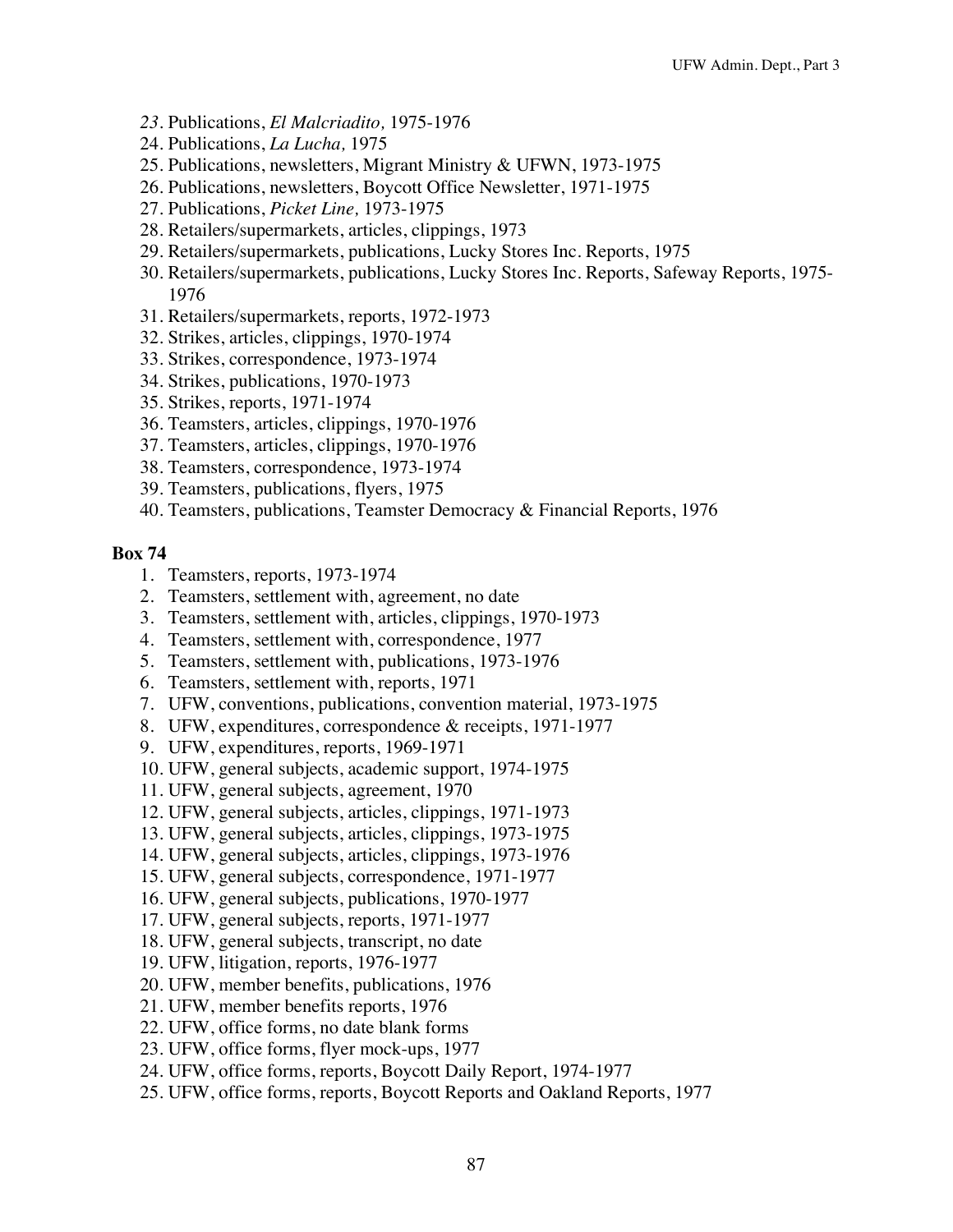- 26. UFW, office forms, reports, Boycott Reports and Oakland Reports,1977
- 27. UFW, opposition to, affidavit, 1970
- 28. UFW, opposition to, articles, clippings, 1970-1976
- 29. UFW, opposition to, articles, clippings, 1970-1972
- 30. UFW, opposition to, correspondence, 1970-1971
- 31. UFW, opposition to, publications, 1970-1975

- 1. UFW, opposition to, publications, 1970-1974
- 2. UFW, opposition to, reports, 1974
- 3. UFW, support, articles, clippings, 1969-1975
- 4. UFW, support, correspondence, 1970-1978
- 5. UFW, support, Detroit. 1976-1977
- 6. UFW, support, publications, 1971-1977
- 7. UFW, support, reports, 1972-1974
- 8. UFW, support, AFL-CIO, articles, clippings, 1972-1974
- 9. UFW, support, AFL-CIO, correspondence, 1971-1977
- 10. UFW, support, AFL-CIO, publications, 1974-1976
- 11. UFW, support, AFL-CIO, reports, 1974-1976
- 12. UFW, support, political, correspondence, 1975
- 13. UFW, support, political, reports, 1968-1972
- 14. UFW, support, religious groups, articles, clippings, 1973-1974
- 15. UFW, support, religious groups, correspondence, 1970-1975
- 16. UFW, support, religious groups, publications, 1969-1975
- 17. UFW, support, religious groups, reports, 1965-1974
- 18. UFW, women, 1971-1976
- 19. United Farm Workers Organizing Committee, general subjects, 1970-1971
- 20. Violence, affidavits, 1972-1974
- 21. Violence, articles, clippings, 1970-1973
- 22. Violence, articles, clippings, 1971-1976
- 23. Violence, correspondence, 1971-1976
- 24. Violence, court filing, no date
- 25. Violence, publications, 1971-1976
- 26. Violence, reports, 1973
- 27. Violence, reports, 1974
- 28. ALRB; Refunding, 1976
- 29. ALRB; hearings and decisions, 1977
- 30. ALRB: Picketing, 1976
- 31. ALRB; Statistics, 1977
- 32. ALRB; Subpoena information
- 33. Agricultural statistics; California, 1969-75
- 34. Attorneys; Boycott cities, 1976-77
- 35. Barbie, Sam; Election history, 1975-77
- 36. Blue Diamond Coal Strike
- 37. Bozanich, Jr., Nick, 1970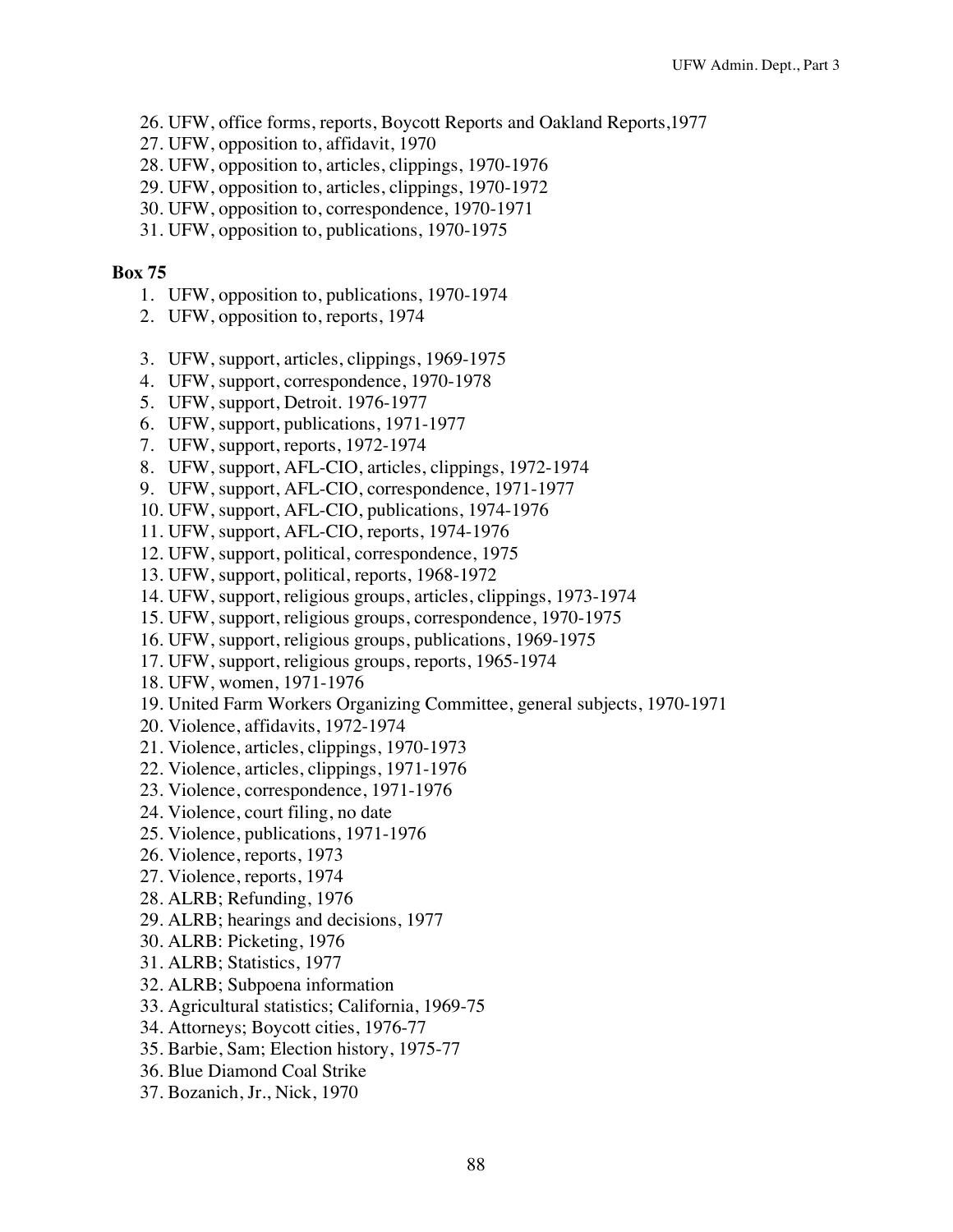- 38. Bradley, Tom; Campaign, 1977
- 39. British Columbia Federation of Labor, 1977-78
- 40. Cal-Pac; information, 1977
- 41. Campbell's; Article, 1977
- 42. Caraton, Inc., 1977
- 43. Central Administration Organizational Conference; Minutes, 1976
- 44. Carbons; Credit Union; Union steward information; Spanish and English
- 45. Central and South America; Misc. articles, 1975
- 46. Chavez, Cesar; Memos, 1975
- 47. Chavez, Cesar; Memos, 1976-77
- 48. Contract; notes, 1976
- 49. Collective Bargaining; UFW, 1975
- 50. Community Life Committee, 1977
- 51. Convention; Resolutions, 1976
- 52. Convention; UFW, 1977

- 1. Composite research on companies, 1977
- 2. Contracts; UFW, 1976
- 3. Central America; Guatemala, 1977
- 4. Department Summary 80000, 1976-77
- 5. Educational Reform
- 6. *El Taller Grafico*, 1976-77
- 7. First Political Endorsement Convention, 1976
- 8. Elections; List of contracts, 1977
- 9. Endorsements, 1972-77
- 10. Executive Board Meeting; Report to/from Central Administration, 1977
- 11. Farm Labor Organizing Committee, 1977
- 12. Field Offices; Correspondence with, 1976-77
- 13. Financial Management, 1977
- 14. Food Service; National Convention, 1977
- 15. Flyers; English and Spanish
- 16. Freedman Contract, 1975
- 17. Fundraising, 1976
- 18. Fundraising; Performers, 1972
- 19. Gallo Boycott; Miscellaneous, 1975
- 20. Gallo Declarations, 1975
- 21. Grocery industry, 1975
- 22. Grocery industry, 1976
- 23. Guild wineries and distilleries, 1977
- 24. Hemet Distributors, 1977
- 25. Hiji Brothers, Inc., 1977
- 26. Interfaith Center on Corporate Responsibility, 1977
- 27. Inter-Office Communication, 1976-77
- 28. Inter-Office Notices; Central Administration, 1976-77
- 29. Jewel, 1977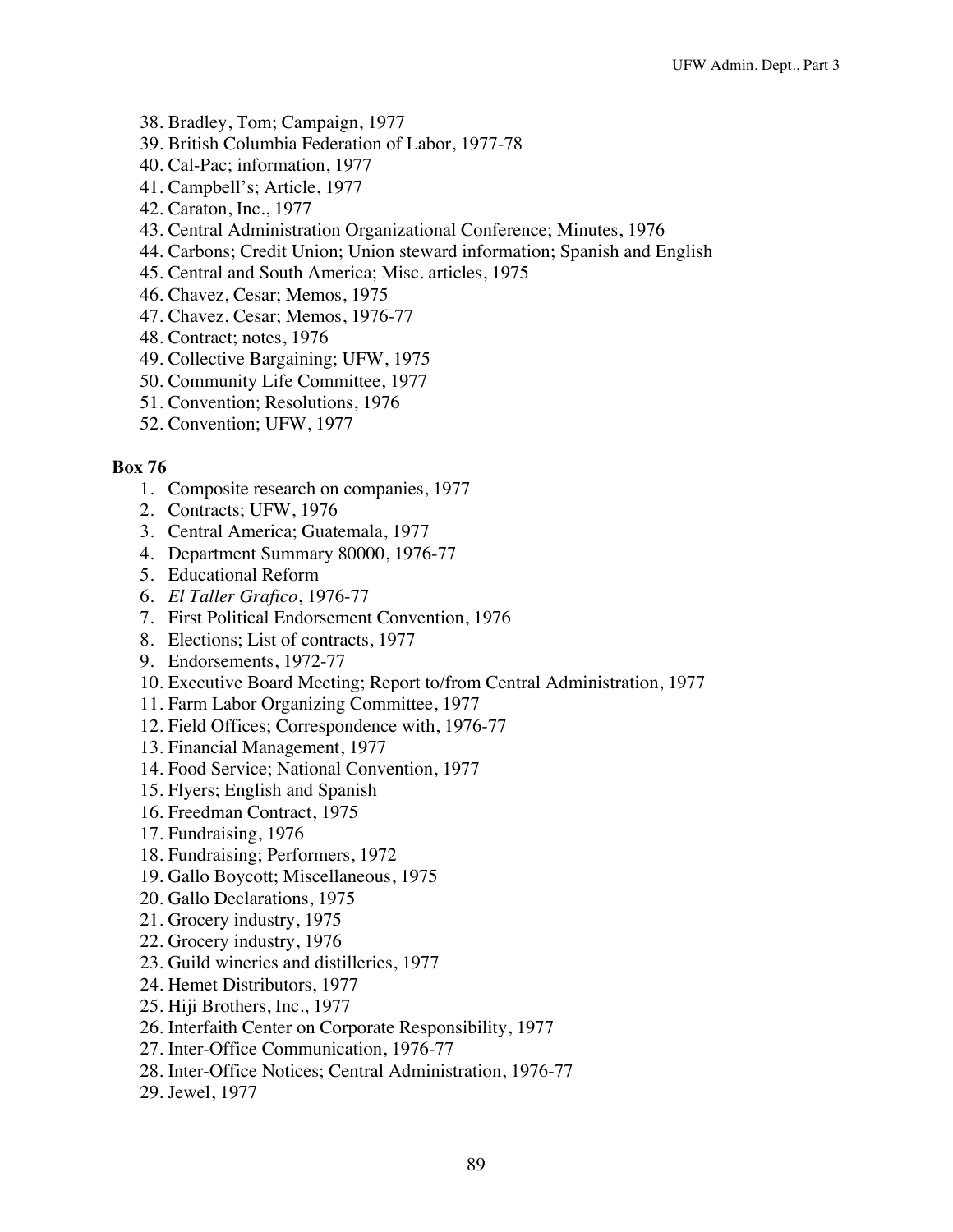- 30. "Justice in the Fields;" Boycott report, 1977
- 31. RFK Investments, 1975
- 32. RFK Medical Plan; notes, no date
- 33. Jack D. Klein Ranch, 1976
- 34. La Paz phone directory, 1976
- 35. Labor contractors, 1975
- 36. Legislation, 1977
- 37. Legislative News Service, 1977
- 38. Legislature; California, 19075
- 39. Locals; Problems; Spanish, no date
- 40. Longria, Ramon; Killing, 1977
- 41. Maggio Tostado, 1976-77
- 42. Media Access
- 43. H.P. Metzler; information, 1977
- 44. Montebello Rose Co., 1976
- 45. O.P. Murphy; notes, no date
- 46. National Executive Board Report, 1977
- 47. National Executive Board; Minutes; Boycott Department Report, 1977
- 48. National Farm Workers Ministry; newsletters and mailings, 1977
- 49. National Farm Workers Ministry; mailings, 1976
- 50. Negotiations meetings, Jan. 6 1977
- 51. Newspaper articles, 1977-78
- 52. Oil, Chemical and Atomic Workers International Union; mailing list, 1976
- 53. Ogden Corporation, 1976
- 54. Organize to Win Campaign, 1976
- 55. Organizing; report, 1977
- 56. Padulla; Correspondence, 1977
- 57. Perry's Plants; Correspondence, 1977
- 58. Personnel; Correspondence, 1976-78
- 59. Planning Conference; Field Management, 1977
- 60. Press releases, 1975-77
- 61. Picketing activities, 1976
- 62. Proposition 14, 1976
- 63. Proposition 14; endorsements, 1976-77
- 64. Proposition 14; Santa Barbara, 1976
- 65. Ranch Committee; Officer's duties
- 66. Recruitment; workshop, 1976
- 67. Religious contacts, 1975
- 68. Religious contacts, 1974
- 69. Howard Rose, 1977
- 70. Fred Ross Training Program, 1977
- 71. Jack Radovich, 1977
- 72. Sunkist, 1976
- 73. Sunsweet, 1976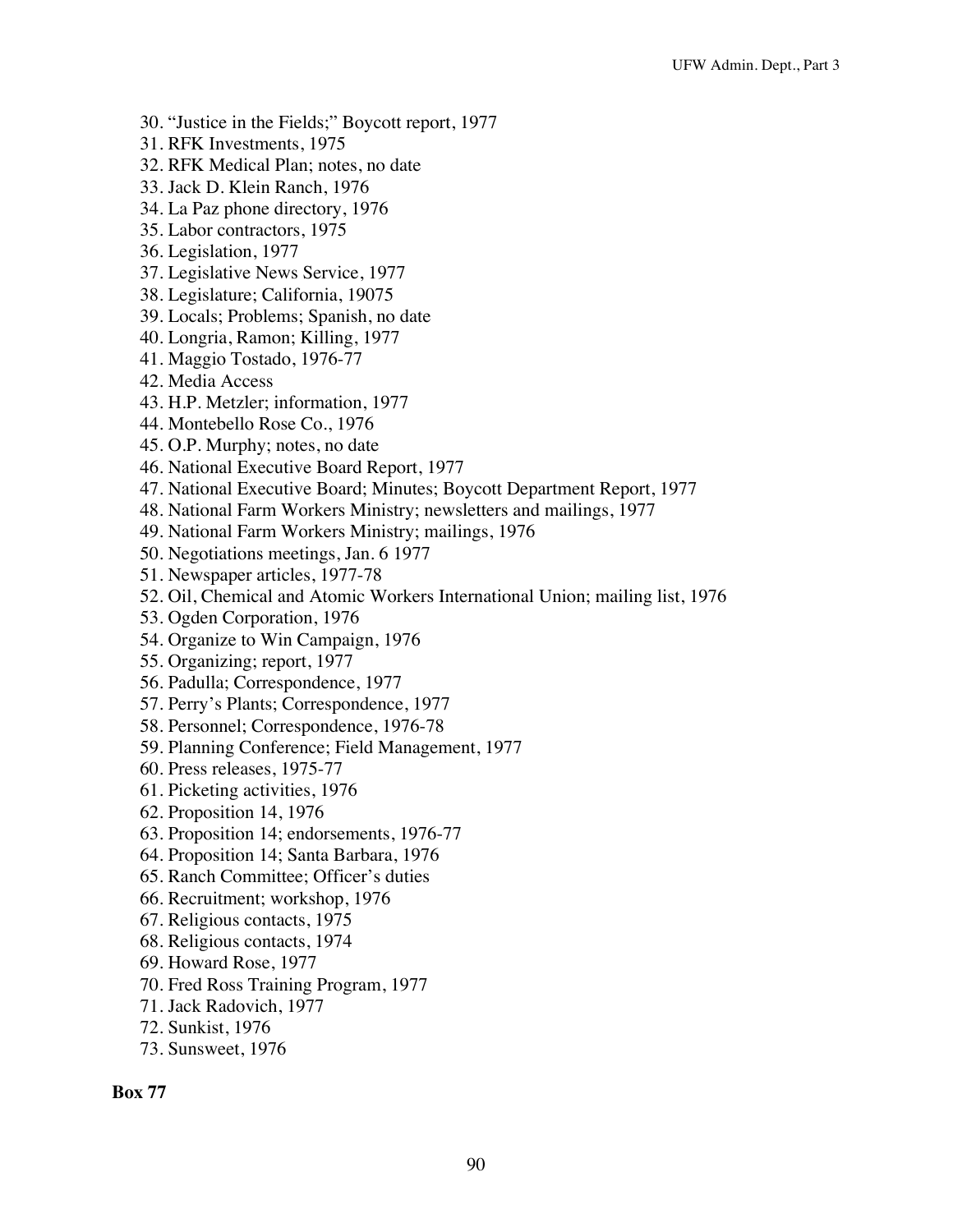- 1. Summer program; field office session, 1977
- 2. Security; correspondence, 1976
- 3. Support Committee; European, 1976-77
- 4. Support Committee. 1974-1976
- 5. Teamster Agreement, 1977
- 6. Translations; memos, 1976-77
- 7. Transportation policy, no date
- 8. Unfair list; distribution information, 1976
- 9. Unfair list; distribution information, 1976
- 10. Unfair list, 1976
- 11. Unions; AFL-CIO; Correspondence, 1978
- 12. Unions and other boycotts, 1976-77
- 13. Unions and other boycotts; AFL-CIO, 1977
- 14. Union Correspondence (other than UFW), 1977
- 15. Unions; AFL-CIO; Correspondence, reports, 1975
- 16. Unions; AFL-CIO; Correspondence, 1976
- 17. Unions; Correspondence with, 1976
- 18. Union standards; guidelines, no date
- 19. UFW Christmas Bazaar, 1975
- 20. UFW Contract materials, 1976
- 21. UFW Proposal; Arakelian, 1977
- 22. California; Budget, 1977
- 23. California; Budget, 1976
- 24. California; Budget and miscellaneous, 1968
- 25. California; Contract, 1968
- 26. California; La Paz; Correspondence, 1976
- 27. California; Los Angeles; Correspondence, memos, reports, 1976
- 28. Canada; Budget, 1976
- 29. Canada; Montreal; Budget, reports, correspondence, 1976-77
- 30. Canada; Montreal; reports, 1977
- 31. Canada; Toronto; Financial requests, notes, 1976-77
- 32. Colorado; Budget; Miscellaneous, 1976-77
- 33. Connecticut; Budget, reports, correspondence, 1976-77
- 34. D.C., Washington; Budget, reports, correspondence, 1976-77
- 35. Florida; Budget, reports, correspondence, 1976-77
- 36. Florida; Budget and correspondence, 1976-77

- 1. Georgia; Budget and correspondence, 1976-77
- 2. Great Lakes Division; Budget, reports, correspondence, 1976
- 3. Illinois; Chicago; Correspondence, 1976-77
- 4. Illinois; Budget, memos, 1976-77
- 5. Maryland, Baltimore; Correspondence, reports, 1976-77
- 6. Massachusetts, Boston; Correspondence, reports, 1977
- 7. Michigan; Budget, correspondence, 1976-77
- 8. Michigan, Detroit; Boycott Bingo, 1977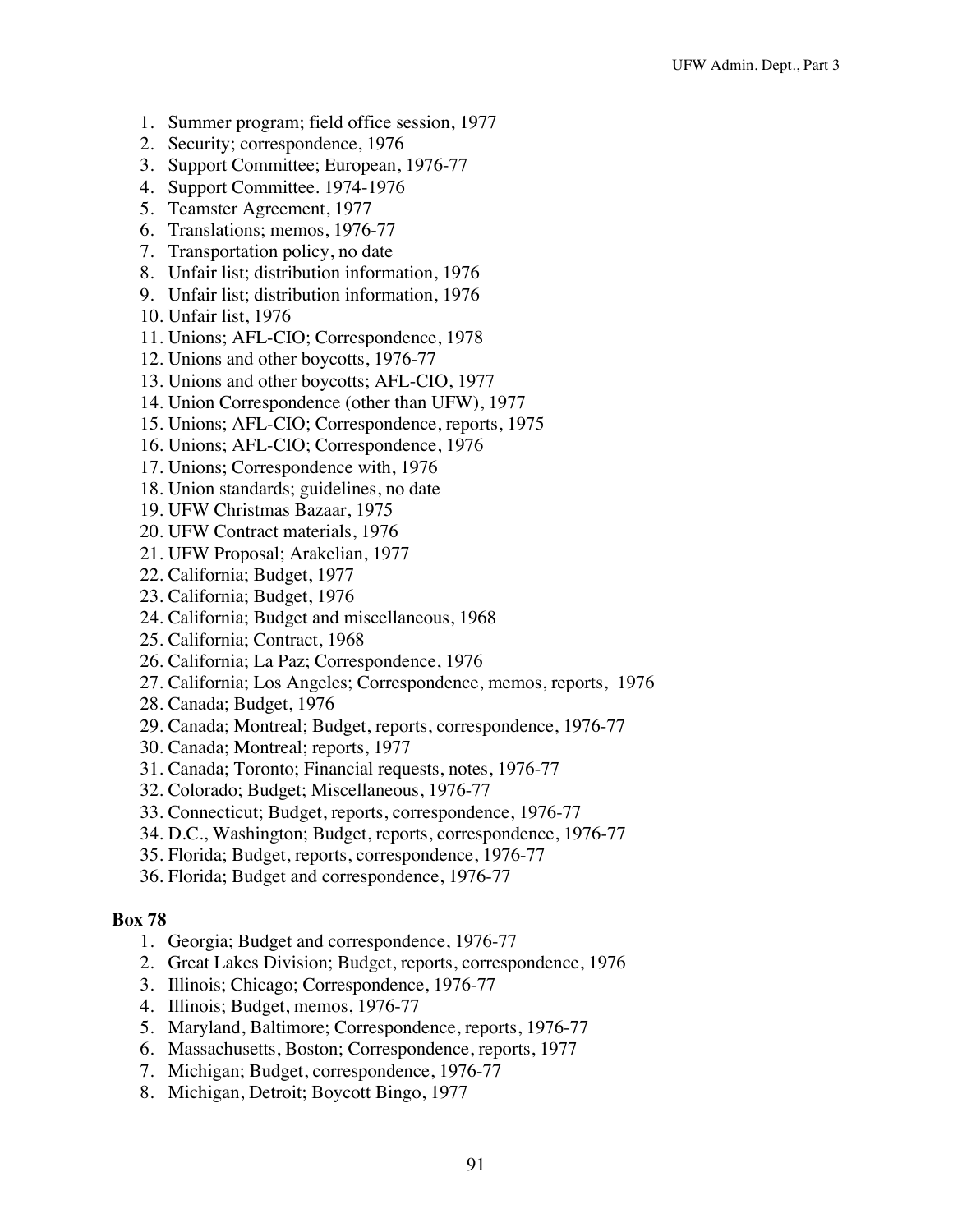- 9. Michigan, Detroit; Correspondence, memos, flyers, 1976
- 10. Michigan, Detroit; Correspondence, memos, 1976
- 11. Michigan, Detroit; Budget, correspondence, 1976-77
- 12. Mid-Atlantic; Budget, correspondence, 1976
- 13. Midwest Division; Correspondence, notes, 1976
- 14. Missouri, Kansas City; Correspondence, budget, 1976
- 15. Missouri, St. Louis; Budget, correspondence, 1976-77
- 16. Minnesota, Minneapolis; Correspondence, budget, 1976
- 17. New Jersey; Correspondence, budget, 1976-77
- 18. New York; Correspondence, financial request forms, 1977
- 19. New York; Fundraising, 1976
- 20. New York; Fundraising, budget, 1976
- 21. North Carolina; Reports, clips, 1975-76
- 22. North-Central Division; Budget, 1976
- 23. North-Central Division; Budget, 1976
- 24. Northwest Division; Correspondence, reports, budget, 1976
- 25. Northwest Division; Correspondence, budget, 1976
- 26. Ohio, Cincinnati; Correspondence, budget, 1976
- 27. Ohio, Cleveland; Correspondence, budget, 1976-77
- 28. Ohio, Columbus; Budget, 1975-76
- 29. Ohio, Columbus; Budget, 1975-76
- 30. Ohio, Toledo; Budget, 1976
- 31. Oregon; Correspondence, structure, 1976-77

- 1. Pennsylvania; Budget, 1976
- 2. Pennsylvania; Financial requests, correspondence, 1976-77
- 3. Rhode Island and Southeast Massachusetts; Budget, notes, correspondence, 1976
- 4. Southeast Division; Budget summary, 1976
- 5. Southwest Division; Budget summary, 1976
- 6. Texas; Correspondence, 1977
- 7. Texas; Correspondence, 1976
- 8. Washington; Budget, correspondence, 1976-77
- 9. Wisconsin; Budget, 1976
- 10. Fighting For Our Lives Clippings, 1975
- 11. Fighting For Our Lives Distribution, 1975
- 12. Fighting For Our Lives Film Festival Participation, 1975
- 13. Fighting For Our Lives Film Orders, 1975
- 14. Fighting For Our Lives Music, 1975
- 15. Fighting For Our Lives Original Transcripts, 1975
- 16. Fighting For Our Lives Premiers, 1975
- 17. Fighting For Our Lives Printed Materials, Orders and Mistakes, 1975
- 18. Fighting For Our Lives Production Budget, 1974-1975
- 19. Fighting For Our Lives Purchase and Rental Requests, 1975
- 20. Fighting For Our Lives Reviewed Transcript, 1975
- 21. Fighting For Our Lives Transcripts and Titles in English and Foreign Languages, 1975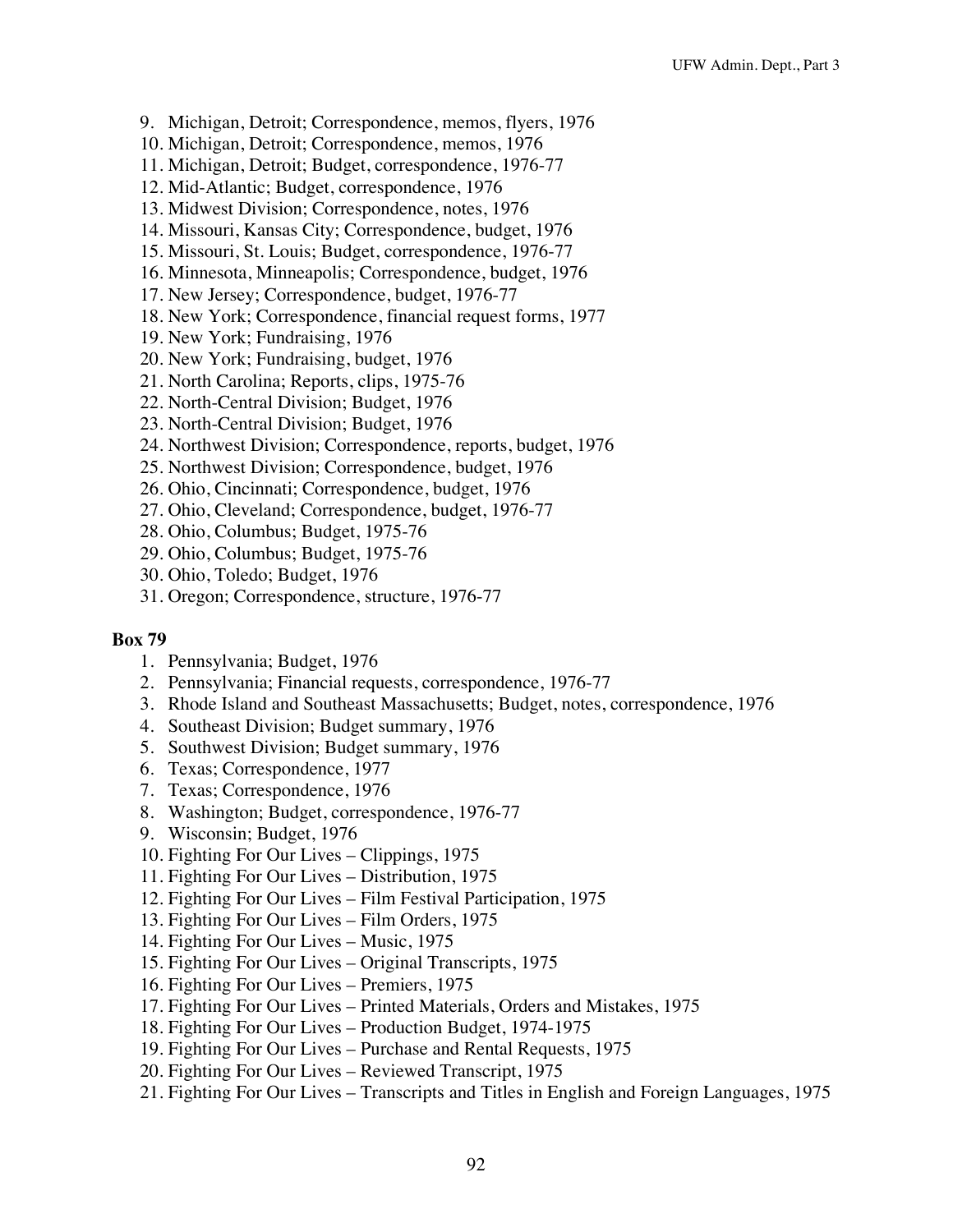- 22. Growers Bud Antle, Inc. 1970-1975
- 23. Growers Christian Brothers, 1970-1974
- 24. Growers Coca-Cola Correspondence, 1972-1975
- 25. Growers Coca-Cola Negotiations, 1974
- 26. Growers Cochise Farms, 1972-1973
- 27. Growers David Freedman & Co., Inc., 1970-1974
- 28. Growers DiGiorgio, Sierra Vista Ranch, no date
- 29. Growers Franzia Brothers, 1973
- 30. Growers Gallo Correspondence, 1973-1975
- 31. Growers Gallo Grievances, 1974-1975
- 32. Growers Gallo Negotiations, 1973
- 33. Growers Interharvest, 1975
- 34. Growers Julius Goldman's Egg City, 1975
- 35. Growers Lemon Growers Cabrillo Village, Calif., 1975
- 36. Growers Letters of Complaint From UFW Supporters Regarding Lemon Strike in Yuma, Ariz., 1975
- 37. Growers Meeting Requests, 1975
- 38. Growers Meeting Requests, 1975
- 39. Growers Meeting Requests, 1975
- 40. Growers Novitate of Los Gatos, 1973-1974

- 1. Growers: Paul Masson Vineyards, 1973-1975
- 2. Growers: Perelli-Minetti, 1971-1975
- 3. Growers: Wm. Smeds and Sons, 1970-1974
- 4. Leaflets, 1975
- 5. Leaflets, 1975
- 6. Leaflets: El Mosquito Zumbador, 1975
- 7. Press Releases, 1975
- 8. Journal: Conversations with Cesar Chavez, 1970
- 9. Journal: Canadian Labour, 1970
- 10. National Conference of Human Rights Workers, October 26-30 1970
- 11. Journal: Farm Labor Developments, 1969
- 12. Journal: Unions Protect You Too!, 1969
- 13. Proposal Concerning the Development of Indian Peoples in Alberta, no date
- 14. Welfare Handbook for Aid to Families with Dependent Children, no date
- 15. Indian Association of Alberta, 1970
- 16. Purex, 1970
- 17. Speaking Engagements: Jessica Govea, 1972
- 18. National Farmers Union, 1971
- 19. Travailleurs Agricoles Unis, 1971
- 20. Indian-Eskimo Association of Canada, 1971
- 21. AMK- Food Corporation Annual Report, 1969
- 22. Church Material, 1972
- 23. Nan Freeman, 1972
- 24. Ad Hoc Committee- Proposition 14, May 1976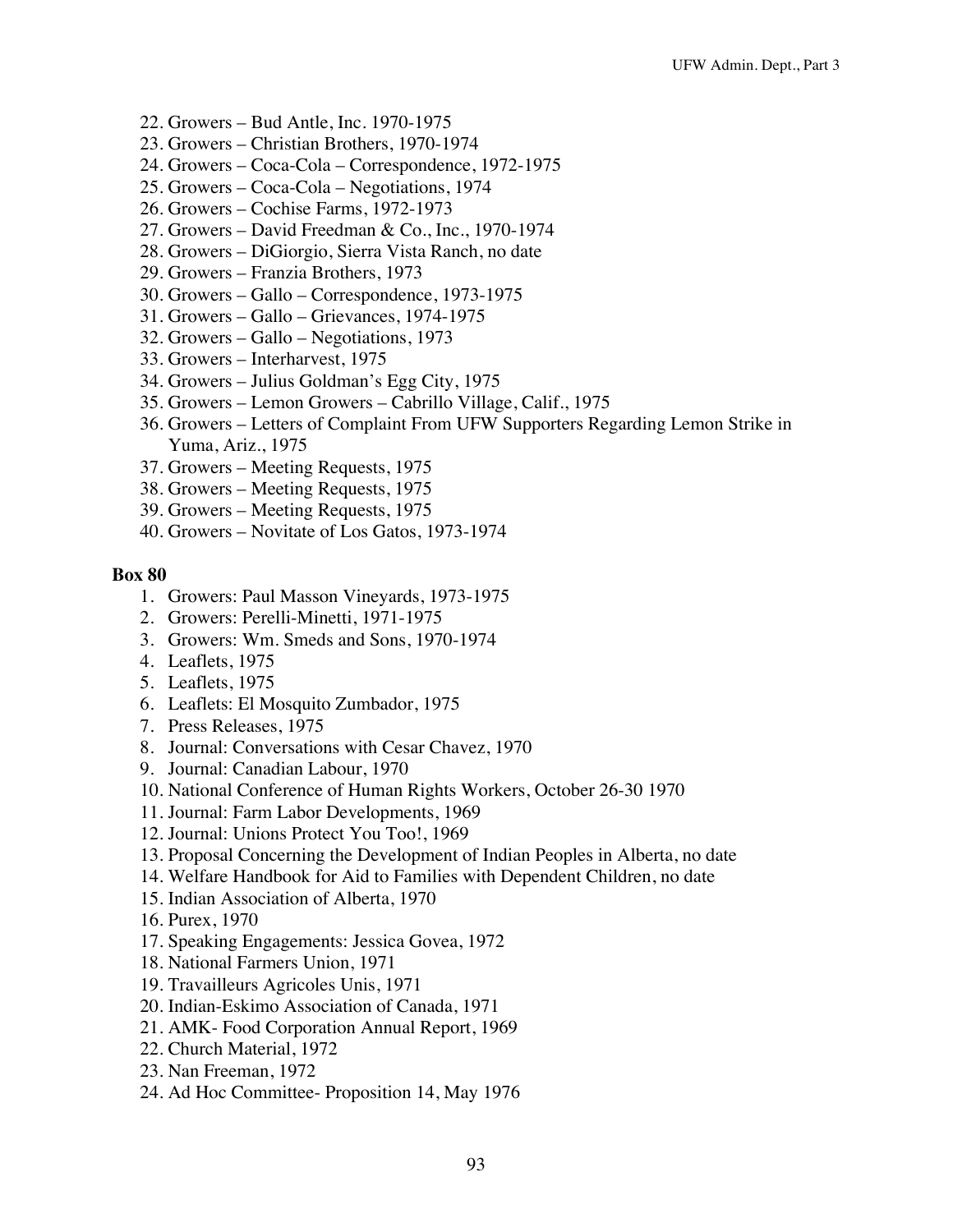- 25. California Division Report, Branch Directors Meeting, July 8-9 1976
- 26. Canada Aide Meeting, 1976 November 27
- 27. Donors- Unions, 1967-1969
- 28. Donors-Unions, 1967-1969
- 29. Almaden- Contract, 1967 July 31
- 30. Almaden- Correspondence, 1967-1968
- 31. Almaden- Cross- check Election, 1967 June 28
- 32. Almaden- Negotiations, 1967 July
- 33. Almaden- Negotiations, 1967 July
- 34. Almaden- Notes, Memoranda, 1967-1968
- 35. Almaden- Ranch Committee, 1967-1968
- 36. Almaden- Request for Election, 1967
- 37. Christian Brothers- Contract, 1967 September 8
- 38. Christian Brothers- Correspondence, 1966
- 39. Christian Brothers- Correspondence, 1967
- 40. Christian Brothers- Correspondence, 1968
- 41. Christian Brothers- Cross Check Election, 1967 March 13
- 42. Christian Brothers- Cross Check Election, 1967 March 13
- 43. Christian Brothers- Cross Check Election, 1967 March 29
- 44. Christian Brothers- Negotiations, 1967
- 45. Christian Brothers- Negotiations, 1967
- 46. Christian Brothers- Negotiations, 1967
- 47. Christian Brothers- Notes, Memoranda, 1967-1968
- 48. Christian Brothers- Notes, Memoranda, 1967-1968
- 49. Christian Brothers- Ranch Committee; Election, winter, 1967-1968
- 50. Christian Brothers- Ranch Committee: Reedley, 1967-1968
- 51. DiGeorgio- Arbitration Costs, 1967
- 52. DiGeorgio-Arbitration re: Contract, Company Brief, 1967
- 53. DiGeorgio- Arbitration re: Contract, Company Exhibits, 1967
- 54. DiGeorgio- Arbitration re: Contract, Correspondence, 1967
- 55. DiGeorgio- Arbitration re: Contract, Decision, 1967
- 56. DiGeorgio- Arbitration re: Contract, Misc. Documents, 1967
- 57. DiGeorgio- Arbitration re: Contract, Notes, Misc., 1967

- 1. DiGeorgio- Arbitration re: Contract, Union Exhibits, 1967
- 2. DiGeorgio- Arbitration re: Contract, Union Exhibits, 1967
- 3. DiGeorgio- Arbitration re: Contract, Union Statements, 1967
- 4. DiGeorgio- Arbitration re: Election, 1966
- 5. DiGeorgio- Arbitration re: Marysville and Arvin Elections, 1966
- 6. DiGeorgio- Arbitration re: Marysville and Arvin Elections, 1966
- 7. DiGeorgio- Arbitration re: Marysville Election, 1967
- 8. DiGeorgio- Arbitration re: pay rates, 1967
- 9. DiGeorgio- Arvin Ranch File, 1966-1967
- 10. DiGeorgio- Arvin Ranch File, 1967
- 11. DiGeorgio- Arvin Ranch File, 1968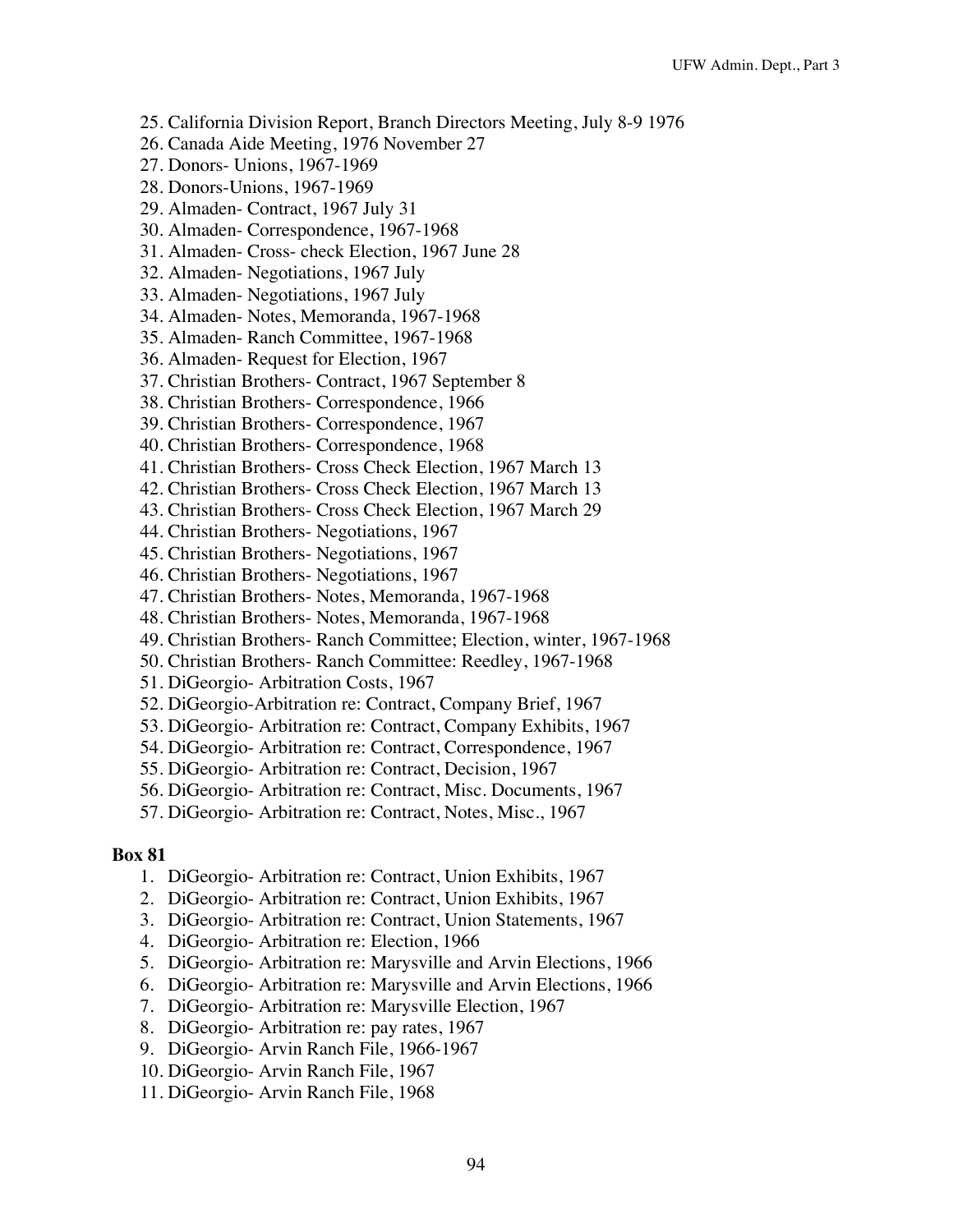- 12. DiGeorgio- Borrego Springs Ranch File, 1966-1967
- 13. DiGeorgio- California Senate Hearings- Statements, July 1966
- 14. DiGeorgio- Company File, April- September 1967
- 15. DiGeorgio- Company File, October- December 1967
- 16. DiGeorgio- Company File, January 1968
- 17. DiGeorgio- Company File, February 1968
- 18. DiGeorgio- Company File, March- August 1968
- 19. DiGeorgio- Contract, 1967
- 20. DiGeorgio- Contract, 1967
- 21. DiGeorgio- Contract, Misc. Information, 1967
- 22. DiGeorgio- Contract Negotiations, 1966
- 23. DiGeorgio- Contract Negotiations, 1966
- 24. DiGeorgio- Contract Negotiations, 1966
- 25. DiGeorgio- Contract Negotiations, 1966
- 26. DiGeorgio- DiGeorgio vs. Chavez, 1966
- 27. DiGeorgio- DiGeorgio vs. Chavez, 1966
- 28. DiGeorgio- DiGeorgio vs. Chavez, 1966
- 29. DiGeorgio- Discrimination against Union in Hiring, 1966
- 30. DiGeorgio- Dues Authorization lists, no date
- 31. DiGeorgio- Dues Deductions, 1967
- 32. DiGeorgio- Earl Fruit Company Contract, 1967
- 33. DiGeorgio- Earl Fruit Company Correspondence & Notes, 1966-1967
- 34. DiGeorgio- Earl Fruit Company- NLRB Election and Certification, 1966
- 35. DiGeorgio- Earl Fruit Company- Ranch File, 1967
- 36. DiGeorgio- Election, 1966 June
- 37. DiGeorgio- Election, 1966 June
- 38. DiGeorgio- Election- AWOC vs. DiGeorgio, 1966 June
- 39. DiGeorgio- Election- American Arbitration Association, 1966 August 30
- 40. DiGeorgio- Election- American Arbitration Association, 1966 August 30
- 41. DiGeorgio- Election- American Arbitration Association, 1966 August 30
- 42. DiGeorgio- Election- American Arbitration Association, 1966 August 30
- 43. DiGeorgio- Election- Affidavits, 1966 August 30
- 44. DiGeorgio- Election- Company Campaign Materials, 1966 August 30
- 45. DiGeorgio- Election- UFWOC Campaign Materials, 1966 August 30
- 46. DiGeorgio- Election- Misc. Campaign Materials, 1966 August 30
- 47. DiGeorgio- Election- Correspondence, 1966 August 30
- 48. DiGeorgio- Election- Correspondence, 1966 August 30
- 49. DiGeorgio- Election- Notes & Memoranda, 1966 August 30
- 50. DiGeorgio- Election- Voting Lists, 1966 August 30
- 51. DiGeorgio- Election- Voting Lists, 1966 August 30
- 52. DiGeorgio- Grapes Crushed, 1966
- 53. DiGeorgio- Grievances, 1966-1967
- 54. DiGeorgio- Grievances, 1967
- 55. DiGeorgio- Grievances, 1968
- 56. DiGeorgio- Grievances, 1968
- 57. DiGeorgio- Grievances- Crew Leaders, 1967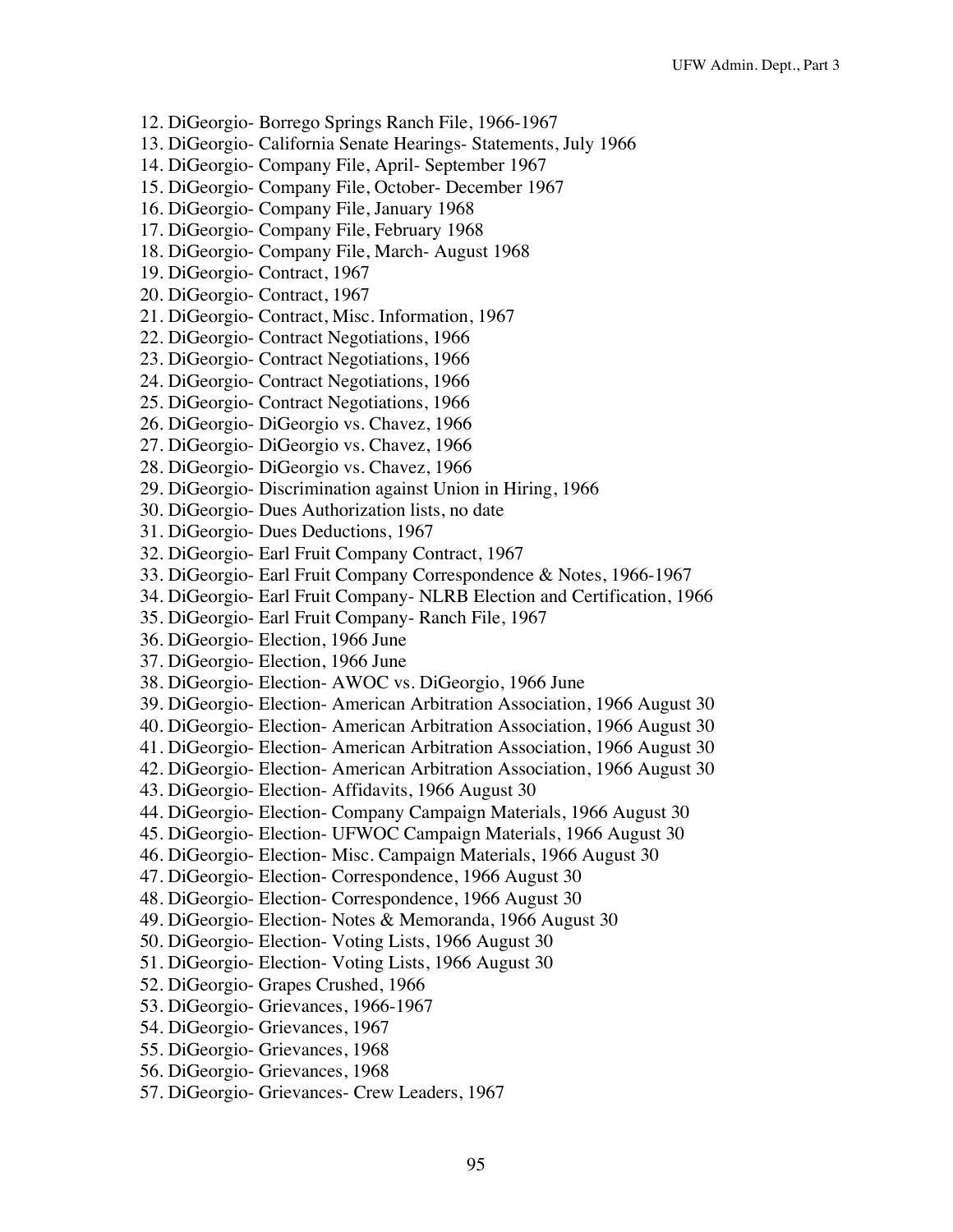- 58. DiGeorgio- Land Sales, 1967
- 59. DiGeorgio- Layoff and Rehire Lists, 1967
- 60. DiGeorgio- Marysville Ranch File, 1963-1967
- 61. DiGeorgio- Miscellaneous, 1967
- 62. DiGeorgio- Negotiating Committee, 1966
- 63. DiGeorgio- Newsletters, Notices, 1966-1967
- 64. DiGeorgio- Notes, no date
- 65. DiGeorgio- Ranch Committee Election, no date
- 66. DiGeorgio- Requests for Workers, 1967
- 67. DiGeorgio- Retroactive Pay, 1967
- 68. DiGeorgio- Seniority Proposals, 1967

- 1. DiGeorgio- Sierra Vista Ranch File, 1967
- 2. DiGeorgio- Sierra Vista Ranch Committee Election, 1967
- 3. DiGeorgio- Teamster Contract Draft, no date
- 4. DiGeorgio- Training Program, 1968
- 5. DiGeorgio- Wage Rate Statistics- Asparagus, 1967
- 6. DiGeorgio- Wage Rate Statistics- Asparagus, 1967
- 7. DiGeorgio- Wage Rate Statistics- Field Pack, 1966
- 8. DiGeorgio- Wage Rate Statistics- Miscellaneous, 1966-1967
- 9. DiGeorgio- Wage Rate Statistics- Pruning, 1967
- 10. DiGeorgio- Wage Rate Statistics- Pruning, 1966-1967
- 11. DiGeorgio- Wage Rate Statistics- Thinning, 1966
- 12. DiGeorgio- Wage Rate Statistics- Vine Tying, 1967
- 13. DiGeorgio- Wage Rate Statistics- Wine Grapes, 1966-1967
- 14. DiGeorgio- Wage Rate Statistics- Wine Grapes, 1967
- 15. DiGeorgio- Wage Rate Statistics- Wine And Juice Grapes, 1965-1966
- 16. DiGeorgio- Workers Meetings, 1967
- 17. Ferry- Morse Seed Company, 1968
- 18. Franzia-Correspondence & Contract, 1968
- 19. Gallo- Contract Negotiations and Proposals, 1967
- 20. Gallo- Contract Negotiations and Proposals, 1967
- 21. Gallo- Contract Negotiations and Proposals, 1967
- 22. Gallo- Cross Check Election, 1967
- 23. Gallo- Notices, Leaflets, clippings, 1967-1968
- 24. Gallo- Ranch File, 1967-1968
- 25. Gallo- Ranch File, 1967-1968
- 26. Gallo- Ranch File, 1967-1968
- 27. Goldberg- Correspondence & Negotiations, 1967-1968
- 28. Lucas, 1967
- 29. Martin Brother, 1967-1968
- 30. Paul Masson- Correspondence, Memoranda, Negotiations, 1968
- 31. Paul Masson- Negotiating Committee Election, no date
- 32. Mosesian, Hourigan, and Goldberg- Correspondence, Elections, and Negotiations, 1966- 1967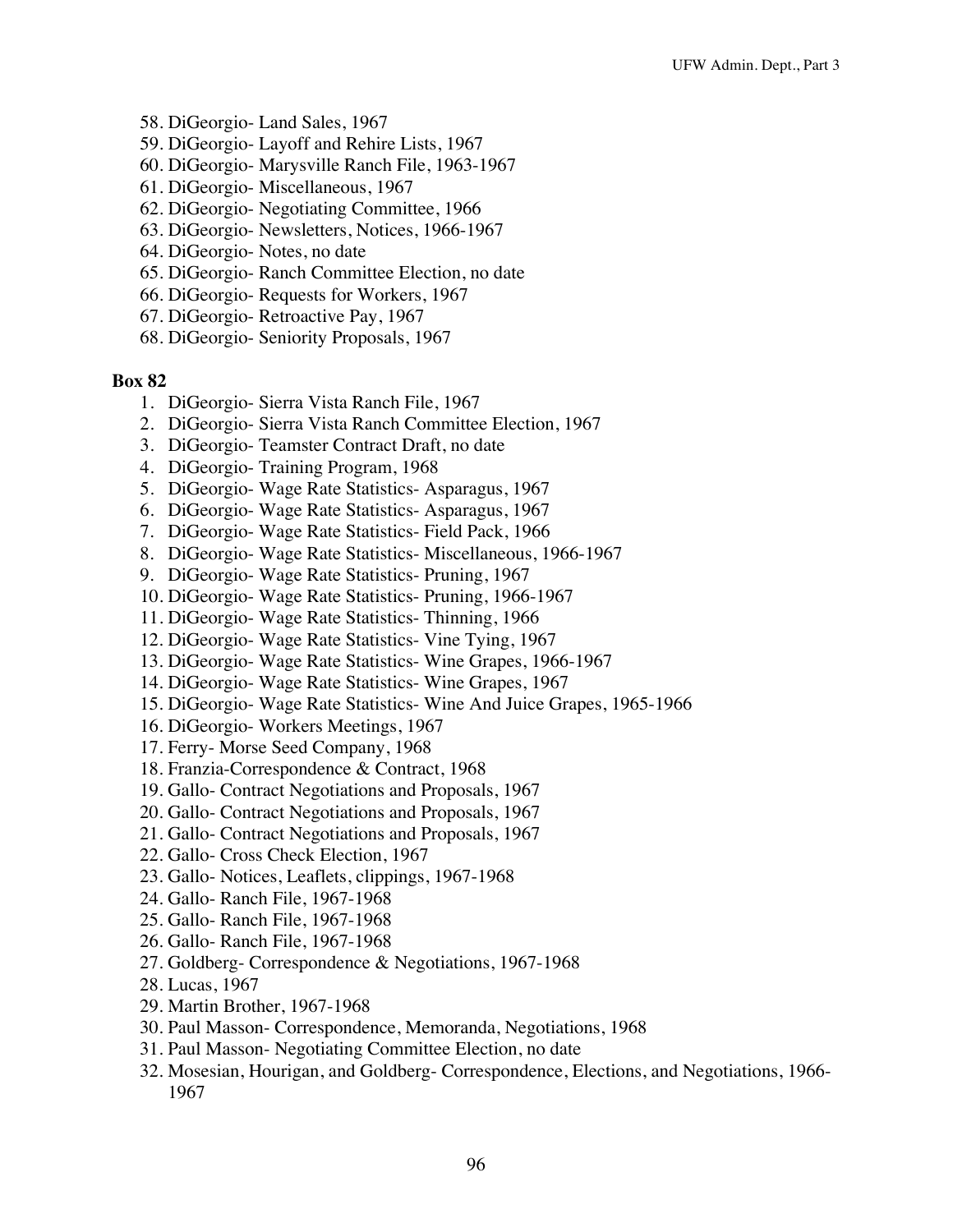- 33. Mosesian, Hourigan, and Goldberg- Correspondence, Elections, and Negotiations, 1966- 1967
- 34. Novitiate, 1967-1968
- 35. Perelli- Minetti- Authorization Cards, 1966
- 36. Perelli- Minetti- Boycott and Strike Correspondence, September 1966 February 1967
- 37. Perelli- Minetti- Boycott and Strike Correspondence, 1967 March
- 38. Perelli- Minetti- Boycott and Strike Correspondence, 1967 April
- 39. Perelli- Minetti- Boycott and Strike Correspondence, 1967 May- August
- 40. Perelli- Minetti- Boycott and Strike Clippings, 1967
- 41. Perelli- Minetti- Boycott and Strike Newsletters and Leaflets, 1966-1967
- 42. Perelli- Minetti- Boycott and Strike Reports and Notes, no date
- 43. Perelli- Minetti- Company File, 1967
- 44. Perelli- Minetti- Miscellaneous, 1967
- 45. Perelli- Minetti- Navarro vs. Perelli- Minietti and Teamsters, 1967
- 46. Perelli- Minetti- Negotiations, 1967
- 47. Perelli- Minetti- Teamster Contract, 1966
- 48. Perelli- Minetti- Palmas vs. Perelli- Minetti, 1967
- 49. Perelli- Minetti- Perelli- Minetti vs. Chavez, Complaint for Libel, 1967
- 50. Perelli- Minetti- Petition for Election, 1967
- 51. Perelli- Minetti- Ranch Committee, 1967-1968
- 52. Perelli- Minetti- Shroyer/Wendes vs. Teamsters, 1967
- 53. Perelli- Minetti- Strikers' Affidavits, 1966
- 54. Perelli- Minetti- Teamsters, 1966-1967
- 55. Perelli- Minetti- Teamsters, 1966-1967
- 56. Perelli- Minetti- Workers' Meetings, 1967 July
- 57. Schenley- Acreages of Different Varieties of Grapes, no date
- 58. Schenley- Authorization Cards, 1966
- 59. Schenley- Authorization Cards, 1966
- 60. Schenley- Company Rules, 1966
- 61. Schenley- Contract- Notes, Miscellaneous, 1966
- 62. Schenley- Contract Modifications, 1967

- 1. Schenley- Contract Modifications- Notes and Correspondence, 1967
- 2. Schenley- Contract, 1968
- 3. Schenley- Contract- Notes and Correspondence, 1968
- 4. Schenley- Correspondence, 1967-1968
- 5. Schenley- Dues Deductions, 1966-1968
- 6. Schenley- Gendola Rates, 1966
- 7. Schenley- Gendola Rates, 1966
- 8. Schenley- Grievances, 1966-1967
- 9. Schenley- Pruning- Arbitration re: Machine Pruning, 1967-1968
- 10. Schenley- Pruning- Chorology and Summary, 1967-1968
- 11. Schenley- Pruning- Correspondence, 1967-1968
- 12. Schenley- Pruning- Crew Suspension, Lupe Alviso, 1967-1968
- 13. Schenley- Pruning- Crew Suspension and Discharge, Alviso, 1967-1968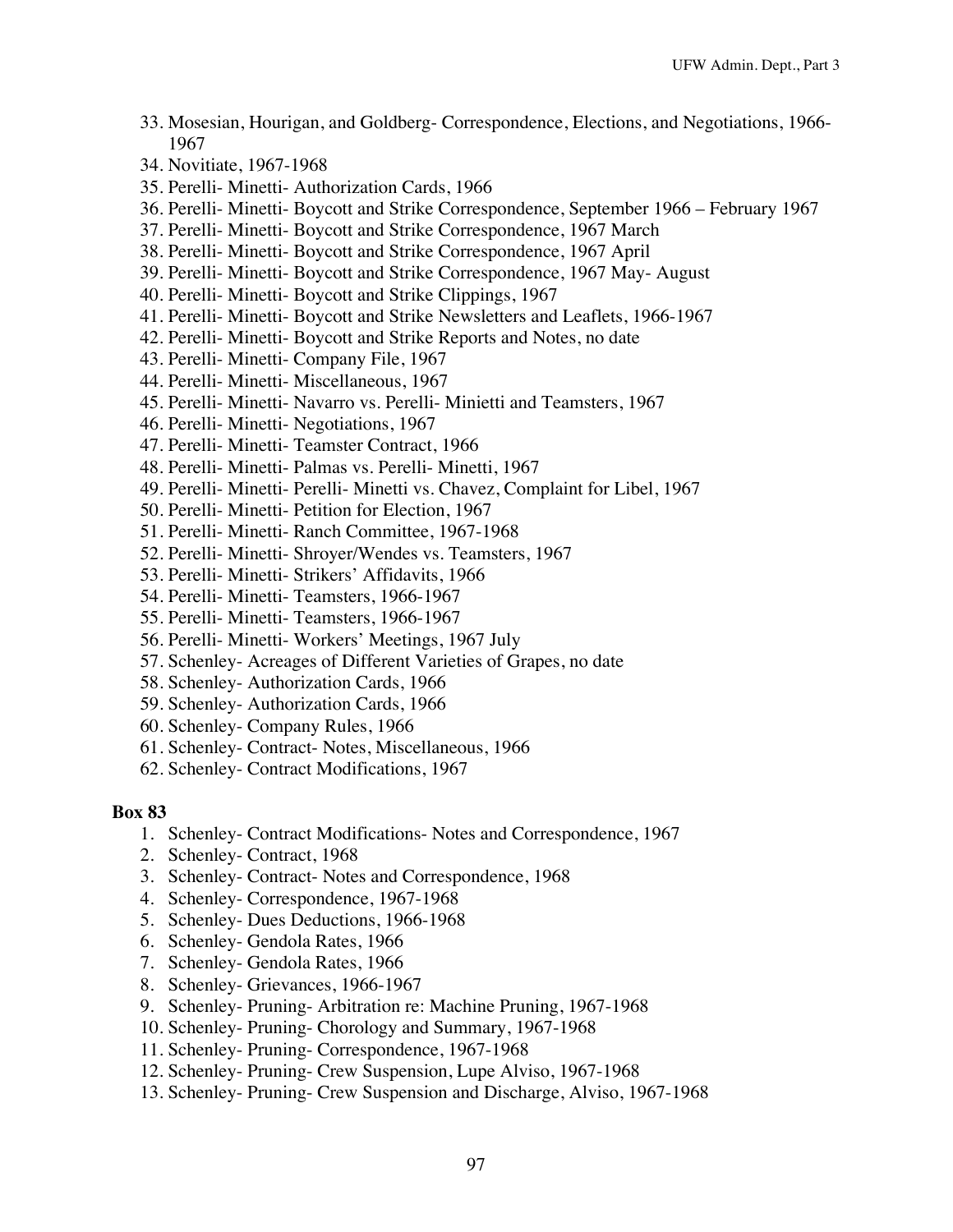- 14. Schenley- Pruning- Crew Suspension and Discharge, Alviso, 1967-1968
- 15. Schenley- Pruning- Crew Suspension and Discharge, Arreola, 1967-1968
- 16. Schenley- Pruning- Crew Suspension and Discharge, Sanchez, 1967-1968
- 17. Schenley- Pruning- Crew Suspension and Discharge, Talamantes, 1967-1968
- 18. Schenley- Pruning- Crew Discharge, Urias, 1967-1968
- 19. Schenley- Pruning- Notes and Memoranda, 1967-1968
- 20. Schenley- Pruning- Notes and Miscellaneous, 1967-1968
- 21. Schenley- Pruning- Ranch Meetings, notes, 1967-1968
- 22. Schenley- Ranch Committee Election, 1966
- 23. Schenley- Ranch Committee Election, 1967
- 24. Schenley- Ranch Committee Election, 1968
- 25. Schenley- Ranch Meetings, 1966-1967
- 26. Schenley- Recognition Agreement, 1966 April 6
- 27. Schenley- Requests for Workers, 1967
- 28. Schenley- Seniority Lists, 1966-1968
- 29. InterHarvest- Grievances, 1970
- 30. InterHarvest- Grievances, 1971
- 31. InterHarvest- Grievances, 1972
- 32. InterHarvest- Grievances, 1973
- 33. InterHarvest- Grievances, 1974
- 34. InterHarvest- Wages, 1970-1972
- 35. InterHarvest- Ranch Committee, 1974
- 36. InterHarvest- Robert F. Kennedy Medical Plan, 1972
- 37. InterHarvest- Dues Deduction, 1973
- 38. InterHarvest- Seniority, 1972
- 39. InterHarvest- Grievance Material, no date

- 1. InterHarvest- Grievances, 1970-1971
- 2. InterHarvest- Grievances, 1972
- 3. InterHarvest- Grievances, 1973
- 4. InterHarvest- Grievances, 1974
- 5. InterHarvest- Grievances- Calexico, 1975
- 6. InterHarvest- Grievances, 1971-1973
- 7. InterHarvest- Grievances, 1971 January- June
- 8. InterHarvest- Pesticides, 1974
- 9. InterHarvest- Grievances, 1971 July- December
- 10. InterHarvest- Grievances, 1972 January- May
- 11. InterHarvest- Grievances, 1972 June- December
- 12. InterHarvest- Grievances, 1973 January- May
- 13. InterHarvest- Grievances, 1974 November- June
- 14. InterHarvest- Grievances, 1974 July- September
- 15. InterHarvest- Grievances, 1973 June- December
- 16. InterHarvest- Grievances, February 1973- June 1975
- 17. InterHarvest- Warnings, 1971
- 18. InterHarvest- Vacation Pay, 1971 December 7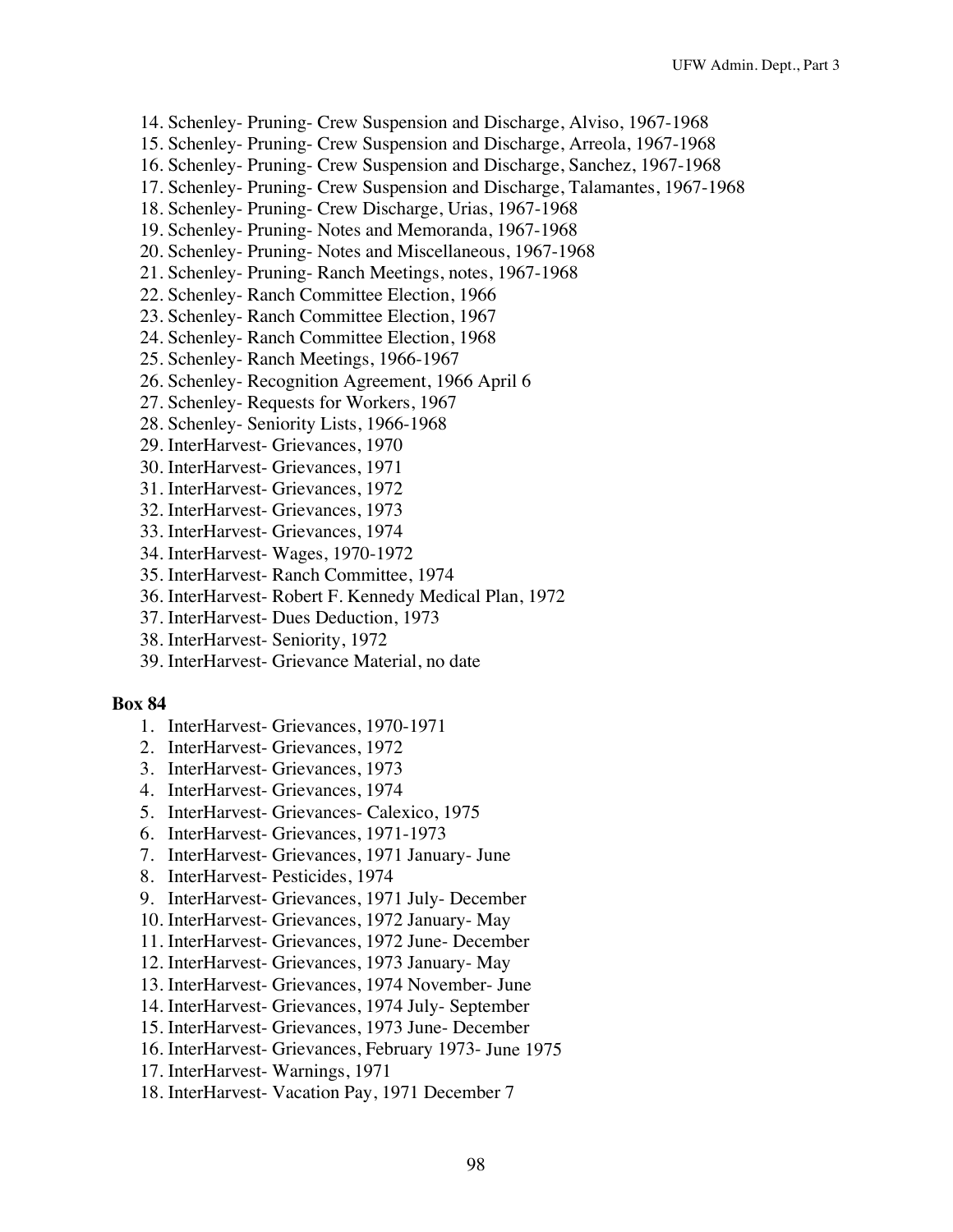- 19. InterHarvest- Layoffs and Crew Lists, 1971-1973
- 20. InterHarvest- Grievances, 1970

- 1. InterHarvest- Grievances, 1974 July- December
- 2. InterHarvest- Ranch Committee, 1971-1975
- 3. InterHarvest- Seniority Lists, Calexico, 1972-1973
- 4. InterHarvest- Dues Deduction, 1970
- 5. InterHarvest- Wages, 1971
- 6. InterHarvest- Dues Deduction, 1970
- 7. InterHarvest- Ranch Committee, no date
- 8. InterHarvest- Work Order, 1971-1972
- 9. InterHarvest- Leave of Absence, 1971
- 10. InterHarvest- Grievances, 1971-1972
- 11. InterHarvest- Seniority List, 1972
- 12. Fresh Pict Foods- Correspondence, 1972
- 13. Fresh Pict Foods- Ranch Committee, 1972
- 14. Fresh Pict Foods- RFK Deductions, 1971-1973
- 15. Fresh Pict Foods- Lists of Agricultural Workers, 1971
- 16. Fresh Pict Foods- Dues Deduction, Stockton, 1971
- 17. Fresh Pict Foods- Dues Deduction, Stockton, 1971
- 18. Fresh Pict Foods- Seniority Lists, 1971
- 19. Fresh Pict Foods- Grievances, 1971
- 20. Fresh Pict Foods- Wages, 1971-1972
- 21. Fresh Pict Foods- Weekly Reports, 1972
- 22. Fresh Pict Foods- Weekly Reports, 1973
- 23. Fresh Pict Foods- Stockton, Workers Lists, 1971
- 24. Fresh Pict Foods- Stockton, Work Orders, 1971-1973
- 25. Fresh Pict Foods- Stockton, Chemical Application, 1971
- 26. Fresh Pict Foods- Ranch Committee, 1971-1972
- 27. Fresh Pict Foods- Seniority Lists, 1971
- 28. Fresh Pict Foods- Grievances, 1972
- 29. Fresh Pict Foods- Leaflets about Contract, 1971
- 30. Fresh Pict Foods- Dues Deduction, 1971-1973
- 31. Fresh Pict Foods- Seniority, 1972
- 32. Fresh Pict Foods- Leave of Absence, 1970-1972
- 33. Fresh Pict Foods- Grievances, 1971-1972

- 1. Fresh Pict Foods- Grievances, 1971-1972
- 2. Fresh Pict Foods- Correspondence, 1971-1974
- 3. Fresh Pict Foods- Dues Deduction, 1970-1973
- 4. Fresh Pict Foods- Wages, 1971
- 5. Fresh Pict Foods- Seniority Lists, 1970
- 6. Fresh Pict Foods- Seniority Lists, 1971-1972
- 7. Fresh Pict Foods- Grievances, 1970 August- December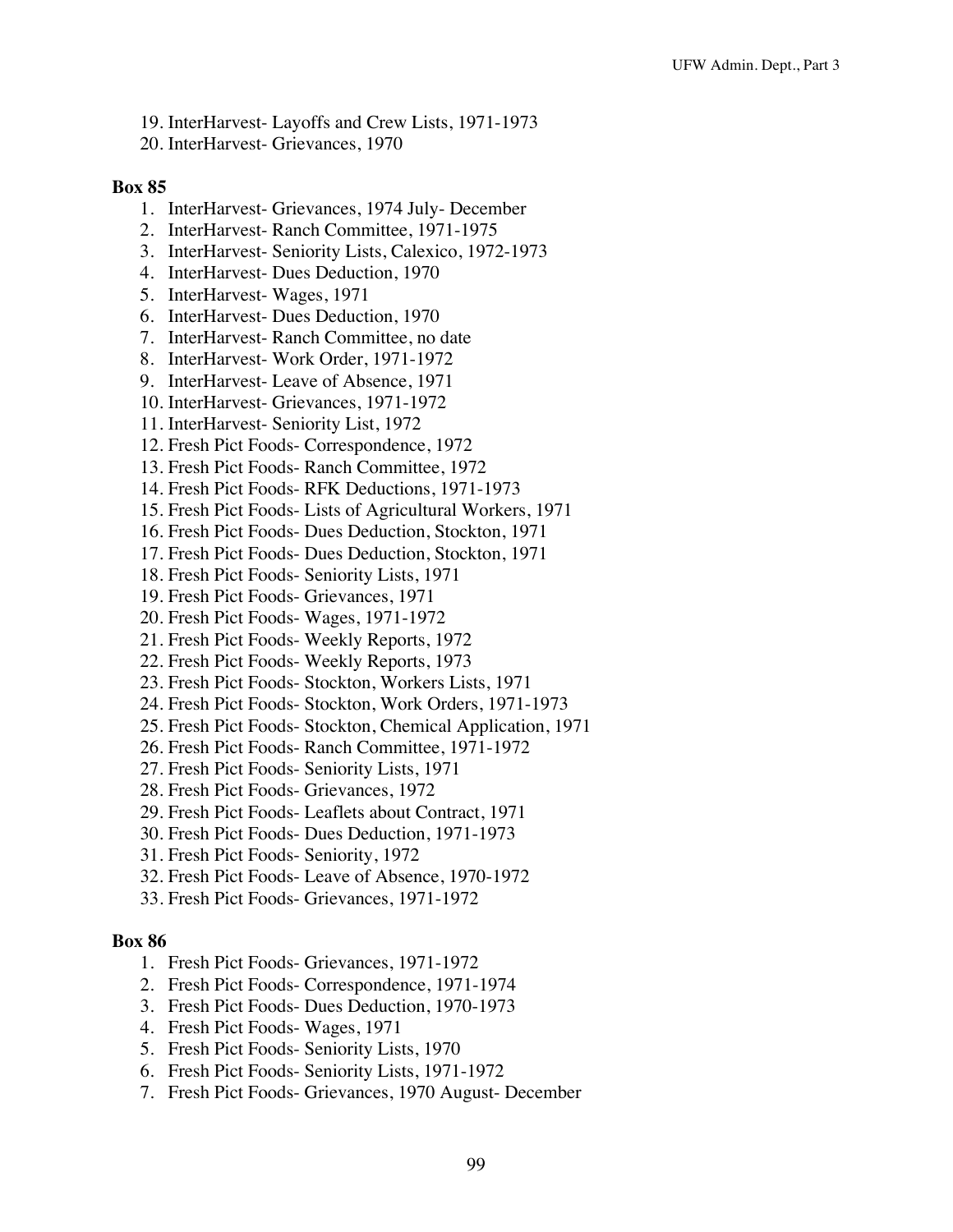- 8. Fresh Pict Foods- Grievances, 1971 January- May
- 9. Fresh Pict Foods- Grievances, 1971 June- August
- 10. Fresh Pict Foods- Grievances, 1971 September
- 11. French Pict Foods- Grievances, 1971 October- December
- 12. Fresh Pict Foods- Pesticides, 1971
- 13. Fresh Pict Foods- Pesticides, 1971
- 14. Fresh Pict Foods- Leave of Absence, 1970
- 15. Fresh Pict Foods- Grievances, January 1972
- 16. Fresh Pict Foods- Correspondence, 1970-1973
- 17. Fresh Pict Foods- Termination of Work, 1970-1972
- 18. Fresh Pict Foods- Seniority, 1970-1972
- 19. Fresh Pict Foods- Oxnard, 1970-1973
- 20. Fresh Pict Foods- Grievances, Imperial, 1970-1973
- 21. Fresh Pict Foods- Stockton, 1972
- 22. Fresh Pict Foods- Grievances, Arizona, 1970-1973
- 23. Fresh Pict Foods- Grievances and Arbitration, 1970-1971
- 24. Fresh Pict Foods- Grievances, Salinas, 1970

- 1. Fresh Pict Foods- Grievances, Salinas, 1971-1973
- 2. Fresh Pict Foods- Pesticide Use, no date
- 3. Inter Harvest- Wages, 1974
- 4. Inter Harvest- Seniority Report, 1973
- 5. Inter Harvest- Dues Deduction, 1971- 1973
- 6. Inter Harvest- Grievances, 1974
- 7. Inter Harvest- Wages, 1971
- 8. Inter Harvest- Chemical Application, King City, 1972
- 9. Inter Harvest- King City, 1970-1973
- 10. Inter Harvest- Authorizations, 1971
- 11. Inter Harvest- Ranch Committee, 1973
- 12. Pic N Pac- Grievances, 1970-1973
- 13. Pic N Pac- Wages, 1971
- 14. Pic N Pac- Ranch Committee, 1970-1972
- 15. Pic N Pac- RFK Deductions, 1971
- 16. Pic N Pac- Seniority Lists, 1970-1972
- 17. Pic N Pac- Dues Deductions, 1970
- 18. Pic N Pac- Grievances, 1970-1972
- 19. Pic N Pac- Correspondence, 1970-1972
- 20. Brown & Hill- Grievances, 1971-1972
- 21. Brown & Hill- Ranch Committee, 1972
- 22. Brown & Hill- Dues Deduction, 1970
- 23. Brown & Hill- Wages, King City, 1971
- 24. Brown & Hill- King City, 1971
- 25. Inter Harvest- Grievances, King City 1971-1974
- 26. Inter Harvest- Negotiations, 1972
- 27. Inter Harvest- Grievances, Arizona, 1971-1972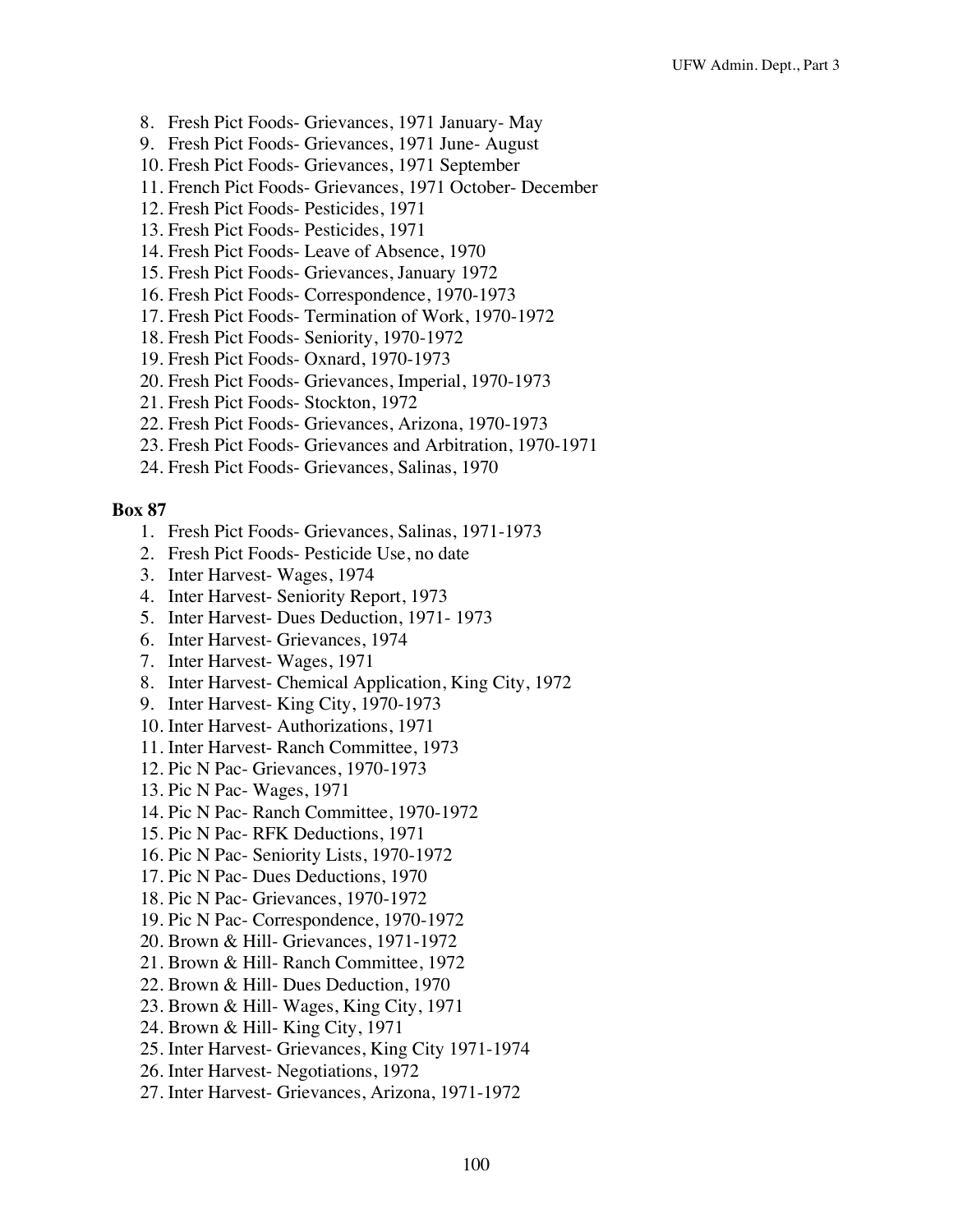- 28. Inter Harvest- Ranch Committee, 1971-1972
- 29. Inter Harvest- Pesticides, Oxnard, 1974
- 30. Inter Harvest- Work Orders, 1972
- 31. Inter Harvest- Wages, 1971
- 32. Pic N Pac- Pesticides, Zapata, Rosalinda, 1971
- 33. Pik'd Rite- Dues Deduction, 1974
- 34. Pik'd Rite- Wages, 1974
- 35. Pik'd Rite- Ranch Committee, 1974
- 36. Pik'd Rite- Seniority, 1973
- 37. Pik'd Rite- Grievances, 1973-1974
- 38. Pik'd Rite- Rates of Pay, 1974
- 39. D' Arrigo Brothers- Dues Deduction, 1972
- 40. D' Arrigo Brothers- Salinas, Ranch Committee, 1972
- 41. D' Arrigo Brothers- Grievances & Arbitrations, Grapes, 1970
- 42. D' Arrigo Brothers- Grievances & Arbitrations, 1971 January- June
- 43. D' Arrigo Brothers- Grievances & Arbitrations, 1972
- 44. D' Arrigo Brothers- Grievances & Arbitrations, 1971 July- December
- 45. D' Arrigo Brothers- Grievances & Arbitrations, 1973
- 46. D' Arrigo Brothers- Ranch Committee, 1971-1972
- 47. D' Arrigo Brothers- Seniority Lists, 1971-1973
- 48. D' Arrigo Brothers- Piece Rates, 1971
- 49. D' Arrigo Brothers- Grievances, 1971-1972
- 50. D' Arrigo Brothers- Grievances, 1971- 1972

- 1. D' Arrigo Brothers- Seniority Lists, 1971
- 2. D' Arrigo Brothers- Termination of Employment, 1972
- 3. D' Arrigo Brothers- Correspondence, 1970-1972
- 4. D' Arrigo Brothers- Work Orders, 1971-1972
- 5. D' Arrigo Brothers- Crew Lists, 1970-1972
- 6. D' Arrigo Brothers- Crew Lists, 1972
- 7. D' Arrigo Brothers- Pesticide Reports, 1971-1972
- 8. D' Arrigo Brothers- Warnings, 1971
- 9. D' Arrigo Brothers- Leave of Absence, 1971-1972
- 10. D' Arrigo Brothers- Grievances, 1971-1972
- 11. D' Arrigo Brothers- Grievances, 1971-1972
- 12. D' Arrigo Brothers- Grievances, 1971-1972
- 13. D' Arrigo Brothers- Grievances, 1971-1972
- 14. Mel Finerman Company- Grievances, 1971-1972
- 15. Mel Finerman Company- Grievances, 1971-1972
- 16. Mel Finerman Company- Workers Lists, 1972-1973
- 17. Mel Finerman Company- Wages, 1973
- 18. Mel Finnerman Company- Ranch Committee, 1972
- 19. Mel Finnerman Company- Grievances, 1972-1973
- 20. D'Arrigo Brothers- Wage Negotiations, 1972
- 21. Mel Finnerman Company- Authorizations, 1971-1972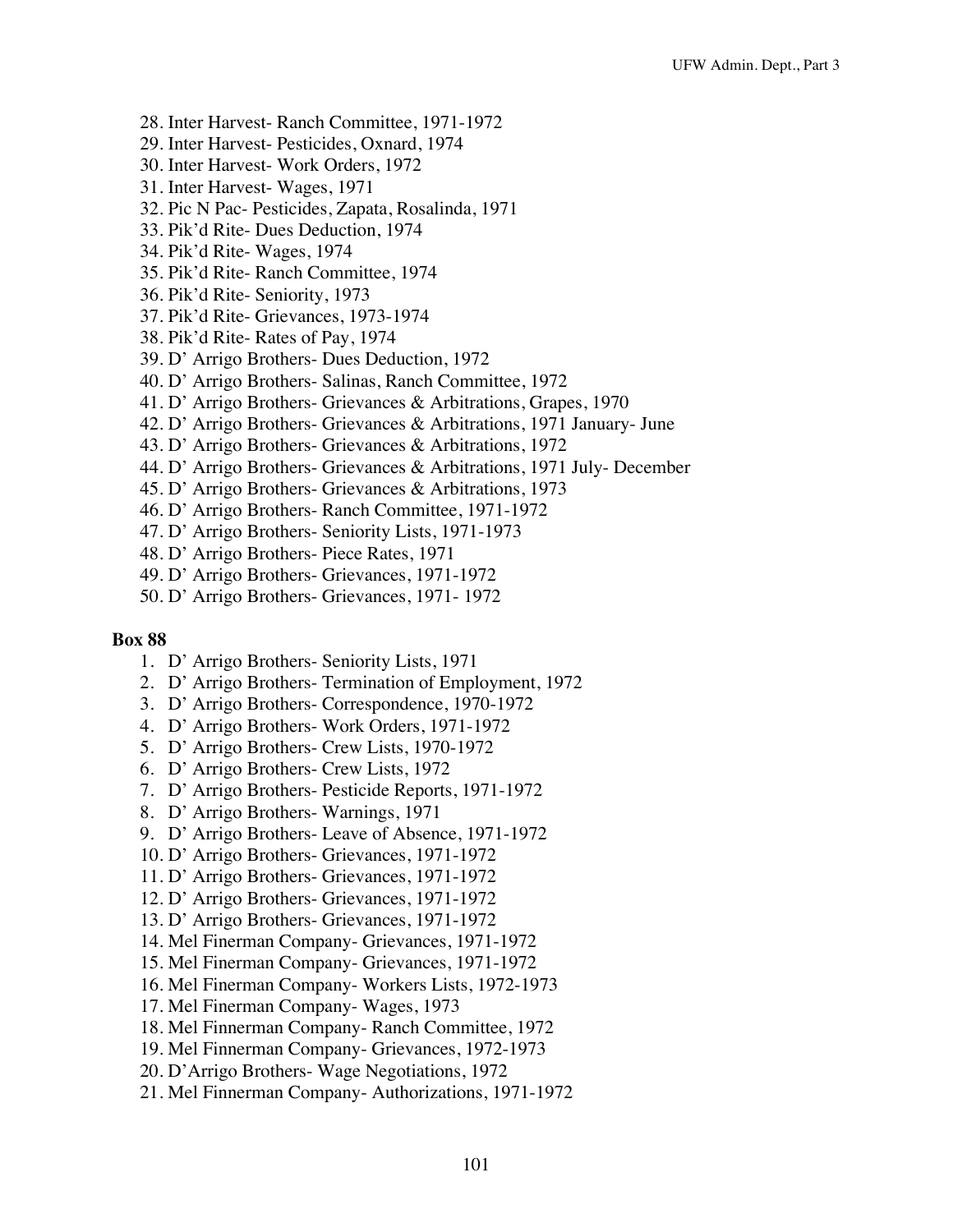- 22. Pic N' Pac- Pesticides, 1970
- 23. Freshpict- Grievances, 1970-1971
- 24. Freshpict- Wages & Rates, 1972
- 25. Cline- Grievances, 1972

- 1. Cline- Oxnard- Authorization Slips, 1971-1972
- 2. Arizona Labels, 1969
- 3. Blythe- Letters about Strike, 1971
- 4. Organizing Committee: correspondence, 1970-1971
- 5. Franzia Brothers Winery- Worker Status, 1973
- 6. UFW Constitution, 1972
- 7. Clinics- Reports, 1973
- 8. Paul Masson Vineyards- King City, Grievances, 1970
- 9. Paul Masson Vineyards- King City, Correspondence, 1970
- 10. Almaden Vineyards- Grievances, 1970
- 11. Rio Blanco- King City- Farms, 1971-1972
- 12. Safeway- Information, no date
- 13. Almaden- King City- Correspondence, 1970
- 14. Freshpict- Coperacion Negociacion, 1972
- 15. Inter Harvest- Work Orders, 1973-1975
- 16. List of Packers, 1972
- 17. Inter Harvest- Dues Committee, 1972
- 18. Fresh Pict- Seniority, 1972
- 19. Salinas, CA- Permission to be Absent, 1973
- 20. Inter Harvest- Dues Deduction, 1970-1971
- 21. Inter Harvest- Recall of Layoffs, 1974
- 22. Inter Harvest- Warning Notices, 1972-1975
- 23. Inter Harvest- Suspensions, 1975
- 24. D' Arrigo- Layoffs, 1971
- 25. D' Arrigo- Dues Payments, 1972
- 26. Fresh Pict- Work Orders, 1971-1972
- 27. Inter Harvest- Citations, 1973
- 28. Fresh Pict- Layoffs, 1971-1972
- 29. Inter Harvest- Terminations, 1971
- 30. D' Arrigo- Work Orders, 1971
- 31. Inter Harvest- Dues Deduction, 1970-1971
- 32. Inter Harvest- Dues Deduction- Lettuce Pickers, 1970-1971
- 33. Inter Harvest- Ranch Committee, 1972-1974
- 34. Inter Harvest- Seniority, 1971
- 35. Fresh Pict- Grievances, 1971-1972
- 36. Reports, no date
- 37. Inter Harvest- Grievances, 1973
- 38. Calexico Meetings, 1972
- 39. Fresh Pict- Seniority Lists, 1965-1971
- 40. General Correspondence- E. Medina, 1973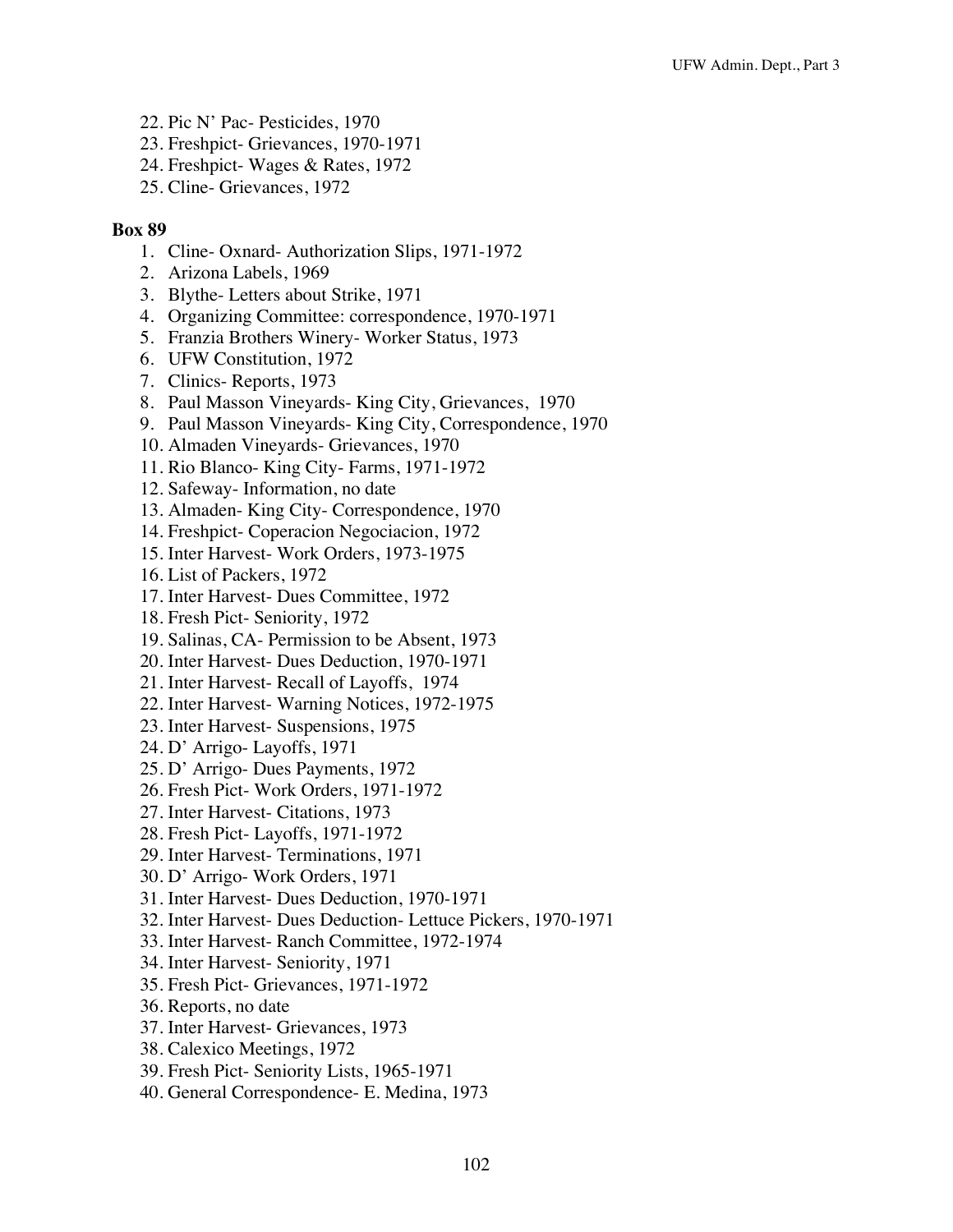- 41. Inter Harvest- Shipments, 1971
- 42. D' Arrigo- Workers, 1973
- 43. Committee Notes, 1971
- 44. Inter Harvest- Calexico- Work Orders, 1971-1972
- 45. Delano Bunch Agreement, 1970
- 46. Tenneco Agreement, 1970
- 47. American Produce Agreement, 1970
- 48. Aslan, Harry J. Packing Company Agreement, 1970
- 49. Ballatine Produce Company Agreement, 1970

- 1. Barr Packing Company Agreement, 1970
- 2. Castiglioni & Sons Agreement, 1970
- 3. Constance, John E. Agreement, 1970
- 4. Diebert Farms Agreement, 1970
- 5. Domenick Fruit Company Agreement, 1970
- 6. Gerner, Edna C. Agreement, 1970
- 7. Giannandrea , Deno Agreement, 1970
- 8. Giannini Packing Corporation Agreement, 1970
- 9. Guerreroo Fruit Company Agreement, 1970
- 10. Hamilton, L.R. Incorporated Agreement, 1970
- 11. Ito Packing Company Agreement, 1970
- 12. Kash Incorporated Agreement, 1970
- 13. Nash De Camp Corporation Agreement, 1970
- 14. Reitz, Dennis Agreement, 1970
- 15. Sanger Fruit Growers Association Agreement, 1970
- 16. Sorensen, Chris Packing Company Agreement, 1970
- 17. Ugaste, John Agreement, 1970
- 18. Roberts Farm Incorporated Agreement, 1970
- 19. Roberts Farms- Grievances, 1973
- 20. Inter Harvest- Ranch Committee, 1971
- 21. Leaflets- Calexico, 1969-1971
- 22. Fact Sheets- Strikes, 1966-1973
- 23. Arizona Leaflets, no date
- 24. Delano Leaflets, no date
- 25. Harmer Bill, SB 40, 1972
- 26. Campaign with NLRB, 1972
- 27. Inter Harvest- Crews, 1970
- 28. Inter Harvest- Layoffs, 1971-1973
- 29. Farm Bureau Information, 1972
- 30. Inter Harvest- Layoffs, 1973-1975
- 31. Elections, 1970
- 32. Hiring Hall History, 1971-1972
- 33. Field Office- Conference, 1972
- 34. Arbitrators, 1971
- 35. Dues List, 1971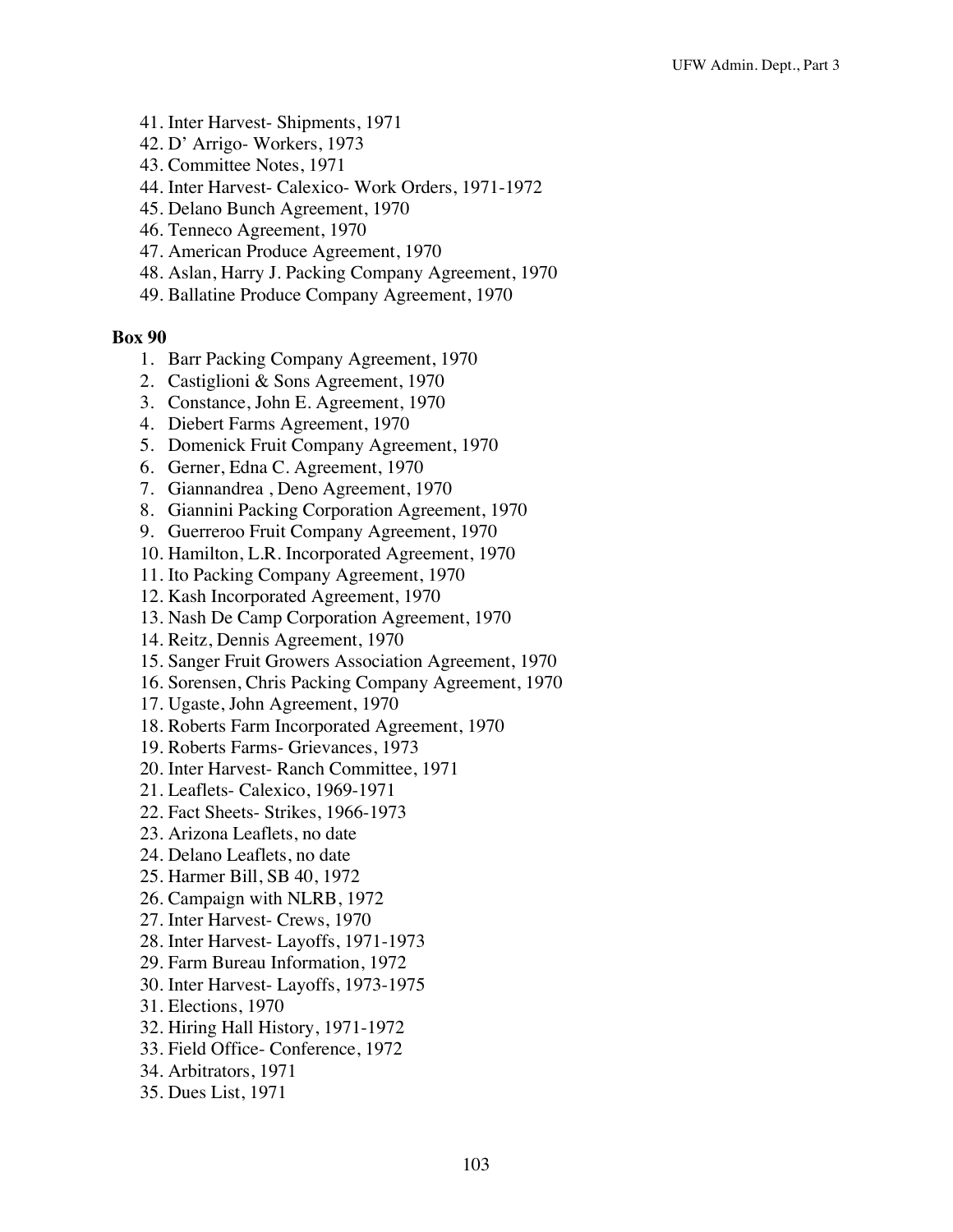- 36. Membership & Dues- La Paz, 1972
- 37. Membership & Dues- La Paz, 1971
- 38. Membership & Dues- La Paz, 1971
- 39. Pensions & Vacations, 1972
- 40. Grievances- Procedures, no date
- 41. Seniority Project, 1971 April- September

- 1. Grapes- Wages, 1967-1971
- 2. Grievance Procedures- Historical, no date
- 3. Field Office Central- N.B. Kleiber, 1971
- 4. Field Offices- Monthly Reports, 1971
- 5. UFW Policies, 1971-1972
- 6. Notes from UFW Convention, 1973
- 7. Legislative Testimony- Unemployment Insurance, 1966
- 8. Legislative Testimony- NLRA Coverage- Dolores Huerta & Cesar Chavez, 1969
- 9. Benefits, 1969-1970
- 10. Convention Proceedings, 1973
- 11. D' Arrigo- Contract, 1970
- 12. Brown & Hill- Contract, 1970
- 13. Fresh Pict- Contract, 1970
- 14. Inter Harvest- California contract, 1970
- 15. Pic N' Pac- Contract, 1970
- 16. Finerman- Contract, 1971
- 17. Inter Harvest- Salinas Contract, 1970
- 18. Fresh Pict- Arizona Contract, 1971
- 19. Contract List- UFW, 1973
- 20. AFL-CIO- Local 78B & Local 78A, 1971-1976
- 21. Cline Farms Incorporated- Contract, 1970
- 22. D' Arrigo- Contract Arizona, 1970-1971
- 23. D' Arrigo- Contract California, 1970-1977
- 24. Inter Harvest- Contract, 1972
- 25. Inter Harvest- Contract, 1975-1978
- 26. Inter Harvest- Contract, 1972-1975
- 27. Inter Harvest- Contract Arizona, 1972-1975
- 28. Inter Harvest-Negotiation Notes, 1974
- 29. Pik'd Rite- Contract, May 1973
- 30. Inter Harvest- Labor Manual & Work Rules, 1973
- 31. Pik'd Rite- Contract, December 1973
- 32. Pik'd Rite- Contract, 1974

- 1. Pik'd Rite- Contract, 1975-1978
- 2. United Packing Company- Contract, 1970
- 3. Almaden- Contract, 1974
- 4. Christian Brothers, 1967-1971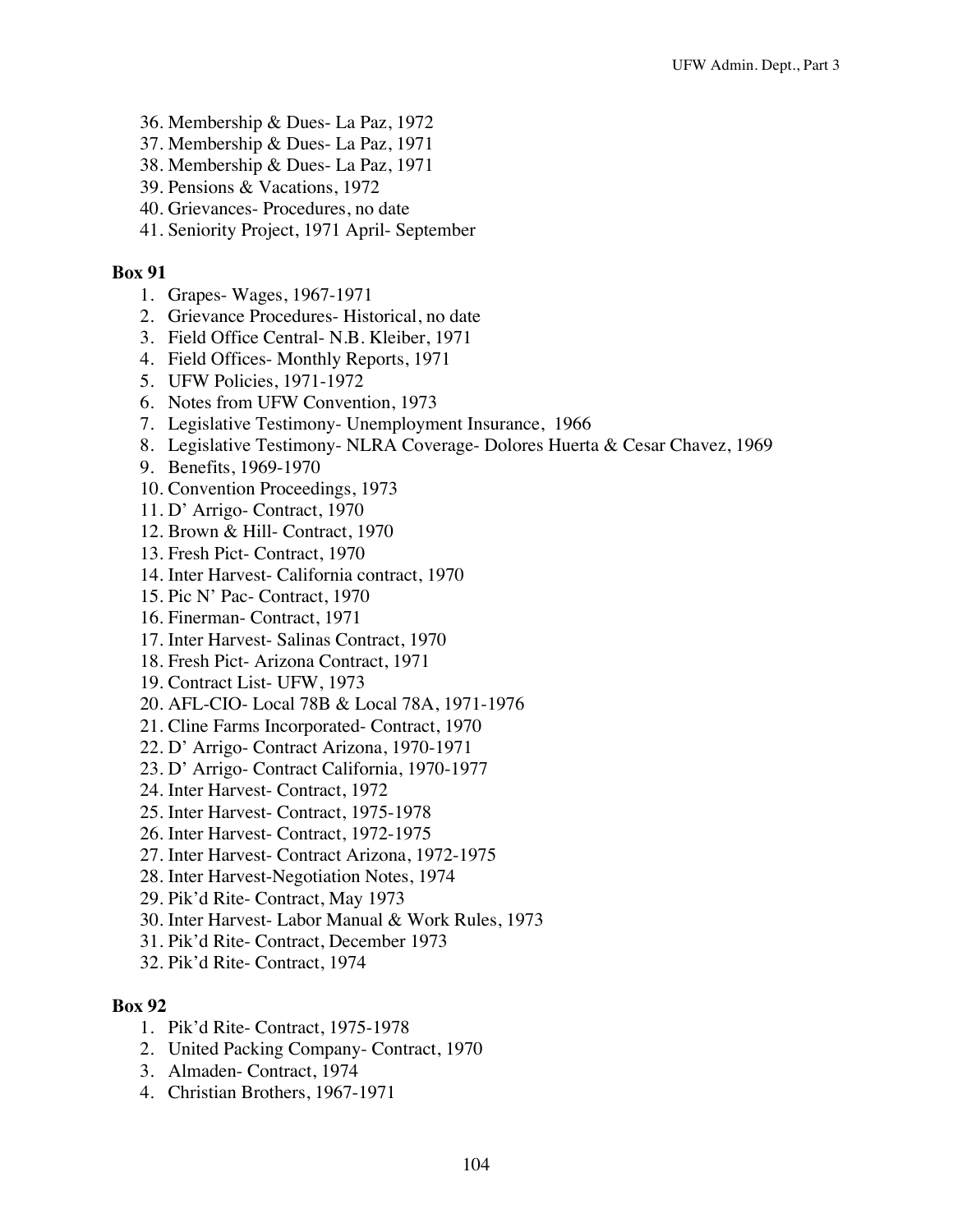- 5. Cochise Farms- Correspondence, 1972-1973
- 6. Di Giorgio- Contract, 1966
- 7. David Freeman Company- Contract, 1974
- 8. Goldberg- Contract, 1967 July
- 9. Paul Masson- Contract, 1974
- 10. Napa Valley- Contract, 1971
- 11. Wine Grape- Contract, 1967-1968
- 12. Grape Negotiations, 1969
- 13. Grape Contracts, 1970
- 14. COIT- Negotiations, 1970
- 15. RFK Agreements, 1968-1972
- 16. Di Giorgio- Contract, 1968
- 17. Di Giorgio- Proposals & negotiations, 1972
- 18. Vegetable Growers- Salinas Negotiations, no date
- 19. Fresh Pict- Negotiation Notes, Fall 1972
- 20. Fresh Pict- Negotiation Notes- Calexico, 1970-1972
- 21. Fresh Pict- Negotiation Notes, 1972
- 22. Fresh Pict- Negotiations, 1970
- 23. Finerman- Negotiations, 1973
- 24. Finerman- Negotiations, 1973
- 25. Finerman- Negotiations, 1970-1971
- 26. Inter Harvest- Negotiations, 1972
- 27. Inter Harvest- Negotiations, 1970
- 28. Naturipe Berry- Negotiations, 1970
- 29. Driscoll Strawberries, 1969
- 30. Brown & Hill- Negotiations, 1970
- 31. Inter Harvest- Negotiations, Stockton, 1972
- 32. D' Arrigo- Negotiations, 1970
- 33. D' Arrigo- Negotiations, 1973
- 34. Pic N Pac- Negotiations, 1970

- 1. Pic N Pac- Negotiations, 1972
- 2. Pik'd Rite- Negotiations, 1973 May
- 3. Pik'd Rite- Negotiations, 1973 November
- 4. Pik'd Rite- Negotiations, 1974
- 5. Fresh Pict- Negotiations, Blythe, 1972
- 6. Negotiations- Lettuce, typed notes, 1971
- 7. Lettuce Grower- Negotiations, 1971
- 8. Documents not produced, no date
- 9. Asparagus Growers Association- Conference, 1972 August 12
- 10. National Farmworker Service Center, 1970
- 11. UFW Recognitional Demands, 1965-1967
- 12. WLK- Negotiations, Vegetable Growers, 1971
- 13. Negotiation Attempts- General, 1965-1969
- 14. Abatti- Negotiations, UFWOC, 1970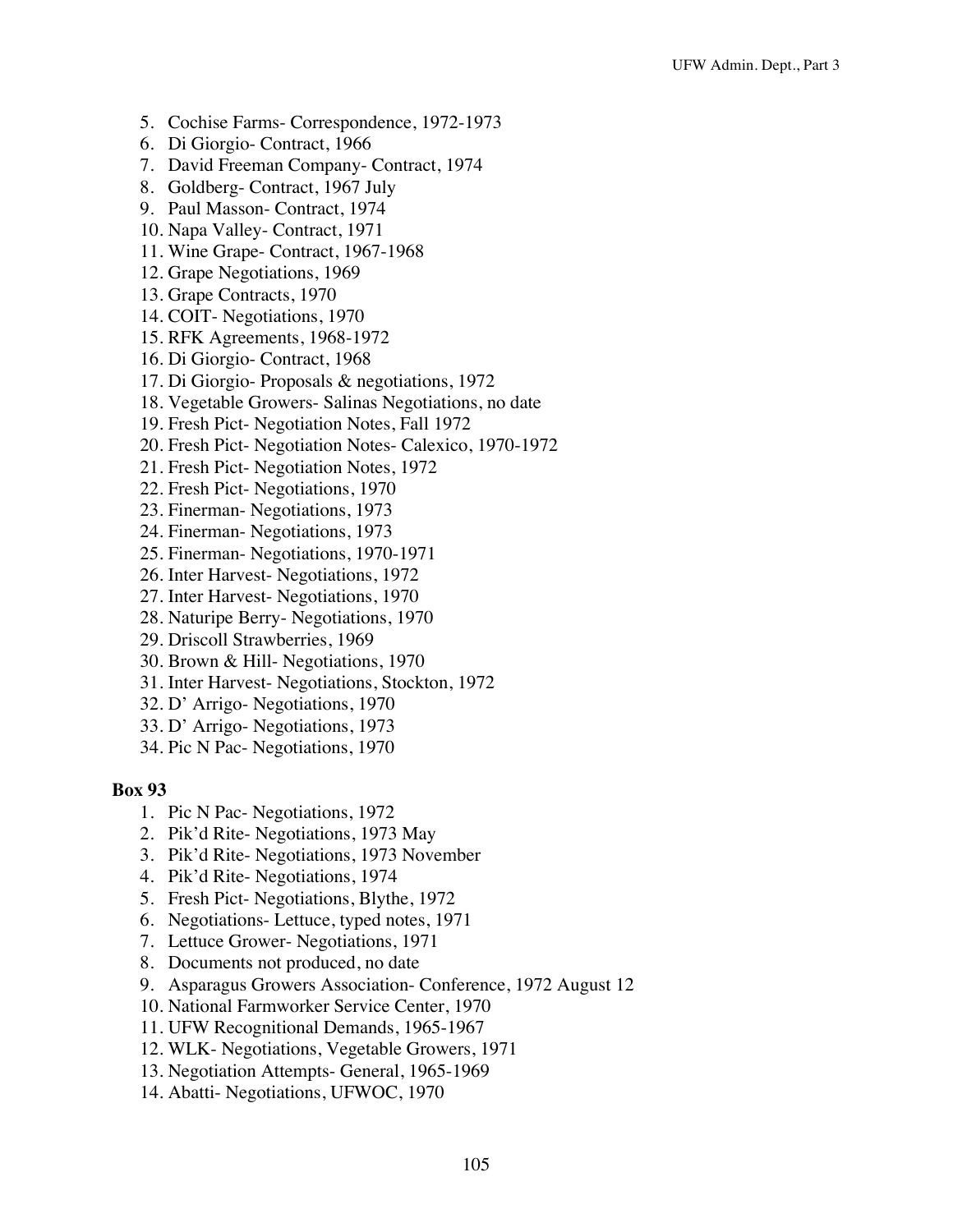- 15. UFWOC- Employer Proposal, 1970
- 16. Meyer- Negotiations, 1970
- 17. Negotiations- Lettuce, Jerry Cohen Notes, 1971
- 18. Lettuce Growers- Negotiations, Notes, 1971
- 19. Negotiations- Proposals, 1971
- 20. Strikers- Imperial, Summer 1974
- 21. American Foods- Strike, 1974
- 22. Salinas- Strike Expenses, 1974
- 23. Santa Maria- Strike, 1970

- 1. Colorado- Lettuce Strike, 1970
- 2. Buak- Apple Strike, 1974 September 23 October 16
- 3. Basic Vegetable Products- Strike, 1971
- 4. Abatti- Strike, 1970- 1971
- 5. Lost Hills- Miscellaneous Melons, 1970
- 6. High & Mighty Strike- Arekalian & Palo Verde Farms, 1970
- 7. Melon Strike- Yuma, 1971
- 8. Abatti- List of Assistance, 1971
- 9. Brown & Hill- Strike, King City, 1971-1972
- 10. Brown & Hill- List of Assistance, August 1972
- 11. Meyers Tomato Company- King City, 1971-1973
- 12. Strike- Miscellaneous King City Companies, 1972
- 13. Sacramento Tomatoes- Unsigned Contract, 1973
- 14. Cochise Farm- Peach Strike, 1973
- 15. Dave Walsh Strike, 1973
- 16. D' Arrigo Strike- Workers Names, 1973 February 9
- 17. D' Arrigo Strike- Strike Status, 1973
- 18. D' Arrigo Strike, December 1972
- 19. D' Arrigo- Calexico Lists, 1973
- 20. Finerman Strike- Center Colorado, 1973
- 21. J.A. Woods Strike, 1973 June
- 22. Los Banos Strike, 1973
- 23. Fresh Pict- Strike Fund, 1973
- 24. Melon Strike- Calexico, 1974
- 25. Calexico Strike- Interviews, Workers and Growers, 1974 February
- 26. Calexico Strike- Daily Summary, 1974 February
- 27. Calexico Strike- Working Papers, 1974 February
- 28. Selma Area Strike- Press Releases, 1973
- 29. Melon Strike, 1973
- 30. Santa Maria- Thinning Strike, 1973 March
- 31. D' Arrigo Strike Certification, 1970
- 32. Yuma Melon Strike, 1972
- 33. Minami Strike, May 1973
- 34. Bruce Church Strike, 1973 June
- 35. Yuma- Lemon Strike, 1974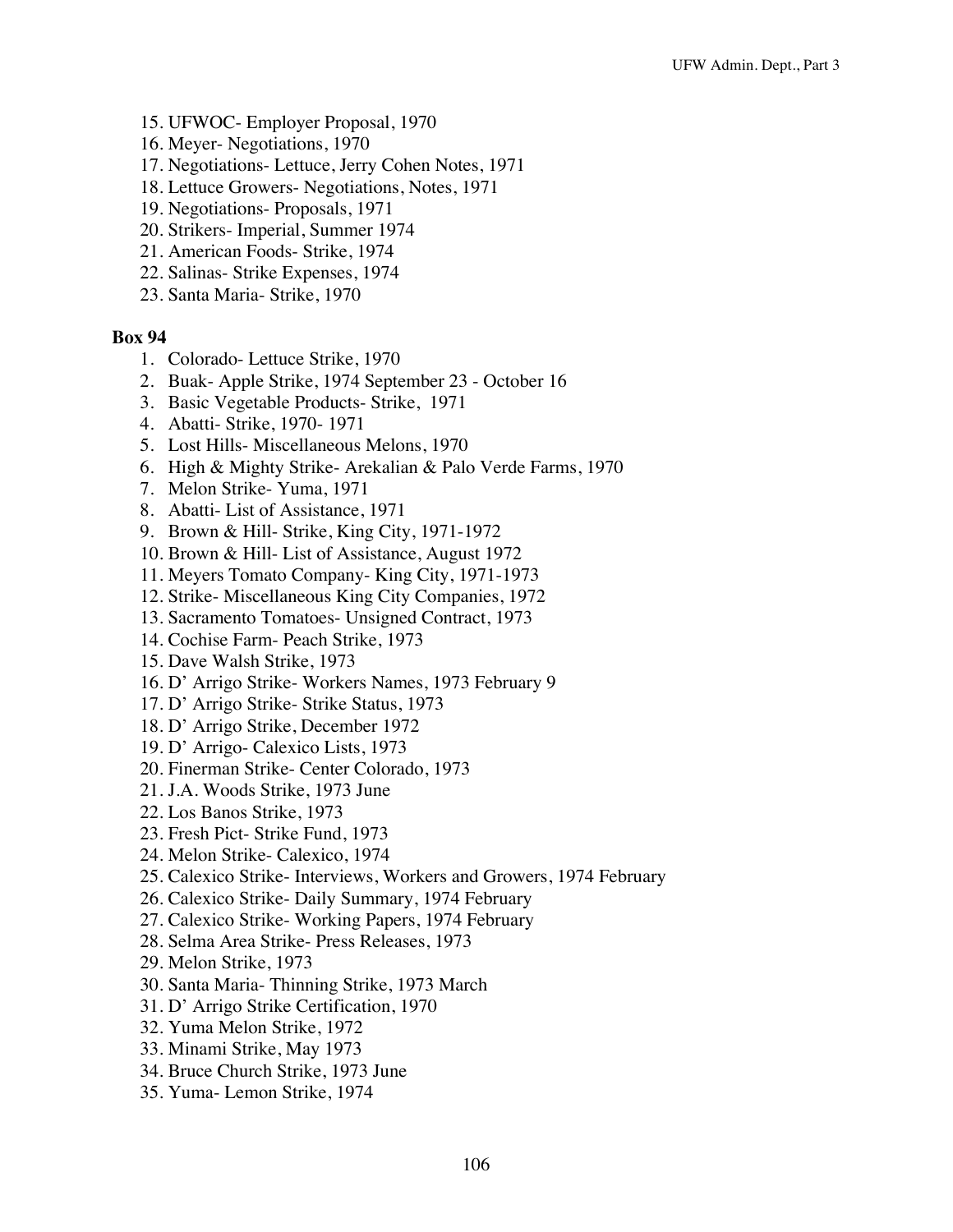- 36. UFW Recognitional Demands- Non Row Crops, 1970
- 37. Steak Mate Strike, 1974 September-October
- 38. Inter Harvest Strike, 1972 December
- 39. Imperial Work Stoppage and Asparagus Strike, 1974
- 40. Dave Walsh Strike Renewal, 1974
- 41. Blythe Action, 1971
- 42. Salinas Work Stoppage, 1974

- 1. Mel Finerman Strike, Salinas, 1973 June 29
- 2. D' Arrigo Strike: Legal Correspondence, 1972-1973
- 3. Finerman- Arizona Work Orders, 1971-1973
- 4. Fresh Pict- Negotiations, 1971
- 5. Arizona- Union- Committee Correspondence, 1965, 1969-1970
- 6. Arizona- Recognition Letters, 1969-1971
- 7. Inter Harvest- Phoenix- Leave of Absence, 1974
- 8. Fresh Pict- General Correspondence, 1970-1972
- 9. Guadalupe Organization, 1970
- 10. Farm Workers Leader Meeting, 1969 August 18
- 11. KIFN Radio Station, 1973
- 12. Office Policy & Procedures, no date
- 13. Community Services Center Project, 1970
- 14. Picket Line Safeway, 1972
- 15. Douglas Strike, 1972
- 16. Joe Rodriguez Growers Company Incorporated, no date
- 17. Arizona Convention, 1973
- 18. Martori Brothers Distributors, Arrowhead Ranch Representation, 1971
- 19. Tenneco, El Mirage Declarations, 1973
- 20. Addresses, Mailing Lists, no date
- 21. Inter Harvest- Work Orders, 1973-1974
- 22. Santa Maria- Chuck Farnsworth's Notes and Dealings with Growers, 1970
- 23. Santa Maria- Meeting Notes, 1970 July 27
- 24. Santa Maria- Declarations, Lawyer's Notes, Citations, 1970
- 25. Santa Maria- Miscellaneous Strike, 1970
- 26. Santa Maria- After Strike Correspondence, 1970
- 27. Santa Maria- Moratorium on Strike, 1970
- 28. Santa Maria- Boycott Applications, no date
- 29. Santa Maria- Strike Picket Lists, 1970
- 30. Santa Maria- Relations with CRLA, 1972
- 31. Tally Farms, 1970 July 7
- 32. CRLA Negotiations, 1970
- 33. CRLA Negotiations, 1970
- 34. Santa Maria, 1970
- 35. Santa Maria- Service Center, September 1971- July 1972
- 36. Newspapers & Photos- Magazine Articles, 1973
- 37. Coachella Strike- Press Clippings, 1973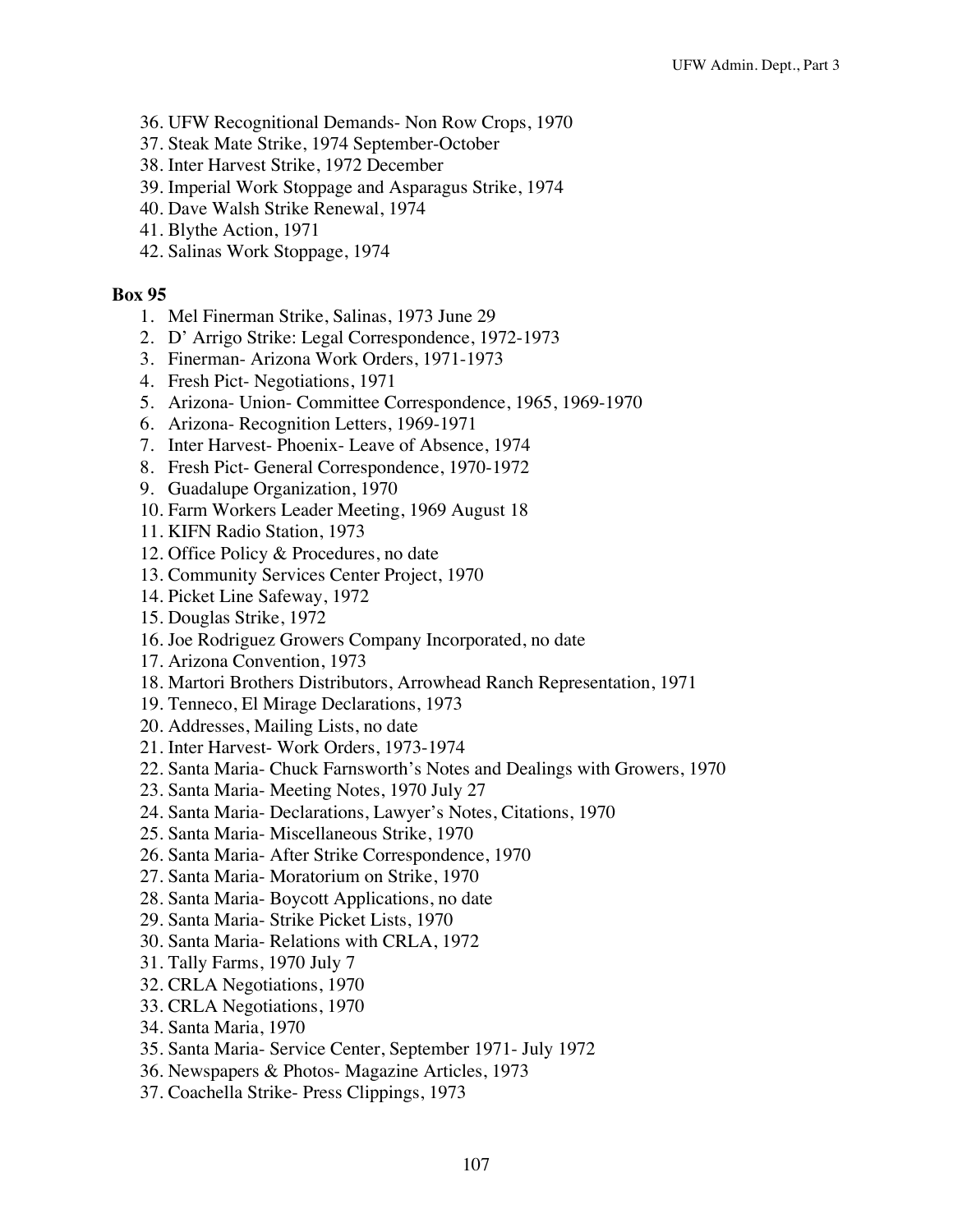- 38. Newspapers & Photos- Coachella Valley Sun, 1973
- 39. Newspapers & Photos- Indio Daily News, 1973
- 40. Newspapers & Photos- Sam Kushner Articles, 1973
- 41. Newspapers & Photos- Los Angeles Times, 1973
- 42. Newspapers & Photos- Riverside Press Enterprise, 1973
- 43. Newspapers & Photos- Further Research Sources, 1973
- 44. Newspapers & Photos- Teamster Press, 1973
- 45. Coachella Strike Press Clips, 1974

- 1. Newspaper Clippings, 1973- 1974
- 2. Coachella Strike Information, 1973
- 3. Teamster Press, 1974- 1975
- 4. L. A. Times- UFWU clippings, 1973
- 5. Coachella Strike Press, 1973
- 6. Coachella Grape Contract, 1971-1972
- 7. Richard A. Glass Company- Contract, 1971
- 8. Kevin K. Larson- Contract, 1970
- 9. Di Paolo- Contract, 1970
- 10. Bobara Ranch- Contract, 1970
- 11. Bianco- Contract, 1970
- 12. Richard Bagdasarian Incorporated- Contract, 1970
- 13. Sammy Bumagat- Contract, 1970
- 14. Beckman & Bender- Contract, 1971
- 15. Gimian Ranch- Contract, 1970
- 16. R. Quan- Contract, 1971
- 17. Cervantez- Lease Agreement, 1972
- 18. Cy Mouradick- Contract, 1970
- 19. Mel-Pak- Contract, 1970
- 20. Laflin & Laflin- Contract, 1972
- 21. Coachella Vineyards- Contract, 1970
- 22. David Freedman & Company Incorporated- Contract, 1970
- 23. Hopper Ranch- Contract, 1970
- 24. Tenneco- Contract, 1970
- 25. Larson- Contract, 1970
- 26. Keyan Enterprises- Contract, 1970
- 27. Harry Carian Sales- Contract, 1971
- 28. Coachella Imperial Distributors Incorporated- Contract, 1972
- 29. Karahadian Ranches Incorporated- Contract, 1970
- 30. Chuchian Ranches- Contract, 1971
- 31. Peters & Garabedian- Contract, 1971
- 32. UFWCO Supporters List, 1973
- 33. Bagdasarian- Committees, 1972
- 34. Bagdasarian- Grievances & Correspondence, 1971-1972
- 35. Bagdasarian- RFK Reports, 1972
- 36. Beckman & Bender- RFK Reports, 1971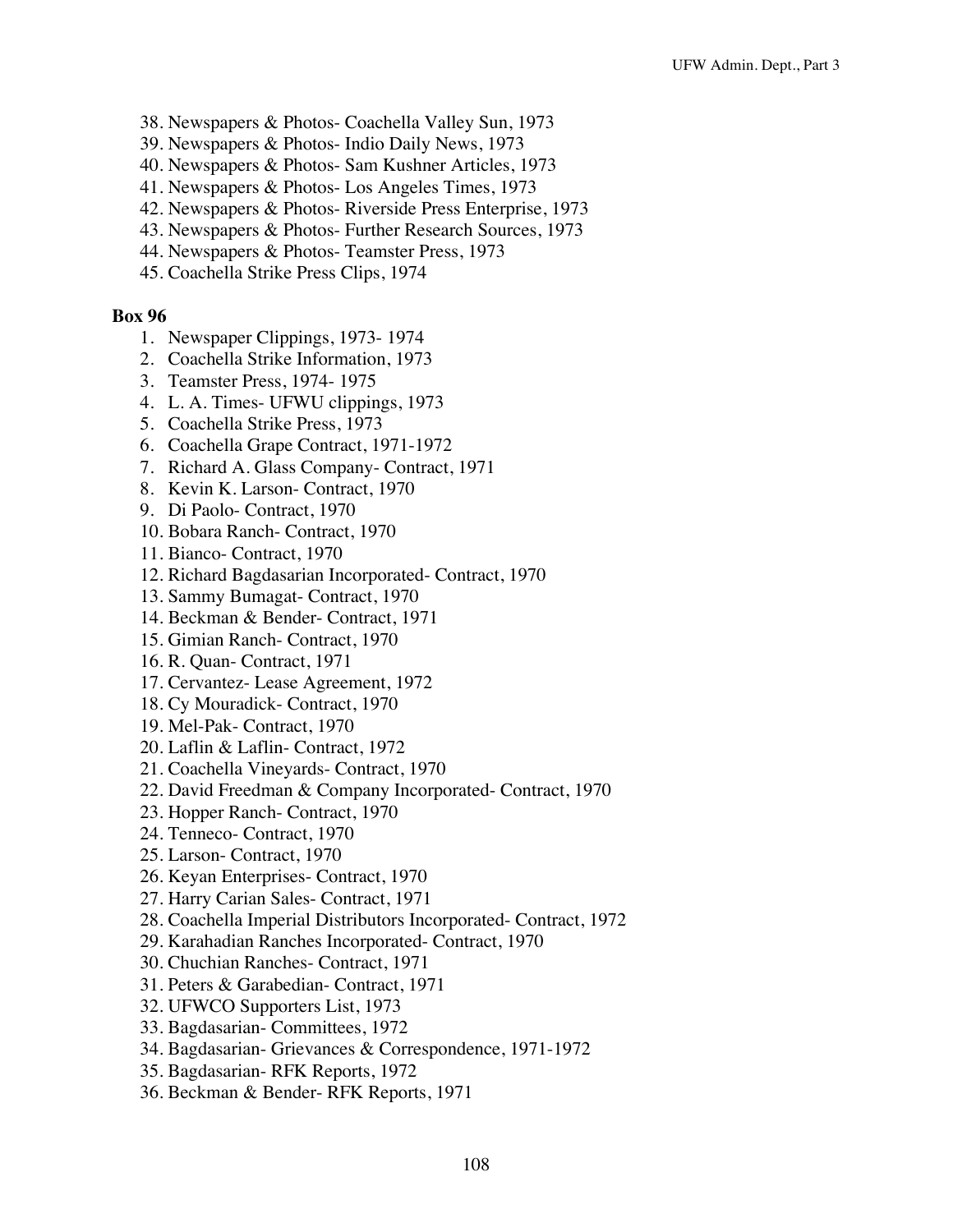- 37. Beckman & Bender- Grievances, 1971-1972
- 38. Beckman & Bender- Committees, 1971-1972
- 39. Bobara- Correspondence, 1972
- 40. Bobara- Grievances, 1972
- 41. Bobara- Committees, 1972
- 42. Lloyd Saatjian- Correspondence, 1973
- 43. Caplan, Al- Correspondence, 1971-1973
- 44. Carian Chuchan- Grievances, 1972-1973
- 45. Cervantes Ranch- Correspondence, 1972
- 46. Cervantes Ranch- RFK Reports, 1972-1973
- 47. Cervantes Ranch- Committees, 1972
- 48. Carian Chuchan- Correspondence, 1972
- 49. Carian Chuchan- Committees, 1972
- 50. Carian Chuchan- RFK Reports, 1972-1973
- 51. Coachella Imperial Distributors- Committees, 1972
- 52. Coachella Imperial Distributors- RFK Reports, 1972-1973
- 53. Coachella Imperial Distributors- Correspondence, 1972
- 54. Coachella Vineyards- Correspondence, 1972-1973
- 55. Coachella Vineyards- Grievances, 1972-1973
- 56. Coachella Vineyards- Committees, 1971-1972

- 1. Desert Fruit Ranches- Labor Pool, 1973
- 2. R. A. Glass- Correspondence, 1971-1972
- 3. R. A. Glass- RFK Reports, 1972
- 4. Heggblade- Marguleas Company, Marvel- Correspondence, 1972-1973
- 5. Heggblade- Marguleas Company, Marvel- RFK Reports, 1973
- 6. Heggblade- Marguleas Company, Marvel- Committees, 1972-1973
- 7. Karahadian- Committees, 1971-1972
- 8. Karahadian- Correspondence, 1972
- 9. Karahadian- Grievances, 1971-1972
- 10. Key- Kas- RFK Reports, 1973
- 11. Key- Kas- Correspondence, no date
- 12. Key- Kas- Committees, 1971-1972
- 13. Laflin & Laflin- Correspondence, 1972
- 14. Laflin & Laflin- Grievances, 1972
- 15. Laflin & Laflin- Committees, 1972
- 16. Larson K. K.- Correspondence, 1971-1973
- 17. Larson K. K.- Grievances, 1972
- 18. Seniority Lists, 1972
- 19. Larson K. K.- Committees, 1971-1972
- 20. Larson K. K.- Work Orders, 1974
- 21. Marita Ranch- Correspondence, 1971-1972
- 22. Marita Ranch- RFK Reports, 1973
- 23. Marita Ranch- Committees, 1972
- 24. Mel Pack- Committees, 1972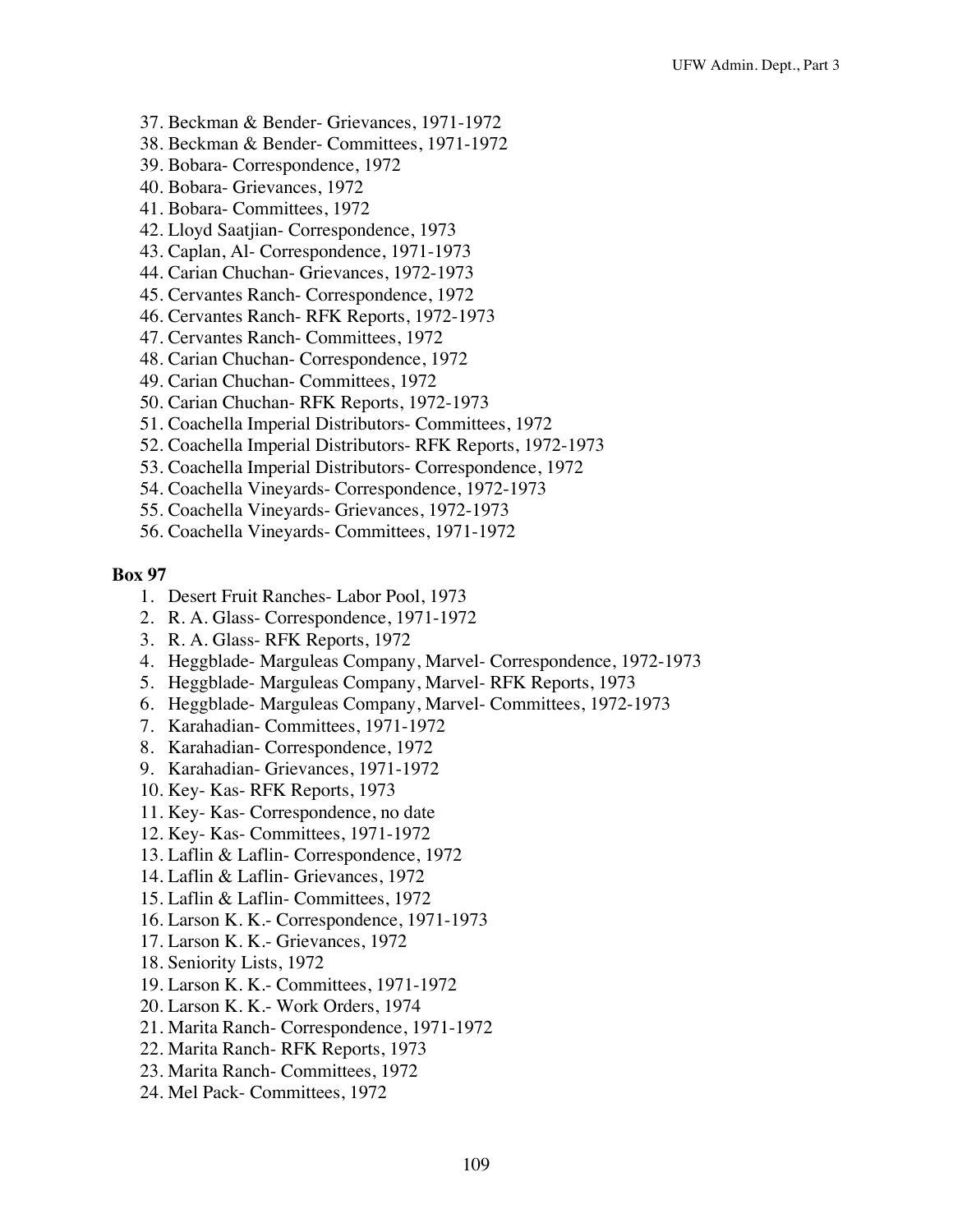- 25. Mel Pack- Grievances, 1971-1972
- 26. Mel Pack- Correspondence, 1972
- 27. Mel Pack- RFK Reports, 1970-1972
- 28. Mirage Ranch- Correspondence, 1973
- 29. Moreno- Correspondence, 1972-1973
- 30. Moreno- Grievances, 1971-1972
- 31. Moreno- Committees, 1972
- 32. Mouradick- Correspondence, 1972
- 33. Mouradick- Grievances, 1972
- 34. Mouradick- Committees, 1972
- 35. Oasis Gardens- RFK Reports, 1973
- 36. Oasis Gardens- Correspondence, 1972-1973
- 37. Oasis Gardens- Grievances, 1972-1973
- 38. Oasis Gardens- Committees, 1972
- 39. Richard Peter's Farms- Correspondence, 1972-1973
- 40. Richard Peter's Farms- Grievances, 1972
- 41. Richard Peter's Farms- Committees, 1971-1973
- 42. Dewey Tudor Ranch- Correspondence, 1971-1973
- 43. Marion Tudor Ranch- Correspondence, 1972
- 44. Marion Tudor Ranch- Grievances, 1972
- 45. Marion Tudor Ranch- Committees, 1972-1973
- 46. Valdora- Correspondence, 1972
- 47. Valdora- RFK Reports, 1972
- 48. Valdora- Committees, 1972-1973
- 49. Valdora- Grievances, 1971-1972
- 50. Wagner Ranch- Correspondence, 1972
- 51. Walen- Grievances, 1972
- 52. Walen- Correspondence, 1972
- 53. Walen- Committees, 1972
- 54. Weeks- Correspondence, 1972
- 55. Weeks- Grievances, 1972
- 56. Weeks- Defense Fund, 1973
- 57. Dave Smith Growers- Correspondence, 1971-1973
- 58. Dave Smith Growers- Correspondence, 1972-1973
- 59. Teamsters Campaign, 1973
- 60. Field Reports- Grievances, 1972-1973
- 61. Coachella Valley Growers- Form Letters, 1972-1973
- 62. Declarations, 1973-1974
- 63. Committee- Names & Addresses, 1973
- 64. Table Grape Proposals- Cesar's Copy, 1973
- 65. Grape Growers Negotiating File- Palm Springs, Bakersfeild, 1973 January-April
- 66. Strike- Coachella Foreman and Acreage, 1973 April- July
- 67. California Table Grape Distribution, 1972-1973
- 68. Strike- Certification, 1973
- 69. Coachella Strike- Forms, 1973
- 70. Coachella Strike- Labor Camp Locations, 1973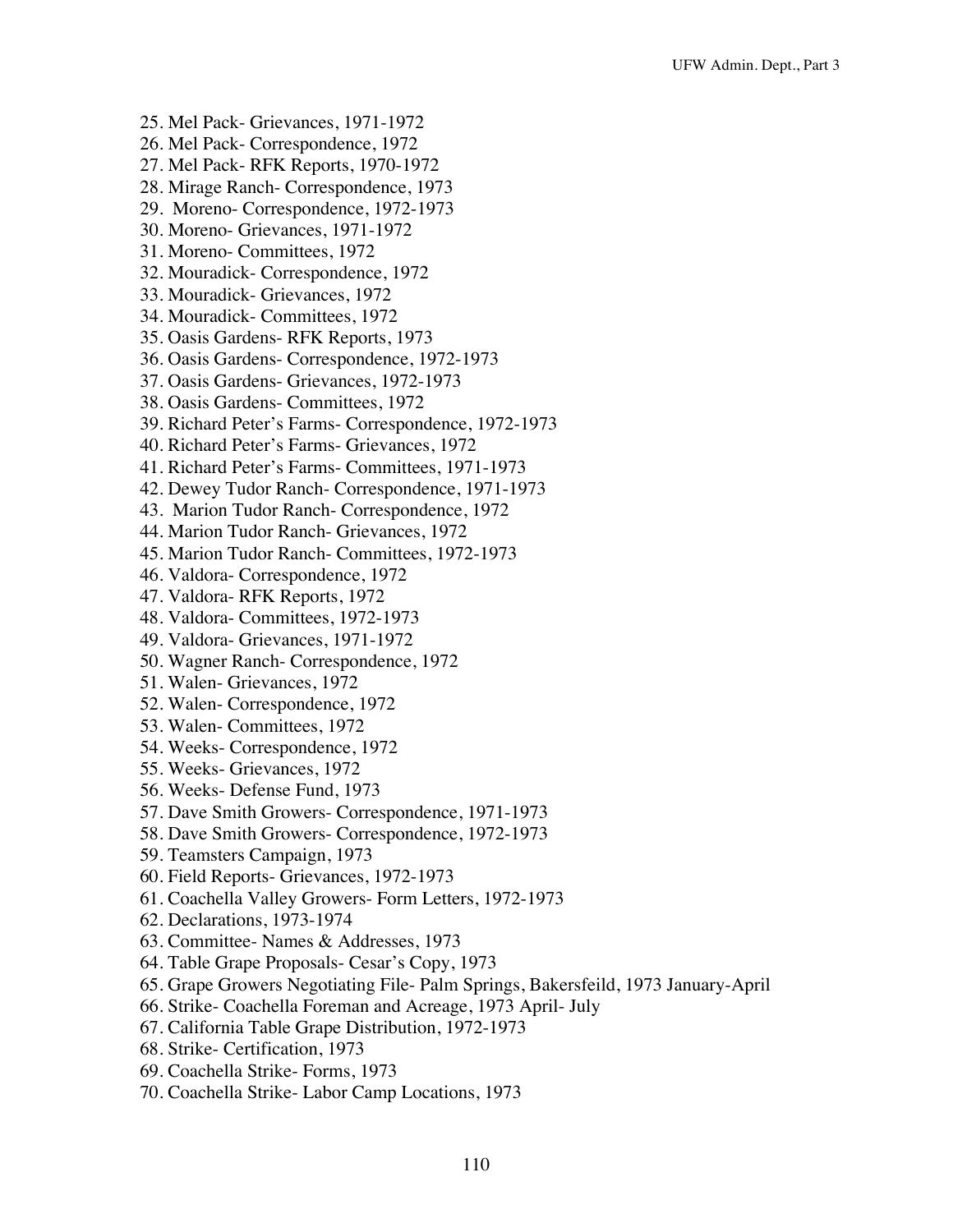- 71. Coachella Strike- Press Releases, 1973
- 72. Coachella Strike- Signed Letters, 1973
- 73. Coachella Strike- Teamsters, 1973
- 74. Coachella Strike- Lists of Strikers, 1973
- 75. Coachella Strike- Correspondence, 1973
- 76. Coachella Strike- Finances, 1973
- 77. Master Contract Lists, 1973
- 78. Mel Finnerman- Negotiations, 1973
- 79. Coachella Strike- Radio Spots, 1973
- 80. RFK- Recent Benefits Paid to Workers, 1973
- 81. Safeway- Related Materials, 1972-1973
- 82. Safeway- Teamster Contacts, no date
- 83. UFWOC Supporters, 1973
- 84. Volunteer Applications & Responses, 1973
- 85. Strike Related Leaflets & Reports, 1973
- 86. Coachella Strike- Visitor's List, 1973
- 87. Coachella Strike- Staff Meetings, 1973
- 88. Negotiating, 1973
- 89. Coachella Strike- Letters To Growers, 1973
- 90. Negotiating with Steinberg and K. K. Larson, 1973 April 13
- 91. Negotiation Notes, 1973
- 92. Contracts, 1973
- 93. Cesar's Notes, 1973
- 94. Strike History, 1973
- 95. Bill Encinas- Correspondence, 1972
- 96. Bill Encinas- Correspondence, 1973

- 1. Coachella- Felid Office, 1973
- 2. Coachella- Meeting, 1973 December 22
- 3. La Paz File- Grievance Committee Records, 1973
- 4. Bagdasarian- Grievances, 1970- 1972
- 5. Beckman & Bender- Grievances, 1971
- 6. Bobara- Grievances, 1972
- 7. Carian- Grievances, 1971-1973
- 8. Coachella Imperial Distributors- Grievances, 1972
- 9. Coachella Valley Growers- Grievances, 1971-1972
- 10. Heggblade- Marguleas- Contract Violations, 1972
- 11. Karahadian- Grievances, 1970-1972
- 12. Laflin & Laflin- Grievances, 1972
- 13. Karahadian- Committee & Correspondence, 1972
- 14. Mel Pack- Committee & Correspondence, 1972
- 15. Mel Pack- Grievance, 1971-1972
- 16. Moreno- Correspondence, 1972
- 17. Mouradick- Grievances, 1973-1972
- 18. Oasis Gardens- Grievances, 1972- 1973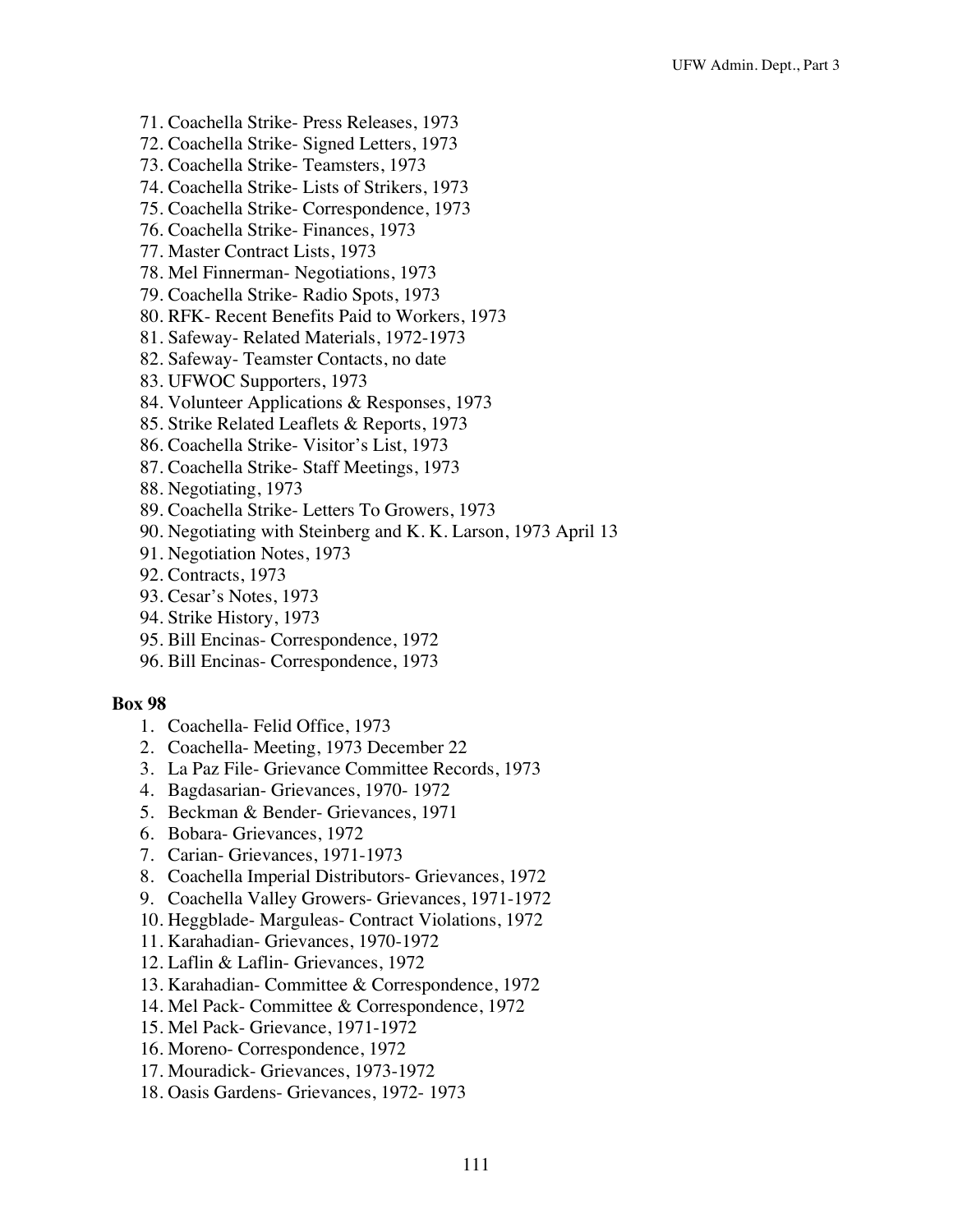- 19. Richard Peter's- Grievances, 1971-1973
- 20. David Smith- Grievances, 1971-1972
- 21. Tudor- Grievances, 1972-1973
- 22. Marion Tudor- Contract, 1971
- 23. Valdora Produce Company- Grievances, 1972-1973
- 24. Registration, no date
- 25. Coachella Imperial Distributors- Grievances, 1971-1973
- 26. Coachella- UFW Internal Memoranda, 1973
- 27. Coachella- Press Releases, 1973
- 28. Coachella- Teamster Violence- Police Reports, 1973
- 29. Coachella- UFW Newsletters, Leaflets, 1973
- 30. Coachella- Work File, 1973
- 31. Coachella- Teamsters, 1973
- 32. Coachella- Pre-strike Declarations, 1973
- 33. Teamsters- Anti Union Activity, 1973
- 34. Old Registration Lists, no date
- 35. Santa Maria- Questionnaires, 1971
- 36. Minami Strike, 1973
- 37. Peterson Ranch, 1971
- 38. Inter Harvester- Card Checks and Authorizations, 1973
- 39. Brown & Hill- Negotiations, 1971
- 40. NLRB Vs. Teamsters, 1973
- 41. K. C. Notes, no date
- 42. Pik'd Rite Notes, 1971
- 43. Mel Finnerman Notes, 1974
- 44. FreshPict- Receipts, Bills Ect., 1972
- 45. Fresh Pict- Notes, no date
- 46. Paul Masson, Seniority Lists, 1970-1971
- 47. Fresh Pict- Asparagus Shed, 1972
- 48. Inter Harvest- notes, memos, no date
- 49. Inter Harvest- notes, memos, no date
- 50. Pik'D Rite- Workers lists, 1974
- 51. Worker's Compensation- Juan Orosco, 1970
- 52. State Disability- Manuel Herrera, 1971
- 53. State Disability- Roberto Ramirez, 1971
- 54. State Disability- Alvaro Camacho, 1970
- 55. State Disability- Juan Mendez, 1971
- 56. Worker's Compensation- Alfonso Ramirez, 1970
- 57. Worker's Compensation- David Hart, 1971
- 58. Worker's Compensation- Juan Huerta, 1970
- 59. Worker's Compensation- Trinidad Silva, 1971
- 60. Child Labor, 1968
- 61. UFWOC Workers Covered by United Fruit Insurance, no date
- 62. Daily Reports, no date
- 63. Brown & Hill, 1970
- 64. Bruce Church Accident, 1974 February 27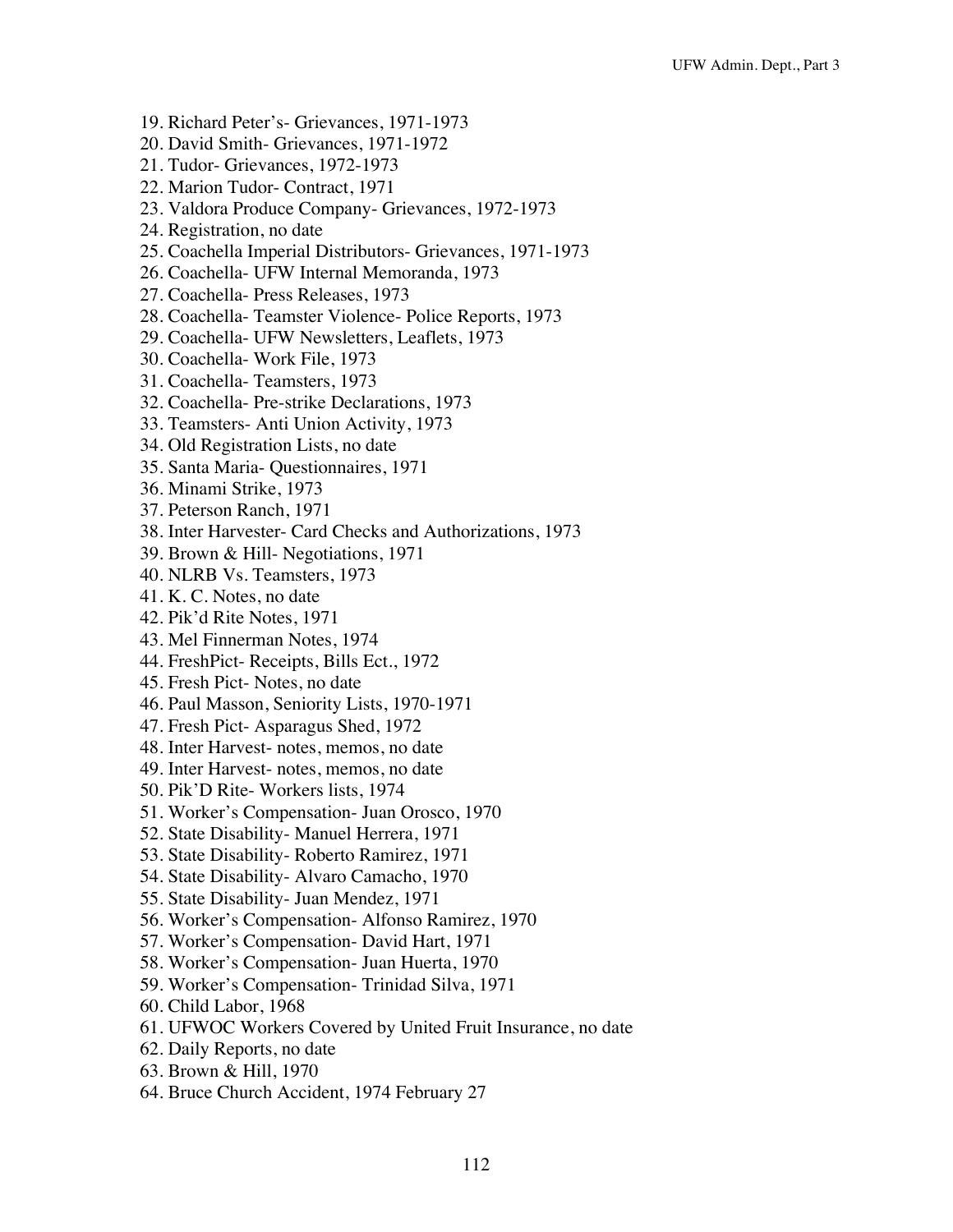- 65. D' Arrigo Brothers- Correspondence, 1971
- 66. Fresh Pict Foods- Shipping Reports, 1972
- 67. Correspondence, 1973
- 68. Complaints Against Abatti, 1973
- 69. Strike Declarations, 1973
- 70. Nava Vs. Admiral Packing Company, 1973
- 71. UFWOC- Bud Antle Meeting, 1970 December 11
- 72. Bishops Committee, 1970
- 73. Flemming, Church Meeting, 1970 September 13
- 74. Black Oak Team Meeting, 1970
- 75. Palo Alto Teamster Meeting, 1970
- 76. Declaration of Andrew Church, 1970
- 77. Carrots- Workers' Demands and Wages, 1970
- 78. Cauliflower- Workers' Demands and Wages, 1970
- 79. Celery- Workers' Demands and Wages, 1970
- 80. Lettuce- Workers' Demands and Wages, 1970
- 81. Negotiations- Lettuce, 1970
- 82. Onion- Demands and Wages, 1970
- 83. Radish- Demands and Wages, 1970
- 84. Salinas- Notes on Workers' Demands, 1970
- 85. Organizing, 1969-1970
- 86. Marshall Ganz- Notes on Conference, 1970-1971

- 1. UFW- Recognition Demands, no date
- 2. Watsonville Strike, 1971
- 3. Watsonville- Organizing Notes, 1971
- 4. Gilroy Committee, 1969-1970
- 5. Hollister Union Committee, 1969-1970
- 6. Wastonville Union Committee, 1972
- 7. AFL-CIO Statement of Support of UFW, 1970
- 8. Election Registration- Salinas, 1970
- 9. Lists of Workers from Salinas, 1970
- 10. Salinas Notes, 1970
- 11. Salinas Notes, 1970
- 12. Salinas Strike- Wage Rates & Crops, 1970
- 13. Salinas- Pay Lists, 1970
- 14. Salinas Valley- Independent Growers, 1973-1974
- 15. Imperial Valley Vegetable Growers' Association, 1974
- 16. Anti- Grape Boycott- Consumer Rights Committee, 1969
- 17. Citizens Committee for Agriculture, 1970-1975
- 18. Citizens Committee for Agriculture- Calexico Strike, 1971
- 19. Free Marketing Council- Microfilm, 1971-1972
- 20. Free Marketing Council- Clippings, 1970-1972
- 21. Free Marketing Council- Notes & Reports, no date
- 22. Agricultural Labor Bill AB 964, 1971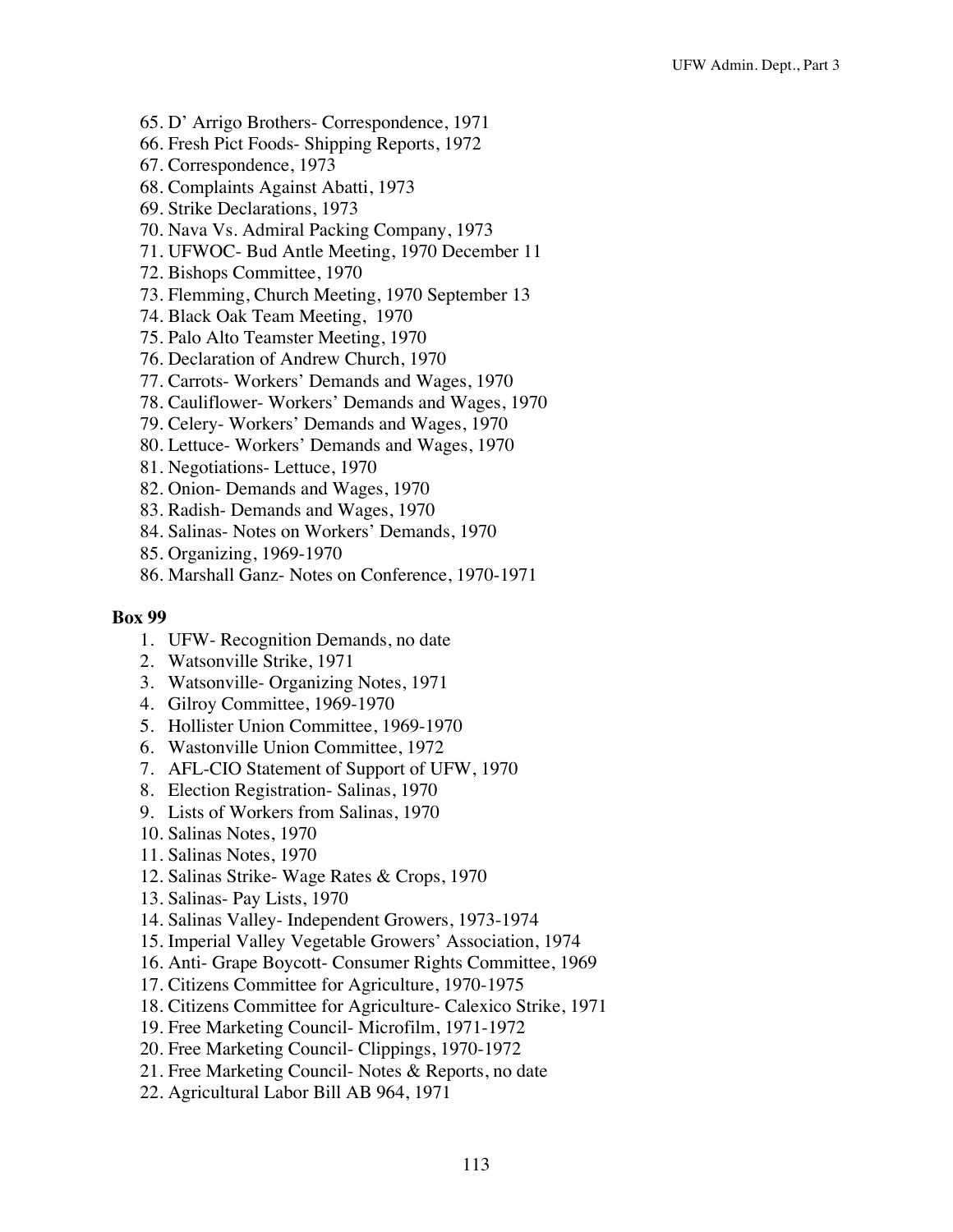- 23. Free Marketing Council, 1973
- 24. Jimenez vs. Federation of Agricultural Workers, 1971
- 25. Federation of Agricultural Workers, 1970
- 26. National Council of Agricultural Employers & California Council of Growers, 1976 & 1972
- 27. Western Growers Association, 1968-1974
- 28. Church & Other Opposition Organizations to UFWOC, no date
- 29. Calexico- C. Chavez Correspondence, 1969-1971
- 30. Manuel Chavez Correspondence, 1969-1971
- 31. Andrews, Saikhon- Strike Notes, 1970
- 32. Labor Department- Imperial- Grievances, 1970
- 33. Grower- Shipper Vegetable Association of Central California, 1975-1976
- 34. Agricultural Workers Freedom to Work Association, 1969

- 1. Anti Grape Boycott, 1969
- 2. National Right to Work Committee, 1970-1971
- 3. Citizens Committee for Agriculture- Opposition, 1970-1972
- 4. Oxnard, Ventura, Santa Paula, Stockton- Authorization Cards, 1970-1971
- 5. Oxnard- Authorization Cards, not working, 1970-1972
- 6. Nichamuri Brothers- Authorizations, 1970-1971
- 7. Migrant Ministry, 1964-1974
- 8. Migrant Ministry, 1964-1974
- 9. UFW Mailings, 1972
- 10. UFW Mailings, 1972
- 11. UFW Mailings, 1970
- 12. UFW Mailings, 1970
- 13. UFW Mailings, 1971
- 14. Cesar Chavez: Personal Agenda: Proposal 14, no date
- 15. Proposal 22: Initiative Guidelines, 1972
- 16. Department of Public Health: Correspondence, Clippings, 1973-1975
- 17. De Franco Foundation: Correspondence, 1973
- 18. Evaluation of Health Group Conference, 1973
- 19. Experimental Manpower Programs, 1973
- 20. Federacion Rural De Salud, 1973
- 21. Federal Surplus Property, 1972-1973
- 22. Free Clinics, 1973
- 23. Frontier Internship Program, 1974
- 24. Government Programs: Health, 1974
- 25. Health Education Materials, 1973
- 26. Health Legislation: Senator Edward Kennedy, 1972
- 27. Hollister Medical Center, 1975
- 28. Health Manpower Development Program, 1972-1974
- 29. Labor Health Program, 1973-1974
- 30. Medicare and Medical Coverage, 1972-1973
- 31. National Health Insurance, 1971-1975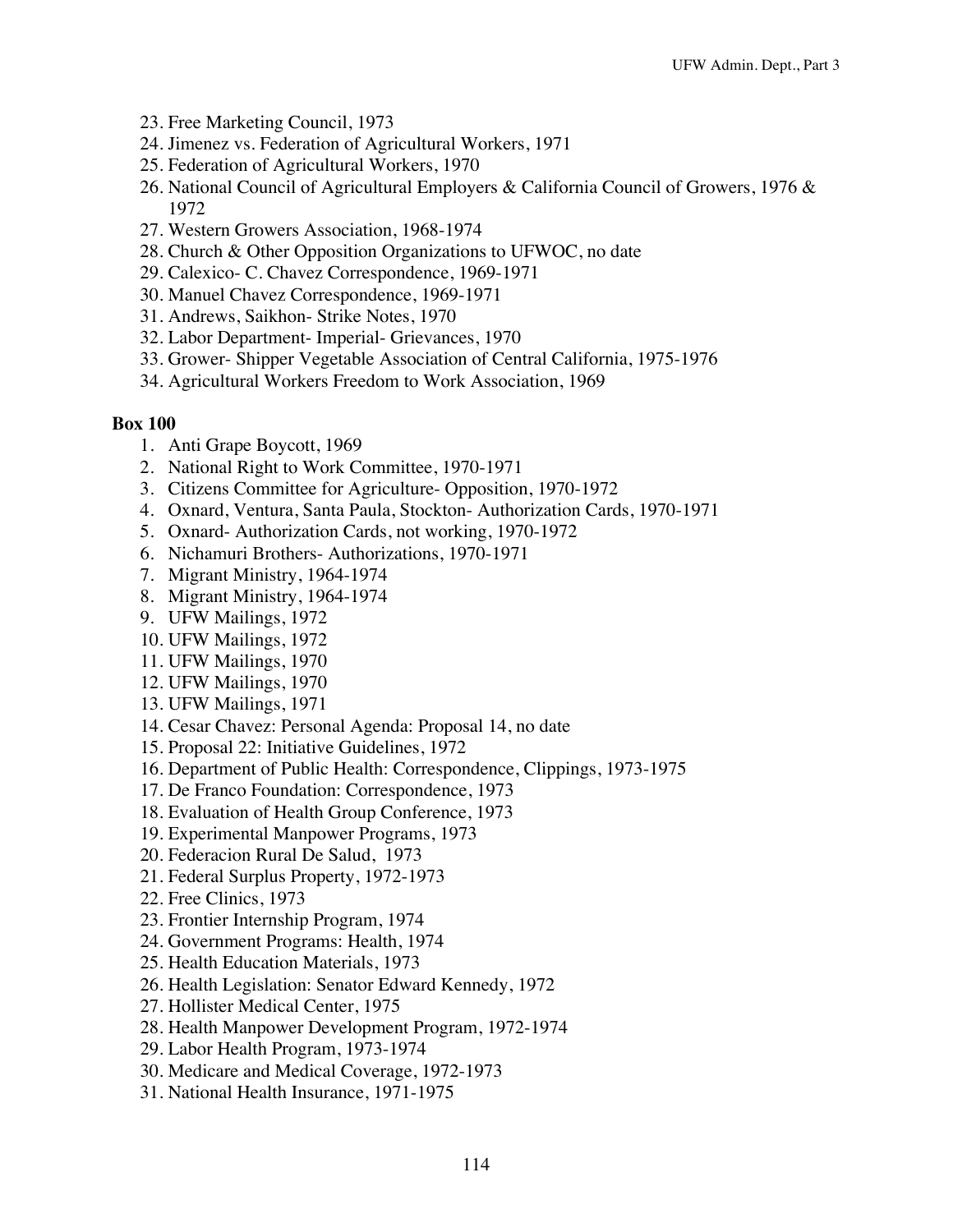32. National Health Insurance, 1971-1975

- 1. Health Group Legal Correspondence, 1973-1974
- 2. Nurse Practitioner, 1973
- 3. Nurse- midwifery, 1972
- 4. Occupational Safety and Health Act: Supporting Documents, 1972-1973
- 5. Occupational Safety and Health Act: Correspondence, 1973-1974
- 6. Parlier Land Development, 1971
- 7. Pharmaceutical Contracts: Robert Maxwell, 1973-1974
- 8. Physician Assistant Standards, 1974
- 9. Problems: Health, 1972
- 10. Publications: Ads for health care workers, 1974
- 11. Pesticides, 1974-1976
- 12. Real Estate Considered for Clinic, 1971-1973
- 13. Selective Service: Clinic Work, 1972-1973
- 14. State Department of Public Health, 1973-1975
- 15. Vision Care, 1973
- 16. Unions' Insurance & Health Care, no date
- 17. Citizenship Participation Day, 1978
- 18. National Executive Board: Collective Bargaining Report, 1978
- 19. National Executive Board: Meeting Minutes and Agenda, 1978
- 20. National Executive Board: Central Administration Organizational Conference, 1976
- 21. Requests for Chavez Speaking Engagements, 1975
- 22. Stockton Field Office: Correspondence, 1975
- 23. Martin Luther King Fund, 1975
- 24. Stockton Legal Office, 1975
- 25. Current Strike Activity, 1974-1975
- 26. Taller Grafico: UFW, 1975
- 27. Premiere: Fighting for our Lives, 1975
- 28. Press Contacts, 1974-1975
- 29. Press Releases, 1975
- 30. Arbitration Techniques, 1969
- 31. ALRB field office manual, no date
- 32. Bruce Church Negotiations, 1979-1981
- 33. Rancho Sespe, 1981
- 34. 1<sup>st</sup> United Farm Workers Convention, 1982 March 7
- 35. Teachers Farm Worker Kit, no date
- 36. Negotiations: General, 1982
- 37. Negotiations: Various Growers, 1981
- 38. Clippings, 1983
- 39. UFW Administrative Letters, 1981
- 40. Clippings, 1976
- 41. Teamster: Constitution, 1971
- 42. Teamsters: Canaries: Contracts, 1970-1973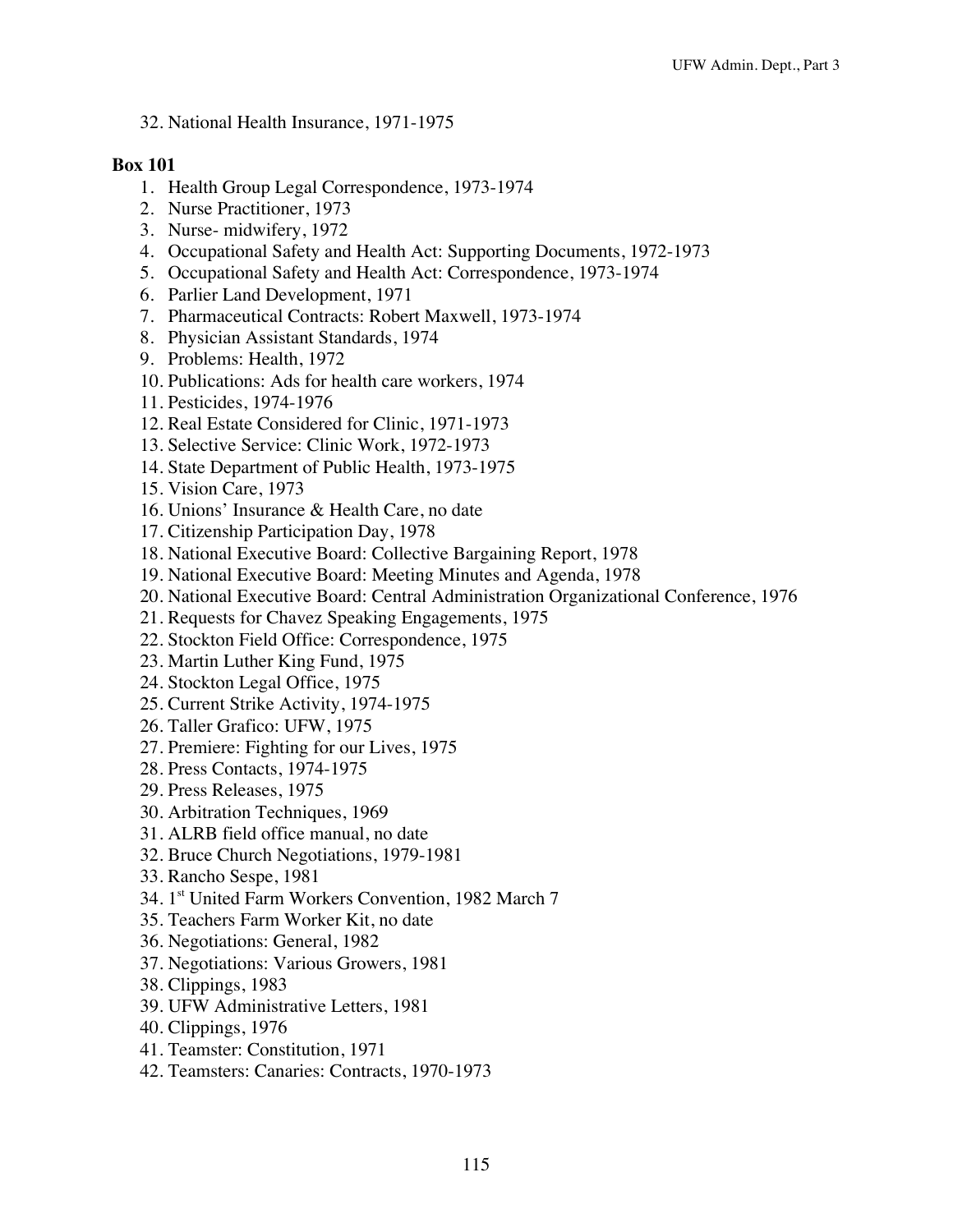- 43. Agricultural Employers and Farm Workers Health and Welfare Fund Agreement and Declaration of Trust, 1969-1975
- 44. Negotiations Manual, 1975-1976
- 45. UFW Internal Memos, 1975
- 46. Master Contract: La Union De Campesinos, 1976-1978
- 47. Karen De Mott: special notes, 1976
- 48. UFW Flyers, no date
- 49. Clippings, 1977
- 50. Handwritten Notes, 1977
- 51. House Meeting for the City, Riverside County, no date
- 52. Field Office Newsletters, 1976-1978

- 1. UFW Notices, 1976-1977
- 2. News Clippings, 1976-1977
- 3. UFW 3rd Convention Notices, 1977
- 4. Agricultural Labor Relations Act, 1975
- 5. President's Newsletters, 1977
- 6. Unfair Labor Practice Complaints, 1975-1976
- 7. Log of Daily Events, 1975
- 8. Negotiations Planning conference, 1981 May 28-30
- 9. AFL-CIO Newsletters, 1980-1981
- 10. Articles by Fernando Chavez, 1980
- 11. RFK Medical Center: Planning File, 1979
- 12. Articles on Kennedy's, 1981
- 13. Legal Reports, 1981
- 14. RFK Farm Workers Medical Plan: Correspondence, 1979-1980
- 15. RFK Farm Workers Medical Plan: Pamphlets, no date
- 16. RFK Farm Workers Medical Plan: Correspondence, 1980-1981
- 17. UFW 5<sup>th</sup> Constitutional Convention, 1981 September 5-6
- 18. Histadrut Trade Union, no date
- 19. 1979 convention Files: Mann Packing, Sal, 1979
- 20. 1979 Convention Files: Paul Masson, Soledad, 1979
- 21. 1979 Convention Files: Meyers Tomatoes, 1979
- 22. 1979 Convention Files: J.R. Norton, Salinas, 1979
- 23. 1979 Convention Files: Oshita, Gonzales, 1979
- 24. 1979 Convention Files: Pik 'D Rite, Sal, 1979
- 25. 1979 Convention Files: Salinas Marketing co-op, 1979
- 26. 1979 Convention Files: Sun Harvest, Blentwood, 1979
- 27. 1979 convention Files: Sun Harvest, Cuadrillas Apio, 1979
- 28. 1979 convention Files: Sun Harvest, Lechuga, 1979
- 29. 1979 Convention Files: Sun Harvest, 1979
- 30. 1979 Convention Files: Sunnyside Nursery, Sal, 1979
- 31. 1979 Convention Files: Veg-A-Mix, Sal, 1979
- 32. 1979 Convention Files: Veg-Pak, Salinas, 1979
- 33. 1979 Convention Files: Chula Vista Farms, 1979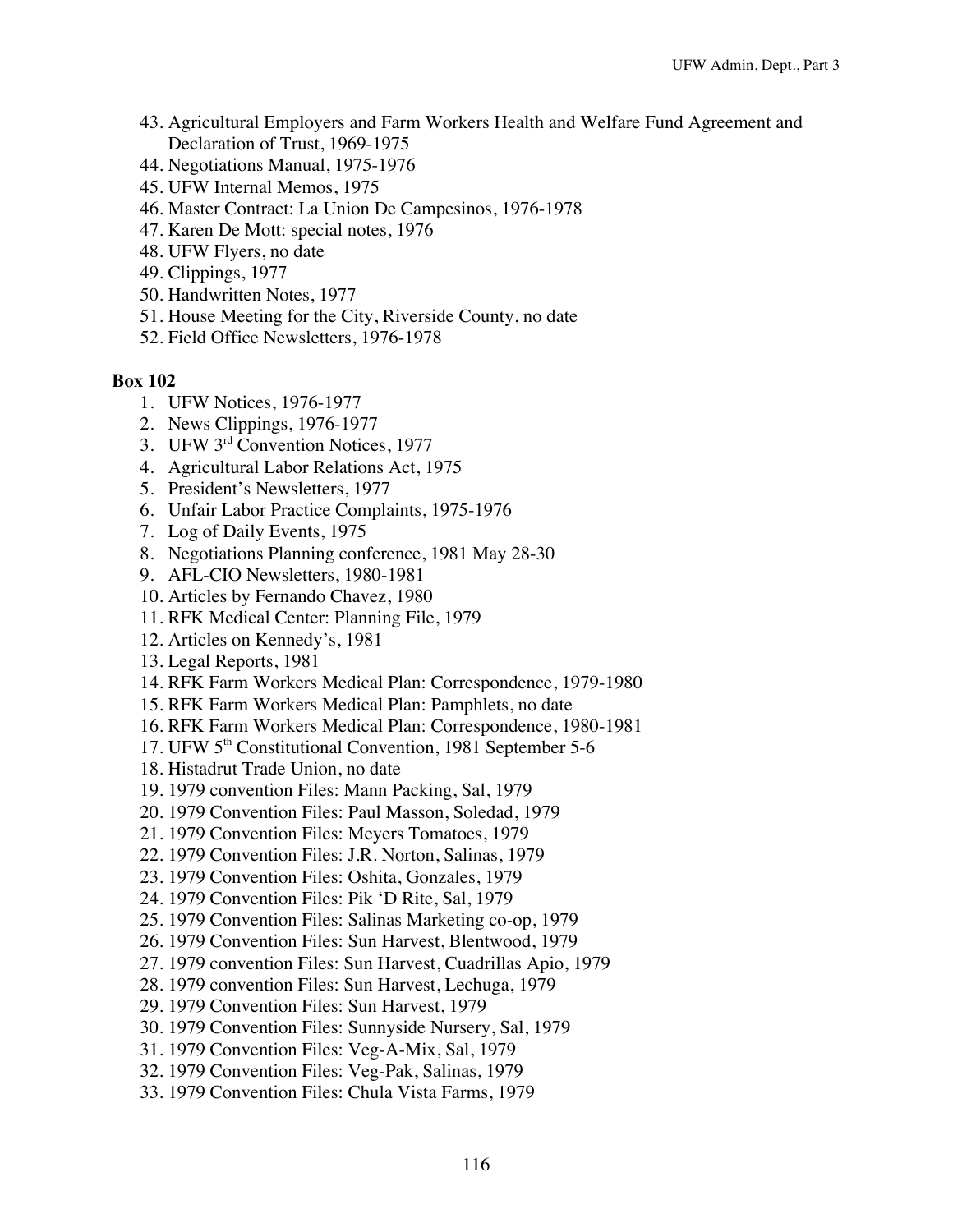- 34. 1979 Convention Files: E. K. Farms, 1979
- 35. 1979 Convention Files: Egger & Ghio, 1979
- 36. 1979 Convention Files: Cozza Farms, 1979
- 37. 1979 Convention Files: Encinitas Floral, 1979
- 38. 1979 Convention Files: Niedens Hillside, 1979

- 1. 1979 Convention Files: Piper Ranch, 1979
- 2. 1979 Convention Files: Robert Hall, 1979
- 3. 1979 Convention Files: SKF, 1979
- 4. 1979 Convention Files: San Diego , nursery, 1979
- 5. 1979 Convention Files: Sea Breeze, 1979
- 6. 1979 Convention Files: Select nursery, 1979
- 7. 1979 Convention Files: TMY Farms, 1979
- 8. 1979 Convention Files: George Yamamoto, 1979
- 9. 1979 Convention Files: Campbells, Wats, 1979
- 10. 1979 Convention Files: Crosetti Company, Watsonville, 1979
- 11. 1979 Convention Files: J.J. Crosetti, Watsonville, 1979
- 12. 1979 Convention Files: Kett, Watsonville, 1979
- 13. 1979 Convention Files: Mann, Watsonville, 1979
- 14. 1979 Convention Files: Monterey Mushrooms, Watsonville, 1979
- 15. 1979 Convention Files: Oak Meadows Mushrooms, Watsonville, 1979
- 16. 1979 Convention Files: Resetar, Watsonville, 1979
- 17. 1979 Convention Files: Travers, Watsonville, 1979
- 18. 1979 Convention Files: Valley Harvest Distribution, Watsonville, 1979
- 19. 1979 Convention Files: West Coast Farms, Watsonville, 1979
- 20. 1979 Convention Files: West Foods, Watsonville, 1979
- 21. 1979 Convention Files: UFW Staff, Watsonville, 1979
- 22. 1979 Convention Files: UFW Staff, Salinas, 1979
- 23. 1979 Convention Files: Soukza & Boster, 1979
- 24. 1979 Convention Files: Calexico Staff, 1979
- 25. 1979 Convention Files: Coachella F.O., 1979
- 26. 1979 Convention Files: Oxnard Field Office, 1979
- 27. 1979 Convention Files: La Paz, 1979
- 28. 1979 Convention Files: Proyecto Mexicali, 1979
- 29. 1979 Convention Files: San Ysidro Office, 1979
- 30. Clinic Newsletters, 1973
- 31. Affidavits and Claim- G. Preciado. 1973
- 32. Clinic- Delano: Personnel, 1970
- 33. Clinic- Delano: Procedures & Policies, 1972
- 34. Clinic- Delano: Financial Reports & Status Reports, 1969-1972
- 35. Clinic- Delano: Grant from Rockefeller Brothers, 1970
- 36. Clinic- Delano: New York Foundation Grant, 1971
- 37. Rodrigo Terronez Clinic: Counselor's Report, 1972
- 38. Clinic- Delano: Equipment Needed and Supplied, 1970-1971
- 39. Clinic- Delano: Board of Missions of the Methodist Church Grant, 1970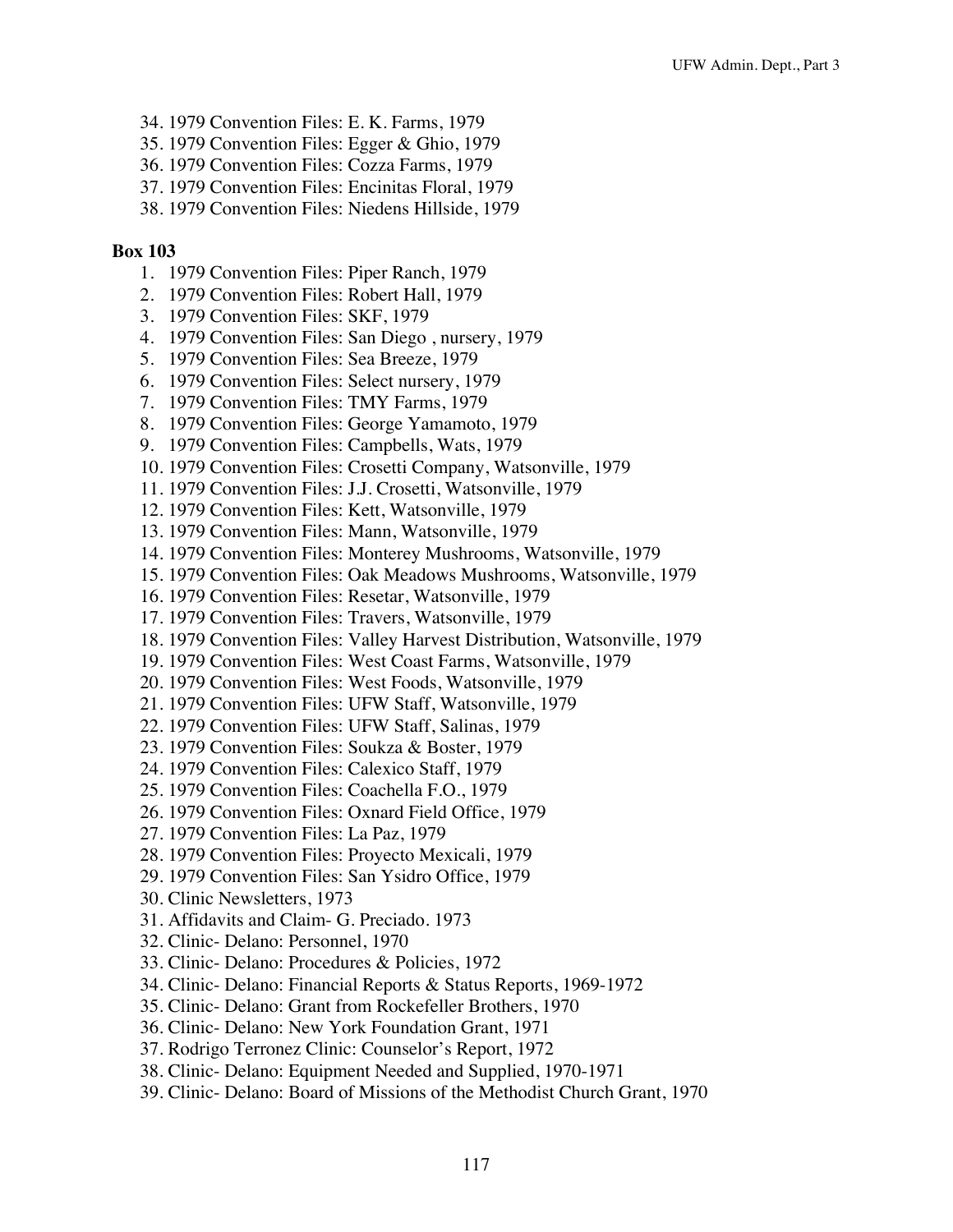- 40. Clinic- Delano: Grant from David Dubinsky Foundation, 1970
- 41. Clinic- Delano Clinic- Promotional material & Publicity, no date
- 42. Clinic- Calexico Clinic- Correspondence, 1974-1975
- 43. Clinic- Calexico Clinic- hospital Proposal, 1974
- 44. Clinic- Calexico Clinic- Correspondence, Farm Workers Health Group, 1972-1973
- 45. Clinic- Calexico Clinic- Personnel & Consultants, 1972-1973
- 46. clinic- Calexico Clinic- Supplies and Equipment, 1973
- 47. Clinic- Calexico Clinic- Finances & Real Estate, 1972-1974
- 48. Clinic- Calexico Clinic- Lease & Statistics, 1972-1973
- 49. Clinic- Calexico Clinic- Coachella Branch, 1973
- 50. MLK Campesino Centers conference, 1976 July 9
- 51. Union de Campesinos de America, Valle Imperial, 1978
- 52. Goals and Objectives for individual Offices, Third quarter, 1982
- 53. Hand Written Meeting Notes, 1980-1982
- 54. Memos and Notes, 1982
- 55. CPD administrative letter, 1981-1982
- 56. Farm Worker Proposal: Organizing Utah, 1982
- 57. Farm Workers Credit Union: Annual Meeting, 1982 January 31
- 58. UFW Arizona Convention, 1982
- 59. Clippings, 1982

- 1. Texas March, 1982
- 2. UFW: Preliminary Plan, 1979 November 15
- 3. Cesar's Notes, no date
- 4. UFW Memos, 1982
- 5. ALRB, no date
- 6. national Exectuive board: minutes and orginal log, 1977-1978
- 7. Fourth Convention in Texas, 1982 February 28
- 8. Legislative Activity Report, 1982
- 9. UFW Goals and Objectives, First Quarter, 1982
- 10. Collective Bargaining Agreement between UFW and Veg-A-Mix, 1979-1982
- 11. AFL-CIO Newsletters, 1982
- 12. Cesar Chavez: Coloring Pages, no date
- 13. Handwritten Notes: Proposed Organization for the United Farm Workers of America, 1981
- 14. Clippings, 1982
- 15. Memos, 1982
- 16. AFL-CIO Publications, 1982-1983
- 17. UFW Credit Union Meeting, 1978
- 18. Histadrut: Cesar's trip to Israel, no date
- 19. Proposal to Establish Health Clinic in Delano, CA, 1980
- 20. Goals and Objectives,  $1<sup>st</sup>$  Quarter 1980
- 21. Harris Survey Newsletters, 1980-1981
- 22. Movement Poems, no date
- 23. Court Cases, 1980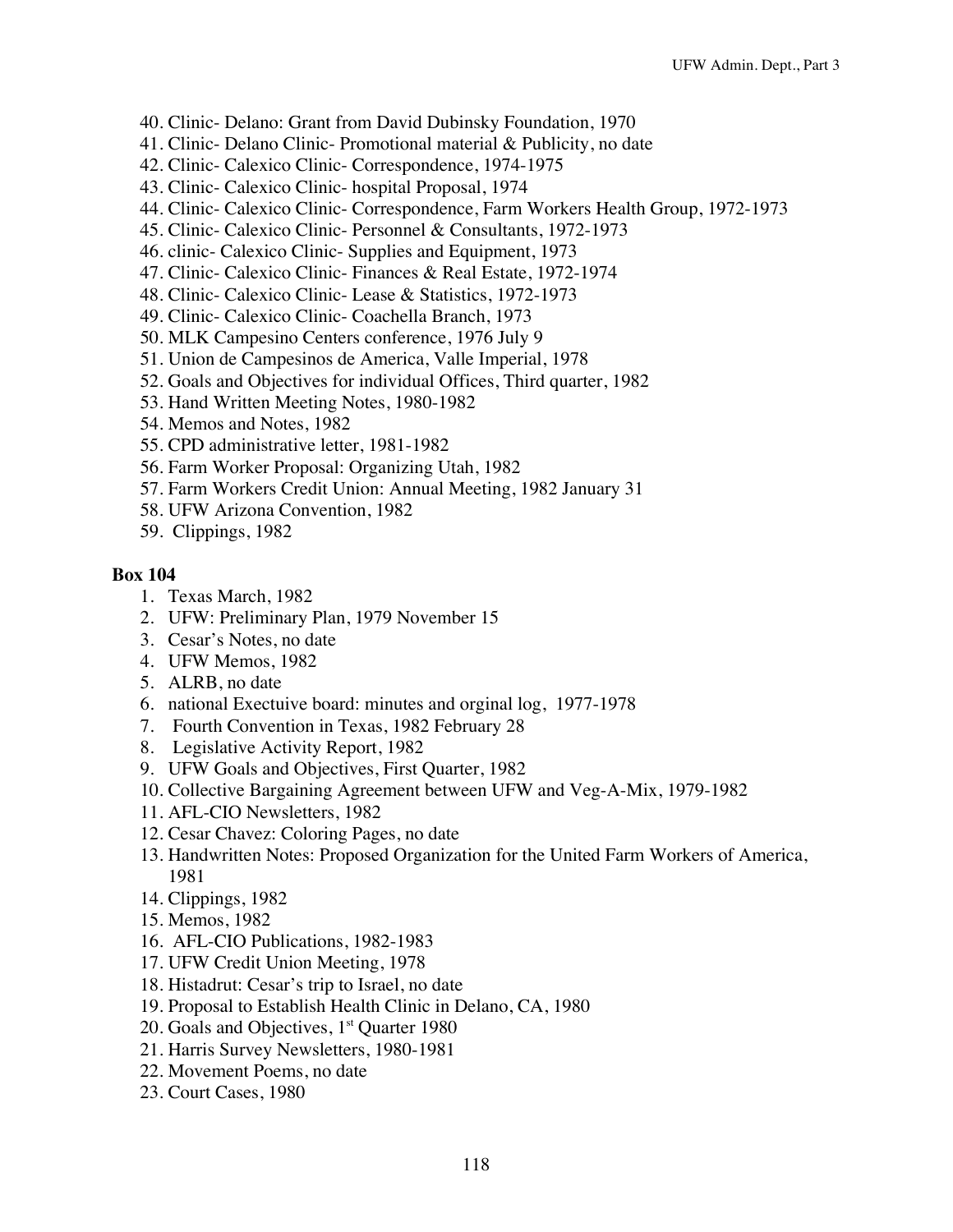- 24. Suggested Local Union Bylaws, 1979
- 25. Patterns of Migrant Education in CA, 1980
- 26. CASA Parents Meeting, 1980
- 27. Citizenship Classes, 1978
- 28. Goals and Objectives, 4<sup>th</sup> Quarter 1980
- 29. National Executive Board Meeting, 1978-1981
- 30. Legal Memos UFW, 1981
- 31. Legal Memos UFW, 1981
- 32. TMT Meeting Agendas, 1982
- 33. General Press Lists, no date
- 34. Clippings, 1982
- 35. TMT Secretariat, 1981
- 36. July 4<sup>th</sup> Organizers Bulletin, 1977
- 37. Marches: Journal by marc Grossman, 1975
- 38. Robert F. Kennedy Medical Plan, 1976
- 39. Security Procedures, 1976
- 40. Carlos Rodriguez: Staff Meeting Notes, 1976
- 41. Office of the President: Meeting Minutes, 1976
- 42. Office of the President: Staff Assignments, 1976
- 43. Personal Relations Department, 1976
- 44. UFW Press Releases, 1976
- 45. National Farm Workers Service Center Inc., 1976 July-December
- 46. National Farm Workers Service Center Inc., 1976 Jan-June

- 1. National Farm Workers Service Center Inc.: Credit Union, 1976
- 2. Livingston Field Office, 1975
- 3. Pearl McGiuney: Correspondence, 1975
- 4. Merced Legal Office, 1975
- 5. Mexicali Clinic, 1975
- 6. State conciliation Service, CA, 1977
- 7. Senate Rules Committee, 1977
- 8. Commission on the Status of Women, 1977
- 9. Social Democrats, 1977
- 10. South Carolina Labor Council AFL-CIO, 1977
- 11. Spanish Speaking Catholic Commission, 1977
- 12. Secretariado Justicae Nao-Violencia, 1977
- 13. Sacred Heart church, 1977
- 14. St. Ann's Mission Creations, 1976
- 15. San Jose Federation of Teachers, 1977
- 16. San Jerardo, 1977
- 17. Division of Labor Statistics and Research, 1977
- 18. Leadership Conference on Civil Rights, 1977
- 19. UFW Texas Trip, 1977
- 20. Texas Farm Workers Union: Correspondence, 1976-1977
- 21. Tri-Counties Central Labor Council, 1977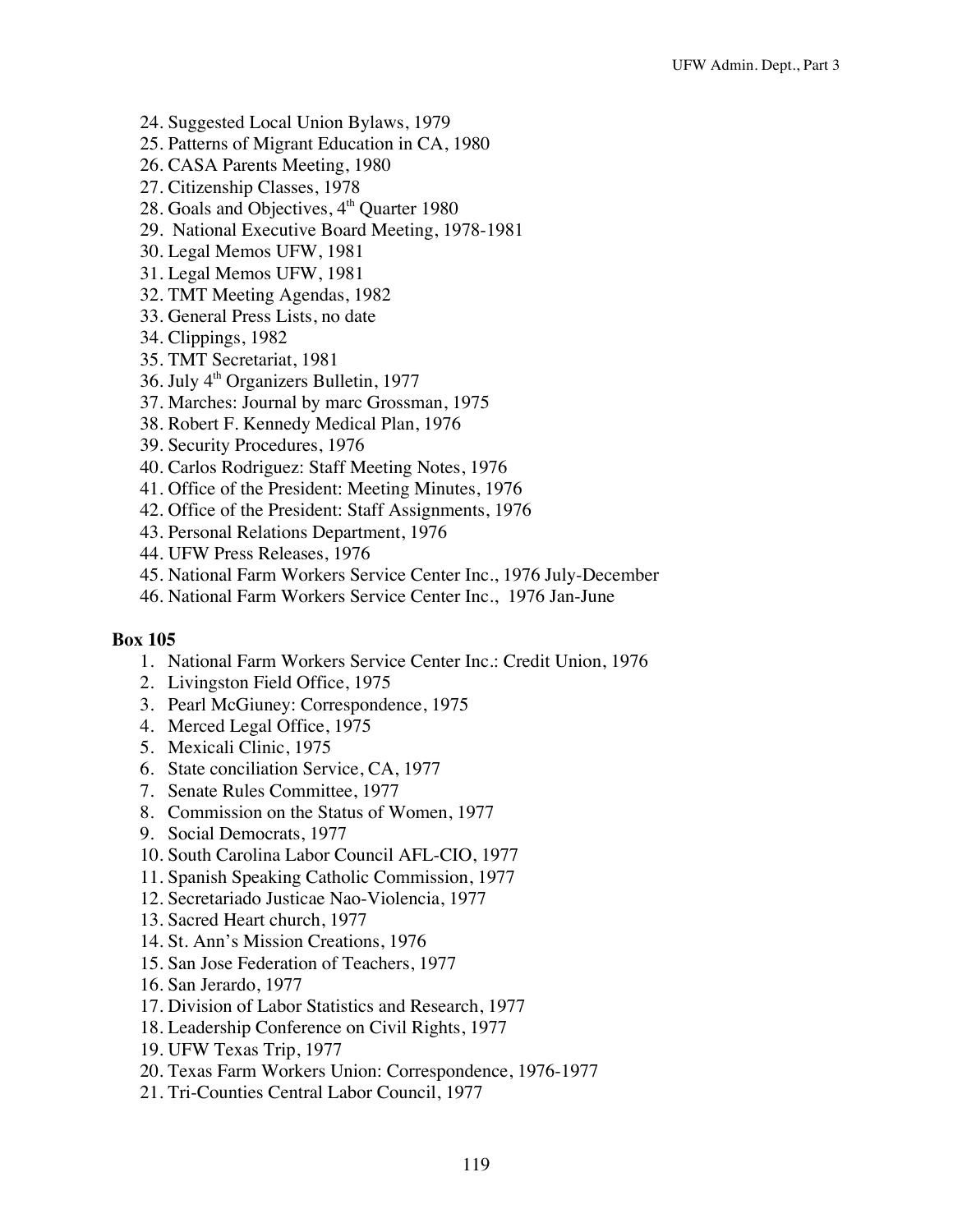- 22. Task Force- Labor Law Reform, 1977
- 23. Committee for MLK, 1977
- 24. George Meany Center, 1977
- 25. Manzo Defense Committee, 1977
- 26. UFW Mexican Trip, 1977
- 27. UFW Memos, 1977
- 28. TMT (Top Team Management) Management Planning, 1980-1983
- 29. Ranch Leadership, 1980
- 30. Cooperative By-laws, 1976
- 31. ARLB Litigation Legal Report, 1979-1980
- 32. Rockford Madison, 1980
- 33. Aurora, Illinois, no date
- 34. Clippings and News Releases, 1983
- 35. Frank N. Denison: Transcript of Lecture, 1981
- 36. Miscellaneous Surveys, 1983
- 37. Labor Luncheon Sign in Sheet, no date
- 38. A Planned Convention, 1977
- 39. La Paz: Corporate Meeting, 1981 May 9
- 40. correspondence: R.D. Woods, 1983
- 41. Customer Analysis: Lucky Stores, no date
- 42. The Chicano Lobby, no date
- 43. Fresno Clinic Plans, 1973
- 44. Salinas Clinic: Correspondence, 1973
- 45. Salinas Clinic: Correspondence, 1974-1975
- 46. Fresno County General: Correspondence, 1974-1975
- 47. Fresno County: Lease, License, & Philosophy, 1973
- 48. Fresno County Clinic: Correspondence, 1973
- 49. Alcohol & Health Notes, 1974
- 50. Bridge the Gap, 1974
- 51. Church Related News, 1974
- 52. COPE, 1974
- 53. Community Nutrition Institute Weekly Report, 1973
- 54. Health PAC Bulletin, 1973-1974
- 55. Health Law Newsletter, 1973-1975
- 56. Health Resources News, 1974-1975
- 57. Health Rights News, 1974
- 58. Health Security News, 1974-1975
- 59. Health & Welfare Report, 1972-1973
- 60. "Illegal" Campaign, 1974
- 61. Kern Health Manpower Consortium, 1974
- 62. Medical Committee for Human Rights, 1973
- 63. MLP Monthly Report, 1972-1974

- 1. National Free Clinic Council, 1973-1974
- 2. National Farm Worker Ministry, 1973-1975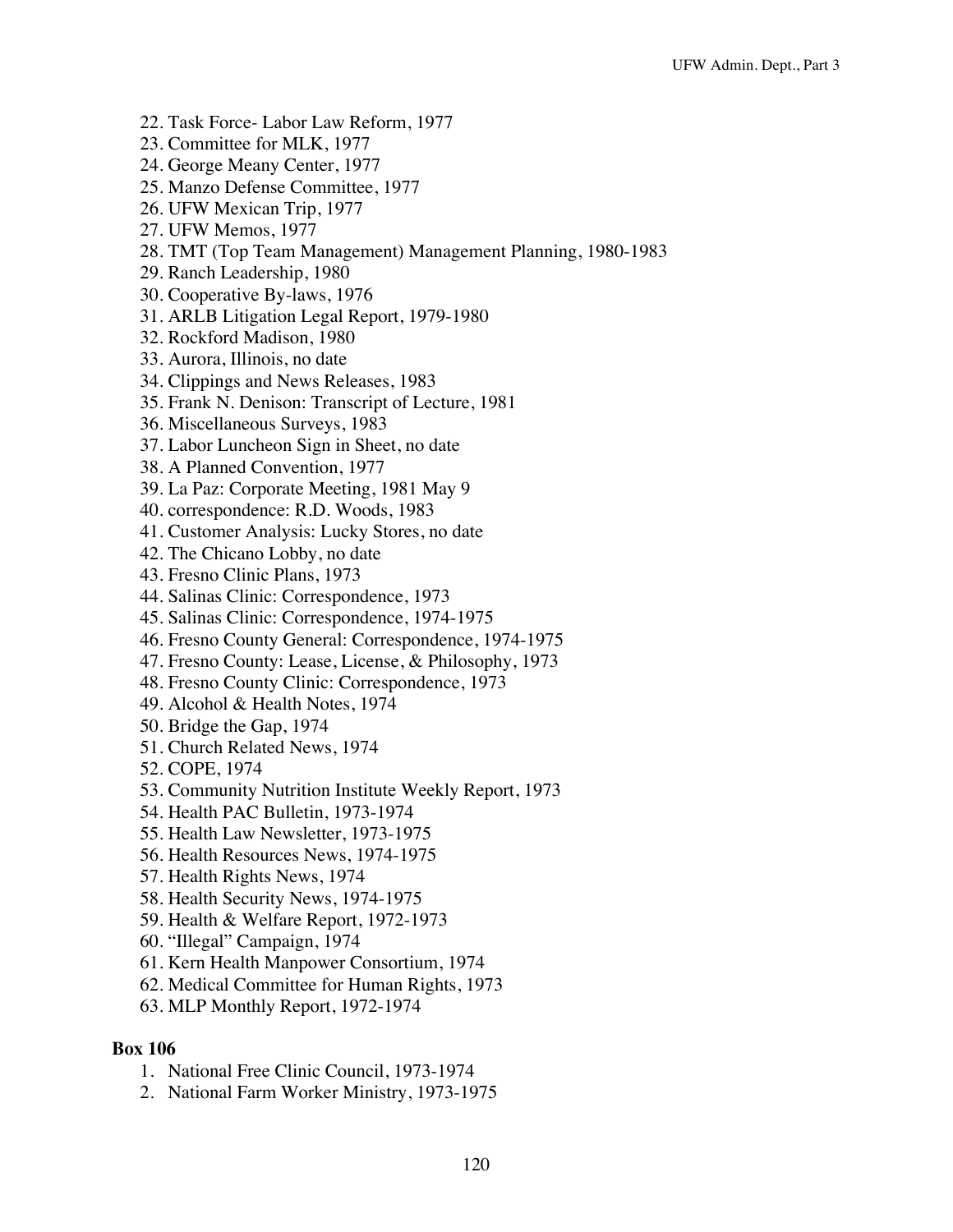- 3. News & Comment, 1974
- 4. NCHO Newsletter, 1973-1975
- 5. NIAAA Newsletter, 1974
- 6. Physicians Forum Inc., 1973
- 7. Rural Health bulletin, 1973
- 8. Rural Health Federation, 1973
- 9. The Sharecropper, 1973-1974
- 10. The Sounding Board, 1971-1973
- 11. UFW Legal Department, 1974
- 12. Various Labor News, 1974
- 13. TMT Management Plan, 1982
- 14. Crops by Grouping, 1982
- 15. Esther Winterrowd's Notebook, 1981
- 16. Health Systems Plan: Imperial Riverside and San Diego Counties, 1974
- 17. Health Care Resources, 1973
- 18. UFW Management and Financial Audit Report, 1976 December 15
- 19. Jose Manuel Rodriguez, 1978-1983
- 20. Sample Thank You Letters, 1973-1974
- 21. Chavez, Caesar Speech Notes, 1976
- 22. Isom Clemon: Court Documents, Exceptions of Labor Law, 1982
- 23. Chavez, Cesar: Speech Notes & Materials, 1976 July
- 24. El Salvador Peace Campaign, 1983
- 25. Chavez, Cesar: Daily Schedule, 1976
- 26. National Farm Workers Health Group, 1976
- 27. Citizen Participation Department, 1976
- 28. Citizen Participation Department, 1976
- 29. Contract Administration Department, 1976
- 30. Contract Administration Department, 1976
- 31. Contract Administration Department; negotiations, 1976
- 32. La Paz Community, 1976
- 33. Central Administration, 1976
- 34. Martin Luther King Farm Workers Fund, 1976 July- December

- 1. Martin Luther King Farm Workers Fund, 1976 January-June
- 2. Legal Department: Handling Grievances, 1981
- 3. Legal Department: Larson vs. Penthouse, 1980
- 4. Freedman Negotiations, 1980
- 5. Master Agreement: Bell Farm and the Canadian Farmworkers Union, 1980-1982
- 6. United Farm Workers of America, AFL-CIO Constitution, 1981
- 7. UFW Uniform Rules for Ranch Communities, no date
- 8. Canadian Farm Workers Union, 1981
- 9. Central Latino Americana de Trabajadores, 1978
- 10. Collective Bargaining Agreement Blank, 1980
- 11. UFW vs. Perez, 1980
- 12. Collective Bargaining & Negotiations Department, 1981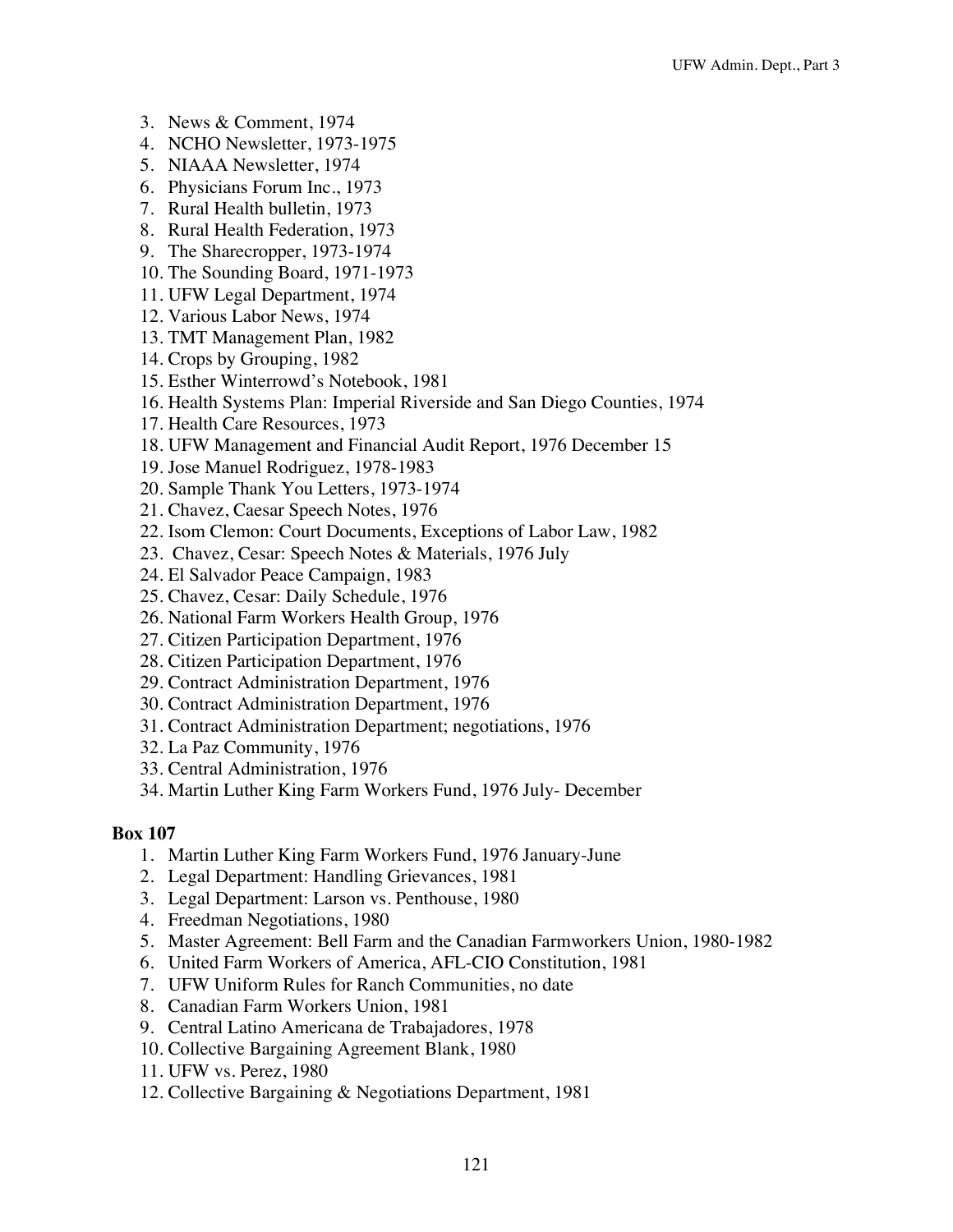- 13. Workers of the Equadorain Labor Code, 1981
- 14. Sun Harvest Committee Meeting, 1980 December 21
- 15. MLK Farm Workers Fund: Financial Statements and Auditors' Report, 1979
- 16. TMT Memos, 1981
- 17. Workers' Education Program, 1977
- 18. Solidarity Convention, San Juan Texas, 1981 February 22
- 19. UFW & Entity Goals and Objectives, 1980 July 23
- 20. UFW et al vs. Arizona Agricultural Employment Relations board et al, 1980
- 21. Clippings, no date
- 22. Negotiations, Various, no date
- 23. United Farm Workers of America: Los Angeles Trade Technical, 1980 September 7
- 24. Migrant Education Coalition, 1981
- 25. Arbitration Techniques, 1981
- 26. TMT and Legal Department Meeting, 1981
- 27. Report on the Murder of Antonio Villasenor, no date
- 28. Clippings, 1979-1981
- 29. Pacific Mushroom Farm: Termination of Contract, 1980-1982
- 30. California Rural Legal Assistance: Clippings, 1981
- 31. Salinas Clinic: Status Report on Meeting with Physicians, 1981
- 32. California Legal Assistance: FIFRA Hearings in Washington, 1981
- 33. Gordon Castillo Hall Committee, 1981
- 34. Union Publications and clippings, 1979-1981
- 35. MLK Farm workers Fund, Financial Statements and auditors' report, 1979
- 36. Legal Department: Policies and Guidelines, 1980
- 37. meeting with Arizona Governor, 1981
- 38. Miscellaneous Notes, no date
- 39. Cesar's Personal Notes, 1983
- 40. Meetings and Crop Descriptions: various Towns, 1983
- 41. San Benito chapter: 1983 membership roster, 1983
- 42. Jaun De La Cruz (JDLC)Farm Workers Pension Fund: Meeting Minutes, 1983
- 43. JDLC: Correspondence & Resolutions, 1983
- 44. Solidarity Day III: Event List, 1983
- 45. Lucky Stores: Final Results of Survey, 1983
- 46. Articles and Clippings, 1983

- 1. ARLB, 1983
- 2. Maharlika Management Corporation: Grant Application, 1983
- 3. Farm Labor Organizing Committee, 1983
- 4. Radio Cadena, 1983
- 5. Legal Department: Miscellaneous Letters, 1983
- 6. Correspondence: Boycott, 1983
- 7. Correspondence: RFK Center, 1983
- 8. UFW (AFL-CIO)National Executive Board Meeting: Reports and Minutes, 1977
- 9. UFW (AFL-CIO) National Executive Board meeting: legal Report, 1977
- 10. UFW (AFL-CIO) Executive board Meeting Minutes, 1976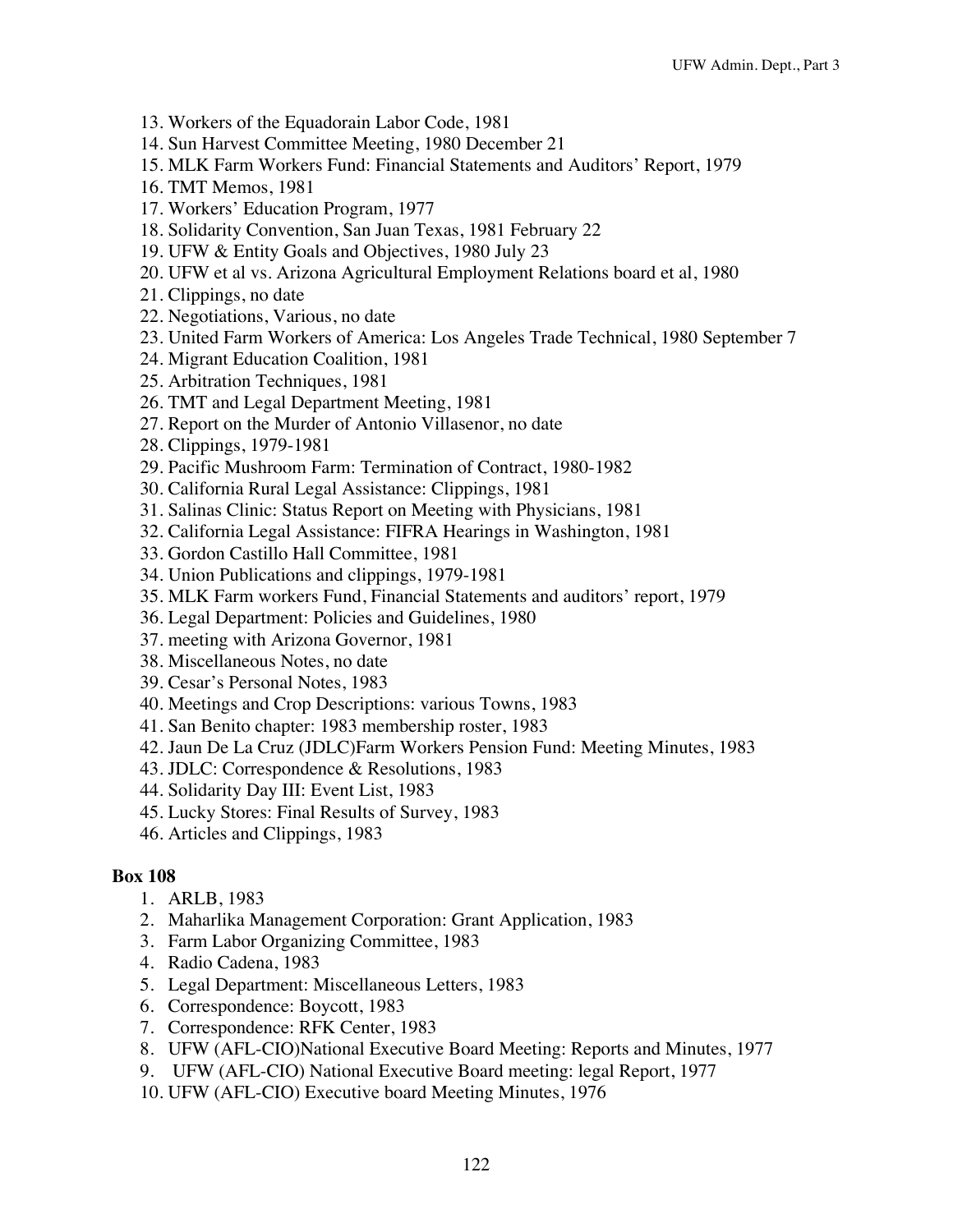- 11. National Executive board meeting: Boycott Reports, 1977
- 12. national Executive Board Meeting Minutes, 1978
- 13. National Executive Board Meeting Minutes, 1977
- 14. national Executive board Meeting: Department Reports, 1977
- 15. National Executive board meeting: Department Reports, 1977
- 16. National Executive board: telephone Polls, 1975-1977
- 17. national Executive board: Miscellaneous, no date
- 18. National Executive board Meeting: Reports, 1977
- 19. La Paz: management and financial report, 1977
- 20. national Executive board Meeting: reports, 1977
- 21. National Executive board Meeting: Reports, 1979
- 22. UFW Administrative Letters, 1981-1983
- 23. UFW convention Invitation Letters, 1983
- 24. 1983 Convention: convention call and Agenda, 1983
- 25. 1983 Convention: ALRB Report, 1983
- 26. 1983 convention: Background Materials, 1983
- 27. 1983 Convention: Resolutions, 1983
- 28. 1983 Convention: Board of Auditors Report, 1983
- 29. 1983 Convention: UFW constitution, 1983
- 30. 1983 Convention: UFW Amendments to Constitution, 1983
- 31. 1983 Convention: Election tally sheet, 1983
- 32. 1983 Convention: Union Structure, 1983
- 33. 1983 Convention: Financial Statement, 1983
- 34. 1983 Convention: Special Guests Introductions, 1983
- 35. 1983 Convention: Letters of Solidarity, 1983
- 36. 1983 Convention: Reports from entities, 1983
- 37. 1983 Convention: Song sheet, 1983
- 38. Report; Comprehensive Planning and management Project, Chavez, 1977
- 39. Report: third constitutional Convention report, 1977

- 1. General negotiations and contract questions and documents, no date
- 2. construction and maintenance planning UFW, no date
- 3. UFW meeting of Ranch Committee Presidents, 1980 June 30 and July 2
- 4. RFK Board of Trustees: Meeting Minutes, 1980
- 5. Union De Campesinos De America: Plan Preliminario, 1979
- 6. Campesino Center Training Program, no date
- 7. UFW-Interharvest: Joint Planning, no date
- 8. UFW reports, no date
- 9. word Management Department: author's manual, no date
- 10. Fred Ross house Meeting, 1978
- 11. UFW organizational charts, no date
- 12. Planning and Training on Contract administration, no date
- 13. Planning and Training: Union Educational Center, 1971-1979
- 14. Research Planning conference, 1977 November 25
- 15. Research Report for Executive Board, 1977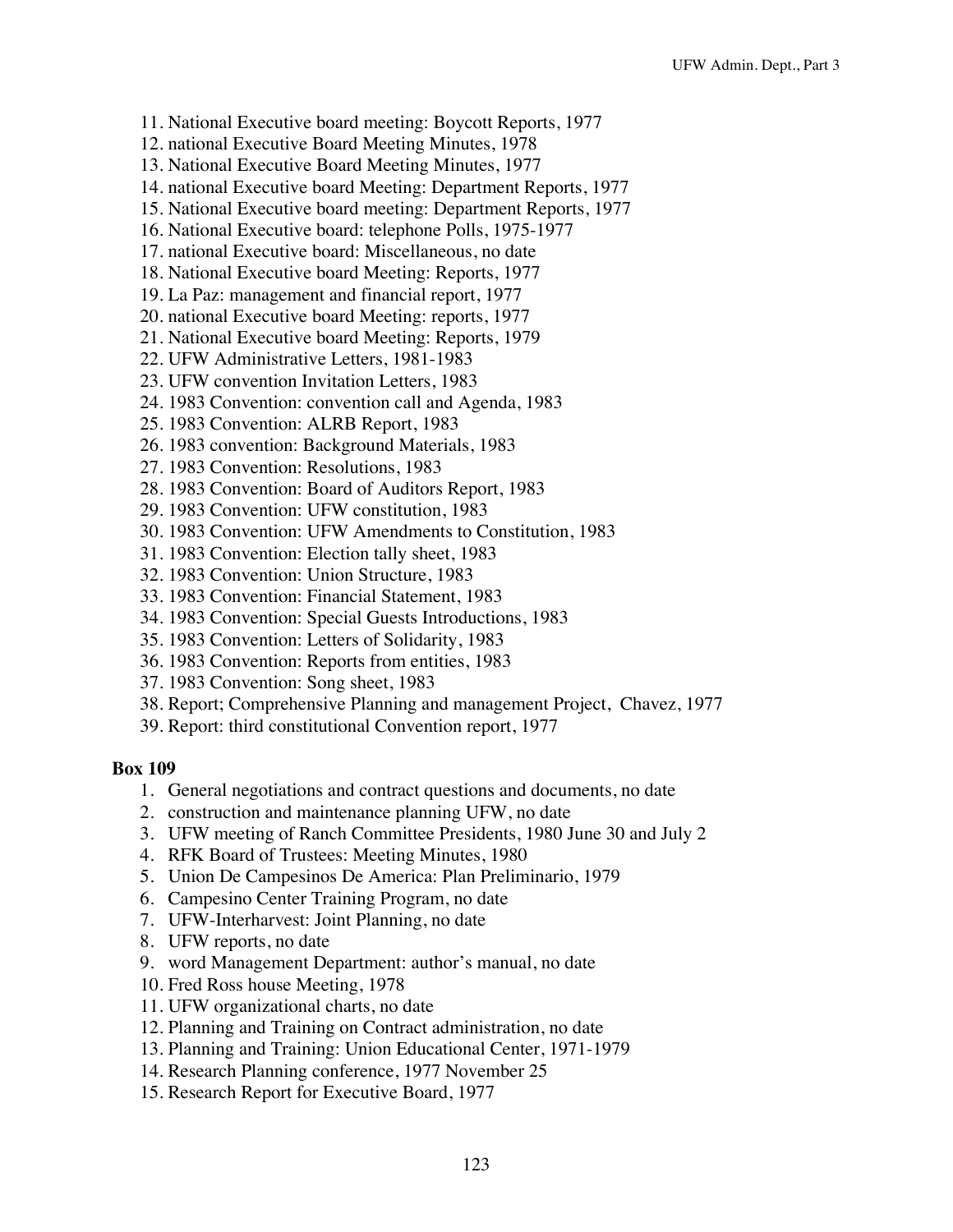- 16. Planning conference: Research, 1977
- 17. Planning conference: Pensions, 1977
- 18. Planning conference: Radio, 1977-1978
- 19. Planning conference: Salinas clinic, 1977-1978
- 20. Planning conference: New MLK, 1977-1979
- 21. Planning conference: Training on organizing, 1977-1978
- 22. Planning conference: Organizing, 1977-1979
- 23. Planning conference: Organizing committees, 1979
- 24. Negotiations Training, 1977-1979
- 25. Planning conference: mechanization, 1977
- 26. Planning conference: RFK Medical Plan, 1979
- 27. Planning conference: Management, 1977
- 28. Planning conference: Garden, 1979
- 29. Planning conference: National Executive Board, 1978
- 30. Planning conference: Personnel, no date
- 31. Health planning conference, 1978
- 32. Heating planning conference, 1977-1978
- 33. Planning conference: House Counsel, 1977
- 34. Planning Conference: Job Description Questionnaire, 1978
- 35. Planning conference: Maintenance, 1977-1978
- 36. planning conference: Concept paper on UFW, no date
- 37. Planning conference: Union Management: Notes, 1977-1978
- 38. Planning Conference: Proposed Union Goal: Questionnaire, 1978
- 39. Planning conference: Union Objective; Notes, 1977-1978
- 40. Planning Conference: Union Goals and Philosophy, 1977-1978
- 41. Planning Conference: Newsletter, 1977
- 42. Planning Conference: future Planning, 1979
- 43. Organizing Department: Reorganization Conference, 1976
- 44. Organizing Department: planning conference, 1978
- 45. Planning Conference: financial Management, no date
- 46. Sister Florence Zweber, 1976-1982
- 47. Cesar Chavez Notes, 1981
- 48. Cesar Chavez Notes, 1980-1982
- 49. F.I.E.L.D. Board of Directors, 1981

- 1. Legal Department: Litigation Reports, 1981
- 2. Boycott conference, 1982
- 3. Las Juntas: Calexico, 1981
- 4. legal department: Reorganization, no date
- 5. Farm worker adaptation project: Indiana University, 1981
- 6. Supervisory Committee Quarterly Audit Report, 1981
- 7. Investigation Procedures and Preparation for discipline and discharge Cases, 1980
- 8. Contract Agreement: Inter Harvest Inc., Coca-Cola and UFW, 1980
- 9. 5<sup>th</sup> constitutional convention: President's Report, 1981
- 10. 5<sup>th</sup> Constitutional Convention: ACTA, 1981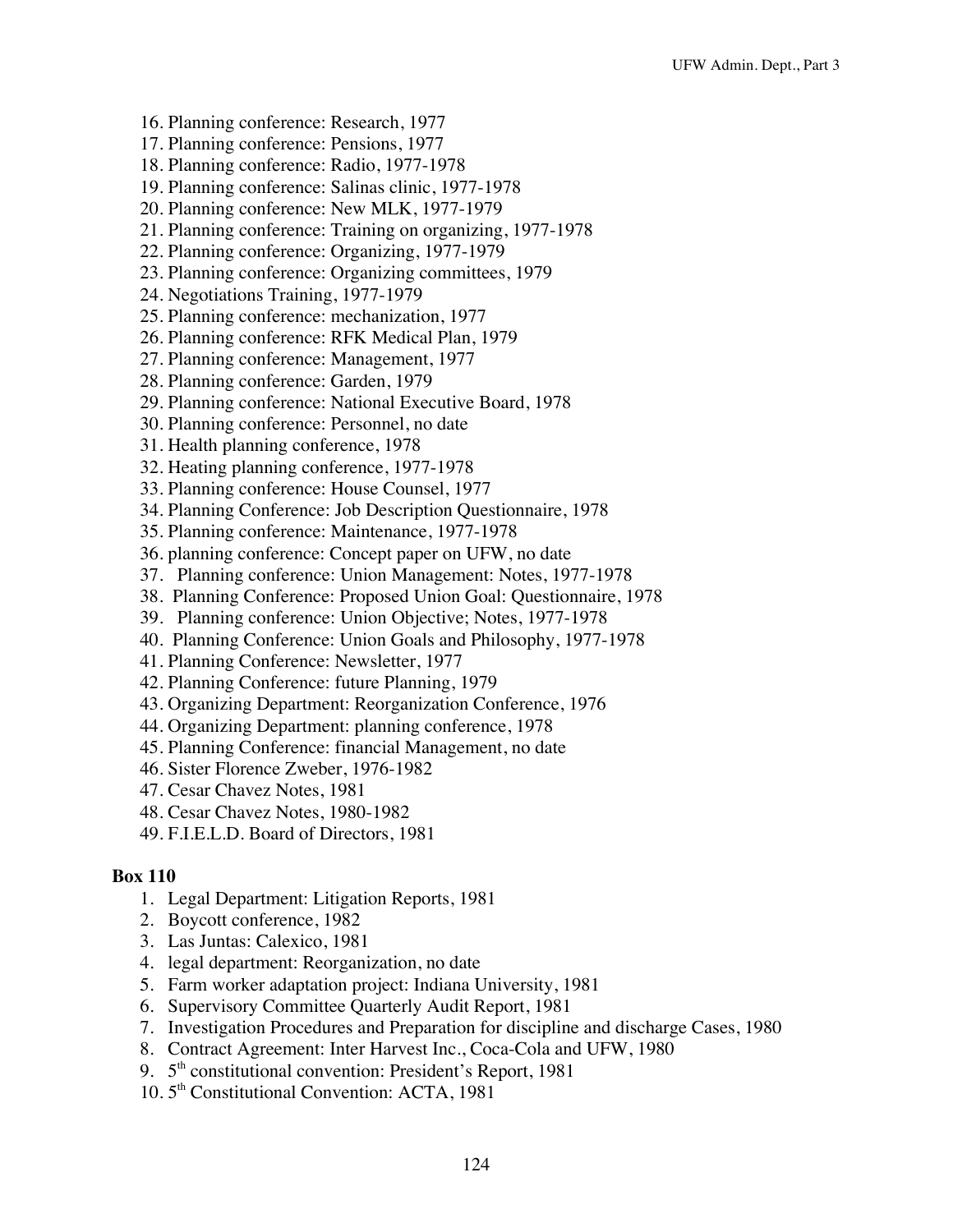- 11. 5th Constitutional Convention: Constitutional Amendment, 1981
- 12.5<sup>th</sup> Constitutional Convention: Agenda, 1981
- 13. 2nd Constitutional Convention: president's report, 1975
- 14. 3rd Constitutional Convention: President's report, 1977
- 15. 4<sup>th</sup> Constitutional Convention: President's report, 1979
- 16. 4<sup>th</sup> Constitutional Convention: Fraternal Greetings, 1979
- 17.  $4<sup>th</sup>$  Constitutional convention: housing and Guests, 1979
- 18. 4<sup>th</sup> Constitutional Convention: Resolutions, 1979
- 19. 5<sup>th</sup> constitutional convention: public Review board Report, 1980
- 20. 5<sup>th</sup> constitutional convention: Treasurers' Report, 1981
- $21.5<sup>th</sup>$  constitutional convention: Delegate listing, 1981
- $22.5<sup>th</sup>$  constitutional convention: rules and order of Business and Amendments, 1977-1981
- $23.5<sup>th</sup>$  constitutional convention: Immigration, 1981
- $24.5<sup>th</sup>$  constitutional convention: Delegates, policies, and agenda, 1981
- 25. 5th constitutional convention: Farm workers communications Incorporated report, 1981
- $26.5<sup>th</sup>$  constitutional convention: Guests, VIP, 1981
- $27.5<sup>th</sup>$  constitutional convention: Bishop Madira speech, 1981
- 28. 5<sup>th</sup> constitutional convention: Resolutions, Correspondence, 1981
- $29.5<sup>th</sup>$  constitutional convention: legal Department, 1981
- 30. 5th constitutional convention: convention committees, 1981
- 31. Certified Growers list, no date
- 32. Service Center Communications Department meeting, 1976 May 11
- 33. RFK Memorial Center, 1978
- 34. Telephone messages, 1978
- 35. memorandums, 1982
- 36. Cesar Chavez: Personal Notes, 1982
- 37. Cesar Chavez: personal Notes, 1984
- 38. Cesar Chavez: personal notes, 1984
- 39. Cesar Chavez: personal notes, 1983
- 40. UFW per capita payments, 1983
- 41. Press Interviews, 1983
- 42. Testimonial Dinner: Cesar Chavez, 1983 May 21
- 43. Union Politics, 1982
- 44. 20th anniversary Celebration La Paz, 1982
- 45. Speech Notes: Egg City Workers, Flory School, 1978 April 9
- 46. Goldmar ranch committee: contract, 1979
- 47. Budgets, 1979
- 48. Organizing convention Texas, 1979
- 49. CSA Grant Strategy, 1980
- 50. CSA Communications: Grant, 1980

- 1. Patty Newman Report and UFW Response, 1980
- 2. Communications Services Administration: Investigation, 1980
- 3. UFW Workers Appeals, 1980
- 4. Cesar Chavez: Personal Notes, 1980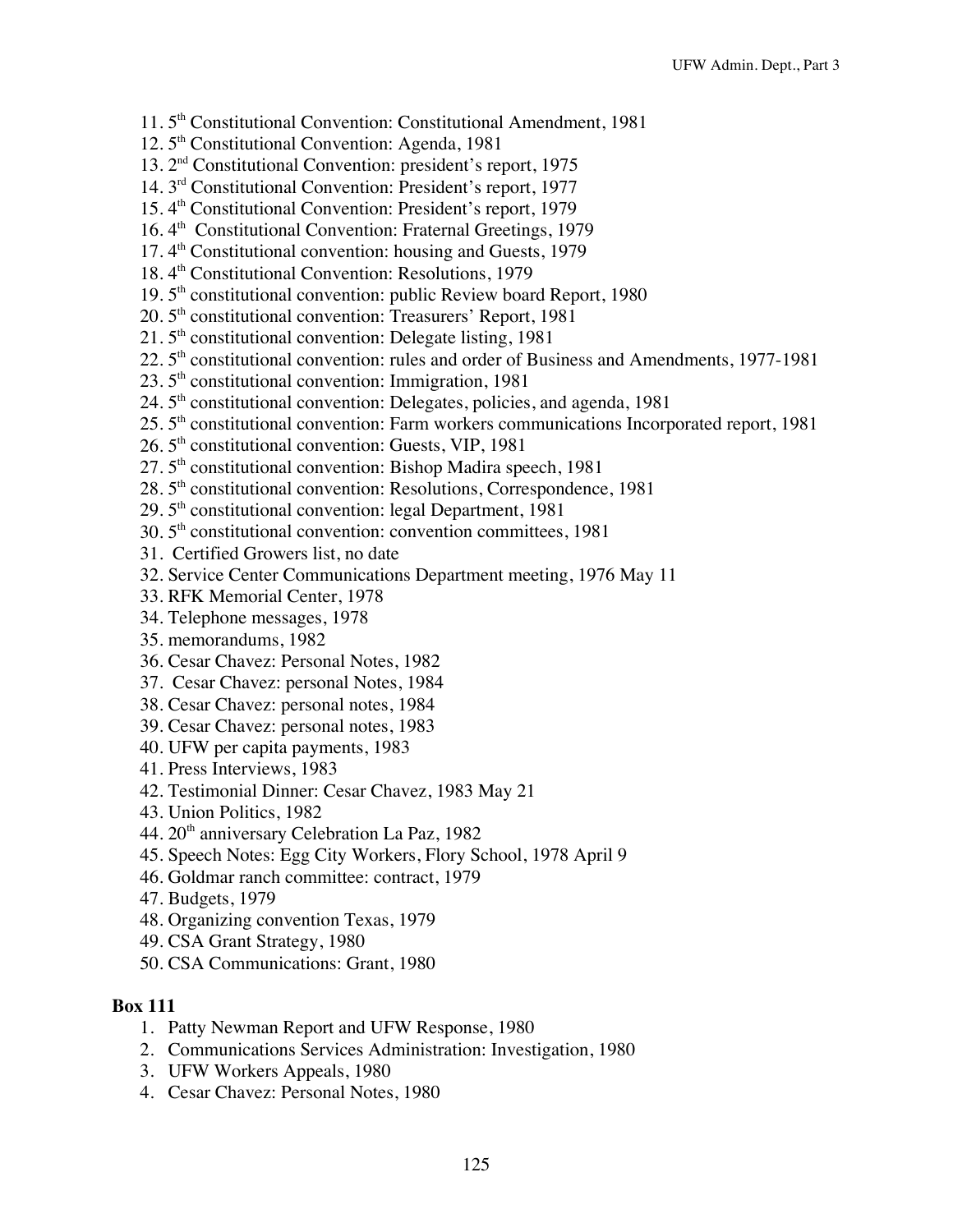- 5. Canadian Farm Workers Union, 1980
- 6. UFW- Vintner Negotiations, 1980
- 7. Salinas Marketing Cooperative poisoning Case, 1980
- 8. Union Dental Group UFW Agreement, 1982
- 9. Clippings, 1980-1982
- 10. Various Union Newsletters, 1981
- 11. League of Human Rights, 1980
- 12. Cesar Chavez: Personal Notes, 1980
- 13. Legal Department Meeting: Employer Problems, 1979
- 14. News Clippings, 1979-1980
- 15. News Clippings, 1979-1980
- 16. News Clippings, 1980-1981
- 17. Collective Bargaining Agreement : Apple Growers of Watsonville, 1979-1981
- 18. Vitner Association Negotiations, 1979-1980
- 19. UFW AFL-CIO: Convention, Texas, 1981 February 22
- 20. Fred W. Ross Educational Center, 1979
- 21. Legislative Publications, 1984
- 22. Uniform Rules and By-laws: Marc Grossman, 1981
- 23. UFW Civic Action Program, 1980
- 24. Cal Coastal Lettuce, 1979-1980
- 25. UFW Planning and Negotiations File, 1978-1979
- 26. Sun World Commodities, no date
- 27. La Paz: Board of Trustees: Informal Meeting Minutes, 1979 April 6
- 28. Union Discipline of Strike Breakers, 1979
- 29. Legal Department: correspondence, 1978-1980
- 30. UFW Survey's on "The Game", 1978
- 31. Press Clippings, 1980
- 32. Lucky Food Stores: Cover-up story, 1980
- 33. Issues in Planning Services for California's Children and Youth, 1980

- 1. Convention 1981: Barbara Macri File, 1981
- 2. Convention 1981: Resolutions and Reports, 1981
- 3. 5<sup>th</sup> Constitutional Convention: Resolutions Committee: Recording Secretary's Notes, 1981
- 4. 5<sup>th</sup> Constitutional Convention: Approved Resolutions, 1981
- 5.  $5<sup>th</sup>$  Constitutional Convention: Resolutions submitted by delegates, 1981
- 6. 5th Constitutional Convention: Appeals Committee, 1981
- 7. 5th Constitutional Convention: Appeals Committee, 1981
- 8. Field Office Communication, 1975
- 9. Film Department communication, 1975
- 10. UFW Fundraising, 1975
- 11. Gallo Strikers, 1975
- 12. Legal Department: Research on limits of organizing, no date
- 13. Marc Grossman: UFW memos, 1975
- 14. Haines City, FA: Field Office, 1975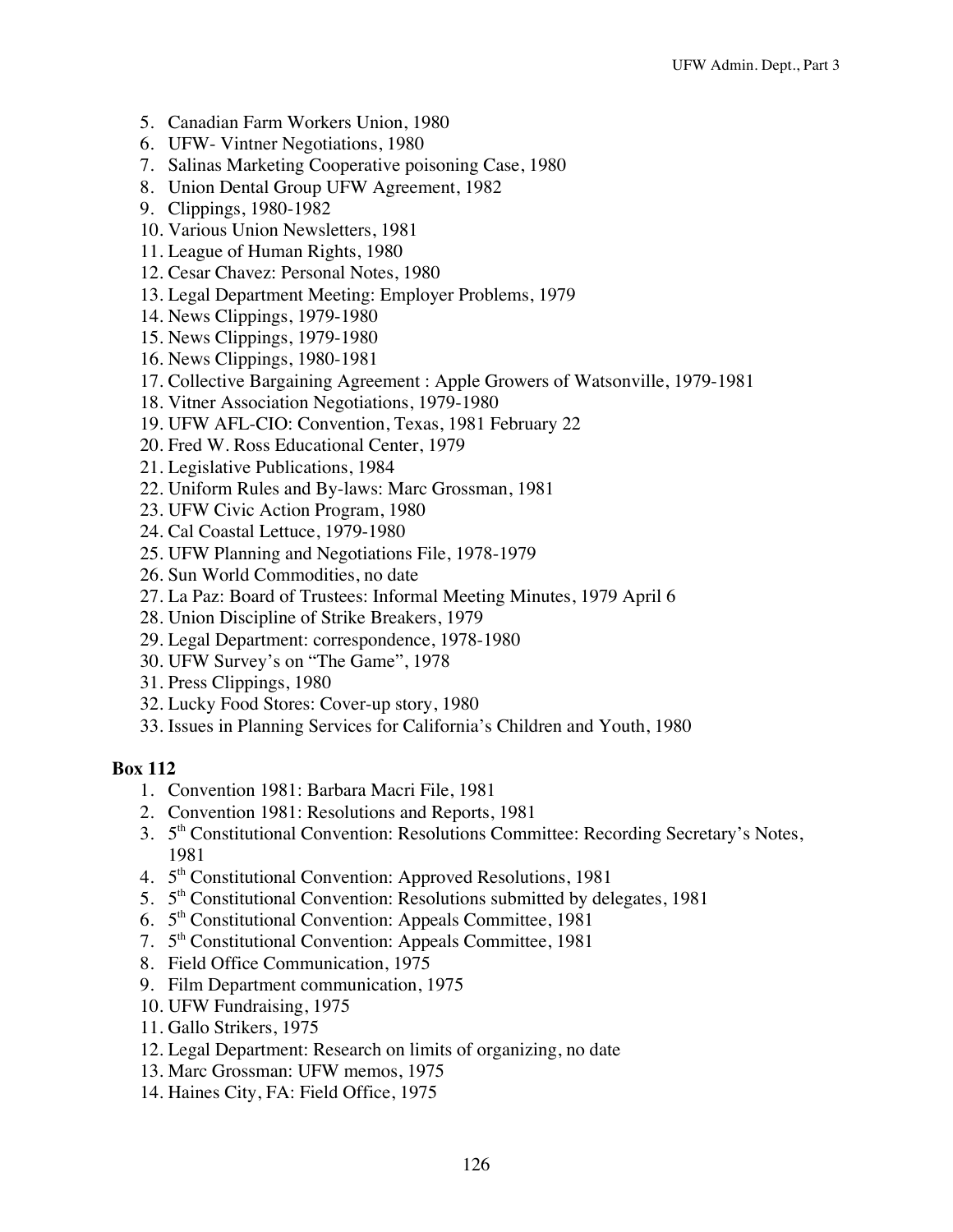- 15. Health Group, NFW, 1975
- 16. Insurance Department, UFW, 1975
- 17. Illegals, 1975
- 18. Inter harvest Ranch Committee, Salinas CA, 1975
- 19. UFW Investments, 1975
- 20. Keisler, Tom: UFW Memos, 1975
- 21. King City Field Office, 1975
- 22. La Habra, 1975
- 23. Lamont Field Office, 1975
- 24. Legal Department: Correspondence, 1975
- 25. La Paz: Notes and Memos, 1975
- 26. Legal Staff Meetings, 1975
- 27. Legislation, 1975
- 28. Legislation, 1975 continued
- 29. Timber Lake Civilian Conservation Center, 1975
- 30. Telacu, 1977
- 31. Union General de Trabajadores de Suecia, 1977
- 32. University of North Dakota, 1977
- 33. Union Label & Service Trades, 1977
- 34. United Irish Counties, 1977
- 35. Unity Foundation, 1977
- 36. UNICEF, 1977
- 37. UFWA, 1977
- 38. University of Wisconsin, 1977
- 39. Universidad Nacional Autonoma De Mexico, 1977
- 40. United Negro College Fund, 1977
- 41. Union W.A.G.E., 1977
- 42. Union General Trabajadores, 1977
- 43. UAW, 1977
- 44. U.S. Department of Labor, 1977
- 45. Unitarian Universalist Migrant Ministry, 1977
- 46. USLA Justice committee, 1977
- 47. Vocational Biographies, 1976
- 48. Visitors' Service center, 1977
- 49. Ventura County Star Free Press, 1977
- 50. Winterhaven Ranch committee, 1977
- 51. West Coast Farms, 1977
- 52. Washington Federation of Teachers, 1977
- 53. World Federation of Trade Unions, 1977
- 54. World Peace Council, 1977
- 55. Watch Dogs, 1977
- 56. Wayne State University Archives, 1977
- 57. Youth for a Fair Minimum Wage, 1977
- 58. RFK Medical Plan, 1975
- 59. Salinas Field Office, 1975
- 60. Central Records File, 1975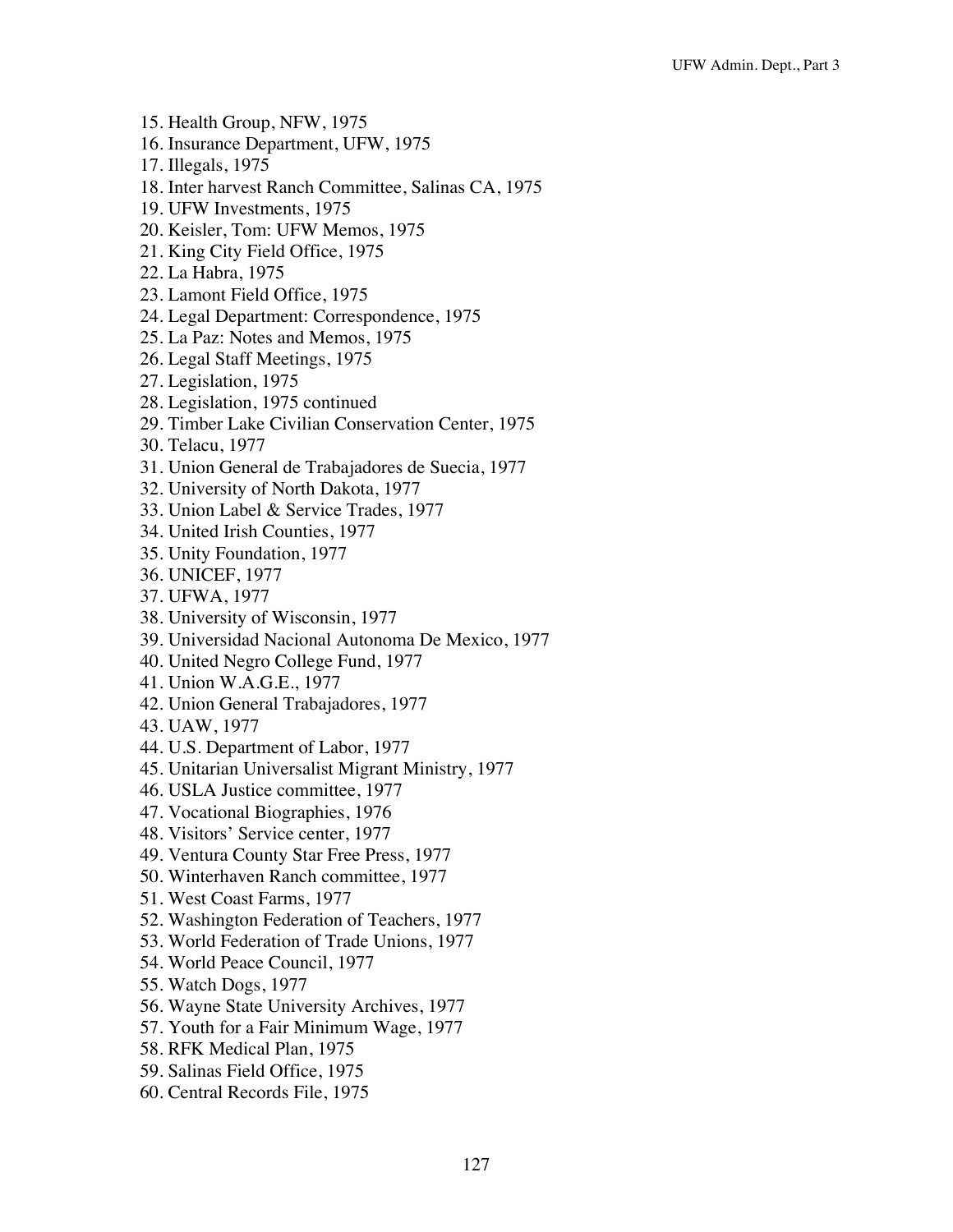- 61. Libraries and Research Contacts, 1976
- 62. Sacramento Legal Department, 1975
- 63. Salinas Clinic- UWHG, 1975

- 1. Salinas Legal Office, 1975
- 2. San Francisco Legal, 1975
- 3. San Jacinto Field Office, 1975
- 4. San Luis, Arizona Field office, 1975
- 5. San Ysidro, 1975
- 6. Sanger Clinic-NFWHG, 1975
- 7. Santa Maria Campesino Center, 1975
- 8. Santa Maria Organizing, 1975
- 9. Security-UFW, 1975
- 10. Service Center: La Paz, 1975
- 11. Selma Field Office, 1975
- 12. Book V: Victory in the Vineyards, no date
- 13. Book III: Crusaders in the Barrios, no date
- 14. Book II: Uprooted and Adrift, no date
- 15. Book IV: The Birth of the Union, no date
- 16. Book VI: New Fields, Old Enemies, no date
- 17. Book VII: Target for Destruction, no date
- 18. Chapter 14: Jacques Levy's Notebook, no date
- 19. Meetings with Cesar: UFW Personnel and Policy, 1977
- 20. O.P. Murphy Legal History, 1981
- 21. San Jose Contacts, no date
- 22. Bruce Church Legal History, no date
- 23. Legal Department Review Committee, 1980-1981
- 24. Legal Department: Weekly Report, 1981
- 25. Legal Department: Work Product, 1981
- 26. Martin Luther King Farm Workers Fund, 1981
- 27. Materials Department, 1981
- 28. Media and News Releases, 1981
- 29. Meeting Schedules, 1981
- 30. Membership, 1981
- 31. Memorandums, 1981
- 32. Messages, 1980-1981
- 33. Legal Department Notes, no date
- 34. Report on Visit to Israel: Marshall Ganz and Jessica Govea, 1981
- 35. UFW: Goals and Objectives, no date
- 36. UFW Report on Progress of Union, no date
- 37. Security, 1979
- 38. Cambodia Crisis Center, 1980
- 39. Letters to Marc Grossman, 1980
- 40. Farm Bureau Annual Crop Report & Farm labor, 1980
- 41. Letters From Esther Winterrowd, 1980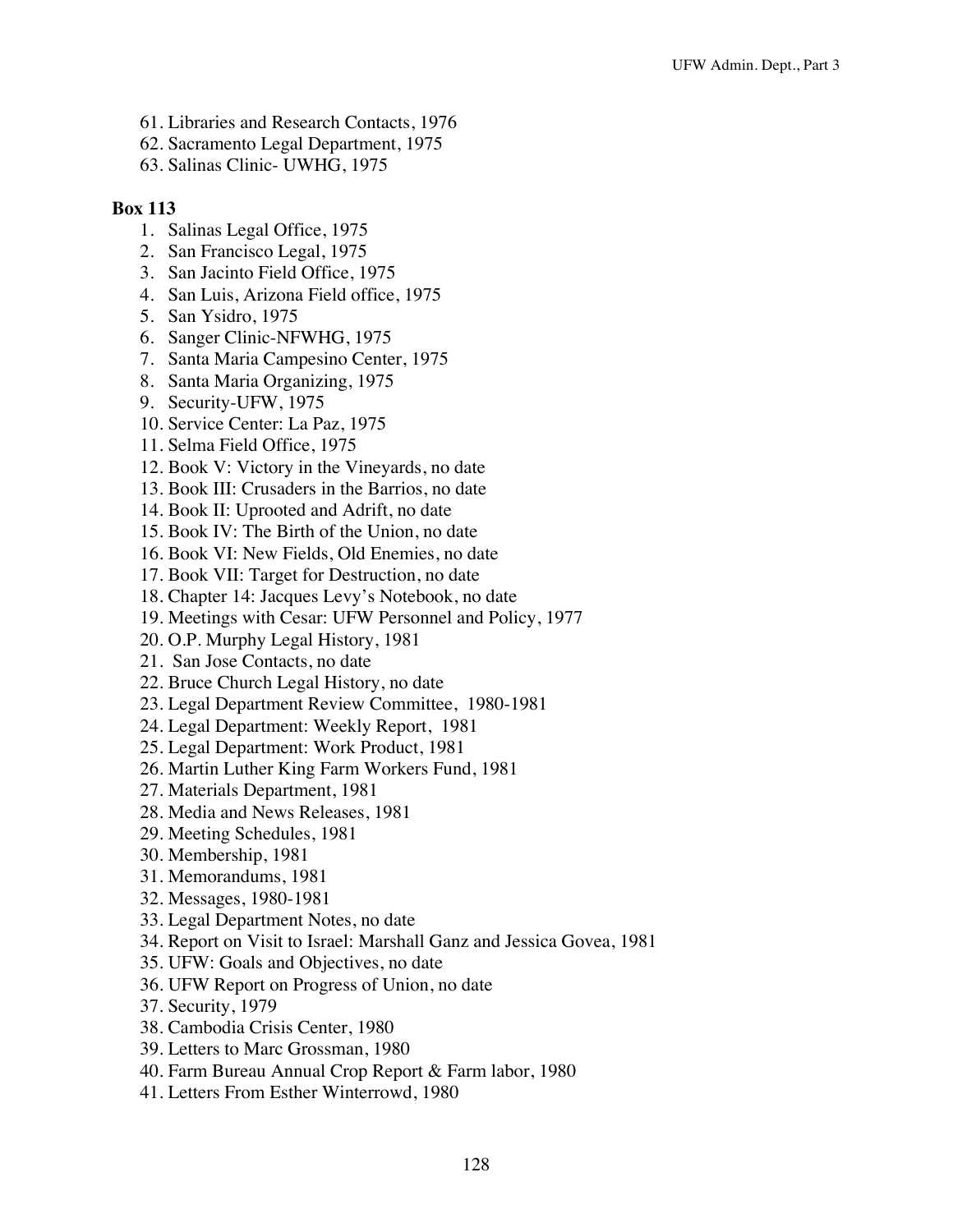- 42. National Executive Board Meetings, 1980
- 43. Cesar Chavez's Personal Notes, 1980

- 1. UFW Memorandums, 1980
- 2. Letters of Recommendation, 1980
- 3. Nagi Daifallah, 1980
- 4. Press Interviews and Speeches, 1980-1981
- 5. NFWM Newsletters and Notes, 1980
- 6. RFK: JDLC, 1980
- 7. World Food Day, 1981
- 8. Workers' Institute for Safety and Health, 1981
- 9. Women for Peace, 1981
- 10. The Wilshire Bank, 1981
- 11. White House Consultation with Farmworkers, 1980
- 12. West Foods Boycott, 1981
- 13. Voter Registration Results, 1980
- 14. Viewpoint, 1981
- 15. Velasco, Peter G., 1981
- 16. Valley Friends of the Farmworkers, 1981
- 17. U.S.C.- M.E.C.H.A., 1981
- 18. University of San Francisco, 1981
- 19. University of California: Land, Air & Water Resources Department, 1981
- 20. United Way Relations, 1981
- 21. United Mine Workers of America, 1981
- 22. United Domestic Workers of America, 1981
- 23. UAW, 1981
- 24. Union Busters, 1981
- 25. Union Advocate: Texas, 1981
- 26. UFW Rules of Conduct, no date
- 27. UFW Financial Statements, 1981
- 28. UFW Education Department, 1981
- 29. UFW Cost Centers, 1981
- 30. UFW Local 770, 1981
- 31. UFCW, 1981
- 32. UCLA Raza Graduation Committee, 1981
- 33. UAW, 1980-1981
- 34. Tucson Coalition for Justice, 1981
- 35. Tri-Counties CLC, 1981
- 36. Triangle Friends of the United Farm Workers, 1981
- 37. Trial Procedures, 1981
- 38. Trend Report, 1981
- 39. Trade Union Committee for Transfer Amendment, 1981
- 40. UFW Top Management Team, 1981
- 41. Texas NFWSC, no date
- 42. Texas State AFL-CIO, 1981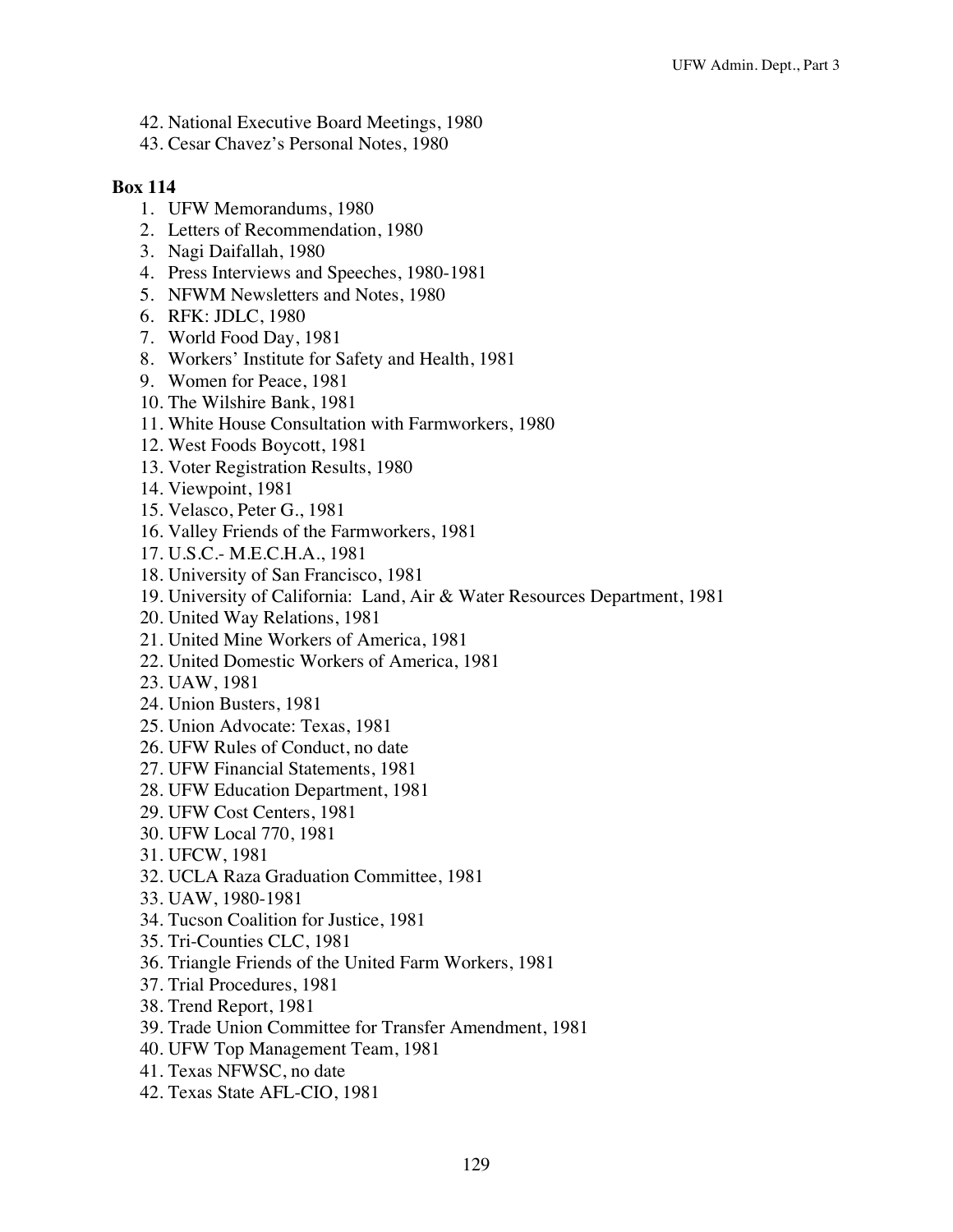- 43. Teamster Organizing, 1981
- 44. Tamez, Ben, 1981
- 45. Syda foundation, 1981
- 46. Sweden, 1981
- 47. Strike Statistics, 1981
- 48. Stop 'n Shop, 1981
- 49. S.T.I.R., 1981
- 50. UFW Staff Support Report: Torres, 1981
- 51. Southern Woodcutters, 1981
- 52. Southern Tenant Farmers union, 1981
- 53. Sea Breeze Farms, 1981
- 54. Security Planning, 1981
- 55. Senior Citizens Gazette, 1981
- 56. Senior Citizens National Council, 1981
- 57. SER- Jobs for Progress Inc., 1981
- 58. Serrano, Celia, 1980-1981
- 59. Service Employees International Union, 1981
- 60. Shadow Board, 1981
- 61. Shalom Magazine, 1981
- 62. Shopmen's local 627, 1981
- 63. Shop work, 1981
- 64. Short Handle Hoe, 1981
- 65. Sierra Club, 1981
- 66. Smith, Ann, 1981
- 67. Social Security Administration, 1981
- 68. Socialist Workers Campagin, 1981
- 69. Solidarity Day, 1981
- 70. Schedule for Cesar Chavez, 1981
- 71. Santa Paula, 1980
- 72. San Jose Black American News, 1981
- 73. San Diego Employers Association, 1981
- 74. Salinas MLK Center, 1981
- 75. Salinas Clinic, 1981
- 76. Salinas Campesino Center, 1981
- 77. Sacramento Archdiocese, 1981
- 78. Rufino Coutreras Fund, 1980
- 79. Roberts, Ed and Midge, 1981
- 80. Rhode Island Worker's Union, 1980
- 81. Reliable Broadcasting, 1981
- 82. Red Coach Lettuce, 1980-1981
- 83. Reagan's Budget, 1981
- 84. Public Review Board, 1981
- 85. Public Advocates Inc., 1981
- 86. Property Possibilities, 1981
- 87. Print Shop, 1981
- 88. The Polictical Animal, 1981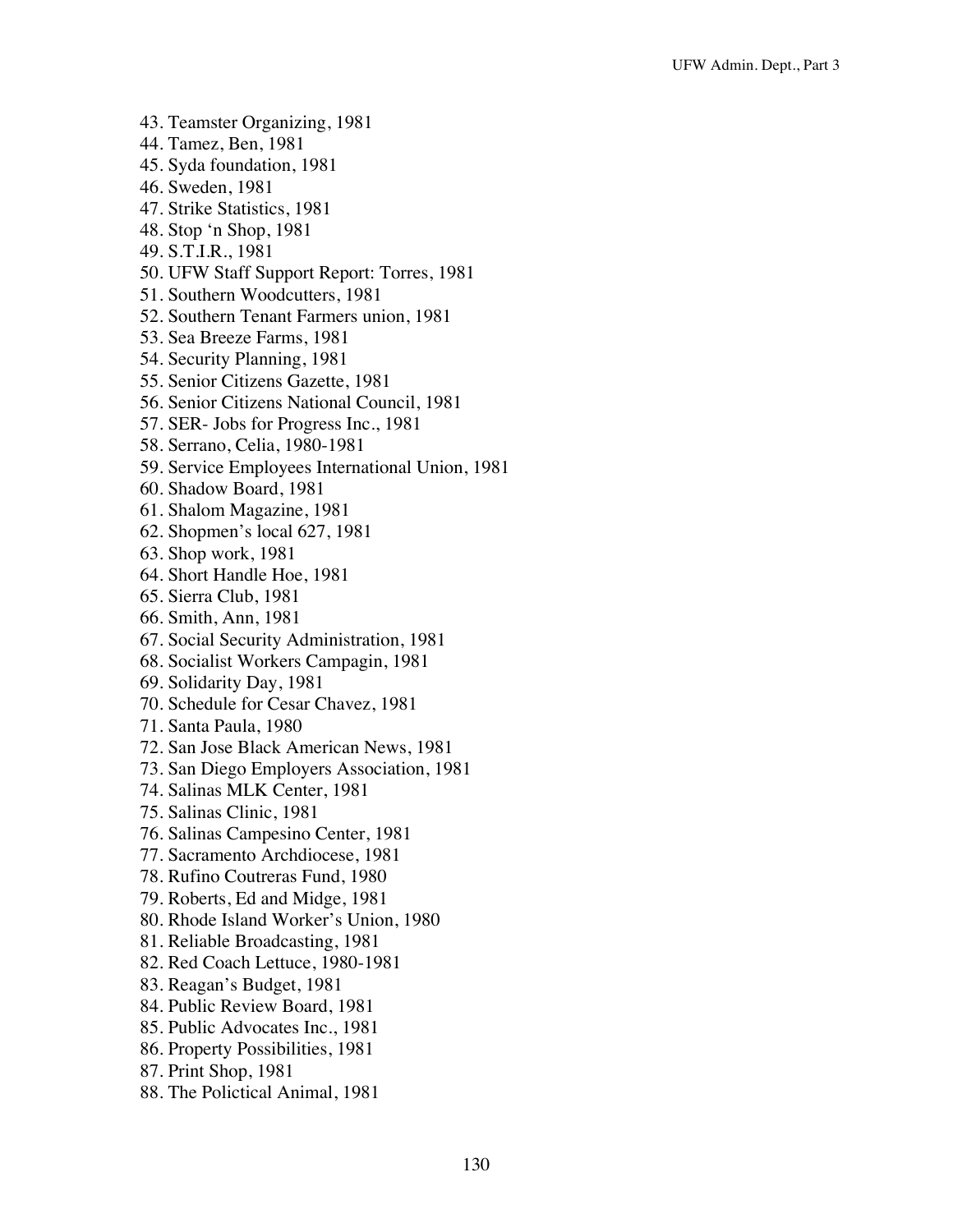- 89. Pleasant Valley Vegetable Co-op, 1981
- 90. Pierce vs. UFW & Pena, 1981
- 91. Pesticide, 1980
- 92. Personnel Policies, 1980
- 93. People for the American Way, 1981
- 94. PATCO, 1981
- 95. The Party Platform, 1980
- 96. Paid REPS: Ranch Committee Presidents, 1980
- 97. PADRES, 1981
- 98. Our Land Self-Help Corporation, 1981
- 99. Organizing for Social Change, no date
- 100. Organizing, no date
- 101. Orange County Friends of the Farm Workers, 1981
- 102. Olivares, Fr. Luis, 1981
- 103. Obledo, Mario, 1981
- 104. NYC Central Labor Council, 1981
- 105. Personal Notes Cesar Chavez, 1980-1981
- 106. Nosotros, 1981
- 107. Northern California Farm Worker Ministry, 1981
- 108. National Farm Workers Ministry: Newsletters, 1981
- 109. National Farm Workers Service Center, 1981
- 110. National Football League Players Association, 1981
- 111. Newsletters: Miscellianous Spanish, 1981
- 112. Newsletters: miscellianous, English, 1981
- 113. News Clippings, 1980-1981
- 114. Nestle Boycott, 1981
- 115. Negotiations: Region I, 1981
- 116. Negotiations: Planning, no date
- 117. National Executive Board, 1980
- 118. NCRLC (National Catholic Rural Life Conference), 1981
- 119. National Catholic Reporter, 1981
- 120. National Farmworkers Service Center Interim work plan, 1981
- 121. National Executive Board Meeting Minutes, October 16 1981
- 122. National Endowment for the Humanities, 1981

- 1. National Agricultural Lands Study, 1981
- 2. National Advisory Council on Economic Opportunity, 1981
- 3. North American Trade Organization, 1981
- 4. Nagi Daifallah, 1981
- 5. Negotiations: Working File, 1976-1980
- 6. Negotiations: Working File, 1976-1980
- 7. UFW Departmental Conferences, 1976
- 8. UFW Departmental Conferences, 1976
- 9. UFW Departmental Conferences, 1976
- 10. Negotiations planning, 1981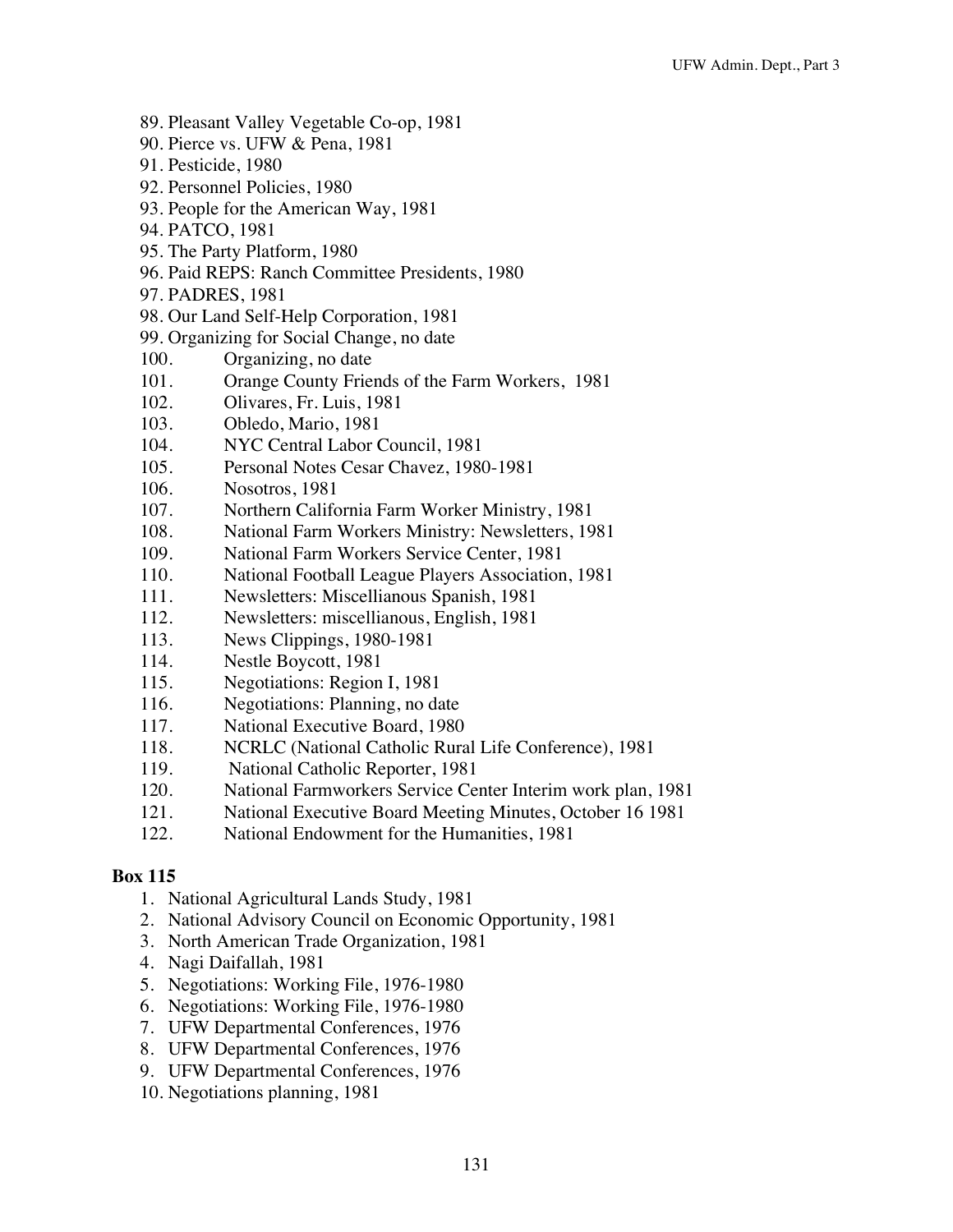- 11. Clippings, 1979
- 12. Negotiations Report, 1976
- 13. Delores and Cesar Chavez: Speaking Engagements, Cinco de Mayo, 1977
- 14. La Paz Community Notes, 1977
- 15. Arizona Onion Strike: Clippings, 1977
- 16. UFW Special Projects, 1977
- 17. Hemet Whole Sale: ARLB/OSHA, 1976
- 18. Hemet Whole Sale: Romona Pagent, 1977
- 19. Hemet Whole Sale: Story of A Law Breaker, 1977
- 20. Hemet Whole Sale: Union Support, 1977
- 21. McFarland/ George Ball: City Reports, 1976-1977
- 22. McFarland/ George Ball: Mailings, 1977
- 23. Hemet Whole Sale: Legal File, 1977
- 24. Hemet Whole Sale: Neogitations, 1977
- 25. Hemet Whole Sale: Newspaper Clippings, 1977
- 26. Hemet Whole Sale: Mailings, 1977
- 27. Hemet Whole Sale: Reports, 1977
- 28. Hemet Whole Sale: Distrutors, 1977
- 29. Hemet Whole Sale: Leaflets, 1977
- 30. McFarland/ George Ball: Distrubtors, 1977
- 31. McFarland/ George Ball: ARLB/OSHA, 1977
- 32. McFarland/ George Ball: Leaflets, 1976
- 33. McFarland/ George Ball: Memo to Delores and Richard, 1977
- 34. McFarland/ George Ball; Products, 1977
- 35. O.P. Murphy Campaign: City Reports, 1977
- 36. O.P. Murphy Campaign: Negotiations, 1977
- 37. O.P. Murphy Campaign: Phone Calls, 1977
- 38. O.P. Murphy Campaign: Reports to Marshall, 1977
- 39. Nan Freedman, 1972-1975
- 40. Florida Christian Migrant Ministry, 1974-1977
- 41. Fighting for our lives, no date
- 42. El Malcriado: Microflim Project, 1976
- 43. Juan De La Cruz, 1973-1976
- 44. Legislation: Senate Bill 743, no date

- 1. Juan De La Cruz Farmworker Pension Fund, 1975
- 2. Coachella Valley Citrus: Labor Management Meeting, 1978 February 22
- 3. UFW Special Organizing Meeting, 1976 November 24
- 4. Contract Agreement: UFW and Teamsters, 1977
- 5. National Executive Board Meeting: Agenda and Notes, 1977 December 5
- 6. National Executive Board: Conference Call, 1976 January 12
- 7. Coachella Negotiations, 1978
- 8. Master Agreement: UFW and InterHarvest Inc., 1976
- 9. Report to the UFW Executive Board: New Contracts, 1976
- 10. RFK Medical Plan: Resolutions, 1975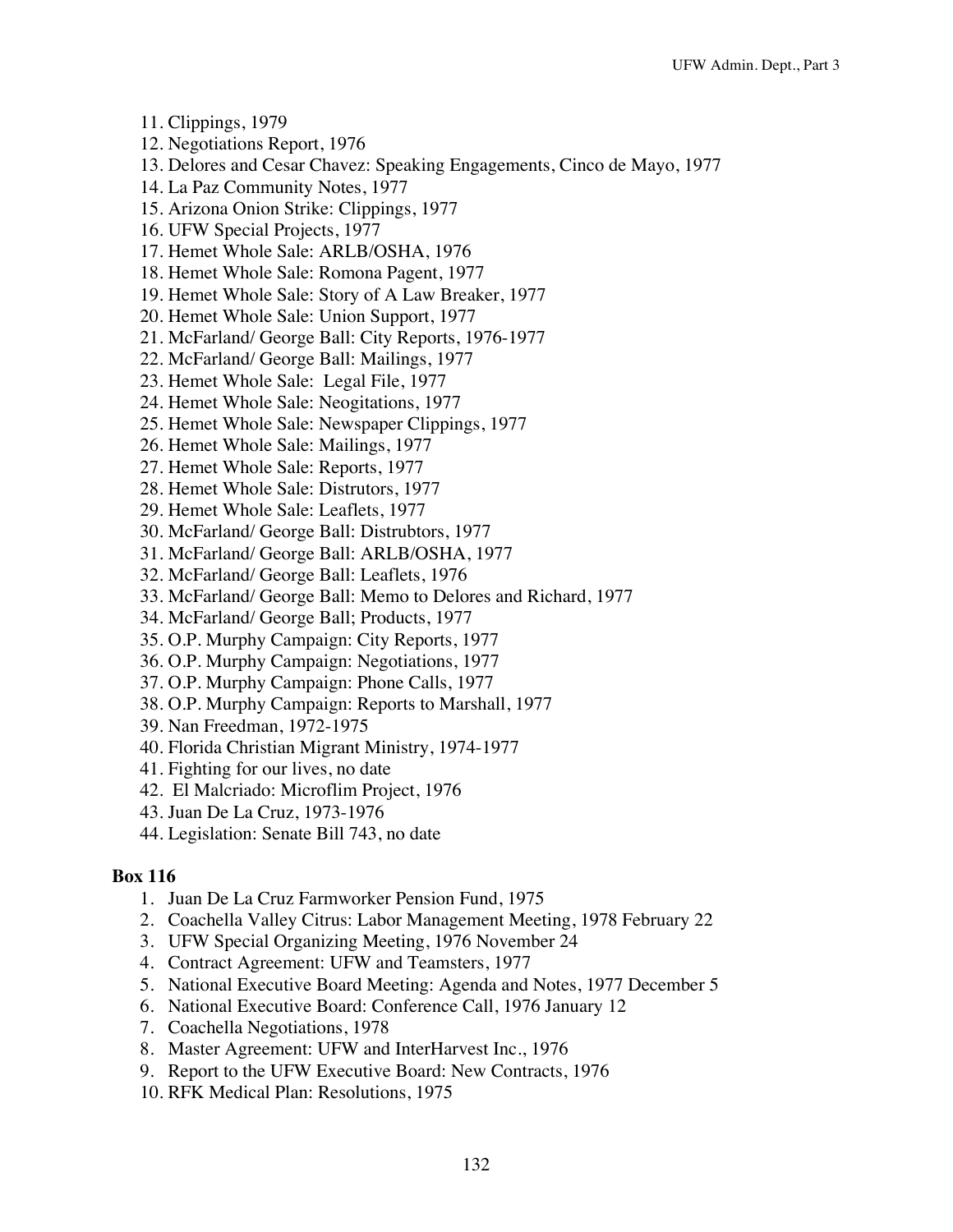- 11. Federal Political Action Committee, no date
- 12. National Executive Board: Correspondence, 1976
- 13. Political Endorsements: UFW Executive Board, 1976
- 14. National Executive Board: Reports, 1978
- 15. Dorothy Day, no date

Spiral Bound Notebooks and Day planners: Esther Winterrowd 1975-1978

# **Box 118**

Strike/Election History by Ranch, 1973-1976

# **Box 119**

Bound copies of legal court proceedings, 1970-1972

# **Box 120**

Work Order Requests by ranch, 1973

## **Series D: Boycotts**

- 1. Marion Moses- Pesticides, 1969
- 2. Miscellaneous, 1969
- 3. Miscellaneous, 1970
- 4. National Catholic Bishops Conference, 1969
- 5. National Council of Churches, 1969-1970
- 6. Boycott Mailings, 1969
- 7. Boycott Mailings, 1970
- 8. Memo to Cesar Evaluating Boycott, 1969
- 9. Non-Violence, 1968-1969
- 10. Negotiations- Clippings, 1968
- 11. Negotiations- Clippings, 1969
- 12. Negotiations- Rates, 1970
- 13. Press Releases, 1969
- 14. Newsletter- Items For, 1969
- 15. California- Bay Area, 1969
- 16. California- Northridge, 1969
- 17. Illinois- Chicago, 1969
- 18. New Mexico- Albuquerque, 1969
- 19. New York- Brooklyn, 1969
- 20. Ohio- Cincinnati, 1969
- 21. Ohio- Dayton, 1969
- 22. Oregon- Portland, 1969
- 23. Pennsylvania- Philadelphia, 1969
- 24. Texas- El Paso, 1969
- 25. Texas- Tarrent County Grape Boycott Committee, 1969
- 26. Washington- Seattle, 1969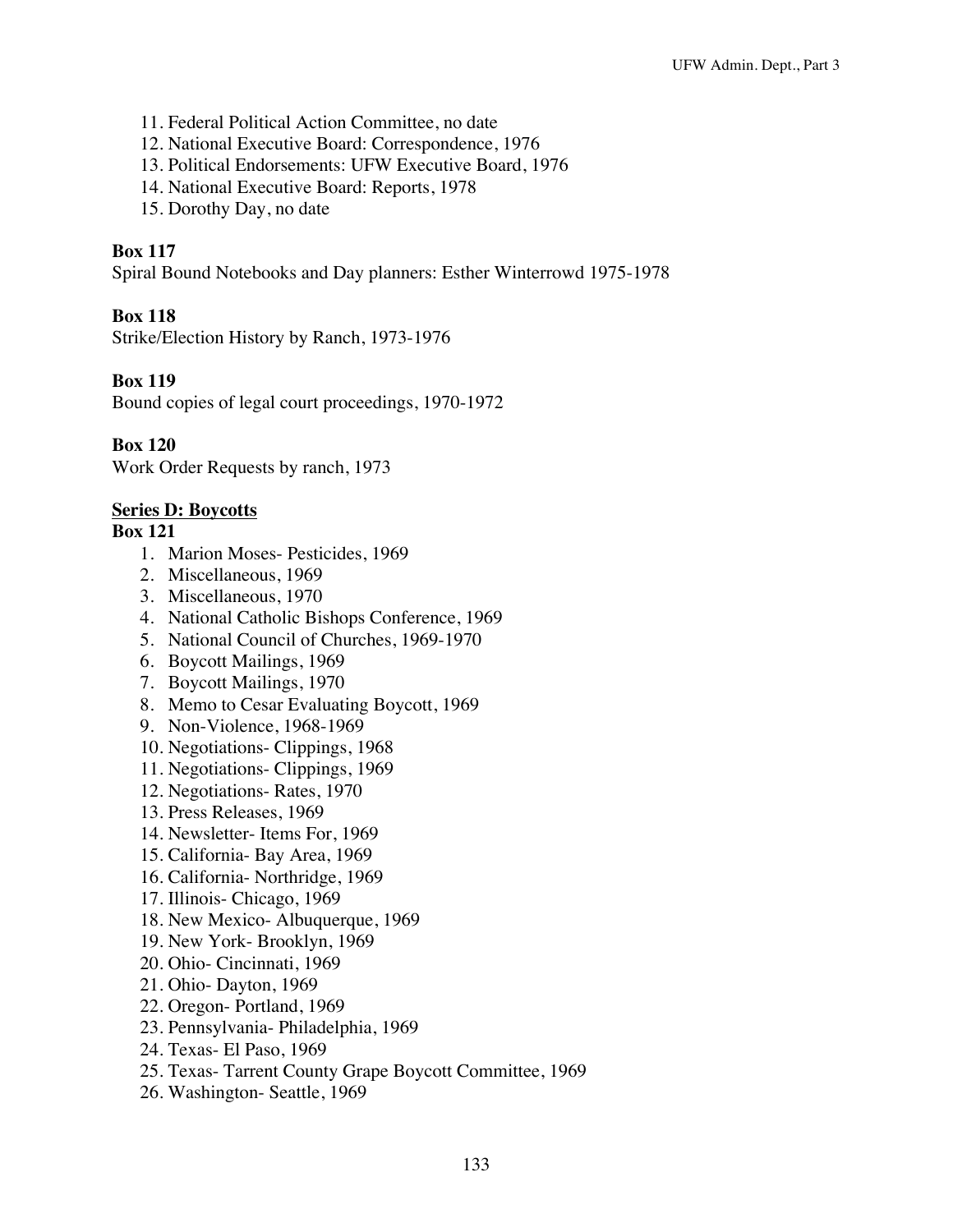- 27. Wisconsin Milwaukee, 1969
- 28. Canada- Ontario, 1969
- 29. Safeway- Correspondence with UFW, 1969
- 30. Safeway- Meetings & Notes, 1969
- 31. Safeway- Produce Bulletin, 1969
- 32. Safeway- Clippings, 1969
- 33. Safeway- Intrusions to Boycotters, 1969
- 34. Safeway- Leaflets, 1969
- 35. Safeway- Pledge Campaign, 1969
- 36. Safeway- Consumer Correspondence, 1969
- 37. New York- Correspondence & Clippings, 1970
- 38. New York City- Organizing Committee, 1970
- 39. New York City- Organizing Committee, 1970
- 40. Newark- New Jersey, 1970
- 41. New Jersey, 1970
- 42. New Orleans, 1968-1970
- 43. Farm Subsidies, 1969-1970
- 44. Press Contacts, 1969
- 45. Radio Spots, Radio WMCA,
- 46. Radio & Television, 1969-1970
- 47. Songs, no date
- 48. Store Reports, Boycott Cities, 1970
- 49. Scholarships, 1969
- 50. Safeway- Grape Boycott Strategy, no date
- 51. Grape Boycott- Law Suits, 1970
- 52. Articles on Pesticides & Opposition, 1969
- 53. San Francisco- Valley Leaflets, no date
- 54. Wages- Clippings, 1969
- 55. Volunteer Application Forms, no date
- 56. Whitaker & Baxter- Clippings & Correspondence, 1969
- 57. Volunteer Recruitment, 1969-1970
- 58. Violence- Clippings, 1968-1969
- 59. Boycott- Secondary Cities, 1969
- 60. Dissertation: Termination of Public Law 78 on California Labor Market, 1970
- 61. Citizen's Plus: Indians in Canada, 1970
- 62. Proposals for the Future Education of Treaty Indians in Alberta, 1970
- 63. Union Conventions, 1972
- 64. Boycott City Budget Summaries, 1972

- 1. Opposition- Growers, 1969
- 2. Opposition- Political, 1969
- 3. Opposition- Correspondence, 1969
- 4. Opposition- Articles and Editorials, 1968-1969
- 5. Opposition- Organizations, 1969-1970
- 6. Opposition- Church, 1969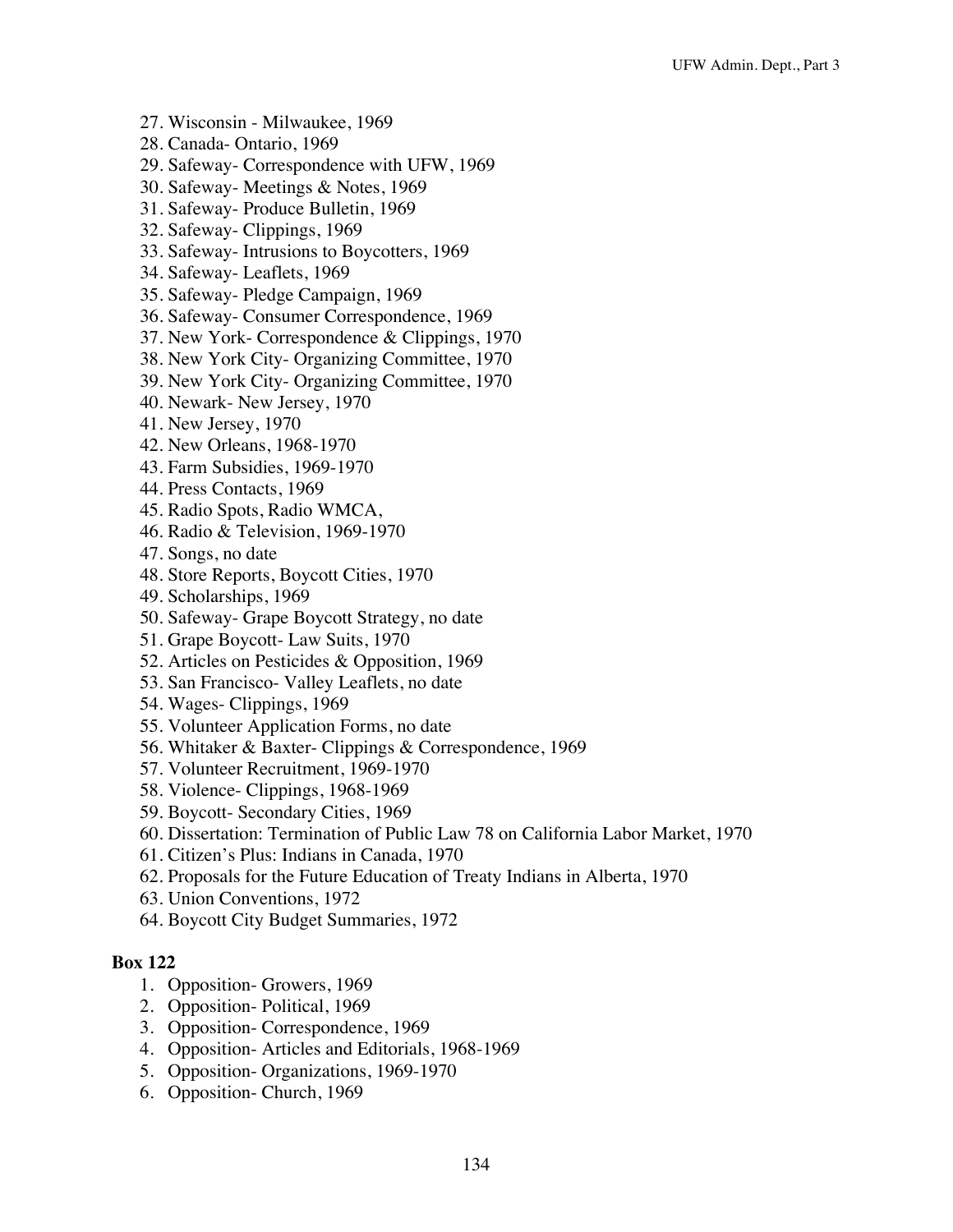- 7. Pesticides- Chlorinated Hydrocarbons- DDT Type, 1969
- 8. Pesticides- UFWOC Testimony & Proposals to Growers, 1969
- 9. Pesticides- General Clippings, 1969
- 10. Pesticides- Worker Injuries, 1969-1970
- 11. Pesticides- Leaflets, 1969
- 12. Pesticides- Lab Tests, 1969
- 13. Pesticides- Consumer Correspondence, 1969
- 14. Pesticides- Opposition, 1969
- 15. Pesticides- Federal Agencies and State Agencies, 1969-1970
- 16. Pesticides- Letters to Chains, 1969
- 17. Press Lists- Media Contacts, 1969
- 18. Pesticides- Expert Testimony, 1969
- 19. Press Releases- UFWCO, 1969-1970
- 20. Press Releases- Friends of UFWCO, 1968
- 21. Chain Stores- Notes, no date
- 22. Chain Stores- Information on, 1968-1972
- 23. Safeway- Store Locations, 1972
- 24. Chain Stores & Market Comparison, 1972
- 25. Brandy Boycott Preparations & Guild Wine Checks, 1972
- 26. Guild Wine Company, 1972
- 27. Lettuce Boycott Correspondence, 1972
- 28. Lettuce Boycott Clippings, 1972
- 29. Chain Stores, 1972
- 30. New York Magazine, 1972
- 31. Teamsters/UFWOC Lettuce Agreement, 1972

- 1. Inter Harvest Contract, 1972
- 2. Lettuce Boycott-Miscellaneous Materials, 1972
- 3. Lettuce Boycott- National Reports/Pledges, 1972
- 4. Inside Labor- Smashing the Lettuce Boycott, 1972
- 5. UFWOC Mailings, 1972
- 6. Boycott- Administration & Finance, 1972
- 7. Teamsters- Fitzsimons Correspondence, 1972
- 8. Chains: Information on, 1972
- 9. Winn Dixie Stores, no date
- 10. Food Fair Stores, no date
- 11. The Grand Union Company, no date
- 12. ACME Stores, no date
- 13. Luck Stores, no date
- 14. Lettuce Boycott- Clippings, 1972
- 15. Safeway- Boycott Campaign, 1972
- 16. Safeway, no date
- 17. Consumer Fraud memo, 1972
- 18. Union & Non-Union Lettuce, 1970-1971
- 19. Great Atlantic & Pacific Tea Company, no date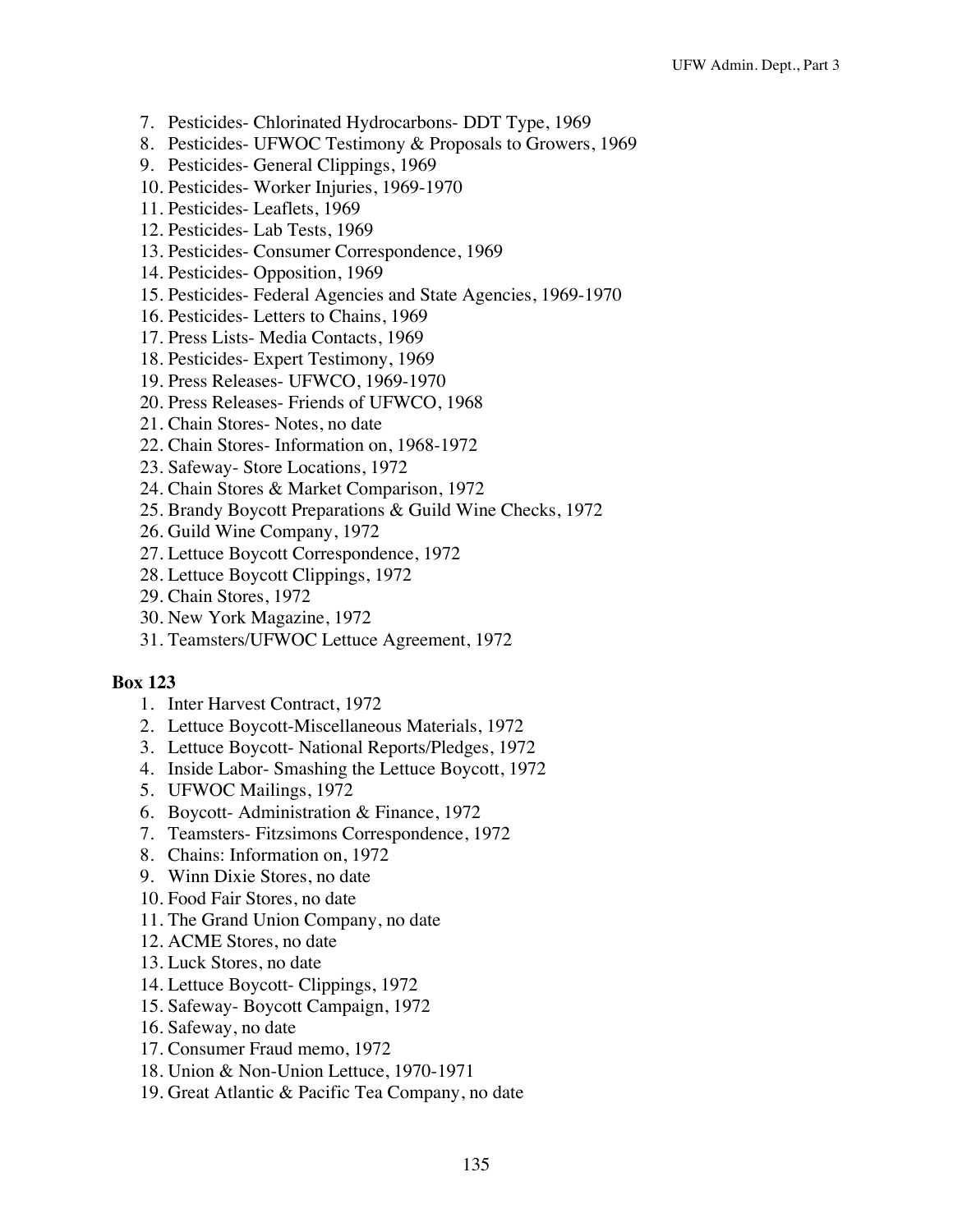- 20. Lettuce Boycott- Notes and Memos, 1972
- 21. Lettuce Boycott- Letter to Unions, no date
- 22. California Grocery Stores, no date
- 23. Pesticides- Affidavits, no date
- 24. Pesticides- Clippings, 1970
- 25. Boycott- Miscellaneous, 1972-1973
- 26. Chain Stores- Addresses, no date
- 27. Chain Stores- Addresses, no date
- 28. California Migrant Ministry- Lettuce Boycott, 1972
- 29. Lettuce Boycott, 1972
- 30. Farm Bureau, 1972
- 31. Nestles Boycott, 1972
- 32. Marty's notes during Cesar Chavez Fast, 1972
- 33. Boycott Conferences, no date
- 34. Legislative Conference, no date
- 35. Coachella- Tariff Legislation, no date
- 36. Boycott- Organizing, 1972
- 37. Boycott- Memos, Marshall & Cesar, 1970-1972
- 38. Contract Summary, no date
- 39. Legal Conference Notes, no date
- 40. Boycott- On hand Information, no date
- 41. New York- Boycott Information, no date

- 1. California Agricultural Labor Relations Initiative, 1972
- 2. Lam- Pantaleo, no date
- 3. La Paz- Inter Office Memos, 1972
- 4. Sunkist- Europe, 1971
- 5. Translations, no date
- 6. Food Service Leaders, 1969
- 7. Boycott Pending, no date
- 8. Nan Freeman Memorial Fund, 1972
- 9. Farm Worker Clinic, no date
- 10. Petitions- Stop Assembly Bill 964, 1971
- 11. San Francisco- Organizing, 1972
- 12. Los Angles- Organizing, 1972
- 13. Farm Bureau Notes, 1971-1972
- 14. Lettuce/Grape Boycott- Primary Ideas and Leaflets, 1970
- 15. November Conference- Boycott Assignments, 1972
- 16. Pledge Lists by City, no date
- 17. Boycott Conferences, 1971
- 18. Farm Worker Boycott Project, 1971
- 19. Farm Worker Boycott Conference, 1972
- 20. Research on Republicans, 1971
- 21. Boycott City Reports- Chronological, 1973 January 15
- 22. Los Angeles Grocery Stores, Route List, Area Maps & Market Data, 1967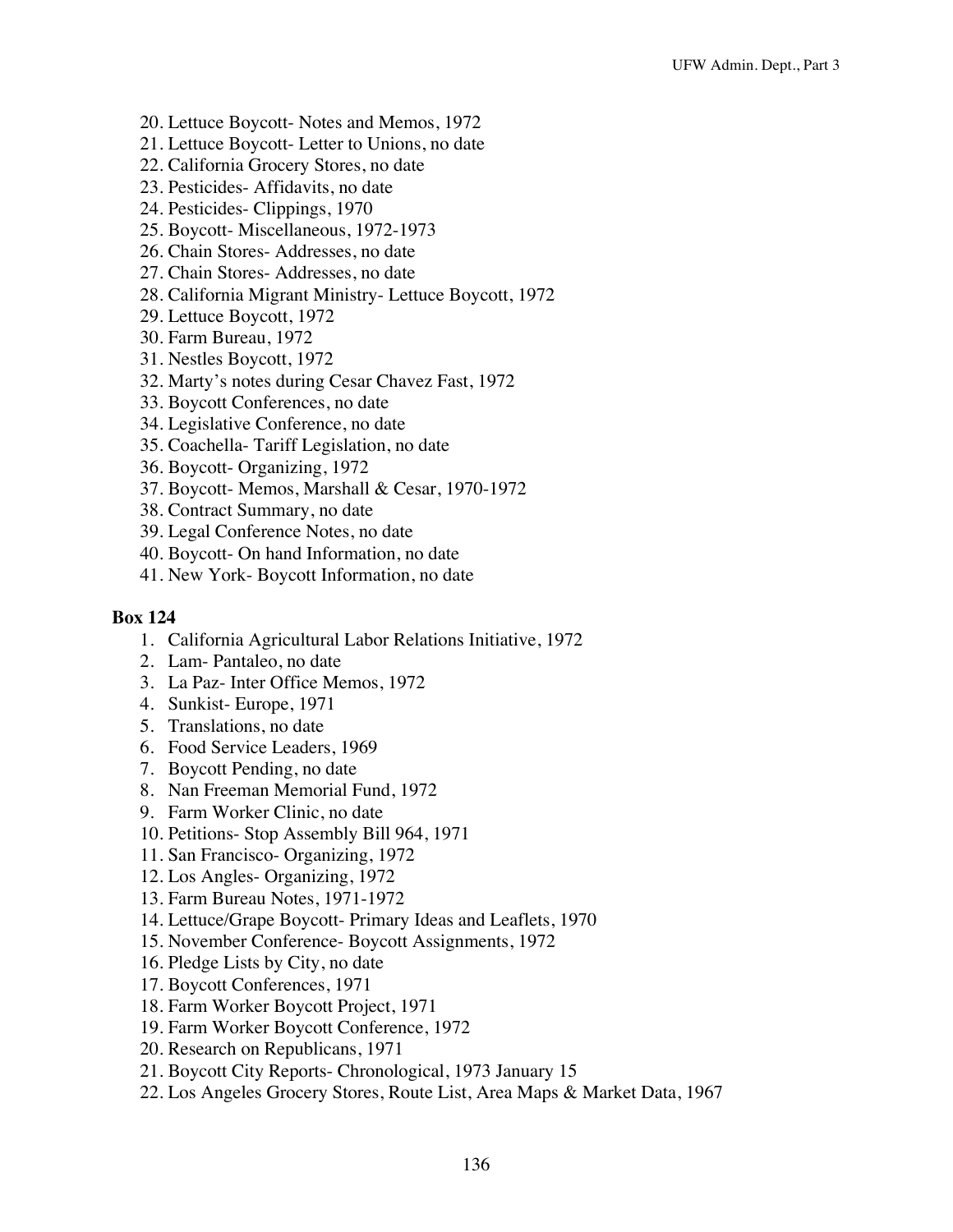- 23. Publications, 1964-1970
- 24. Congressional Record- Pesticides, 1964-1970
- 25. Clippings & Flyers, 1970-1972
- 26. Grower's Material, 1968-1971
- 27. Grape Boycott- Flyers, no date
- 28. Napa Valley Campaign, 1971
- 29. Kennedy Plan, no date
- 30. Civic Directories- San Gabriel Valley, 1971-1972
- 31. Union Materials, 1972
- 32. Midwestern Boycott Conference- Transcript of Meeting,1971 November 23-24
- 33. UFW Lettuce Boycott Cookbook, 1972
- 34. E. & J. Gallo Winery Contract, 1970
- 35. Boycott Correspondence- Various Cities, 1972
- 36. Boycott Staff Status- By City, 1971

- 1. Correspondence, 1972
- 2. Correspondence, 1972
- 3. Statements, Speeches, Articles, 1968-1971
- 4. Boston- Pledges, 1972
- 5. Boycott Correspondence- Various Cities, 1972
- 6. Salinas Strike, 1970
- 7. San Isidro Strike, 1971
- 8. Pantry Food Market, no date
- 9. Grocery Stores, Listing, no date
- 10. Government Subsidies for Growers, 1970
- 11. Unemployment Insurance, AB 1355, 1971
- 12. Unions, 1969
- 13. United Fruit, 1970
- 14. Whitaker & Baxter, 1970
- 15. Southern California Ministers Convocation, 19<sup>th</sup> Annual, 1967 January 23-25
- 16. Strike Publications, 1967-1971
- 17. Mislabeling Non-Union Foods as Union Foods, 1970
- 18. Murphy Bill, S. 2203, 1969
- 19. Negotiations, 1969
- 20. Pesticide Hearing, 1969
- 21. Pesticide, 1968-1972
- 22. Lettuce Boycott Petitions, 1971
- 23. Precinct Phone Listing, no date
- 24. Grape Boycott, 1969-1971
- 25. National Labor Relations Board, 1972
- 26. Miscellaneous, 1966-1973
- 27. Miscellaneous, 1972
- 28. Mason City 1969
- 29. Grape Boycott-Mailing Extras, 1969
- 30. Grape Boycott- Mailing Extras, 1969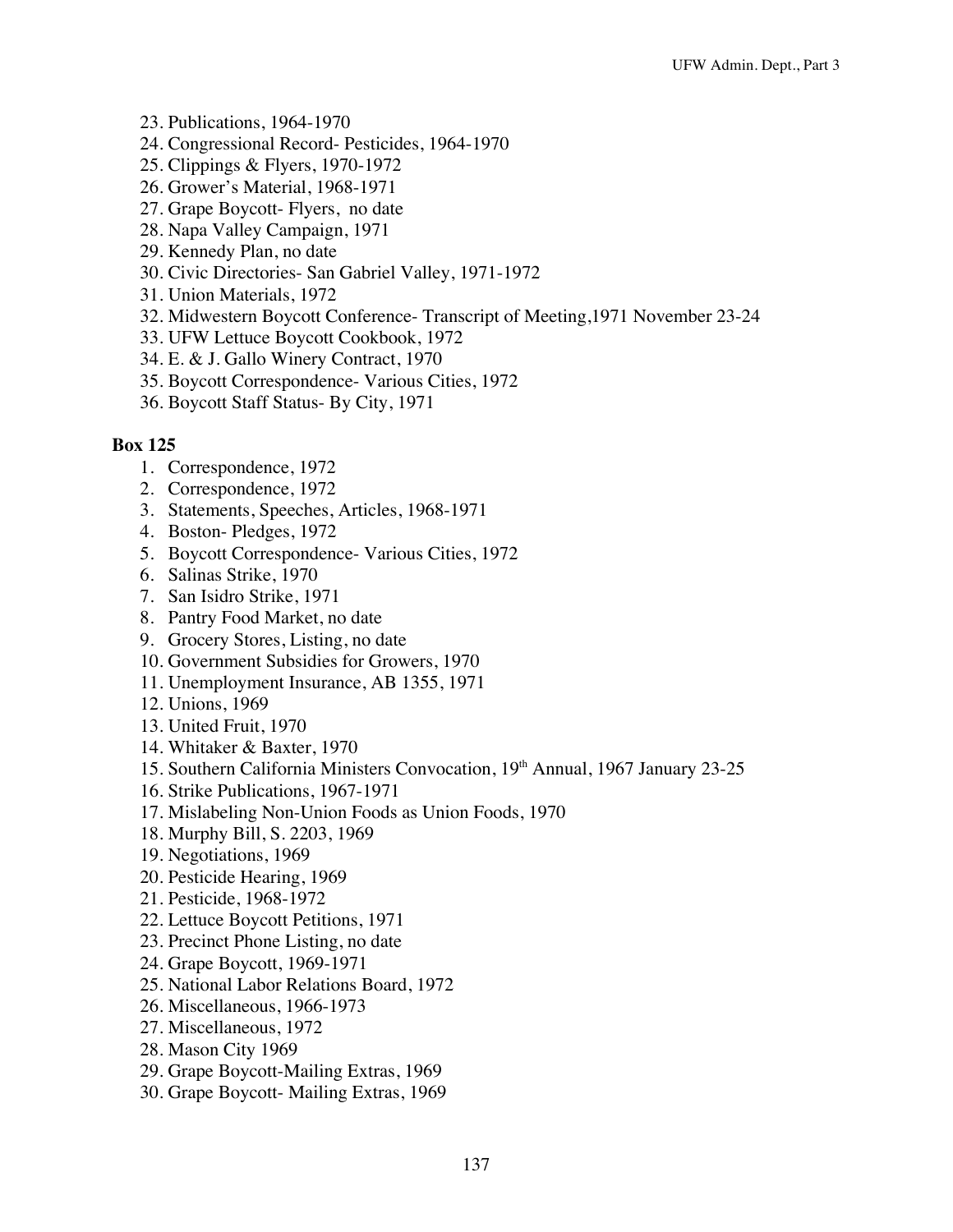- 31. Miscellaneous Endorsements, 1969-1970
- 32. Mayors Supporting Grape Boycott, 1968
- 33. Labor Endorsements, 1968-1969
- 34. General Endorsements, 1968-1969
- 35. Political Endorsements, 1968-1969

- 1. Political Support, 1968-1969
- 2. Religious Support, 1968-1969
- 3. Church Support, 1968-1969
- 4. Church Support, 1968-1969
- 5. Grape Boycott-Mailings Extra, 1969
- 6. Lettuce Boycott Applications Pending Interview, 1970
- 7. Lettuce Boycott Applications Pending Interview, 1970
- 8. Lettuce Boycott Assignments-Personnel, 1970
- 9. Boycotters Personnel Problems, 1970
- 10. Boycotters Weekly Allowance, 1970
- 11. Manuel Rivera- Personnel Problems, 1970
- 12. Pesticide Clips and Information, 1967-1970
- 13. Pesticide Information, 1967-1970
- 14. Austin, Texas Strike, 1968
- 15. Lettuce Boycott, 1970
- 16. Leaflets- General, 1969-1970
- 17. Union Publications, 1969-1970
- 18. Publications, 1969-1970
- 19. Organizer Cards, 1969
- 20. Correspondence, 1972-1973

- 1. Boycott: Analysis of Income and Expenses  $4<sup>th</sup>$  Quarter, 1972
- 2. Jessica Govea- Speaking Engagements, 1971
- 3. National Labor Relations Board, 1972
- 4. National Labor Relations Board- Campaign Clips, 1972
- 5. Boycott Action, 1971
- 6. Boycott Conferences, 1972
- 7. City Notes- NLRB- Wine, no date
- 8. National Labor Relations Campaign
- 9. Cesar's Fast- Clippings, 1972
- 10. Cesar's Wisconsin Trip, 1973 January 12-13
- 11. Congressional Record, 1972
- 12. Movement Mailing Lists, 1970
- 13. Saga Food Service- Cafeteria Suppliers, 1969
- 14. Sugar Strike, 1972
- 15. Edward Kennedy Press Releases, 1972
- 16. Mel Finerman Company Incorporated, no date
- 17. Boycott Lettuce Leaflets, no date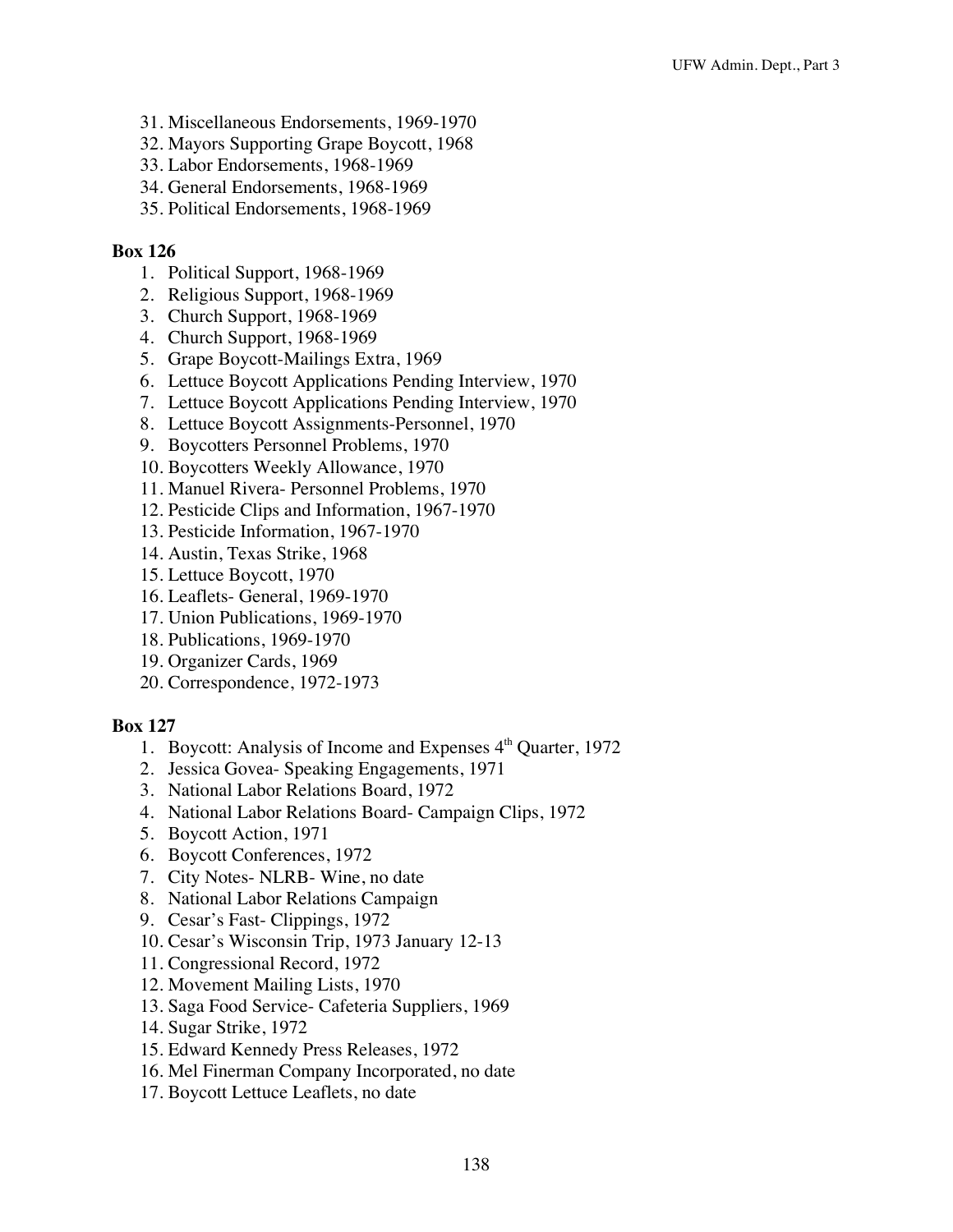- 18. Proposition 22 Campaign, 1972
- 19. Democratic Convention, 1972
- 20. Senator George McGovern, 1972
- 21. Cesar's Fast- Marshall's Notes, 1972
- 22. British Columbia New Democratic Party, 1972
- 23. California- Arizona Lettuce Distribution, 1971
- 24. Cesar's Statement Following 24 Day Fast, 1972
- 25. News Articles, 1970-1972
- 26. Art Torres Campaign, 1972
- 27. Federated Department Stores, 1972
- 28. Arizona Governor Recall, 1972
- 29. Source Catalog, 1971
- 30. Wine Boycott- News Clips, 1972
- 31. D' Arrigo Workers Visit, 1973
- 32. Wine 9- Correspondence, 1972
- 33. Wine 9- Correspondence- Cavell/Korbel, 1971
- 34. Boycott Mailings, 1972
- 35. Boycott Mailings, 1972
- 36. Boycott Mailings, 1971-1972
- 37. Boycott Mailings, 1972
- 38. Boycott Mailings, 1972

- 1. Boycott Mailings, 1972
- 2. Mailings-NRLB Campaign, 1972
- 3. Magazine Articles, 1972
- 4. Boycott- News Clippings, 1972
- 5. Boycott- Primary Cities, 1970-1971
- 6. Boycott- Primary Cities, 1970-1971
- 7. Boycott- Primary Cities, 1970-1971
- 8. Boycott Central Memos, 1976
- 9. Boycott Conference, 1976 May 6-8
- 10. Boycott Division Directors Meeting, 1976 July 19-23
- 11. Midwest Boycott Conference- Notes, 1975 December 1-2
- 12. Boycott- Safeway, 1970
- 13. Boycott- California Lists, c. 1968-1970
- 14. Boycott- Secondary Cities Lists, c. 1968-1970
- 15. Boycott Misc., 1968-1970
- 16. Boycott Coordinators- Secondary Cities, no date
- 17. Boycott Notes- Unknown Author, 1971
- 18. Boycott Notes- Unknown Author, 1972
- 19. Boycott- El Malcreado- Sales, 1968
- 20. Boycott Central- Larry Itliong, Director Files, 1970
- 21. Boycott Central- Jim Lollis Files, 1970
- 22. Boycott Central- Boycott Evaluation, 1970
- 23. Boycott Central- Boycott Lists, 1969-1970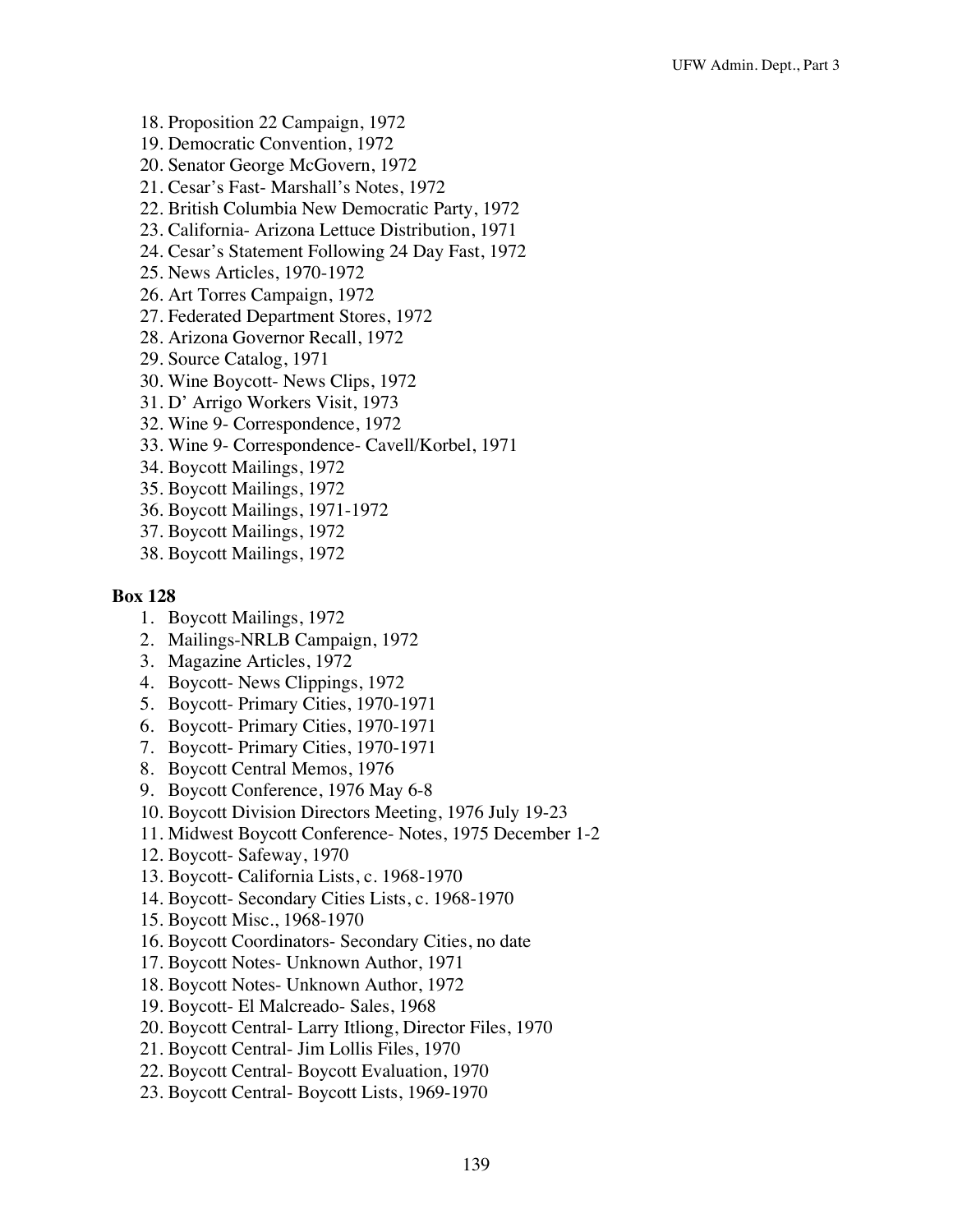- 24. Boycott Central Mailings, 1970
- 25. Boycott Central Mailings, 1971 April- June
- 26. Boycott Central Mailings, 1971 July- August
- 27. Boycott Central Mailings, 1971 September-November
- 28. Boycott Central Mailings, 1971-1972
- 29. Boycott Central Mailings, 1972 March
- 30. Boycott Central Mailings, 1972 April- May
- 31. Boycott Central Mailings, 1972 June
- 32. Boycott Central Mailings, 1972 July
- 33. Boycott Central Mailings, 1972 August
- 34. Boycott Central Mailings, 1972 September
- 35. Boycott Central- Materials Requested and Sent, 1969
- 36. Boycott Endorsements- Civic, 1968
- 37. Boycott Endorsements- Labor, 1970
- 38. Boycott Endorsements- Religious, 1968-1969
- 39. California- Los Angeles, 1970
- 40. California- Yolo Friends of Farmworkers, 1971
- 41. California- San Fernando Valley Friends of the Farmworkers, 1972
- 42. California- San Francisco, 1972
- 43. California- San Jose, 1972
- 44. Connecticut, 1970
- 45. Maryland- Baltimore, 1969
- 46. New Jersey, 1970
- 47. Ohio- Youngstown, 1972
- 48. Pennsylvania, Pittsburgh, 1972
- 49. Texas- Houston, 1971
- 50. Washington D.C., 1969
- 51. Boycott- Calexico, 1969-1971
- 52. History of Boycott- Calexico, no date

- 1. Boycott- Napa, California, 1972
- 2. Grape Strike- History & Background, no date
- 3. Weekly Lettuce Boycott Reports, 1970-1971
- 4. Boycott- Farm Bureau, 1972
- 5. Boycott- UVA, 1969-1971
- 6. Boycott- Grape, 1970
- 7. Boycott- Leaflets, 1972
- 8. Boycott- Memos & Correspondence with Field Offices, 1972
- 9. Boycott- Memos & Correspondence with Field Offices, 1971
- 10. Boycott- Memos & Correspondence with Field Offices, 1972
- 11. Boycott- Ellen Eggers General Info File, no date
- 12. Bay Area Marginal Evidence- Lettuce, 1969-1970
- 13. Denver Boycott, 1971
- 14. Hawaii Boycott, 1971
- 15. Miami Boycott, 1975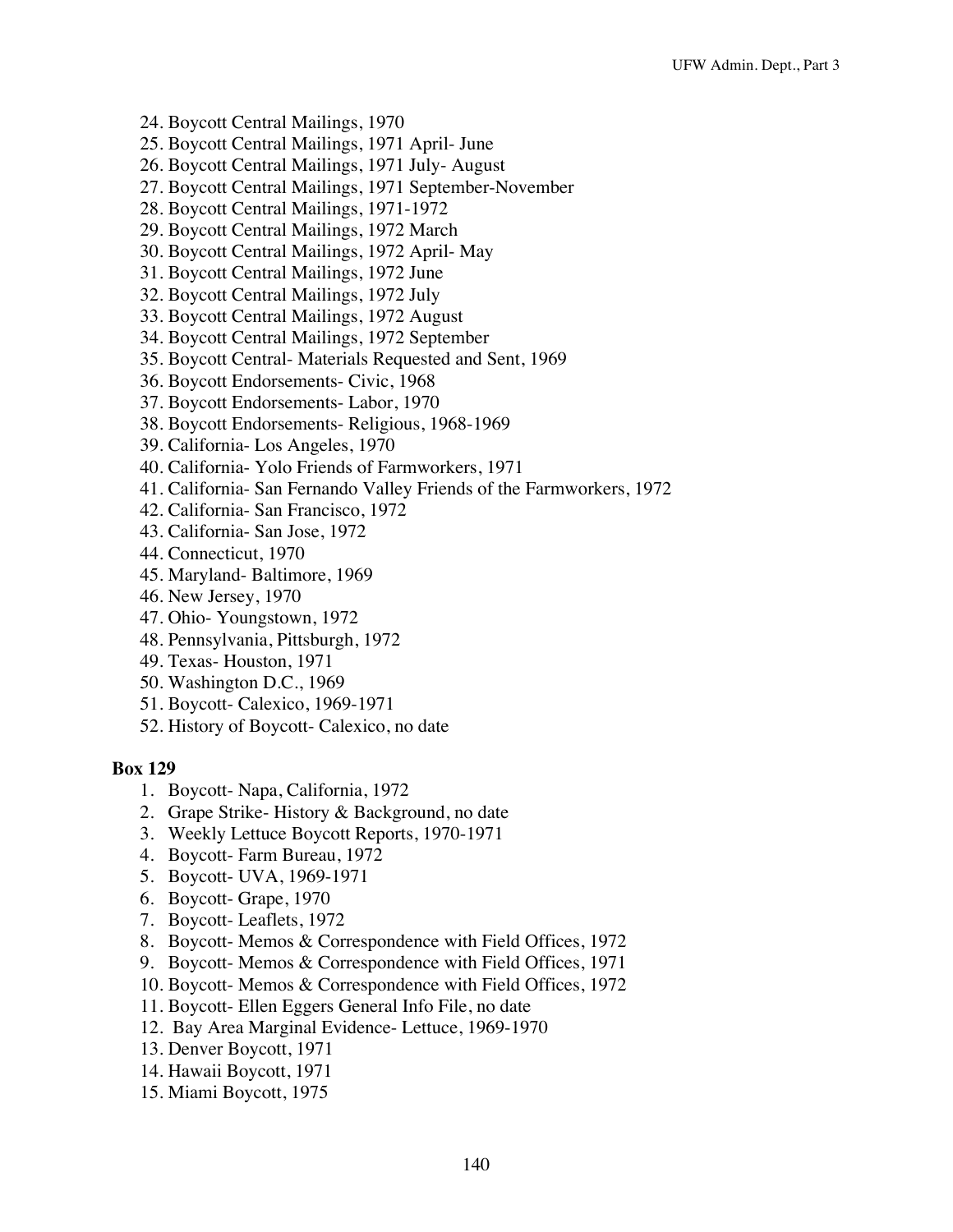- 16. Ohio Lettuce Boycott- Evidence, 1971-1974
- 17. Texas Boycott, 1971-1972
- 18. Field Office- Boycott Cities, 1969-1974
- 19. Benefit Concerts, 1972
- 20. UFW Mailings, 1970
- 21. Grape Report, 1969
- 22. Teamster Boycott of UFW/Gallo, 1974
- 23. Marshall's Boycott Binders, no date
- 24. Marshall's Boycott Binders, no date
- 25. Marshall's Boycott Binders, no date
- 26. Marshall's Boycott Binders, no date
- 27. New England Boycott, 1970
- 28. Boycott Newsletters, no date

- 1. Lettuce Boycott Mailings, 1972
- 2. Lettuce Boycott Communication- Marshall Ganz, Jessica Govea, 1970
- 3. Grower- Shipper Correspondence- Boycott, 1970-1973
- 4. General Correspondence: Boycott Cities, 1970
- 5. Bay Areas: Mostly Marginal Evidence, 1969-1974
- 6. Ohio Lettuce Boycott, 1970-1973
- 7. New York Boycott, 1970-1973
- 8. Pennsylvania Boycott, 1969-1972
- 9. Chicago Boycott, 1970-1974
- 10. Brooklyn Region: FMC, NLRB Charges, 1972
- 11. Los Angeles Boycott: Marginal Evidence, 1970-1974
- 12. Michigan Boycott, 1970-1974
- 13. Canada Boycott, 1971
- 14. St Louis Boycott, 1970-1974
- 15. International Boycott, 1970
- 16. Department of Defense: Lettuce Purchase, 1970-1971
- 17. Boycott: Clippings, 1979
- 18. Boycott: Seattle, 1979
- 19. Boycott: Plans for individual cities, 1979
- 20. Boycott Report New York and New Jersey, 1980
- 21. Boycott Cities: Bruce Church/ DOD: Lettuce Boycott Memo, 1980
- 22. Boycott Reports: Chicago and Richmond, 1980
- 23. Boycott Reports: Various, 1980
- 24. Boycott Notes and Memos, 1979-1980
- 25. Boycott Department, 1976 January-June
- 26. Boycott Department, 1976 July- December
- 27. Boycott Planning Conference: Boycott Project Plan, 1979
- 28. Boycott: Support Committee Update, 1977
- 29. Boycott: Prospective Support Groups, 1977
- 30. Boycott: Memos to Larry Tramutt, 1977
- 31. Boycott: Mailings, 1977-1978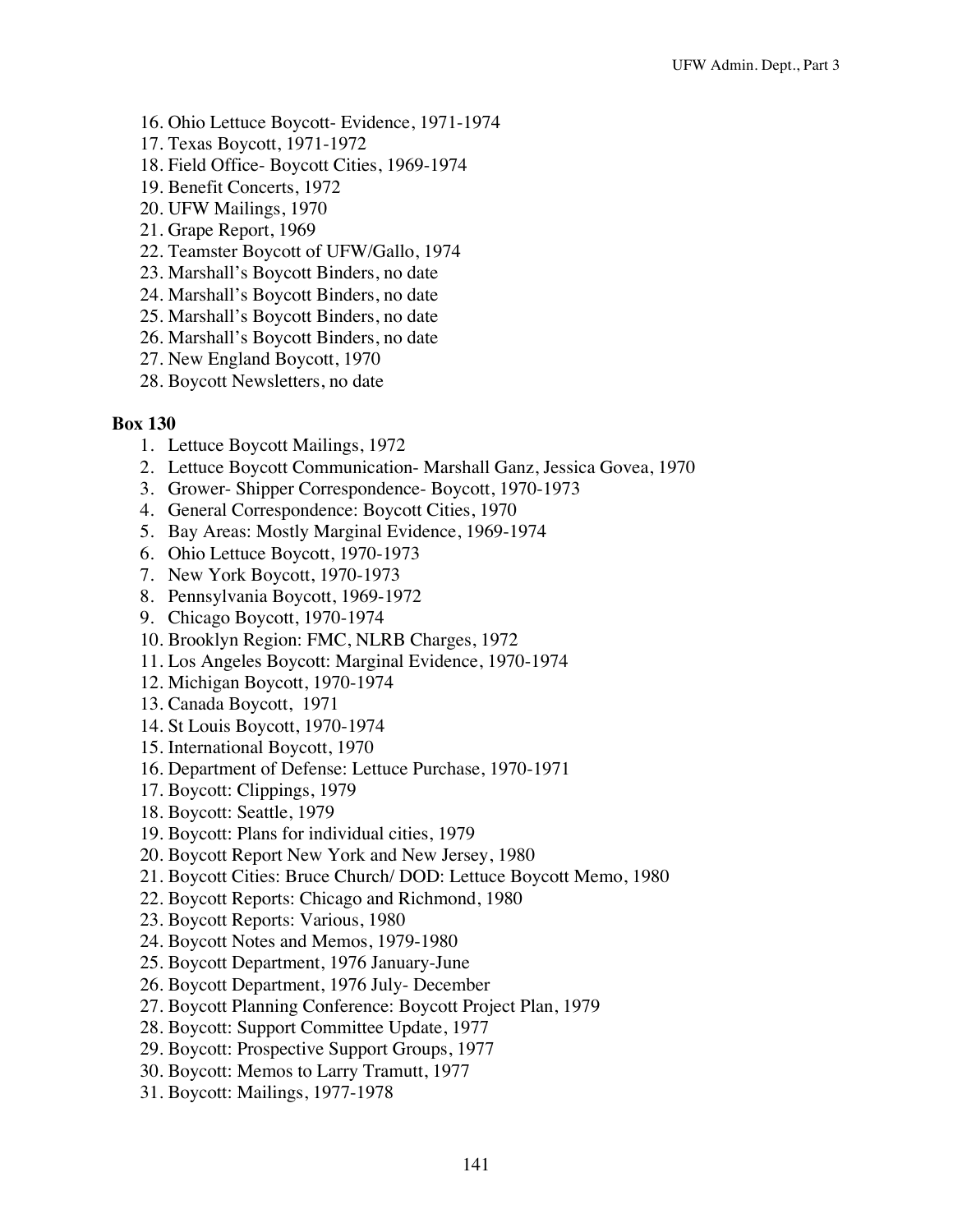- 32. Boycott: Memos to Boycott Cities, 1977-1978
- 33. Boycott: Delano "6" Campaign, 1977
- 34. Boycott: Giumarra Campaign, 1977
- 35. Nava, Francisco; Orange County Boycott, 1980
- 36. Boycott Various, 1980
- 37. Lucky Stores Boycott, 1980
- 38. Boycott, Articles and Clippings, 1970- 1977
- 39. Boycott, Correspondence, 1971-1977
- 40. Boycott, Donations and Expenses, 1969-1970
- 41. Boycott, Flyers and Graphics, no date
- 42. Boycott, Memos, Notes, and Reports, 1971-1978

- 1. Boycott, Memos, Notes, and Reports, 1971-1977
- 2. Boycott, Gallo, Affidavits, 1974
- 3. Boycott, Gallo, Articles and Clippings, 1969-1977
- 4. Boycott, Gallo, Chronology, no date
- 5. Boycott, Gallo, Correspondence, 1974-1975
- 6. Boycott, Gallo, Publications, no date
- 7. Boycott, Gallo, Opposition to, Articles and Clippings, 1974-1977
- 8. Boycott, Gallo, Opposition to, Correspondence, 1971-1975
- 9. Boycott, Gallo, Opposition to, Memos, Notes, and Reports, 1974-1975
- 10. Boycott, Gallo, Opposition to, Flyers and Pamphlets, 1975
- 11. Boycott, Grape, Articles and Clippings, 1970-1975
- 12. Boycott, Grape, Correspondence, 1968-1977
- 13. Boycott, Grape, Correspondence, 1969
- 14. Boycott, Grape, Memos, Notes, and Reports, 1968-1975
- 15. Boycott, Grape, Memos, Notes, and Reports, 1969-1974
- 16. Boycott, Grape, Flyers and Pamphlets, no date
- 17. Boycott, Grape, Opposition to, Articles and Clippings, 1968-1973
- 18. Boycott, Grape, Opposition to, Memos, Notes, and Reports, 1968-1974
- 19. Boycott, Grape, Opposition to, Pamphlets, 1969
- 20. Boycott, Hemet, Labels, no date
- 21. Boycott, Hemet, Memos, Notes, and Reports, 1977
- 22. Boycott, Heublein, Articles and Clippings, 1971
- 23. Boycott, Heublein, Correspondence, 1971-1975
- 24. Boycott, Heublein, Memos, Notes, and Reports, 1971
- 25. Boycott, Heublein, Flyers, no date
- 26. Boycott, Lettuce, Articles and Clippings, 1970-1973
- 27. Boycott, Lettuce, Correspondence, 1969-1972
- 28. Boycott, Lettuce, Memos, Notes, and Reports, 1970-1971
- 29. Boycott, Lettuce, Memos, Notes, and Reports, 1972-1974
- 30. Boycott, Lettuce, Memos, Notes, and reports, 1972-1977
- 31. Boycott, Lettuce, Flyers and Pamphlets, 1970-1972
- 32. Boycott, Lettuce, Opposition to, Articles and Clippings, 1971
- 33. Boycott, Lettuce, Opposition to, Correspondence, 1968-1971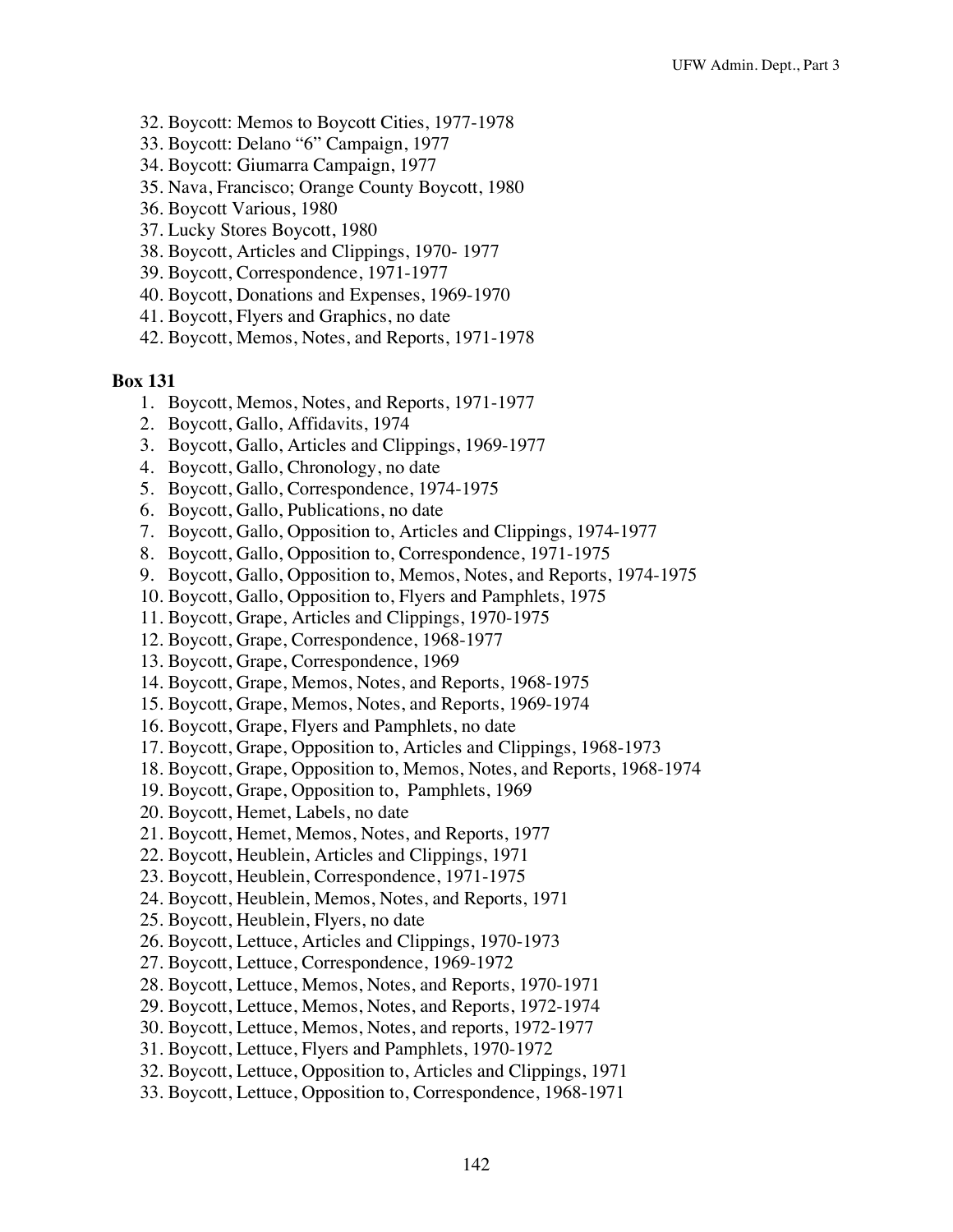- 34. Boycott, Lettuce, Opposition to, Memos, Notes, and Reports, 1972
- 35. Boycott, Lettuce, Opposition to, Pamphlets, 1972-1975
- 36. Boycott, Lucky's, Affidavits, 1975
- 37. Boycott, Lucky's, Articles and Clippings, 1975
- 38. Boycott, Lucky's, Correspondence, 1974-1975
- 39. Boycott, Lucky's, Memos, Notes, and Reports, 1973-1975
- 40. Boycott, Lucky's, Flyers and Reports, 1974

- 1. Boycott, Misc. Retailers, Articles and Clippings, 1973
- 2. Boycott, Misc. Retailers, Correspondence, 1972-1976
- 3. Boycott, Misc. Retailers, Memos, Notes, and Reports, 1972-1974
- 4. Boycott, Misc. Retailers, Flyers, no date
- 5. Boycott, Safeway, Articles and Clippings, 1971-1973
- 6. Boycott, Safeway, Correspondence, 1969-1973
- 7. Boycott, Safeway, Memos, Notes, and Reports, 1971-1973
- 8. Boycott, Safeway, Memos, Notes, and Reports, 1969-1973
- 9. Boycott, Safeway, Flyers and Pamphlets, 1969-1973
- 10. Boycott, Safeway, Restraining Order, 1973
- 11. Boycott, Sunmaid, Articles and Clippings, 1976
- 12. Boycott, Sunmaid, Correspondence, 1976
- 13. Boycott, Sunmaid, Memos, Notes, and Reports, 1976
- 14. Boycott, Sunmaid, Flyers and Pamphlets, no date
- 15. Boycott, Wine-Nine, Memos, Notes, and Reports, 1971-1974
- 16. Boycott, Wine-Nine, Flyers, no date
- 17. Boycott Staff, Assignments and Names, 1970-1971
- 18. Boycott Staff, Correspondence, 1970
- 19. Boycott Staff, Time Sheets, 1971
- 20. Boycott Volunteers, Applications, 1971
- 21. Boycott Volunteers, Correspondence, 1971
- 22. Boycott, Label, 1975-76
- 23. Boycott, Structure, 1976
- 24. Boycott Cities, Sales and Income, 1977
- 25. Boycott Conference, 1975
- 26. Boycott Department, Budget Information, 1976
- 27. Boycott Division, Budget Summaries, 1976
- 28. Boycott Department, Conference Charts, 1976
- 29. Boycott Department, Division Directors Meeting, 1976
- 30. Boycott Department, Division Directors Meeting, 1976
- 31. Boycott Department, Housing, 1977
- 32. Boycott Department, Old House Meeting Outlines, 1976
- 33. Boycott Department: Income: La Paz, 1977
- 34. Boycott Department: National Executive Board Report, 1977
- 35. Boycott Department: New York House, 1977
- 36. Boycott Department: Proposed Policies, 1976
- 37. Boycott Department: Report to Chavez, 1977